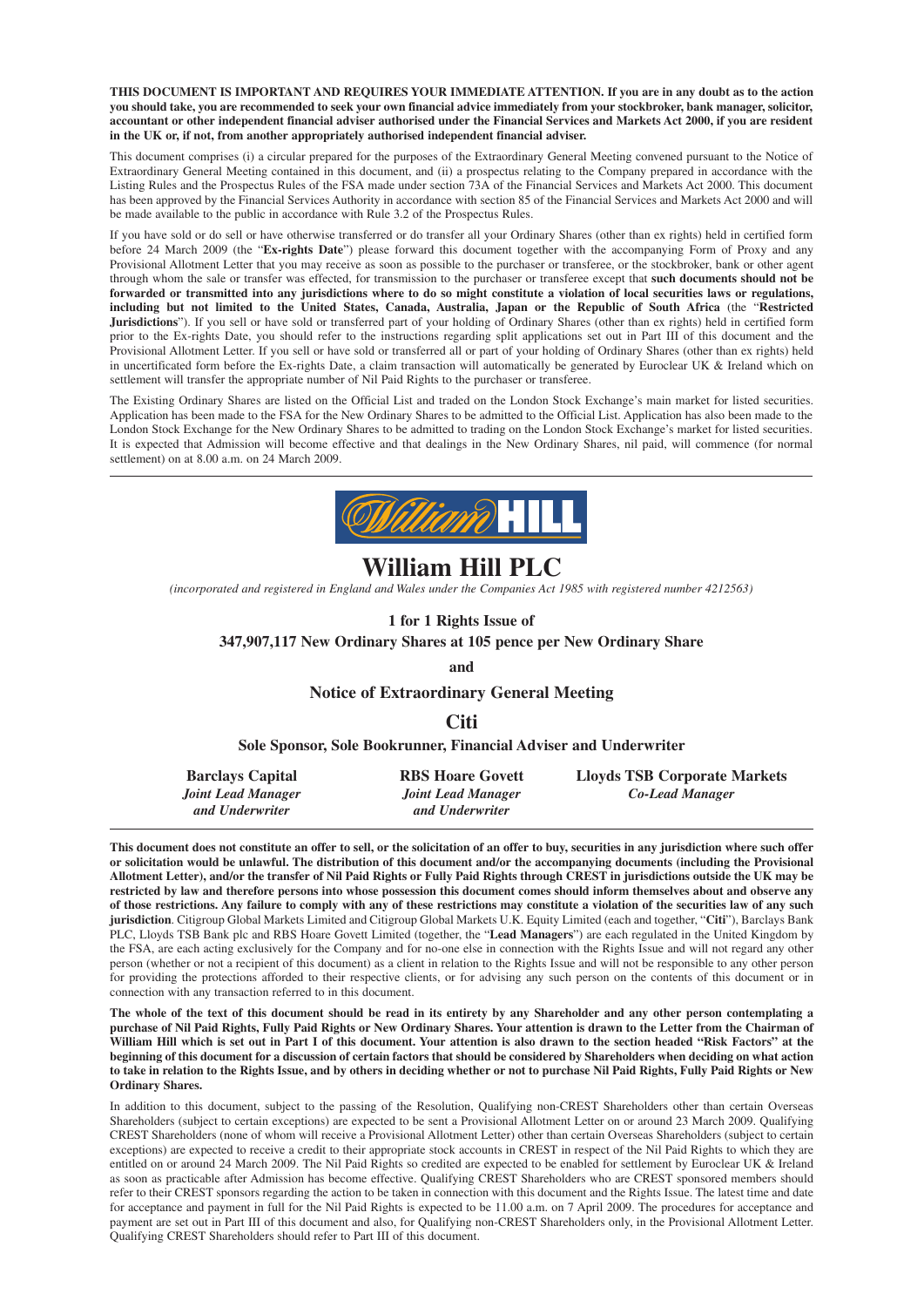Notice of an Extraordinary General Meeting of the Company to be held at the offices of Ashurst LLP, Broadwalk House, 5 Appold Street, London EC2A 2HA at 10.30 a.m., on 23 March 2009, is set out at the end of this document. You will find enclosed a Form of Proxy for use at the meeting. To be valid, the Form of Proxy should be completed and returned to the Company's registrars, Capita Registrars Proxy Department, The Registry, 34 Beckenham Road, Beckenham, Kent BR3 4TU ("**Capita**") as soon as possible and, in any event, so as to be received no later than 10.30 a.m. on 21 March 2009. Completion and return of a Form of Proxy will not preclude a Shareholder from attending and voting at the Extraordinary General Meeting should they so wish.

Subject to certain exceptions, this document does not constitute an offer to sell or a solicitation of an offer to buy the Nil Paid Rights, Fully Paid Rights or New Ordinary Shares in any of the Restricted Jurisdictions. The Nil Paid Rights, the Fully Paid Rights and the New Ordinary Shares have not been and will not be registered under the United States Securities Act of 1933, as amended (the "**Securities Act**") or under the applicable securities laws of any state of the United States, any province or territory of Canada, Japan, the Republic of South Africa or Australia. Subject to certain exceptions, none of the Nil Paid Rights, the Fully Paid Rights, the New Ordinary Shares or the Provisional Allotment Letters may be offered, sold, taken up, exercised, resold, transferred, renounced or delivered, directly or indirectly, within the United States (absent an applicable exemption from the registration requirements of the Securities Act and in compliance with applicable state law), Canada, Japan, the Republic of South Africa or Australia or in any country, territory or possession where to do so may contravene local securities laws or regulations. The Nil Paid Rights, Fully Paid Rights, New Ordinary Shares and Provisional Allotment Letters are being offered and sold outside the United States only, in offshore transactions within the meaning of and in accordance with Regulation S under the Securities Act, and in the United States to "qualified institutional buyers" within the meaning of Rule 144A under the Securities Act ("**Qualifying US Investors**") only in a manner not requiring registration under the Securities Act. Subject to certain exceptions, neither this document nor the Provisional Allotment Letters will be posted to any person in the United States or in any of the other Restricted Jurisdictions. Overseas Shareholders and any person who is resident in or a citizen or national of any country outside the UK and any person (including, without limitation, nominees, custodians and trustees) who has a contractual or other legal obligation to forward this document or a Provisional Allotment Letter to a jurisdiction outside the UK should read section 8 of Part III of this document. **Prospective investors are hereby notified that sellers of the Nil Paid Rights, the Fully Paid Rights or the New Ordinary Shares may be relying on the exemption from registration provisions under Section 5 of the Securities Act, as amended, provided by Rule 144A thereunder.**

Holdings of Existing Ordinary Shares in certificated and uncertificated form will be treated as separate holdings for the purpose of calculating entitlements under the Rights Issue.

The Directors, whose names appear under "Directors, Company Secretary and Advisers", and the Company accept responsibility for the information contained in this document. To the best of the knowledge of the Directors and the Company, who have taken all reasonable care to ensure that such is the case, the information contained in this document is in accordance with the facts and contains no omission likely to affect its import.

Citi, Barclays Bank PLC, Lloyds TSB Bank plc and RBS Hoare Govett Limited may, in accordance with applicable legal and regulatory provisions, engage in transactions in relation to the Nil Paid Rights, the Fully Paid Rights or the New Ordinary Shares and/or related instruments for their own account for the purpose of hedging their underwriting exposure (if any) or otherwise. Except as required by applicable law or regulation, Citi, Barclays Bank PLC, Lloyds TSB Bank plc and RBS Hoare Govett Limited do not propose to make any public disclosure in relation to such transactions.

Certain information in relation to the Company has been incorporated by reference into this document. You should refer to the section of this document entitled "Documents Incorporated by Reference" for further details. Capitalised terms have the meanings attributed to them in the document.

#### **NOTICE TO US INVESTORS**

The Nil Paid Rights, the Fully Paid Rights and the New Ordinary Shares have not been and will not be registered under the Securities Act nor under any relevant securities laws of any state or other jurisdiction of the United States and may not be offered, sold, taken up, exercised, resold, renounced, transferred or delivered, directly or indirectly, within the United States absent registration or an applicable exemption from the registration requirements of the Securities Act and in compliance with state laws.

None of the Nil Paid Rights, the Fully Paid Rights, the New Ordinary Shares or this document or any other offering document has been approved or disapproved by the US Securities and Exchange Commission, any state securities commission or any other US regulatory authority nor has any such authority passed upon or endorsed the merits of the Rights Issue or the accuracy or the adequacy of this document. Any representation to the contrary is a criminal offence in the United States.

Citi may arrange for the offer of New Ordinary Shares in the United States not taken up in the Rights Issue only to persons reasonably believed to be "qualified institutional buyers" within the meaning of Rule 144A under the Securities Act in reliance on an exemption from, or in a transaction not subject to, the registration requirements of the Securities Act.

Until 40 days after the later of the commencement of the Rights Issue or, an offer, sale or transfer of Nil Paid Rights, Fully Paid Rights, New Ordinary Shares or Provisional Allotment Letters within the United States by a dealer (whether or not participating in the Rights Issue) may violate the registration requirements of the Securities Act.

The Company is not subject to the periodic reporting requirements of the United States Securities Exchange Act of 1934, as amended (the "**Securities Exchange Act**"). In order to permit compliance with Rule 144A under the Securities Act in connection with resales of the New Ordinary Shares, the Company agrees to furnish upon the request of a shareholder or a prospective purchaser from any shareholder the information required to be delivered under Rule 144A(d)(4) of the Securities Act if at the time of such request it is not a reporting company under Section 13 or Section 15(d) of the Securities Exchange Act or are not exempt from reporting pursuant to Rule 12g3-2(b) thereunder.

#### **NOTICE TO NEW HAMPSHIRE RESIDENTS:**

**NEITHER THE FACT THAT A REGISTRATION STATEMENT OR AN APPLICATION FOR A LICENCE HAS BEEN FILED UNDER CHAPTER 421-B OF THE NEW HAMPSHIRE REVISED STATUTES WITH THE STATE OF NEW HAMPSHIRE NOR THE FACT THAT A SECURITY IS EFFECTIVELY REGISTERED OR A PERSON IS LICENSED IN THE STATE OF NEW HAMPSHIRE CONSTITUTES A FINDING BY THE SECRETARY OF STATE OF NEW HAMPSHIRE THAT ANY DOCUMENT FILED UNDER RSA 421-B IS TRUE, COMPLETE AND NOT MISLEADING. NEITHER ANY SUCH FACT NOR THE FACT THAT AN EXEMPTION OR AN EXCEPTION IS AVAILABLE FOR A SECURITY OR A TRANSACTION MEANS THAT THE SECRETARY OF STATE HAS PASSED IN ANY WAY UPON THE MERITS OR QUALIFICATIONS OF, OR RECOMMENDED OR GIVEN APPROVAL TO, ANY PERSON, SECURITY OR TRANSACTION. IT IS UNLAWFUL TO MAKE, OR CAUSE TO BE MADE, TO ANY PROSPECTIVE PURCHASER, CUSTOMER OR CLIENT ANY REPRESENTATION INCONSISTENT WITH THE PROVISIONS OF THIS PARAGRAPH.**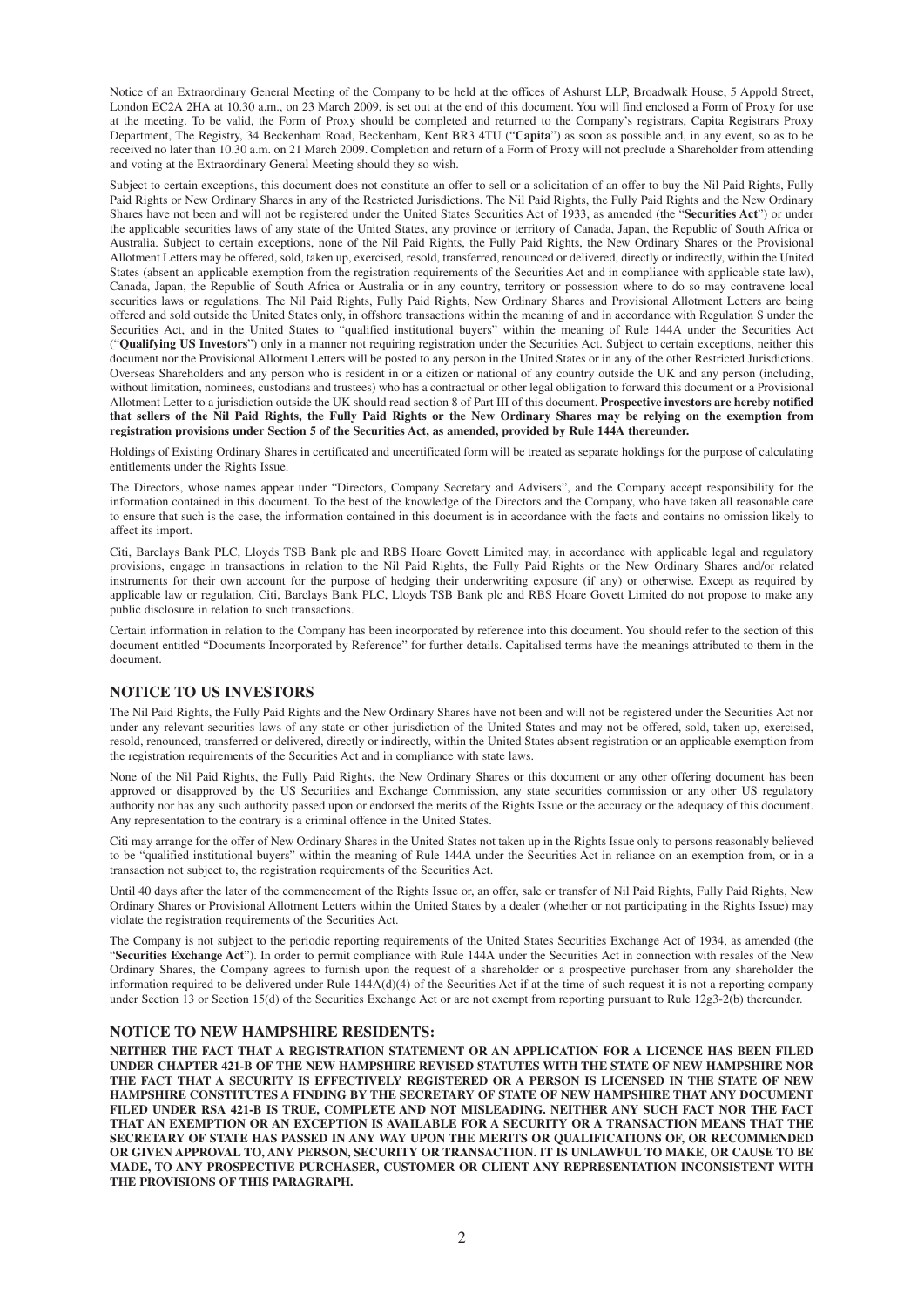# **CONTENTS**

|                                           |                                              | PAGE           |
|-------------------------------------------|----------------------------------------------|----------------|
| <b>SUMMARY</b>                            |                                              | $\overline{4}$ |
| <b>RISK FACTORS</b>                       |                                              | 10             |
| <b>GENERAL INFORMATION</b>                |                                              | 23             |
| DIRECTORS, COMPANY SECRETARY AND ADVISERS |                                              | 28             |
| EXPECTED TIMETABLE OF PRINCIPAL EVENTS    |                                              | 30             |
|                                           | <b>RIGHTS ISSUE STATISTICS</b>               | 31             |
| <b>PART I</b>                             | LETTER FROM THE CHAIRMAN OF WILLIAM HILL PLC | 32             |
| PART II                                   | QUESTIONS AND ANSWERS ON THE RIGHTS ISSUE    | 40             |
| PART III                                  | TERMS AND CONDITIONS OF THE RIGHTS ISSUE     | 48             |
| <b>PART IV</b>                            | <b>INFORMATION ON THE GROUP</b>              | 73             |
| PART V                                    | <b>REGULATORY</b>                            | 87             |
| <b>PART VI</b>                            | <b>OPERATING AND FINANCIAL REVIEW</b>        | 90             |
| PART VII                                  | ADDITIONAL INFORMATION                       | 121            |
| <b>DEFINITIONS</b>                        |                                              | 168            |
| <b>GLOSSARY</b>                           |                                              | 173            |
| DOCUMENTS INCORPORATED BY REFERENCE       |                                              | 175            |
| NOTICE OF EXTRAORDINARY GENERAL MEETING   |                                              | 176            |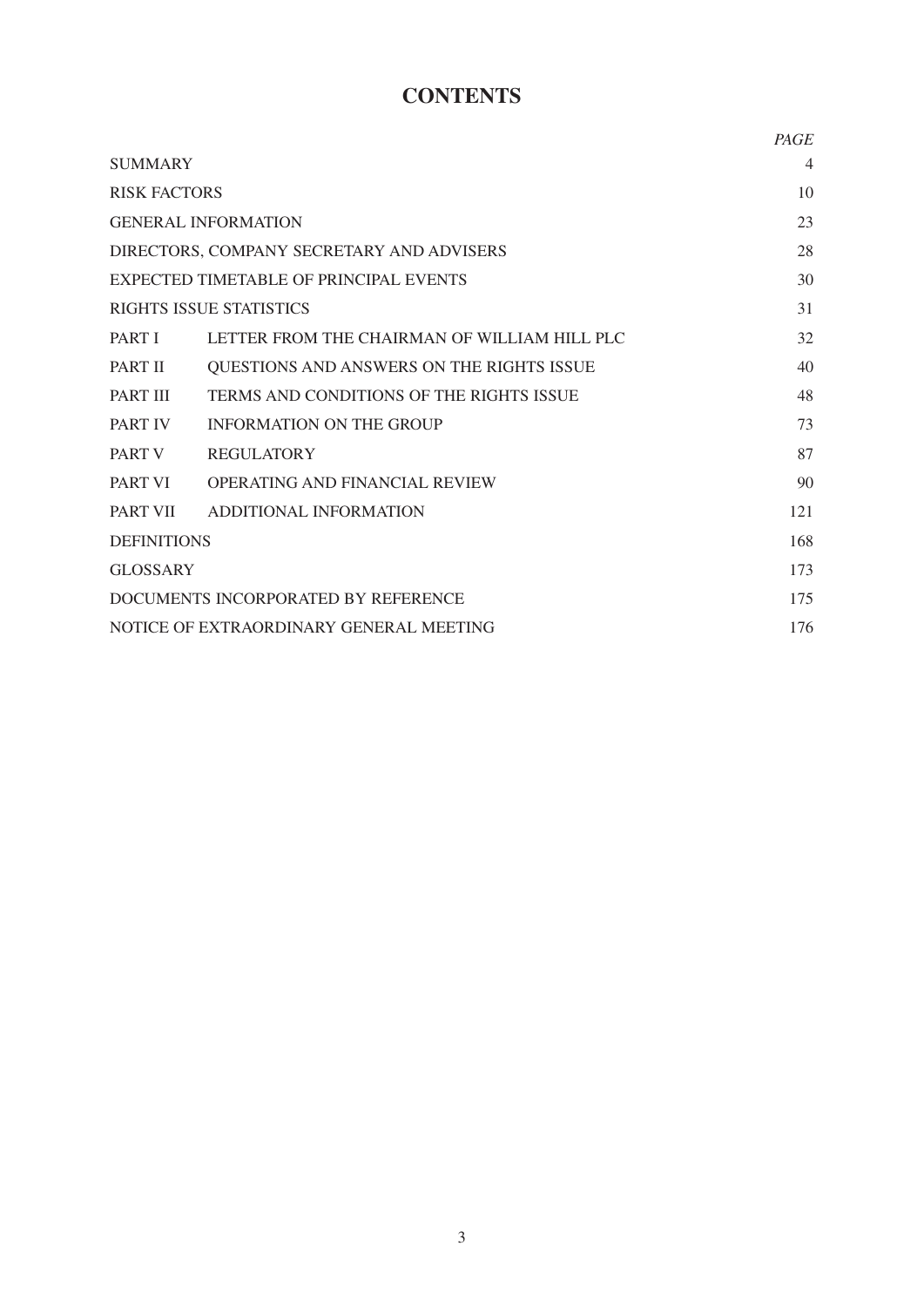## **SUMMARY**

**This summary should be read as an introduction to and in conjunction with the full text of this document, including the documents incorporated by reference. Any decision to invest in the Ordinary Shares and/or Nil Paid Rights and/or Fully Paid Rights should be based on a consideration of this document as a whole, including the documents incorporated by reference. Where a claim relating to the information contained in this document is brought before a court in a European Economic Area state, a plaintiff may, under the national legislation of such state, be required to bear the costs of translating this document before legal proceedings are initiated. Following the implementation of the Prospectus Directive (Directive 2003/71/EC) in each European Economic Area state, no civil liability will attach to those persons responsible for this summary, including any translation of this summary, unless the summary is misleading, inaccurate or inconsistent when read together with other parts of this document.**

#### **1. INTRODUCTION**

William Hill has entered into the New Bank Facilities that, under a forward-start mechanism and together with its £250 million Existing Bank Facility, will provide aggregate funding to the Group of £838.5 million. In addition, the Board has announced today that it proposes to raise approximately £350 million (net of expenses) by way of a fully underwritten 1 for 1 Rights Issue.

The decision to issue equity has been driven by the dramatic deterioration in credit markets since August 2007, which has resulted in banks seeking to reduce their overall lending to borrowers.

Notwithstanding the deterioration in the economic environment, the Group continues to show robust operational performance and strong cash flow generation from all of its businesses and to operate comfortably within its banking covenants. The Board believes that the Refinanced Bank Facilities together with the proceeds from the Rights Issue will provide William Hill with a robust capital structure and appropriate financial flexibility in economic and financial conditions which are expected to continue to be challenging.

#### **2. BACKGROUND TO AND REASONS FOR THE RIGHTS ISSUE**

William Hill is one of the UK's leading betting and gaming companies. Since it floated on the London Stock Exchange in June 2002, William Hill has implemented a strategy of developing the Group both organically and through selective acquisitions with the objective of building on William Hill's key strengths in retail and online betting and gaming and telephone betting.

The Board has historically sought to maximise returns to Shareholders by maintaining an efficient balance sheet and by returning capital to Shareholders by way of a progressive dividend policy, supplemented by significant on-market share buy-backs. Following the debt-financed acquisition of Stanley Leisure plc's LBOs in September 2005, which resulted in William Hill becoming the leading UK betting company by number of LBOs, the Board announced that it intended to target a capital structure of approximately 3.5 times net debt to EBITDA and broadly to maintain this ratio over the medium term. Historically, William Hill's strong cash generation has ensured the Group has been comfortably able both to support this level of debt and to return significant amounts of cash to Shareholders. Since its flotation in June 2002 William Hill has returned a total of £856 million to Shareholders comprising £407 million through dividends and £449 million through share buy-backs.

At the time that William Hill adopted this target capital structure, it entered into the Existing Bank Facilities comprising a £1.2 billion facility maturing in March 2010 and a £250 million facility maturing in July 2011. Since August 2007 there has been a dramatic deterioration in the credit markets that has led banks to reduce their overall lending to borrowers.

With the majority of the Group's Existing Bank Facilities maturing in 2010 and in light of the adverse conditions in the credit markets, William Hill's management implemented a number of initiatives to reduce the Group's funding requirements. These initiatives included suspending the Group's share buy-back programme from December 2007, reducing non-essential capital expenditure and implementing cost-saving measures within the UK retail and telephone betting channels. Although economic conditions have become more challenging, William Hill has continued to show robust operational performance and strong cash flow generation across its operations.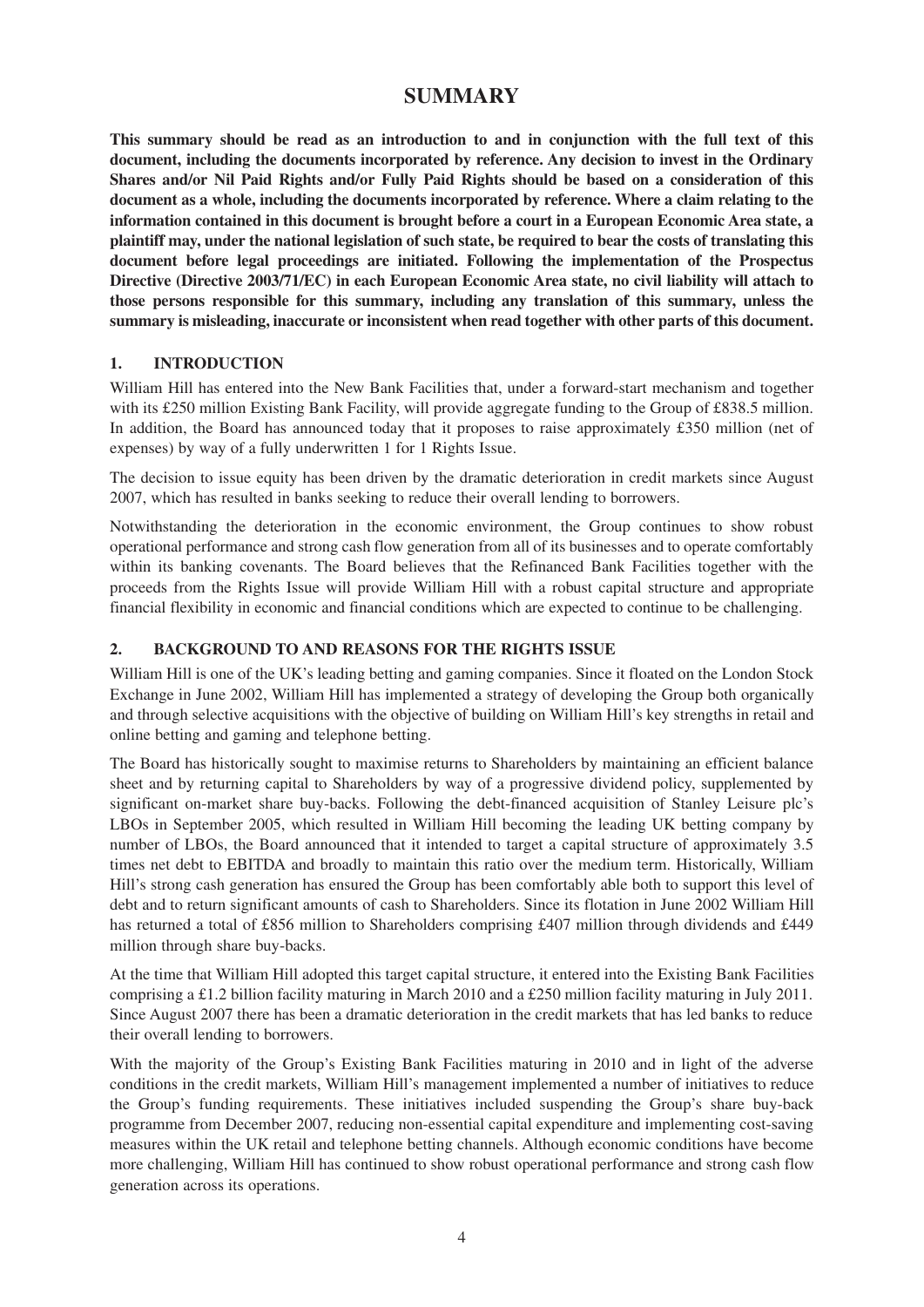Notwithstanding the Group's continued trading resilience, strong cash generation and recent actions to reduce its funding requirements from £1.45 billion to approximately £1.2 billion and the reduction in net debt of £86 million to £1,022 million during 2008, the current credit market conditions have not made it possible for William Hill to refinance the Group's Existing Bank Facilities in full in the bank market. In anticipation of a resulting shortfall in the availability of bank finance, the Board explored whether other debt funding alternatives could be utilised to address the funding gap. However, alternative markets for debt funding are currently either unavailable or prohibitively expensive, reflecting the current adverse market conditions.

The Board has carefully reviewed all options available to the Group. The Board considers the Rights Issue and the Resolution to be in the best interests of the Company and Shareholders as a whole. The combination of the Refinanced Bank Facilities and the fully underwritten Rights Issue will result in a strengthened balance sheet, a significant reduction in the Group's net debt, improved credit ratios and facilities with longer maturities.

The Board believes that following the Rights Issue, William Hill will have a robust capital structure and appropriate financial flexibility for the economic and financial market conditions which are expected to continue to be challenging.

The Board will continue to review the Group's capital structure, the cost of funding and the sources of debt capital on an ongoing basis and, subject to improvements in credit conditions, may in due course seek to refinance parts of the Refinanced Bank Facilities from alternative markets.

#### **3. SIGNIFICANCE OF THE RIGHTS ISSUE**

William Hill is of the opinion that, taking into account available bank facilities and the net proceeds of the Rights Issue receivable by William Hill, the Group has sufficient working capital for its present requirements, that is, for at least the next 12 months from the date of this document. However, since a significant part of the Existing Bank Facilities are currently due to expire in March 2010, the Directors consider it prudent to explain to Shareholders the consequences for the Group should the Rights Issue not proceed.

In the event that the Resolution is not passed at the Extraordinary General Meeting or the Underwriters exercise their rights to terminate the Underwriting Agreement prior to Admission, the Rights Issue will not proceed. In such event, based on current forecasts, the Company would need to consider with some urgency alternative methods to fund the Group's ongoing requirements beyond the next 12 months. Accordingly, the Directors believe it is in the best interests of the Company for Shareholders to vote in favour of the Resolution so that the Rights Issue proceeds.

In the event that the Rights Issue does not proceed, the Group would in the first instance be likely to seek to agree with its current lenders the terms on which the Existing Bank Facilities may be either extended or replaced. The Directors consider it likely that the relevant lenders would only agree to do so on terms likely to be more onerous than those secured in the New Bank Facilities (which are conditional on the receipt by the Company of the net proceeds of the Rights Issue). Such terms may include, amongst other things, further restrictive covenants, more onerous dividend payment restrictions, extensive security over the Group's assets and higher financing costs. There can be no assurance that terms may be agreed that would be commercially acceptable to the Company, if at all. In addition, in the absence of shareholder support for equity funding, the relevant lenders may seek to negotiate, as part of any extended and/or replacement facilities an equity stake in the Company, whether by way of a debt for equity swap, warrants convertible into equity or otherwise. Any such provisions could be dilutive to Shareholders and potentially significantly more dilutive than the proposed Rights Issue.

If the Group was unable to agree terms on which the Existing Bank Facilities may be extended, the Group may have to dispose of certain of its assets on a forced sale basis and potentially on commercially unattractive terms. Any such forced sales could impair the Group's ability to pursue its stated strategy. While the Directors currently believe it is unlikely that the Group would not be able to secure alternative funding, albeit on terms less attractive than those presented by the combination of the Refinanced Bank Facilities and the Rights Issue, this may not be possible in the current or potentially worsening market conditions. In the event that the Group was unable to secure alternative financing by the stated maturity dates of the Existing Bank Facilities, ultimately the Group would be unable to service its repayment obligations under the Existing Bank Facilities. In these circumstances, as would normally be the case with lending arrangements of this nature, lenders under the Existing Bank Facilities would be in a position to demand repayment and the Company could potentially face the risk of insolvency and/or be unable to continue trading.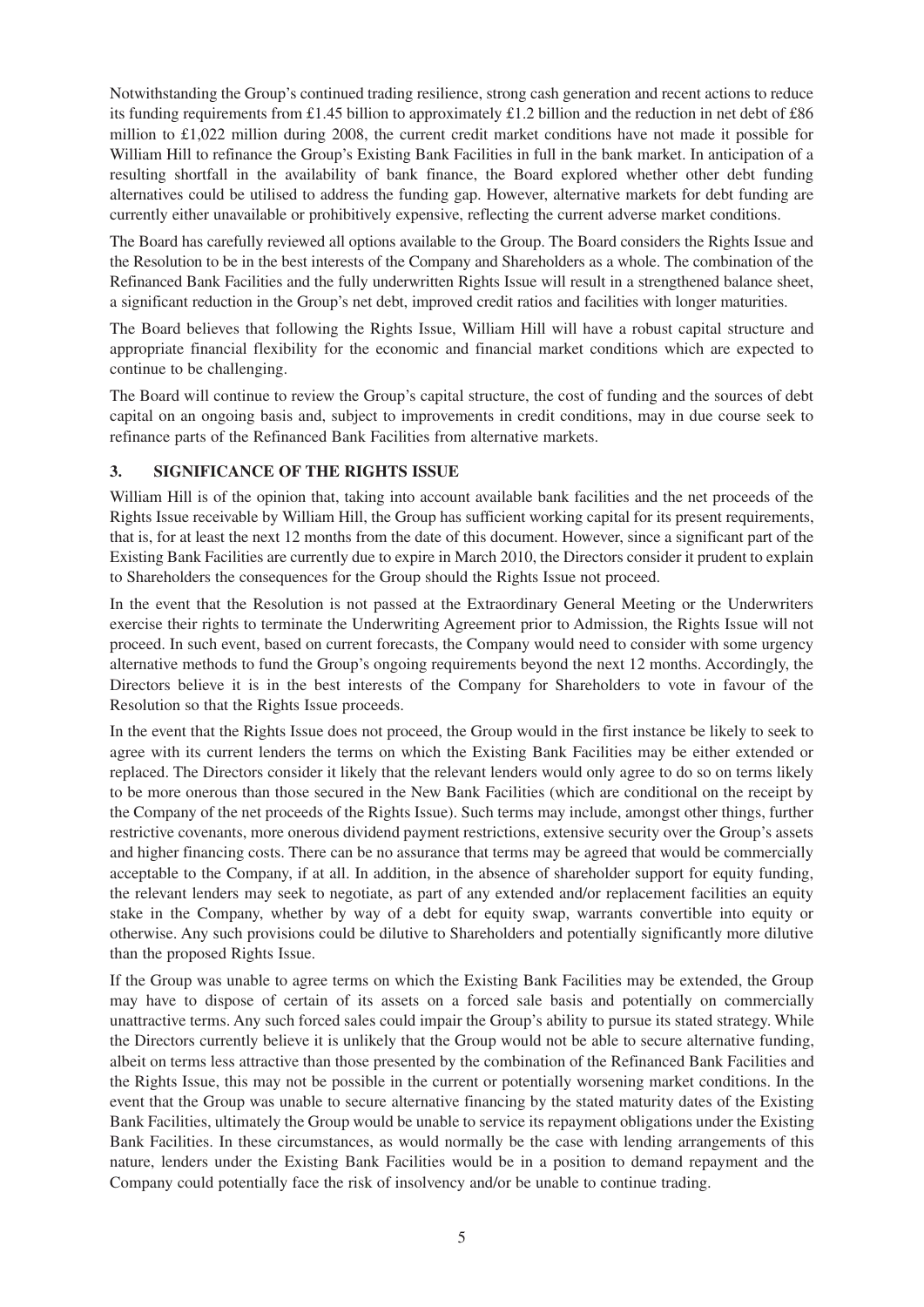#### **4. USE OF PROCEEDS**

All the net proceeds of the Rights Issue will be used to pay down borrowings under the Existing Bank Facilities. The net proceeds of the Rights Issue will therefore be used to strengthen the Group's balance sheet and improve the Group's credit profile.

#### **5. DIVIDENDS AND DIVIDEND POLICY**

William Hill will not be paying a final 2008 dividend. Following the Rights Issue, the Board expects to adopt a dividend policy based initially on a dividend cover of 2.5 times underlying earnings, with the intention of moving towards 2.0 times dividend cover over time. The Board expects to pay an interim and final dividend for 2009 in line with this dividend policy. The dividend policy is aimed at ensuring that Shareholders continue to benefit from the successful growth and strong cash flows of the Group.

#### **6. SELECTED FINANCIAL INFORMATION**

The table below sets out selected financial information for the Group for the 2006, 2007 and 2008 financial years. The financial information has been extracted without material adjustment from, and should be read together with, the Group's audited consolidated financial statements for the 2006, 2007 and 2008 financial years.

|                                           | 52 weeks    | 53 weeks         | 52 weeks         |
|-------------------------------------------|-------------|------------------|------------------|
|                                           | ended       | ended            | ended            |
|                                           | 30 December | 1 January        | 26 December      |
|                                           | 2008        | 2008             | 2006             |
|                                           | $\pounds$ m | $\pounds m$      | $\pounds m$      |
| <b>Selected Income Statement Data</b>     |             |                  |                  |
| Amounts wagered                           | 15,553.9    | $14,797.1^{(1)}$ | $13,240.4^{(1)}$ |
| Revenue                                   | 963.7       | 933.6(1)         | 891.9(1)         |
| Operating profit before exceptional items |             |                  |                  |
| (including associates)                    | 278.6       | 286.7            | 292.2            |
| Operating profit after exceptional items  |             |                  |                  |
| (including associates)                    | 267.8       | 265.8            | 292.2            |
| Profit before tax                         | 293.3       | 209.2            | 235.4            |
| Profit for the period                     | 234.0       | 157.4            | 166.8            |
| <b>Earnings per Ordinary Share</b>        |             |                  |                  |
| <b>Basic</b>                              | 67.3        | 44.7             | 45.5             |
| Diluted                                   | 66.8        | 44.3             | 44.9             |
| <b>Selected Balance Sheet Data</b>        |             |                  |                  |
| Non-current assets                        | 1,727.3     | 1,595.2          | 1,563.5          |
| Current assets                            | 108.6       | 107.5            | 144.0            |
| <b>Current liabilities</b>                | 212.6       | (148.5)          | (181.4)          |
| Non-current liabilities                   | 1,265.7     | (1,321.1)        | (1,335.6)        |
| Net assets                                | 357.6       | 233.1            | 190.5            |
| Equity                                    | 357.6       | 233.1            | 190.5            |
| <b>Cash Flow Data</b>                     |             |                  |                  |
| Net cash from operating activities        | 209.9       | 149.6            | 204.6            |
| Net cash used in investing activities     | (37.1)      | (66.4)           | (59.1)           |
| Net cash used in financing activities     | 165.7       | (112.5)          | (123.4)          |

(1) Financial information has been restated.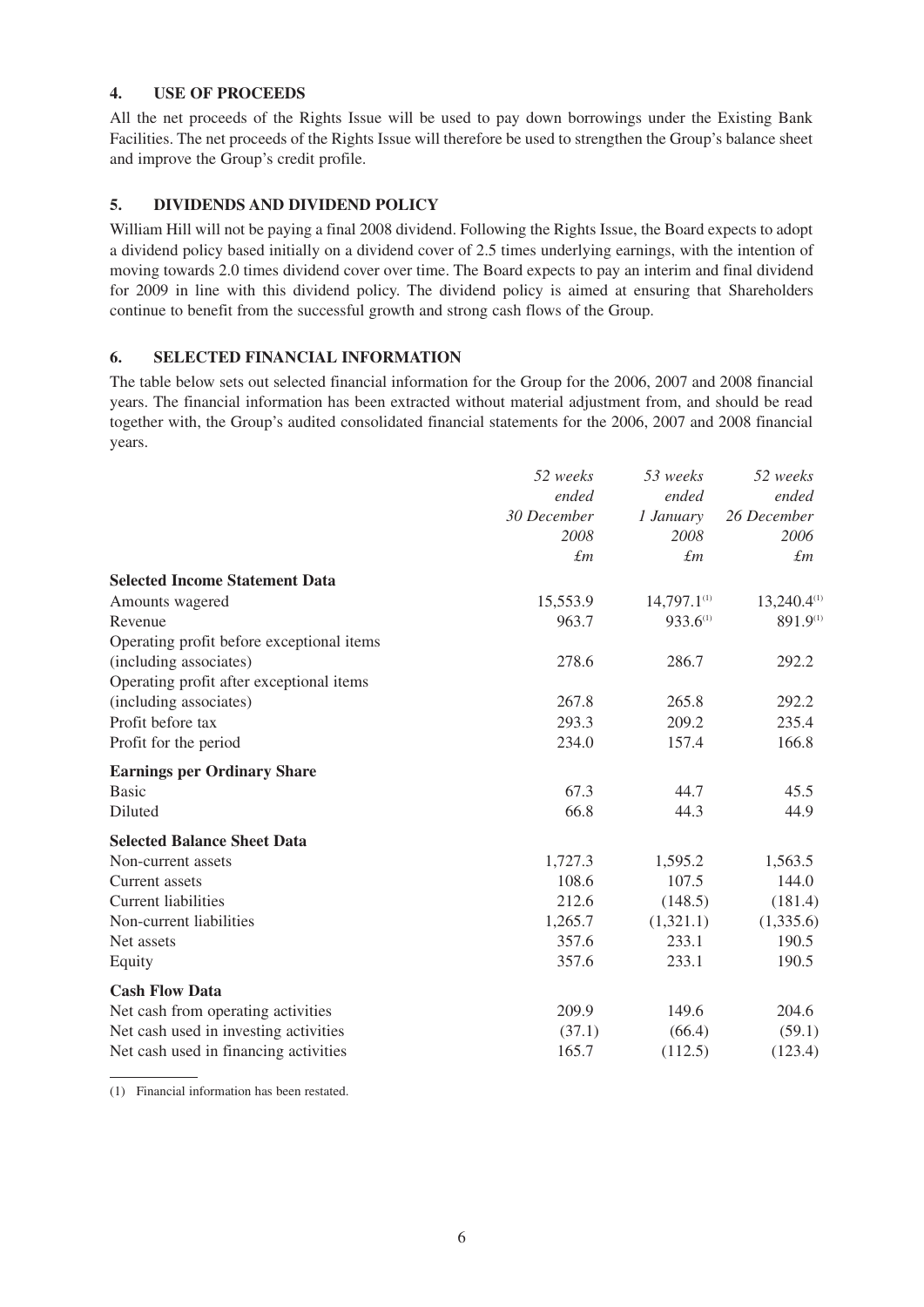#### **7. PRINCIPAL TERMS AND TIMING OF THE RIGHTS ISSUE**

The Company is proposing to raise approximately £350 million (net of expenses), by way of the Rights Issue. The Rights Issue is being fully underwritten by Citi, Barclays Bank PLC and RBS Hoare Govett Limited (the "Underwriters"). The Issue Price of 105 pence per New Ordinary Share represents a 57 per cent. discount to the closing middle market price of William Hill of 247 pence per Ordinary Share on 26 February 2009, the latest practicable date before the announcement of the Rights Issue.

The Rights Issue will be offered on the basis of:

#### **1 New Ordinary Share for every 1 Existing Ordinary Share**

held on the Record Date and so on in proportion to any other number of Existing Ordinary Shares then held and otherwise on the terms and conditions set out in this document and, in the case of Qualifying non-CREST Shareholders only, the Provisional Allotment Letter.

The New Ordinary Shares will, when issued and fully paid, rank *pari passu* in all respects with the Existing Ordinary Shares including the right to all future dividends and other distributions declared, made or paid.

The Rights Issue is conditional, amongst other things, upon the passing of the Resolution at the Extraordinary General Meeting, the Underwriting Agreement becoming unconditional in all respects (save for the condition relating to Admission) and not having been terminated in accordance with its terms prior to Admission and upon Admission taking place.

### **8. CURRENT TRADING AND PROSPECTS**

Group net revenue in the first eight weeks to 24 February 2009 increased by 9 per cent., including the contribution from the expanded online business, compared to the same period in 2008. This increase was achieved against a strong comparator period in 2008 and in spite of poor weather, with 57 UK race meetings cancelled to date in 2009, compared with 26 in the same period in 2008. As a result of these factors, retail gross win increased by 2 per cent. compared to the same period in 2008. Within the retail channel, gaming machines continued to perform strongly, with gross win increasing by 13 per cent. compared to the same period in 2008. On 30 December 2008, William Hill completed the transaction with Playtech which established William Hill Online. Since then, the online business has performed strongly, particularly in Sportsbook, bingo and skill games and has increased net revenue by 54 per cent., compared with the same period in 2008 taking into account the aquired businesses. The Directors expect William Hill Online to benefit going forward from offering its casino and poker gaming products via Playtech software.

The Board remains confident about the prospects for the business, both in the UK retail market and in the online market. While it is unclear how the current economic climate might affect the Group's business in the coming months, performance in 2008 as a whole, in the fourth quarter of the year and in 2009 to date has been resilient. The Board believes that this resilience is supported by the broader geographical base of the retail business across the UK, the expanding product range offered across the channels, the widening customer base, and the fact that betting and gaming remain low-ticket, entertainment-led activities.

Given the current economic climate, the Group is focused on maintaining tight cost control and capital management. During 2009, the Board expects to see further benefits accruing to the retail business from the cost initiatives implemented in 2008, including the new staffing model. At the same time, the Group will continue to invest in William Hill Online to achieve revenue growth and growth in overall customer numbers.

The Group reduced its capital expenditure significantly during 2008 and intends to maintain this lower level of expenditure during 2009. In addition the Group's capital expenditure approval process has become more stringent. During the coming year the Group intends to focus its estate development programme on the new LBO sites and re-sites where it expects to achieve the best rates of return.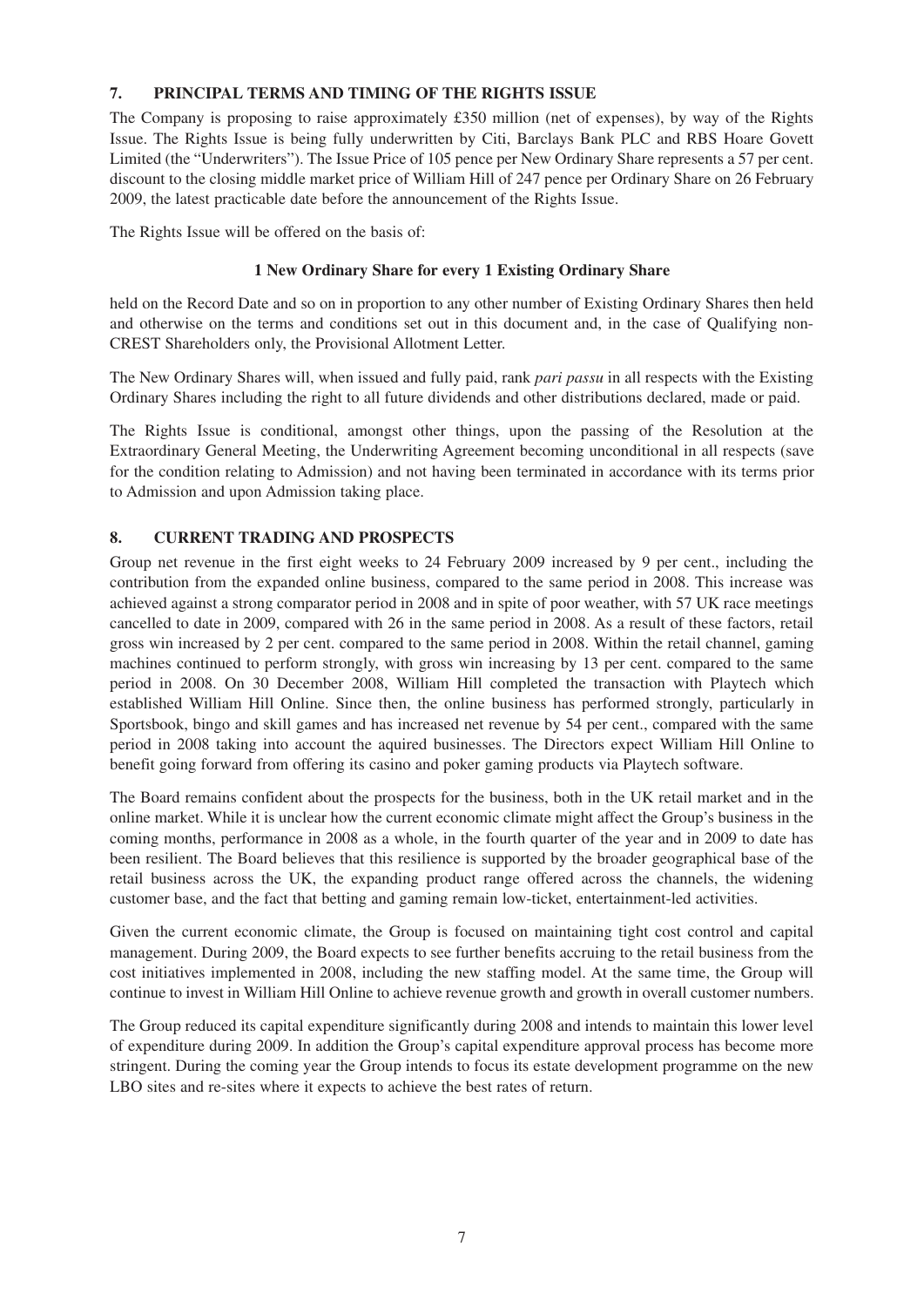#### **9. RISK FACTORS**

Participation in the Rights Issue and any investment in William Hill are subject to a number of risks. In particular, William Hill's business, financial condition and results of operations could be materially and adversely affected by the following risks:

#### *Risks Relating to the Gambling Industry*

The Group is vulnerable to increases in taxation and levies.

There can be no assurance that existing or potential laws and regulations in jurisdictions from which the Group accepts bets or wagers will not have a material adverse effect on its business, financial condition and results of operations.

There can be no assurance that the existence and/or enforcement of laws and regulations relating to the offer of gambling products and services or the advertisement of such products and services via the internet, will not have a material adverse effect on the Group's business, financial condition and results of operations.

The business of the Group is regulated by certain authorities in each of the jurisdictions in which it operates.

The success of the Group's business is dependent upon its relationships with government authorities and the principal bodies of sport and event industries.

The Group may experience significant losses with respect to individual events or betting outcomes.

The Group may be subject to increases in payments related to sports.

The business of the Group is subject to sports schedules.

The market for online gambling products and services is in a state of technological change.

Demand for the Group's products and services may be adversely affected by economic conditions beyond the Group's control.

The Group's business may be adversely affected by competition from other gambling operations.

The Group may be adversely affected by negative publicity surrounding the gambling industry.

#### *Risks Relating to the Group*

The Group may be unable to integrate the acquired Playtech assets effectively and all or any of the anticipated benefits of the establishment of William Hill Online may fail to be realised.

The Group's leverage and ability to service its debt may adversely affect its business, financial condition and results of operations.

The Group is highly dependent on technology and advanced information systems, which may fail or be subject to disruption.

The Group is subject to regulation regarding the use of personal customer data.

The Group is dependent on a number of third parties for the operation of its business.

The Group relies on the experience and talent of key personnel and on its ability to recruit and retain qualified employees for the success of its business.

Any failure to determine accurately the odds at which William Hill will accept bets in relation to any particular event and/or any failure of the Group's risk management processes could have a material adverse effect on the Group's business, financial condition and results of operations.

The Group is dependent on card payments for the success of its business.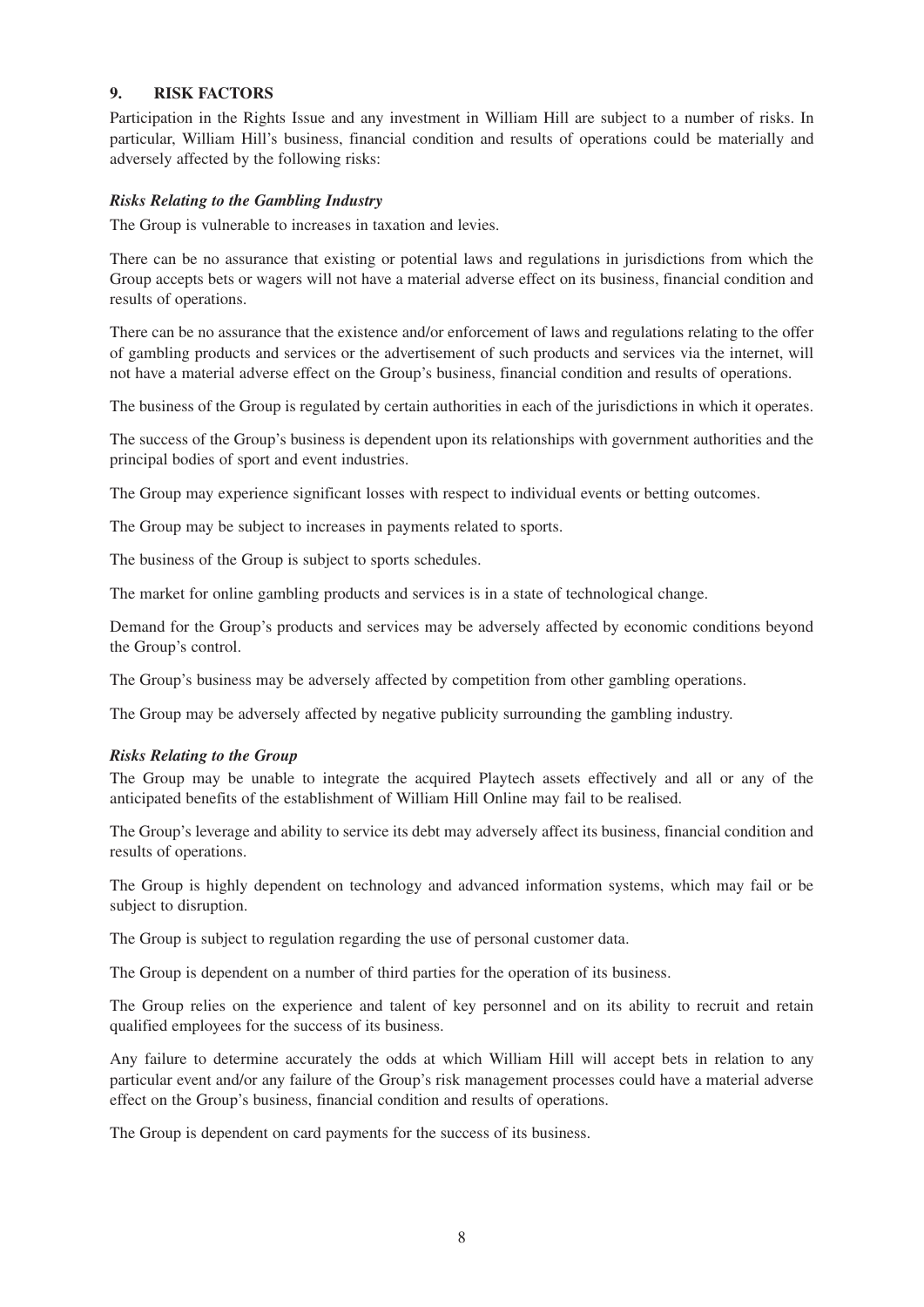The Group's intellectual property could be subject to infringement by third parties or claims of infringement of third parties' rights.

The success of the Group is dependent on maintaining and enhancing its brand.

The Group's relatively high fixed costs base as a proportion of its total costs means that falls in revenue could have a significantly adverse effect on the Group's profitability.

The Group's pension plan has a defined benefit section which is currently in deficit.

The Group may fail to detect the fraudulent activities of its customers.

The Group is subject to risks resulting from currency fluctuations and hedging activities.

#### *Risks relating to the Rights Issue and the Ordinary Shares*

The market price of the Ordinary Shares may fluctuate significantly in response to a number of factors, many of which are outside of the Group's control.

Shareholders who do not acquire New Ordinary Shares in the Rights Issue will experience dilution in their ownership of William Hill.

Even if a Qualifying Shareholder elects to sell his unexercised Nil Paid Rights, the consideration he receives may not be sufficient to compensate him fully for the dilution of his percentage ownership of the Company's share capital that may be caused as a result of the Rights Issue.

The take up of Nil Paid Rights under the Rights Issue will not be available to any Shareholders with a registered address in the United States or any other Restricted Jurisdiction (subject to certain exceptions).

An active trading market in the Nil Paid Rights and/or Fully Paid Rights may not develop and there may be volatility in the trading price of the Nil Paid Rights and/or Fully Paid Rights.

The Company's ability to pay dividends and effect returns of capital in the future is uncertain.

#### *Additional Risks for Qualifying US Investors*

The rights of holders of Ordinary Shares are governed by English law. Not all rights available to shareholders under US law will be available to US investors.

US investors may not be able to bring suits or enforce civil judgments of US courts against the Company or its directors, controlling persons and officers.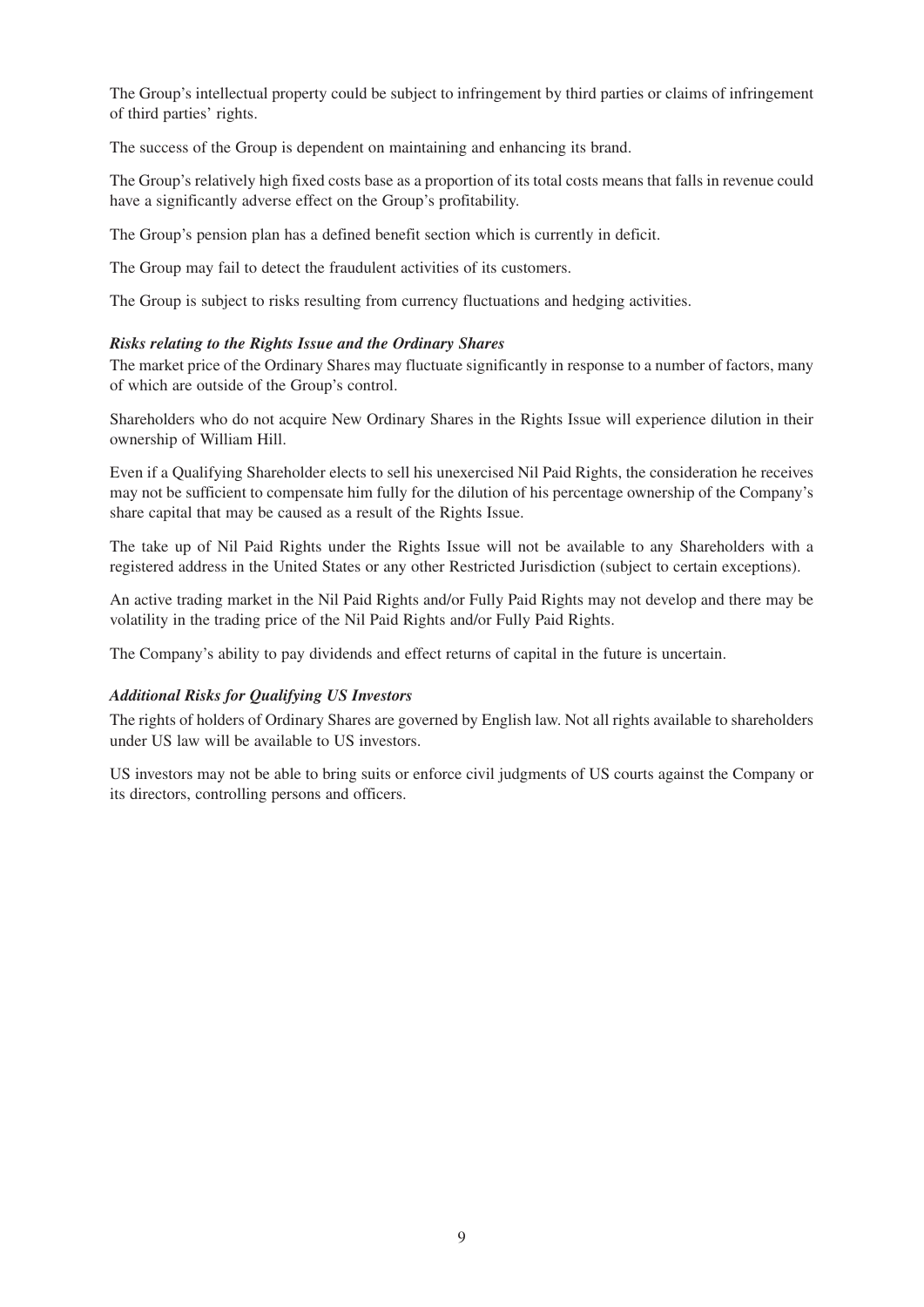## **RISK FACTORS**

*Any investment in the New Ordinary Shares, the Nil Paid Rights and/or the Fully Paid Rights under the Rights Issue is subject to a number of risks. Prior to subscribing for any New Ordinary Shares, Nil Paid Rights and/or Fully Paid Rights, Qualifying Shareholders and any other prospective investors should carefully consider the factors and risks associated with any investment in the Company, the Group's business and the industry in which the Group operates, together with all the information set out in this document and the documents incorporated by reference and, in particular, those risks described below.*

*If any of the following risks actually materialise, the Group's business, financial condition and results of operation could be materially and adversely affected and investors may lose all or part of their investment. All risks of which the Directors are aware at the date of this document and which they consider material are set out in the risk factors below; however, further risks and uncertainties relating to the Group which are not presently known to the Directors, or that the Directors currently deem immaterial, may also have an adverse effect on the Group's business, financial condition and results of operations. If this occurs, the price of the Ordinary Shares, the Nil Paid Rights and/or the Fully Paid Rights may decline and investors could lose all or part of their investment.*

*The Directors consider the following risks to be the most significant for potential investors, but the risks listed do not necessarily comprise all those associated with an investment in the Company. Investors and prospective investors should consider carefully whether an investment in the New Ordinary Shares, the Nil Paid Rights and/or the Fully Paid Rights is suitable for them in light of the information in this document and the documents incorporated by reference and their personal circumstances.*

#### **Risks Relating to the Gambling Industry**

#### *The Group is vulnerable to increases in taxation and levies*

The Group is subject to taxation and/or levies in all of the countries in which it operates.

#### *UK taxation*

The Group is subject to significant taxation and levies in the UK, including the following:

- corporation tax, with a headline tax rate of 28 per cent. (reduced from 30 per cent. effective from 1 April 2008);
- VAT of 17.5 per cent. payable on income from gaming machines (temporarily reduced to 15 per cent. effective from 1 December 2008 until 31 December 2009);
- gross profit tax of 15 per cent. applicable to gross win in the UK;
- the horse racing levy, a statutory levy on bets taken on horse racing of 10 per cent. of the gross profit on such horse racing activities; and
- Amusement Machine Licence Duty, a flat tax of £2,030 per gaming machine per annum (implemented 1 August 2006).

The taxation and levies imposed upon the Group have changed considerably over time and there can be no assurance that the levels of taxation and levies to which the Group is subject in the UK will not be increased, particularly in the current economic environment. In addition, there can be no assurance that new taxes or levies will not be introduced to which the Group will be subject. For example, on 6 January 2009 the DCMS published a consultation paper proposing the introduction of a statutory levy on gambling operators licensed in Great Britain to fund research into, education about and the treatment of problem gambling. Any increases in the levels of taxation or levies to which the Group is subject in the UK, or the implementation of any new taxes or levies to which the Group will be subject, could have a material adverse effect on the Group's business, financial condition and results of operations.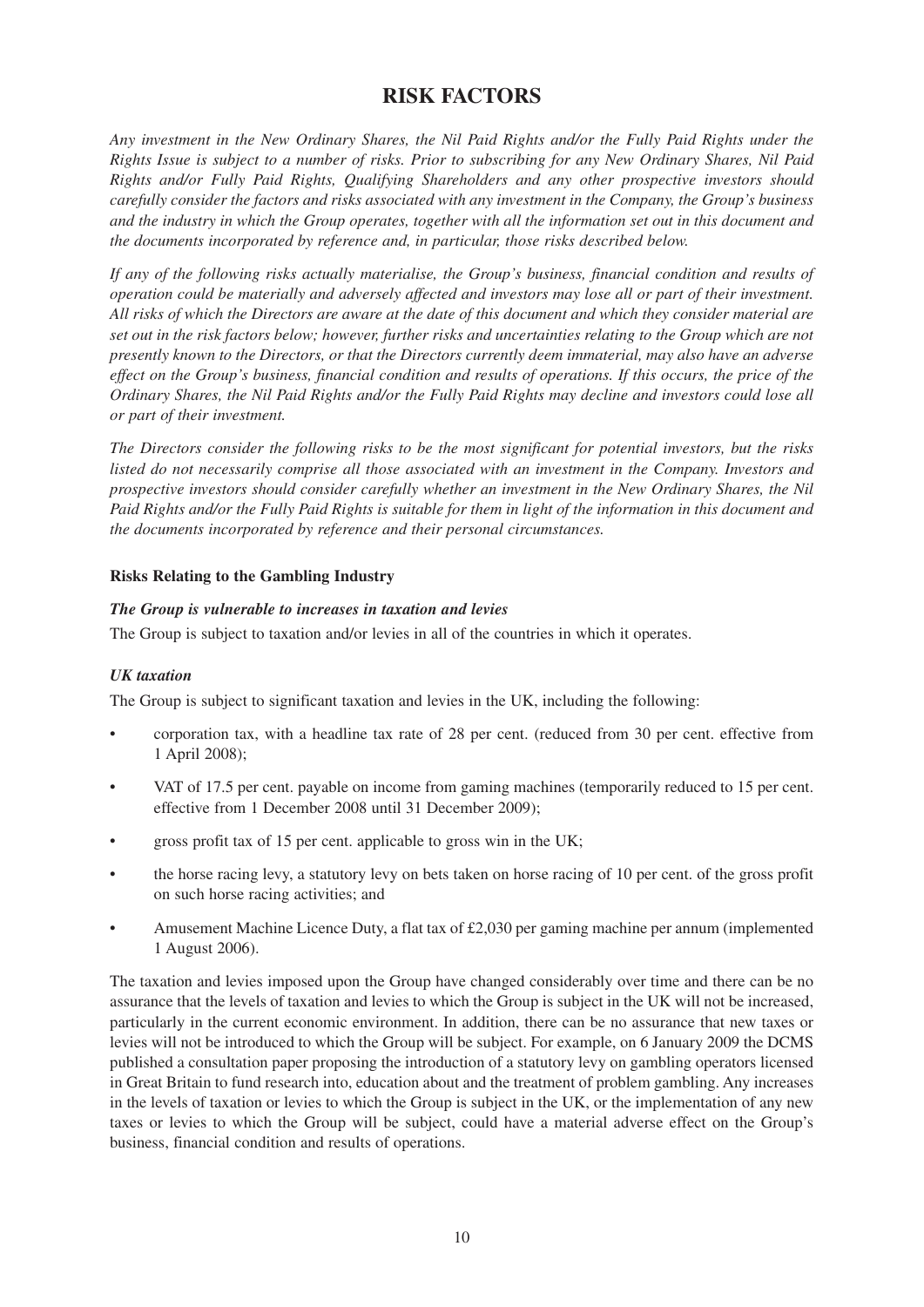#### *Non-UK Taxation*

The majority of the Group's online gaming operations are located offshore of the UK in Malta and Gibraltar. The Group's operations in these jurisdictions are currently subject to lower rates of taxation than its UK operations. Nonetheless, there can be no assurance that the levels of taxation to which the Group is subject in any other jurisdiction, including Malta and Gibraltar, will not be increased or changed, which could have a material adverse effect on the Group's business, financial condition and results of operations.

The Group's customers are located in a number of different jurisdictions. Revenues earned from customers located in a particular jurisdiction may give rise to the imposition of direct or turnover taxes in that jurisdiction. If such taxes are levied, either on the basis of existing law or the current practice of any tax authority or by reason of any change in law or practice, then this may have a material adverse effect on the amount of tax payable by the Group. In addition, if any Group company is found to be, or to have been, tax resident in any jurisdiction other than those in which the Group is currently deemed to be tax resident or to have a permanent establishment in any such other jurisdiction (whether on the basis of existing law or the current practice of any tax authority or by reason of a change in law or practice) this may have a material adverse effect on the amount of tax payable by the Group which could in turn have a material adverse effect on the Group's business, financial condition and results of operations.

#### *There can be no assurance that existing or potential laws and regulations in jurisdictions from which the Group accepts bets or wagers will not have a material adverse effect on its business, financial condition and results of operations*

The Group is subject to various laws and regulations in a number of jurisdictions. Most countries regulate or, in some cases prohibit, gambling activities. Historically, the regulation of the gambling industry has been arranged at a national level and, currently, there is no international gambling regulatory regime. Although the Group seeks to comply with and monitors the relevant laws and regulations, including the relevant licensing requirements, of the jurisdictions in which its operations are established, the Group is exposed to the risk that jurisdictions from which it accepts bets or wagers or from which its advertisements may be accessed via the internet may have conflicting laws and regulations (or interpretations of such laws and regulations) with regard to the legality or appropriate regulatory compliance of the Group's activities. The Group's exposure to this risk has increased with the establishment of William Hill Online as the scale of the Group's online operations has increased.

The Group accepts transactions from customers for certain products from certain European jurisdictions. There are many instances of European betting and gaming operators being (i) prosecuted by a relevant authority or (ii) sued by a monopoly right holder or other significant market participant for offering their products and services in a particular European state in which they are not licensed or otherwise regulated. Member states of the European Union (each a "**Member State**") are required to abide by principles of freedom of establishment and free movement of services under EU law. The Directors believe that the Group's activities in Member States where it is not licensed or otherwise regulated are permitted by such principles. However, the extent to which national courts in European jurisdictions will implement principles of EU law is uncertain as Member States are afforded a degree of discretion in such implementation. As a result, the Group and the Directors may face criminal or civil claims in these jurisdictions as a consequence of their actions regardless of whether such actions are in accordance with EU law. In addition, the relevant regulatory authority, monopoly right holder or other significant market participant could take action against the Group's service providers in such countries. If any such actions were brought against the Group, the Directors or the Group's service providers, whether successful or not, the Group may incur considerable legal and other costs, management's time and resources may be diverted, and any resulting dispute may damage the Group's reputation and brand image and have a material adverse effect on the Group's business, financial condition and results of operations. To the extent that the domestic laws or any prosecutions, suits or other determinations of a national court of a Member State do not respect EU law, such actions may fall within the jurisdiction of the European Court of Justice ("**ECJ**") to which reference may be made. On such a reference, the ECJ may, broadly or narrowly, scrutinise such domestic laws, prosecutions, suits or other determinations and determine the legality of such operator's activities pursuant to EU law. The ECJ may determine that the restrictive actions of the relevant Member States are proportionate and objectively protect a matter of public policy within the competence of such Member State, such as social responsibility matters,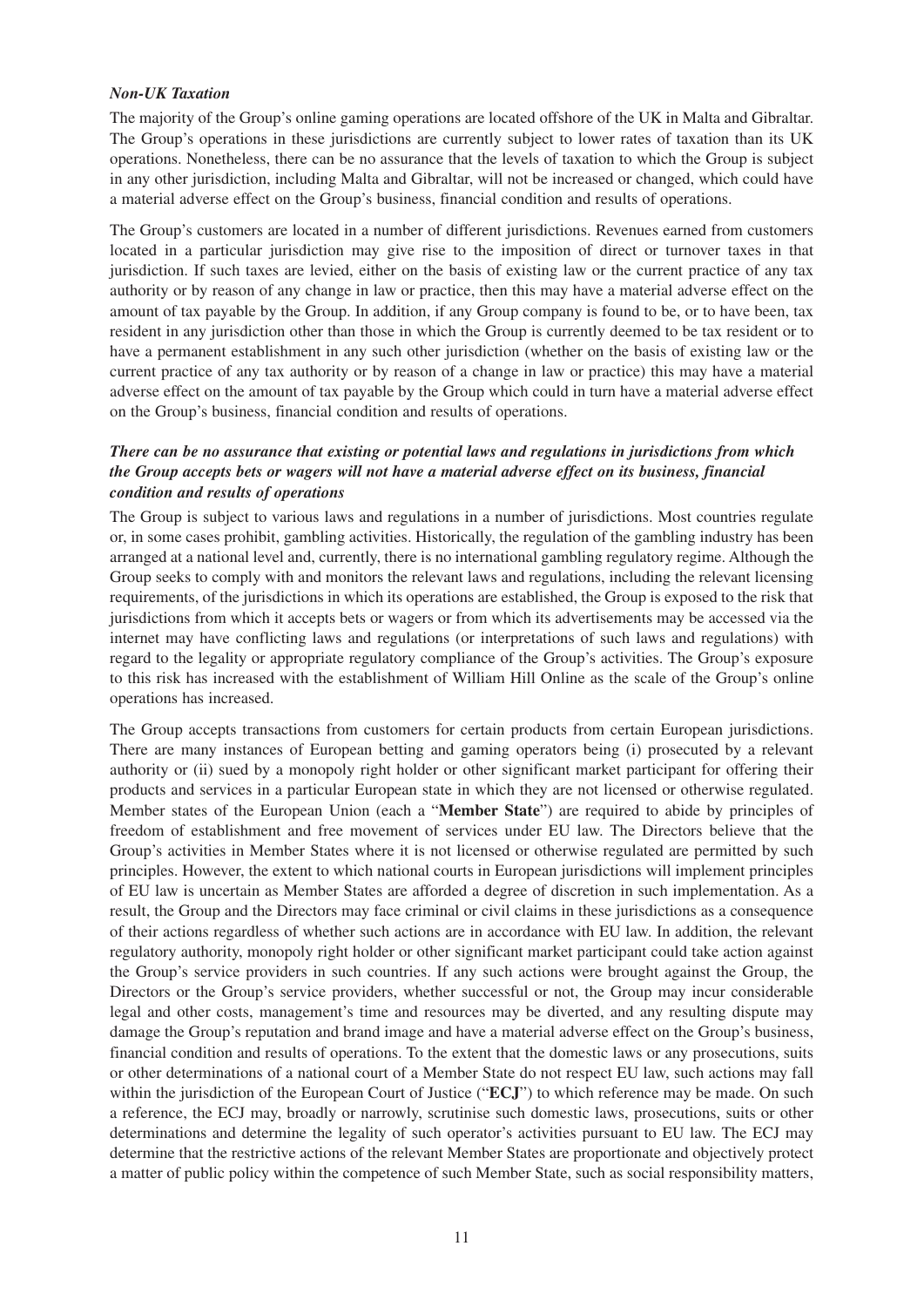in which case such restrictions may be justified. If the ECJ finds that such an authority, monopoly right holder or other significant market participant's actions result from laws which are discriminatory, disproportionate or not objectively justifiable, such restrictions on the operator's activities may be found to be in contravention of EU law. However, there can be no assurance that the ECJ will accept jurisdiction or will not uphold the actions against an operator, or that any favourable ruling will be fully implemented by the relevant Member State, which could impair the Group's ability to undertake betting and gaming operations in European jurisdictions, thereby negatively impacting the Group's business, financial condition and results of operations.

William Hill has systems and controls in place which seek to ensure that the Group does not offer betting and gaming products via the internet into jurisdictions from which it has determined that it does not wish to accept bets or wagers, whether because it has determined it is unlawful to do so; or it is unclear as to whether it is unlawful and has decided not to take any risk in relation to this uncertainty; or otherwise decided that it does not wish to accept any business for any other reason. The systems and controls include monitoring and analysing information provided by potential customers' registered addresses and of customers' payment methods. For the avoidance of doubt, the Group does not currently accept bets or wagers from customers that it determines are located in the US. A risk exists, however, that a court or other governmental authority in any jurisdiction could take the position that the Group's systems and controls are inadequate, either currently or as the result of technological developments affecting the internet, or that the Group's current or past business practices in relation to such jurisdiction violated applicable law. For example, the Group does not monitor the location of its customers' internet service providers as a means of excluding customers located in the United States from using the Group's websites. As a result, a customer may be able to place a wager with the Group while located in the US, which could result in a violation of applicable US law. Any such determination could expose the Group and its Directors to the risk of civil or criminal sanction, as well as reputational damage, which in turn could negatively impact the Group's business, financial condition and results of operations.

#### *There can be no assurance that the existence and/or enforcement of laws and regulations relating to the offer of gambling products and services or the advertisement of such products and services via the internet, will not have a material adverse effect on the Group's business, financial condition and results of operations*

Although the regulatory regime for land-based gambling operations is well established in many countries, the gambling laws in such countries will not necessarily have been amended to take account of the internet and the ability to offer gambling products and services online. Consequently, there is uncertainty as to the legality of online gambling in a number of countries. William Hill has systems and controls in place which seek to ensure that the Group does not offer gambling products via the internet into jurisdictions where it has determined this would be illegal, but there can there be no assurance that these procedures will be effective. In several countries local regulators are willing to license and regulate local and often state-owned operators, but prohibit foreign operators. The application or enforcement of gambling laws or regulations may adversely affect the Group's business and financial position and even if such actions were successfully resisted, the Group may still incur considerable costs in defending such actions. Any resulting dispute may also damage the Group's reputation and brand. The occurrence of any of these events may have a material adverse effect on the Group's business, financial condition and results of operations.

The Group analyses jurisdictional risk and, based on the relevant jurisdiction, undertakes procedures in order to mitigate such risk, but the Group has not considered the gambling laws and regulations in every jurisdiction from which it accepts bets or wagers and from which its advertisements can be accessed via the internet. Accordingly, the Group may be subject to the application of existing or potential laws and regulations, and/or fees or levies in jurisdictions from which the Group accepts bets or wagers or in which its advertisements can be accessed via the internet. Any such laws, regulations, fees or levies may have a material adverse effect on the Group's business, financial condition and results of operations.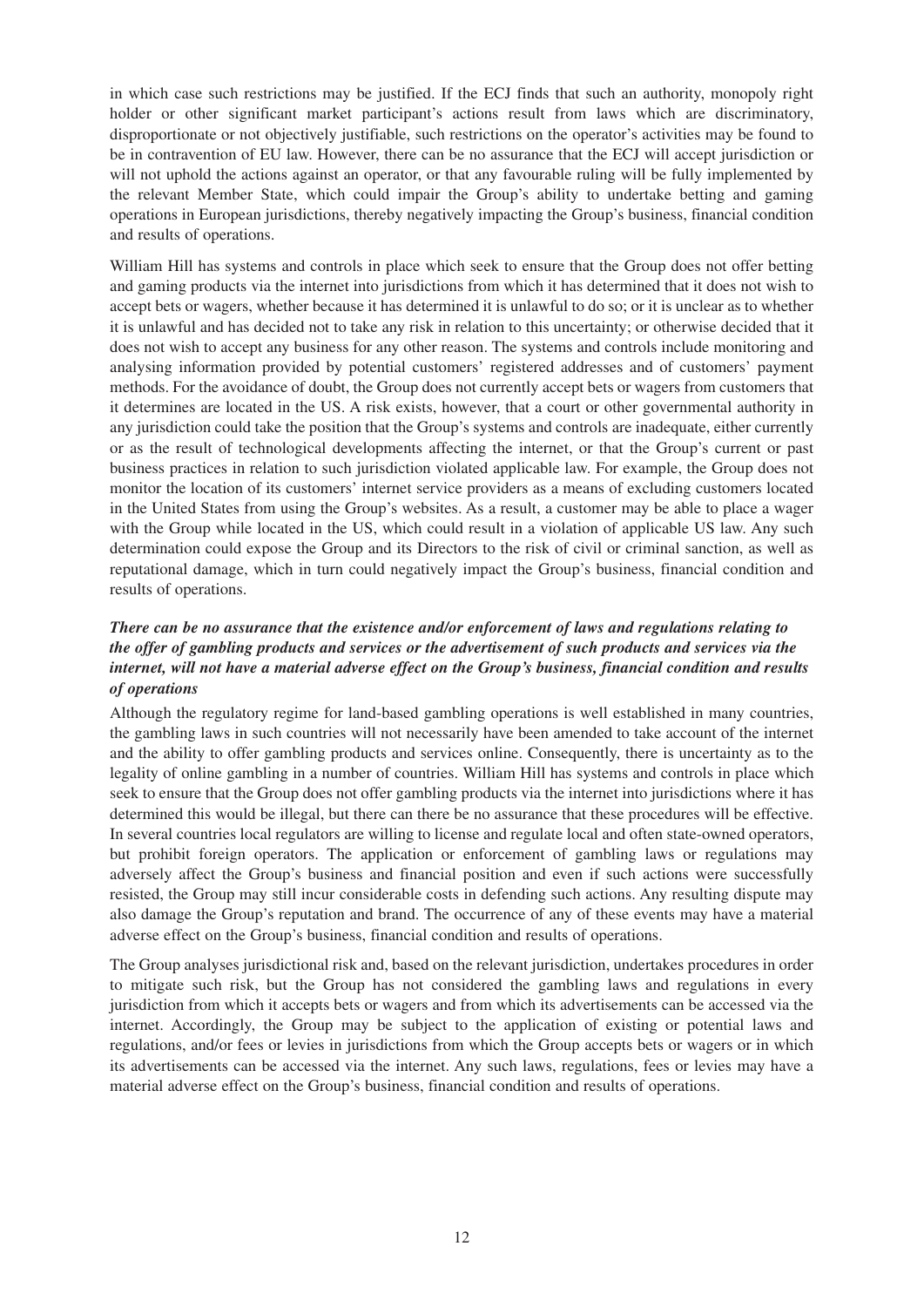#### *The business of the Group is regulated by certain authorities in each of the jurisdictions in which it operates*

The Group is regulated by certain authorities and currently holds gambling licences in the UK, Gibraltar, Malta, Ireland, Isle of Man, Jersey, Alderney, Kahnawake (a territory situated in Quebec, Canada administered by the Mohawks of Kahnawake indigenous people) and, via its joint venture with Codere S.A., in Madrid and the Basque territory in Spain.

In Great Britain, where the majority of the Group's operations are located, the Group is regulated by the Gambling Commission under the provisions of the Gambling Act. In accordance with the British regulatory regime, the Group holds three categories of licences: operating licences, personal management licences and premises licences. Each of the Group's relevant subsidiaries, applicable personnel and LBOs currently holds all requisite Gambling Act licences and other approvals in Great Britain. Under the British regime, licences are given for an indefinite period, subject to the payment of annual fees, and are normally only terminated in the event of a breach of the terms of the licence by the holder. There can be no assurance, however, that the Gambling Commission will not terminate licences already granted, or otherwise change its licensing requirements.

The provision of William Hill's online casino and poker products is regulated either by the Gibraltar Regulatory Authority or the Malta Lotteries and Gaming Authority. Any change in the terms of all or any of the licences granted to the Group by the Gibraltar Regulatory Authority, the termination of these licences or the revocation or withdrawal of the Malta Lotteries and Gaming Authority's letter of intent to grant a licence could have a material adverse effect on the Group's business, financial condition and results of operations.

Nor can there be any assurance that any other jurisdiction in which the Group is currently licensed will not change its licensing requirements. If the regulatory scheme of any jurisdiction in which the Group operates were to change its licensing requirements, the Group may be required to expend significant capital or other resources in order to comply with the new requirements and/or may not be able to meet the new requirements, either or a combination of which could have a material adverse effect on the Group's business, financial condition and results of operations.

#### *The success of the Group's business is dependent upon its relationships with government authorities and the principal bodies of sport and event industries*

The Group's relationships with the UK government authorities and the Gambling Commission and with the principal regulatory and administrative bodies of the horse racing industry in the UK and other sport and event industries are significant factors contributing to the success of the Group's business. The Group's relationships with its other principal regulators in Gibraltar and Malta are also important to the success of the Group's business.

The Group engages with its regulators with regard to the betting and gaming regulatory framework and other issues of shared concern, such as problem gambling, and with the principal bodies of sport and event industries with regard to sports rights payments (including levies such as the statutory horse racing levy), animal welfare and other issues. However, if the Group fails to maintain such relationships, or if such relationships were adversely affected for any reason, including any action or omission on the part of the Group or negative publicity concerning the Group or the gambling industry, this could have a material adverse effect on the Group's business, financial condition and results of operations.

#### *The Group may experience significant losses with respect to individual events or betting outcomes*

The Group's fixed-odds betting products involve betting where winnings are paid on the basis of the stake placed and the odds quoted, rather than derived from a pool of stake money received from all customers. While bets in excess of certain defined limits must be referred to the Group's central betting control department, there is potentially no upper limit on the losses that could be incurred by the Group in relation to each betting outcome, although there are individual limits of winnings for any individual client on a day. A bookmaker's odds are determined so as to provide an average return to the bookmaker over a large number of events. There is an inherently high level of variation in gross win percentage event-by-event and day-by-day. In the long term, the Group's gross win percentage has historically remained fairly constant. In the short term there is less certainty of generating a positive gross win and the Group has from time to time experienced significant losses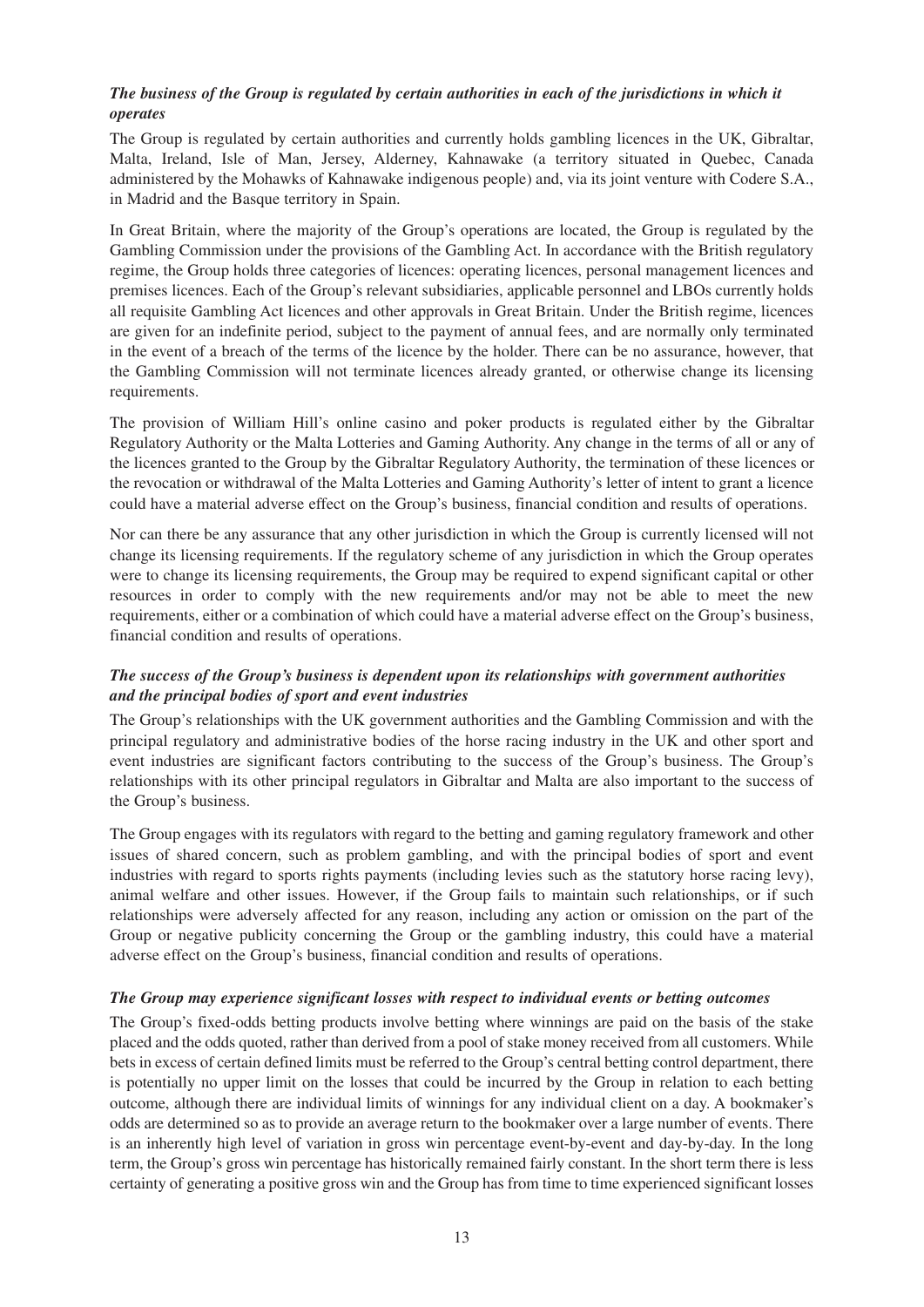with respect to individual events or betting outcomes. Although the Group has systems and controls in place which seek to reduce the risk of daily losses occurring on a gross win basis (including bet acceptance limits and hedging arrangements in relation to betting on horse racing), there can be no assurance that these systems and controls will be effective in reducing the Group's exposure to this risk. The effect of future fluctuations and single-event losses could have a material adverse effect on the Group's cash flows and therefore a material adverse effect on its business, financial condition and results of operations.

#### *The Group may be subject to increases in payments related to sports*

The Group is subject to certain financing arrangements intended to support industries from which it profits, such as the horse racing levy in Great Britain, which is intended to support the horse racing industry in Great Britain, and the voluntary greyhound racing levy in Great Britain, which is intended to support the greyhound industry in Great Britain. The Group is likely to continue to be subject to similar financing arrangements in the future. Any material increase in the current levies paid by the Group as part of such financing arrangements, or any requirement to pay additional levies or fees, could have a material adverse effect on the Group's business, financial condition and results of operations.

In addition to being subject to such subsidies and taxes, the Group enters into contracts with regard to the distribution of television pictures, audio and other data that are broadcast into the Group's LBOs, such as its contracts with SIS and Turf TV for the provision of live coverage of races from particular courses or other events for which they hold and sell the pictures, audio and data rights for onsale into LBOs. The Group is also likely to continue to enter into similar contracts in the future.

The Group cannot predict with any certainty what future levies, subsidies, taxes, fees, payments or contracts may be required for the success of its business in the future, and no assurance can be given that such payments, or a failure to reach agreement on the level of such payments or, if such payments are not paid or agreed, a reduction in the television pictures, audio and other data available to the Group and possible consequent reduction in bets or wagers placed with the Group, will not have a material adverse effect on the Group's business, financial condition and results of operations.

### *The business of the Group is subject to sports schedules*

The Group's business, financial condition and results of operations are affected by the schedule of sports events on which the Group accepts bets. The horse racing schedule in the UK, from which a high proportion of the Group's revenue and gross win are derived, is weighted towards the spring and summer months when certain high profile races which attract significant betting activity, such as the Grand National and the Derby occur. As a result, the Group has historically recorded higher revenue in the spring and summer months although this has, in recent years, been partially balanced by the growth of betting activity on football.

The Group's results of operations are also affected by the schedules of other significant sporting events which may occur at regular but infrequent intervals, such as the FIFA Football World Cup and UEFA European Football Championship. Cancellation or curtailment of significant sporting events, for example due to adverse weather conditions or for any other reason (such as the cancellation of the Cheltenham National Hunt Festival and the postponement of fixtures in the Six Nations rugby tournament in 2001, in each case as a result of the outbreak of foot and mouth disease in the UK) or the failure of certain sporting teams to qualify for sporting events (such as the failure of the England football team to qualify for the UEFA European Football Championship in 2008), would adversely impact the Group's business, financial condition and results of operations for the period.

### *The market for online gambling products and services is in a state of technological change*

The market for online gambling products and services is characterised by technological developments, frequent new product and service introductions and evolving industry standards. The emerging character of these products and services and their evolution requires the Group to use leading technologies effectively, continue to develop the Group's technological expertise, enhance its current products and services and continue to improve the performance, features and reliability of its technology and advanced information systems. In addition, the widespread adoption of new internet technologies or standards could require substantial expenditure to replace, upgrade, modify or adapt the Group's technology and systems, which could negatively impact the Group's business, financial condition and results of operations.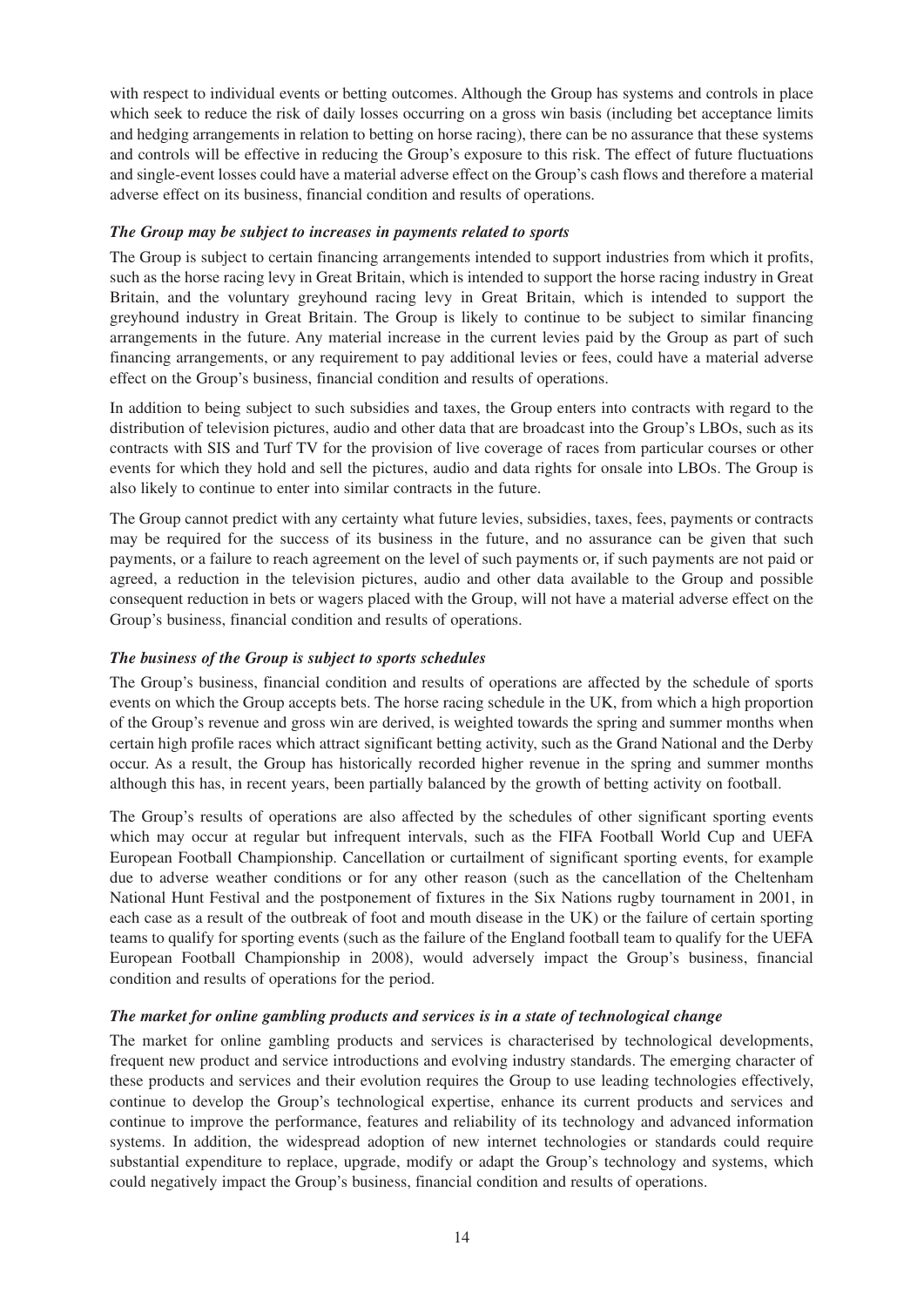There can be no assurance that the technology and systems currently used by, and being developed by, the Group will be successful, or that they will not be rendered obsolete by new technologies and more advanced systems introduced in the industry or adopted by the Group's competitors. In addition, new internet or other technology-based products, services or enhancements offered by the Group may contain design flaws or other defects and/or require costly modifications or may result in a loss of confidence in the Group's products and services by its customers or loss of revenue, either or a combination of which could have a material adverse effect on the Group's business, financial condition and results of operations.

#### *Demand for the Group's products and services may be adversely affected by economic conditions beyond the Group's control*

Demand for the Group's products and services, like those of other participants in any industry, is influenced by general economic trends. There can be no assurance that the Group's business, financial condition and results of operations will not be adversely affected by general economic trends. The online gambling market, in particular, may be sensitive to economic conditions. The online gambling market is relatively new, as compared to the gambling industry as a whole, and there is insufficient history for the Group to predict the impact that changes in economic conditions will have on the business, financial condition and results of operations of the Group over an extended period of time. The difficult global economic conditions of the past 18 months are unprecedented in the Group's operating history, and if such conditions continue or worsen, there can be no assurance that they will not have a material adverse effect on the Group's business, financial condition and results of operations. In addition, though it is likely that a downturn in the economy of a particular jurisdiction in which the Group operates may adversely effect the Group's business, financial condition and results of operations, the extent of such impact is uncertain.

#### *The Group's business may be adversely affected by competition from other gambling operations*

The Group faces competition primarily from other land-based bookmakers, online betting exchanges and other online gambling operators. The Group's competitors are based both inside and outside the UK. In particular, the online gambling market is characterised by intense and substantial competition and by low barriers to entry for new participants. The Group accepted its first bet via the internet in 1998 and built a market-leading position in the UK, but the Group's position was eroded as it lost market share to increasingly aggressive competition. This competition is expected to continue to intensify as new operators enter the market and existing operators improve and expand their product offerings. In addition, the Group faces competition from market participants operating in, and benefiting from, low tax jurisdictions. There can be no assurance that competition from other bookmakers, online betting exchanges and other online operators, as well as from suppliers of other betting and gaming products, in any segment of the betting and gaming industry, including the online betting and gaming market, will not have a material adverse effect on the Group's business, financial condition and results of operations.

#### *The Group may be adversely affected by negative publicity surrounding the gambling industry*

The gambling industry is at times exposed to negative publicity. This is particularly the case in the UK in relation to problem gambling, gambling by minors and to the use of gaming machines in LBOs, and outside the UK in relation to gambling online. Publicity regarding problem gambling and other concerns with the gambling industry, even if not directly connected to the Group and its products, could adversely impact the Group's business, financial condition and results of operations. There can be further no assurance that, if the perception develops that the gambling industry is failing to address such concerns adequately, the industry may be subject to increased regulation or taxation. For example, on 6 January 2009, the DCMS published a consultation paper proposing the introduction of a statutory levy on gambling operators to fund research into, education about and the treatment of problem gambling. In addition, in 2007 the Gambling Commission undertook the Gambling Prevalence Survey which was a survey of participation in gambling and the prevalence of problem gambling in Great Britain. A further survey will be undertaken in 2010. Any increase in regulation or taxation of the Group could adversely impact the Group's business, financial condition and results of operations.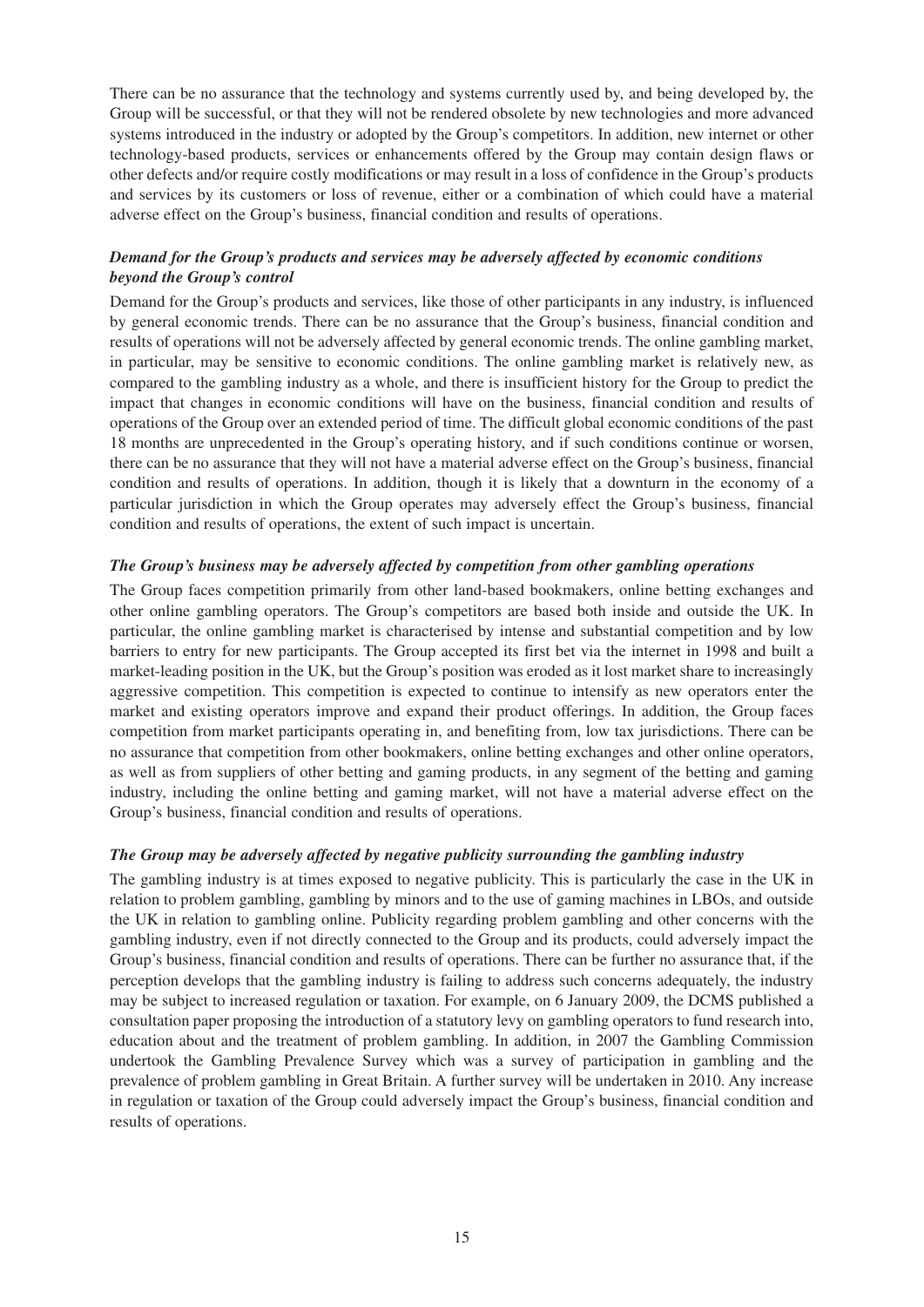#### **Risks Relating to the Group**

#### *The Group may be unable to integrate the acquired Playtech assets effectively and all or any of the anticipated benefits of the establishment of William Hill Online may fail to be realised*

The creation of William Hill Online through the acquisition by the Group of certain assets, businesses and contracts from Playtech and subsequent combination with William Hill Interactive was completed on 30 December 2008, with integration of William Hill Online's operations not expected to be completed for six to nine months following completion of the acquisition. William Hill Online's success will, to a significant extent, be dependent on the Group's ability to integrate the Playtech assets effectively without disruption to the Group's existing business. The integration of the Playtech assets and the continued establishment of William Hill Online will require the attention of the Group's management and may require the diversion of other resources. There can be no assurance that the Group will be able to manage the Playtech assets profitably, or to integrate the Playtech assets successfully, without substantial costs, delays or other problems.

In particular, the Playtech assets include transferred employees, including a 160 employee marketing team in Israel and a 110 employee customer support team in Bulgaria, many of whom are part-time employees of William Hill Online. Due to these employees' brief history of employment with the Group, the Group is exposed to the risk that their inexperience and unfamiliarity with the Group's brand, operations and regulatory compliance procedures may negatively impact the Group's brand or operations, thereby materially adversely affecting the Group's business, financial condition and results of operations. In particular, such employees may be unaccustomed to working under the regulatory framework in Gibraltar, which may be less permissive than the frameworks under which such employees have previously operated. This situation exposes the Group to a higher degree of risk than it is exposed to with regard to its established employees, that its employees may violate the provisions of the regulatory framework in Gibraltar which could result in the loss of the Group's betting and gaming licences in Gibraltar.

In addition, there can be no assurance that William Hill Online will achieve all of the anticipated benefits in relation to the acquisition of the Playtech assets and combination with William Hill Interactive or that William Hill Online will achieve levels of profitability that will justify the investment the Group has made and continues to make in its establishment. The Group's ability to pursue the growth opportunity in the online betting and gaming market and expand its business in the future may be materially adversely affected if it is unable to integrate the Playtech assets successfully.

#### *The Group's leverage and ability to service its debt may adversely affect its business, financial condition and results of operations*

In conjunction with the Rights Issue, in order to provide long-term funding to enable the Company to execute its strategy aimed at delivering sustainable earnings growth and value for shareholders, the Board has secured a commitment for New Bank Facilities entered into with, among others, Barclays Bank PLC, The Royal Bank of Scotland, of which RBS Hoare Govett Limited is a subsidiary undertaking, and Lloyds TSB Bank plc, that will be available from January 2010, such facilities together with the £250 million Existing Bank Facility totalling £838.5 million.

The Group's debt service obligations under the Existing Bank Facilities and the New Bank Facilities could have negative consequences for the Group, including the following:

- restricting the Group's ability to pay dividends;
- limiting the Group's ability to obtain additional financing in the future;
- increasing the Group's vulnerability to increases in interest rates;
- requiring a substantial portion of the Group's cash flow for the payment of interest on its debt and reducing the Group's ability to use its cash flow to fund working capital, capital expenditures and general corporate requirements;
- hindering the Group's ability to adjust rapidly, and increasing the Group's vulnerability, to general adverse economic and industry conditions;
- limiting the Group's flexibility in planning for, or responding to, changes in its business and industry; and
- placing the Group at a competitive disadvantage to other, less leveraged competitors.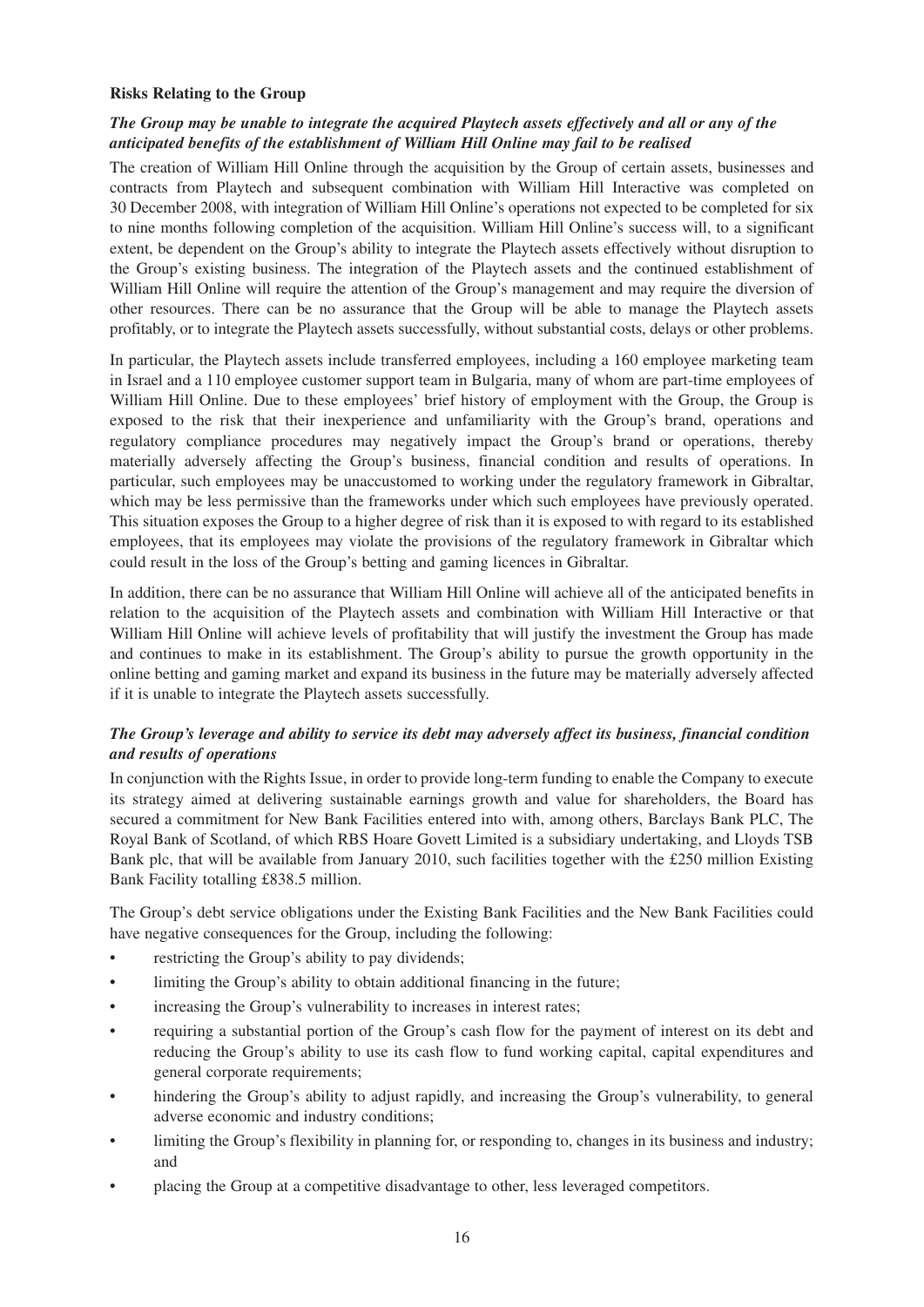While a reduction in the Group's capital expenditure for a short period is unlikely to have a significant negative effect, any reduction in capital expenditure which continued over a prolonged period would be likely to adversely affect the Group's business, financial condition and results of operations.

There can be no assurance that in the event of unforeseen changes over the longer term, the Group's cash flow will be sufficient for repayment of the Group's indebtedness. There can be no assurance that the current difficult conditions in the credit markets will not exist when the Group seeks to refinance the New Bank Facilities in the future.

In addition, the Group's Refinanced Bank Facilities impose financial and other restrictive covenants that limit the ability of the Group to, among other actions, borrow additional funds, dispose of assets and/or pay dividends. The failure of the Group to comply with such restrictions would result in an event of default which, if not resolved or waived, may result in the financing arrangement and, as a result of cross-default provisions, other financing arrangements, being withdrawn and any outstanding indebtedness being repayable immediately, which would have a material adverse effect on the Group's business, financial condition and results of operations. The Directors expect that the Group will comply with these restrictions for at least the 12 months following the date of this document.

#### *The Group is highly dependent on technology and advanced information systems, which may fail or be subject to disruption*

The Group's operations, including William Hill Online and the Group's telephone betting operations, are highly dependent on technology and advanced information systems, and there is a risk that such technology or systems could fail. In addition to such failure, there can be no assurance that such technology or systems will not be subject to damage or interruption caused by human error, unauthorised access, computer viruses, denial of service attacks, increase in volume in usage of online services, sabotage, natural hazards or disasters or other similarly disruptive events, including other security breaches. There can be no assurance that the Group's current systems will and are able to support a significant increase in online traffic or increased customer numbers. The Group has in place business continuity procedures and security measures in the event of network failure or disruption, but such procedures and measures may not anticipate, prevent or mitigate any material adverse effect of such failure or disruption, on the Group's business, financial condition and results of operations. In addition, the Group is in the process of examining the disaster recovery systems in place in relation to the assets recently acquired from Playtech. There can be no assurance that any systems in place in relation to these assets are appropriate and the failure of such systems could have a material adverse effect on the Group's business, financial condition and results of operations.

In particular, the performance of the Group's online services is critical to achieving, maintaining and expanding market acceptance of William Hill Online. Any network failure or disruption that causes interruption or an increase in response time of the Group's online services could result in decreased usage of William Hill Online and, if sustained or repeated, could reduce the attractiveness of William Hill Online to its customers, which would adversely impact the Group's business, financial condition and results of operations.

Furthermore, the Group may at any time be required to expend significant capital or other resources to protect against network failure and disruption, including the replacement or upgrading of its existing business continuity systems, procedures and security measures. If replacements, expansions, upgrades and other maintenance are not completed efficiently or there are operational failures, the quality of product and service experienced by the customer will decline. If, as a result, customers were to reduce or stop their use of the Group's products and services, this could have a material adverse effect on the Group's business, financial condition and results of operations.

#### *The Group is subject to regulation regarding the use of personal customer data*

The Group processes sensitive personal customer data (including name, address, age, bank details and betting and gaming history) as part of its business and therefore must comply with strict data protection and privacy laws in all jurisdictions in which the Group operates. Such laws restrict the Group's ability to collect and use personal information relating to players and potential players including the marketing use of that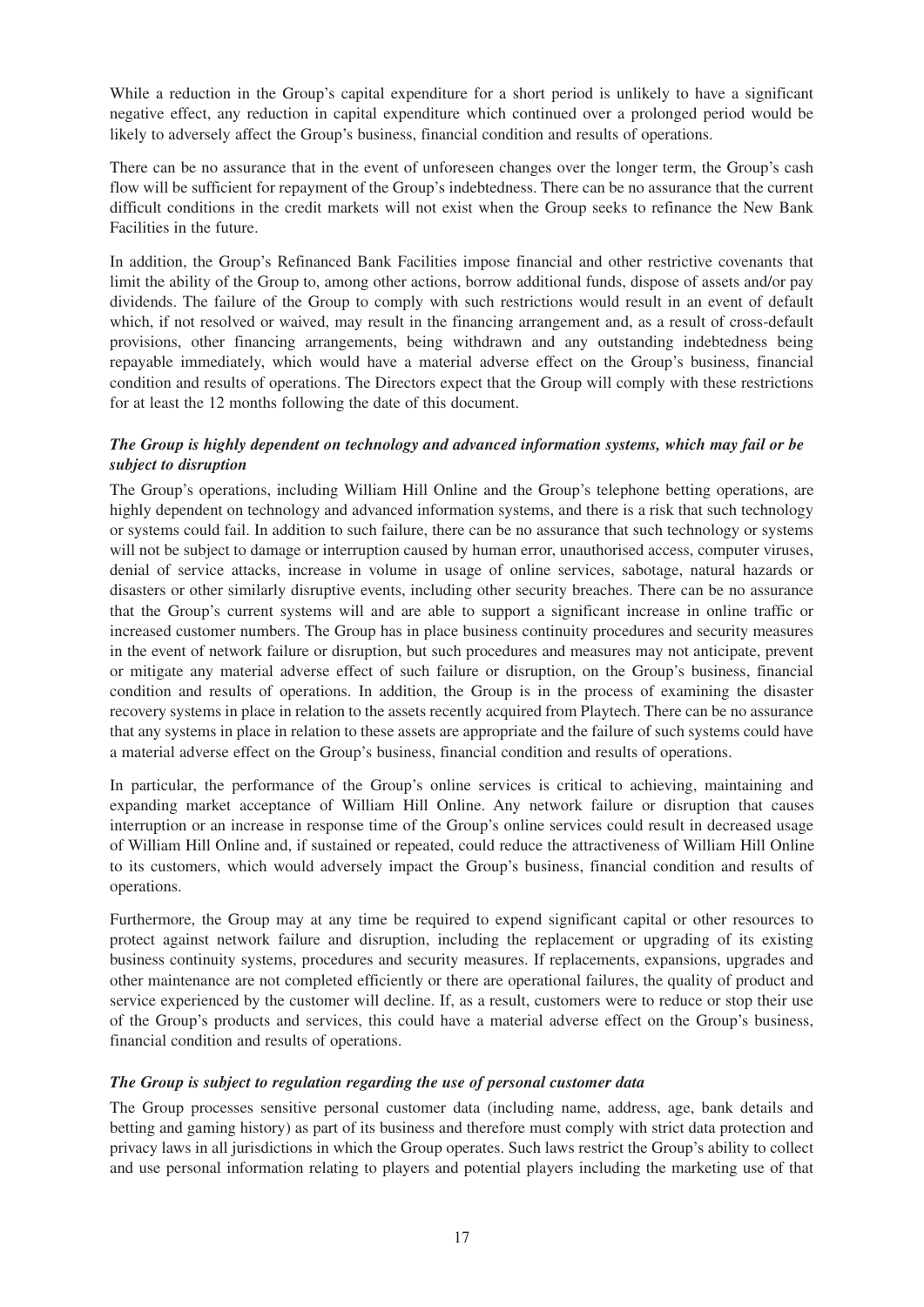information. William Hill relies on third party contractors and employees to maintain its databases and seeks to ensure that procedures are in place to comply with the relevant data protection regulations. Notwithstanding such efforts, the Group is exposed to the risk that these data could be wrongfully appropriated, lost or disclosed, or processed in breach of data protection regulation, by or on behalf of the Group. If the Group or any of the third party service providers on which it relies fails to transmit customer information and payment details online in a secure manner, or if any such loss of personal customer data were otherwise to occur, the Group could face liability under data protection laws. This could also result in the loss of the goodwill of its customers and deter new customers which would have a material adverse effect on the Group's business, financial condition and results of operations.

#### *The Group is dependent on a number of third parties for the operation of its business*

William Hill has relationships with a number of key third party suppliers who provide products and services to the Group. For example, in the Group's online channel Playtech provides gaming software for poker and casino exclusively for a minimum of five years, which means that if Playtech is unable to provide the services to the standard expected by William Hill, William Hill may be unable to seek an alternative supplier. In addition, the Group's Sportsbook operates on a technology platform supplied by Orbis and the Group relies on third parties to make William Hill Online's websites and services accessible to customers via the internet. In the retail channel, SIS and Turf TV provide television pictures and data to the Group's LBOs and gaming machines are supplied by two competing suppliers. William Hill exercises little control over many of these third party suppliers and is reliant on them to perform their services in accordance with the terms of their contracts, which increases its vulnerability to problems with the products and services they provide. William Hill may not be successful in recovering any losses which result from the failure of third party suppliers to comply with their contractual obligations to William Hill and third party suppliers may seek to recover losses from the Group under indemnities or in respect of breaches of obligations or warranties under their agreements with William Hill. Such events and any significant disruption in the supply of products and services to William Hill or failure to handle current or higher volumes of use by these third party suppliers or any other adverse event affecting William Hill's relationship with them (such as, for example, the proceedings instituted against Turf TV by William Hill, together with a number of other bookmakers alleging that Turf TV acquired its television coverage rights in an uncompetitive manner) could have a material adverse effect on the Group's reputation, business, financial condition and results of operations.

#### *The Group relies on the experience and talent of key personnel and on its ability to recruit and retain qualified employees for the success of its business*

The successful management and operations of the Group are reliant upon the contributions of its senior management team and other key personnel, including the staff of its central betting control department, who review referred bets for approval, its odds compilers and online international risk managers, who control the odds compilation liabilities of the Group, and senior management of its online operations. In addition, the Group's future success depends in part on its ability to continue to recruit, motivate and retain highly experienced and qualified employees. There is intense competition in the betting and gaming industry for skilled personnel, in particular for qualified bet pricing and risk management personnel. Although the Group takes steps to protect itself in relation to the loss of key personnel (such as the inclusion of restrictive covenants and/or "gardening leave" provisions in the employment contracts of such personnel), the loss of service of any of the Group's senior management team or other key personnel, or an inability of the Group to attract new personnel, could have a material adverse effect on the Group's business, financial condition and results of operations.

#### *Any failure to determine accurately the odds at which William Hill will accept bets in relation to any particular event and/or any failure of the Group's risk management processes could have a material adverse effect on the Group's business, financial condition and results of operations*

The Group employs a team of odds compilers (who determine the odds at which William Hill will accept bets in relation to any particular event) and risk managers who seek to control liabilities in relation to the Group's online channel. Although the Directors consider this team to have the appropriate knowledge and expertise, there can be no assurance that errors of judgement or other mistakes will not be made in relation to the compilation of odds or that the systems the Group has in place to limit risk will be consistently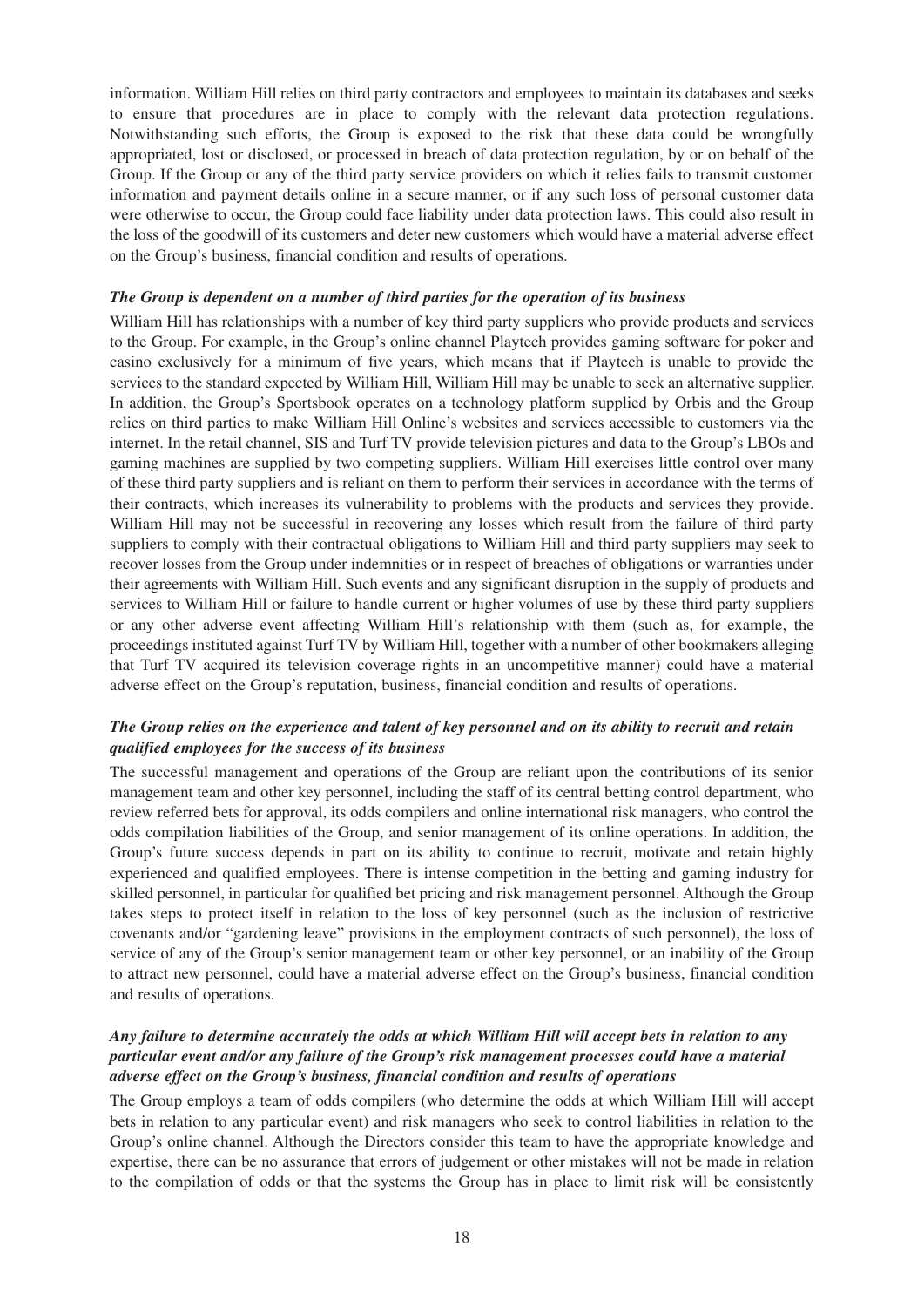successful. Any significant misjudgements or mistakes made by the Group in relation to odds compilation and/or the failure of the Group's risk management systems could result in the Group incurring significant losses on a gross win basis which could have a material adverse effect on the Group's business, financial condition and results of operations.

#### *The Group is dependent on card payments for the success of its business*

The Group currently accepts credit and debit card payments from online and telephone customers and debit cards in LBOs. Certain US-based card schemes and card-issuing institutions currently restrict the use of their credit cards for online gambling transactions. Should all or an additional number of the major card schemes or card issuing companies stop accepting payment transactions for gambling operations, the Group's business, financial condition and results of operations could be materially adversely affected.

The Group's business is dependent on banks, credit card companies, payment processors and other financial institutions, networks and suppliers to enable funds to be paid in and withdrawn by its customers. Any disruption in those systems or relationships could have a material adverse effect on the Group's business, financial condition and results of operations.

In addition, the Group is exposed to the risk of chargebacks. Chargebacks occur when customers, card issuers or payment processors seek to void credit card or other card payment transactions. Customers occasionally seek to reverse their real money losses through chargebacks. While the Group emphasises control procedures to protect against chargebacks, there can be no assurance that the Group's exposure to chargebacks will not adversely affect its business, financial condition and results of operations.

### *The Group's intellectual property could be subject to infringement by third parties or claims of infringement of third parties' rights*

The Group regards its copyright, trademarks, domain names, trade secrets, customer databases and similar intellectual property as critical to its success. The Group relies on a combination of copyright and trademark laws, trade secret protection, confidentiality and non-disclosure agreements and other contractual provisions in order to protect its intellectual property.

There can be no assurance that these efforts will be adequate, or that third parties will not infringe upon or misappropriate the Group's proprietary rights. In addition, although the Group has trademark and copyright protection, enforcement is limited in certain jurisdictions, and the global nature of the internet makes it impossible to control the ultimate destination of websites.

The Group may be the subject of claims of infringement of the rights of others or party to claims to determine the scope and validity of the intellectual property rights of others. Litigation based on such claims is common amongst companies in the internet, technology and online gaming industries. Such claims, whether or not valid could require the Group to spend significant sums in litigation, pay damages, re-brand or re-engineer services, acquire licences to third party intellectual property and distract management attention from the business, which may have a material and adverse effect on its business, financial condition and results of operations.

#### *The success of the Group is dependent on maintaining and enhancing its brand*

The success of the Group is dependent in part on the strength of its William Hill brand. The Directors believe that William Hill's long-established, trusted and widely recognised brand and reputation represent a significant competitive advantage in the development of its betting and gaming activities. The Directors further believe that, as the gambling industry becomes increasingly competitive, the success of the Group will be dependent on maintaining and enhancing its brand strength. If the Group is unable to maintain and enhance the strength of the William Hill brand, then its ability to retain and expand its customer base and its attractiveness to existing and potential partners may be impaired and operating results will be adversely affected. In addition, maintaining and enhancing the William Hill brand may require the Group to make substantial investments, including the continued development of its LBO estate and online channel, which investments may not be successful. If the Group fails to maintain and enhance the William Hill brand successfully, or if the Group incurs excessive expenses or makes unsuccessful investments in this effort, its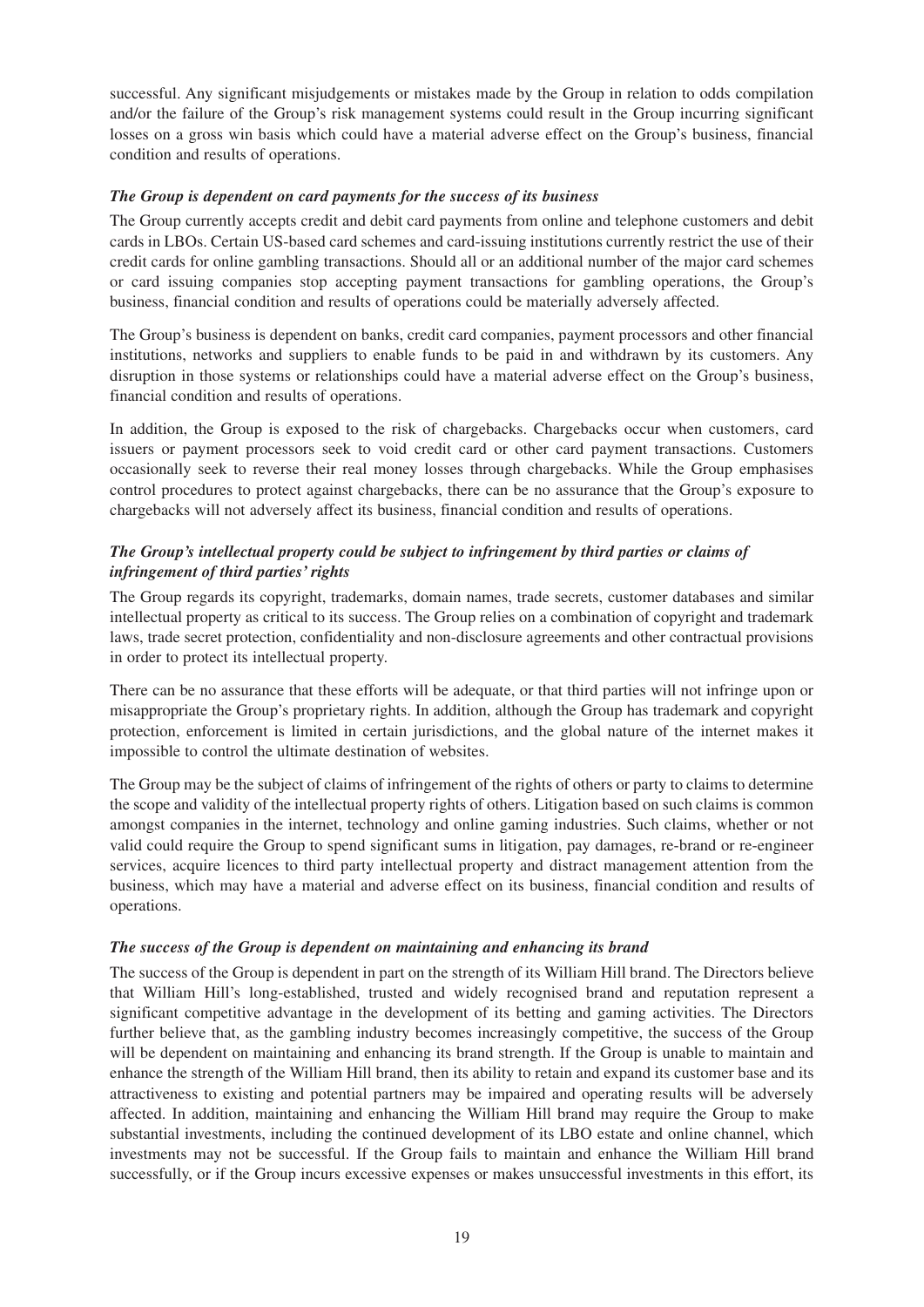business, financial condition and results of operations may be adversely affected. The Directors anticipate that, as the gambling industry becomes increasingly competitive, maintaining and enhancing William Hill's brand may become increasingly difficult and expensive. Moreover, maintaining and enhancing its brand will rely in part on William Hill's ability to provide up-to-date technology and to provide high quality products and services both online and in LBOS, which William Hill may not do successfully.

#### *The Group's relatively high fixed costs base as a proportion of its total costs means that falls in revenue could have a significantly adverse effect on the Group's profitability*

The Group has a relatively high fixed cost base as a proportion of its total costs, consisting primarily of staff and rent costs associated with its extensive LBO estate. A decrease in the Group's revenue is likely therefore to have a disproportionately material adverse impact on the Group's profitability if the Group is unable, in the short to medium term, to manage its costs substantially to mitigate the effect of any significant falls in revenue on profit. The Group's profitability is therefore likely to be more significantly negatively affected by decreases in revenue than would be the case for a company with a more flexible cost base. Any decrease in profitability could have a material adverse effect on the Group's business, financial condition and results of operations.

#### *The Group's pension plan has a defined benefit section which is currently in deficit*

The Group may be required to increase its contributions to cover an increase in the cost of funding future pension benefits or to cover funding shortfalls under the Group's pension plan. Under Accounting Standard IAS 19, the pension plan had an aggregate deficit of £25.9 million at the end of the 2008 financial year. William Hill has committed to progressive deficit recovery payments to the scheme. The calculated amount of the Group's defined pension liabilities is dependent upon certain key assumptions and may vary significantly from year to year. Future changes to the assumptions underlying the calculation of the Group pension obligations (for example, as to rates of investment return or pensioner mortality), or adverse experience relative to those assumptions, may mean that the Group is required to increase contributions to its defined benefit scheme. Further, following the regular funding discussions that William Hill conducts with the trustees of its defined benefit scheme, the ongoing contribution rate may increase. Any requirement to increase its contributions could have a material adverse effect on the Group's business, financial condition and results of operations.

The Group's distributable reserves, and consequently its ability to pay dividends, will be reduced to the extent that any pension liability is required to be recognised on its balance sheet at the end of each financial year. If the Group has a significant pension liability in future years or if the value of the pension scheme assets is significantly reduced, the Group may be unable to pay dividends unless it is able to take steps to increase the distributable reserves within the Group. A decrease in the value of the pension scheme assets or an increase in the value of the Group's pension liability resulting in a decrease in the Group's distributable reserves and ability to pay dividends could have a material adverse effect on the Group's business, financial position and results of operations.

#### *The Group may fail to detect the fraudulent activities of its customers*

Certain of the Group's customers may seek to increase their winnings through fraudulent activities. In particular, the Group is exposed to online gaming fraud, including collusion between online customers and the use of sophisticated computer programmes that play poker automatically. The Group has implemented detection and prevention controls in order to minimise customers' opportunities for fraudulent play, but must continually monitor and develop the effectiveness of such controls in response to the innovation of fraudulent activities. The Group regularly closes accounts and blocks access to offenders. If the Group fails to detect the fraudulent activities of such offenders, including collusion and automated play, affected customers may experience increased losses and the Group could directly suffer loss or lose the confidence of its customer base in addition to suffering losses itself, which could have a material adverse effect on the Group's business, financial position and results of operations.

#### *The Group is subject to risks resulting from currency fluctuations and hedging activities*

The Group prepares its financial statements in pounds sterling and generates a proportion of its revenues in other currencies. To the extent that its revenues are received in currencies other than pounds sterling, and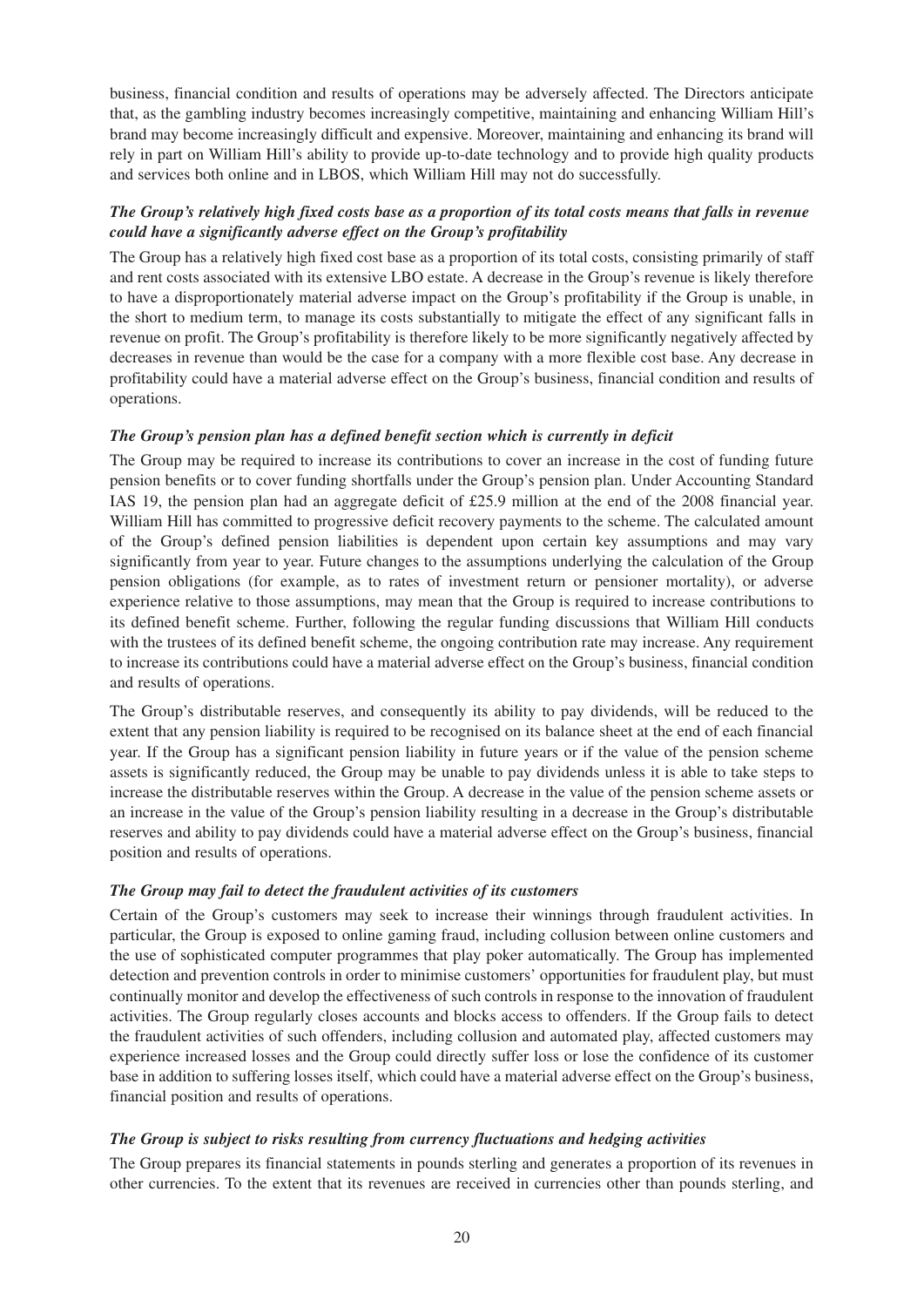currency exchange rates become unfavourable, the Group may lose some of the economic value of its revenues in pound sterling terms. As the Group expands its international operations, it may receive more of its revenue in currencies other than pounds sterling. Hedging strategies, such as forward contracts, options and foreign exchange swaps related to transaction exposures, that may be implemented to mitigate this risk may not eliminate the Group's exposure to foreign exchange rate fluctuations.

#### **Risks relating to the Rights Issue and the Ordinary Shares**

### *The market price of the Ordinary Shares may fluctuate significantly in response to a number of factors, many of which are outside of the Group's control*

The market price of the Ordinary Shares may fluctuate significantly in response to a number of factors, many of which are outside the Group's control, including amongst other factors:

- variations in results of operations in the Company's reporting periods;
- changes in securities analysts' recommendations or the failure to meet the expectations of securities analysts;
- changes in the performance of the betting and gaming industry as a whole and of the Company's competitors;
- changes to the taxation and/or regulatory environment in which it operates;
- the entrance of new competitors and their positions in the market;
- announcements by the Company of its financial results;
- announcements by the Company of significant corporate events;
- involvement of the Group in litigation;
- future issues or sales of Ordinary Shares; and
- fluctuations in stock market prices and volumes, and general market volatility.

Any or all of these events could result in a material decline in the market price of the Ordinary Shares, regardless of the actual performance of the Group. Shareholders should be aware that the value of Ordinary Shares may also go down as well as up and may not always reflect the underlying asset values or prospects of the Company.

#### *Shareholders who do not acquire New Ordinary Shares in the Rights Issue will experience dilution in their ownership of William Hill*

Those Shareholders, including Shareholders in the United States and other Restricted Jurisdictions where participation in the Rights Issue is restricted or prohibited for legal, regulatory or other reasons, who do not participate in the Rights Issue (either by not taking up their full entitlement under the Rights Issue or otherwise) will suffer a reduction in their proportionate ownership and voting interest in the Company's share capital as represented by their holding of Ordinary Shares immediately following the issue of New Ordinary Shares pursuant to the Rights Issue of 50 per cent. In connection with the Rights Issue, neither New Ordinary Shares nor rights to them will be registered under the Securities Act and, subject to certain exceptions, they will not be offered into the United States.

#### *Even if a Qualifying Shareholder elects to sell his unexercised Nil Paid Rights, the consideration he receives may not be sufficient to compensate him fully for the dilution of his percentage ownership of the Company's share capital that may be caused as a result of the Rights Issue*

If a Qualifying Shareholder neither takes up the offer of New Ordinary Shares nor sells his unexercised Nil Paid Rights, Citi has agreed with the Company to use its reasonable endeavours to procure subscribers for the New Ordinary Shares. Citi may cease to endeavour to procure subscribers at any time and may not be able to procure subscribers at a price for New Ordinary Shares that exceeds the total of the Issue Price and associated expenses. Even if subscribers are procured for the New Ordinary Shares by Citi, the consideration that Qualifying Shareholders receive may not be sufficient to compensate him or her fully for the dilution of his or her percentage ownership of the Company's share capital that may be caused as a result of the Rights Issue.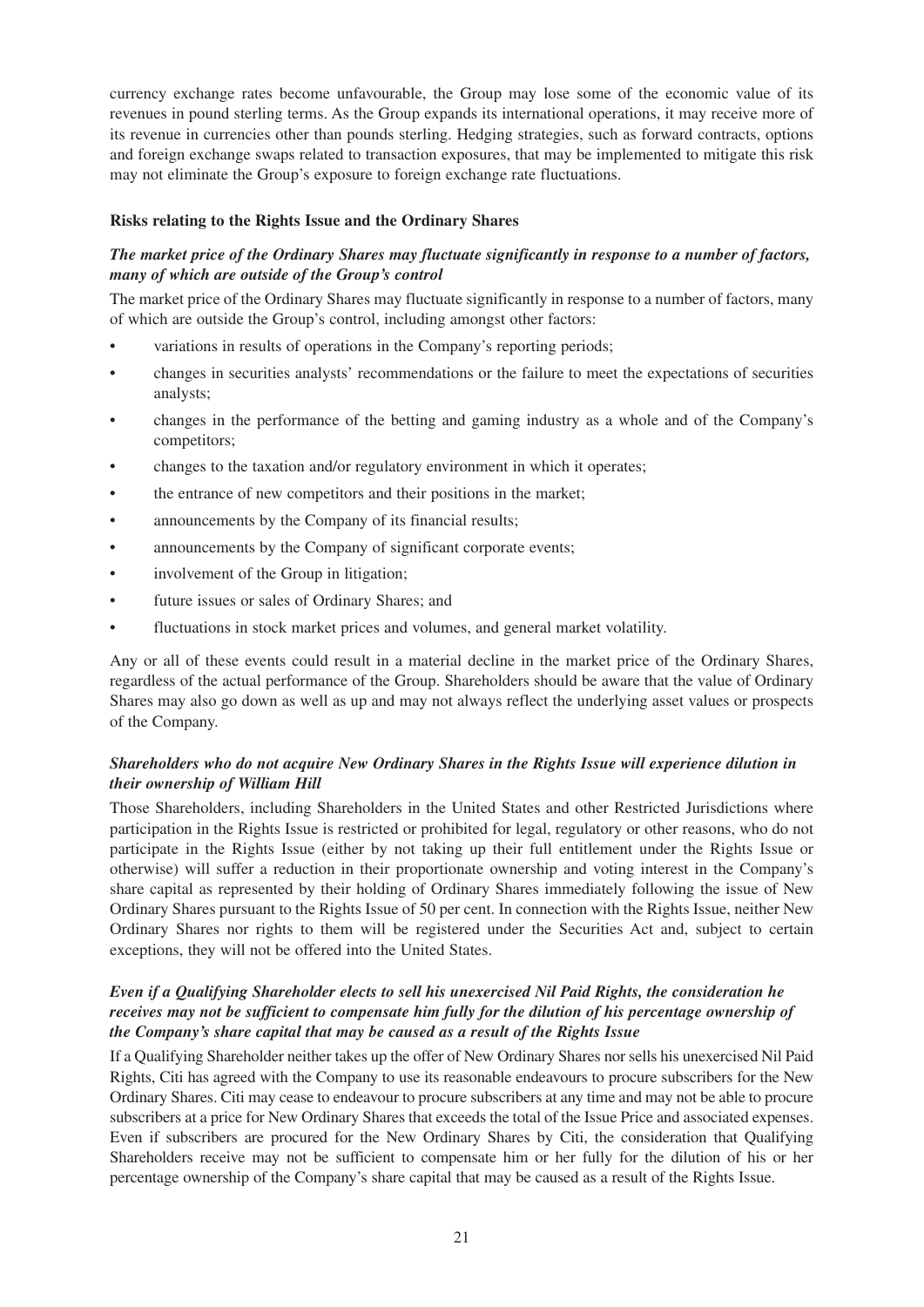#### *The take up of Nil Paid Rights under the Rights Issue will not be available to any Shareholders with a registered address in the United States or any other Restricted Jurisdiction (subject to certain exceptions)*

The take up of Nil Paid Rights under the Rights Issue will not be available to any Shareholder with a registered address in the United States or other Restricted Jurisdiction (subject to certain exceptions). If any Qualifying Shareholder is not able to take up rights granted in respect of Existing Ordinary Shares under the Rights Issue, then they may not receive the economic benefit of such rights because there is no assurance that the procedure in respect of rights not taken up described in Part III of this document will be successful in either selling the Nil Paid Rights or of the prices obtained.

#### *An active trading market in the Nil Paid Rights and/or Fully Paid Rights may not develop and there may be volatility in the trading price of the Nil Paid Rights and/or Fully Paid Rights*

An active trading market in the Nil Paid Rights and/or Fully Paid Rights may not develop on the London Stock Exchange (the only exchange on which the Nil Paid Rights and Fully Paid Rights will be traded) since the Nil Paid Rights and Fully Paid Rights will have a lower value than the Ordinary Shares and will only have a limited trading life. In addition, because the trading price of the Nil Paid Rights and Fully Paid Rights depends on the trading price of the Ordinary Shares, the price of the Nil Paid Rights and Fully Paid Rights will be subject to the same risks as the price of Ordinary Shares and any volatility in the price of the Ordinary Shares may increase volatility in the trading price of the Nil Paid Rights and Fully Paid Rights.

#### *The Company's ability to pay dividends and effect returns of capital in the future is uncertain*

The ability of William Hill to pay dividends on the Ordinary Shares and effect certain returns of capital is dependent upon, among other things, it having sufficient cash resources and, where necessary, sufficient distributable reserves out of which any proposed dividend may be paid. William Hill can give no assurances that it will be able to pay a dividend or make any other return of capital on the Ordinary Shares in the future (whether in cash or another form).

#### **Additional Risks for Qualifying US Investors**

#### *The rights of holders of Ordinary Shares are governed by English law. Not all rights available to shareholders under US law will be available to US investors*

Rights afforded to holders of Ordinary Shares under English law differ in certain respects from the rights of shareholders in typical US corporations. The rights of holders of Ordinary Shares are governed by English law as well as the Articles. In particular, English law significantly limits the circumstances under which shareholders of English companies may bring derivative actions. Under English law, in most cases, only the Company can be the proper claimant for purposes of maintaining proceedings in respect of wrongful acts committed against it. Neither an individual shareholder nor any group of shareholders has any right of action in such circumstances. In addition, English law does not afford appraisal rights to dissenting shareholders in the form typically available to shareholders in a US corporation.

#### *US investors may not be able to bring suits or enforce civil judgments of US courts against the Company or its directors, controlling persons and officers*

The Company is incorporated under the laws of England and Wales. The Directors and executive officers of the Company are citizens or residents of countries other than the United States. A substantial portion of the assets of such persons and a substantial portion of the assets of the Company are located outside the United States. As a result, it may not be possible for investors to effect service of process within the United States upon such persons or the Company, or to enforce against them judgments of US courts, including judgments predicated upon civil liabilities under the US federal securities laws or the securities laws of any state or territory within the United States.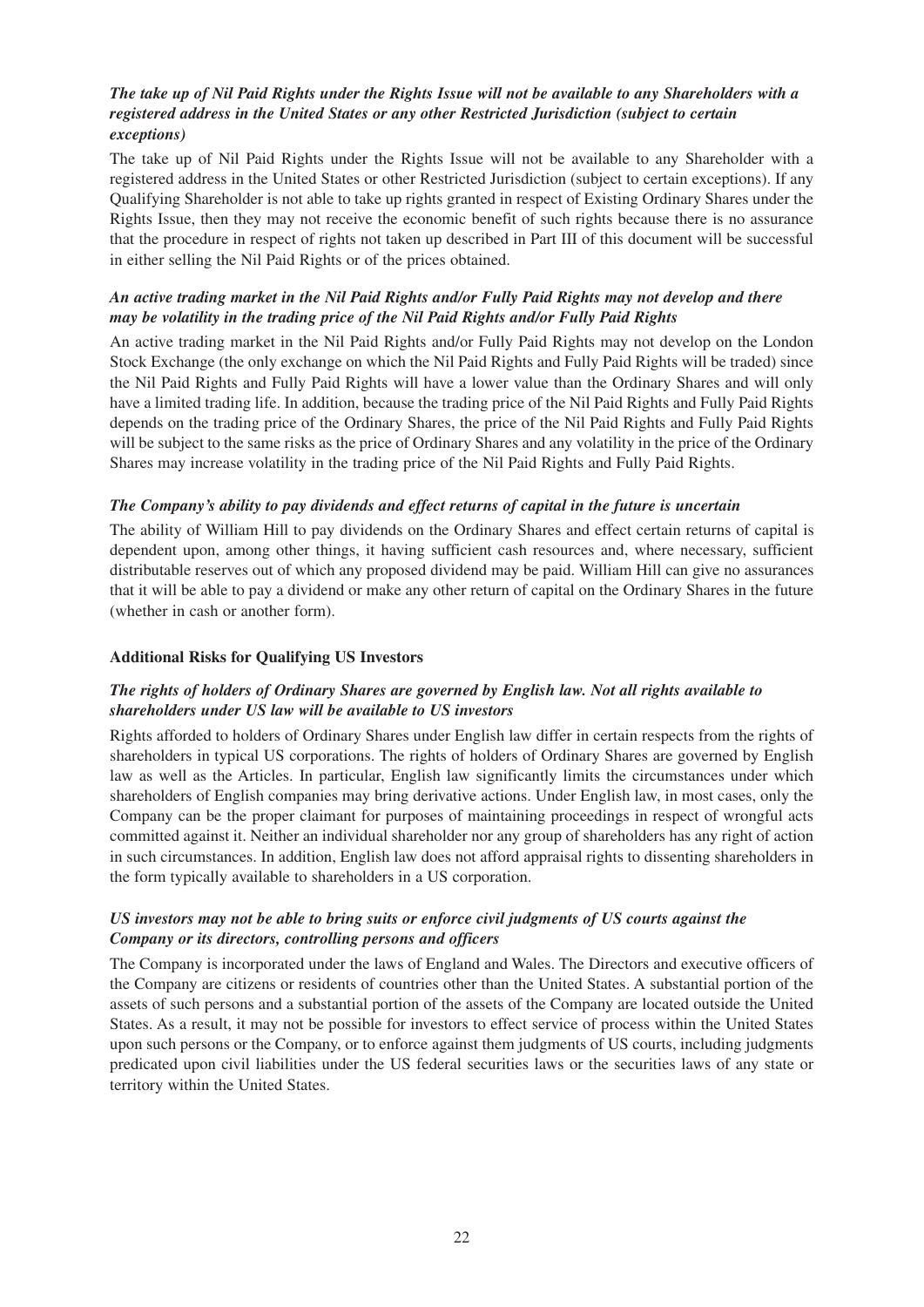## **GENERAL INFORMATION**

Citi and the Lead Managers are each acting exclusively for the Company in relation to the Rights Issue and for no one else and will not be responsible to anyone other than the Company for providing the protections afforded to clients of Citi or the Lead Managers or for providing advice in relation to the Rights Issue, the contents of this document or any matters referred to in this document.

Citigroup Global Markets U.K. Equity Limited, Barclays Bank PLC and RBS Hoare Govett Limited (the "**Underwriters**"), as underwriters of the Rights Issue, may engage in trading activity for the purpose of hedging their commitments under the Underwriting Agreement. Such activity may include purchases and sales of securities of the Company and related or other securities or instruments (including Ordinary Shares, Nil Paid Rights and Fully Paid Rights).

In connection with the Rights Issue, each of the Lead Managers and any of their affiliates, acting as an investor for their own account, may take up New Ordinary Shares in the Rights Issue and in that capacity may retain, purchase or sell for their own account such securities and any New Ordinary Shares or related investments and may offer or sell such New Ordinary Shares or other investments otherwise than in connection with the Rights Issue. Accordingly, references in this document to New Ordinary Shares being offered or placed should be read as including any offering or placement of New Ordinary Shares to each of the Lead Managers or any of their affiliates acting in such capacity. Neither the Lead Managers nor any of their affiliates intends to disclose the extent of any such investment or transactions otherwise than in accordance with any legal or regulatory obligation to do so.

Any decision in connection with the Rights Issue should be made solely on the basis of the information contained in this document. Without limitation to the foregoing, reliance should not be placed on any information in announcements released by the Company prior to the date hereof, except to the extent that such information is repeated or incorporated by reference into this document.

A letter from the Chairman of the Company, which contains the unanimous recommendation of the Directors of the Company to vote in favour of the Rights Issue is set out in Part I of this document. A meeting to consider the Resolution will be held at 10.30 a.m. on 23 March 2009 at the offices of Ashurst LLP, Broadwalk House, 5 Appold Street, London EC2A 2HA.

In relation to each member state of the European Economic Area which has implemented the Prospectus Directive (each, a "**relevant member state**") (except for the UK), with effect from and including the date on which the Prospectus Directive was implemented in that relevant member state (the "**relevant implementation date**") no New Ordinary Shares, Nil Paid Rights or Fully Paid Rights have been offered or will be offered pursuant to the Rights Issue to the public in that relevant member state prior to the publication of a prospectus in relation to the New Ordinary Shares, Nil Paid Rights and Fully Paid Rights which has been approved by the competent authority in that relevant member state or, where appropriate, approved in another relevant member state and notified to the competent authority in the relevant member state, all in accordance with the Prospectus Directive, except that with effect from and including the relevant implementation date, offers of New Ordinary Shares, Nil Paid Rights or Fully Paid Rights may be made to the public in that relevant member state at any time:

- (a) to legal entities which are authorised or regulated to operate in the financial markets or, if not so authorised or regulated, whose corporate purpose is solely to invest in securities;
- (b) to any legal entity which has two or more of (i) an average of at least 250 employees during the last financial year; (ii) a total balance sheet of more than  $\epsilon$ 43 million; and (iii) an annual turnover of more than €50 million, as shown in its last annual or consolidated accounts; or
- (c) in any other circumstances falling within Article 3(2) of the Prospectus Directive, provided that no such offer of New Ordinary Shares, Nil Paid Rights or Fully Paid Rights shall result in a requirement for the publication by the Company, Citi, or any of the Lead Managers of a prospectus pursuant to Article 3 of the Prospectus Directive.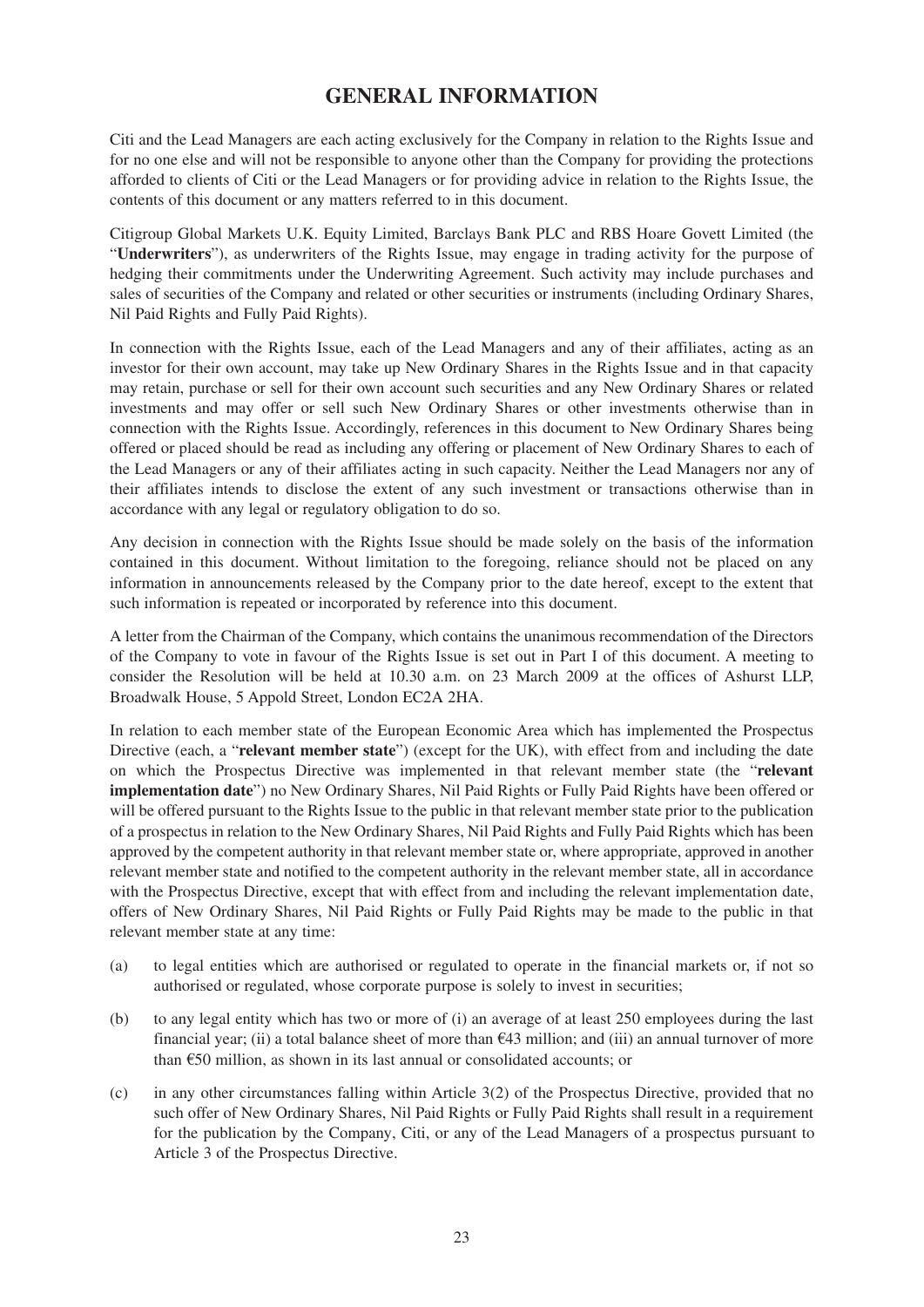For the purpose of the expression an "offer of any New Ordinary Shares, Nil Paid Rights or Fully Paid Rights to the public" in relation to any New Ordinary Shares, Nil Paid Rights and Fully Paid Rights in any relevant member state means the communication in any form and by any means of sufficient information on the terms of the Rights Issue and any New Ordinary Shares, Nil Paid Rights and Fully Paid Rights to be offered so as to enable an investor to decide to purchase any New Ordinary Shares, Nil Paid Rights or Fully Paid Rights, as the same may be varied in that relevant member state by any measure implementing the Prospectus Directive in that relevant member state.

In the case of any New Ordinary Shares, Nil Paid Rights or Fully Paid Rights being offered to a financial intermediary as that term is used in Article 3(2) of the Prospectus Directive, such financial intermediary will also be deemed to have represented, acknowledged and agreed that the New Ordinary Shares, Nil Paid Rights and Fully Paid Rights acquired by it in the Rights Issue have not been acquired on a non-discretionary basis on behalf of, nor have they been acquired with a view to their offer or resale to persons in circumstances which may give rise to an offer of any New Ordinary Shares, Nil Paid Rights or Fully Paid Rights to the public other than their offer or resale in a relevant member state to qualified investors as so defined or in circumstances in which the prior consent of the Company and Citi has been obtained to each such proposed offer or resale. Each of the Company, Citi and the Lead Managers and their respective affiliates, and others, will rely upon the truth and accuracy of the foregoing representation, acknowledgement and agreement. Notwithstanding the above, a person outside the UK who is not a qualified investor and who has notified the Company and Citi of such fact in writing may, with the consent of the Company and Citi, be permitted to subscribe for or purchase New Ordinary Shares, Nil Paid Rights or Fully Paid Rights in the Rights Issue.

The Nil Paid Rights, the Fully Paid Rights and the New Ordinary Shares have not been registered under the Israeli Securities Law 5728-1968 and the regulations thereto (the "**Israeli Securities Law**") or under the Israeli Joint Investment Trust Law 5754-1994 and the regulations thereto. No action has been or will be taken in Israel that would permit a public offering of the Nil Paid Rights, the Fully Paid Rights and the New Ordinary Shares, (unless such action shall be taken pursuant to the terms of the abovementioned Israeli laws) or possession or distribution of offering material in connection with the issuance of the Nil Paid Rights, the Fully Paid Rights and the New Ordinary Shares to the public in Israel, and this document has not been approved by the Israeli Securities Authority (the "**ISA**") nor has such authority passed upon or endorsed the merits of the Rights Issue or the accuracy or the adequacy of this document. This document is being presented to a limited number of investors, in all cases under circumstances that fall within the exemptions of the Israeli Securities Law. In particular, the Nil Paid Rights, the Fully Paid Rights and the New Ordinary Shares will not be offered during any 12 month period, to more than 35 Israeli residents who are not "investors" under the First Schedule (Section 15A  $(b)(1)$ ) of the Israeli Securities Law. This document may not be reproduced or used for any other purpose, nor be furnished to any other person other than those to whom copies have been sent. Any person or entity in receipt of this document that purchases a Nil Paid Right, Fully Paid Right and/or New Ordinary Share is purchasing it for its own benefit and account and not with the aim or intention of distributing or offering such Nil Paid Right, Fully Paid Right and/or New Ordinary Share to other parties.

No representation or warranty, express or implied, is made by Citi or the Lead Managers as to the accuracy, completeness or verification of the information set forth in this document, and nothing contained in this document is, or shall be relied upon as, a promise or representation in this respect, whether as to the past or the future. Citi and each of the Lead Managers do not assume any responsibility for its accuracy, completeness or verification and accordingly disclaim, to the fullest extent permitted by applicable law, any and all liability whether arising in tort, contract or otherwise which they might otherwise be found to have in respect of this document or any such statement.

The contents of this document should not be construed as legal, business or tax advice. Each prospective investor should consult his, her or its own legal adviser, financial adviser and/or tax adviser for advice. Neither the Company, Citi, the Lead Managers nor any of their respective representatives is making any representation to any offeree or purchaser of the New Ordinary Shares regarding the legality of an investment in the New Ordinary Shares by such offeree or purchaser or acquirer under the laws applicable to such offeree or purchaser or acquirer.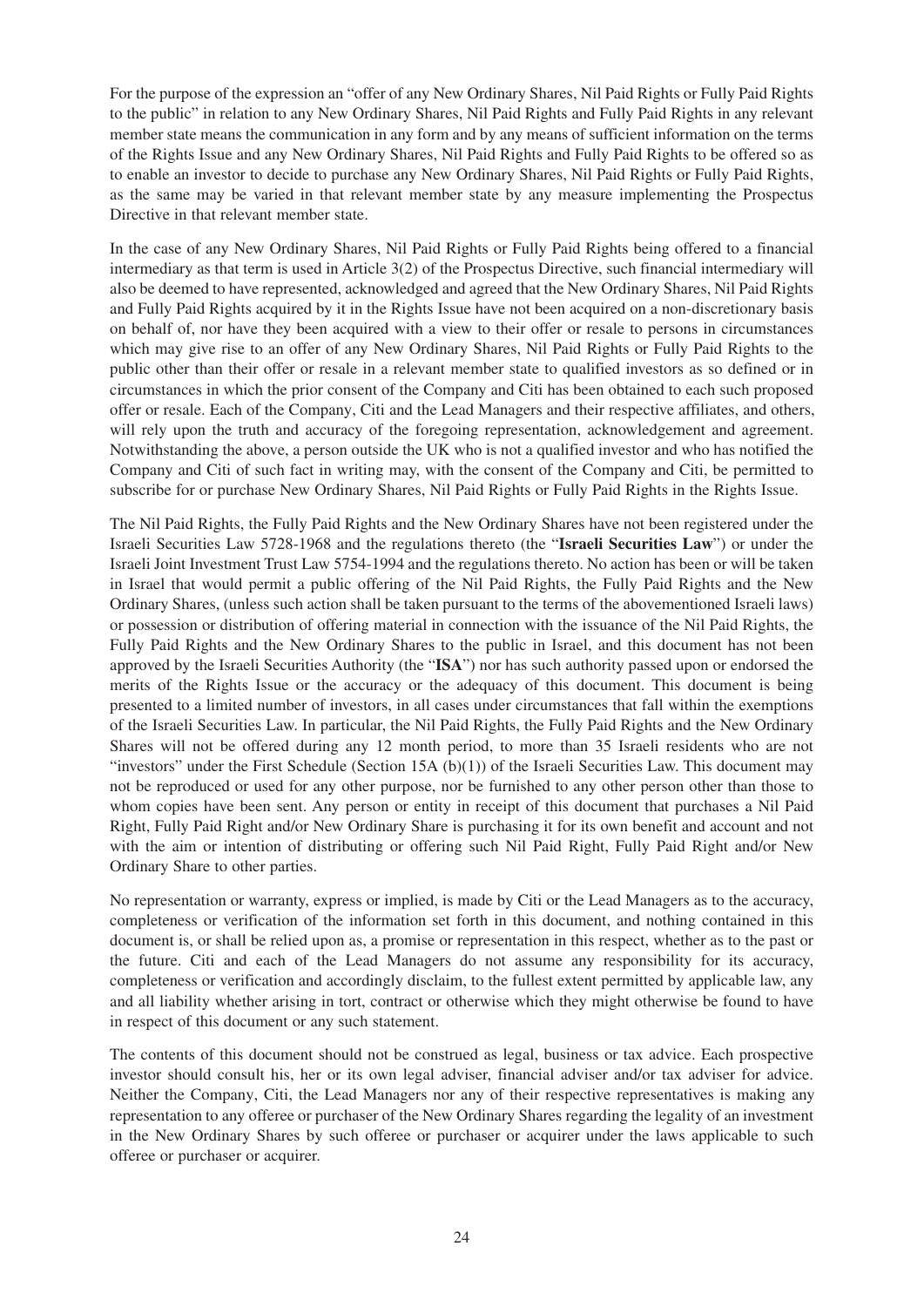Any reproduction or distribution of this document in whole or in part, and any disclosure of its contents or use of any information herein for any purpose other than in considering an investment in the New Ordinary Shares offered or otherwise made available hereby, is prohibited. Each offeree of the New Ordinary Shares by accepting delivery of this document agrees to the foregoing.

#### **Information not contained in this document**

No person has been authorised to give any information or make any representation other than those contained in or incorporated by reference into this document and, if given or made, such information or representation must not be relied upon as having been authorised by the Company, Citi or the Lead Managers. Subject to the requirements of the Prospectus Rules, neither the delivery of this document nor any subscription or sale made hereunder shall, under any circumstances, create any implication that there has been no change in the affairs of the Company since the date of this document or that the information in or incorporated by reference into this document is correct as of any time subsequent to the date hereof.

Recipients of this document acknowledge that: (i) they have not relied on Citi or the Lead Managers or any person affiliated with them in connection with any investigation of the accuracy of any information contained in or incorporated by reference into this document or their investment decision; and (ii) they have relied only on the information contained in or incorporated by reference into this document, and that no person has been authorised to give any information or to make any representation concerning the Company or its subsidiaries, or the New Ordinary Shares (other than as contained in or incorporated by reference into this document) and, if given or made, any such other information or representation should not be relied upon as having been authorised by the Company, Citi or the Lead Managers.

### **No incorporation of website information**

The contents of the Company's website or any website directly or indirectly linked to the Company's website do not form part of this document and investors should not rely on it.

#### **Information regarding forward-looking statements**

This document includes forward-looking statements. The words "believe", "anticipate", "expect", "intend", "aim", "plan", "predict", "continue", "assume", "positioned", "may", "will", "should", "shall", "risk" and other similar expressions that are predictions of or indicate future events and future trends identify forwardlooking statements. These forward-looking statements include all matters that are not historical facts. In particular, the statements under the headings "Summary", "Risk Factors", "Information on the Group" and "Operating and Financial Review" regarding the Company's strategy, dividend policy and other future events or prospects are forward-looking statements. You should not place undue reliance on forward-looking statements because they involve known and unknown risks, uncertainties and other factors that are in many cases beyond the Company's control. By their nature, forward-looking statements involve risks and uncertainties because they relate to events and depend on circumstances that may or may not occur in the future. Recipients of this document are cautioned that forward-looking statements are not guarantees of future performance and that the Company's actual results of operations, financial condition and liquidity, and the development of the industry in which the Company operates may differ materially from those made in or suggested by the forward-looking statements contained in this document. The cautionary statements set out above should be considered in connection with any subsequent written or oral forward-looking statements that the Company, or persons acting on its behalf, may issue. Factors that may cause the Company's actual results to differ materially from those expressed or implied by the forward-looking statements in this document include but are not limited to the risks described under "Risk Factors."

These forward-looking statements reflect the Company's judgment at the date of this document and are not intended to give any assurances as to future results. Save for those forward-looking statements required by the Listing Rules, Disclosure Rules and Transparency Rules and or/the Prospectus Rules, the Company undertakes no obligation to update these forward-looking statements, and will not publicly release any revisions it may make to these forward-looking statements that may result from events or circumstances arising after the date of this document. The Company will comply with its obligations to publish updated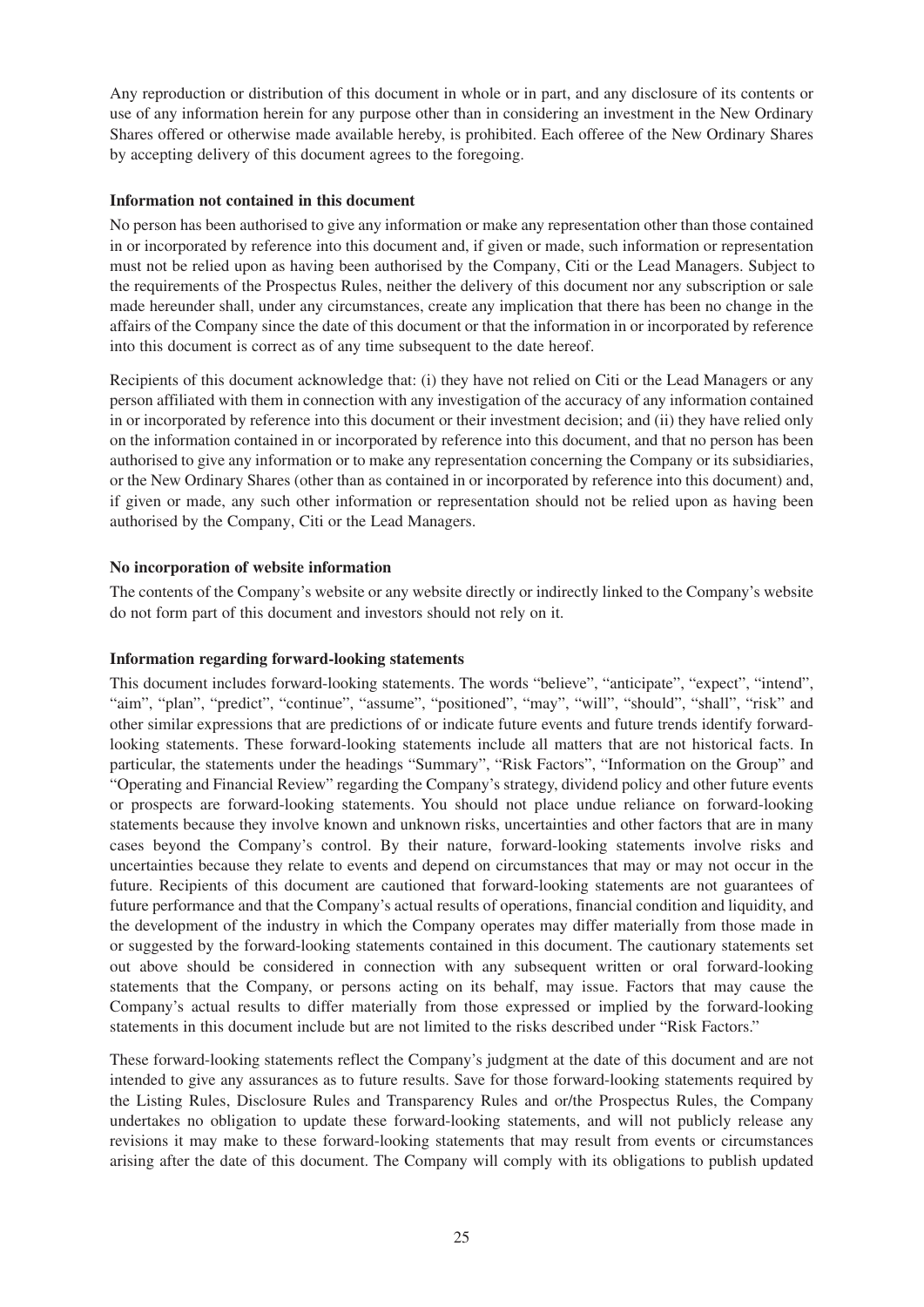information as required by law or by any regulatory authority but assumes no further obligation to publish additional information.

#### **Presentation of financial information**

The Group prepares its consolidated financial statements on the basis of a 52- or 53-week financial period, generally ending on the Tuesday closest to the 31 December in each year. The periods analysed in this document are for the 52 weeks ended 26 December 2006, the 53 weeks ended 1 January 2008 and the 52 weeks ended 30 December 2008. The audited consolidated financial statements of the Group for the 2006, 2007 and 2008 financial years, respectively, are incorporated by reference into this document. The Group prepares its consolidated financial statements in accordance with International Financial Reporting Standards ("**IFRS**").

Financial information has been restated for the 2006 and 2007 financial years, respectively, in certain instances in this document and in the comparative information for the 2007 financial year in the audited consolidated financial statements for the 2008 financial year. The Group's profit before tax and profit for the period for the 2006 and 2007 financial years, respectively, have not been impacted by this restatement.

Percentages in tables have been rounded and accordingly may not add up to 100 per cent. Certain financial data has been rounded. As a result of this rounding, the totals of data presented in this document may vary slightly from the actual arithmetic totals of such data.

#### *Non-IFRS measures*

This document contains certain measures that are not recognised under IFRS, including EBITDA and gross win.

EBITDA is presented to enhance the understanding of the Group's financial condition and results of operations. The Directors use EBITDA as a means of assessing the Group's performance. EBITDA means earnings before interest payments, taxes, depreciation, share remuneration charges and amortisation and further adjusted for non-recurring items (such as exceptional items and impairment of goodwill). The Company's calculation of EBITDA may be different from similarly titled calculations used by other companies. EBITDA should therefore not be used to compare one company against another or as a substitute for analysis of the Company's results of operations as reported under IFRS. EBITDA is not a direct measure of the Company's liquidity, nor is it an alternative to cash flows from operating activities as a measure of liquidity, and it needs to be considered in the context of the Company's financial commitments. EBITDA is not an alternative to net profit for the year as a measure of operating performance. EBITDA may not be indicative of the Company's historical results of operations, nor is it meant to be predictive of the Company's potential future results of operations.

Gross win is presented to enhance the understanding of the Group's financial condition and results of operations. The Directors use gross win as a key performance indicator of the Group's business and believe that the presentation of gross win enhances an investor's understanding of the Group's results of operations. In accordance with the requirements of IFRS, the Group's earnings are expressed in its financial statements as revenue. Gross win, as used in this document, is calculated as the total amount that the Group retains from customers after paying out any winnings but before deducting VAT payable on income from gaming machines, whereas the Group's revenue is disclosed net of VAT and fair value adjustments for free bets, promotions and bonuses. Gross win should not be considered in isolation or as an alternative to revenue or other data presented in the Group's financial statements as indicators of financial performance. Moreover, gross win, as used in this document, is not necessarily comparable to other similarly titled indicators of other companies owing to potential differences in the method of calculation.

#### **Defined terms**

Certain terms used in this document, including all capitalised terms and certain technical and other items, are defined and explained in the sections headed "Definitions" and "Glossary".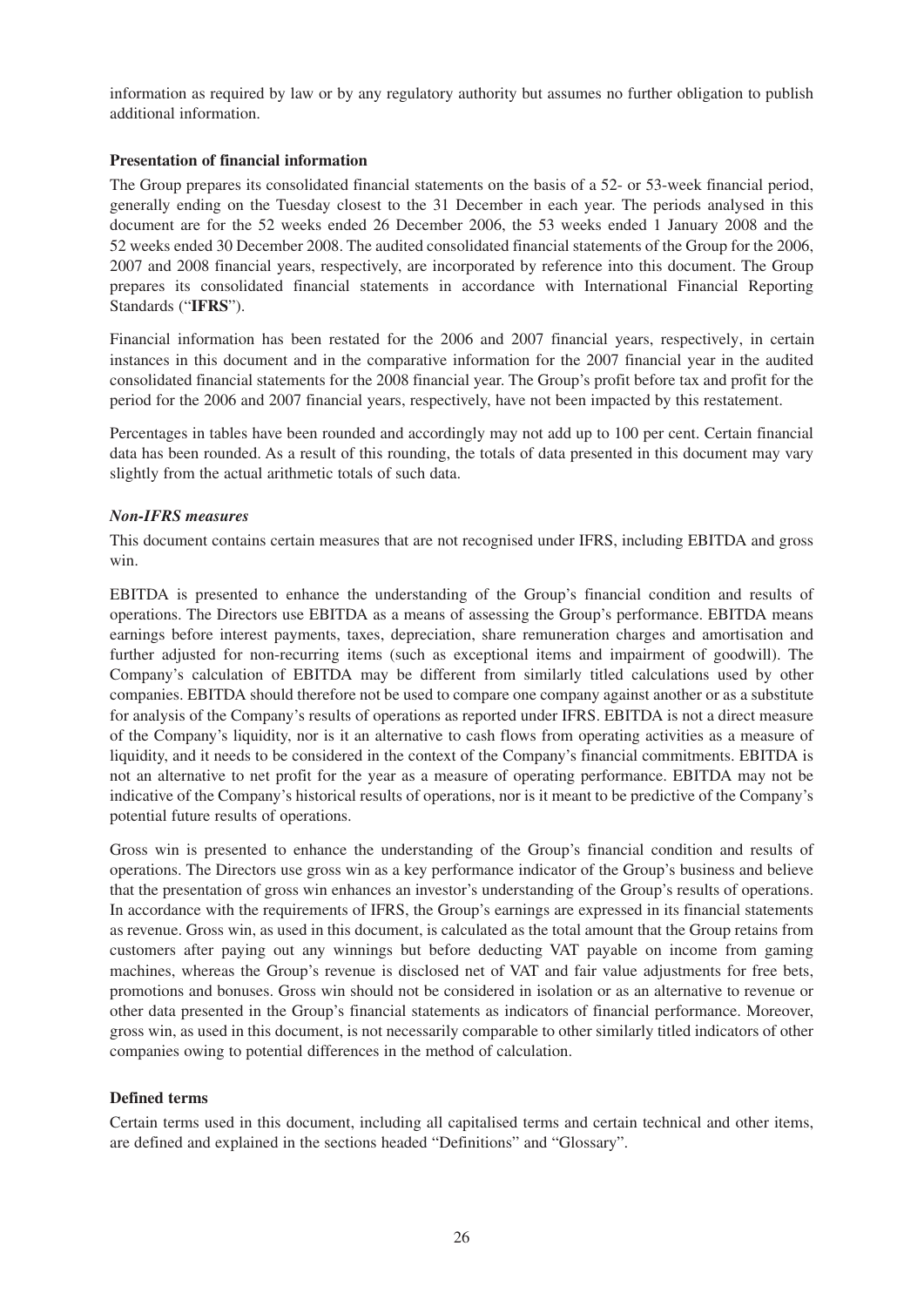#### **Notice to Qualifying US Investors**

This document has been prepared in accordance with UK format and style, which differs from US format and style. In particular, but without limitation, the financial information contained in this document has been prepared in accordance with International Financial Reporting Standards, as adopted by the European Union, and thus may not be comparable to financial statements of US companies prepared in accordance with US generally accepted accounting principles.

Qualifying US Investors may be entitled to participate in the Rights Issue in the United States on a private placement basis if they complete and deliver the Qualifying US Investor Representation Letter substantially in the form described in paragraph 8.6(c) of Part III of this document.

Each person to whom the Nil Paid Rights, the Fully Paid Rights or the New Ordinary Shares are distributed, offered or sold outside the United States will be deemed by his subscription for, or purchase of, the Nil Paid Rights, the Fully Paid Rights or the New Ordinary Shares to have represented and agreed, on his behalf and on behalf of any investor accounts for which he is subscribing for or purchasing the Nil Paid Rights, the Fully Paid Rights or the New Ordinary Shares, as the case may be, that:

- (a) he may lawfully be offered, take up, subscribe for and purchase the Nil Paid Rights, the Fully Paid Rights or the New Ordinary Shares;
- (b) he is, and the person, if any, for whose account or benefit the purchaser is acquiring the Nil Paid Rights, the Fully Paid Rights or the New Ordinary Shares is, outside the United States (within the meaning of Regulation S) at the time the buy order for the Nil Paid Rights, the Fully Paid Rights or the New Ordinary Shares is originated and will continue to be located outside the United States, and the person, if any, for whose account or benefit the purchaser is acquiring the Nil Paid Rights, the Fully Paid Rights or the New Ordinary Shares reasonably believes that the purchaser is outside the United States, and neither the purchaser nor any person acting on its behalf knows that the transaction has been pre-arranged with a buyer in the United States; and
- (c) the Nil Paid Rights, the Fully Paid Rights and the New Ordinary Shares are "restricted securities" and consequently he will not offer, resell or otherwise transfer, directly or indirectly, the Nil Paid Rights, the Fully Paid Rights or the New Ordinary Shares within the United States absent registration or an applicable exemption from the registration requirements of the Securities Act and in compliance with state laws.

Each subscriber or purchaser acknowledges that the Company, Citi and the Lead Managers will rely upon the truth and accuracy of the foregoing representations and agreements, and agrees that if any of the representations and agreements deemed to have been made by such subscriber or purchaser by his subscription for, or purchase of, the Nil Paid Rights, the Fully Paid Rights or the New Ordinary Shares, as the case may be, are no longer accurate, he shall promptly notify the Company, Citi and the Lead Managers. If such subscriber or purchaser is subscribing for, or purchasing, the Nil Paid Rights, the Fully Paid Rights or the New Ordinary Shares as a fiduciary or agent for one or more investor accounts, each subscriber or purchaser represents that he has sole investment discretion with respect to each such account and full power to make the foregoing representations and agreements on behalf of each such account.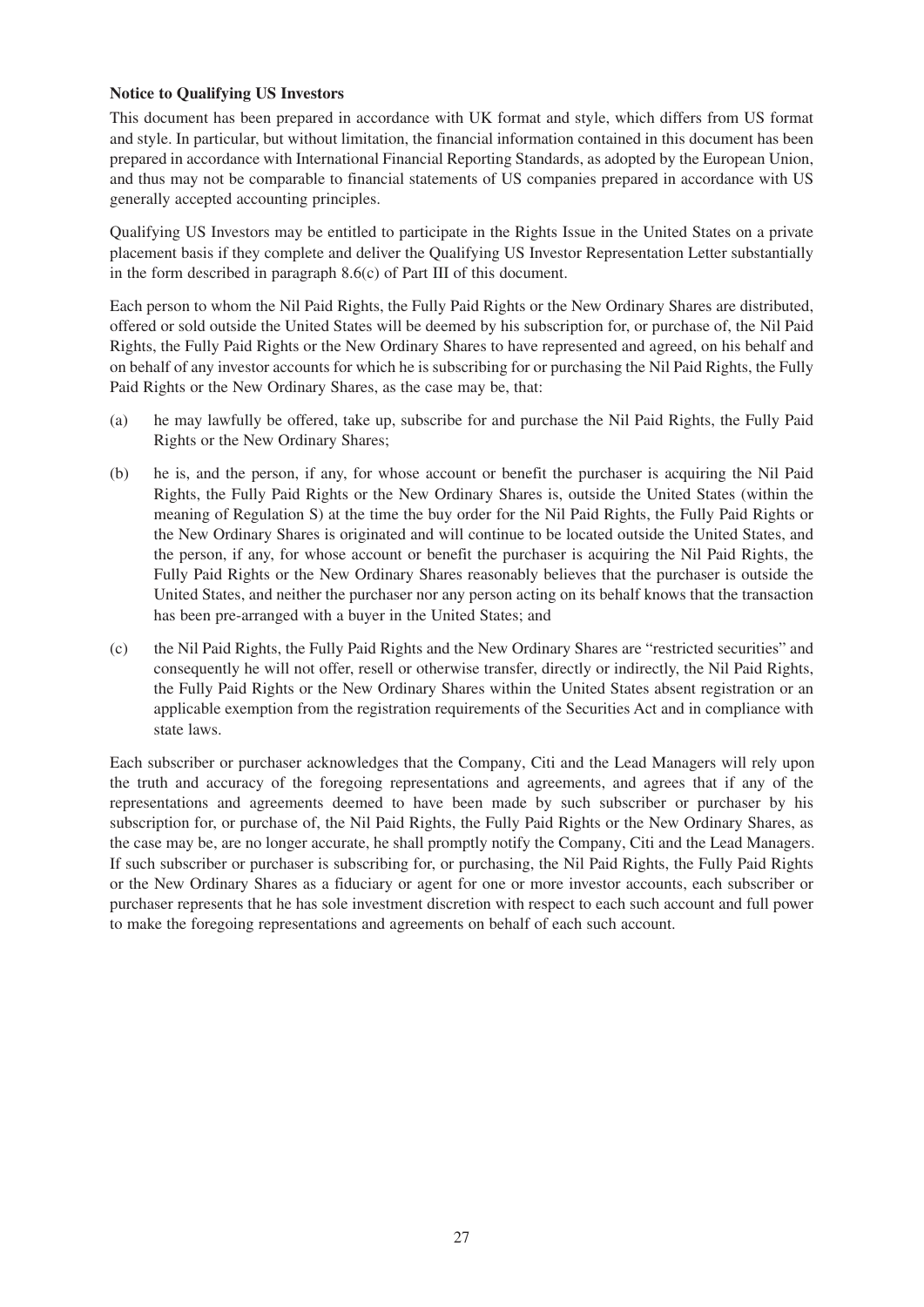# **DIRECTORS, COMPANY SECRETARY AND ADVISERS**

| <b>Directors</b>                                                                                                                | Charles Scott (Non-executive Chairman)<br>Ralph Topping (Chief Executive)<br>Simon Lane (Group Finance Director)<br>Barry Gibson (Senior Independent Non-executive Director)<br>David Allvey (Non-executive Director)<br>David Edmonds (Non-executive Director)<br>Ashley Highfield (Non-executive Director) |
|---------------------------------------------------------------------------------------------------------------------------------|--------------------------------------------------------------------------------------------------------------------------------------------------------------------------------------------------------------------------------------------------------------------------------------------------------------|
|                                                                                                                                 | All of Greenside House<br>50 Station Road<br>Wood Green<br>London N22 7TP                                                                                                                                                                                                                                    |
| <b>General Counsel and Company</b><br><b>Secretary</b>                                                                          | Thomas Murphy                                                                                                                                                                                                                                                                                                |
| Sole sponsor, financial adviser<br>and corporate broker                                                                         | <b>Citigroup Global Markets Limited</b><br>Citigroup Centre<br>Canada Square<br>Canary Wharf<br>London E14 5LB                                                                                                                                                                                               |
| <b>Sole Bookrunner and Underwriter</b>                                                                                          | Citigroup Global Markets U.K. Equity Limited<br>Citigroup Centre<br>Canada Square<br>Canary Wharf<br>London E14 5LB                                                                                                                                                                                          |
| <b>Joint Lead Manager</b><br>and Underwriter                                                                                    | <b>Barclays Bank PLC</b><br>5 The North Colonnade<br>Canary Wharf<br>London E14 4BB                                                                                                                                                                                                                          |
| <b>Joint Lead Manager</b><br>and Underwriter                                                                                    | <b>RBS Hoare Govett Limited</b><br>250 Bishopsgate<br>London EC2M 4AA                                                                                                                                                                                                                                        |
| <b>Co-Lead Manager</b>                                                                                                          | Lloyds TSB Bank plc<br>25 Gresham Street<br>London EC2V 7HN                                                                                                                                                                                                                                                  |
| <b>Auditors</b>                                                                                                                 | <b>Deloitte LLP</b><br><b>Hill House</b><br>1 Little New Street<br>London EC4A 3TR                                                                                                                                                                                                                           |
| <b>Legal advisers to the Company</b><br>as to English and US law                                                                | <b>Ashurst LLP</b><br><b>Broadwalk House</b><br>5 Appold Street<br>London EC2A 2HA                                                                                                                                                                                                                           |
| Legal advisers to the sole sponsor,<br>corporate broker, Underwriters<br>and Co-Lead Manager as to<br><b>English and US law</b> | Skadden, Arps, Slate, Meagher & Flom (UK) LLP<br>40 Bank Street<br>Canary Wharf<br>London E14 5DS                                                                                                                                                                                                            |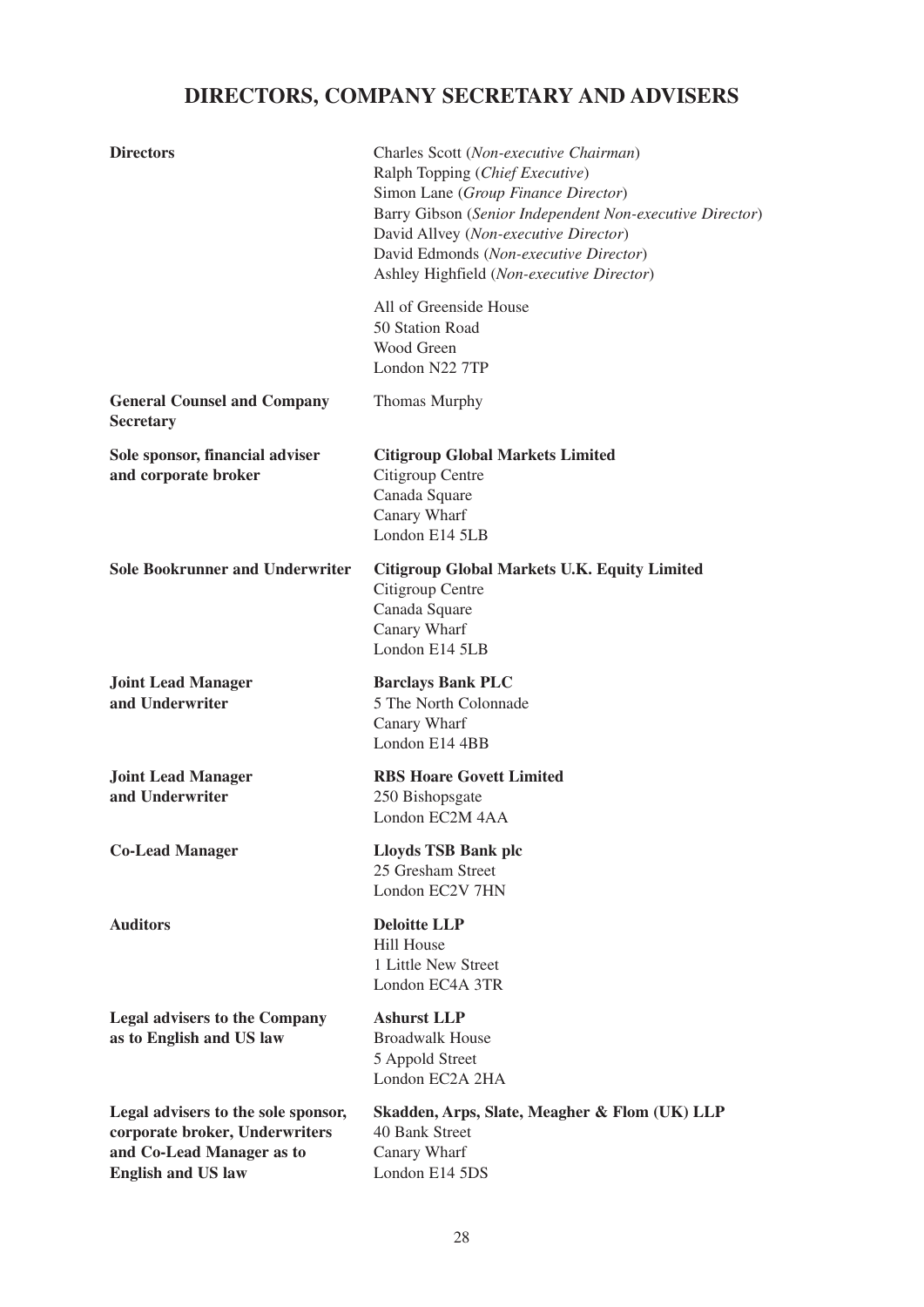## **Registrar Capita Registrars**

The Registry 34 Beckenham Road Beckenham Kent BR3 4TU

## **Receiving Agent Capita Registrars**

Corporate Actions The Registry 34 Beckenham Road Beckenham Kent BR3 4TU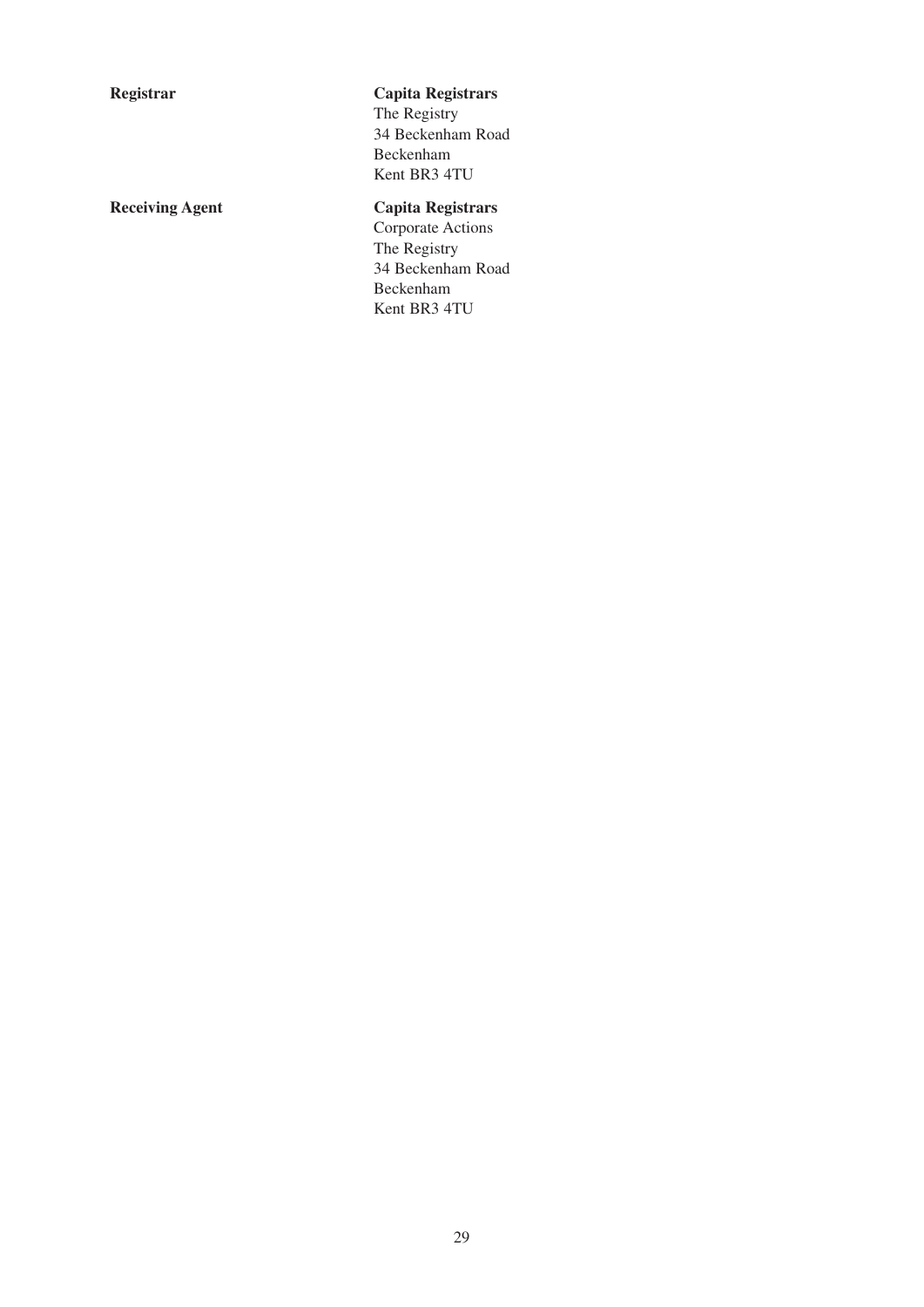## **EXPECTED TIMETABLE OF PRINCIPAL EVENTS**

*2009*

|                                                                                                                                                                                                                                                                                                                                                                                | 2009                          |  |
|--------------------------------------------------------------------------------------------------------------------------------------------------------------------------------------------------------------------------------------------------------------------------------------------------------------------------------------------------------------------------------|-------------------------------|--|
| Announcement of the Rights Issue                                                                                                                                                                                                                                                                                                                                               | 7.00 a.m. on 27 February      |  |
| Publication and despatch of this document and Form of Proxy                                                                                                                                                                                                                                                                                                                    | 27 February                   |  |
| Record Date for entitlements under the Rights Issue                                                                                                                                                                                                                                                                                                                            | close of business on 18 March |  |
| Latest time and date for receipt of Forms of Proxy                                                                                                                                                                                                                                                                                                                             | 10.30 a.m. on 21 March        |  |
| <b>Extraordinary General Meeting</b>                                                                                                                                                                                                                                                                                                                                           | 10.30 a.m. on 23 March        |  |
| Despatch of Provisional Allotment Letters<br>(to Qualifying non-CREST Shareholders only)                                                                                                                                                                                                                                                                                       | 23 March                      |  |
| Start of subscription period                                                                                                                                                                                                                                                                                                                                                   | 8.00 a.m. on 24 March         |  |
| <b>Admission/Commencement of dealings in</b><br>Nil Paid Rights on the London Stock Exchange                                                                                                                                                                                                                                                                                   | 8.00 a.m. on 24 March         |  |
| Stock accounts credited with Nil Paid Rights (for Qualifying CREST Shareholders) 8.00 a.m. on 24 March                                                                                                                                                                                                                                                                         |                               |  |
| Existing Ordinary Shares marked "ex-rights" by the London Stock Exchange                                                                                                                                                                                                                                                                                                       | 8.00 a.m. on 24 March         |  |
| Nil Paid Rights and Fully Paid Rights enabled in CREST                                                                                                                                                                                                                                                                                                                         | 8.00 a.m. on 24 March         |  |
| Recommended latest time and date for requesting withdrawal of Nil Paid Rights<br>or Fully Paid Rights from CREST (i.e. if your Nil Paid Rights or Fully Paid Rights are<br>in CREST and you wish to convert them into certificated form)<br>4.30 p.m. on 31 March                                                                                                              |                               |  |
| Latest time and date for depositing renounced Provisional<br>Allotment Letters, nil paid or fully paid, into CREST or for dematerialising Nil Paid<br>Rights or Fully Paid Rights into a CREST stock account (i.e. if your<br>Nil Paid Rights or Fully Paid Rights are represented by a Provisional Allotment Letter<br>and you wish to convert them into uncertificated form) | 3.00 p.m. on 1 April          |  |
| Latest time and date for splitting Provisional Allotment Letters, nil paid or fully paid                                                                                                                                                                                                                                                                                       | $3.00$ p.m. on $2$ April      |  |
| Latest time and date for acceptance, payment in full and registration<br>of renunciation of Provisional Allotment Letters                                                                                                                                                                                                                                                      | 11.00 a.m. on 7 April         |  |
| Commencement of dealing in New Ordinary Shares fully paid                                                                                                                                                                                                                                                                                                                      | 8.00 a.m. on 8 April          |  |
| New Ordinary Shares credited to CREST stock accounts                                                                                                                                                                                                                                                                                                                           | 8.00 a.m. on 8 April          |  |
| Despatch of definitive share certificates for New Ordinary Shares<br>in certificated form                                                                                                                                                                                                                                                                                      | 16 April                      |  |

#### **Notes:**

- (1) Subject to certain restrictions relating to Qualifying Shareholders with registered addresses outside the UK, details of which are set out in Part III of this document.
- (2) References to times in this document are to London time unless otherwise stated.
- (3) The times and dates set out in the expected timetable of principal events above and mentioned in this document and in the Provisional Allotment Letters may be adjusted by William Hill in consultation with Citi in which event details of the new times and dates will be notified to the FSA, London Stock Exchange and, where appropriate, Qualifying Shareholders.
- (4) If you have any queries on the procedure for acceptance and payment, you should contact Capita Registrars Corporate Actions, The Registry, 34 Beckenham Road, Beckenham, Kent BR3 4TU on 0871 6640321 or from outside the UK on +44 208 6393399. Please note that Capita Registrars cannot provide financial advice on the Rights Issue or as to whether or not you should take up your rights under the Rights Issue.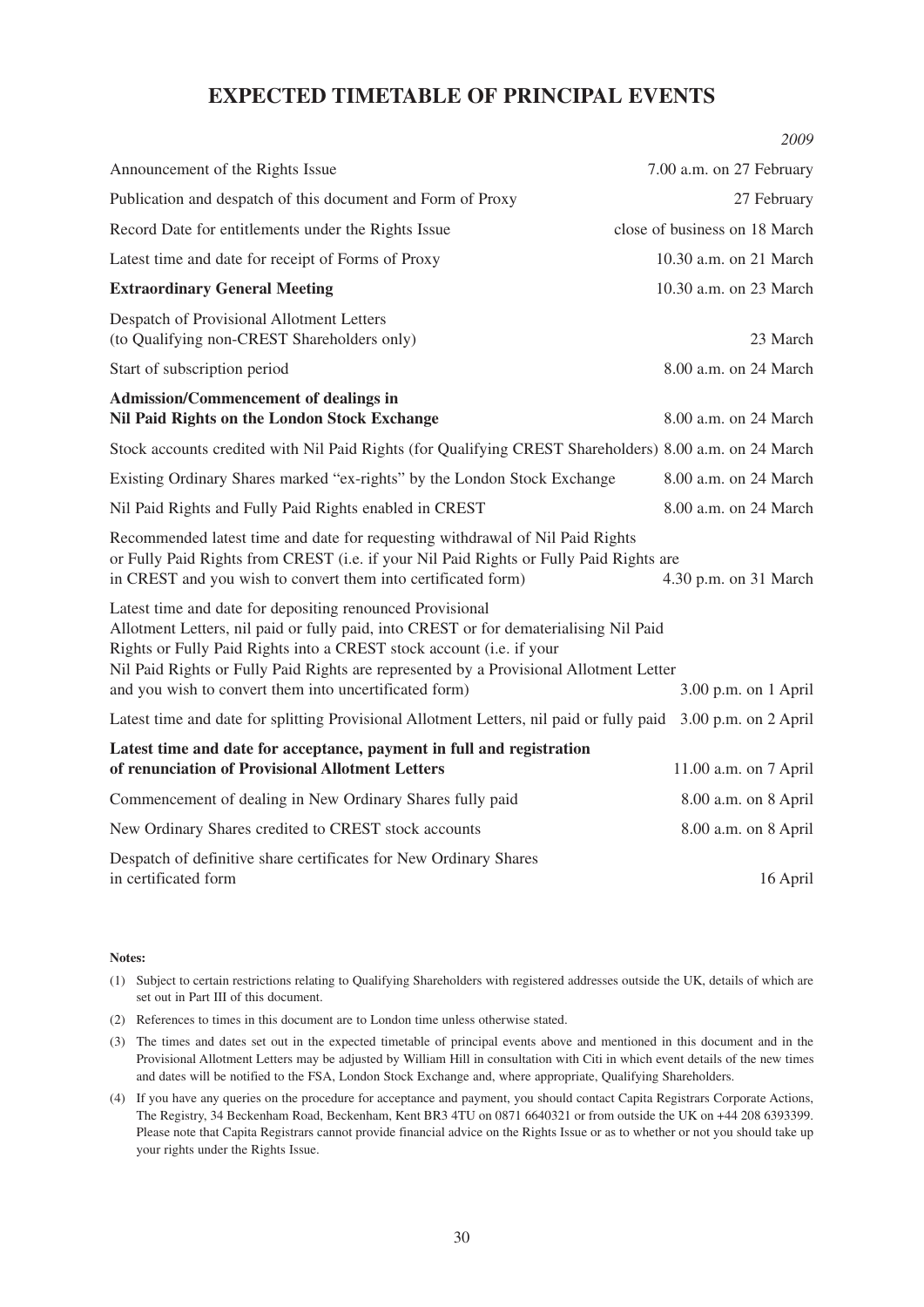## **RIGHTS ISSUE STATISTICS**

| Issue Price per New Ordinary Share                                                                                    | $105$ pence                                                 |
|-----------------------------------------------------------------------------------------------------------------------|-------------------------------------------------------------|
| Basis of Rights Issue                                                                                                 | 1 New Ordinary Share for every<br>1 Existing Ordinary Share |
| Number of Ordinary Shares in issue at the date of this document                                                       | 353,718,759                                                 |
| Number of New Ordinary Shares to be provisionally<br>allotted pursuant to the Rights Issue                            | 347,907,117                                                 |
| Number of Ordinary Shares in issue immediately<br>following the Rights Issue                                          | 701,625,876                                                 |
| Estimated net proceeds of the Rights Issue                                                                            | £350 million                                                |
| New Ordinary Shares to be issued in connection with<br>the Rights Issue as a percentage of the Enlarged Share Capital | 50%                                                         |

**Note:** The number of Ordinary Shares in issue immediately following the Rights Issue assumes that no options or awards are exercised under the Employee Share Schemes or otherwise between the date of this document and the completion of the Rights Issue.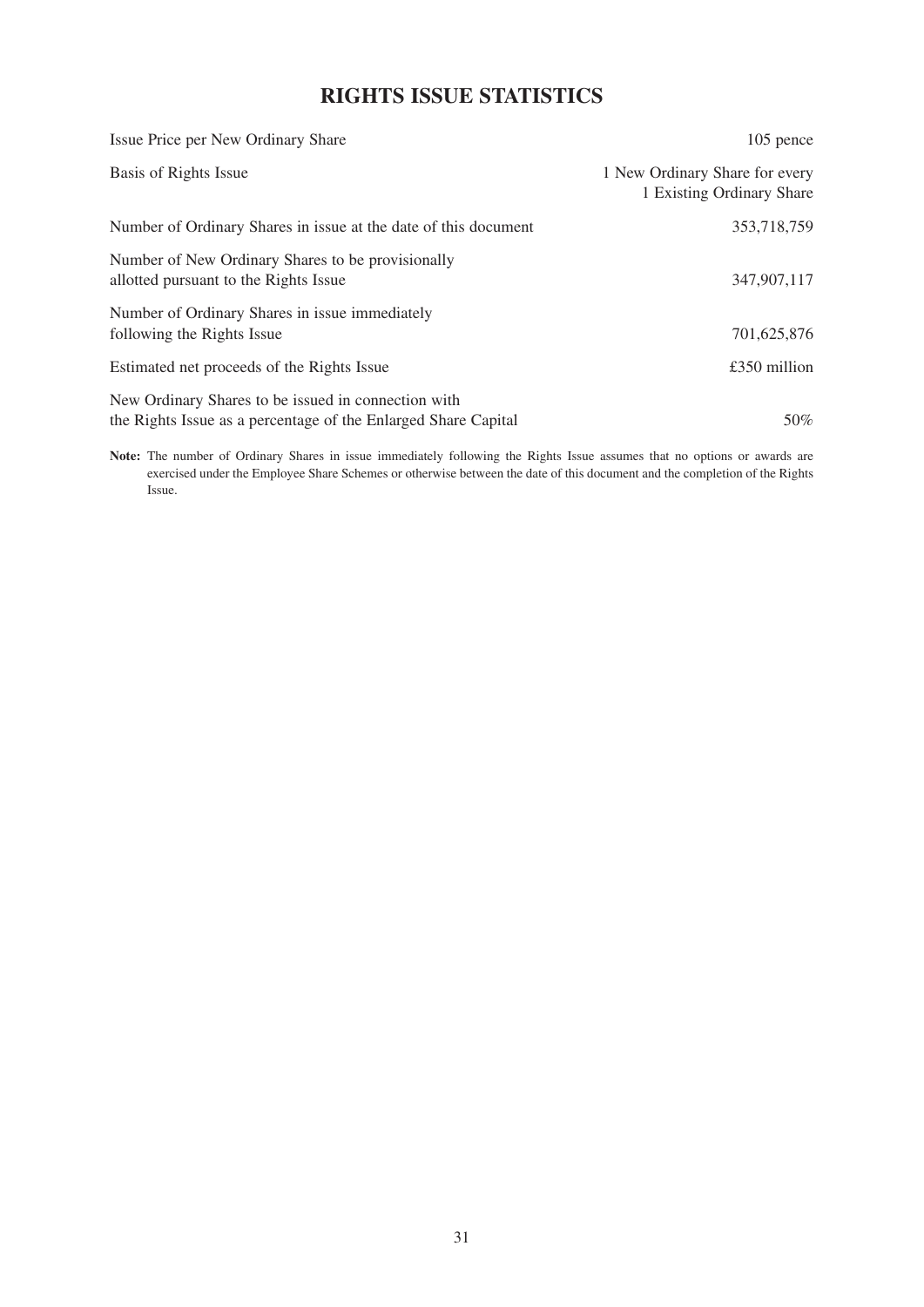## **PART I**

## **LETTER FROM THE CHAIRMAN OF WILLIAM HILL PLC**



*Registered in England & Wales (No: 4212563)*

Charles Scott (*Non-executive Chairman*) Greenside House Ralph Topping (*Chief Executive*) 50 Station Road Simon Lane (*Group Finance Director*) Wood Green Barry Gibson (S*enior Independent Non-executive Director*) London N22 7TP David Allvey (*Non-executive Director*) David Edmonds (*Non-executive Director*) Ashley Highfield (*Non-executive Director*)

*Directors Registered Office:*

27 February 2009

### Dear Shareholder,

#### **PROPOSED 1 FOR 1 RIGHTS ISSUE OF 347,907,117 NEW ORDINARY SHARES AT 105 PENCE PER ORDINARY SHARE**

#### **AND**

#### **NOTICE OF EXTRAORDINARY GENERAL MEETING**

#### **1. INTRODUCTION**

Your Board has announced today that William Hill has entered into the New Bank Facilities that, under a forward-start mechanism, and together with its £250 million Existing Banking Facility will provide aggregate funding to the Group of £838.5 million. In addition, the Board has announced today that it proposes to raise approximately £350 million (net of expenses) by way of a fully underwritten 1 for 1 Rights Issue.

The decision to issue equity has been driven by the dramatic deterioration in credit markets since August 2007, which has resulted in banks seeking to reduce their overall lending to borrowers.

Notwithstanding the deterioration in the economic environment, the Group continues to show robust operational performance and strong cash flow generation from all of its businesses and to operate comfortably within its banking covenants. The Board believes that the Refinanced Bank Facilities together with the proceeds from the Rights Issue will provide William Hill with a robust capital structure and appropriate financial flexibility in economic and financial conditions which are expected to continue to be challenging.

The Rights Issue will result in the issue of up to 347,907,117 New Ordinary Shares at a price of 105 pence per New Ordinary Share (which represents a 57 per cent. discount to the closing middle market price per Ordinary Share on 26 February 2009, the latest practicable date before the announcement of the Rights Issue and a discount of 40 per cent. to the theoretical ex-rights price on the same basis).

The New Ordinary Shares to be issued under the Rights Issue, when fully paid, will rank *pari passu* with the Existing Ordinary Shares. Citi is acting as sole sponsor, sole bookrunner, financial adviser and corporate broker to William Hill and is underwriting the Rights Issue, together with Barclays Bank PLC and RBS Hoare Govett Limited, who are also acting as joint lead managers. Lloyds TSB Bank plc is acting as co-lead manager. A summary of the material terms of the Underwriting Agreement is set out in section 12 of Part VII of this document.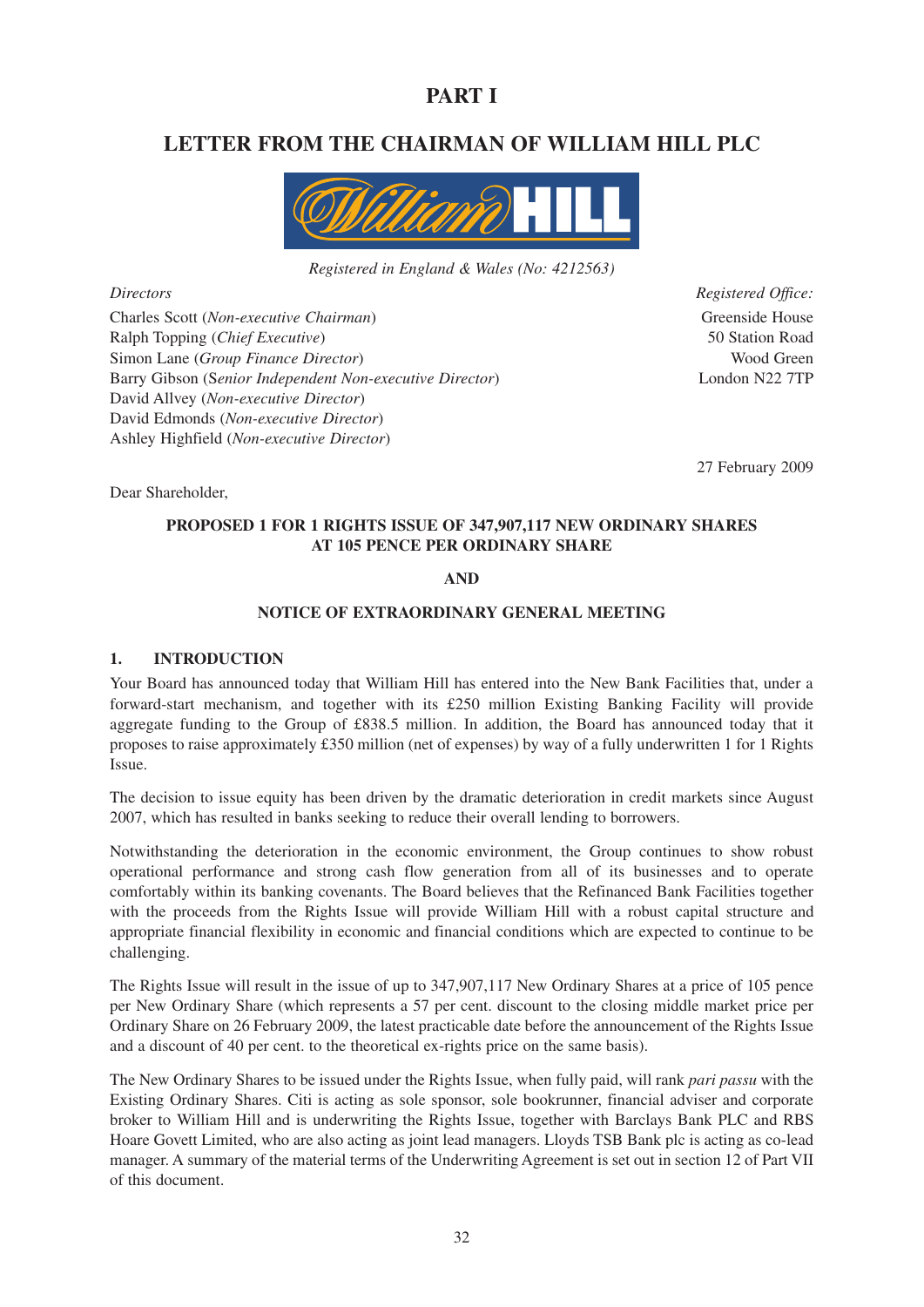In view of the requirement to seek authority from Shareholders to allot the New Ordinary Shares and disapply pre-emption rights in relation to the New Ordinary Shares as required by the 1985 Act, an Extraordinary General Meeting has been convened at 10.30 a.m. on 23 March 2009. The Notice of Extraordinary General Meeting is set out at the end of this document.

The purpose of this letter is to provide you with certain details of, background to and reasons for the Rights Issue and to explain why the Board strongly believes the Rights Issue is in the best interests of the Company and Shareholders as a whole. The Directors recommend that you vote in favour of the Resolution set out in the Notice of Extraordinary General Meeting at the end of this document.

Shareholders should read the whole of this document, including the information incorporated by reference, and not just rely on the summarised information in this letter.

### **2. BACKGROUND TO AND REASONS FOR THE RIGHTS ISSUE**

William Hill is one of the UK's leading betting and gaming companies. Since it floated on the London Stock Exchange in June 2002, William Hill has implemented a strategy of developing the Group both organically and through selective acquisitions with the objective of building on William Hill's key strengths in retail and online betting and gaming and telephone betting.

The Board has historically sought to maximise returns to Shareholders by maintaining an efficient balance sheet and by returning capital to Shareholders by way of a progressive dividend policy, supplemented by significant on-market share buy-backs. Following the debt-financed acquisition of Stanley Leisure plc's LBOs in September 2005, which resulted in William Hill becoming the leading UK betting company by number of LBOs, the Board announced that it intended to target a capital structure of approximately 3.5 times net debt to EBITDA and broadly to maintain this ratio over the medium term. Historically, William Hill's strong cash generation has ensured the Group has been comfortably able both to support this level of debt and to return significant amounts of cash to Shareholders. Since its flotation in June 2002 William Hill has returned a total of £856 million to Shareholders comprising £407 million through dividends and £449 million through share buy-backs.

At the time that William Hill adopted this target capital structure, it entered into the Existing Bank Facilities comprising a £1.2 billion facility maturing in March 2010 and a £250 million facility maturing in July 2011. Since August 2007 there has been a dramatic deterioration in the credit markets that has led banks to reduce their overall lending to borrowers.

With the majority of the Group's Existing Bank Facilities maturing in 2010 and in light of the adverse conditions in the credit markets, William Hill's management implemented a number of initiatives to reduce the Group's funding requirements. These initiatives included suspending the Group's share buy-back programme from December 2007, reducing non-essential capital expenditure and implementing cost-saving measures within the UK retail and telephone betting channels. Although economic conditions have become more challenging, William Hill has continued to show robust operational performance and strong cash flow generation across its operations.

Notwithstanding the Group's continued trading resilience, strong cash generation and recent actions to reduce its funding requirements from £1.45 billion to approximately £1.2 billion and the reduction in net debt of £86 million to £1,022 million during 2008, the current credit market conditions have not made it possible for William Hill to refinance the Group's Existing Bank Facilities in full in the bank market. In anticipation of a resulting shortfall in the availability of bank finance, the Board explored whether other debt funding alternatives could be utilised to address the funding gap. However, alternative markets for debt funding are currently either unavailable or prohibitively expensive, reflecting the current adverse market conditions.

Commitments under the New Bank Facilities together with its £250 million Existing Bank Facility, in aggregate, will provide funding of £838.5 million. The main elements of the Refinanced Bank Facilities can be summarised as follows:

• the Company's existing £1.2 billion term and revolving facilities will shortly be reduced to £950 million and, as before, will expire in March 2010;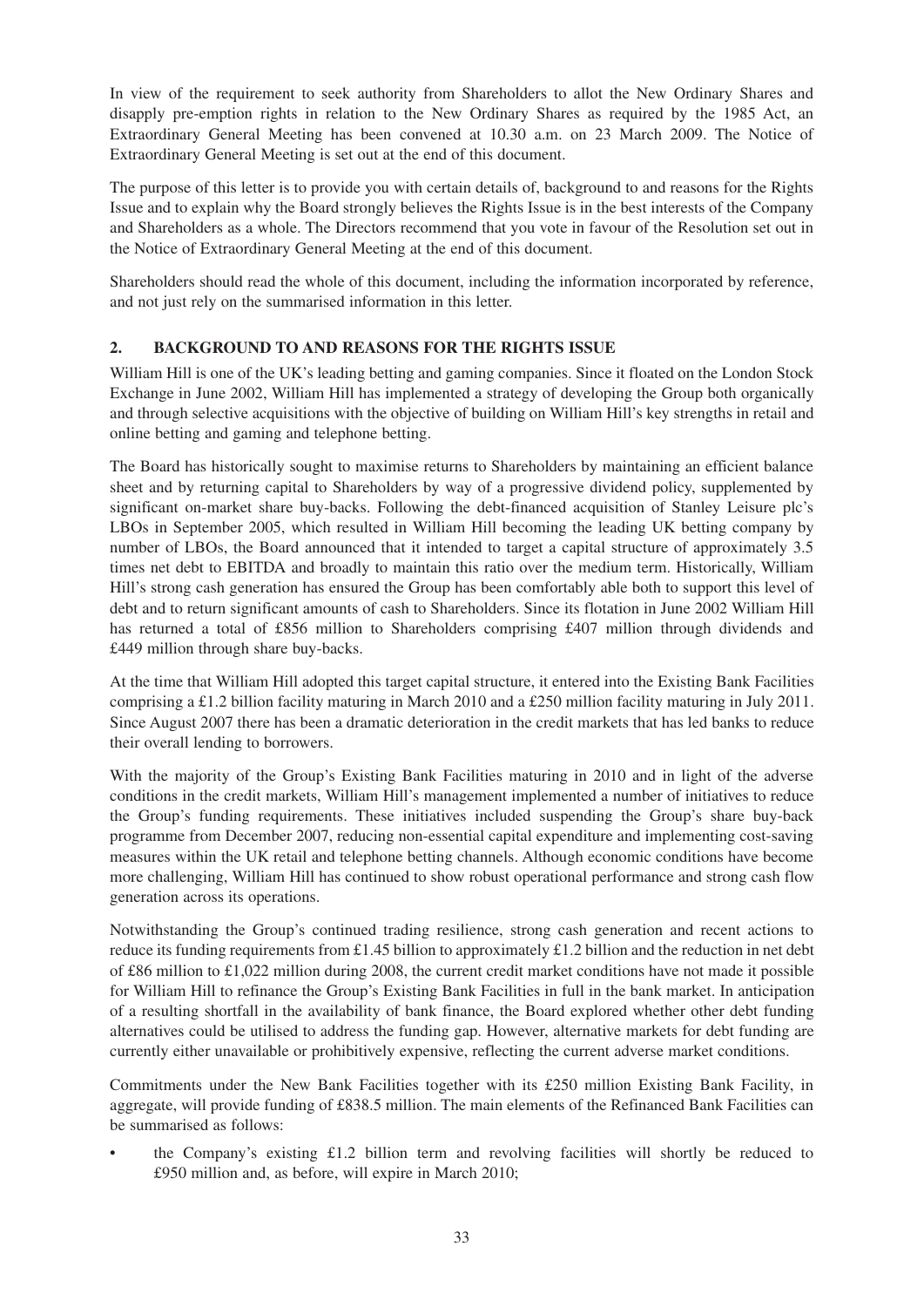- for the period commencing January 2010, William Hill has agreed new £538.5 million forward-start term and revolving facilities expiring in March 2012, which are available to repay any amounts outstanding from the existing £950 million facilities and have a margin over LIBOR (determined by reference to the Group's consolidated net debt to consolidated EBITDA ratio) ranging from 250 basis points to 300 basis points;
- to supplement the £538.5 million facilities, for the period commencing January 2010 William Hill can also draw down a one-year £50 million incremental forward-start term facility, expiring in February 2011, with a margin over LIBOR of 450 basis points until June 2010 and increasing thereafter; and
- the Company's existing £250 million term facility will remain available to the Group until it expires in July 2011.

As part of the refinancing, William Hill has agreed to pay an increased margin and commitment fee to syndicate banks that have committed to participate in the New Bank Facilities. This increased margin will be paid on the relevant syndicate banks' proportion of lending in the £950 million and £250 million facilities until their expiry in March 2010 and July 2011 respectively (unless prepaid earlier). One off upfront arrangement and lending fees associated with the debt refinancing amount to £12.5 million and will be amortised over the life of the facilities they relate to. The Board expects the all-in average cost of debt to be approximately 8.5 per cent. in 2009 and the all-in cost of debt, including amortised fees, to be approximately 10.0 per cent. on a full year basis in 2010 (reflecting on the Company's existing interest rate hedging arrangements and the terms of the New Bank Facilities). The cash cost of interest is expected to be broadly similar between 2008 and 2009 and is expected to reduce in 2010.

Given the anticipated shortfall in the availability of bank finance, the Board has carefully reviewed all options available to the Group. The Board considers the Rights Issue and the Resolution to be in the best interests of the Company and Shareholders as a whole. The combination of the Refinanced Bank Facilities and the fully underwritten Rights Issue will result in a strengthened balance sheet, a significant reduction in the Group's net debt, improved credit ratios and facilities with longer maturities. The Board believes that following the Rights Issue, William Hill will have a robust capital structure and appropriate financial flexibility for the economic and financial market conditions which are expected to continue to be challenging.

The Board will continue to review the Group's capital structure, the cost of funding and the sources of debt capital on an ongoing basis and, subject to improvements in credit conditions, may in due course seek to refinance parts of the Refinanced Bank Facilities from alternative capital markets.

### **3. USE OF PROCEEDS**

All the net proceeds of the Rights Issue will be used to pay down borrowings under the Existing Bank Facilities. The net proceeds of the Rights Issue will therefore be used to strengthen the Group's balance sheet and improve the Group's credit profile.

Had the Rights Issue taken place at the date of the Group's last balance sheet, being 30 December 2008, the effect on the balance sheet would have been an increase in cash equal to the net proceeds of the Rights Issue. Had the Rights Issue taken place at the beginning of the 2008 financial year, the effect on the Group's earnings would have been positive.

#### **4. DIVIDENDS AND DIVIDEND POLICY**

William Hill will not be paying a final 2008 dividend. Following the Rights Issue, the Board expects to adopt a dividend policy based initially on a dividend cover of 2.5 times underlying earnings, with the intention of moving towards 2.0 times dividend cover over time. The Board expects to pay an interim and final dividend for 2009 in line with this dividend policy. The dividend policy is aimed at ensuring that Shareholders continue to benefit from the successful growth and strong cash flows of the Group.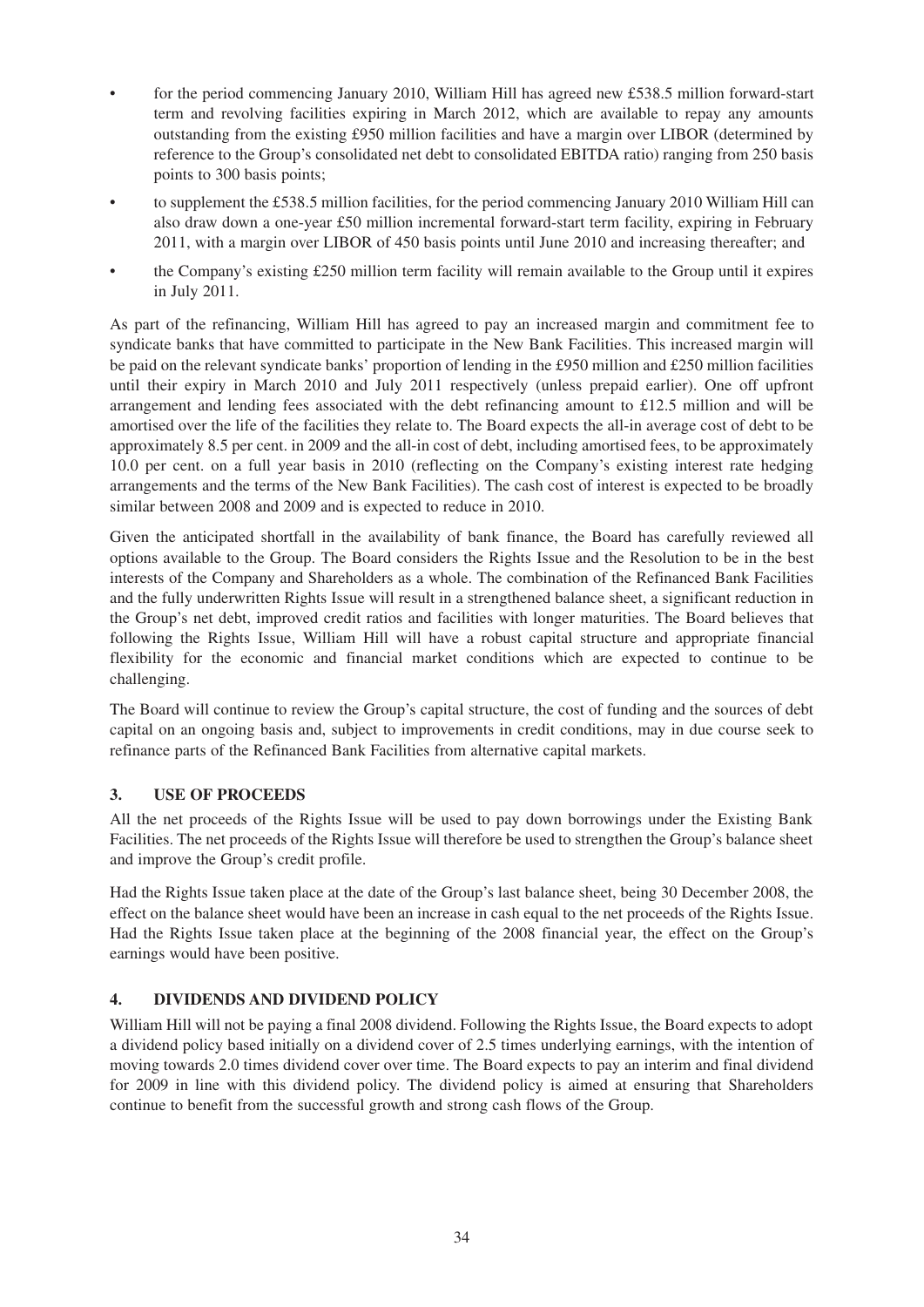#### **5. INFORMATION ON WILLIAM HILL**

William Hill is one of the UK's leading betting and gaming companies. It is one of the UK's largest bookmakers and also operates in Ireland with a total of approximately 2,300 LBOs that provide betting opportunities on a wide range of sporting and non-sporting events and, in the UK only, offer gaming machines. In addition, William Hill Online is one of the leading European online betting and gaming businesses by profitability, providing sports betting, casino games, poker, bingo, numbers betting and skill games.

### **6. KEY STRENGTHS**

The Directors believe that William Hill has a number of significant competitive advantages and strengths that will be important factors in maintaining and further developing its business, including the following:

- a long-established, trusted and widely recognised brand:
- a market leader in UK retail betting with a high quality estate of LBOs;
- a market-leading and growing online channel;
- a track record of profit growth, tight management of costs and strong cash flow generation;
- a track record of innovation and profitable adaptation to regulatory, fiscal and technological change;
- an effective risk management system; and
- a strong management team with significant experience in the gambling industry.

#### **7. STRATEGY**

William Hill is pursuing a strategy aimed at delivering sustainable earnings growth and value for Shareholders. The key elements of the strategy are to:

- continue to enhance earnings of its core retail channel by growing gross win while carefully managing costs;
- exploit the growth opportunity in online gambling; and
- pursue value-enhancing acquisitions selectively.

#### **8. PRINCIPAL TERMS AND CONDITIONS OF THE RIGHTS ISSUE**

The Company is proposing to raise approximately £350 million (net of expenses) by way of the Rights Issue. The Rights Issue is being fully underwritten by Citi and the other Underwriters. The Issue Price of 105 pence per New Ordinary Share represents a 57 per cent. discount to the closing middle market price of William Hill of 247 pence per Ordinary Share on 26 February 2009, the latest practicable date before the announcement of the Rights Issue.

Subject to the fulfilment of, amongst other things, the conditions set out below, the Company will offer 347,907,197 New Ordinary Shares by way of the Rights Issue to Qualifying Shareholders other than, subject to certain exceptions, Qualifying Shareholders with a registered address in the Restricted Jurisdictions, at an Issue Price of 105 pence per New Ordinary Share payable in full on acceptance. The Rights Issue will be offered on the basis of:

#### **1 New Ordinary Share for every 1 Existing Ordinary Share**

held on the Record Date, and so in proportion to any other number of Existing Ordinary Shares then held and otherwise on the terms and conditions set out in this document and, in the case of Qualifying non-CREST Shareholders only, the Provisional Allotment Letter. Holdings of Ordinary Shares in certificated and uncertificated form will be treated as separate holdings for the purpose of calculating entitlements under the Rights Issue.

Fractions of New Ordinary Shares will not be allotted to any Qualifying Shareholders, but will be aggregated and sold in the market for the benefit of the Company.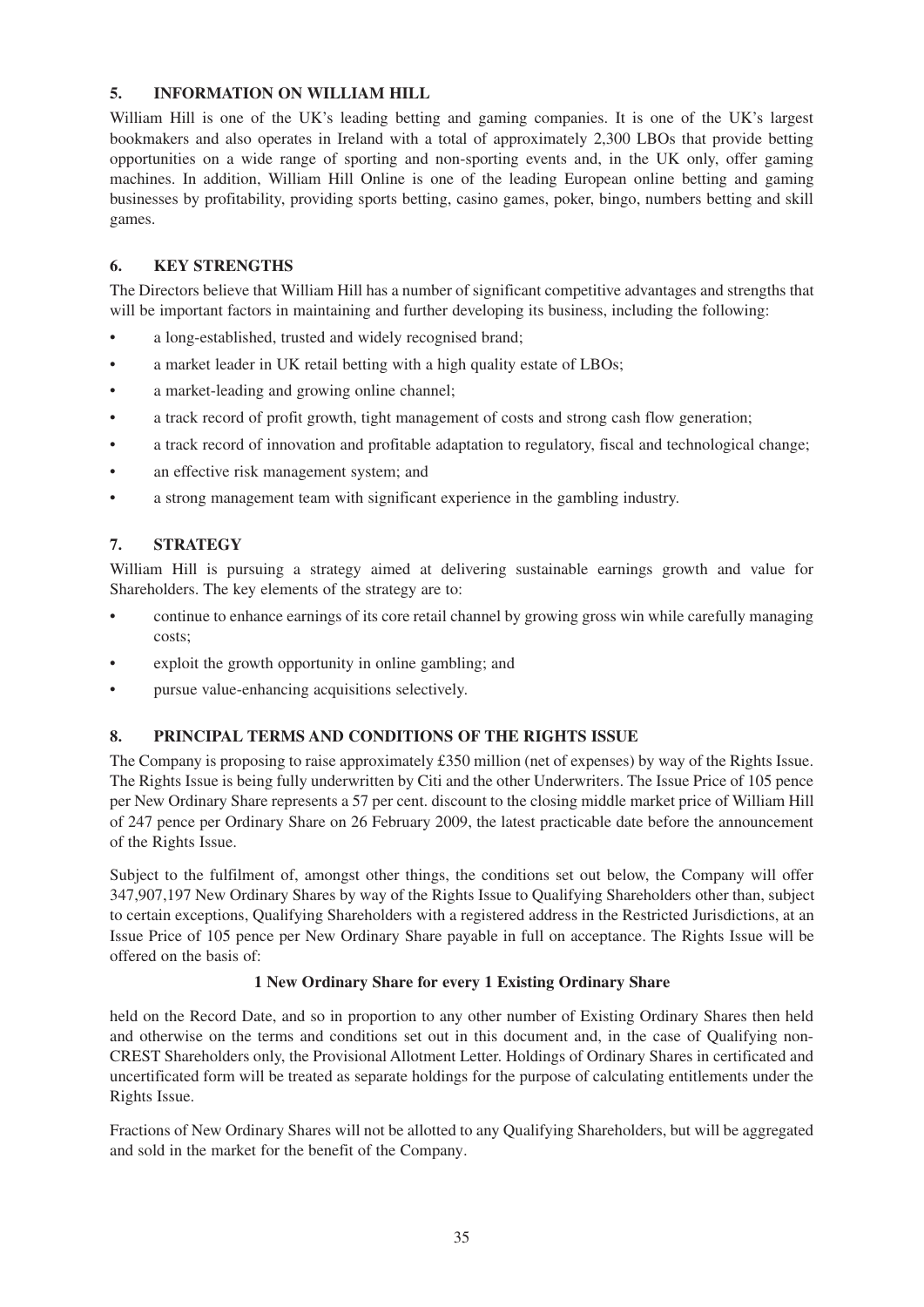The New Ordinary Shares will, when issued and fully paid, rank *pari passu* in all respects with the Existing Ordinary Shares including the right to all future dividends and other distributions declared, made or paid.

The Rights Issue is conditional, amongst other things, upon:

- (a) the passing of the Resolution at the Extraordinary General Meeting without amendment;
- (b) the Company having applied to Euroclear UK & Ireland for admission of the Nil Paid Rights to CREST as participating securities and no notification having been received from Euroclear UK & Ireland on or before Admission that such admission or facility for holding and settlement has been or is to be refused;
- (c) Admission becoming effective by not later than 8.00 a.m. on 24 March 2009 (or such later time and/or date as the Underwriters and the Company may agree); and
- (d) the Underwriting Agreement becoming unconditional in all respects (save for the condition relating to Admission) and not having been rescinded or terminated in accordance with its terms prior to Admission.

Applications have been made to the FSA and to the London Stock Exchange for the New Ordinary Shares to be admitted, nil paid, to the Official List and to trading on the London Stock Exchange. It is expected that Admission will become effective and dealings in the Nil Paid Rights will commence on 24 March 2009.

#### *Qualifying US Investors and Overseas Shareholders*

Qualifying US Investors and Shareholders who are resident in, or who are citizens of, any jurisdiction other than the UK, and persons who hold Ordinary Shares for the benefit of such a person or who have a contractual or other legal obligation to forward this document into a jurisdiction other than the UK, should refer to section 8 of Part III of this document for further information.

Further information on the Rights Issue, including the terms and conditions thereof and the procedure for acceptance and payment, is set out in Part III of this document.

#### **9. CURRENT TRADING AND PROSPECTS**

Group net revenue in the first eight weeks to 24 February 2009 increased by 9 per cent., including the contribution from the expanded online business, compared to the same period in 2008. This increase was achieved against a strong comparator period in 2008 and in spite of poor weather, with 57 UK race meetings cancelled to date in 2009, compared with 26 in the same period in 2008. As a result of these factors, retail gross win increased by 2 per cent. compared to the same period in 2008. Within the retail channel, gaming machines continued to perform strongly, with gross win increasing by 13 per cent. compared to the same period in 2008. On 30 December 2008, William Hill completed the transaction with Playtech which established William Hill Online. Since then, the online business has performed strongly, particularly in Sportsbook, bingo and skill games and has increased net revenue by 54 per cent., compared with the same period in 2008 taking into account the acquired businesses. The Directors expect William Hill Online to benefit going forward from offering its casino and poker gaming products via Playtech software.

The Board remains confident about the prospects for the business, both in the UK retail market and in the online market. While it is unclear how the current economic climate might affect the Group's business in the coming months, performance in 2008 as a whole, in the fourth quarter of the year and in 2009 to date has been resilient. The Board believes that this resilience is supported by the broader geographical base of the retail business across the UK, the expanding product range offered across the channels, the widening customer base, and the fact that betting and gaming remain low-ticket, entertainment-led activities.

Given the current economic climate, the Group is focused on maintaining tight cost control and capital management. During 2009, the Board expects to see further benefits accruing to the retail business from the cost initiatives implemented in 2008, including the new staffing model. At the same time, the Group will continue to invest in William Hill Online to achieve revenue growth and growth in overall customer numbers.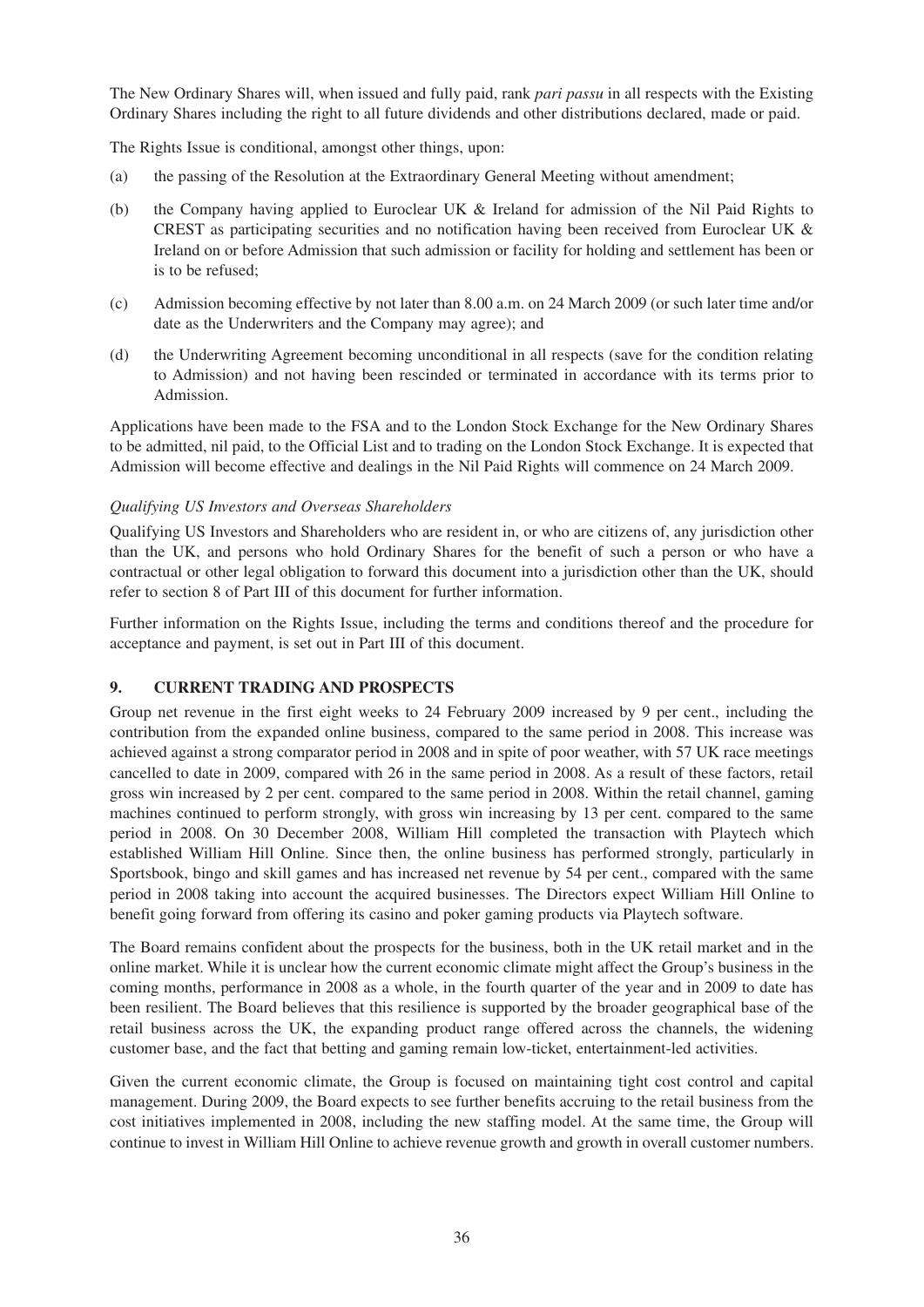The Group reduced its capital expenditure significantly during 2008 and intends to maintain this lower level of expenditure during 2009. In addition, the Group's capital expenditure approval process has become more stringent. During the coming year, the Group intends to focus its estate development programme on new LBO sites and re-sites where it expects to achieve the best rates of return.

# **10. TAXATION**

Information on UK taxation and US taxation with regard to the Rights Issue is set out in sections 10 and 11 respectively of Part VII of this document. This information is intended only as a general guide to the current tax position in those jurisdictions.

## **If you are in any doubt as to your own tax position, or are subject to tax in a jurisdiction other than the UK or the US, you should consult your independent professional adviser without delay.**

## **11. EMPLOYEE SHARE SCHEMES**

Participants in the Employee Share Schemes will be advised separately of adjustments (if any) to their rights or as to any entitlement to participate in the Rights Issue.

## **12. EXTRAORDINARY GENERAL MEETING**

The Notice of Extraordinary General Meeting to be held at the offices of Ashurst LLP, Broadwalk House, 5 Appold Street, London EC2A 2HA on 23 March 2009 at 10.00 a.m. is set out at the end of this document. The purpose of this meeting is to seek Shareholders' approval to the Resolution set out in the Notice of Extraordinary General Meeting to be proposed as follows:

- (a) to authorise the Directors pursuant to section 80 of the 1985 Act to allot relevant securities (as defined in the 1985 Act) in connection with the Rights Issue up to an aggregate nominal amount of £34,790,711.70 (347,907,117 New Ordinary Shares) (representing approximately 50 per cent. of the Enlarged Share Capital and approximately 98 per cent. of the issued ordinary share capital of the Company at the date of this document); and
- (b) to empower the Directors pursuant to section 95 of the 1985 Act to allot equity securities (as defined in the 1985 Act) for cash pursuant to the authority referred to at (a) above, as if section 89(1) of the 1985 Act did not apply to such allotment in connection with the Rights Issue.

The authorities and powers referred to in paragraphs (a) and (b) above shall (unless previously revoked or varied by Shareholders in general meeting) expire on 26 February 2010. These authorities and powers are in substitution for any existing authority or power over the share capital of the Company.

The Directors intend to use these authorities to allot New Ordinary Shares pursuant to the Rights Issue. Other than in connection with the Rights Issue, and upon the exercise of options under the Employee Share Schemes, the Directors have no present intention to use these authorities.

# **13. ACTION TO BE TAKEN**

### *Extraordinary General Meeting*

A Form of Proxy for use at the Extraordinary General Meeting is enclosed with this document. Whether or not you intend to be present at the Extraordinary General Meeting, you are requested to complete and return the Form of Proxy, in accordance with the instructions printed thereon, as soon as possible and in any event so that it may be received by Capita not later than 10.30 a.m. on 21 March 2009. Completion and return of the Form of Proxy will not preclude Shareholders from attending and voting in person at the Extraordinary General Meeting should they wish to do so.

### *Rights Issue*

If you are a Qualifying non-CREST Shareholder if the Rights Issue is approved at the Extraordinary General Meeting and subject to certain exceptions in relation to Qualifying non-CREST Shareholders with a registered address in any of the Restricted Jurisdictions, you will be sent a Provisional Allotment Letter. This will show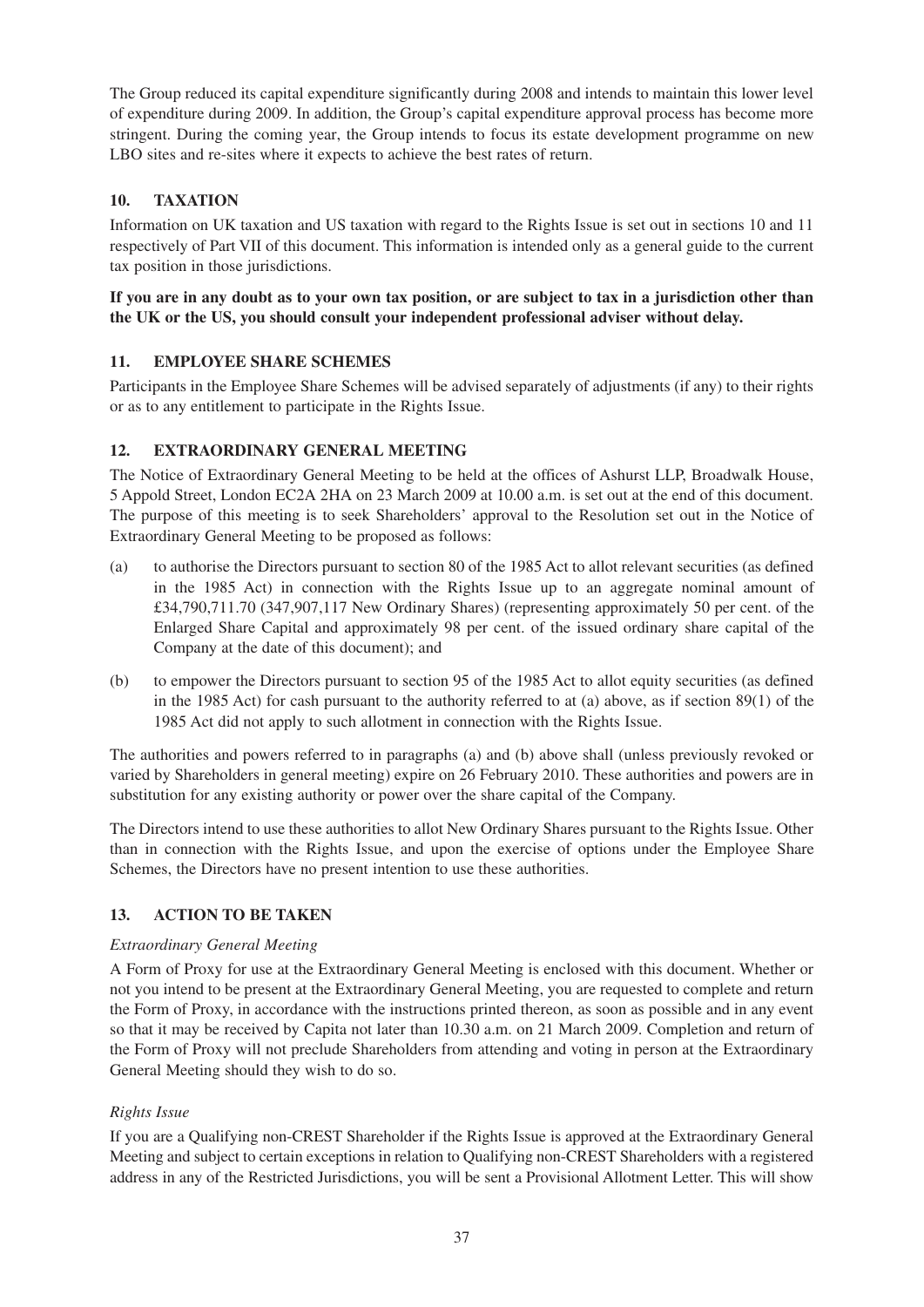the number of New Ordinary Shares that you are entitled to take up and will contain full details regarding the procedure for acceptance and payment, renunciation, splitting and registration in respect of the Nil Paid Rights, Fully Paid Rights or New Ordinary Shares. Qualifying non-CREST Shareholders who are resident in any jurisdiction outside the UK should refer to Section 8 of Part III of this document for further information.

If you are a Qualifying CREST Shareholder, no Provisional Allotment Letter will be sent to you and, subject to certain exceptions in relation to Qualifying CREST Shareholders with a registered address in any of the Restricted Jurisdictions, you will receive a credit to your appropriate stock account in CREST in respect of the Nil Paid Rights to which you are entitled. If you are a Qualifying CREST Shareholder with a registered address in any of the Restricted Jurisdictions, subject to certain exceptions, no Nil Paid Rights will be credited to your stock account. Qualifying Shareholders who are resident in any jurisdiction outside the UK should refer to section 8 of Part III of this document for further information.

If you sell or otherwise transfer all your Existing Ordinary Shares before 24 March 2009 (the "ex-rights date", thatis the date on which the Ordinary Shares start trading without the right to participate in the Rights Issue), you will not be entitled to participate in the Rights Issue. However, the purchaser or transferee of your Ordinary Shares may be entitled to participate in the Rights Issue. Please send this document together, if you are a Qualifying non-CREST Shareholder, with the Provisional Allotment Letter duly renounced on Form X on page 4 of the Provisional Allotment Letter, to the purchaser or transferee or the stockbroker, bank, or other agent through whom the sale or transfer was made, for delivery to the purchaser or transferee.

The expected latest time for acceptance under the Rights Issue will be 11.00 a.m. on 7 April 2009, unless otherwise announced by the Company via a Regulatory Information Service. The procedure for acceptance and payment depends on whether, at the time at which acceptance and payment is made, the Nil Paid Rights or Fully Paid Rights (as appropriate) are in certificated form (that is, are represented by a Provisional Allotment Letter) or are in uncertificated form (that is, are in CREST). The procedures for acceptance and payment are set out in Part III of this document, however, Qualifying non-CREST Shareholders should also refer to the details of these procedures contained in the Provisional Allotment Letter.

# **14. FURTHER INFORMATION**

Your attention is drawn to the further information set out in "Risk Factors", Parts II to VII of this document, to the information incorporated by reference, and to the Notice of Extraordinary General Meeting set out at the end of this document.

Part II of this document answers some of the questions most often asked by shareholders about rights issues and the procedure for acceptance and payment.

You may also call the Shareholder Helpline on 0871 664 0321 (from inside the UK) or +44 208 634 3399 (from outside the UK) between 9.00 a.m. and 5.00 p.m. Monday to Friday. Calls to the 0871 664 0321 number are charged at 10 pence per minute from a BT landline. Other telephone providers' costs may vary. Please note that, for legal reasons, the Shareholder Helpline will only be able to provide information contained in this document and will be unable to give advice on the merits of the Rights Issue or to provide financial, tax or legal advice. If you are in any doubt as to what action to take, please consult your stockbroker, bank manager, accountant, fund manager or other independent financial adviser authorised under FSMA if you are in the UK, or if you are not in the UK, from another appropriately authorised financial adviser.

# **15. DIRECTORS' INTENTIONS**

Each of the Directors who holds Ordinary Shares has undertaken to take up in full his rights to subscribe for New Ordinary Shares under the Rights Issue in respect of his beneficial holdings, which together amount to 183,437 Ordinary Shares, representing 0.05 per cent. of the issued ordinary share capital of the Company as at the date of this document.

### **16. SIGNIFICANCE OF THE RIGHTS ISSUE**

William Hill is of the opinion that, taking into account available bank facilities and the net proceeds of the Rights Issue receivable by William Hill, the Group has sufficient working capital for its present requirements,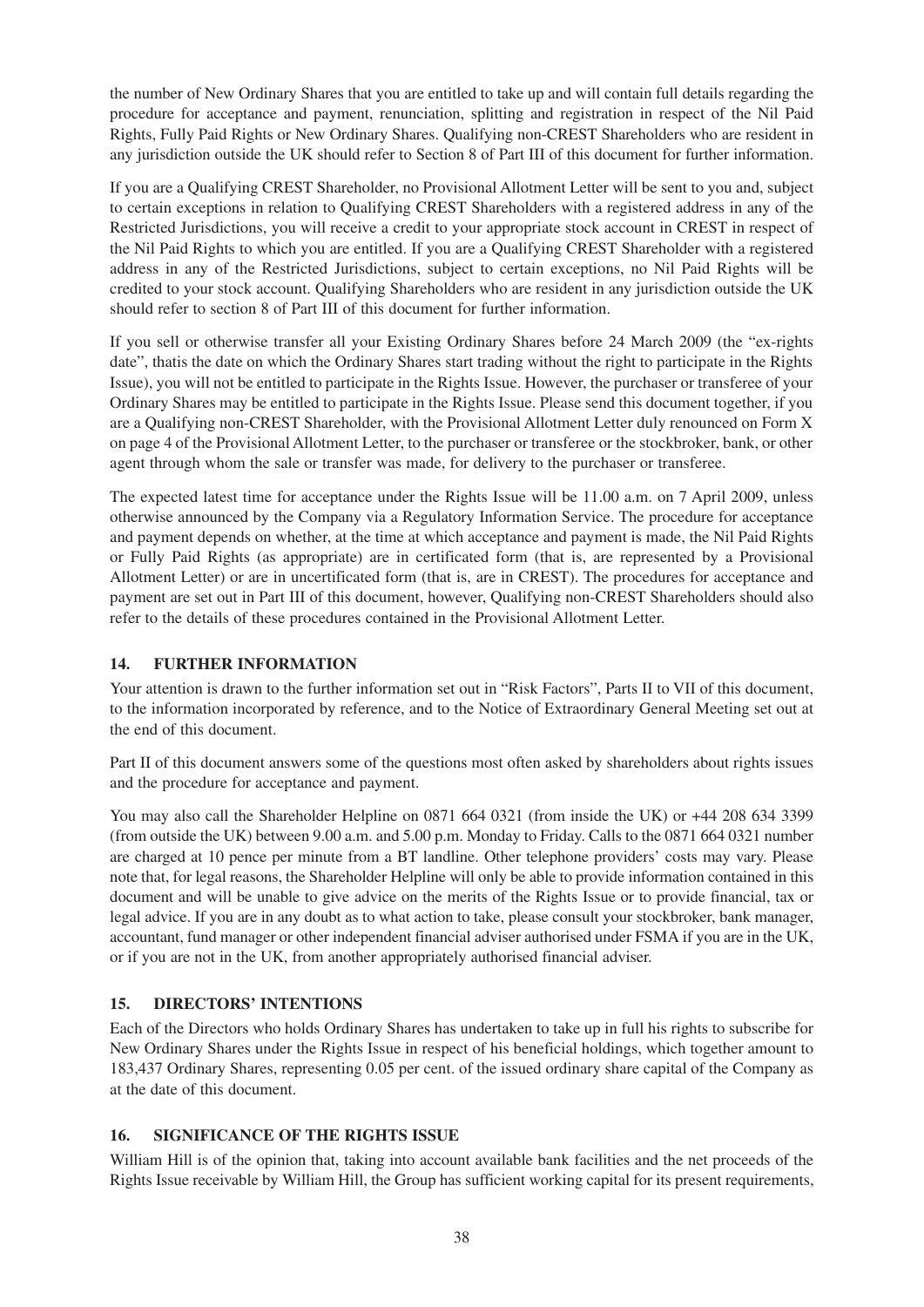that is, for at least the next 12 months from the date of this document. However, since a significant part of the Existing Bank Facilities are currently due to expire in March 2010, the Directors consider it prudent to explain to Shareholders the consequences for the Group should the Rights Issue not proceed.

In the event that the Resolution is not passed at the Extraordinary General Meeting or the Underwriters exercise their rights to terminate the Underwriting Agreement prior to Admission, the Rights Issue will not proceed. In such event, based on current forecasts, the Company would need to consider with some urgency alternative methods to fund the Group's ongoing requirements beyond the next 12 months. Accordingly, the Directors believe it is in the best interests of the Company for Shareholders to vote in favour of the Resolution so that the Rights Issue proceeds.

In the event that the Rights Issue does not proceed, the Group would in the first instance be likely to seek to agree with its current lenders the terms on which the Existing Bank Facilities may be either extended or replaced. The Directors consider it likely that the relevant lenders would only agree to do so on terms likely to be more onerous than those secured in the New Bank Facilities (which are conditional on the receipt by the Company of the net proceeds of the Rights Issue). Such terms may include, amongst other things, further restrictive covenants, more onerous dividend payment restrictions, extensive security over the Group's assets and higher financing costs. There can be no assurance that terms could be agreed that would be commercially acceptable to the Company, if at all. In addition, in the absence of shareholder support for equity funding, the relevant lenders may seek to negotiate, as part of any extended and/or replacement facilities, an equity stake in the Company, whether by way of a debt for equity swap, warrants convertible into equity or otherwise. Any such provisions could be dilutive to Shareholders and potentially significantly more dilutive than the proposed Rights Issue.

If the Group was unable to agree terms on which the Existing Bank Facilities may be extended, the Group may have to dispose of certain of its assets on a forced sale basis and potentially on commercially unattractive terms. Any such forced sales could impair the Group's ability to pursue its stated strategy. While the Directors currently believe it is unlikely that the Group would not be able to secure alternative funding, albeit on terms less attractive than those presented by the combination of the Refinanced Bank Facilities and the Rights Issue, this may not be possible in the current or potentially worsening market conditions. In the event that the Group was unable to secure alternative financing by the stated maturity dates of the Existing Bank Facilities, ultimately the Group would be unable to service its repayment obligations under the Existing Bank Facilities. In these circumstances, as would normally be the case with lending arrangements of this nature, lenders under the Existing Bank Facilities would be in a position to demand repayment and the Company could potentially face the risk of insolvency and/or be unable to continue trading.

# **17. RECOMMENDATION**

**The Board has received financial advice from Citi in relation to the Rights Issue. In providing its financial advice to the Board, Citi has relied on the Board's commercial assessment of the Rights Issue.**

**The Board considers the Rights Issue and the Resolution to be in the best interests of the Company and Shareholders as a whole. Accordingly, the Board unanimously recommends that you vote in favour of the Resolution to be proposed at the Extraordinary General Meeting, as each of the Directors intends to do in respect of their own beneficial holdings, which together amount to 183,437 Ordinary Shares, representing 0.05 per cent. of the issued ordinary share capital of the Company as at the date of this document.**

Yours sincerely,

Charles Scott *Chairman*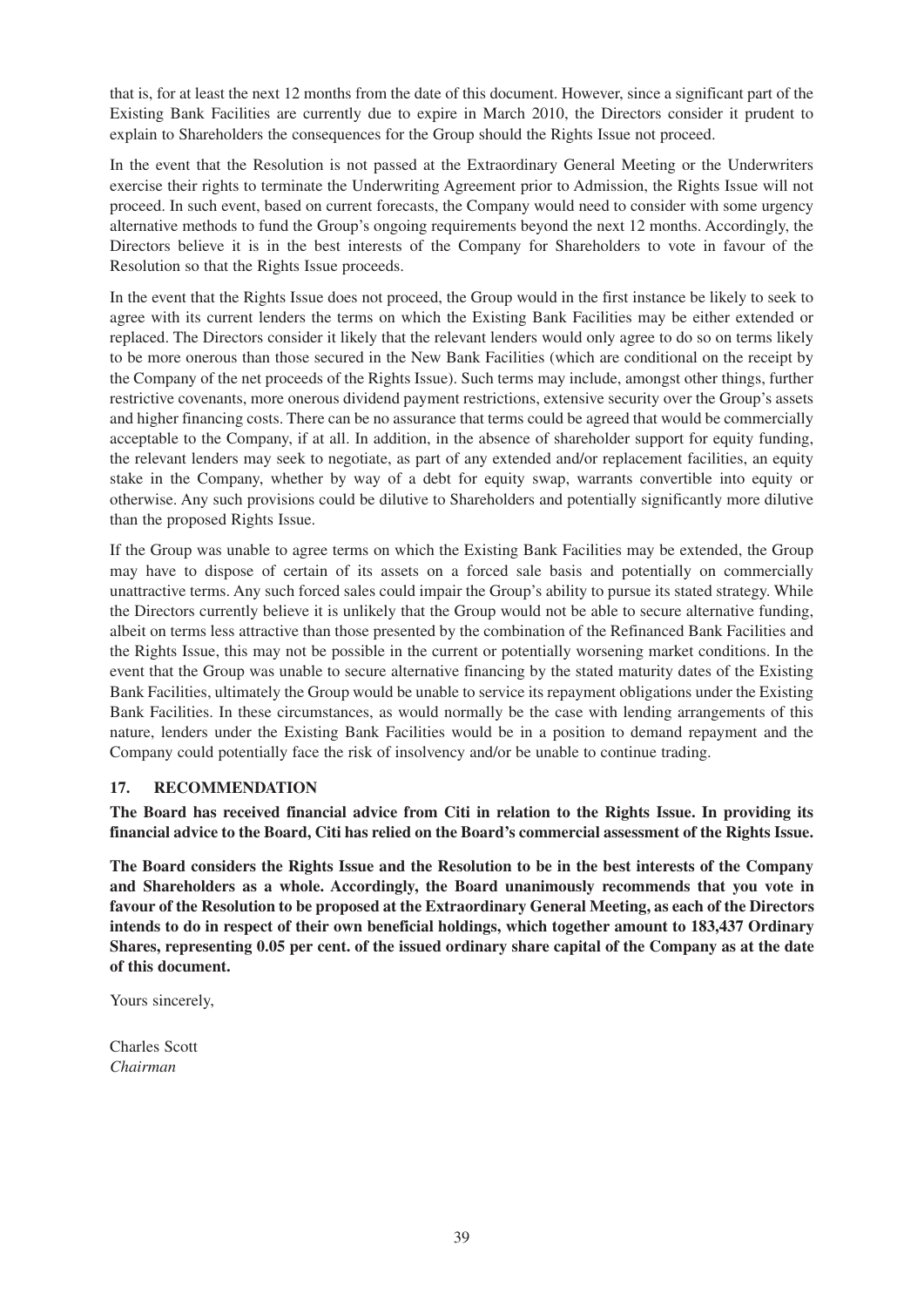# **PART II**

# **QUESTIONS AND ANSWERS ON THE RIGHTS ISSUE**

**The questions and answers set out in this Part II are intended to be generic only and, as such, you should also read Part III of this document for full details of what action you should take. If you are in any doubt about the action to be taken you are recommended to seek your own personal financial advice immediately from your stockbroker, solicitor, accountant or other appropriate independent financial adviser duly authorised under FSMA if you are in the UK, or if you are not, from another appropriately authorised financial adviser. The attention of Overseas Shareholders is drawn to section 8 of Part III of this document.**

**If you do not know whether you hold your Ordinary Shares in certificated form or in CREST, you should contact the Shareholder Helpline on 0871 664 0321 (+44 208 639 3399 if you are calling from outside the UK). Calls from within the UK cost 10 pence per minute plus your service provider's network extras. Please note that for legal reasons the Shareholder Helpline will only be able to provide information contained in this document and will be unable to give advice on the merits of the Rights Issue or to provide financial, tax or investment advice.**

The Company's Ordinary Shares can be held in certificated form (that is, represented by a share certificate) or in uncertificated form (that is, through CREST). Accordingly, these questions and answers are split into four sections:

- Section 1 ("General").
- Section 2 ("Ordinary Shares held in certificated form") answers questions you may have in respect of the procedures for Qualifying Shareholders who hold their Ordinary Shares in certificated form. You should note that Sections 1 and 4 may still apply to you.
- Section 3 ("Ordinary Shares held in CREST") answers questions you may have in respect of the equivalent procedures for Qualifying Shareholders who hold their Ordinary Shares in CREST. You should note that Sections 1 and 4 may still apply to you.
- Section 4 ("Further procedures for Ordinary Shares whether held in certificated form or in CREST") answers some detailed questions about your rights and the actions you may need to take and is applicable to Ordinary Shares whether held in certificated form or in CREST.

### **1. GENERAL**

1.1 *What is a rights issue?*

Rights issues are one way for companies to raise money. Companies do this by giving their existing shareholders a right to buy further shares in the relevant company in proportion to their existing shareholdings. For example, a one for four rights issue means that a shareholder is entitled to buy one new share for every four currently held. This Rights Issue is 1 for 1; that is, an offer by William Hill of 1 New Ordinary Share for every 1 Ordinary Share held at the close of business on 18 March 2009 (the Record Date for the Rights Issue).

New shares are typically offered in a rights issue at a discount to the current share price. As a result of this discount and while the market value of shares exceeds the discounted price, the right to buy the new shares is potentially valuable. In this Rights Issue, the Issue Price represents a 57 per cent. discount to the closing middle-market price of 247 pence per Ordinary Share on 26 February 2009 (being the latest practicable business day prior to the announcement of the Rights Issue).

If you do not want to buy the New Ordinary Shares to which you are entitled, you can instead sell or transfer your rights to those shares and receive the net proceeds, if any, of the sale or transfer in cash. This is referred to as dealing "nil paid".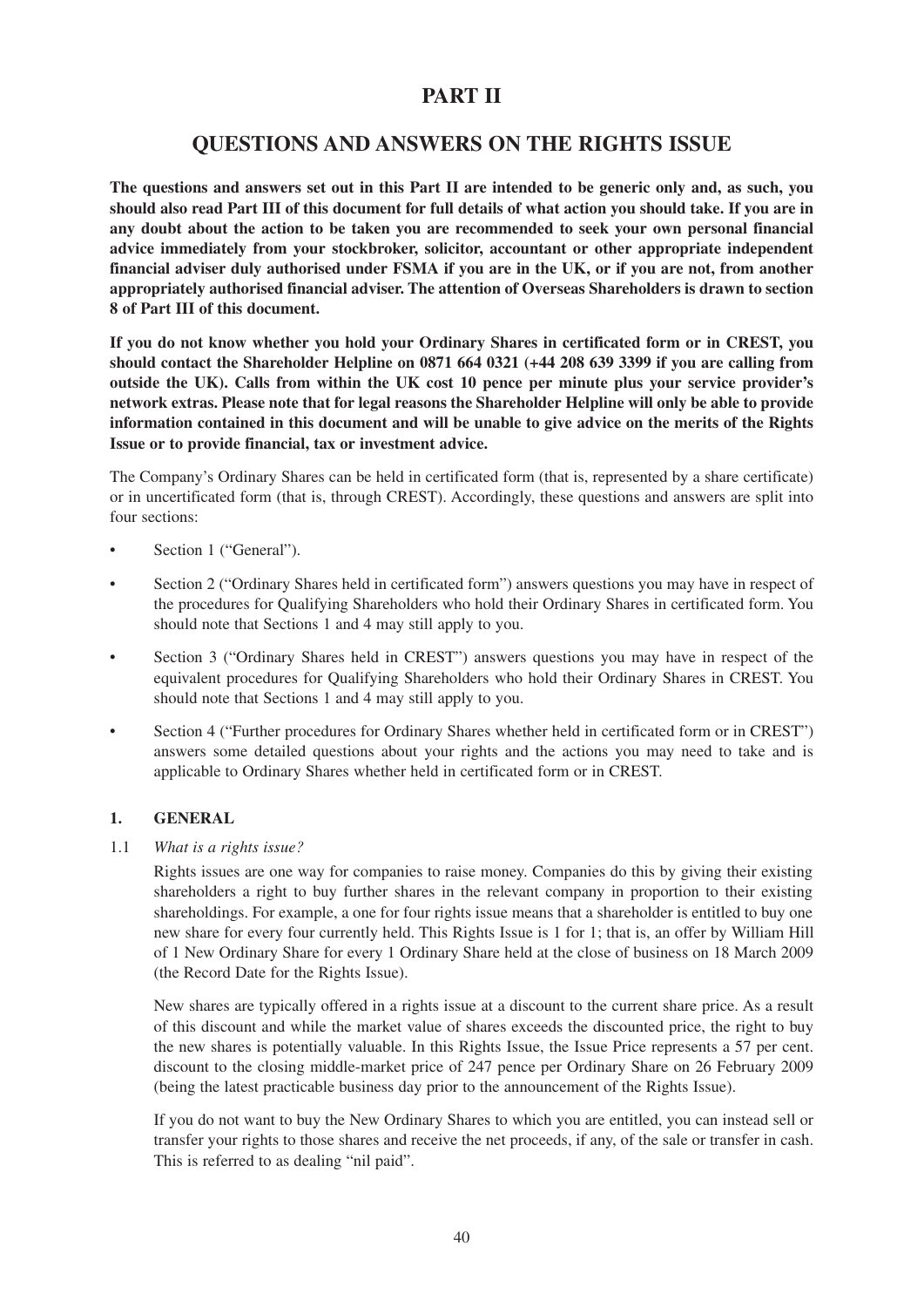#### 1.2 *What happens next?*

In order to proceed with the Rights Issue, the Directors require the authority to allot the New Ordinary Shares together with the power to issue such shares without the provisions of section 89 of the 1985 Act applying. These matters require Shareholder approval by way of a resolution supported by 75 per cent. of the Shareholders present. Accordingly, the Company has called an Extraordinary General Meeting of Shareholders to be held at the offices of Ashurst LLP, Broadwalk House, 5 Appold Street, London EC2A 2HA at 10.30 a.m. on 23 March 2009 where the Resolution will be put to the Shareholders for their approval. The Notice of the Extraordinary General Meeting containing the form of the Resolution is set out at the end of this document.

You will find enclosed with this document a Form of Proxy for use in relation to the Extraordinary General Meeting. Whether or not you intend to be present in person at the EGM, you are invited to complete, sign and return the Form of Proxy by post or by hand to Capita as soon as possible, but in any event, so as to arrive by no later than 10.30 a.m. on 21 March 2009. Completion and return of the Form of Proxy will not preclude you from attending the meeting and voting in person should you wish.

### 1.3 *What do I need to do in relation to the Rights Issue?*

If the Resolution is passed at the Extraordinary General Meeting, the Rights Issue will proceed and, if you are a Qualifying Shareholder and you hold Ordinary Shares in certificated form, it is expected that a Provisional Allotment Letter will be despatched to you on or around 23 March 2009 or, if you are a Qualifying Shareholder and you hold Ordinary Shares in CREST, it is expected that Nil Paid Rights will be credited to your stock account in CREST on 24 March 2009 (unless, in either case, and subject to certain exceptions, your registered address is in, or you are a resident of, a Restricted Jurisdiction).

### **2. ORDINARY SHARES HELD IN CERTIFICATED FORM**

2.1 *What are my options and what should I do with the Provisional Allotment Letter when I receive it?* You should retain this document pending receipt of a Provisional Allotment Letter. The Provisional Allotment Letter is expected to be sent to you after the Extraordinary General Meeting on 23 March 2009 if the Resolution is approved. The Provisional Allotment Letter will show:

**In Box 1:** how many Ordinary Shares you held at the close of business on the Record Date;

**In Box 2:** how many New Ordinary Shares you are entitled to buy pursuant to the Rights Issue; and

In Box 3: how much you need to pay if you want to take up your rights in full.

2.2 *If you want to take up your rights in full*

If you want to take up in full your rights to subscribe for the New Ordinary Shares to which you are entitled, send the Provisional Allotment Letter, together with your cheque or banker's draft for the full amount shown in Box 3 of page 1 of the Provisional Allotment Letter, payable to "Capita Registrars Limited re: William Hill PLC Rights Issue a/c" and crossed "A/C payee only", to the address shown on the front of the Provisional Allotment Letter to arrive before 11.00 a.m. on 7 April 2009. If you are within the UK, you can use the reply-paid envelope provided with the Provisional Allotment Letter. Section 3 of Part III of this document has full instructions on how to accept and pay for your New Ordinary Shares. Instructions will also be set out in the Provisional Allotment Letter. You will be required to pay in full for all the rights you take up. When the Rights Issue is complete, a definitive share certificate will be sent to you for the New Ordinary Shares you buy (unless you request to receive the New Ordinary Shares in uncertificated form) and it is expected that such certificate(s) will be despatched by 16 April 2009.

**You will only need your Provisional Allotment Letter to be returned to you if you want to deal in your Fully Paid Rights. Your Provisional Allotment Letter will not be returned to you unless you tick Box 4 on page 4 of the Provisional Allotment Letter.**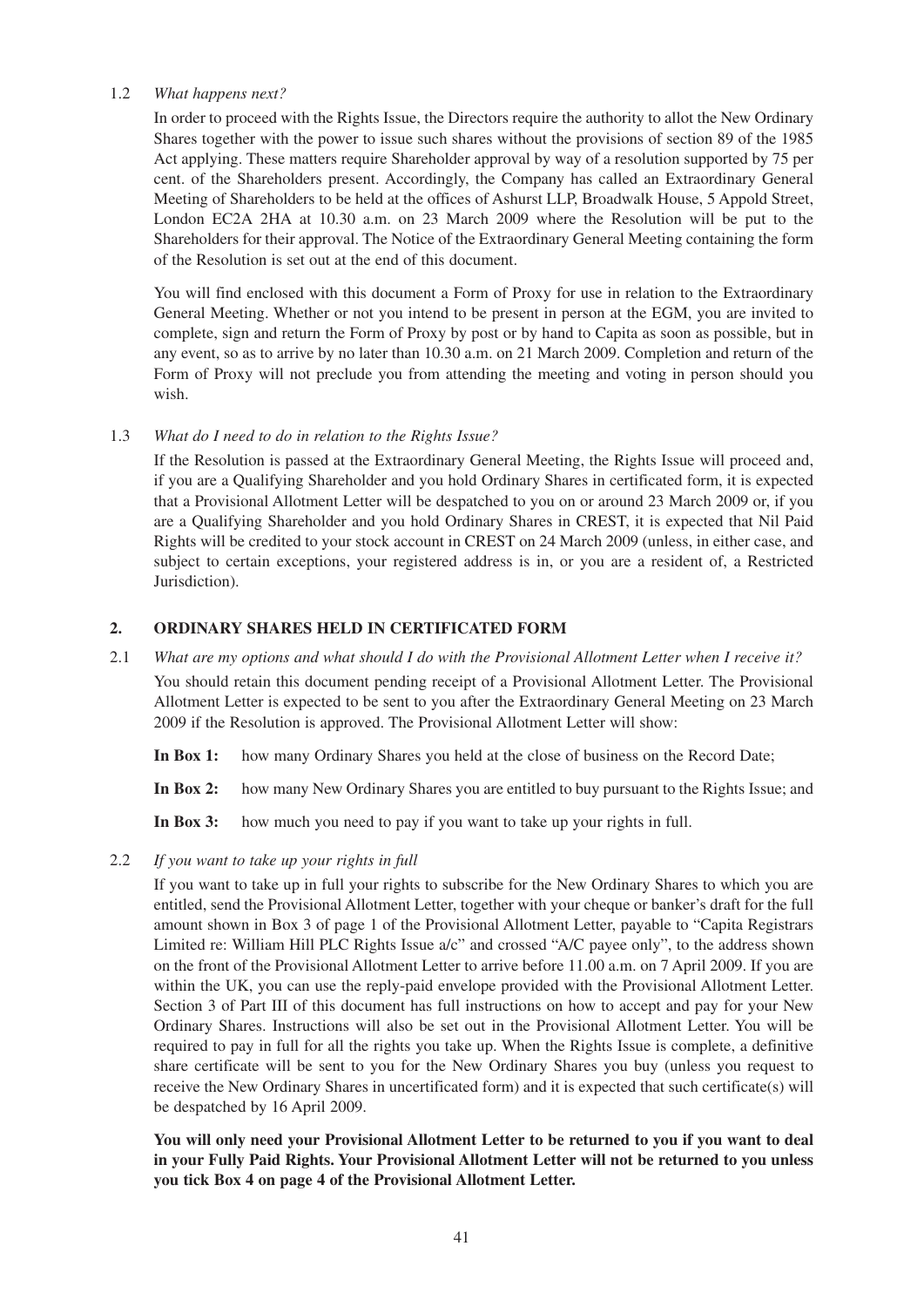### 2.3 *If you do not want to take up your rights at all*

If you do not want to take up any of your rights, you do not need to do anything. If you do not return your Provisional Allotment Letter by 11.00 a.m. on 7 April 2009, Citi will try to find investors to take up your rights by 4.00 p.m. on 9 April 2009. If Citi finds investors and is able to sell your New Ordinary Shares at a price which exceeds the Issue Price and the related expenses of procuring those investors (including any brokerage, commission and payments in relation to value added tax), you will be sent a cheque for the amount of that aggregate premium provided that this is £5.00 or more. Cheques are expected to be despatched by 16 April 2009 and will be sent to your address as it appears on the Company's register of members (or to the first named holder if you hold Ordinary Shares jointly).

# 2.4 *If you want to take up some but not all of your rights*

If you want to take up some but not all of your rights and wish to sell some or all of those you do not want to take up, you should first apply for split Provisional Allotment Letters by completing Form X on page 4 of the Provisional Allotment Letter, and returning it by post or by hand to Capita to be received by 3.00 p.m. on 2 April 2009, the last time and date for splitting Provisional Allotment Letters, nil paid, together with a covering letter stating the number of split Provisional Allotment Letters required and the number of Nil Paid Rights and Fully Paid Rights to be comprised in each split Provisional Allotment Letter. You should also include a cheque or banker's draft for the correct amount if you wish to take up any of your rights and state whether or not you require a fully paid Provisional Allotment Letter in respect of those rights. If you subsequently wish to take up any of your Nil Paid Rights under any of the split Provisional Allotment Letters still held by you, you should deliver the split Provisional Allotment Letter representing the rights to New Ordinary Shares you wish to accept, together with your cheque or banker's draft, to Capita to be received by 11.00 a.m. on 7 April 2009, the last date and time for acceptance and payment in full.

Alternatively, if you want only to take up some of your rights (and do not wish to sell some or all of those you do not want to take up), you should complete Form X on page 4 of the Provisional Allotment Letter and return it by post or by hand to Capita, together with a covering letter confirming the number of New Ordinary Shares you wish to take up, and a cheque or banker's draft to pay for the appropriate number of shares. In this case the Provisional Allotment Letter and cheque must be received by Capita by 11.00 a.m. on 7 April 2009, the last time and date for acceptance.

### 2.5 *If you want to sell all of your rights*

If you want to sell all of your rights, you should complete and sign Form X on page 4 of the Provisional Allotment Letter (if it is not already marked "Original Duly Renounced") and pass the entire letter to your stockbroker, solicitor, accountant or other appropriate independent financial adviser, through or by whom the sale or transfer was effected (provided they are not in any of the Restricted Jurisdictions).

Please ensure that you allow enough time so as to enable the person acquiring your rights to take all necessary steps in connection with taking up the entitlement prior to 11.00 a.m. on 7 April 2009.

### 2.6 *How do I transfer my rights into the CREST system?*

If you are a Qualifying non-CREST Shareholder, but are a CREST member and want to hold your New Ordinary Shares in uncertificated form, you should complete Form X and the CREST Deposit Form (both on page 4 of the Provisional Allotment Letter), and you are recommended to ensure they are delivered to the CREST Courier and Sorting Service to be received by 3.00 p.m. on 1 April 2009 at the latest. CREST sponsored members should arrange for their CREST sponsors to do this.

If you have transferred your rights into the CREST system, you should refer to section 4 of Part III of this document for details on how to pay for the New Ordinary Shares that you wish to take up.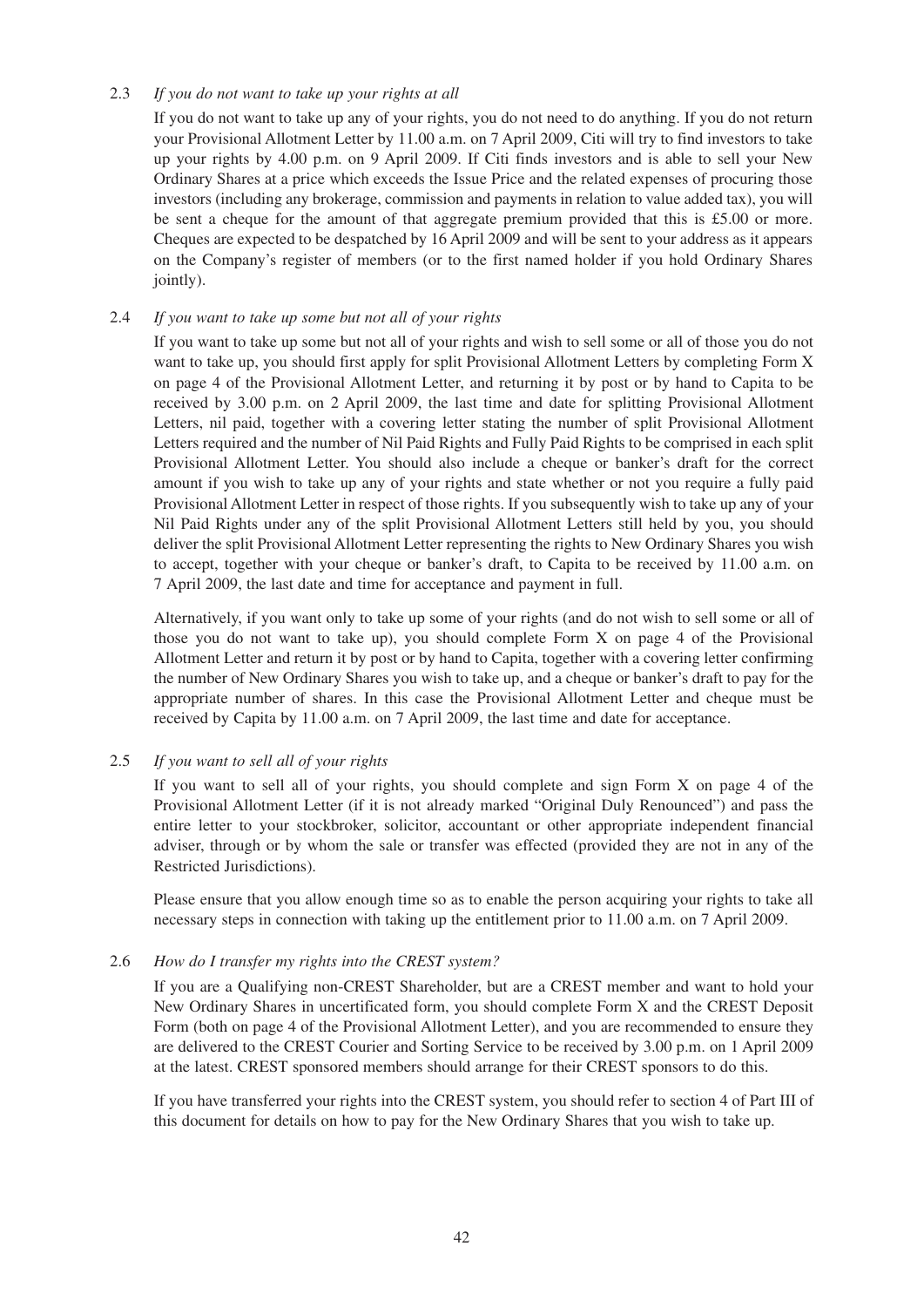## 2.7 *How do I know if I am eligible to participate in the Rights Issue?*

If you receive a Provisional Allotment Letter following the Extraordinary General Meeting, then you should be eligible to participate in the Rights Issue (as long as you have not sold all of your Ordinary Shares before 24 March 2009 (the "*ex-rights*" date)).

If you are a Qualifying non-CREST Shareholder and you do not receive a Provisional Allotment Letter, this probably means you are not eligible to acquire any New Ordinary Shares. However, see question 2.8 of this Part II below.

## 2.8 *What if I have not received a Provisional Allotment Letter?*

If you do not receive a Provisional Allotment Letter, and you do not hold your Ordinary Shares in CREST, this probably means that you are not eligible to participate in the Rights Issue. Some Qualifying Shareholders, however, will not receive a Provisional Allotment Letter but may still be able to participate in the Rights Issue, namely:

- Qualifying CREST Shareholders (please see section 3 of this Part II below);
- Qualifying non-CREST Shareholders who bought Ordinary Shares before 24 March 2009 but were not registered as the holders of those Ordinary Shares at the close of business on 18 March 2009 (see question 2.9 of this Part II below); and
- certain Overseas Shareholders who can demonstrate to the satisfaction of the Company that the offer under the Rights Issue can lawfully be made to them without contravention of any relevant legal or regulatory requirements (see question 4.7 of this Part II below).

If you do not receive a Provisional Allotment Letter on or about 24 March 2009 but think that you should have received one, please contact the Shareholder Helpline on 0871 664 0321 (+44 208 639 3399 if you are calling from outside the UK).

# 2.9 *If I buy Ordinary Shares before 24 March 2009 (the date the Ordinary Shares start trading ex-rights) will I be eligible to participate in the Rights Issue?*

If you buy Ordinary Shares before 24 March 2009 but were not registered as the holder of those Ordinary Shares at the Record Date for the Rights Issue (18 March 2009), you may still be eligible to participate in the Rights Issue. If you are in any doubt, please consult your stockbroker, bank or other appropriate independent financial adviser, or whoever arranged your share purchase, to ensure you claim your entitlement.

You will not be entitled to participate in the Rights Issue in respect of any Ordinary Shares acquired on or after 24 March 2009.

2.10 *What should I do if I sell or transfer or have sold or transferred all or some of the Ordinary Shares shown in Box 1 of the Provisional Allotment Letter before 24 March 2009?*

If you sell or transfer or have sold or transferred all of your Ordinary Shares before 24 March 2009, you should complete Form X on page 4 of the Provisional Allotment Letter and send the entire Provisional Allotment Letter together with this document and the accompanying Form of Proxy to the stockbroker, bank or other appropriate independent financial adviser through whom you made the sale or transfer.

If you sell or transfer or have sold or transferred only some of your holding of Ordinary Shares before 24 March 2009, you will need to complete Form X on page 4 of the Provisional Allotment Letter and consult the stockbroker, bank or other appropriate independent financial adviser through whom you made the sale or transfer, before taking any action with regard to the balance of rights due to you.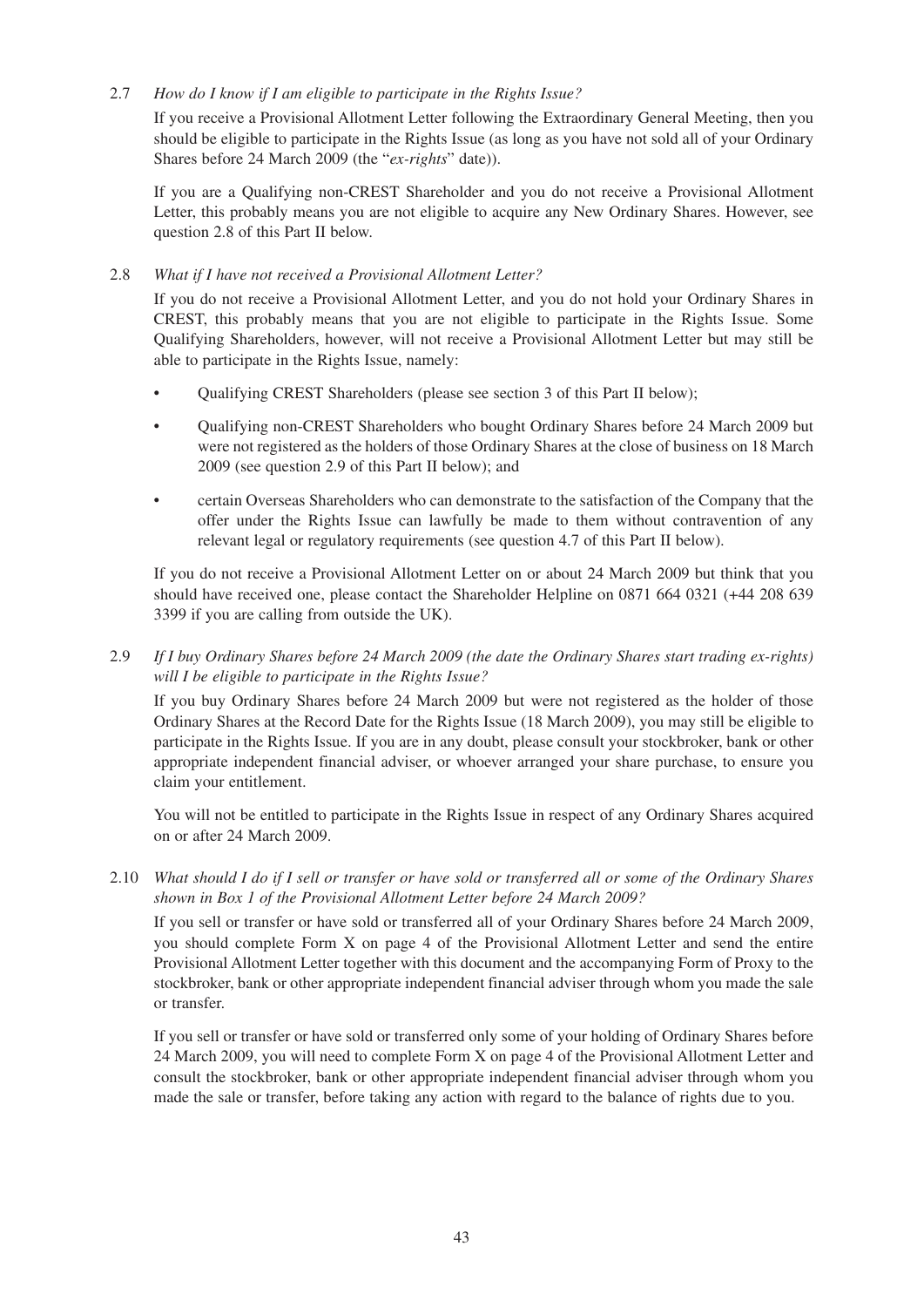2.11 *How many New Ordinary Shares am I entitled to acquire?*

Box 2 on page 1 of the Provisional Allotment Letter shows the number of New Ordinary Shares you are entitled to buy under the Rights Issue. You are entitled to 1 New Ordinary Share for every 1 Ordinary Share held on 18 March 2009, the Record Date. All Qualifying non-CREST Shareholders (except certain Overseas Shareholders) will be sent a Provisional Allotment Letter on 23 March 2009.

2.12 *What should I do if I think my holding of Ordinary Shares (as shown in Box 1 on page 1 of the Provisional Allotment Letter) is incorrect?*

If you buy or sell Ordinary Shares between the date of this document and 18 March 2009, your transaction may not be entered on the register of members before the Record Date for the Rights Issue. See questions 2.9 and 2.10 of this Part II above for what you should do in this case.

Otherwise, if you are concerned about the figure in Box 1, please call the Shareholder Helpline on 0871 664 0321 (+44 208 639 3399 if you are calling from outside the UK).

2.13 *If I take up my rights, when will I receive my new share certificate?* Definitive share certificates for the New Ordinary Shares are expected to be posted by 16 April 2009.

## **3. ORDINARY SHARES HELD IN CREST**

- 3.1 *How do I know if am eligible to participate in the Rights Issue?*
	- Provided the Resolution is duly passed at the Extraordinary General Meeting and the Rights Issue proceeds as planned, if you are a Qualifying CREST Shareholder (save as mentioned below), your CREST stock account(s) will be credited with your entitlement to Nil Paid Rights on 24 March 2009. The stock account(s) to be credited will be the account(s) under the participant ID and member account ID that apply to your Ordinary Shares on the Record Date. The Nil Paid Rights are expected to be credited to your CREST stock account(s) and enabled by 8.00 a.m. on 24 March 2009. If you are a CREST sponsored member, you should consult your CREST sponsor if you wish to check that your account has been credited with your entitlement to Nil Paid Rights. The CREST stock accounts of Overseas Shareholders with registered addresses in the Restricted Jurisdictions will not be credited with Nil Paid Rights. Overseas Shareholders should refer to section 8 of Part III of this document.
- 3.2 *How do I take up my rights using the CREST system?*

If you are a Qualifying CREST Shareholder you should refer to section 4 of Part III of this document for details on how to take up and pay for your rights.

If you are a CREST member you should ensure that a Many-to-Many ("MTM") instruction has been inputted and has settled by 11.00 a.m. on 7 April 2009 in order to make a valid acceptance. If your Ordinary Shares are held by a nominee or you are a CREST sponsored member you should speak directly to the stockholder who looks after your stock or your CREST sponsor (as appropriate) who will be able to help you.

3.3 *If I buy Ordinary Shares before 24 March 2009 (the date that the Ordinary Shares start trading exrights), will I be eligible to participate in the Rights Issue?*

If you buy Ordinary Shares before 24 March 2009, but are not registered as the holder of those Ordinary Shares at the Record Date for the Rights Issue (18 March 2009), you may still be eligible to participate in the Rights Issue. Euroclear UK & Ireland will raise claims in the normal manner in respect of your purchase and your Nil Paid Rights will be credited to your stock account(s) on settlement of those claims.

You will not be entitled to participate in the Rights Issue in respect of any Ordinary Shares acquired on or after 24 March 2009, the "ex-rights" date.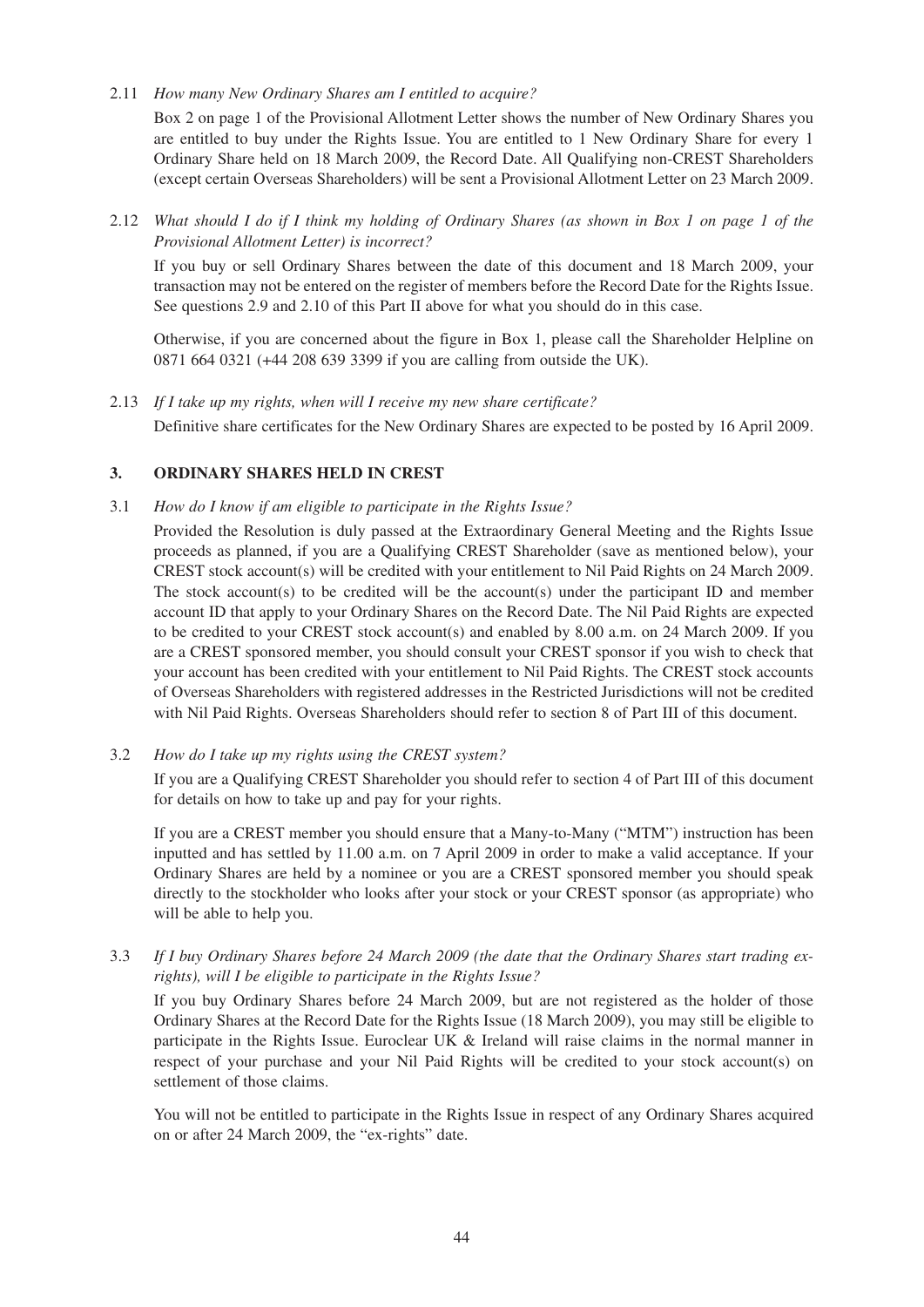3.4 *What should I do if I sell or transfer all or some of my Ordinary Shares before close of business on 24 March 2009 (the "ex-rights date")?*

You do not have to take any action except, where you sell or transfer all of your Ordinary Shares before 24 March 2009, to send this document and the accompanying forms to the purchaser or transferee or to the stockbroker, bank or other independent financial adviser through whom you made the sale or transfer. A claim transaction in respect of that sale or transfer will automatically be generated by Euroclear UK & Ireland which, on settlement, will transfer the appropriate number of Nil Paid Rights to the purchaser or transferee.

3.5 *How many New Ordinary Shares am I entitled to acquire?*

You are entitled to 1 New Ordinary Share for every 1 Ordinary Share held on 18 March 2009, the Record Date. Your stock account will be credited with Nil Paid Rights in respect of the number of New Ordinary Shares to which you are entitled based on the number of Ordinary Shares you hold on the Record Date. You can also view the claim transactions in respect of purchases/sales effected after this date, but before the ex-rights date. If you are a CREST sponsored member, you should consult your CREST sponsor.

3.6 *What should I do if I think my holding of Ordinary Shares is incorrect?*

If you buy or sell Ordinary Shares between the date of this document and 18 March 2009 your transaction may not be entered on the register of members before the Record Date for the Rights Issue.

If you are concerned about the number of Nil Paid Rights with which your stock account has been credited, please call the Shareholder Helpline on 0871 664 0321 (+44 208 639 3399 if you are calling from outside the UK).

3.7 *If I take up my rights, when will New Ordinary Shares be credited to my CREST stock account(s)?* If you take up your rights under the Rights Issue, New Ordinary Shares will be credited to the CREST stock account(s) in which you hold your Fully Paid Rights on 8 April 2009.

# **4. FURTHER PROCEDURES FOR ORDINARY SHARES WHETHER HELD IN CERTIFICATED FORM OR IN CREST**

# 4.1 *Will I be taxed if I take up or sell my rights or if my rights are sold on my behalf?*

If you are resident or ordinarily resident in the UK for tax purposes, you will not have to pay UK tax when you take up your rights. However, if you hold your shares as an investment, you may be subject to capital gains tax on any proceeds you receive from the sale of your rights unless an exemption for relief is available to you (unless, generally, the proceeds do not exceed £3,000, although in that case the amount of UK tax you may pay when you sell your Ordinary Shares will be affected).

Further information for Qualifying Shareholders who are resident in the UK for tax purposes is contained in section 10 of Part VII of this document. **Qualifying Shareholders who are in any doubt as to their tax position, or who are subject to tax in any jurisdiction other than the UK should consult their independent adviser without delay.**

4.2 *What if the number of New Ordinary Shares to which I am entitled is not a whole number: am I entitled to fractions of New Ordinary Shares?*

Your entitlement to New Ordinary Shares will be calculated at the Record Date. If the result is not a whole number, you will not receive a New Ordinary Share in respect of the fraction of an Ordinary Share and your entitlement will be rounded down to the nearest whole number. The New Ordinary Shares representing the aggregated fractions that would otherwise be allotted to Shareholders will be sold in the market for the benefit of the Company, save that any Qualifying Shareholder will be entitled to receive the proceeds in respect of fractional entitlements of £5.00 or more.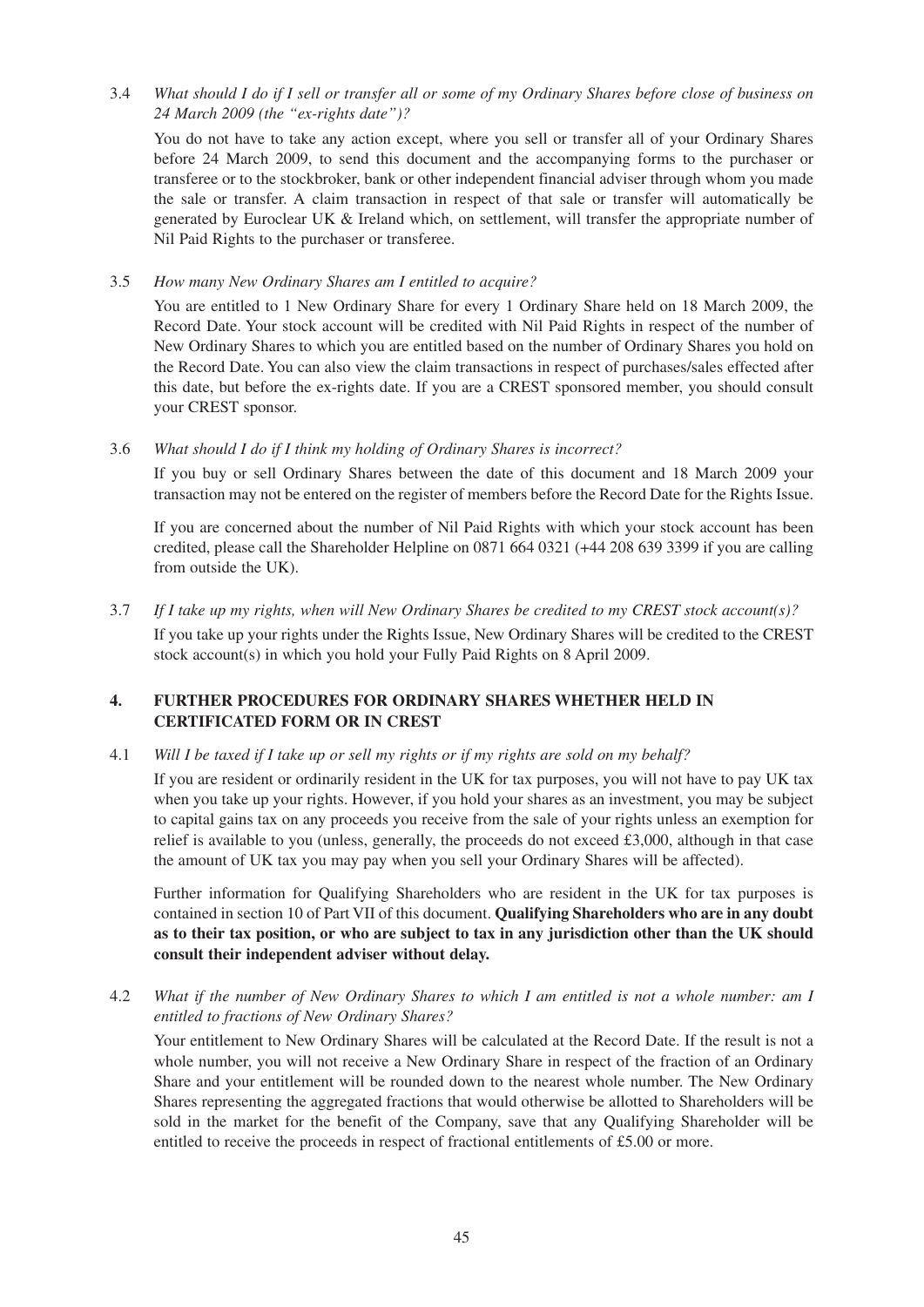4.3 *I understand that there is a period when there is trading in the Nil Paid Rights. What does this mean?* If you do not want to buy the New Ordinary Shares being offered to you under the Rights Issue, you can instead sell or transfer your rights (called "Nil Paid Rights") to those New Ordinary Shares and receive the net proceeds of the sale or transfer in cash. This is referred to as dealing "nil paid". This means that, between 24 March 2009 and 7 April 2009, you can either purchase Ordinary Shares (which will not carry any entitlement to participate in the Rights Issue (sometimes referred to as trading "ex")) and/or you can trade in the Nil Paid Rights.

If you sell or transfer all of your Nil Paid Rights and you hold your Ordinary Shares in certificated form, you will need to complete Form X, the form of renunciation, on page 4 of the Provisional Allotment Letter and send it to the stockbroker, bank or other appropriate independent financial adviser, through or by whom the sale or transfer was effected, to be forwarded to the purchaser or transferee.

If you buy Nil Paid Rights, you are buying an entitlement to take up the New Ordinary Shares, subject to your paying for them in accordance with the terms of the Rights Issue. Any purchase or Nil Paid Rights may be subject to stamp duty reserve tax, please refer to section 10 of part VII of this document for further information. Any seller of Nil Paid Rights who holds his Ordinary Shares in certificated form will need to forward to you his Provisional Allotment Letter (with Form X completed) for you to complete and return, with your cheque, by 11.00 a.m. on 7 April 2009, in accordance with the instructions on the Provisional Allotment Letter. If you are a CREST member or CREST sponsored member and you wish to hold your Nil Paid Rights in uncertificated form in CREST then you should send the Provisional Allotment Letter with Form X and the CREST Deposit Form on page 4 of the Provisional Allotment Letter completed (in the case of a CREST member) to the CREST Courier and Sorting Service or (in the case of a CREST sponsored member) to your CREST sponsor by 3.00 p.m. on 1 April 2009 at the latest. However, the acquisition of Nil Paid Rights may give rise to a charge to stamp duty reserve tax. Further details on this issue are set out in paragraph 10 of Part VII.

Qualifying CREST Shareholders and, subject to dematerialisation of their Nil Paid Rights as set out in the Provisional Allotment Letter, Qualifying non-CREST Shareholders who are CREST members or CREST sponsored members, can transfer Nil Paid Rights, in whole or in part, by means of CREST in the same manner as any other security that is admitted to CREST. Please consult your CREST sponsor or stockbroker, bank or other independent financial adviser, or whoever arranged your share purchase, for details.

### 4.4 *What if I want to sell the New Ordinary Shares I have paid for?*

If you are a Qualifying non-CREST Shareholder, provided the New Ordinary Shares have been paid for and you have requested the return of the receipted Provisional Allotment Letter (by ticking Box 4 on page 4 of the Provisional Allotment Letter), you can transfer the Fully Paid Rights by completing Form X, the form of renunciation, on the back of the receipted Provisional Allotment Letter in accordance with the instructions set out on page 4 of the Provisional Allotment Letter until 3.00 p.m. on 1 April 2009. See section 3 of Part III of this document for more details.

After that date, you will be able to sell your New Ordinary Shares in the normal way. However, the share certificate relating to your New Ordinary Shares is expected to be despatched to you by 16 April 2009. Pending despatch of share certificates, instruments of transfer may be certified by Capita against the register.

If you hold your New Ordinary Shares and/or rights in CREST, you may transfer the Fully Paid Rights in the same manner as any other security that is admitted to CREST. See section 4 of Part III of this document for more details. Please consult your stockbroker, bank or other independent financial adviser, or whoever arranged your share purchase, for details.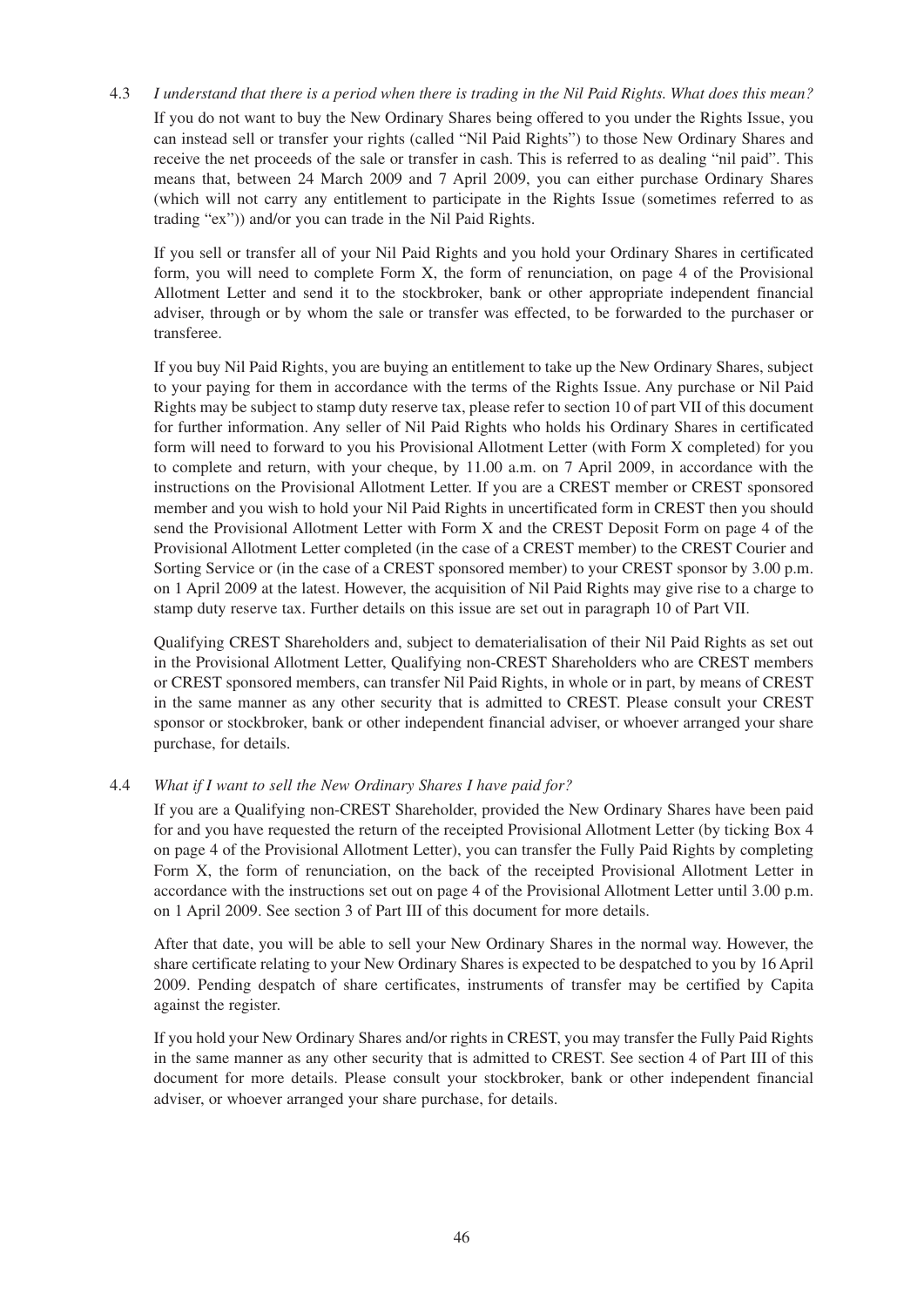# 4.5 *Do I need to comply with the Money Laundering Regulations procedures as set out in sections 3 and 4 of Part III of this document?*

If you are a Qualifying non-CREST Shareholder, you do not need to take any further action in respect of the Money Laundering Regulations procedures if the value of the New Ordinary Shares you are subscribing for is less than the sterling equivalent of  $\text{\textsterling}15,000$  (approximately £12,000) or if you pay for them by a cheque drawn on an account in your own name and that account is one which is held with an EU or UK regulated bank or building society. If you are a Qualifying CREST Shareholder, you will not generally need to take any further action in respect of the Money Laundering Regulations unless you apply to take up all or some of your entitlement to Nil Paid Rights as agent for one or more persons and you are not an EU or UK regulated financial institution.

Qualifying non-CREST Shareholders and Qualifying CREST Shareholders should refer to section 3 and section 4 respectively of Part III of this document for a fuller description of the requirements of the Money Laundering Regulations.

### 4.6 *What if I am entitled to Ordinary Shares under an Employee Share Scheme?*

Participants in the Employee Share Schemes will be advised separately of adjustments (if any) to their rights or as to any entitlement to participate in the Rights Issue.

## 4.7 *What should I do if I live outside the UK?*

Your ability to take up rights to New Ordinary Shares may be affected by the laws of the country in which you live and you should take professional advice about any formalities you need to observe. Shareholders resident outside the UK should refer to section 8 of Part III of this document – particularly those resident in the United States, Canada, Australia, Japan or the Republic of South Africa.

If you are not able to take up your rights, Citi has made arrangements under which Citi will try to find investors to take up your rights and those of other existing Ordinary Shareholders who have not taken up their rights. If Citi do find investors who agree to pay a premium above the Issue Price and the related expenses of procuring those investors (including any applicable brokerage and commissions and amounts in respect of value added tax), you will be sent a cheque for your share of the amount of that premium provided that this is £5.00 or more. Cheques are expected to be despatched on or around 16 April 2009 and will be sent to your address appearing on the Company's register of members (or to the first-named holder if you hold your Ordinary Shares jointly). If Citi cannot find investors who agree to pay a premium over the Issue Price and related expenses so that your entitlement would be £5.00 or more, you will not receive any payment.

# 4.8 *What do I do if I have any further queries about the Rights Issue or the action I should take?*

If you have any other questions, please telephone the Shareholder Helpline on 0871 664 0321 (+44 208 639 3399 if you are calling from outside the UK). The Shareholder Helpline is available from 9.00 a.m. to 5.00 p.m., Monday to Friday. Please note that calls may be monitored or recorded. For legal reasons, the Shareholder Helpline will only be available to provide you with information contained in this document (other than information relating to the Company's register of members) and as such, will be unable to give advice on the merits of the Rights Issue or to provide financial advice. If you are in any doubt as to the action to be taken you are recommended to seek your own personal financial advice immediately from your stockbroker, solicitor, accountant or other appropriate independent financial adviser duly authorised under FSMA, if you are in the UK, or if you are not, from another appropriately authorised financial adviser. Shareholder Helpline staff can explain the options available to you, which forms you need to fill in and how to fill them in correctly.

## **Your attention is drawn to the terms and conditions of the Rights Issue in Part III of this document and (in the case of Qualifying non-CREST Shareholders) in the Provisional Allotment Letter.**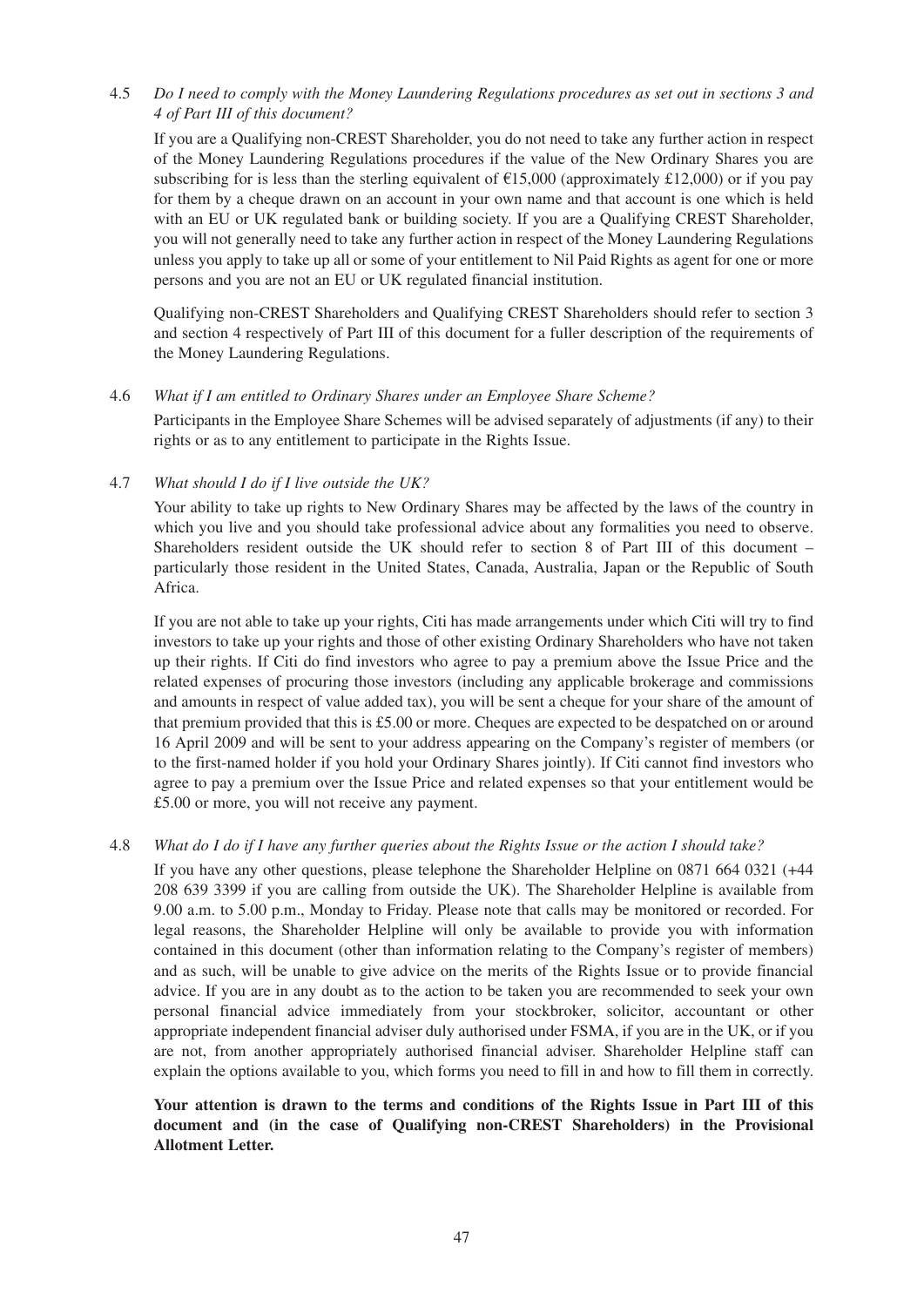# **PART III**

# **TERMS AND CONDITIONS OF THE RIGHTS ISSUE**

## **1. DETAILS OF THE RIGHTS ISSUE**

The Company is proposing to raise approximately £350 million, net of expenses, by way of a rights issue of 347,907,117 New Ordinary Shares. Subject to the fulfilment of the conditions to the Underwriting Agreement referred to below, the New Ordinary Shares will be offered by way of rights at an Issue Price of 105 pence per New Ordinary Share, payable in full on acceptance, to Qualifying Shareholders on the basis of:

### **1 New Ordinary Share for every 1 Ordinary Share**

held on the Record Date and so in proportion for any other number of Ordinary Shares then held and otherwise on the terms and conditions set out in this document and, in the case of Qualifying non-CREST Shareholders, the Provisional Allotment Letter.

The Issue Price reflects a discount of 57 per cent. to the closing middle market price of William Hill of 247 pence per Ordinary Share on 26 February 2009, the latest practical date before the announcement of the Rights Issue.

The Nil Paid Rights are entitlements to buy New Ordinary Shares at the Issue Price. The Fully Paid Rights are entitlements to receive New Ordinary Shares for which subscription and payment has already been made.

Holdings of Ordinary Shares in certificated and uncertificated forms will be treated as separate holdings for the purpose of calculating entitlements under the Rights Issue. Entitlements to New Ordinary Shares will be rounded down to the nearest whole number and fractions of New Ordinary Shares will not be allotted to Qualifying Shareholders. Such fractions will be aggregated and sold in the market as soon as is practicable after the commencement of dealings in the Nil Paid Rights. The net proceeds of such sales (after the deduction of expenses) will be aggregated and will accrue for the benefit of the Company, save that any Qualifying Shareholder will be entitled to receive the proceeds in respect of fractional entitlements of £5.00 or more.

The New Ordinary Shares will, when issued and fully paid, rank *pari passu* in all respects with the Existing Ordinary Shares, including the right to all future dividends and other distributions declared, made or paid.

**The attention of Overseas Shareholders or any person (including, without limitation, custodians, nominees and trustees) who has a contractual or other legal obligation to forward this document into a jurisdiction other than the UK is drawn to section 8 of this Part III below. Subject to the provisions of section 8, Qualifying Shareholders who have a registered address in any of the Restricted Jurisdictions or are otherwise located in the United States will not be sent this document or Provisional Allotment Letters and will not have their CREST accounts credited with Nil Paid Rights.**

Application has been made to the FSA for the New Ordinary Shares (nil and fully paid) to be admitted to the Official List and to the London Stock Exchange for the New Ordinary Shares to be admitted to trading on its main market for listed securities. It is expected that listing will become effective and that dealings in the New Ordinary Shares, nil paid, will commence on 24 March 2009. The ISIN for the New Ordinary Shares will be the same as the Existing Ordinary Shares, GB0031698896. The New Ordinary Shares and the Existing Ordinary Shares are in registered form and can be held certificated or uncertificated via CREST. The ISIN for the Nil Paid Rights is GB00B4YGD246, and the ISIN for the Fully Paid Rights is GB00B4YGDC41.

None of the New Ordinary Shares are being made available to the public other than pursuant to the Rights Issue.

The Rights Issue is fully underwritten by Citi and the other Underwriters and is conditional *inter alia* upon:

(a) the passing of the Resolution;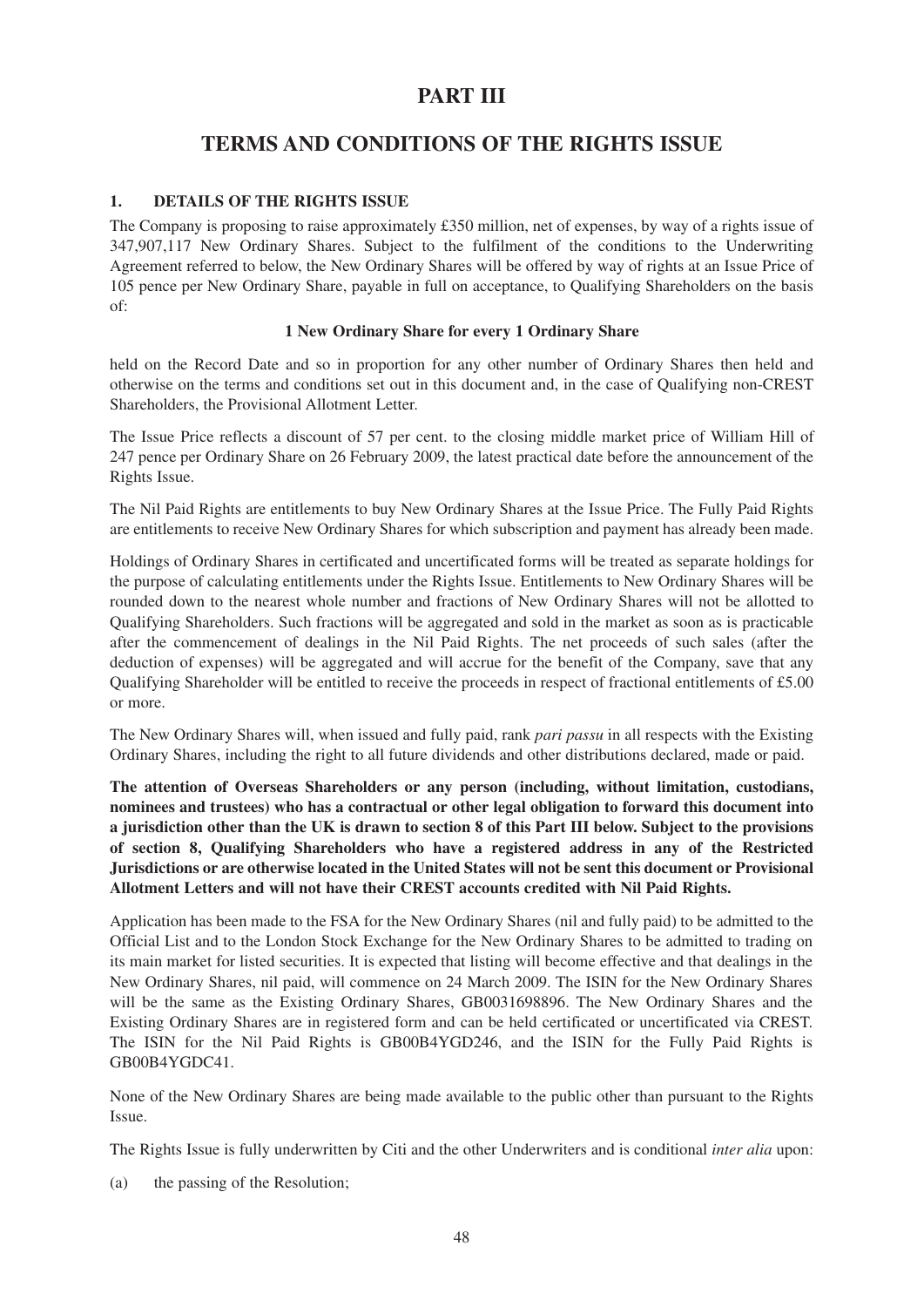- (b) the Company having applied to Euroclear UK & Ireland for admission of the Nil Paid Rights and the Fully Paid Rights to CREST as participating securities and no notification having been received from Euroclear UK & Ireland on or before Admission that such admission or facility for holding and settlement has been or is to be refused;
- (c) the admission of the New Ordinary Shares (nil paid) to the Official List and to trading on the London Stock Exchange's main market for listed securities becoming effective by not later than 8.00 a.m. on 24 March 2009 (or such later time and/or date as the Company and the Underwriters may agree); and
- (d) the Underwriting Agreement becoming unconditional in all respects (save for the conditions relating to Admission) and not having been rescinded or terminated in accordance with its terms prior to Admission.

The Underwriting Agreement is conditional upon certain conditions being satisfied and certain representations, warranties and undertakings not being breached and may be terminated by Citi and one of the other Underwriters acting in agreement on their own behalf and on behalf of the Lead Managers prior to Admission upon the occurrence of certain specified events. The Underwriting Agreement is not capable of termination following Admission. Citi may arrange sub-underwriting for some or all of the New Ordinary Shares.

A summary of the principal terms of the Underwriting Agreement is set out in section 12 of Part VII of this document.

Citi and each of the Lead Managers may, in accordance with applicable legal and regulatory provisions, engage in transactions in relation to the Nil Paid Rights, the Fully Paid Rights or the New Ordinary Shares and/or related instruments for their own account for the purpose of hedging its underwriting exposure or otherwise. Except as required by applicable law or regulation, Citi and the Lead Managers do not propose to make any public disclosure in relation to such transactions.

In connection with the Rights Issue, Citi and each of the Lead Managers and any of their affiliates, acting as an investor for their own account, may take up New Ordinary Shares in the Rights Issue and in that capacity may retain, purchase or sell for their own account such securities and any New Ordinary Shares or related investments and may offer to sell such New Ordinary Shares or other investments otherwise than in connection with the Rights Issue. Accordingly, references in this document to New Ordinary Shares being offered or placed should be read as including any offering or placement of New Ordinary Shares to Citi or any of the Lead Managers or any of their affiliates acting in such capacity. Neither Citi, any of the Lead Managers nor any of their affiliates intends to disclose the extent of any such investment or transactions otherwise than in accordance with any legal or regulatory obligation to do so.

Application has been made for the Nil Paid Rights and the Fully Paid Rights to be admitted to CREST as separate securities. Euroclear UK & Ireland requires the Company to confirm to it that certain conditions (imposed by the CREST Rules) are satisfied before Euroclear UK & Ireland will admit any security to CREST. It is expected that these conditions will be satisfied in respect of the Nil Paid Rights and the Fully Paid Rights as soon as admission of the New Ordinary Shares (nil paid) to the Official List has become effective. As soon as practicable after satisfaction of the conditions, the Company will confirm this to Euroclear UK & Ireland.

The Existing Ordinary Shares are already admitted to CREST. Accordingly, no further application for admission to CREST is required for the New Ordinary Shares; all of the New Ordinary Shares, when issued and fully paid, may be held and transferred by means of CREST.

Subject, *inter alia*, to the conditions referred to in paragraphs (a) to (d) above being satisfied and save as provided in section 8 of this Part III below, it is intended that:

(i) Provisional Allotment Letters (which constitute temporary documents of title) in respect of Nil Paid Rights will be despatched to Qualifying non-CREST Shareholders (other than Qualifying Shareholders with a registered address in a Restricted Jurisdiction, or who are otherwise located in the United States or their agent or intermediary, except where the Company is satisfied that such action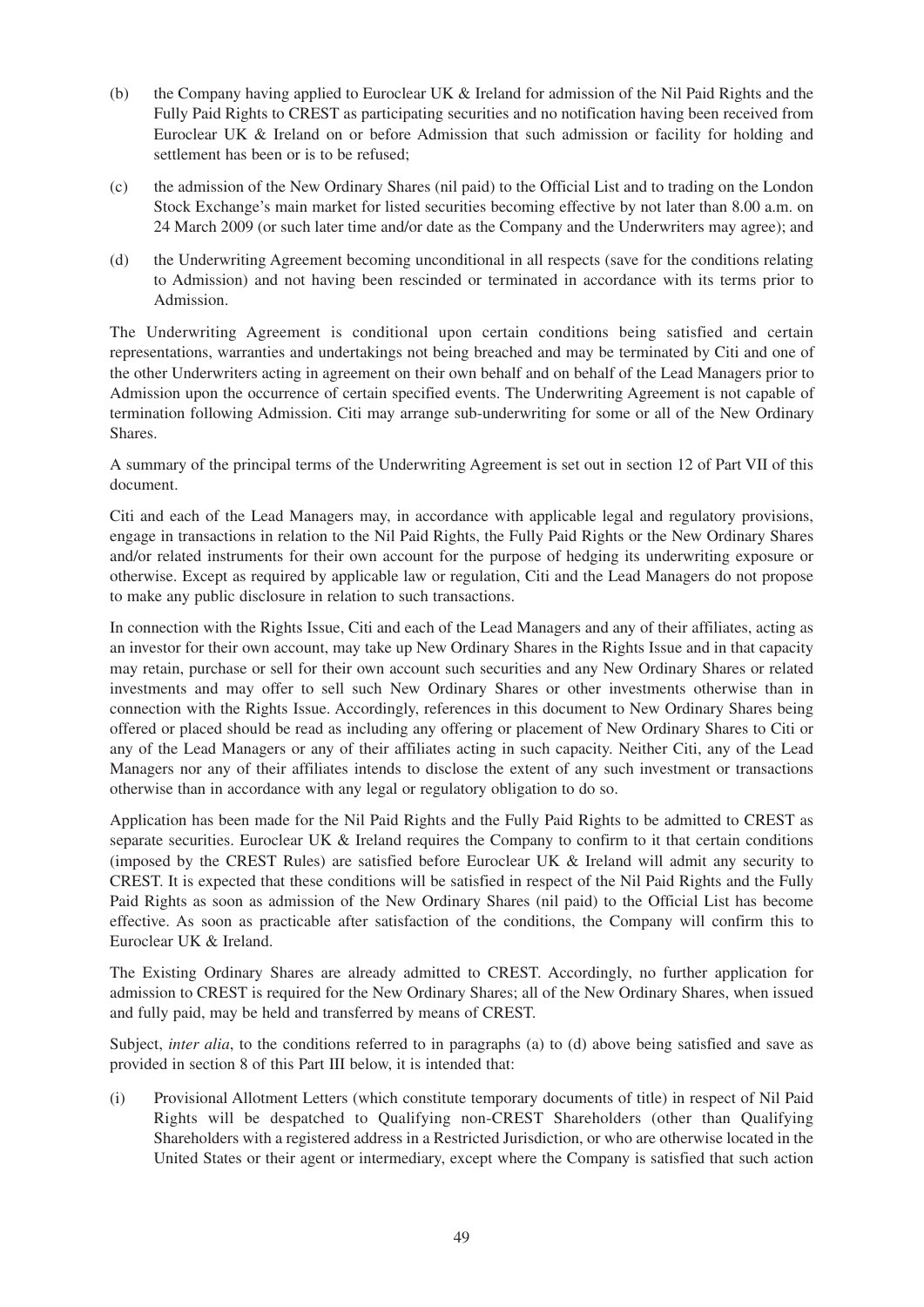would not result in the contravention of any registration or other legal requirement in any jurisdiction) who have validly taken up their Nil Paid Rights at their own risk on 23 March 2009;

- (ii) Capita, will instruct Euroclear UK & Ireland to credit the appropriate stock accounts of Qualifying CREST Shareholders (other than Qualifying Shareholders with a registered address in a Restricted Jurisdiction, or who are otherwise located in the United States or their agent or intermediary, except where the Company is satisfied that such action would not result in the contravention of any registration or other legal requirement in any jurisdiction) with their entitlements to Nil Paid Rights with effect from 24 March 2009;
- (iii) the Nil Paid Rights and Fully Paid Rights will be enabled for settlement by Euroclear UK & Ireland on 24 March 2009, as soon as practicable after the Company has confirmed to Euroclear UK & Ireland that all the conditions for admission of the Nil Paid Rights and the Fully Paid Rights to CREST have been satisfied;
- (iv) the New Ordinary Shares will be credited to the appropriate CREST accounts of Qualifying CREST Shareholders (or relevant renouncees) who validly take up their Nil Paid Rights as soon as practicable after 8.00 a.m. on 24 March 2009; and
- (v) share certificates for the New Ordinary Shares will be despatched to Qualifying non-CREST Shareholders (or their nominees) who have validly taken up their Nil Paid Rights at their own risk by 16 April 2009.

This document constitutes the offer of New Ordinary Shares to all Qualifying CREST Shareholders (other than Qualifying Shareholders with a registered address in the Restricted Jurisdictions, or are otherwise located in the United States or their agent or intermediary, except where the Company is satisfied that such action would not result in the contravention of any registration or other legal requirement in any jurisdiction) by way of enablement of the Nil Paid Rights and the Fully Paid Rights (as set out in paragraph (iii) above); and to Qualifying non-CREST Shareholders (other than Qualifying Shareholders with a registered address in the Restricted Jurisdictions, or are otherwise located in the United States or their agent or intermediary, except where the Company is satisfied that such action would not result in the contravention of any registration or other legal requirement in any jurisdiction) by way of a Provisional Allotment Letter (as set out in paragraph (i) above).

All documents and cheques posted to or by Qualifying Shareholders and/or their transferees or renounces (or their agents, as appropriate) will be posted at their own risk.

Any person accepting and/or renouncing a Provisional Allotment Letter or requesting registration of the New Ordinary Shares comprised therein and any CREST member or CREST sponsored member who makes a valid acceptance in accordance with the procedures set out in section 4 of this Part III below is deemed to have made the representations and warranties set out in section 8.6 of this Part III below.

# **2. ACTION TO BE TAKEN BY QUALIFYING SHAREHOLDERS – INTRODUCTION**

The action to be taken in respect of New Ordinary Shares depends on whether, at the relevant time, the Nil Paid Rights or Fully Paid Rights in respect of which action is to be taken are in certificated form (that is, are represented by Provisional Allotment Letters) or are in uncertificated form (that is, are in CREST).

If you are a Qualifying non-CREST Shareholder with a registered address in the UK, please refer to section 3, sections 5 to 7, section 8.6 and sections 9 and 10 of this Part III below.

If you are a Qualifying CREST Shareholder with a registered address in the UK, please refer to sections 4 to 7, section 8.6 and sections 9 and 10 of this Part III below.

If you are an Overseas Shareholder, please refer to section 8 of this Part III.

**CREST sponsored members should refer to their CREST sponsors, as only their CREST sponsors will be able to take the necessary action specified below to take up their entitlements or otherwise to deal with the Nil Paid Rights or Fully Paid Rights.**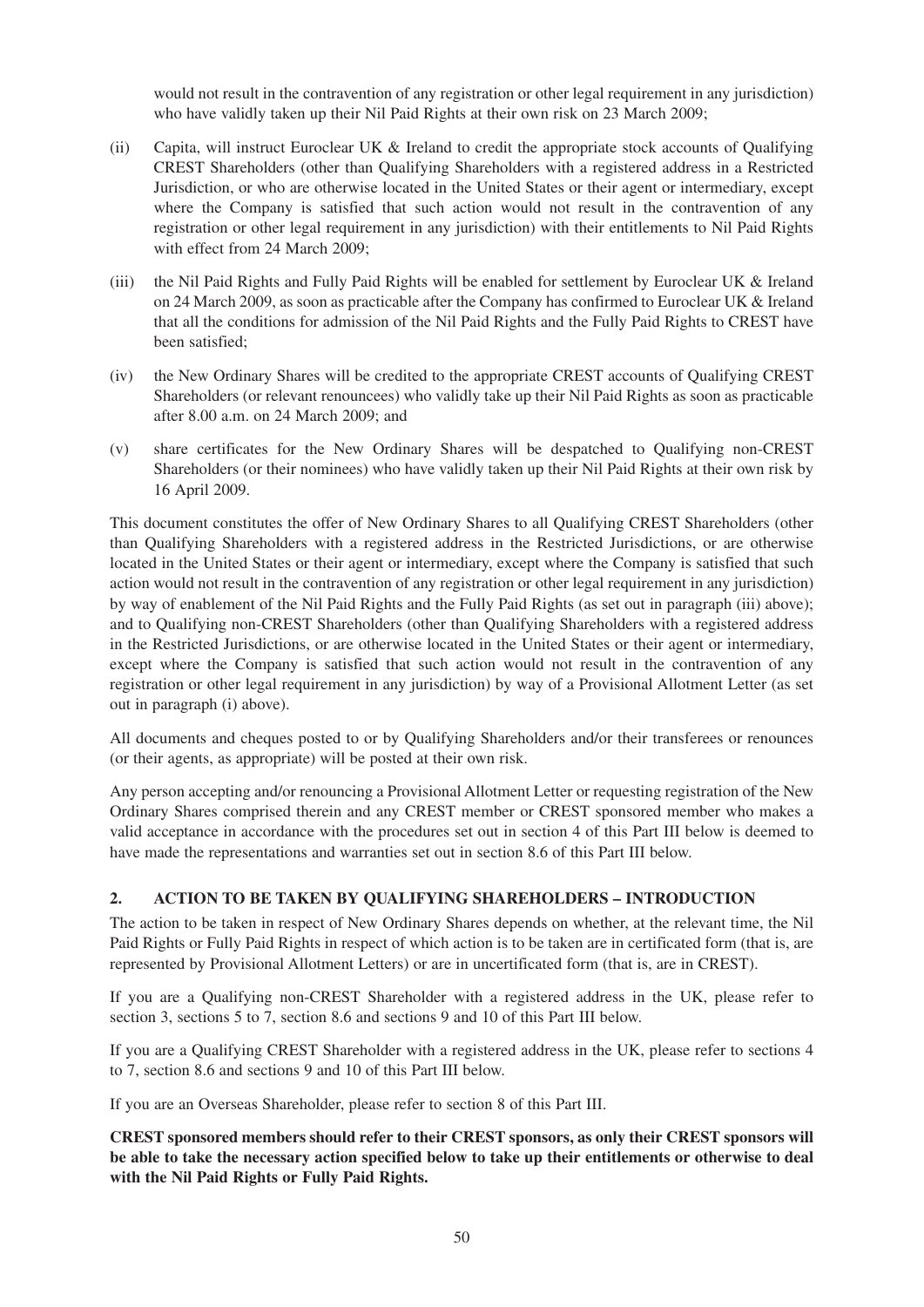# **3. ACTION TO BE TAKEN BY QUALIFYING NON-CREST SHAREHOLDERS IN RELATION TO NIL PAID RIGHTS REPRESENTED BY PROVISIONAL ALLOTMENT LETTERS**

# 3.1 *General*

Subject to the passing of the Resolution, it is expected that Provisional Allotment Letters will be despatched to Qualifying non-CREST Shareholders (other than certain Overseas Shareholders) on 23 March 2009. If the Rights Issue is delayed, or if, for any reason, the Provisional Allotment Letters are posted later than the date of the Extraordinary General Meeting, the expected timetable as set out in this document may be adjusted. References to times and dates in this document should be read as subject to any such adjustment. The Company will make an appropriate announcement to a Regulatory Information Service giving details of the revised dates and times, and if possible the revised times and dates will be set out in the Provisional Allotment Letters.

The Provisional Allotment Letter will set out:

- (i) the holding of Existing Ordinary Shares on which a Qualifying non-CREST Shareholder's entitlement to New Ordinary Shares has been based;
- (ii) the aggregate number of New Ordinary Shares which have been provisionally allotted to such Qualifying non-CREST Shareholder;
- (iii) the procedures to be followed if a Qualifying non-CREST Shareholder wishes to dispose of all or part of his entitlement, or to convert all or part of his entitlement into uncertificated form; and
- (iv) instructions regarding acceptance and payment, consolidation, splitting and registration of renunciation.

### 3.2 *Procedure for acceptance and payment*

(a) *Qualifying non-CREST Shareholders who wish to accept in full*

Holders of Provisional Allotment Letters who wish to take up all of their entitlements must return the Provisional Allotment Letter, in accordance with the instructions thereon, together with a cheque or banker's draft, made payable to "Capita Registrars Limited re: William Hill PLC Rights Issue a/c" and crossed "A/C payee only", for the full amount payable on acceptance, by post or by hand (during normal business hours only) to the address shown on the front of the Provisional Allotment Letter, so as to arrive as soon as possible and in any event so as to be received no later than the latest time for acceptance and payment in full stated in the Provisional Allotment Letter, which is expected to be 11.00 a.m. on 7 April 2009. If you post the Provisional Allotment Letter within the UK by first class post, it is recommended that you allow at least four days for delivery. A reply-paid envelope will be enclosed with the Provisional Allotment Letter for use within the UK only for this purpose.

### (b) *Qualifying non-CREST Shareholders who wish to accept in part*

Holders of Provisional Allotment Letters who wish to take up some but not all of their rights should refer to section 3.8 of this Part III below.

(c) *Company's discretion as to validity of acceptances*

If payment is not received in full by 11.00 a.m. on 7 April 2009, the provisional allotment will (unless the Company has exercised its right to treat as valid an acceptance as set out herein) be deemed to have been declined and will lapse.

The Company reserves the right (in consultation with Citi), but shall not be obliged, to accept (a) Provisional Allotment Letters and accompanying remittances which are received through the post not later than 10.00 a.m. on 8 April 2009, being the business day immediately following the final date for acceptance and payment (with the cover bearing a legible postmark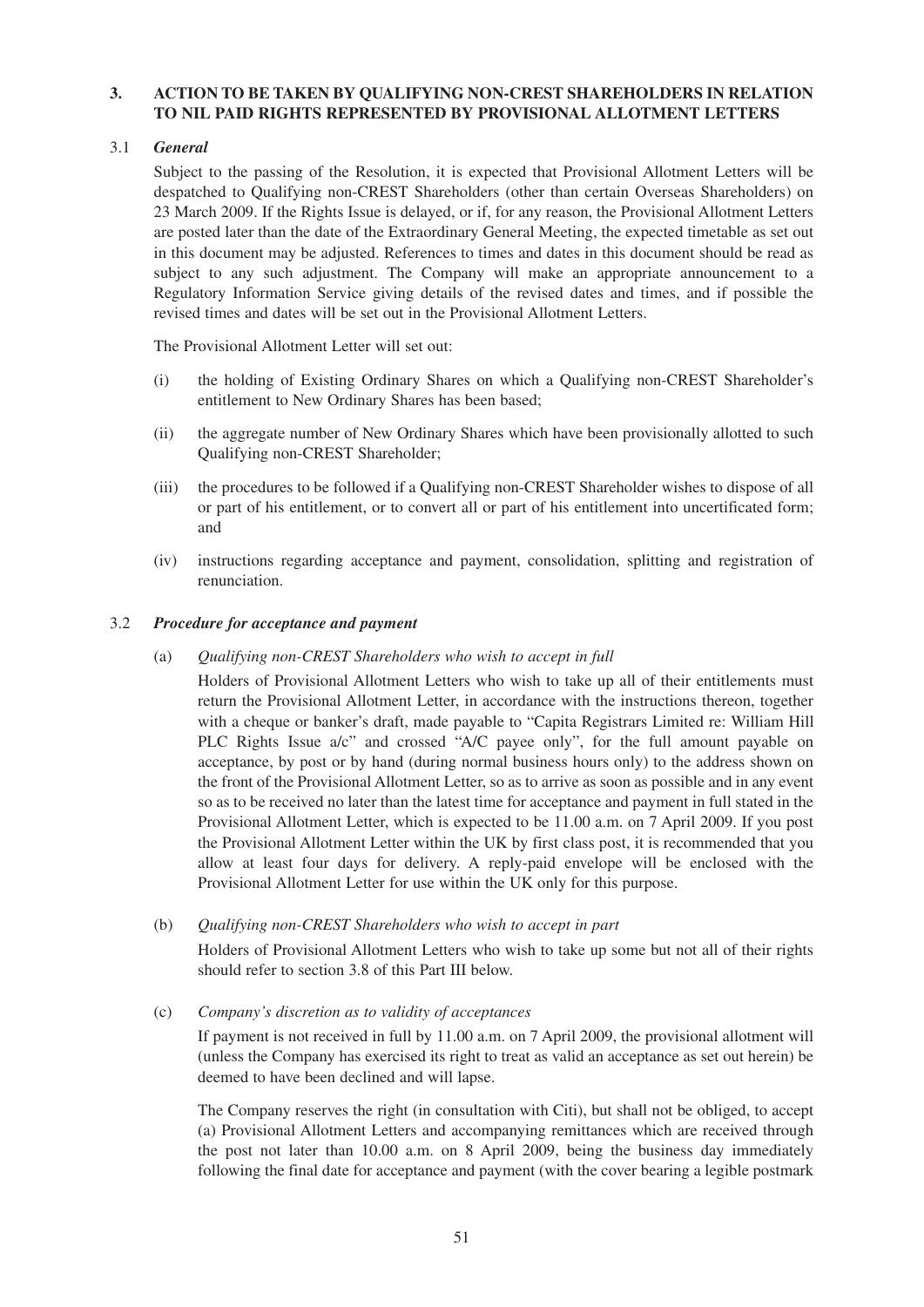of not later than 11.00 a.m. on 7 April 2009) and (b) applications in respect of which a remittance is received prior to 11.00 a.m. on 7 April 2009; from an authorised person (as defined in section 31(2) of FSMA) identifying the number of New Ordinary Shares to be acquired and undertaking to lodge the relevant Provisional Allotment Letter duly completed by not later than 11.00 a.m. on 8 April 2009 being the business day immediately following the final date for acceptance and payment, provided that the Provisional Allotment Letter is lodged by that time.

The Company may, having consulted with Citi, treat a Provisional Allotment Letter as valid and binding on the person(s) by whom or on whose behalf it is lodged even if not completed in accordance with the relevant instructions, or not accompanied by a valid power of attorney where required.

Any person who makes a valid acceptance and payment in accordance with this section 3 of this Part III is deemed to request that the New Ordinary Shares to which they will become entitled be issued to them on the terms set out in this document and subject to the memorandum of association of the Company and its Articles.

#### 3.3 *Payments*

All payments must be made by cheque or banker's draft in pounds sterling drawn on a branch of a bank or building society in the UK, the Channel Islands or the Isle of Man which is either a settlement member of the Cheque & Credit Clearing Limited or the CHAPS Clearing Company Limited or which has arranged for its cheques or banker's drafts to be cleared through the facilities provided for the members of either of those companies and must bear the appropriate sorting code number in the top right hand corner. Cheques should be drawn on the personal account to which you have sole or joint title to the funds. Cheques and banker's drafts should be made payable to "Capita Registrars Limited re: William Hill PLC — Rights Issue a/c" and crossed "A/C payee only". Third party cheques will not be accepted with the exception of banker's drafts or building society cheques where the bank or building society has confirmed the name of the account holder by stamping and endorsing the banker's draft or the building society cheque to such effect. The Company reserves the right to have cheques and banker's drafts presented for payment on receipt and to instruct Capita to seek special clearance of cheques to allow the Company to obtain value for remittances at the earliest opportunity. Interest will not be paid on payments made before they are due but will accrue for the benefit of the Company. Return of the Provisional Allotment Letter with a remittance in the form of a cheque will constitute a warranty that the cheque will be honoured on first presentation. The Company may elect to treat as invalid any acceptances in respect of which cheques or other remittances are notified to it or its agent as not having been so honoured.

All enquiries in connection with Provisional Allotment Letters should be directed to Capita on 0871 664 0321 or, if telephoning from outside the UK, on +44 20 8639 3399. Calls to the 0871 664 0321 number are charged at 10 pence per minute (including VAT) plus any of your service provider's network extras. Calls to the Capita +44 20 8639 3399 number from outside the UK are charged at applicable international rates. Different charges may apply to calls made from mobile telephones and calls may be recorded and monitored randomly for security and training purposes. Capita cannot provide advice on the merits of the Rights Issue nor give any financial, legal or tax advice.

If New Ordinary Shares have already been allotted to a Qualifying non-CREST Shareholder prior to any payment not being so honoured or such acceptances being treated as invalid, the Company may (in its absolute discretion as to manner, timing and terms) make arrangements for the sale of such New Ordinary Shares on behalf of such Qualifying non-CREST Shareholder. The Company may hold the proceeds of such sale (net of the Company's reasonable estimate of any loss it has suffered as a result of the same and of the expenses of the sale including, without limitation, any brokerage, commission or stamp duty or SDRT payable on the transfer of the New Ordinary Shares) of the relevant New Ordinary Shares on behalf of such Qualifying non-CREST Shareholder. None of the Company, Capita or Citi will be liable to any person for any loss, expense or damage suffered or incurred by such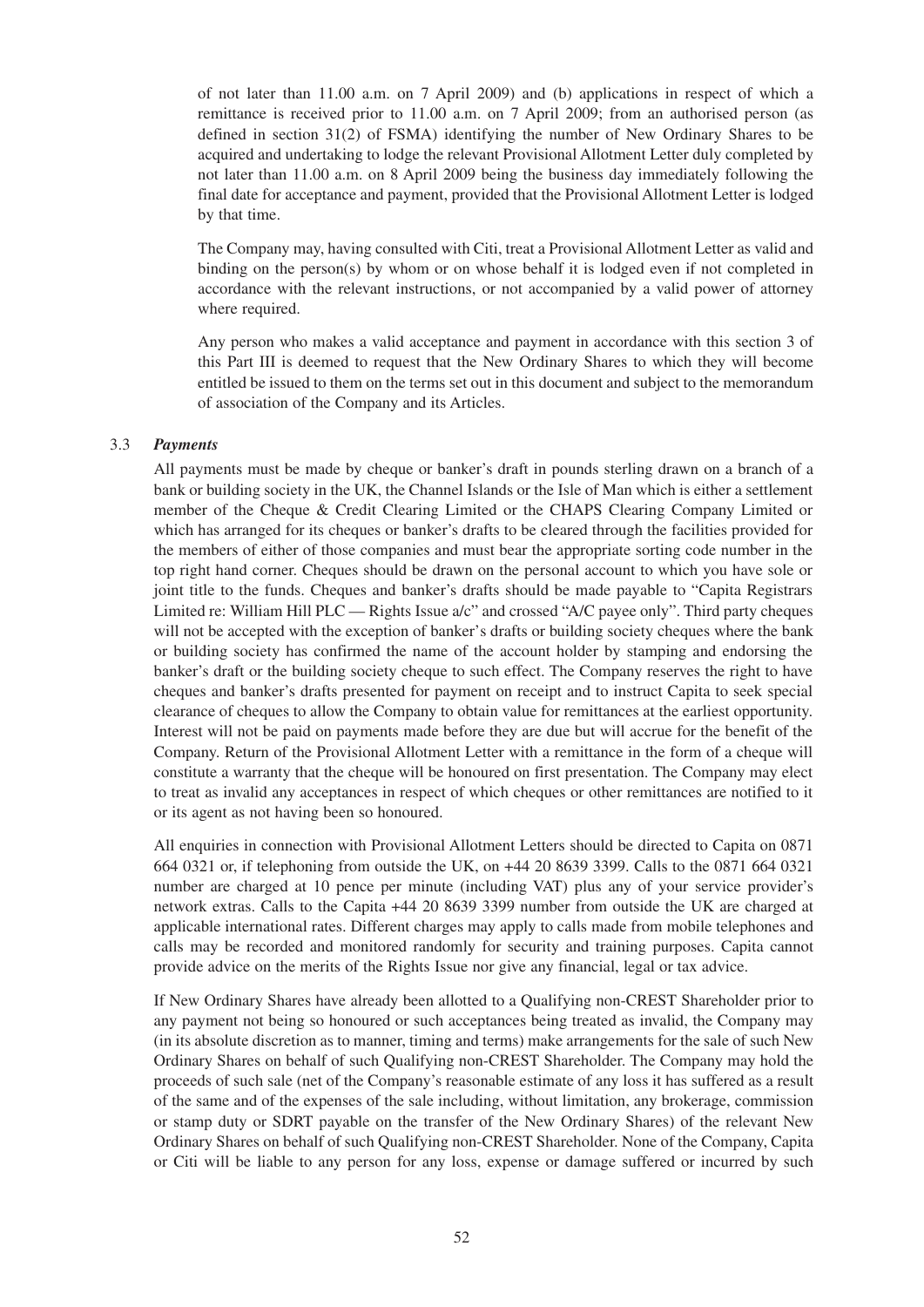Qualifying non-CREST Shareholder as a result of the exercise of any such discretion or as a result of any sale of relevant New Ordinary Shares.

#### 3.4 *Money Laundering Regulations*

It is a term of the Rights Issue that to ensure compliance with the Money Laundering Regulations Capita and/or the Company may in their sole discretion require verification of the identity of the person lodging the Provisional Allotment Letter with payment or, where relevant, its beneficial owner or ultimate controller and/or the person on whose behalf the Provisional Allotment Letter is lodged with payment and, where relevant, its beneficial owner or ultimate controller (which requirements are referred to below as the "verification of identity requirements"). The person(s) (the "acceptor") who, by lodging a Provisional Allotment Letter with payment, as described above, accept(s) the allotment of the New Ordinary Shares (the "relevant shares") comprised in such Provisional Allotment Letter (being the provisional allottee or, in the case of renunciation, the person named in Form Y on page 4 of such Provisional Allotment Letter), including any person who appears to Capita or the Company to be acting on behalf of another person, shall thereby be deemed to agree to provide Capita and/or the Company with such information and other evidence as they or either of them may require to satisfy the verification of identity requirements. If an application is made by a UK regulated broker or intermediary acting as agent and which is itself subject to the Money Laundering Regulations, any verification of identity requirements are the responsibility of such broker or intermediary and not of Capita or the Company. In such case, the lodging agent's stamp should be inserted on the Provisional Allotment Letter.

If Capita or the Company determines that the verification of identity requirements apply to an acceptance of an allotment and the verification of identity requirements have not been satisfied (which Capita and/or the Company shall in their absolute discretion determine) by 11.00 a.m. on 7 April 2009, the Company may, in its absolute discretion, and without prejudice to any other rights of the Company, treat the acceptance as invalid or may confirm the allotment of the relevant New Ordinary Shares to the acceptor but (notwithstanding any other term of the Rights Issue) such New Ordinary Shares will not be issued to him or registered in his name until the verification of identity requirements have been satisfied (which Capita and/or the Company shall in their absolute discretion determine). If the acceptance is not treated as invalid and the verification of identity requirements are not satisfied within such period, being not less than seven days after a request for evidence of identity is despatched to the acceptor, as the Company may in its absolute discretion allow, the Company may (in its absolute discretion as to manner, timing and terms) sell such New Ordinary Shares (and for that purpose the Company will be expressly authorised to act as agent of the acceptor). Any proceeds of sale (net of the Company's reasonable estimate of any loss that it has suffered as a result of the acceptance being treated as invalid and of the expenses of sale including, without limitation, any brokerage, commission or stamp duty or SDRT payable on the transfer of the New Ordinary Shares) of the relevant New Ordinary Shares (which shall be issued to and registered in the name of the purchaser(s)) or an amount equivalent to the original payment, whichever is the lower, will be held by the Company on trust for the acceptor, subject to the requirements of the Money Laundering Regulations. Capita and/or the Company are entitled in their absolute discretion to determine whether the verification of identity requirements apply to any acceptor and whether such requirements have been satisfied. None of the Company, Capita or Citi will be liable to any person for any loss, expense or damage suffered or incurred as a result of the exercise of any such discretion or as a result of any sale of relevant New Ordinary Shares.

**Return of a Provisional Allotment Letter with the appropriate remittance will constitute a warranty from the acceptor that the Money Laundering Regulations will not be breached by acceptance of such remittance. If the verification of identity requirements apply, failure to provide the necessary evidence of identity may result in your acceptance being treated as invalid or in delays in the despatch of a receipted fully-paid Provisional Allotment Letter or a share certificate.**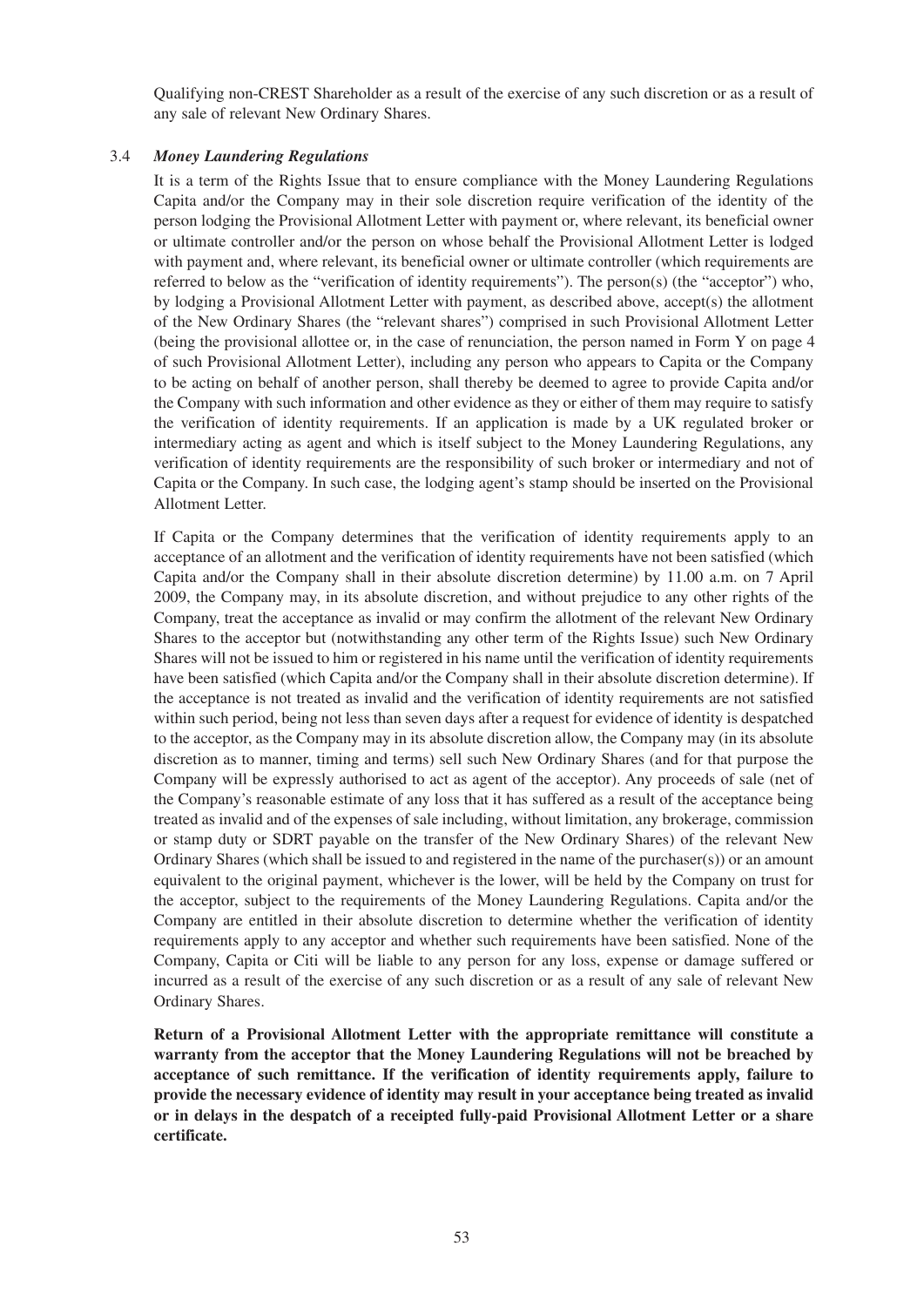The verification of identity requirements will not usually apply:

- (a) if the acceptor is an organisation required to comply with the Money Laundering Directive (the Council Directive on the prevention of the use of the financial system for the purpose of money laundering (no. 91/308/EEC)); or
- (b) if the acceptor is a regulated UK broker or intermediary acting as agent and is itself subject to the Money Laundering Regulations; or
- (c) if the acceptor (not being an acceptor who delivers his acceptance in person) makes payment by way of a cheque drawn on an account in the name of such acceptor; or
- (d) if the aggregate subscription price for the relevant New Ordinary Shares is less than the sterling equivalent of  $\text{\textsterling}15,000$  (approximately £12,000); or
- (e) if the acceptor is a company whose securities are listed on a regulated market subject to specified disclosure obligations.

Where the verification of identity requirements apply, please note the following as this will assist in satisfying the requirements. Satisfaction of the verification of identity requirements may be facilitated in the following ways:

- (i) if payment is made by building society cheque (not being a cheque drawn on an account of the acceptor) or banker's draft, request the building society or bank to endorse the cheque or draft with the acceptor's name and the number of an account held in the acceptor's name at such building society or bank. Such endorsement must be validated by a stamp and an authorised signature;
- (ii) if the Provisional Allotment Letter is lodged with payment by an agent which is an organisation of the kind referred to in (a) above or which is subject to anti money-laundering regulation in a country which is a member of the Financial Action Task Force (the non-European Union members of which are Argentina, Australia, Brazil, Canada, Hong Kong, Iceland, Japan, Mexico, New Zealand, Norway, the Russian Federation, Singapore, South Africa, Switzerland, Turkey, the United States of America and, by virtue of their membership of the Gulf Cooperation Council, Bahrain, Kuwait, Oman, Qatar, Saudi Arabia and the United Arab Emirates), the agent should provide written confirmation with the Provisional Allotment Letter that it has such status and a written assurance that it has obtained and recorded evidence of the identity of the persons for whom it acts and that it will on demand make such evidence available to Capita or the relevant authority;
- (iii) if a Provisional Allotment Letter is lodged by hand by the acceptor in person, he should ensure that he has with him evidence of identity bearing his photograph (for example, his passport) and recent evidence of his address; and
- (iv) third party cheques will not be accepted.

In order to confirm the acceptability of any written assurance referred to in (iii) above or any other case, the acceptor should contact Capita.

#### 3.5 *Dealings in Nil Paid Rights*

Subject to the fulfilment of the conditions set out in section 1 of this Part III above, dealings on the London Stock Exchange in the Nil Paid Rights are expected to commence at 8.00 a.m. on 24 March 2009. A transfer of Nil Paid Rights can be made by a Qualifying non-CREST Shareholder by way of renunciation of the Provisional Allotment Letter in accordance with the instructions printed on it or, in the case of any person in whose favour the Nil Paid Rights have been renounced, by delivery of such Provisional Allotment Letter to the transferee.

The last time and date for renouncing Nil Paid Rights is 3.00 p.m. on 1 April 2009.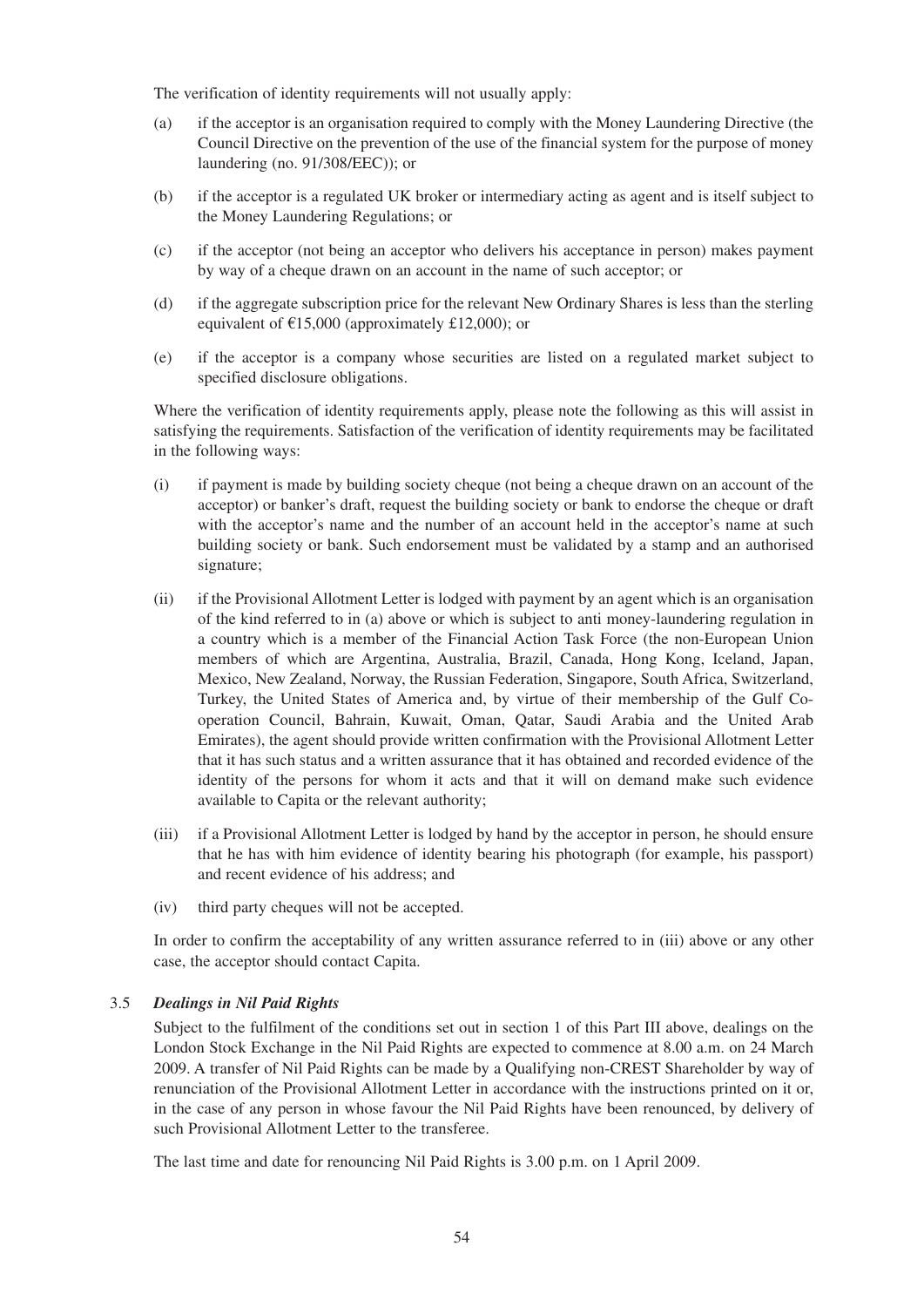### 3.6 *Dealings in Fully Paid Rights*

After acceptance of the provisional allotment in accordance with the provisions set out in this document and in the Provisional Allotment Letter, the Fully Paid Rights may be transferred by renunciation of the relevant fully paid Provisional Allotment Letter and delivery of the same by post or by hand (during normal business hours only) to Capita Registrars, Corporate Actions, The Registry, 34 Beckenham Road, Beckenham, Kent BR3 4TU by 11.00 a.m. on 7 April 2009. Thereafter the New Ordinary Shares will be in registered form and will be transferable by written instrument of transfer in any usual or common form complying with the Articles or in any other written form which the Directors may approve.

To deal in Fully Paid Rights, a Qualifying non-CREST Shareholder will need to have their fully paid Provisional Allotment Letter returned to them after acceptance has been effected by Capita. However, fully paid Provisional Allotment Letters will not be returned to Shareholders unless their return is requested by ticking Box 4 on page 4 of the Provisional Allotment Letter.

### 3.7 *Registration in names of Qualifying non-CREST Shareholders*

A Qualifying non-CREST Shareholder who wishes to have all his entitlement to New Ordinary Shares registered in his name must accept and make payment for such New Ordinary Shares in accordance with the provisions summarised in this document and set out in the Provisional Allotment Letter but need take no further action; a share certificate is expected to be sent to him by post by not later than 16 April 2009.

#### 3.8 *Renunciation and splitting of Provisional Allotment Letters*

Qualifying non-CREST Shareholders who wish to transfer all of their Nil Paid Rights or, after acceptance of the provisional allotment and payment in full, Fully Paid Rights comprised in a Provisional Allotment Letter may (save as required by the laws of certain overseas jurisdictions) renounce such allotment by completing and signing Form X on page 4 of the Provisional Allotment Letter (if it is not already marked "Original Duly Renounced") and passing the entire Provisional Allotment Letter to their stockbroker or bank or other appropriate financial adviser or to the transferee. Once a Provisional Allotment Letter has been renounced, it becomes a negotiable instrument in bearer form and the Nil Paid Rights or Fully Paid Rights (as appropriate) comprised in the Provisional Allotment Letter may only be transferred by delivery of the Provisional Allotment Letter to the transferee. The latest time and date for renunciation of Fully Paid Rights is 3.00 p.m. on 1 April 2009.

If a Qualifying non-CREST Shareholder wishes either to have only some of the New Ordinary Shares registered in his name and to transfer the remainder, or wishes to transfer all the Nil Paid Rights or (as appropriate) Fully Paid Rights but to different persons, he may have the Provisional Allotment Letter split, for which purpose he must complete and sign Form X on page 4 of the Provisional Allotment Letter. The Provisional Allotment letter must then be lodged by post, or by hand only (during normal business hours only) with Capita Registrars, Corporate Actions, The Registry, 34 Beckenham Road, Beckenham, Kent BR3 4TU by not later than 3.00 p.m. on 2 April 2009 where nil paid to be cancelled and exchanged for the split Provisional Allotment Letters required. The number of split Provisional Allotment Letters required and the number of Nil Paid Rights or (as appropriate) Fully Paid Rights to be comprised in each letter should be stated in a covering letter. If a Qualifying non-CREST Shareholder wishes to take up any of his rights, he must include a cheque or banker's draft for the correct amount with the covering letter in accordance with section 3.3 of this Part III above. If the Qualifying non-CREST Shareholder wishes to receive a fully paid Provisional Allotment Letter in respect of any rights he has taken up this must be specifically requested in his covering letter. Holders of split Provisional Allotment Letters who wish to take up their entitlements must do so by returning the split Provisional Allotment Letters together with a cheque or banker's draft in accordance with section 3.3 of this Part III above. Form X on page 4 of the split Provisional Allotment Letters will be marked "Original Duly Renounced" before issue.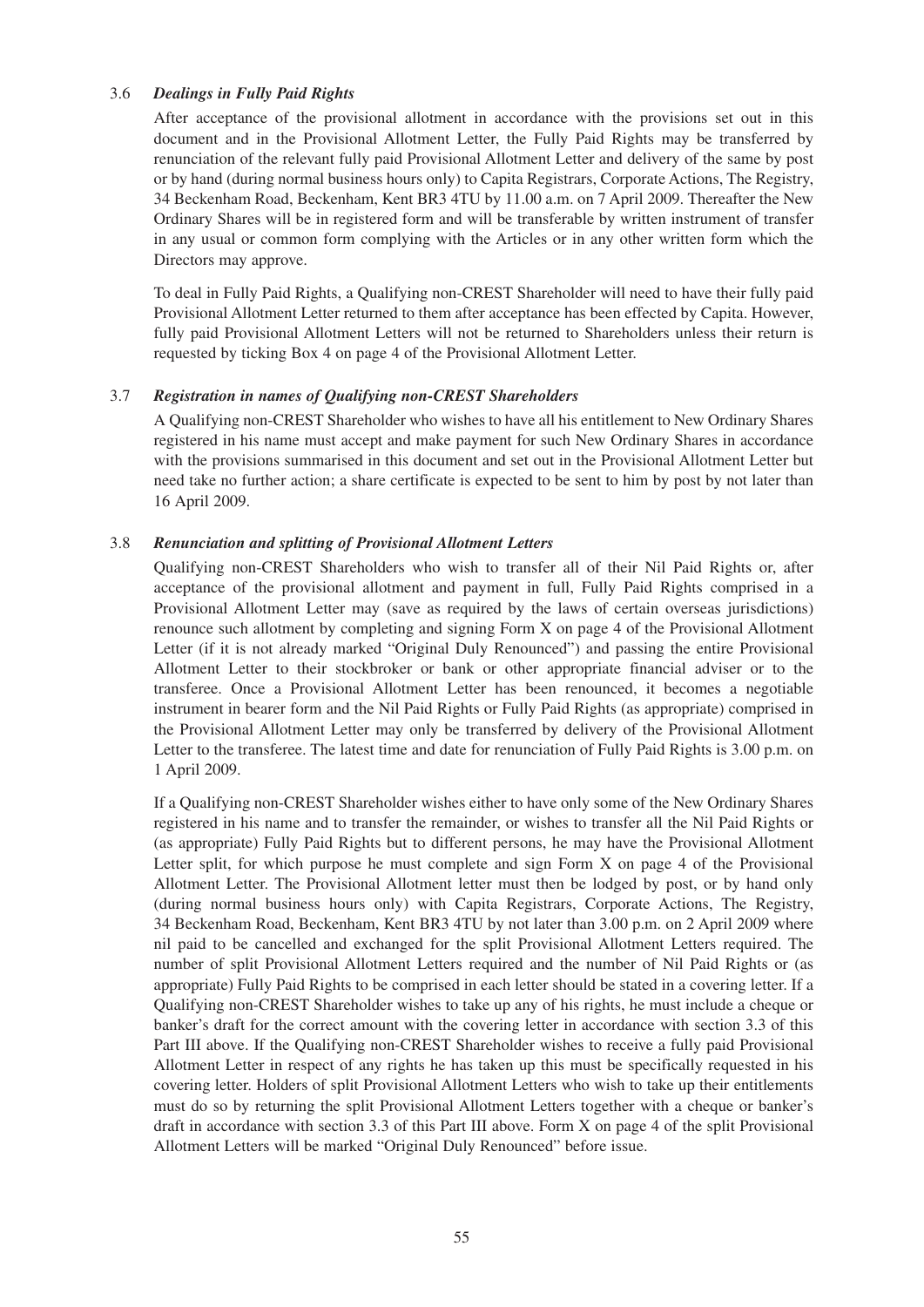Alternatively, a Qualifying non-CREST Shareholder who wishes to take up only some of his Nil Paid Rights, without transferring the remainder, should complete Form X on page 4 of the Provisional Allotment Letter and return it by post or by hand (during normal business hours only) to Capita Registrars, Corporate Actions, The Registry, 34 Beckenham Road, Beckenham, Kent BR3 4TU, together with a covering letter confirming the number of New Ordinary Shares to be taken up and a cheque or banker's draft for the appropriate amount to pay for this number of New Ordinary Shares (in accordance with section 3.3 of this Part III above). In this case, the Provisional Allotment Letter and cheque must be received by Capita by 11.00 a.m. on 7 April 2009.

The Company and Citi reserve the right to refuse to register any renunciation in favour of any person which the Company and Citi believe may violate applicable legal or regulatory requirements including (without limitation) any renunciation in the name of any person with an address outside the UK.

### 3.9 *Registration in names of persons other than Qualifying Shareholders originally entitled*

In order to register Nil Paid Rights or Fully Paid Rights in certificated form in the name of someone other than the Qualifying Shareholder(s) originally entitled, the renouncee or his agent(s) must complete Form Y on the Provisional Allotment Letter (unless the renouncee is a CREST member who wishes to hold such shares in uncertificated form, in which case, Form X and the CREST Deposit Form must be completed – see section 3.10 of this Part III below) and lodge the entire Provisional Allotment Letter by post or by hand (during normal business hours only) with Capita Registrars, Corporate Actions, The Registry, 34 Beckenham Road, Beckenham, Kent BR3 4TU not later than 11.00 a.m. on 7 April 2009.

### 3.10 *Deposit of Nil Paid Rights or Fully Paid Rights into CREST*

Nil Paid Rights or Fully Paid Rights represented by the Provisional Allotment Letter may be converted into uncertificated form, that is, deposited into CREST (whether any such conversion arises a result of a renunciation of those rights or otherwise). Subject as provided in the next section (or in the Provisional Allotment Letter), normal CREST procedures (including timings) apply in relation to any such conversion. You are recommended to refer to the CREST Manual for details of such procedures.

The procedure for depositing the Nil Paid Rights or (if appropriate) Fully Paid Rights represented by the Provisional Allotment Letter into CREST, whether such rights are to be converted into uncertificated form in the name(s) of the person(s) whose name(s) and address appear(s) on page 1 of the Provisional Allotment Letter, or in the name of a person or persons to whom the Provisional Allotment Letter has been renounced, is as follows: Form X and the CREST Deposit Form (both on page 4 of the Provisional Allotment Letter) must be completed and the Provisional Allotment Letter deposited with the CCSS. In addition, the normal CREST Stock Deposit procedures must be carried out, except that (a) it will not be necessary to complete and lodge a separate CREST Transfer Form (prescribed under the Stock Transfer Act 1963) with the CCSS and (b) only the whole of the Nil Paid Rights or (if appropriate) Fully Paid Rights represented by the Provisional Allotment Letter may be deposited into CREST. If you wish to deposit some only of the Nil Paid Rights or (if appropriate) Fully Paid Rights represented by the Provisional Allotment Letter into CREST, you must first apply for split Provisional Allotment Letters. If the rights represented by more than one Provisional Allotment Letter are to be deposited, the CREST Deposit Form on each letter must be completed and deposited. The consolidation listing form on page 4 of the Provisional Allotment Letter must not be used.

A holder of Nil Paid Rights or (if appropriate) Fully Paid Rights represented by a Provisional Allotment Letter who is proposing to convert those rights into uncertificated form (whether following a renunciation of such rights or otherwise) is recommended to ensure that the conversion procedures are implemented in sufficient time to enable the person holding or acquiring the Nil Paid Rights or (if appropriate) Fully Paid Rights in CREST following the conversion to take all necessary steps in connection with taking up the entitlement prior to 11.00 a.m. on 7 April 2009. **In particular, having regard to normal processing times in CREST, the latest recommended time for depositing a renounced Provisional Allotment Letter, with Form X and the CREST Deposit Form on page 4**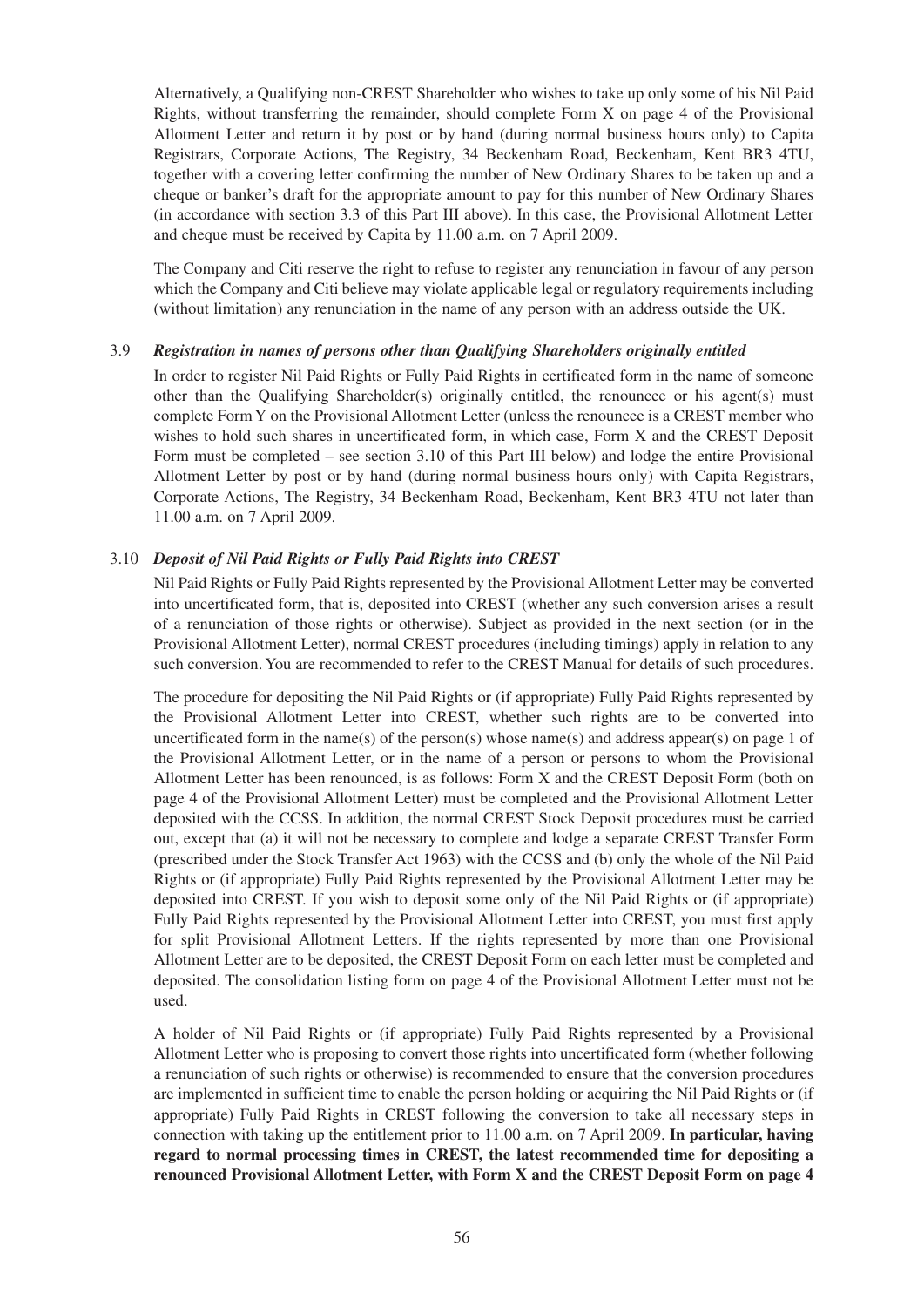**of the Provisional Allotment Letter duly completed, with the CCSS (in order to enable the person acquiring the Nil Paid Rights or (if appropriate) Fully Paid Rights in CREST as a result of the conversion to take all necessary steps in connection with taking up the entitlement prior to 11.00 a.m. on 7 April 2009 is 3.00 p.m. on 2 April 2009.**

When Form X and the CREST Deposit Form (both on page 4 of the Provisional Allotment Letter) have been completed, the title to the Nil Paid Rights or (if appropriate) Fully Paid Rights represented by the Provisional Allotment Letter will cease forthwith to be renounceable or transferable by delivery and, for the avoidance of doubt, any entries in Form Y will not subsequently be recognised or acted upon by Capita. All renunciations or transfers of the Nil Paid Rights or (if appropriate) Fully Paid Rights must be effected through the means of CREST once such Nil Paid Rights or Fully Paid Rights have been deposited into CREST.

## 3.11 *Share certificates*

Definitive share certificates in respect of the New Ordinary Shares to be held in certificated form are expected to be despatched by post on 16 April 2009 to accepting Shareholders at their registered addresses. After 16 April 2009, Provisional Allotment Letters will cease to be valid for any purpose whatsoever and, pending the issue of share certificates, instruments of transfer will be certified against the register of members of the Company by Capita against lodgement of fully paid Provisional Allotment Letters and/or, in the case of renunciations, fully paid registration receipt forms (Form Z), duly stamped by Capita.

## 3.12 *Posting*

All documents and cheques posted to or by Shareholders or renouncees or their agents will be posted at their risk.

## **4. ACTION TO BE TAKEN BY QUALIFYING CREST SHAREHOLDERS IN RELATION TO NIL PAID RIGHTS AND FULLY PAID RIGHTS IN CREST**

### 4.1 *General*

Subject to the passing of the Resolution it is expected that each Qualifying CREST Shareholder (other than certain Overseas Shareholders) will receive a credit to his CREST stock account of his entitlement to Nil Paid Rights as soon as practicable after 8.00 a.m. on 24 March 2009. The CREST stock account to be credited will be the account with the participant ID and member account ID that applies to the Existing Ordinary Shares held on the Record Date by the Qualifying CREST Shareholder in respect of which the Nil Paid Rights are provisionally allotted.

The Nil Paid Rights and Fully Paid Rights will each constitute a separate security for the purposes of CREST and can accordingly be transferred, in whole or in part, by means of CREST in the same manner as any other security that is admitted to CREST.

If the Rights Issue is delayed or if, for any other reason, stock accounts of Qualifying CREST Shareholders cannot be credited, or the Nil Paid Rights cannot be enabled, by 8.00 a.m. on 24 March 2009, the expected timetable as set out in this document may be adjusted. References to dates and times in this document should be read as subject to any such adjustment. The Company will make an appropriate announcement to a Regulatory Information Service giving details of the revised dates, but Qualifying CREST Shareholders may not receive any further written communication. Further, in such circumstances the Company, in consultation with Citi, may choose to send a Provisional Allotment Letter to each Qualifying CREST Shareholder in substitution for the Nil Paid Rights which would have been credited to its stock account in CREST.

**CREST members who wish to take up all or part of their entitlements in respect of, or otherwise to transfer, Nil Paid Rights or Fully Paid Rights held by them in CREST should refer to the CREST Manual for further information on the CREST procedures referred to below. If you are a CREST sponsored member and wish to take up your entitlement, you should consult your**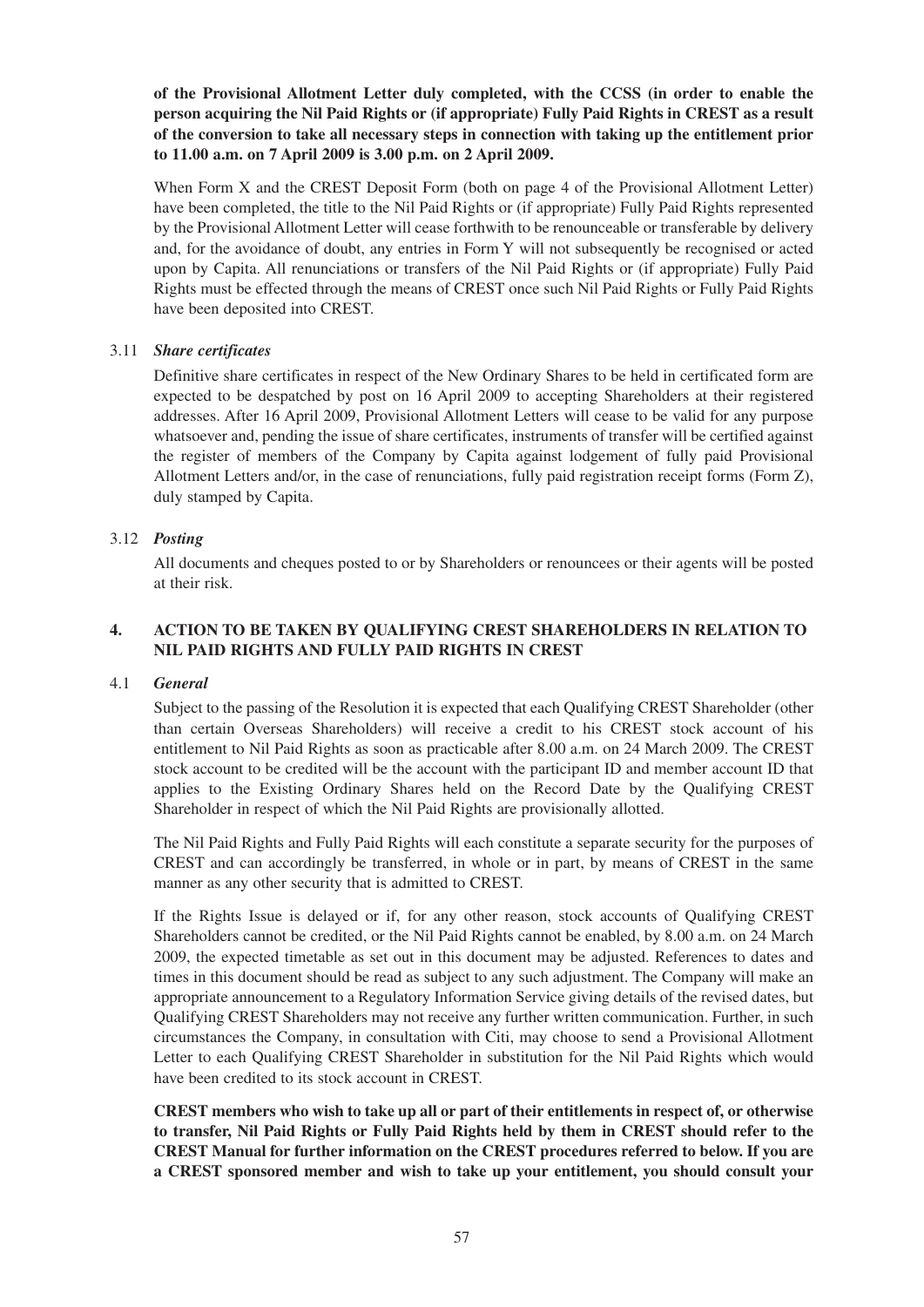**CREST sponsor, as only your CREST sponsor will be able to take the necessary action to take up your entitlements or otherwise to deal with your Nil Paid Rights or Fully Paid Rights.**

#### 4.2 *Procedure for acceptance and payment*

(a) *Many-To-Many Instructions*

CREST members who wish to take up all or part of their entitlement in respect of Nil Paid Rights in CREST must send (or, if they are CREST sponsored members, procure that their CREST sponsor sends) a Many-To-Many ("MTM") instruction to Euroclear UK & Ireland which, on its settlement, will have the following effect:

- (i) the crediting of a stock account of Capita, under the participant ID and member account ID specified below, with the number of Nil Paid Rights to be taken up;
- (ii) the creation of a settlement bank payment obligation (as defined in the CREST Manual), in accordance with the RTGS payment mechanism (as defined in the CREST Manual), in favour of the RTGS settlement bank of Capita in sterling, in respect of the full amount payable on acceptance in respect of the Nil Paid Rights referred to in sub-paragraph (i) above; and
- (iii) the crediting of a stock account of the accepting CREST member (being an account under the same participant ID and member account ID as the account from which the Nil Paid Rights are to be debited on settlement of the MTM instruction) of the corresponding number of Fully Paid Rights to which the CREST member is entitled on taking up his Nil Paid Rights referred to in sub-paragraph (i) above.

#### (b) *Contents of MTM instructions*

The MTM instruction must be properly authenticated in accordance with Euroclear UK & Ireland's specifications and must contain, in addition to the other information that is required for settlement in CREST, the following details:

- the number of Nil Paid Rights to which the acceptance relates:
- the participant ID of the accepting CREST member;
- the member account ID of the accepting CREST member from which the Nil Paid Rights are to be debited;
- the participant ID of Capita, in its capacity as a CREST receiving agent. This is 9RA01;
- the member account ID of Capita, in its capacity as a CREST receiving agent. This is William Hill;
- the number of Fully Paid Rights that the CREST member is expecting to receive on settlement of the MTM instruction. This must be the same as the number of Nil Paid Rights to which the acceptance relates;
- the amount payable by means of the settlement bank payment obligation (as defined in the CREST Manual) on settlement of the MTM instruction. This must be the full amount payable on acceptance in respect of the number of Nil Paid Rights to which the acceptance relates;
- the intended settlement date. This must be on or before 11.00 a.m. on 7 April 2009;
- the ISIN Number of the Nil Paid Rights. This is GB00B4YGD246;
- the ISIN Number of the Fully Paid Rights. This is GB00B4YGDC41; and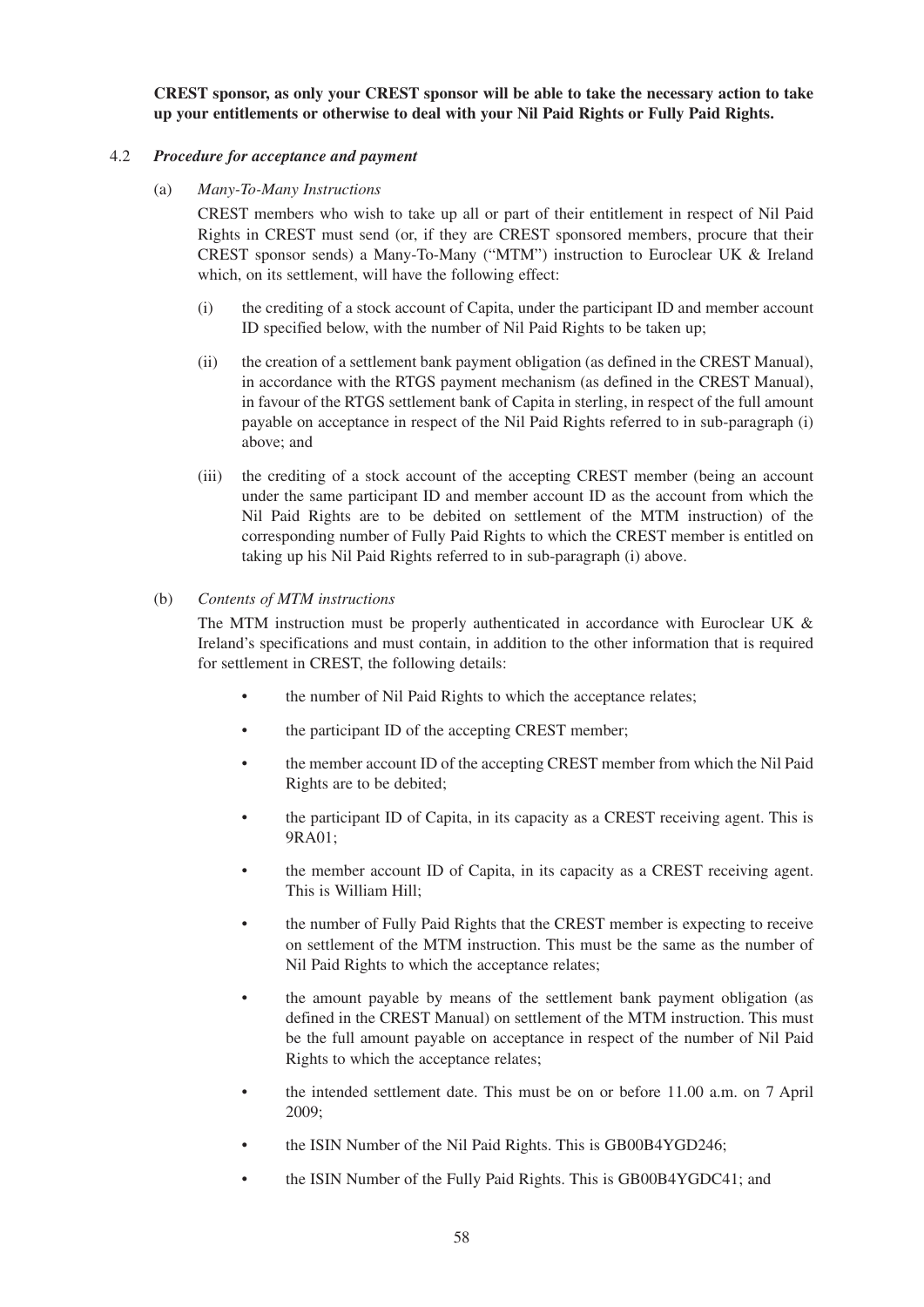- the Corporate Action Number for the Rights Issue. This will be available by viewing the relevant corporate action details in CREST.
- (c) *Valid acceptance*

An MTM instruction complying with each of the requirements as to authentication and contents set out in sub-paragraph (b) of this section 4.2 of this Part III will constitute a valid acceptance where either:

- (i) the MTM instruction settles by not later than 11.00 a.m. on 7 April 2009; or
- (ii) at the discretion of the Company in consultation with Citi:
	- (A) the MTM instruction is received by Euroclear UK  $\&$  Ireland by not later than 11.00 a.m. on 7 April 2009;
	- (B) a number of Nil Paid Rights at least equal to the number of Nil Paid Rights inserted in the MTM instruction is credited to the CREST stock account of the accepting CREST member specified in the MTM instruction at 11.00 a.m. on 7 April 2009; and
	- (C) the relevant MTM instruction settles by 2.00 p.m. on 7 April 2009 (or such later time as the Company and Citi may determine).

An MTM instruction will be treated as having been received by Euroclear UK & Ireland for these purposes at the time at which the instruction is processed by the Communications Host at Euroclear UK & Ireland of the network provider used by the CREST member (or by the CREST sponsored member's CREST sponsor). This will be conclusively determined by the input time stamp applied to the MTM instruction by the network provider's Communications Host.

### *(d) Representations, warranties and undertakings of CREST members*

A CREST member or CREST sponsored member who makes a valid acceptance in accordance with this section 4.2 of this Part III represents, warrants and undertakes to the Company and Citi that he has taken (or procured to be taken), and will take (or procure to be taken), whatever action is required to be taken by him or by his CREST sponsor (as appropriate) to ensure that the MTM instruction concerned is capable of settlement at 11.00 a.m. on 7 April 2009 and remains capable of settlement at all times after that until 2.00 p.m. on 7 April 2009 (or until such later time and date as the Company and Citi may determine). In particular, the CREST member or CREST sponsored member represents, warrants and undertakes that, at 11.00 a.m. on 7 April 2009 and at all times thereafter until 2.00 p.m. on 7 April 2009 (or until such later time and date as the Company and Citi may determine), there will be sufficient Headroom within the Cap (as those terms are defined in the CREST Manual) in respect of the cash memorandum account to be debited with the amount payable on acceptance to permit the MTM instruction to settle. CREST sponsored members should contact their CREST sponsor if they are in any doubt.

If there is insufficient Headroom within the Cap in respect of the cash memorandum account of a CREST member or CREST sponsored member for such amount to be debited or the CREST member's or CREST sponsored member's acceptance is otherwise treated as invalid and New Ordinary Shares have already been allotted to such CREST member or CREST sponsored member, the Company may (in its absolute discretion as to the manner, timing and terms) make arrangements for the sale of such New Ordinary Shares on behalf of that CREST member or CREST sponsored member and hold the proceeds of sale (net of the Company's reasonable estimate of any loss that it has suffered as a result of the acceptance being treated as invalid and of the expenses of sale including, without limitation, any stamp duty or SDRT payable on the transfer of such New Ordinary Shares, and of all amounts payable by the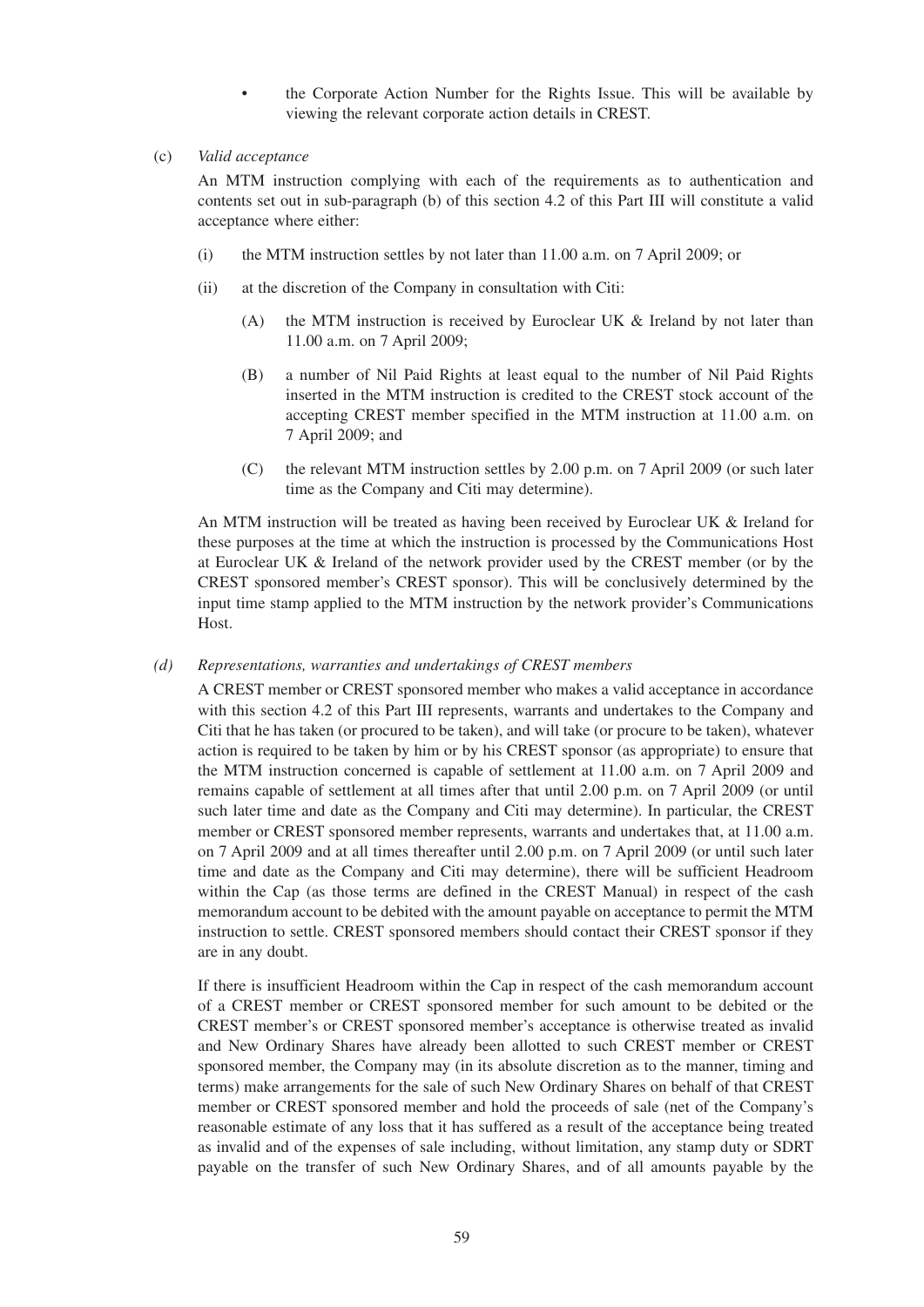CREST member or CREST sponsored member pursuant to the provisions of this Part III in respect of the acquisition of such New Ordinary Shares) on behalf of such CREST member or CREST sponsored member.

Neither the Company nor Citi nor any other person shall be responsible for, or have any liability for, any loss, expense or damage suffered by such CREST member or CREST sponsored member as a result.

#### (e) *CREST member's undertaking to pay*

A CREST member or CREST sponsored member who makes a valid acceptance in accordance with the procedures set out in this section 4.2 of this Part III, (a) undertakes to pay to the Company, or procure the payment to the Company of, the amount payable in sterling on acceptance in accordance with the above procedures or in such other manner as the Company may require (it being acknowledged that, where payment is made by means of the RTGS payment mechanism, the creation of a settlement bank payment obligation in sterling in favour of the settlement bank of Capita in accordance with the RTGS payment mechanism shall, to the extent of the obligation so created, discharge in full the obligation of the CREST member (or CREST sponsored member) to pay to the Company the amount payable on acceptance) and (b) requests that the Fully Paid Rights and/or New Ordinary Shares to which he will become entitled be issued to him on the terms set out in this document and subject to the memorandum of association of the Company and its Articles.

If the payment obligations of the relevant CREST member or CREST sponsored member in relation to such New Ordinary Shares are not discharged in full and such New Ordinary Shares have already been allotted to the CREST member or CREST sponsored member, the Company may (in its absolute discretion as to manner, timing and terms) make arrangements for the sale of such New Ordinary Shares on behalf of the CREST member or CREST sponsored member and hold the proceeds of sale (net of the Company's reasonable estimate of any loss it has suffered as a result of the same and of the expenses of the sale, including, without limitation, any applicable brokerage and commissions and amounts in respect of any value added tax, any stamp duty or SDRT payable on the transfer of such New Ordinary Shares, and of all amounts payable by such CREST member or CREST sponsored member pursuant to the terms of the Rights Issue in respect of the acquisition of such New Ordinary Shares) or an amount equal to the original payment of the CREST member or CREST sponsored member. Neither the Company nor Citi nor any other person shall be responsible for, or have any liability for, any loss, expense or damage suffered by the CREST member or CREST sponsored member as a result.

#### (f) *CREST procedures and timings*

**CREST members and CREST sponsors (on behalf of CREST sponsored members) should note that Euroclear UK & Ireland does not make available special procedures in CREST for any particular corporate action. Normal systems timings and limitations will therefore apply in relation to the input of an MTM instruction and its settlement in connection with the Rights Issue. It is the responsibility of the CREST member concerned to take (or, if the CREST member is a CREST sponsored member, to procure that his CREST sponsor takes) the action necessary to ensure that a valid acceptance is received as stated above by 11.00 a.m. on 7 April 2009. In this connection CREST members and (where applicable) CREST sponsors are referred in particular to those sections of the CREST Manual concerning practical limitations of the CREST system and timings.**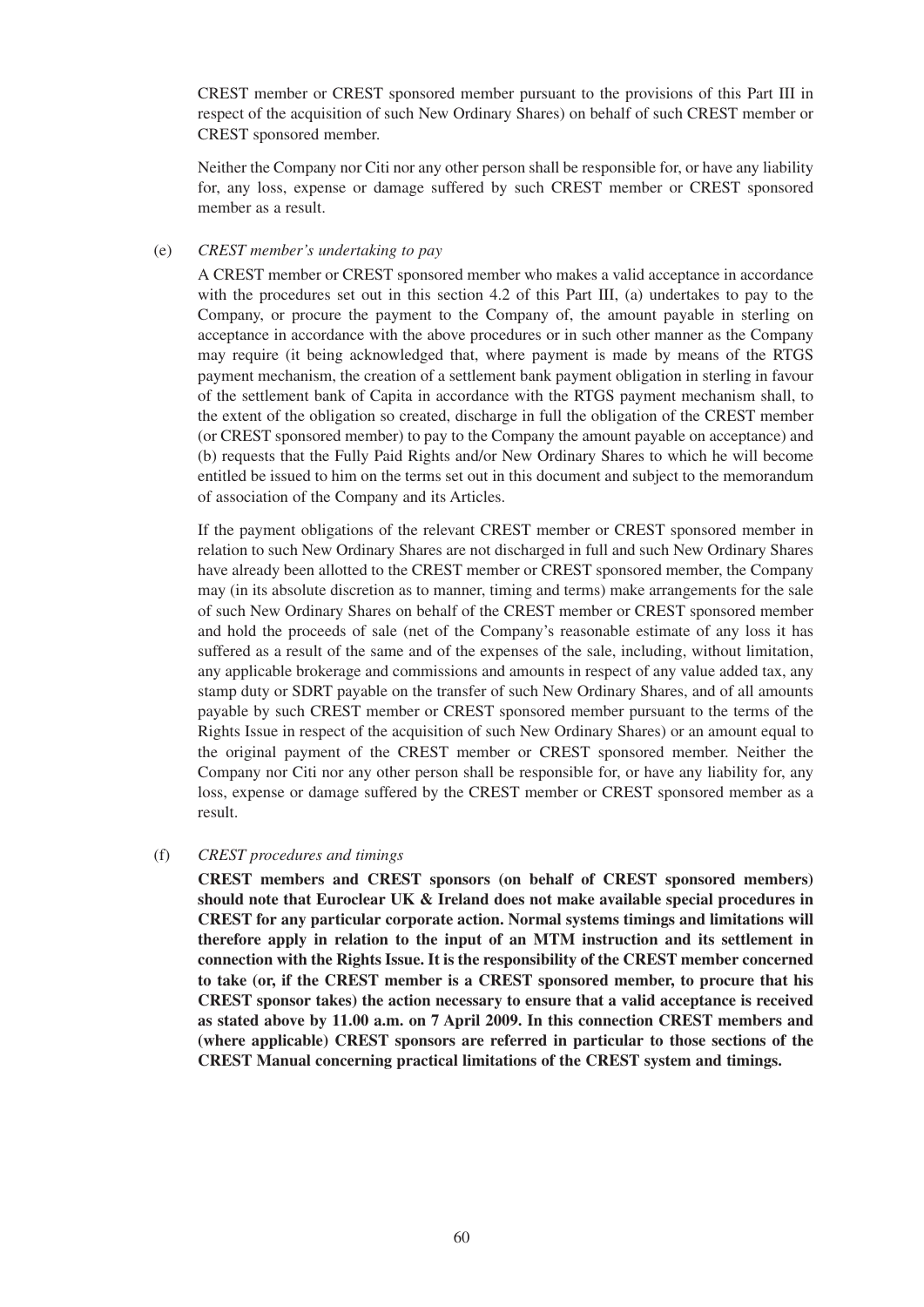#### (g) *Discretion as to rejection and validity of acceptances*

The Company may (having consulted with Citi and taken into account its reasonable comments):

- (i) reject any acceptance constituted by an MTM instruction, which is otherwise valid, in the event of breach of any of the representations, warranties and undertakings set out or referred to in this section 4.2 of this Part III. Where an acceptance is made as described in this section 4.2 of this Part III which is otherwise valid, and the MTM instruction concerned fails to settle by 2.00 p.m. on 7 April 2009 (or by such later time and date as the Company and Citi have determined), the Company and Citi shall be entitled to assume, for the purposes of its right to reject an acceptance contained in this section 4.2 of this Part III, that there has been a breach of the representations, warranties and undertakings set out or referred to in this section 4.2 of this Part III, unless the Company is aware of any reason outside the control of the CREST member or CREST sponsor (as appropriate) concerned for the failure of the MTM instruction to settle;
- (ii) treat as valid (and binding on the CREST member or CREST sponsored member concerned) an acceptance which does not comply in all respects with the requirements as to validity set out or referred to in this section 4.2 of this Part III;
- (iii) accept an alternative properly authenticated dematerialised instruction from a CREST member or (where applicable) a CREST sponsor as constituting a valid acceptance in substitution for, or in addition to, an MTM instruction and subject to such further terms and conditions as the Company and Citi may determine;
- (iv) treat a properly authenticated dematerialised instruction (in this sub-paragraph the "first instruction") as not constituting a valid acceptance if, at the time at which Capita receives a properly authenticated dematerialised instruction giving details of the first instruction, either the Company or Capita has received actual notice from Euroclear UK & Ireland of any of the matters specified in regulation  $35(5)(a)$  of the Uncertified Securities Regulations in relation to the first instruction. These matters include notice that any information contained in the first instruction was incorrect or notice of lack of authority to send the first instruction; and
- (v) accept an alternative instruction or notification from a CREST member or (where applicable) a CREST sponsor, or extend the time for acceptance and/or settlement of an MTM instruction or any alternative instruction or notification if, for reasons or due to circumstances outside the control of any CREST member or CREST sponsored member or (where applicable) CREST sponsor, the CREST member or CREST sponsored member is unable validly to take up all or part of his Nil Paid Rights by means of the above procedures. In normal circumstances, this discretion is only likely to be exercised in the event of an interruption, failure or breakdown of CREST (or of any part of CREST) or on the part of facilities and/or systems operated by Capita in connection with CREST.

Any person who makes a valid acceptance and payment in accordance with this section 4 of this Part III is deemed to request that the New Ordinary Shares to which they will become entitled be issued to them on the terms set out in this document and subject to the memorandum of association of the Company and the Articles.

### 4.3 *Money Laundering Regulations*

If you hold your Nil Paid Rights in CREST and apply to take up all or part of your entitlement as agent for one or more persons and you are not a UK or EC regulated person or institution (e.g. a UK financial institution), then, irrespective of the value of the application, Capita is required to take reasonable measures to establish the identity of the person or persons on whose behalf you are making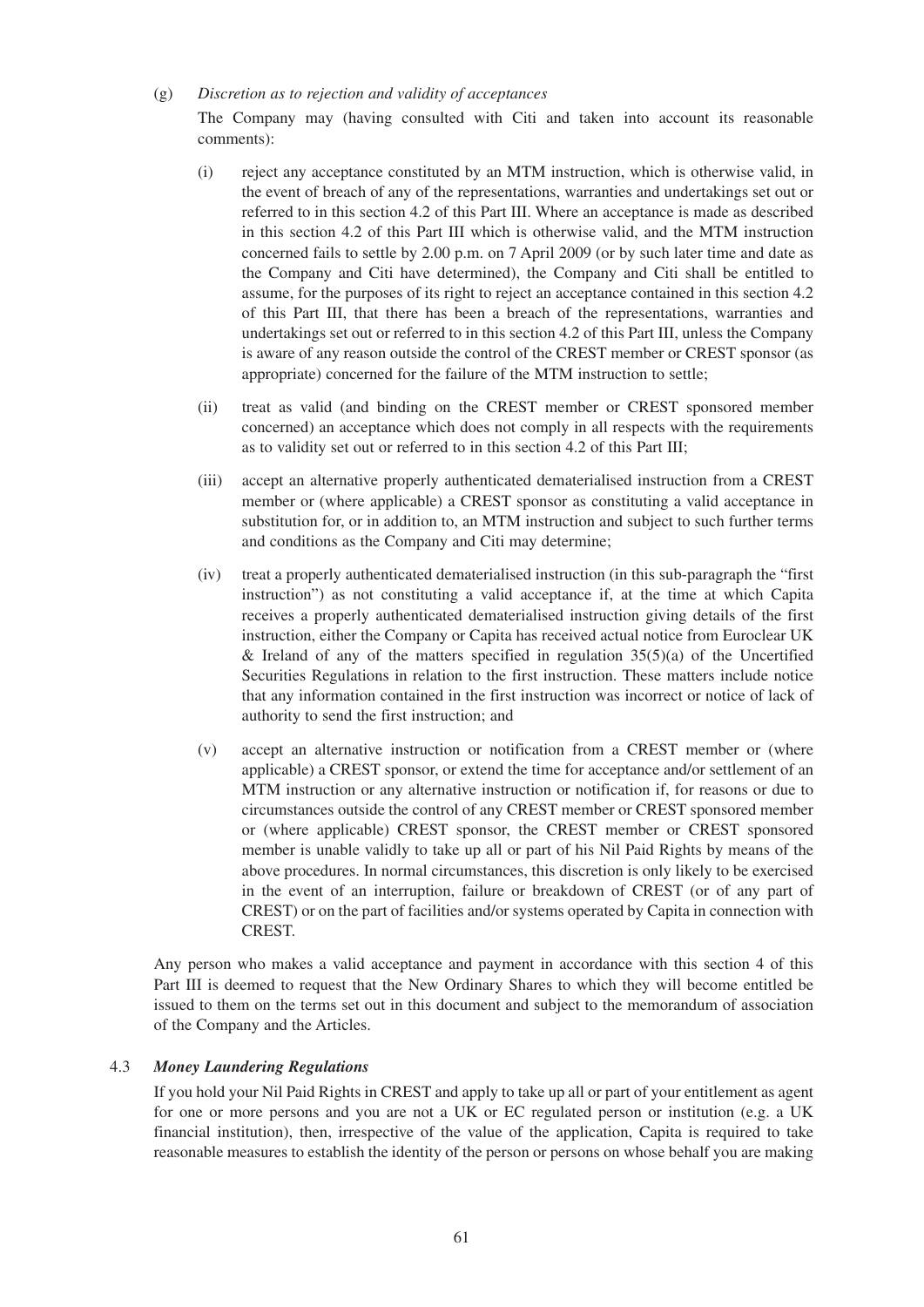the application. You must therefore contact Capita before sending any MTM instruction or other instruction so that appropriate measures may be taken.

Submission of an MTM instruction which constitutes, or which may on its settlement constitute, a valid acceptance as described above constitutes a warranty and undertaking by the applicant to provide promptly to Capita any information Capita may specify as being required for the purposes of the Money Laundering Regulations. Pending the provision of evidence satisfactory to Capita as to identity, Capita, having where time allows, consulted with the Company and Citi and having taken into account their comments, may at its absolute discretion take, or omit to take, such action as it may determine to prevent or delay settlement of the MTM instruction. If satisfactory evidence of identity has not been provided within a reasonable time, then Capita will not permit the MTM instruction concerned to proceed to settlement, but without prejudice to the right of the Company to take proceedings to recover any loss suffered by it as a result of failure by the applicant to provide satisfactory evidence.

#### 4.4 *Dealings in Nil Paid Rights*

Assuming the Resolution is passed at the Extraordinary General Meeting and the Rights Issue is otherwise unconditional, dealings in the Nil Paid Rights on the London Stock Exchange are expected to commence at 8.00 a.m. on 24 March 2009. A transfer (in whole or in part) of Nil Paid Rights can be made by means of CREST in the same manner as any other security that is admitted to CREST. The Nil Paid Rights are expected to be disabled in CREST after the close of CREST business on 7 April 2009.

### 4.5 *Dealings in Fully Paid Rights*

After acceptance of the provisional allotment and payment in full in accordance with the provisions set out in this document, the Fully Paid Rights may be transferred (in whole or in part) by means of CREST in the same manner as any other security that is admitted to CREST. The last date for settlement of any transfer of Fully Paid Rights in CREST is expected to be 7 April 2009. The Fully Paid Rights are expected to be disabled in CREST after the close of CREST business on 7 April 2009.

#### 4.6 *Withdrawal of Nil Paid Rights or Fully Paid Rights from CREST*

Nil Paid Rights or Fully Paid Rights held in CREST may be converted into certificated form, that is, withdrawn from CREST. Normal CREST procedures (including timings) apply in relation to any such conversion.

The recommended latest time for receipt by Euroclear UK & Ireland of a properly authenticated dematerialised instruction requesting withdrawal of Nil Paid Rights or, if appropriate, Fully Paid Rights from CREST is 4.30 p.m. on 31 March 2009, so as to enable the person acquiring or holding the Nil Paid Rights or, if appropriate, Fully Paid Rights following the conversion to take all necessary steps in connection with taking up the entitlement prior to 11.00 a.m. on 7 April 2009. You are recommended to refer to the CREST Manual or to your CREST sponsor, if appropriate, for details of such procedures.

### 4.7 *Issue of New Ordinary Shares in CREST*

Fully Paid Rights in CREST are expected to be disabled in CREST after the close of CREST business on 7 April 2009 (the latest date for settlement of transfers of Fully Paid Rights in CREST). New Ordinary Shares (in definitive form) will be issued in uncertificated form to those persons registered as holding such Fully Paid Rights in CREST at the close of business on the date on which the Fully Paid Rights are disabled. Capita will instruct Euroclear UK & Ireland to credit the appropriate stock accounts of those persons (under the same participant ID and member account ID that applied to the Fully Paid Rights held by those persons) with their entitlements to New Ordinary Shares with effect from the next business day (expected to be 8 April 2009).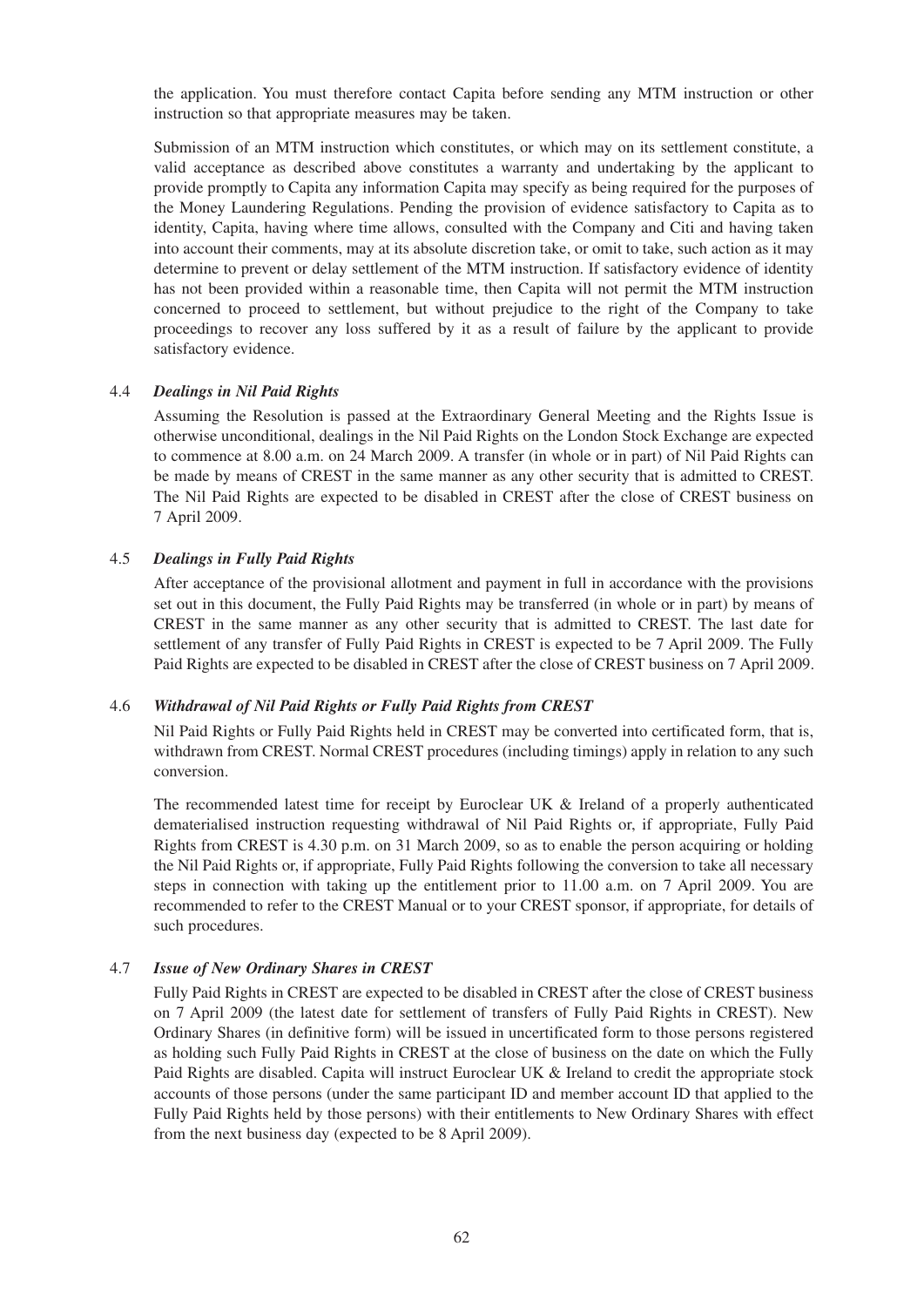### 4.8 *Right to allot/issue in certificated form*

Despite any other provision of this document, the Company reserves the right to allot and/or issue any Nil Paid Rights, Fully Paid Rights or New Ordinary Shares in certificated form. In normal circumstances, this right is only likely to be exercised in the event of an interruption, failure or breakdown of CREST (or any part of CREST) or on the part of the facilities and/or systems operated by Capita in connection with CREST.

### **5. PROCEDURE IN RESPECT OF RIGHTS NOT TAKEN UP (WHETHER CERTIFICATED OR UNCERTIFICATED)**

If an entitlement to New Ordinary Shares is not validly taken up by 11.00 a.m. on 7 April 2009, in accordance with the procedure laid down for acceptance and payment, then that provisional allotment will be deemed to have been declined and will lapse. Citi will, as agent for the Company, endeavour to procure subscribers for all of those New Ordinary Shares by not later than 4.00 p.m. on 9 April 2009 at a price per New Ordinary Share which is not less than the aggregate of the Issue Price and the expenses of procuring such subscribers (including applicable brokerage, commissions and amounts in respect of any VAT). If subscribers can be procured on this basis, such New Ordinary Shares will be reallotted at the Issue Price to such subscribers and any net proceeds (after deduction of the Issue Price and the expenses of procuring such subscribers, including any applicable brokerage, commission and any amounts in respect of VAT thereon) will be paid (without interest) by cheque as set out below.

It will be a term of such subscription that such net proceeds shall be paid (subject as provided in this section 5 of this Part III):

- (i) where the provisional allotment was, at the time of its lapsing, represented by a Provisional Allotment Letter, to the person whose name and address appeared on page 1 of the Provisional Allotment Letter; and
- (ii) where the Nil Paid Rights were, at the time of their lapsing, in uncertificated form, to the person registered as the holder of such Nil Paid Rights at the time of their disablement in CREST.

Payments to those persons entitled (as referred to above) will be made *pro rata* to their lapsed provisional allotments, save that amounts of less than  $£5.00$  will not be paid to such persons but will be aggregated and retained for the benefit of the Company. Holdings of Ordinary Shares in certificated and uncertificated form will be treated as being held by different persons for these purposes. Cheques for the amounts due (if any) will be sent by post at the risk of such persons to their registered addresses provided that, where an entitlement concerned was held in CREST, the amount due will, unless the Company (at is absolute discretion) otherwise determines, be satisfied by the Company procuring the creation of a settlement bank payment obligation in favour of the relevant CREST member's (or CREST sponsored member's) RTGS settlement bank in respect of the cash amount concerned in accordance with the RTGS payment mechanism.

Notwithstanding the above, Citi may at any time after 11.00 a.m. on 7 April 2009 cease to endeavour to procure subscribers if, in its opinion, there is no reasonable likelihood that any such subscribers can be procured at such a price and by such a time. If, and to the extent that, subscribers for New Ordinary Shares cannot be procured on the basis outlined above, the relevant New Ordinary Shares will be subscribed for by Citi and the other Underwriters at the Issue Price pursuant to the terms of the Underwriting Agreement.

Any transactions undertaken pursuant to this section 5 of this Part III will be deemed to have been undertaken at the request of the persons entitled to the lapsed provisional allotments or other entitlements and neither the Company, Citi nor any person procuring or seeking to procure such subscribers shall be responsible or have any liability for any loss or damage (whether actual or alleged) arising from the terms, amount or timing of any such subscription or any failure to procure such subscribers or the decision not to endeavour to procure such subscribers. Citi will be entitled to retain any brokerage fees, commissions or other benefits received in connection with these arrangements.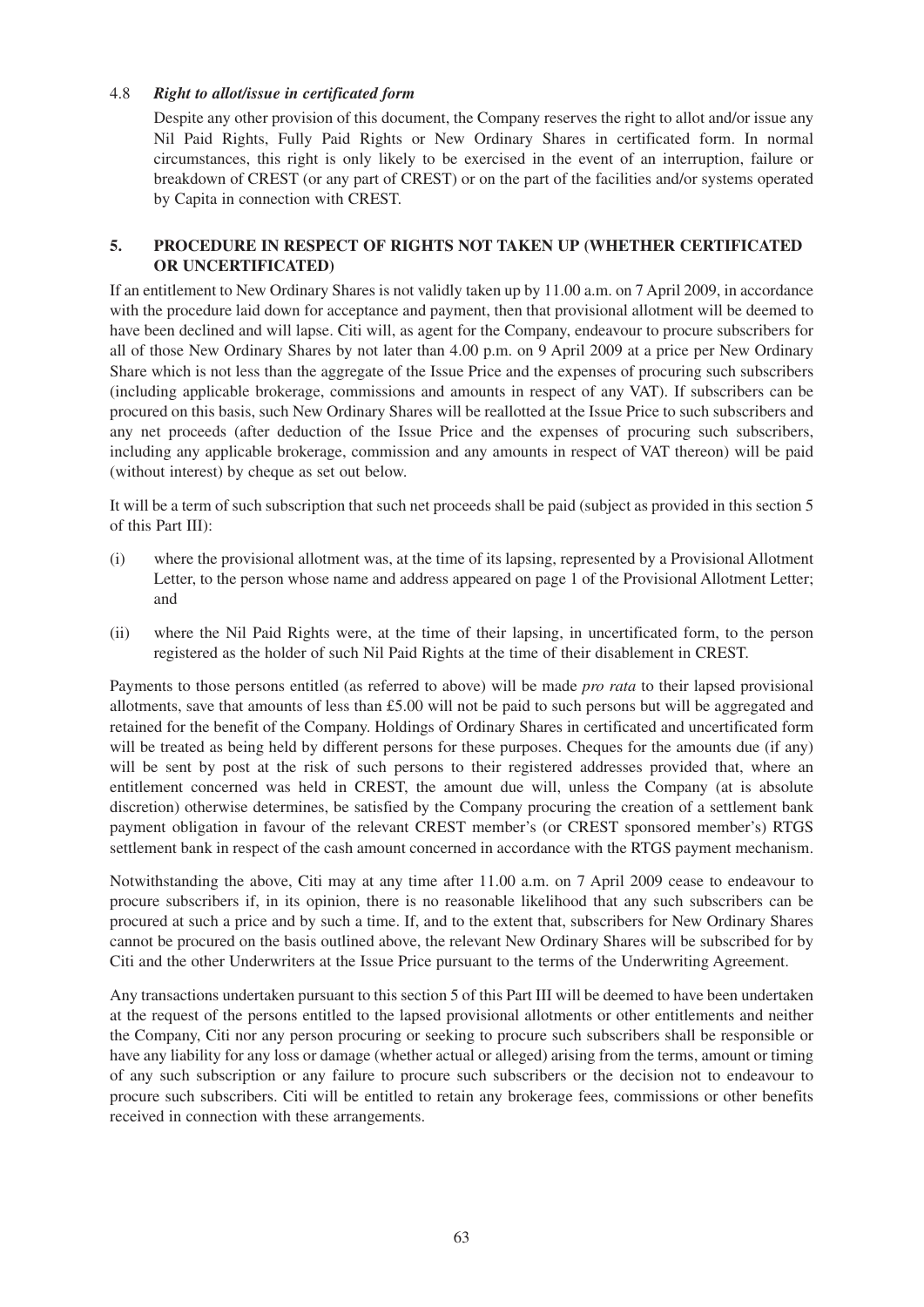## **6. EMPLOYEE SHARE SCHEMES**

In accordance with the rules of the Employee Share Schemes, the Directors propose to make adjustments to the terms of outstanding options and awards and to the numerical limits thereof to take account of the Rights Issue. Such adjustments will, for any Employee Share Scheme approved by HM Revenue & Customs, be subject to the prior approval of HM Revenue & Customs and for the 2008 LTIP, to confirmation from the auditors of the Company in writing that they are, in their opinion, fair and reasonable. The Company will notify participants in the Employee Share Schemes of any such adjustment in due course.

# **7. TAXATION**

The information regarding UK taxation and US taxation in respect of the New Ordinary Shares and the Rights Issue is set out in sections 10 and 11 respectively of Part VII of this document and is intended only as a general guide to the current tax position in those jurisdictions. **If you are in any doubt about your tax position or are subject to tax in a jurisdiction other than the UK or the US, you should consult your independent adviser without delay.**

## **8. OVERSEAS SHAREHOLDERS**

### 8.1 *General*

**The making or acceptance of the Rights Issue to or by persons resident in, or who are citizens of, countries other than the UK may be affected by the laws of the relevant jurisdiction. Such persons should consult their professional advisers as to whether they require any governmental or other consents or need to observe any other formalities to enable them to take up their rights.**

It is the responsibility of all persons (including, without limitation, nominees, custodians, agents and trustees) resident outside the UK receiving this document and/or a Provisional Allotment Letter and/or a credit of Nil Paid Rights to a stock account in CREST and wishing to accept the offer of New Ordinary Shares to satisfy themselves as to full observance of the applicable laws of the territory in which they are located, domiciled or resident for securities laws purposes, including obtaining all necessary governmental or other consents which may be required, observing all other requisite formalities needing to be observed and paying any issue, transfer or other taxes due in such territory.

## **The comments set out in this section 8 of this Part III are intended only as a general guide and any Qualifying Shareholders who are in doubt as to their position should consult their professional adviser without delay.**

Receipt of this document and/or a Provisional Allotment Letter or the crediting of Nil Paid Rights to a stock account in CREST will not constitute an offer in those jurisdictions in which it would be illegal to make an offer, and in those circumstances this document and/or the Provisional Allotment Letter should be treated as sent for information only in relation to the EGM and should not be copied or redistributed.

Nil Paid Rights will be provisionally allotted to all Qualifying Shareholders, including Qualifying Shareholders with registered addresses in the Restricted Jurisdictions or who are otherwise located in the United States. However, Provisional Allotment Letters will not be sent to, and Nil Paid Rights will not be credited to CREST accounts of, Qualifying Shareholders with registered addresses in the Restricted Jurisdictions or otherwise located in the United States or their agent or intermediary, except where the Company is satisfied that such action would not result in the contravention of any registration or other legal requirement in any jurisdiction.

No person in any territory other than the UK receiving this document and/or a Provisional Allotment Letter and/or a credit of Nil Paid Rights to a stock account in CREST may treat the same as constituting an offer or invitation to him, nor should he in any event use a Provisional Allotment Letter or deal in Nil Paid Rights or Fully Paid Rights in CREST, unless such an invitation or offer can lawfully be made to him in the relevant territory and the Provisional Allotment Letter, Nil Paid Rights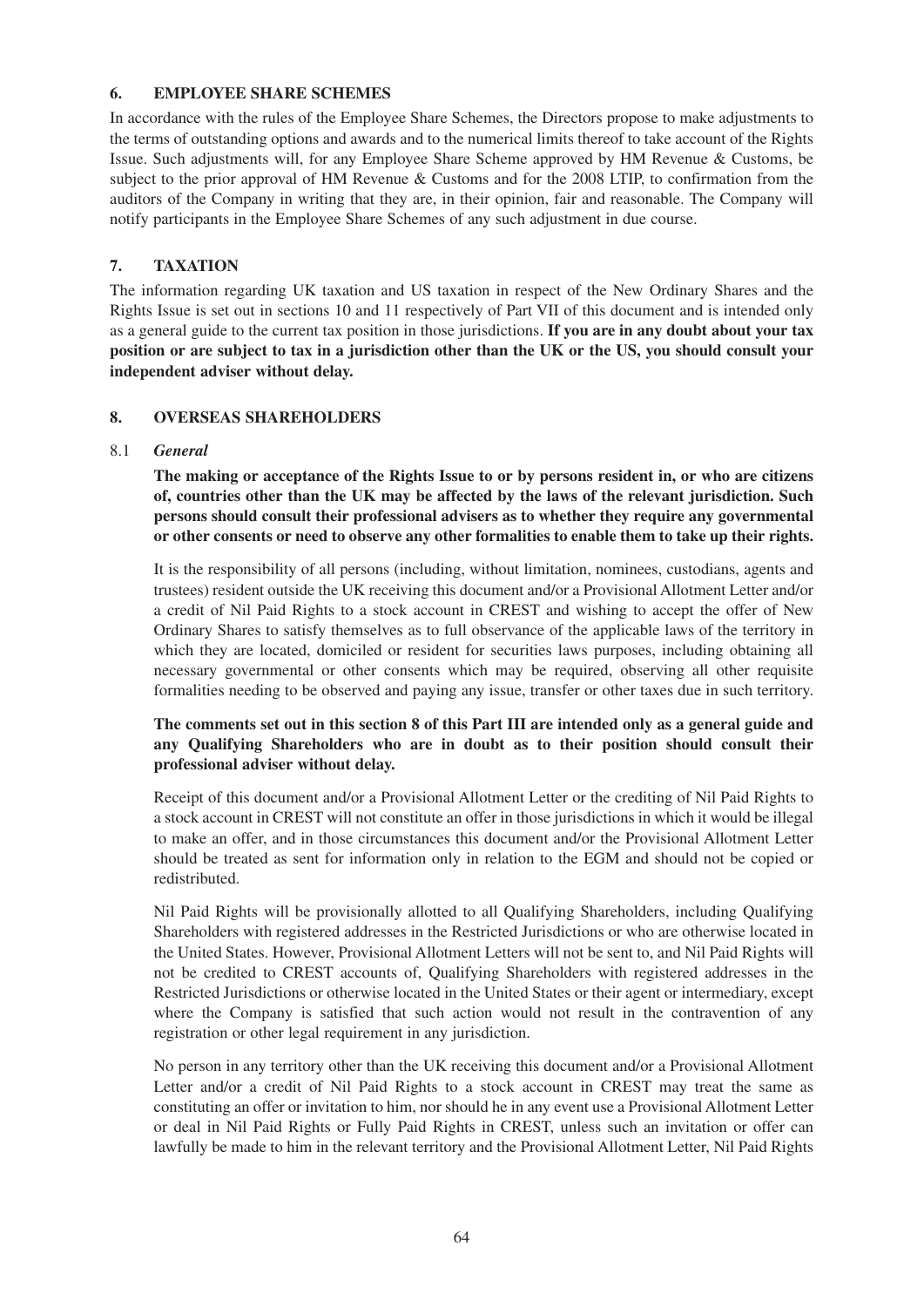or Fully Paid Rights in CREST can lawfully be used or dealt with without contravention of any unfulfilled registration or other legal or regulatory requirements.

Persons (including, without limitation, nominees, custodians agents and trustees) receiving a copy of this document and/or a Provisional Allotment Letter or whose stock account in CREST is credited with Nil Paid Rights or Fully Paid Rights should not, in connection with the Rights Issue, distribute or send the document or transfer Nil Paid Rights or Fully Paid Rights in or into any jurisdiction or to any citizen of any such jurisdiction where to do so would or might contravene local securities laws or regulations. If a Provisional Allotment Letter or credit of Nil Paid Rights or Fully Paid Rights in CREST is received by any person in any such territory (or by the agent or nominee of such a person), he must not seek to take up, renounce or transfer the Nil Paid Rights or Fully Paid Rights referred to in the Provisional Allotment Letter or this document unless the Company determines (in consultation with Citi) that such actions would not violate applicable legal or regulatory requirements. Any person (including, without limitation, any nominee, custodian trustee or agent) who does forward this document or a Provisional Allotment Letter into or credit Nil Paid Rights or Fully Paid Rights into CREST to be received by a person in any such territory (whether pursuant to a contractual or legal obligation or otherwise) should draw the recipient's attention to the contents of this section 8 of this Part III. The Company, in consultation with Citi, reserves the right to treat as invalid any acceptance or purported acceptance of the offer of New Ordinary Shares, or renunciation or purported renunciation of the offer of New Ordinary Shares, and will not be bound to allot, issue or transfer New Ordinary Shares if it (a) appears to the Company or its agents that the form of acceptance or renunciation has been executed or effected in or despatched from the United States or any other Restricted Jurisdiction, by or for the account of a person located in the United States, or otherwise in a manner which may involve a breach of the laws of any jurisdiction or if it believes the same may violate any applicable legal or regulatory requirement; (b) in the case of a Provisional Allotment Letter, provides an address in any Restricted Jurisdiction or any other jurisdiction outside the UK in which the Company believes it would be unlawful to deliver definitive share certificates for the New Ordinary Shares; (c) in the case of a credit of Nil Paid Rights held in CREST, to a CREST member or CREST sponsored member whose registered address would be in the United States or any of the other Restricted Jurisdictions; or (d) purports to exclude any of the warranties contained in this Part III.

The attention of Qualifying Shareholders with registered addresses in the Restricted Jurisdictions, or persons resident in those countries, is drawn to sections 8.2 to 8.5 (inclusive) of this Part III.

Despite any other provisions of this document or the Provisional Allotment Letter, the Company reserves the right to permit any Qualifying Shareholder to take up his rights if the Company in its sole and absolute discretion is satisfied that the transaction in question is exempt from or not subject to the legislation or regulation giving rise to the restrictions in question. Those Overseas Shareholders who wish, and are permitted, to take up their entitlement should note that payments must be made as described in section 3.3 (Qualifying non-CREST Shareholders) and section 4.2 (Qualifying CREST Shareholders) both of this Part III above.

### **If you are in any doubt as to your eligibility to accept the offer of New Ordinary Shares or to deal with Nil Paid Rights or Fully Paid Rights, you should contact your professional advisers immediately.**

#### 8.2 *United States and Canada*

The Nil Paid Rights, the Fully Paid Rights, the New Ordinary Shares and the Provisional Allotment Letters have not been and will not be registered under the Securities Act, the laws of any state of the United States or the securities legislation of any province or territory of Canada. Subject to certain exceptions, none of the Nil Paid Rights, the Fully Paid Rights, the New Ordinary Shares or the Provisional Allotment Letters may be directly or indirectly offered for subscription or purchase, taken up, sold, delivered, renounced or transferred in or into North America or to or for the benefit of a North American Person. Accordingly, subject to certain exceptions, the Rights Issue will not be made within the United States or Canada and neither this document nor Provisional Allotment Letters will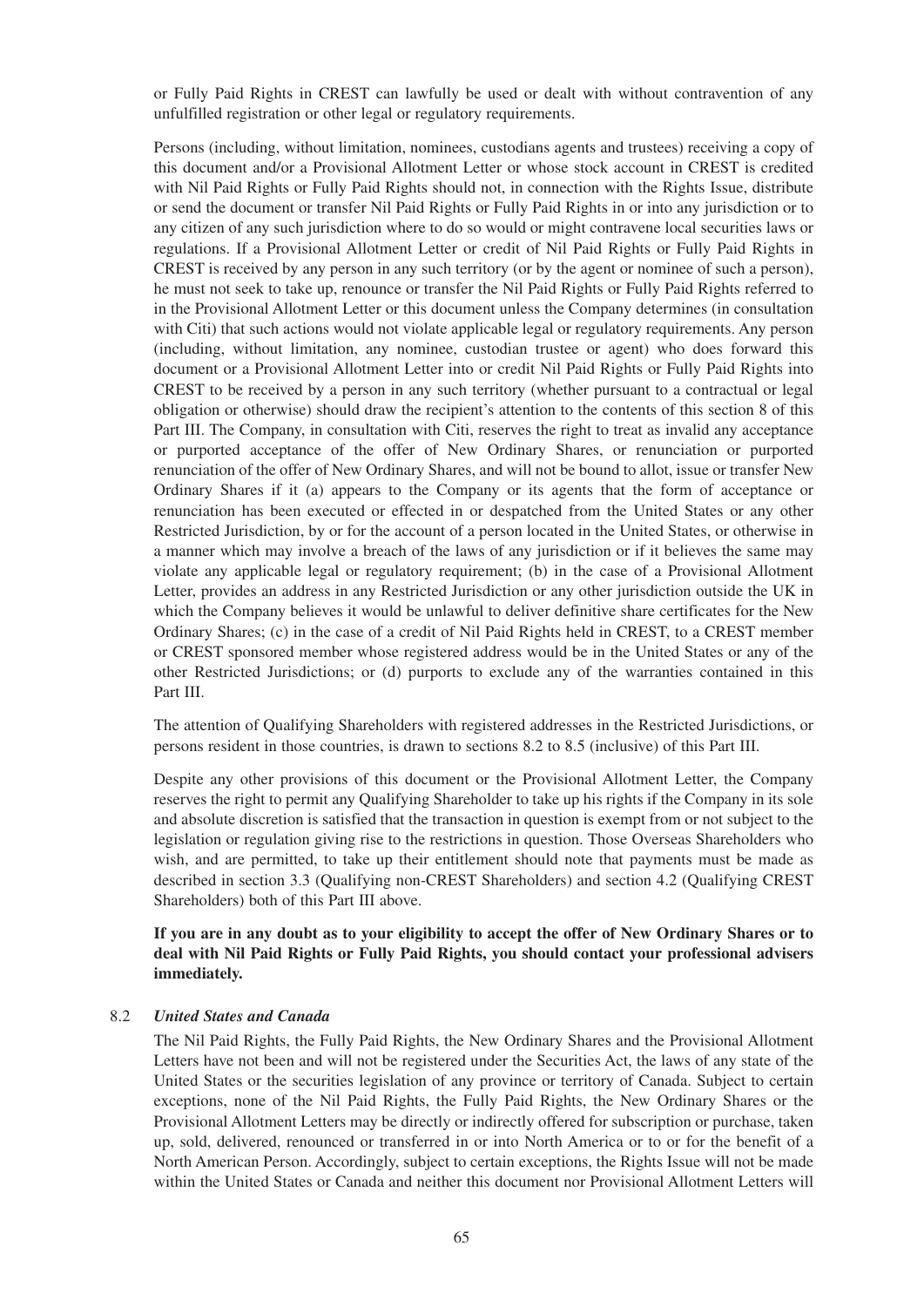be sent to, nor will any Nil Paid Rights be credited to a stock account in CREST of, any Shareholder with a registered address in North America.

Any person in the United States who obtains a copy of this document or a Provisional Allotment Letter and who is not a "qualified institutional buyer" within the meaning of Rule 144A under the Securities Act (a "**Qualifying US Investor**") is required to disregard them. Any person in Canada who obtains a copy of this document or a Provisional Allotment Letter is required to disregard them.

Qualifying US Investors that satisfy the Company as to their status may exercise the Nil Paid Rights and the Fully Paid Rights in accordance with the procedures set out in paragraph 3.2 of this Part III (if such Qualifying US Investor is a Qualifying non-CREST Shareholder) or paragraph 4.2 of this Part III (if such Qualifying US Investor is a Qualifying CREST Shareholder). Qualifying US Investors must also complete, and return to the Company, an Qualifying US Investor Representation Letter in the appropriate form as described in paragraph 8.6(c) of this Part III, with a copy to Citi. Overseas Shareholders who hold Ordinary Shares through a bank, a broker or other financial intermediary, should procure that the relevant bank, broker or financial intermediary submits an Qualifying US Investor Representation Letter on their behalf. The Company has the discretion to refuse to accept any Provisional Allotment Letter or any MTM instruction that is not accompanied by an executed Qualifying US Investor Representation Letter or any other required additional documentation.

Potential purchasers of the New Ordinary Shares in the US are advised to consult legal counsel prior to making any offer for, resale, pledge or other transfer of such New Ordinary Shares.

Until 40 days after the commencement of the Rights Issue, an offer, sale or transfer of the New Ordinary Shares, Nil Paid Rights, Fully Paid Rights or Provisional Allotment Letters within the United States by a dealer (whether or not participating in the Rights Issue) may violate the registration requirements of the Securities Act.

No representation has been, or will be, made by the Company or Citi as to the availability of Rule 144 under the Securities Act or any other exemption under the Securities Act or any state securities laws for the reoffer, pledge or transfer of the New Ordinary Shares.

#### 8.3 *Australia*

No prospectus in relation to the New Ordinary Shares has been or will be lodged with, or registered by, the Australian Securities Commission. Neither the New Ordinary Shares nor the Provisional Allotment Letters nor any Nil Paid Rights or Fully Paid Rights held in CREST may be offered for subscription or purchase, taken up, sold, renounced, transferred or delivered, directly or indirectly, nor may any invitation to subscribe for or buy or sell New Ordinary Shares or any Nil Paid Rights or Fully Paid Rights held in CREST be issued or any draft or definitive document in relation to any such offer, sale or invitation be distributed, in or into Australia or to or for the account or benefit of an Australian Person. Accordingly, no offer of New Ordinary Shares is being made under this document or the Provisional Allotment Letters to shareholders with registered addresses in, or to residents of, Australia. No Provisional Allotment Letters will be sent to, nor will any Nil Paid Rights be credited to a stock account in CREST of, Qualifying Shareholders who have registered addresses in Australia.

#### 8.4 *Japan*

The relevant clearances have not been and will not be obtained from the Ministry of Finance of Japan and no prospectus has been or will be lodged with, or registered by, the Ministry of Finance of Japan. Therefore, subject to certain exceptions, neither the Provisional Allotment Letters nor any Nil Paid Rights or Fully Paid Rights held in CREST nor the New Ordinary Shares may, directly or indirectly, be offered or sold, taken up, or renounced in or into Japan or its territories or possessions. No Provisional Allotment Letter will be sent to, nor will any Nil Paid Rights be credited to a stock account in CREST of, Qualifying Shareholders whose registered address is in Japan.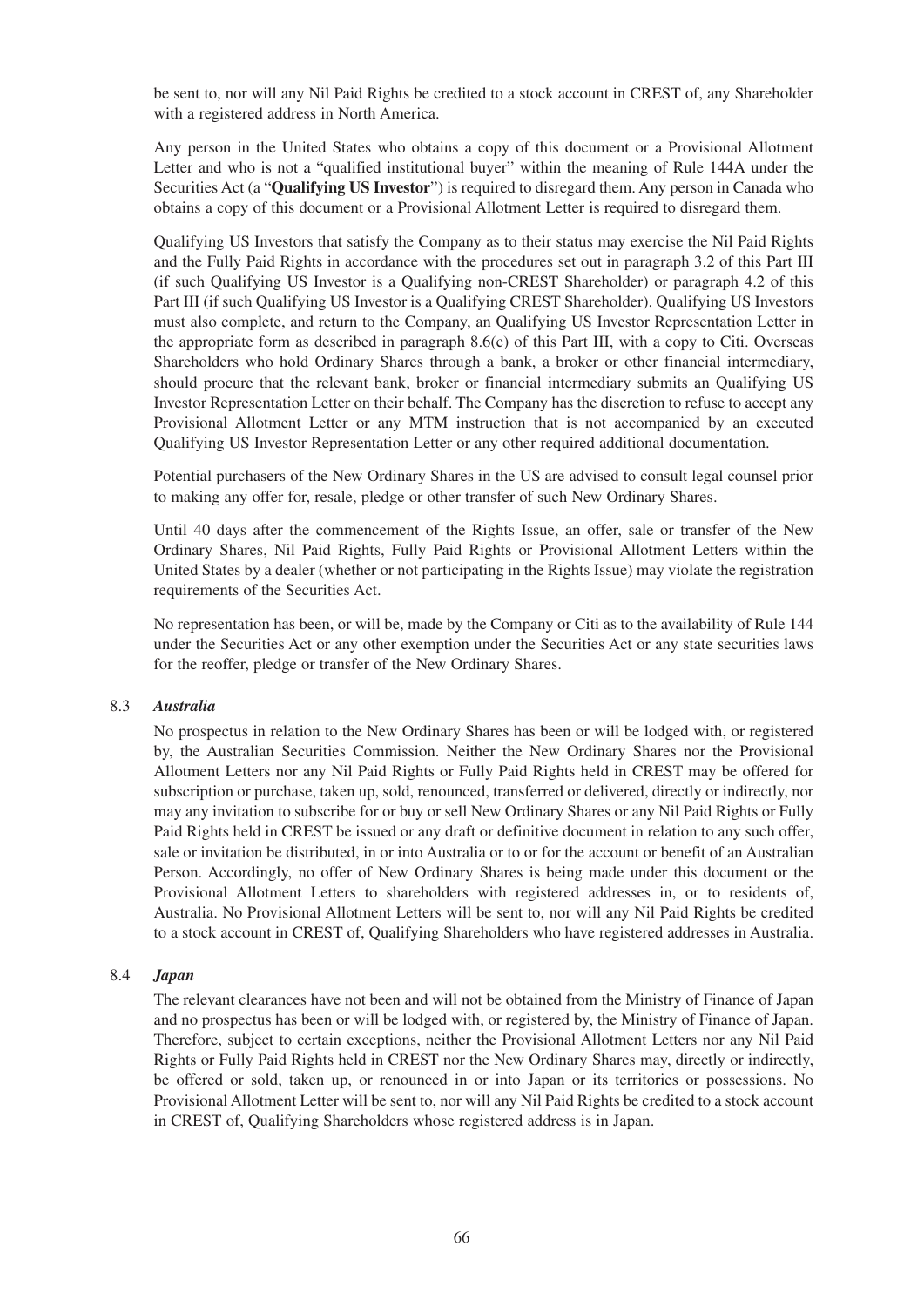#### 8.5 *Other overseas territories*

Qualifying Shareholders who have registered or who are resident in, or who are citizens of, other overseas territories should consult their professional advisers as to whether they require any governmental or other consents or need to observe any other formalities to enable them to take up their Nil Paid Rights and/or Fully Paid Rights and/or New Ordinary Shares under the Rights Issue.

#### 8.6 *Representations and Warranties*

#### (a) *Qualifying non-CREST Shareholders*

Any person accepting and/or renouncing a Provisional Allotment Letter or requesting registration of the New Ordinary Shares comprised therein represents and warrants to the Company, Citi and the Lead Managers that, except where proof has been provided to the Company's satisfaction that such person's use of the Provisional Allotment Letter will not result in the contravention of any applicable legal or regulatory requirement in any jurisdiction, (a) such person is not accepting and/or renouncing the Provisional Allotment Letter, or requesting registration of the relevant New Ordinary Shares, from within any of the Restricted Jurisdictions (b) such person is not in any territory in which it is unlawful to make or accept an offer to acquire New Ordinary Shares or to use the Provisional Allotment Letter in any manner in which such person has used or will use it, (c) such person is not acting on a non-discretionary basis for a person located within any Restricted Jurisdiction or any territory referred to in (b) above at the time the instruction to accept or renounce was given, and (d) such person is not acquiring New Ordinary Shares with a view to the offer, sale, resale, transfer, delivery or distribution, directly or indirectly, of any such New Ordinary Shares into any Restricted Jurisdiction or any territory referred to in (b) above.

The Company may treat as invalid any acceptance or purported acceptance of the allotment of New Ordinary Shares comprised in, or renunciation or purported renunciation of, a Provisional Allotment Letter if it (a) appears to the Company or its agents to have been executed or effected in or despatched from the United States or any other Restricted Jurisdiction, by or for the account of a person located in the United States or otherwise in a manner which may involve a breach of the laws of any jurisdiction or if it believes the same may violate any applicable legal or regulatory requirement, (b) provides an address in any Restricted Jurisdiction for delivery of definitive share certificates for New Ordinary Shares (or any jurisdiction outside the UK in which the Company believes it would be unlawful to deliver such certificates), or (c) purports to exclude the warranty required by this paragraph.

Each subscriber or purchaser acknowledges that the Company, Citi and the Lead Managers will rely upon the truth and accuracy of the foregoing representations and agreements, and agrees that if any of the representations and agreements deemed to have been made by such subscriber or purchaser by his subscription for, or purchase of, the Nil Paid Rights, the Fully Paid Rights or the New Ordinary Shares, as the case may be, are no longer accurate, he shall promptly notify the Company, Citi and the Lead Managers. If such subscriber or purchaser is subscribing for or purchasing the Nil Paid Rights, the Fully Paid Rights or the New Ordinary Shares as a fiduciary or agent for one or more investor accounts, each subscriber or purchaser represents that he has sole investment discretion with respect to each such account and full power to make the foregoing representations and agreements on behalf of each such account.

### (b) *Qualifying CREST Shareholders*

A CREST member or CREST sponsored member who makes a valid acceptance in accordance with the procedures set out in this Part III represents and warrants to the Company, Citi and the Lead Managers that, except where proof has been provided to the Company's satisfaction that such person's acceptance will not result in the contravention of any applicable legal requirement in any jurisdiction, (a) he is not within any of the Restricted Jurisdictions (b) he is not in any territory in which it is unlawful to make or accept an offer to acquire New Ordinary Shares, (c) he is not accepting on a non-discretionary basis for a person located within any of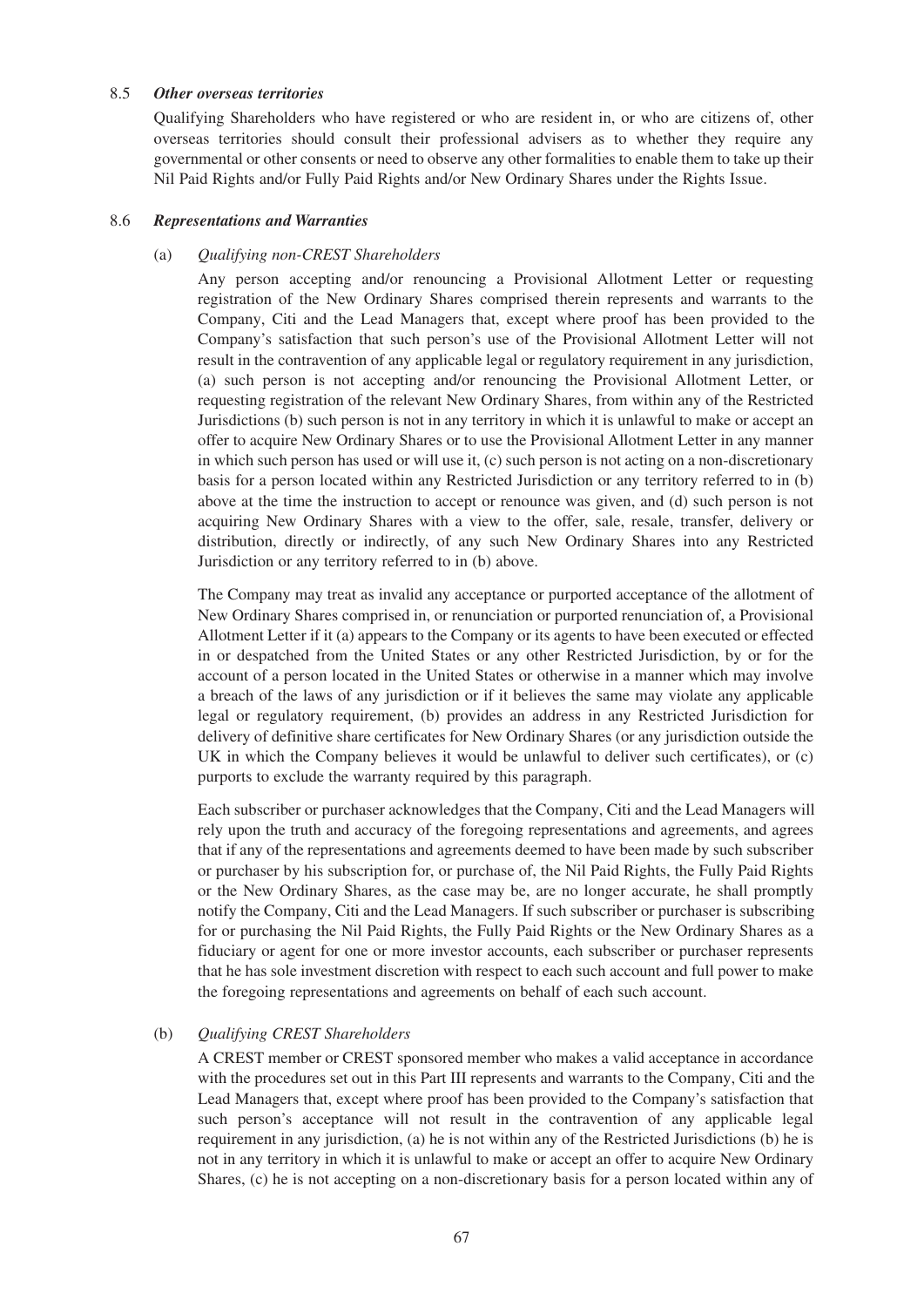the Restricted Jurisdictions or any territory referred to in (b) above at the time the instruction to accept was given, and (d) he is not acquiring New Ordinary Shares with a view to the offer, sale, transfer, delivery or distribution, directly or indirectly, of any such New Ordinary Shares into any of the Restricted Jurisdictions or any territory referred to in (b) above or to a person otherwise located in the United States. The Company reserves the right to reject any MTM instructions sent from any of the Restricted Jurisdictions or by a CREST member who is acting on a non-discretionary basis for the account or benefit of a person located within a Restricted Jurisdiction or if it believes the same may violate any applicable legal or regulatory requirements.

Each subscriber or purchaser acknowledges that the Company, Citi and the Lead Managers will rely upon the truth and accuracy of the foregoing representations and agreements, and agrees that if any of the representations and agreements deemed to have been made by such subscriber or purchaser by his subscription for, or purchase of, the Nil Paid Rights, the Fully Paid Rights or the New Ordinary Shares, as the case may be, are no longer accurate, he shall promptly notify the Company, Citi and the Lead Managers. If such subscriber or purchaser is subscribing for or purchasing the Nil Paid Rights, the Fully Paid Rights or the New Ordinary Shares as a fiduciary or agent for one or more investor accounts, each subscriber or purchaser represents that he has sole investment discretion with respect to each such account and full power to make the foregoing representations and agreements on behalf of each such account.

#### (c) *Qualifying US Investors*

Each Qualifying US Investor will further be specifically required to execute an Qualifying US Investor Representation Letter pursuant to which such Qualifying US Investor will acknowledge, represent to and agree with the Company, Citi and the Lead Managers among other things, that:

- (i) it understands and acknowledges that the Nil Paid Rights, Fully Paid Rights and New Ordinary Shares are being offered in a transaction not involving any public offering in the United States within the meaning of the Securities Act, and that the Nil Paid Rights, Fully Paid Rights and the New Ordinary Shares have not been and will not be registered under the Securities Act or any state securities laws;
- (ii) It is (a) a "qualified institutional buyer" as defined in Rule 144A under the Securities Act and (b) aware that any offer or sale of the Nil Paid Rights, Fully Paid Rights and/or the New Ordinary Shares to it pursuant to the Rights Issue will be made by way of a private placement in a transaction exempt from, or otherwise not subject to, the registration requirements of the Securities Act;
- (iii) in the normal course of its business, it invests in or purchases securities similar to the Nil Paid Rights, Fully Paid Rights and the New Ordinary Shares and (a) it has such knowledge and experience in financial and business matters that it is capable of evaluating the merits and risks of an investment in the Nil Paid Rights, Fully Paid Rights and/or New Ordinary Shares, (b) it is able to bear the economic risk of an investment in the Nil Paid Rights, Fully Paid Rights and/or the New Ordinary Shares for an indefinite period and (c) it has concluded on the basis of information available to it that it is able to bear the risks associated with such investment;
- (iv) it is purchasing the Nil Paid Rights, Fully Paid Rights and/or the New Ordinary Shares in the Rights Issue (a) for its own account or for the account of one or more other Qualifying US Investors for which it is acting as duly authorised fiduciary or agent or (b) for a discretionary account or accounts as to which it has complete investment discretion and the authority to make these representations, in either case, for investment purposes and not with a view to distribution within the meaning of the Securities Act;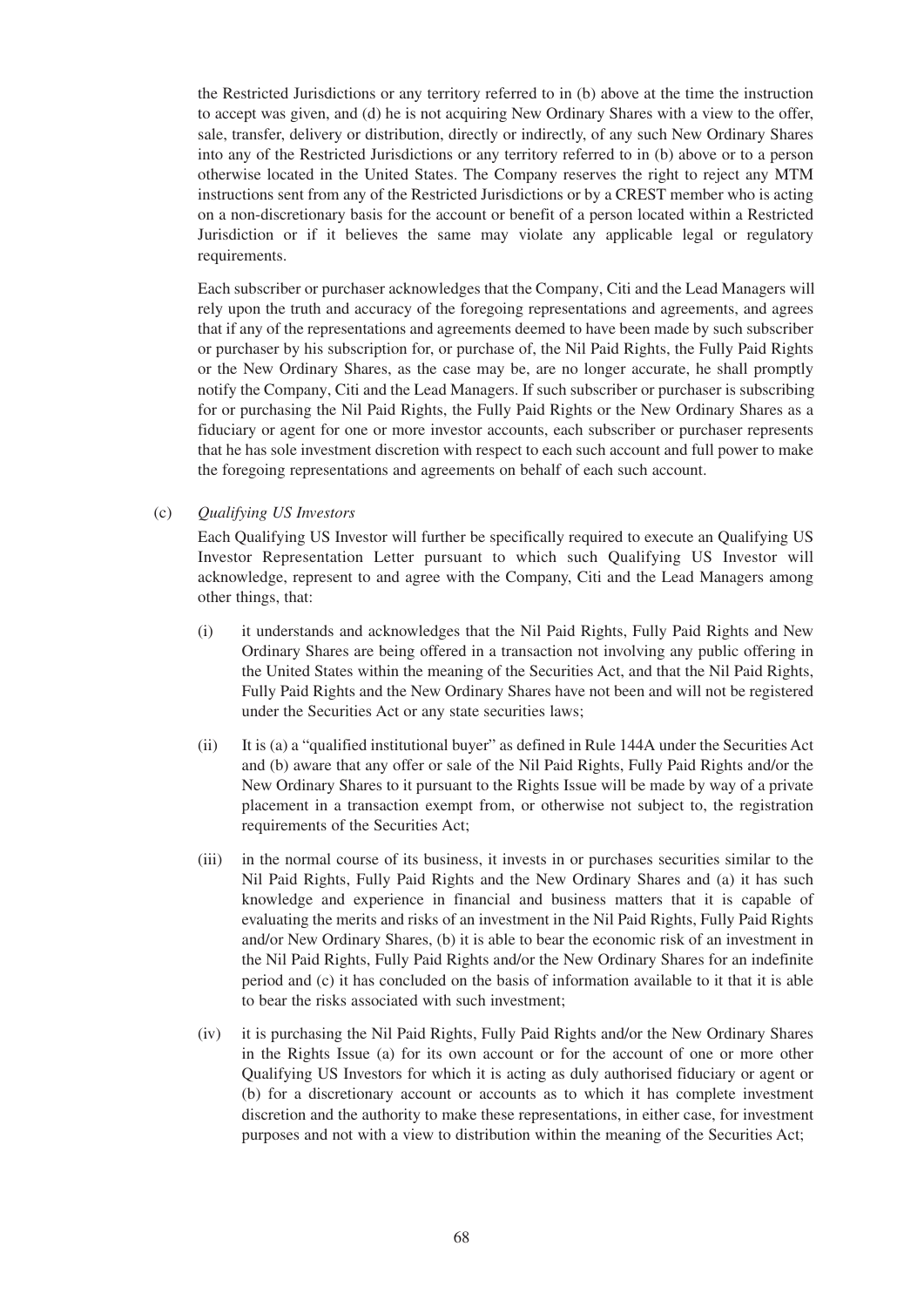- (v) it has received and read a copy of this document, including the documents and information incorporated by reference herein, has had the opportunity to ask questions of representatives of the Company concerning the Company, the Rights Issue, the Nil Paid Rights, Fully Paid Rights and the New Ordinary Shares, and has made its own investment decision to acquire the Nil Paid Rights, Fully Paid Rights and/or the New Ordinary Shares in the Rights Issue on the basis of its own independent investigation and appraisal of the business, financial condition, prospects, creditworthiness, status and affairs of the Company, the Rights Issue, the Nil Paid Rights, Fully Paid Rights and the New Ordinary Shares;
- (vi) it acknowledges and agrees that it has held and will hold this document and any Provisional Allotment Letter in confidence, it being understood that this document and any Provisional Allotment Letter that it has received or will receive are solely for its use and that it has not duplicated, distributed, forwarded, transferred or otherwise transmitted this document, any Provisional Allotment Letter or any other presentational or other materials concerning the Rights Issue (including electronic copies thereof) to any persons within the United States, and acknowledge and agree that such materials shall not be duplicated, distributed, forwarded, transferred or otherwise transmitted by it within the United States. It has made its own assessment concerning the relevant tax, legal and other economic considerations relevant to an investment in the Nil Paid Rights, Fully Paid Rights and New Ordinary Shares;
- (vii) it acknowledges and agrees that it has not acquired the Nil Paid Rights, Fully Paid Rights and/or the New Ordinary Shares in the Rights Issue as a result of any general solicitation or general advertising, including advertisements, articles, notices or other communications published in any newspaper, magazine or similar media or broadcast over radio or television, or any seminar or meeting whose attendees have been invited by general solicitation or general advertising;
- (viii) it acknowledges and agrees that the Nil Paid Rights, Fully Paid Rights and the New Ordinary Shares may not be reoffered, sold, pledged or otherwise transferred, and that it will not directly or indirectly reoffer, sell, pledge or otherwise transfer the Nil Paid Rights, Fully Paid Rights or the New Ordinary Shares, except (a) in an offshore transaction in accordance with Rule 903 or Rule 904 of Regulation S under the Securities Act; (b) with respect to the New Ordinary Shares only, to a qualified institutional buyer pursuant to Rule 144A; or (c) with respect to the New Ordinary Shares only, pursuant to an exemption from the registration requirements of the Securities Act pursuant to Rule 144 thereunder (if available), or any other exemption from the registration requirements of the Securities Act, subject to delivery to the Company of an opinion of counsel (and such other evidence as the company may reasonably require) that such transfer or sale is in compliance with the Securities Act and that in each case, such offer, sale pledge or transfer must and will be made in accordance with any applicable securities laws of any state or other jurisdiction of the United States;
- (ix) it understands that Nil Paid Rights, Fully Paid Rights and the New Ordinary Shares are "restricted securities" within the meaning of Rule  $144(a)(3)$  under the Securities Act and that, for so long as they remain "restricted securities", the Ordinary Shares may not be deposited into any unrestricted depositary facility established or maintained by a depositary bank;
- (x) if it was provided a Provisional Allotment Letter, it acknowledges and agrees that the Provisional Allotment Letters have not been and will not be registered under the Securities Act and it will not sell or otherwise transfer a Provisional Allotment Letter in the United States and will only sell or otherwise transfer or renounce a Provisional Allotment Letter in an offshore transaction in accordance with Rule 903 or Rule 904 of Regulation S under the Securities Act;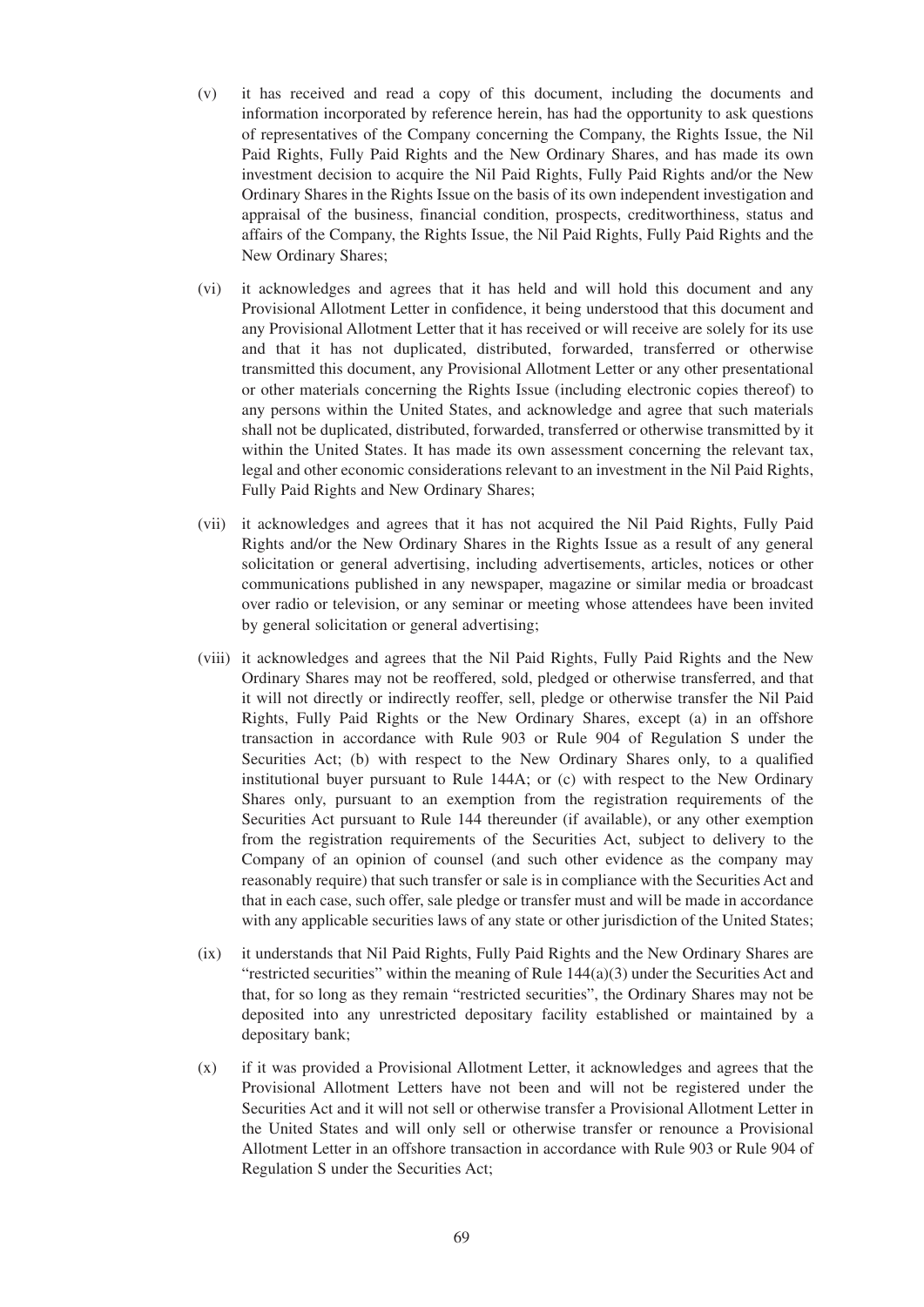(xi) to the extent it has received or does receive a Provisional Allotment Letter, it understands and agrees that it shall bear a legend substantially in the form below:

THIS PROVISIONAL ALLOTMENT LETTER, THE NIL PAID RIGHTS, THE FULLY PAID RIGHTS AND THE NEW ORDINARY SHARES HAVE NOT BEEN AND WILL NOT BE REGISTERED UNDER THE US SECURITIES ACT OF 1933, AS AMENDED (THE "**SECURITIES ACT**"), OR UNDER THE LAWS OF ANY STATE OF THE UNITED STATES AND, SUBJECT TO CERTAIN EXCEPTIONS, MAY NOT BE OFFERED OR SOLD, TRANSFERRED, TAKEN UP OR DELIVERED DIRECTLY OR INDIRECTLY INTO OR WITHIN THE UNITED STATES OR ITS TERRITORIES OR POSSESSIONS. OFFERS OF THE RIGHTS TO SUBSCRIBE TO NEW ORDINARY SHARES (THE "**RIGHTS**'', WHICH TERM SHALL BE DEEMED TO INCLUDE ANY ENTITLEMENTS REPRESENTED BY PALS AS WELL AS NIL PAID RIGHTS AND FULLY PAID RIGHTS) AND OFFERS AND SALES OF NEW ORDINARY SHARES IN THE UNITED STATES AS PART OF THE RIGHTS ISSUE WILL BE MADE ONLY TO A LIMITED NUMBER OF "**QUALIFIED INSTITUTIONAL BUYERS**'' AS DEFINED IN RULE 144A UNDER THE SECURITIES ACT ("**QUALIFYING US INVESTORS**'') IN TRANSACTIONS EXEMPT FROM THE REGISTRATION REQUIREMENTS OF THE SECURITIES ACT, PROVIDED HOWEVER THAT NO OFFERS OR SALES WILL BE MADE TO SUCH PERSONS UNLESS THEY HAVE FIRST SIGNED THE QUALIFYING US INVESTOR REPRESENTATION LETTER.

(xii) it understands and acknowledges that upon the initial issuance thereof, and until such time as the same is no longer required under the Securities Act or applicable state securities laws, the certificates representing the New Ordinary Shares (to the extent such New Ordinary Shares are in certificated form), and all certificates issued in exchange therefore or in substitution thereof, shall bear a legend substantially in the form below:

"THESE SECURITIES HAVE NOT BEEN REGISTERED UNDER THE UNITED STATES SECURITIES ACT OF 1933 (THE "**SECURITIES ACT**"), OR ANY OTHER APPLICABLE SECURITIES LAW. BY ITS ACCEPTANCE OF THESE SECURITIES THE PURCHASER REPRESENTS THAT IT IS A QUALIFIED INSTITUTIONAL BUYER ("**QIB**") AS DEFINED IN RULE 144A UNDER THE SECURITIES ACT AND THAT IT IS EITHER PURCHASING FOR ITS OWN ACCOUNT OR FOR THE ACCOUNT OF OTHER PURCHASERS WHO ARE QIBs AND AGREES THAT THE SECURITIES ARE NOT BEING ACQUIRED WITH A VIEW TO DISTRIBUTION AND ANY RESALE OF SUCH SECURITIES WILL BE MADE ONLY (1) IN ACCORDANCE WITH RULE 144A UNDER THE SECURITIES ACT TO A PERSON THAT THE HOLDER AND ANY PERSON ACTING ON ITS BEHALF REASONABLY BELIEVE IS A QUALIFIED INSTITUTION BUYER WITHIN THE MEANING OF RULE 144A PURCHASING FOR ITS OWN ACCOUNT OR FOR THE ACCOUNT OF ANOTHER QUALIFIED INSTITUTIONAL BUYER, (2) IN AN OFFSHORE TRANSACTION IN ACCORDANCE WITH RULE 903 OR RULE 904 OF REGULATION S, OR (3) PURSUANT TO AN EXEMPTION FROM REGISTRATION UNDER THE SECURITIES ACT PROVIDED BY RULE 144 (IF AVAILABLE) OR ANY OTHER EXEMPTION";

- (xiii) it understands and acknowledges that no representation has been, or will be, made by the Company or the Underwriters regarding the Rights Issue as to the availability of Rule 144 under the Securities Act or any state securities laws for the reoffer, pledge or transfer of the New Ordinary Shares;
- (xiv) it understands and acknowledges that the Company may make notation on its records or give instructions to the registrar and any transfer agent of the Nil Paid Rights, Fully Paid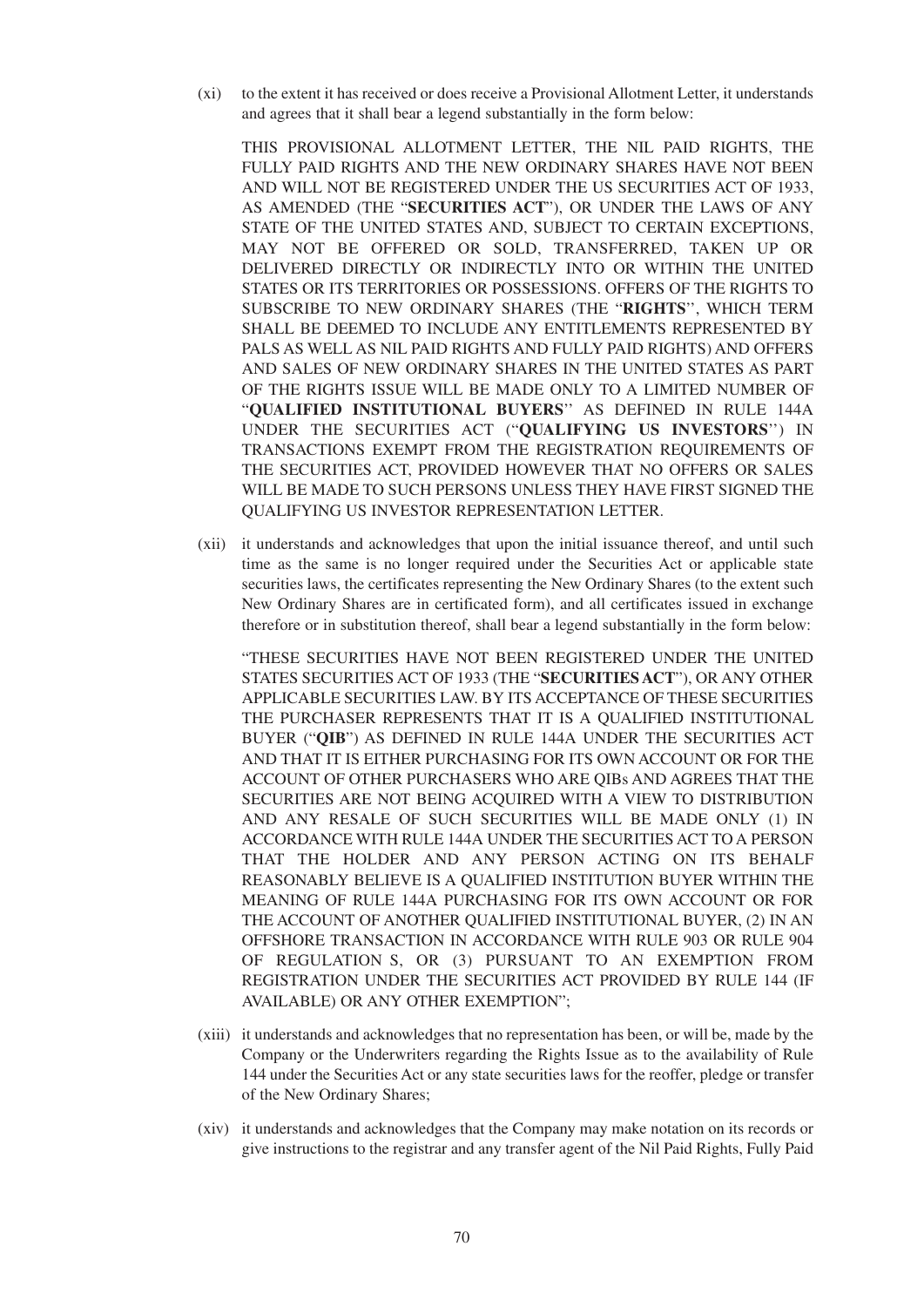Rights or the New Ordinary Shares in order to implement the restrictions on transfer set forth and described herein;

- (xv) neither the Underwriters, their affiliates, or persons acting on their behalf have made any representation to it, express or implied, with respect to the Company, the Rights Issue, the Nil Paid Rights, Fully Paid Rights or the New Ordinary Shares, or the accuracy, completeness or adequacy of such financial and other information concerning the Company, the Rights Issue, the Nil Paid Rights, Fully Paid Rights and the New Ordinary Shares;
- (xvi) it understands that this document has been prepared in accordance with UK format and style, which differs from US format and style. In particular, but without limitation, the financial information contained in this document relating to the Rights Issue has been prepared in accordance with International Financial Reporting Standards, as adopted by the European Union, and thus may not be comparable to financial statements of US companies prepared in accordance with US generally accepted accounting principles; and
- (xvii) it acknowledges that the Company, the Underwriters and others will rely upon the truth and accuracy of the foregoing acknowledgements, representations and agreements and understands the Company, the Underwriters and others will rely on Qualifying US Investor Representation Letters to comply with United States and other securities laws. Accordingly, it authorises the Company or the Underwriters to produce its Qualifying US Investor Representation Letter or a copy thereof to any interested party in any administrative or legal proceeding or official enquiry with respect to the matters set forth herein.

**The comments set out in this section 8 of this Part III are intended as a guide only and persons resident in, or who are citizens of, countries other than the UK should consult their professional advisers as to whether they require any governmental or other consents or need to observe any other formalities to enable them to take up their rights.**

#### **9. WITHDRAWAL RIGHTS**

Where a supplementary prospectus has been published and, prior to publication, a person has agreed to take up some or all of his Nil Paid Rights, he may be able to withdraw his acceptance under section 87Q(4) of FSMA by lodging a written notice of withdrawal, which must include the full name and address of the person wishing to exercise statutory withdrawal rights and, if such person is a CREST member, the participant ID and the member account ID of such CREST member, with Capita Registrars, Corporate Actions, The Registry, 34 Beckenham Road, Beckenham, Kent BR3 4TU, so as to be sent no later than two Business Days after the date on which the supplementary prospectus is published. Withdrawal is effected at the time an investor posts the withdrawal form document and not at the point at which the document is received by the Company. If such right to withdraw acceptances under section 87Q(4) of FSMA would apply at any time after the last date for valid acceptance such date shall be postponed to a new date announced by the Company not being earlier than two business days beginning with the first business day after the date on which the supplementary prospectus is published. Notice of withdrawal given by any other means or which is deposited with or received by Capita after expiry of such period will not constitute a valid withdrawal.

Following the valid exercise of statutory withdrawal rights, application monies will be returned by post to relevant Qualifying non-CREST Shareholders at their own risk and without interest to the address set out in the Provisional Allotment Letter and/or Capita will refund the amount paid by a Qualifying CREST Shareholder by way of a CREST payment, without interest, as applicable within 14 days of such exercise of statutory withdrawal rights. Interest earned on such monies will be retained for the benefit of the Company. The provisions of this section 9 of this Part III are without prejudice to the statutory rights of Qualifying Shareholders. In such event Qualifying Shareholders are advised to seek independent legal advice.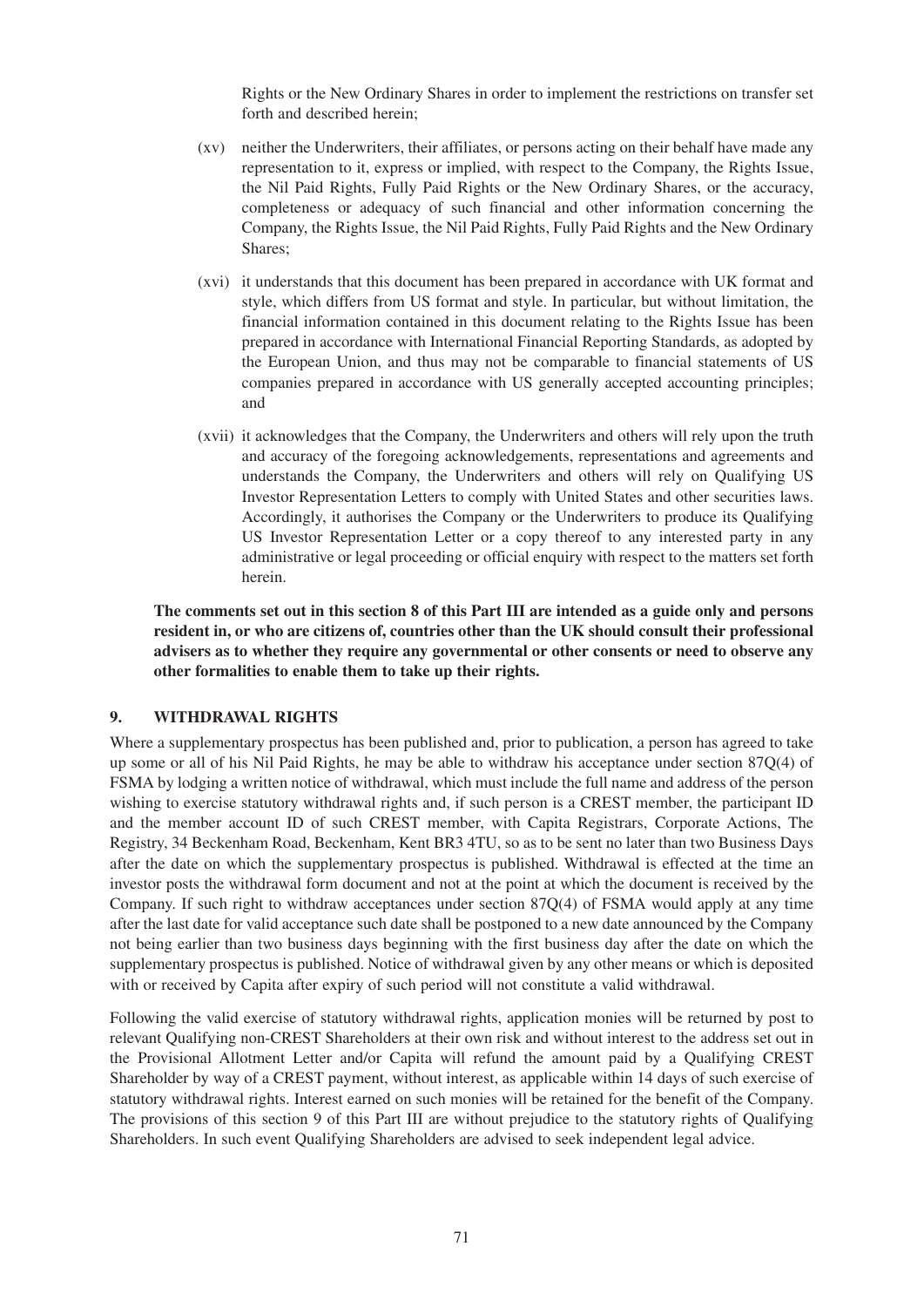## **10. GENERAL**

The dates set out in the timetable of events at the beginning of this document and mentioned throughout the document and the Provisional Allotment Letter may be adjusted by agreement between the Company and Citi, in which event details of the new dates will be notified to a Regulatory Information Service and, where appropriate, to Qualifying Shareholders. Qualifying Shareholders may not receive any further written communication.

All documents and remittances in connection with the Rights Issue will be sent to or by allottees or their renouncees (or their agents) at their risk.

The terms and conditions of the Rights Issue and all other matters in relation thereto as set out in this document and the Provisional Allotment Letter (if applicable) shall be governed by and construed in accordance with English law. The New Ordinary Shares will be created under the Acts.

The courts of England and Wales are to have exclusive jurisdiction to settle any dispute which may arise out of or in connection with the Rights Issue, this document or the Provisional Allotment Letter. By accepting rights under the Rights Issue in accordance with the instruction set out in this document and, in the case of Qualifying non-CREST Shareholders only, the Provisional Allotment Letter, Qualifying Shareholders and any other person who subscribes for New Ordinary Shares irrevocably submit to the jurisdiction of the courts of England and Wales and waive any objection to proceedings in any such court on the ground of venue or on the ground that proceedings have been brought in an inconvenient forum.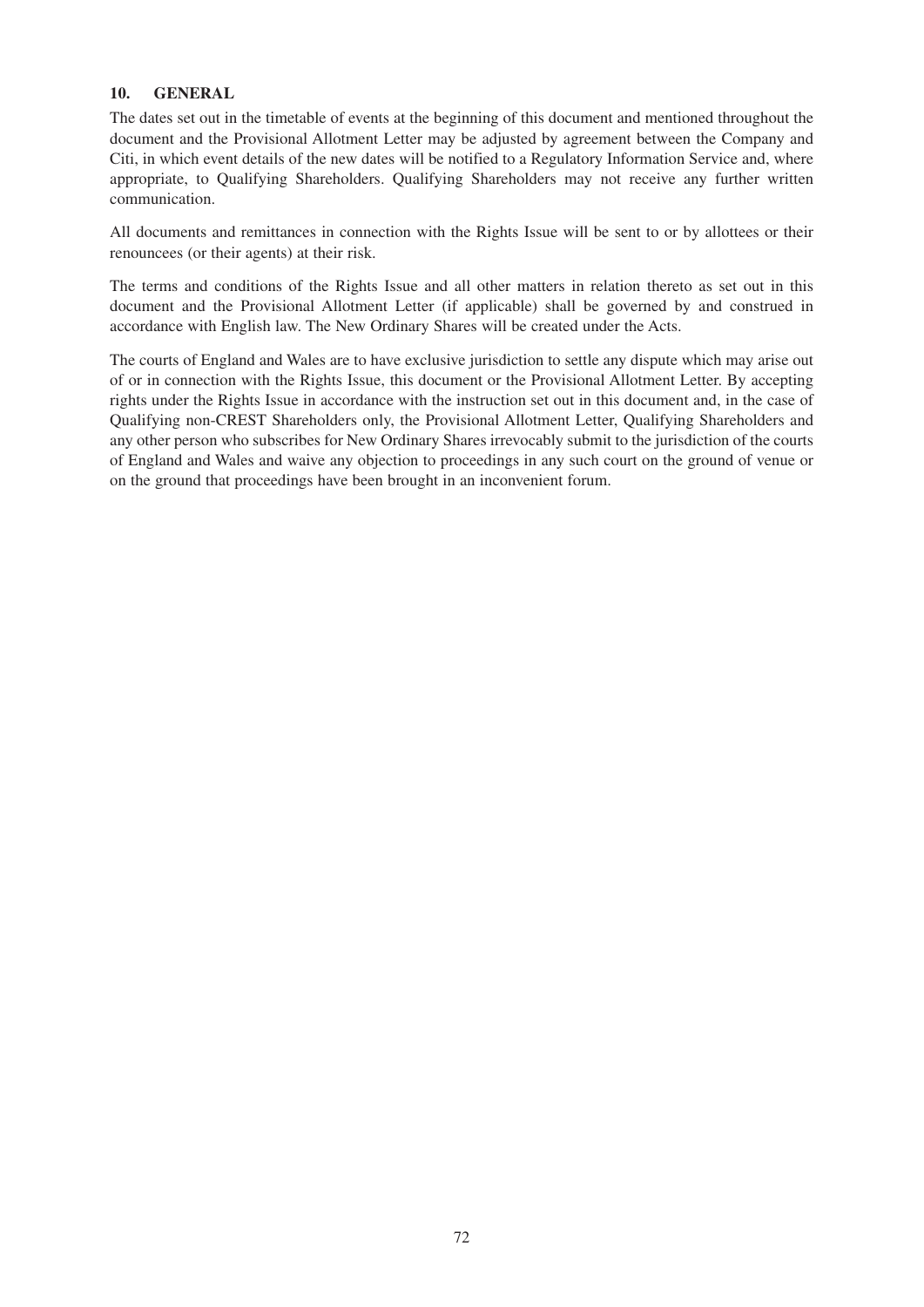# **PART IV**

# **INFORMATION ON THE GROUP**

# **1. INTRODUCTION**

William Hill is one of the UK's leading betting and gaming companies. It is one of the UK's largest bookmakers and also operates in Ireland, with a total of approximately 2,300 LBOs that provide betting opportunities on a wide range of sporting and non-sporting events and, in the UK only, offer gaming machines. In addition, following the acquisition of certain assets from Playtech and their subsequent combination with William Hill Interactive, William Hill Online is one of the leading European online betting and gaming businesses by profitability, providing sports betting, casino games, poker, bingo, numbers betting and skill games. William Hill also offers telephone betting from the UK.

In the 2008 financial year, the Group's total gross win was £1,022.5 million, an increase of 3.4 per cent. on the 2007 financial year. Of this, approximately 81.9 per cent. was generated by its LBOs in the UK and Ireland, 13.4 per cent. by William Hill Online and 3.9 per cent. by telephone betting. The Group's profit on ordinary activities before net finance costs and exceptional items (including exceptional operating expense) was £278.6 million. Cash generated from operations before tax and interest was £307.4 million, which represented 110.3 per cent. of the Group's operating profit before exceptional items.

# **2. HISTORY OF WILLIAM HILL**

William Hill was founded in London in 1934 as a telephone bookmaking business and established its first LBOs in 1966. In 1971, it became part of the Sears Holdings Group. In 1988, it was acquired by Grand Metropolitan and merged with its bookmaking subsidiary, Mecca Bookmakers, under the William Hill brand. The integration of these two businesses was continued by the Brent Walker Group, which purchased William Hill from Grand Metropolitan in 1989. It was then acquired by Nomura International in 1997, which in turn sold it to Cinven and CVC Partners. On 20 June 2002, William Hill was floated on the London Stock Exchange. In 2005, it acquired Stanley Leisure plc's LBOs in the UK and Ireland for £504 million, which resulted in William Hill becoming the UK's largest bookmaker by number of LBOs. In December 2008, William Hill created William Hill Online through the acquisition of certain assets from Playtech and their subsequent combination with William Hill Interactive.

# **3. THE GAMBLING INDUSTRY**

Historically in the UK, bets on horse and greyhound racing could only be placed at the race track, by post or by telephone. The off-course betting market was established in 1961 when the Government legalised offcourse betting shops. The number of LBOs grew rapidly, reaching a peak in the 1970s when there were approximately 16,000. Since then, the sector has experienced consolidation and a reduction in the number of LBOs.

Traditionally, the core betting products in LBOs were UK horse racing, greyhound racing and multiple event accumulator bets. An increased level of customer spending on betting and gaming along with the attraction of new customers into the LBOs has been attributed in part to an increased variety of products, the introduction of what are now categorised as gaming machines, the growth of betting on other sporting events, particularly football, and changing social attitudes to gambling.

Online gambling has grown rapidly since it was established in the late 1990s and is widely expected to continue to be the principal driver of growth for the global gambling industry. The level of growth in the market has created competition as an increasing number of operators compete for market share. Growth of online gaming was originally led by customers resident in the US using non-US operators. However, in October 2006 the US Government passed the Unlawful Internet Gambling Enforcement Act, which prohibits the transfer of funds from a financial institution to an internet gambling site. The introduction of this law resulted in many non-US companies withdrawing from the online gambling market for US residents. William Hill does not accept wagers from US residents. The European online betting and gaming market is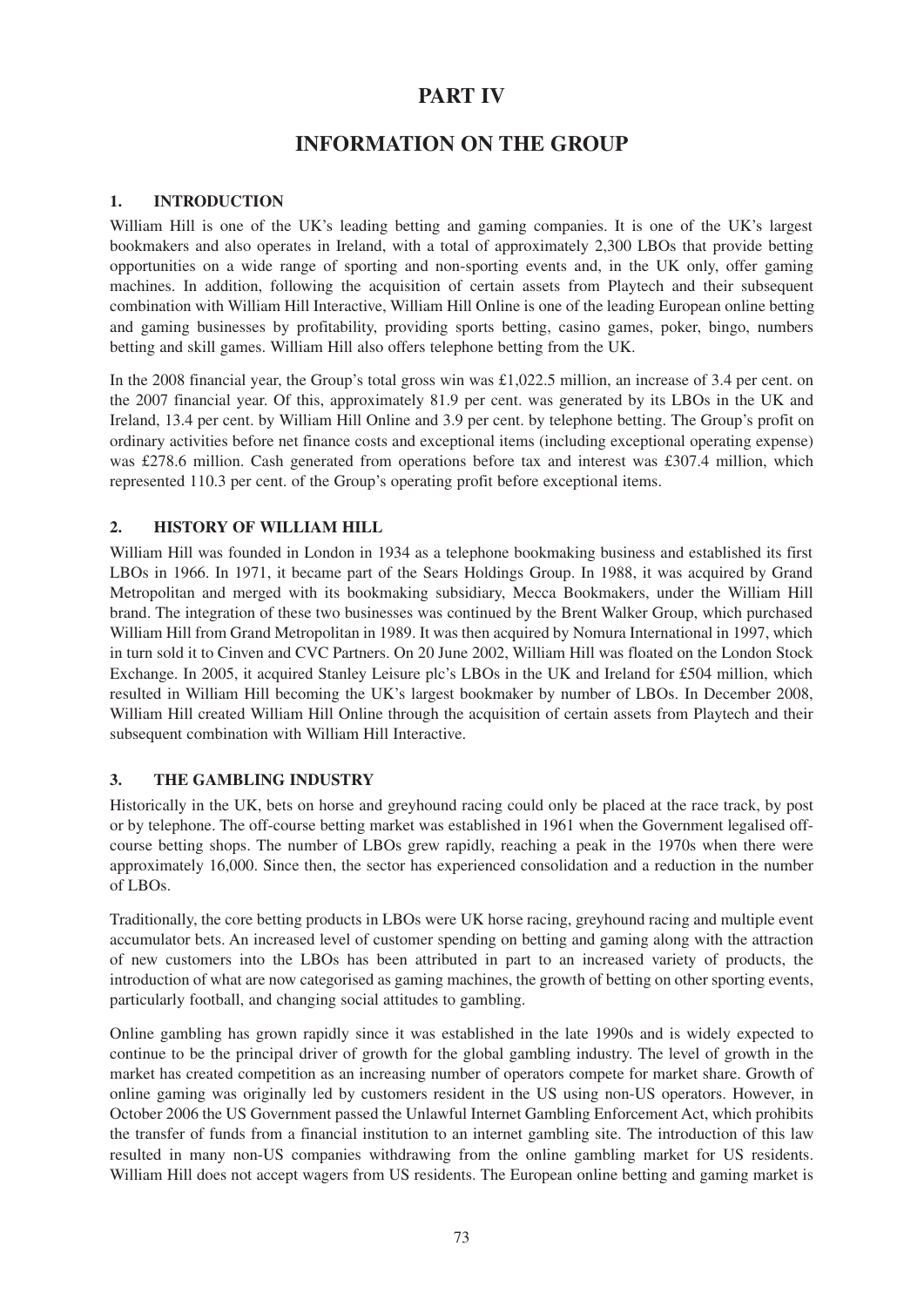the principal focus of William Hill Online. Increased broadband penetration and changing social attitudes towards gambling are widely expected to drive growth in the European online gambling market.

# **4. KEY STRENGTHS**

The Directors believe that William Hill has a number of significant competitive advantages and strengths that will be important factors in maintaining and further developing its business, including the following:

## *Long-established, trusted and widely recognised brand*

The Directors believe that William Hill's long-established, trusted and widely recognised brand and reputation represent a significant competitive advantage in the development of its betting and gaming activities. In the gambling industry, UK customers have traditionally taken comfort from the fact that they are dealing with a long-established and widely recognised operator. The Directors believe the William Hill brand has also been key in supporting the growth of the Group's online channel and expect this to continue into the future.

# *Market leader in UK retail betting with a high quality estate of LBOs*

With a network of approximately 2,300 LBOs in the UK and Ireland (representing approximately 25 per cent. of the UK LBO market), William Hill is one of the largest betting and gaming companies in the UK. The Directors believe that the Group's estate is of a high quality, reflecting sustained investment, and is wellsited. The scale of William Hill's LBO estate gives William Hill a competitive advantage in terms of brand recognition and also allows cost-efficient expansion of the Group's LBO estate.

William Hill has an ongoing development and modernisation programme designed to improve and expand facilities for the Group's LBO customers. The increase in average floor space per LBO achieved through this development and modernisation programme has facilitated the installation of gaming machines. Rationalising or re-siting selected LBOs and closing or disposing of underperforming LBOs has further enhanced the overall quality of the estate. William Hill continuously seeks to improve its customers' experience through the training of its staff and through the continued investment in its LBO estate and its online and telephone betting infrastructure. The Directors believe these factors have contributed to William Hill achieving revenue growth from its retail operations.

# *Market-leading and growing online channel*

William Hill accepted its first bet on the internet in 1998. Since then its online channel has experienced significant growth and in the 2008 financial year generated £136.7 million of gross win (growth of 9.7 per cent. from £124.6 million in the 2007 financial year) and £49.2 million of operating profit (growth of 64.0 per cent. from £30.0 million in the 2007 financial year). Customer growth has also been strong, particularly in the UK.

On 30 December 2008, William Hill established William Hill Online through the acquisition of certain assets, businesses and contracts from Playtech and their subsequent combination with William Hill Interactive. The combination of these two highly complementary businesses gives the Group a marketleading position in the European online gaming and sports betting market by profitability, with a larger, geographically diverse customer base, improved marketing and customer management and an extensive affiliate network designed to direct customers to the Group's websites. As part of the transaction, William Hill entered into an agreement under which Playtech is providing William Hill Online with online gaming software for poker and casino.

The Directors believe William Hill Online to be the most profitable online business of the major UK bookmakers in 2008.

# *Track record of profit growth, tight management of costs and strong cash generation*

William Hill's focus is on delivering sustainable earnings growth and value for shareholders. Since the IPO in 2002, gross win has increased from £527.7 million to £1,022.5 million in the 2008 financial year, a compound annual growth rate of 8.6 per cent. William Hill's tight cost control is evidenced by the fact that,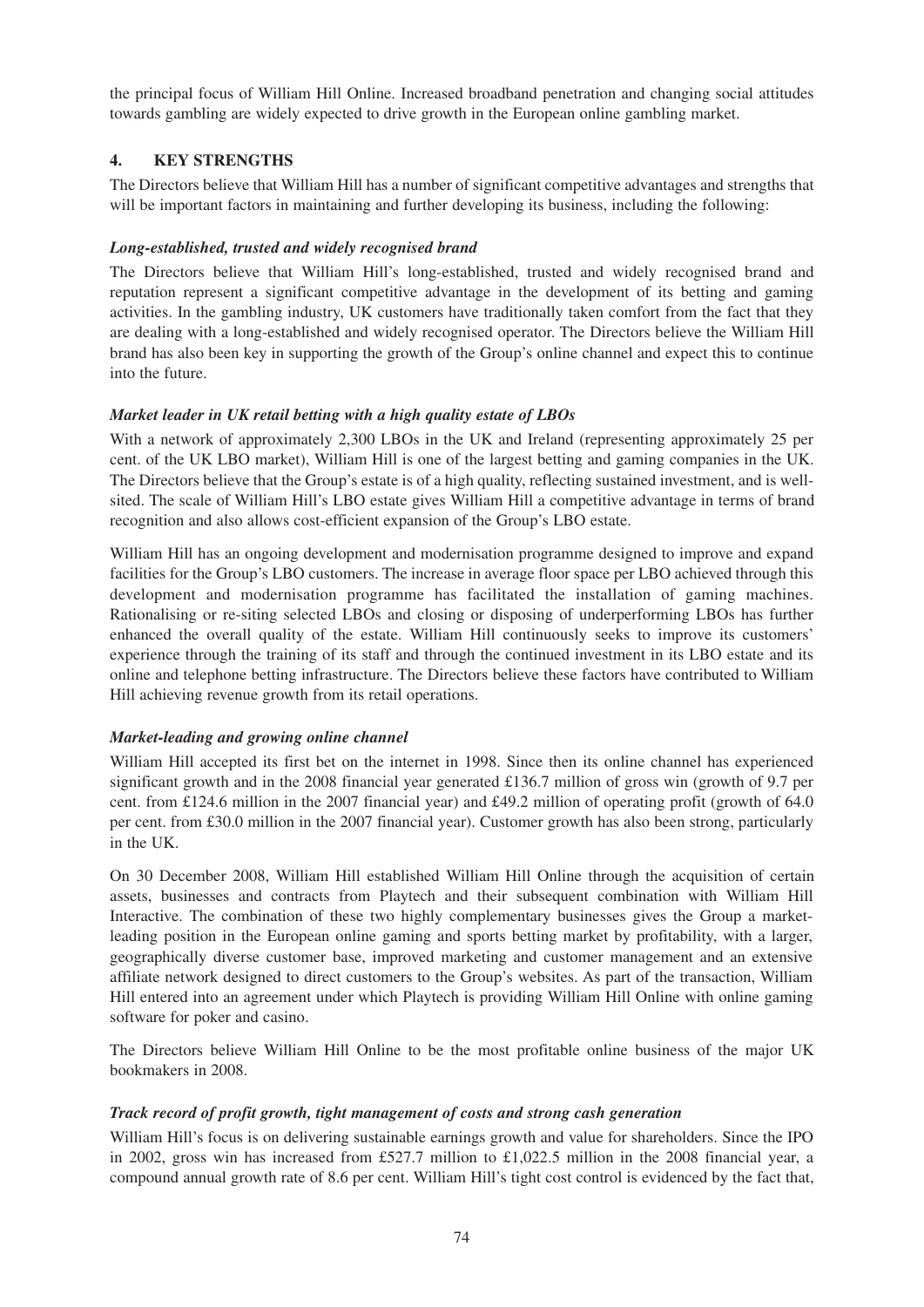during the same period, its profit on ordinary activities (before net finance costs and exceptional items) has increased at a significantly higher rate than gross win, increasing from £121.3 million to £278.6 million, equivalent to a compound growth rate of 11.0 per cent. per annum.

As shown in Part VI of this document, the Group is highly and consistently cash generative, generating £209.9 million in net cash from operating activities in the 2008 financial year. Cash flow generation is strong across all of the Group's channels.

## *Track record of innovation and profitable adaptation to regulatory, fiscal and technological change*

Key opportunities for growth in the gambling industry have arisen from regulatory, fiscal and technological change. The Group has a track record of adapting promptly and effectively to such changes. Examples include the introduction by the Group of more low margin products into its LBOs, most notably and successfully in the form of roulette on gaming machines and accepting bets on head to head competitions such as football matches, when the betting duty regime changed from a turnover-based tax system to a gross profit tax system in 2001. In addition, the Group has adapted to the growth of the internet by distributing its betting and gaming products to an enlarged customer audience through its online channel, significantly expanding this by the creation on 30 December 2008 of William Hill Online.

## *Effective risk management system*

Having an effective risk management system is essential to operating a profitable betting operation. The Group and its relevant employees have extensive experience in risk management and bookmaking procedures, such as analysing up-to-date information, imposing bet acceptance limits, hedging and expert odds compilation. William Hill is exploring and seeking to develop new methods of effectively managing risk.

In 2008, William Hill took approximately 331 million bets in its LBOs, 29 million bets on its online Sportsbook offering and eight million bets by telephone. These bets were spread over horse races, greyhound races, football matches and a wide variety of other sporting events. By offering a substantial number of betting opportunities to customers, William Hill is able to spread its risk over a large number of events. See section 8 in this Part IV below.

### *Strong management team with significant experience in the gambling industry*

William Hill has a well-established senior management team that combines the skills of individuals with broad general and retail management experience with those of individuals with significant experience in the gambling industry. The Group plays an active role in a variety of governing bodies throughout the gambling industry.

The Group's management team is led by Ralph Topping, William Hill Chief Executive, who has over 35 years' experience in the gambling industry, having joined William Hill in 1973 and who led the creation of the Sportsbook in 1998.

# **5. STRATEGY**

William Hill is pursuing a strategy aimed at delivering sustainable earnings growth and value for shareholders. The key elements of the strategy are to:

# *Enhance earnings from the core retail channel*

William Hill is one of the UK's largest bookmakers and also operates in Ireland with a total of 2,300 LBOs that provide betting opportunities on a wide range of sporting and non-sporting events and, in the UK only, offer gaming machines. In this consolidated market, the Board believes that there are relatively high barriers to entry in the form of brand recognition, strong supplier relationships and regulatory requirements. The retail channel accounted for 81.9 per cent. of the Group's total gross win in the 2008 financial year.

William Hill aims to maximise the significant cash generation from this business by growing gross win while carefully managing costs.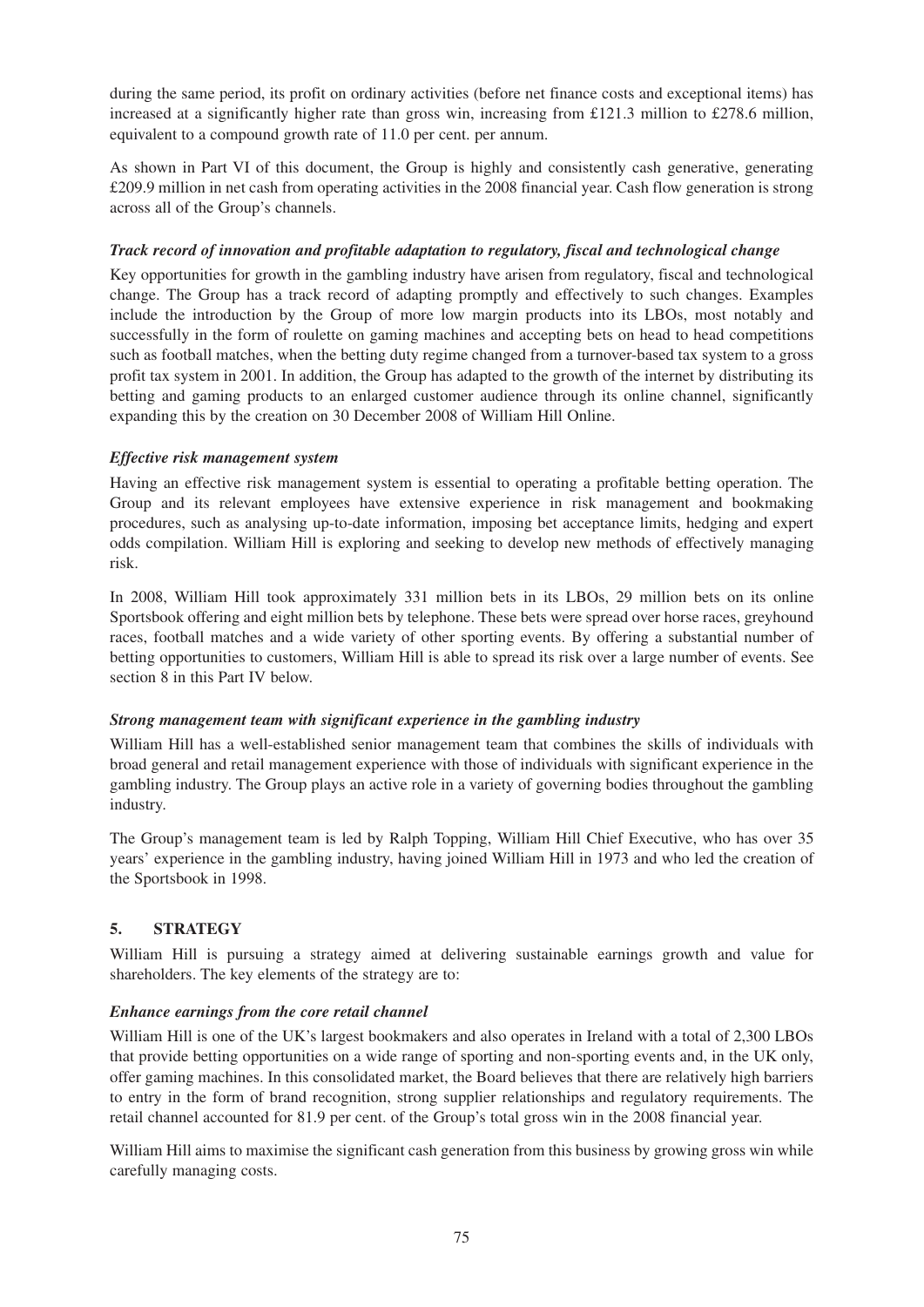William Hill continues to grow its retail business by developing its LBO estate, offering a broad product range and capitalising on opportunities created by fiscal and regulatory changes.

- Through its ongoing LBO estate development and modernisation programme, William Hill continues to expand its estate in the UK and Ireland and to upgrade the location, facilities and size of its LBOs in order to drive incremental growth. William Hill operates a rigorous process for prioritising capital expenditure for both maintenance of the estate and value-creating investments in order to achieve its target returns on capital.
- In its LBOs, William Hill offers an extensive range of betting opportunities, including UK horse racing, greyhound racing, football, overseas horse racing and numbers betting. Since 2001, when a change in the tax regime made lower-margin products more commercially attractive, William Hill has been able to offer a greater range of products on its gaming machines in its LBOs, which now generate around one-third of the gross win from the high street retail channel.
- William Hill has successfully grown its retail channel by capitalising on fiscal and regulatory changes and will continue to exploit such opportunities as they arise. To date these include responding to the change from a turnover-based tax system to a gross profit tax system, by expanding both the number and range of the products offered by gaming machines and most recently by extending LBO opening hours in the winter months.

Given the relatively high fixed costs necessary to operate this business effectively, changes in gross win can have a significant effect on gross profit. William Hill therefore places considerable emphasis on cost control. For example, William Hill has recently adopted a more efficient LBO staffing model, undertaken a detailed analysis of the effectiveness of extended winter evening opening and increased investment in procurement capabilities to drive further cost savings from the business.

## *Exploit the growth opportunity in online gambling*

Initially, William Hill benefited from a first-mover advantage in this market and built a market-leading position in the UK. During the last two years, this lead was eroded and the Group lost market share as a result of aggressive competition.

On 20 October 2008, William Hill announced the establishment of William Hill Online through the acquisition of certain assets, businesses and contracts from Playtech and their subsequent combination with William Hill Interactive, in return for which Playtech received a 29 per cent. equity interest in William Hill Online, leaving William Hill owning 71 per cent. The acquired assets included approximately 30 gaming websites, a customer services operation and an online marketing organisation. William Hill has an option to acquire Playtech's interest in William Hill Online on an independent fair-value basis, exercisable at either four years or six years after completion of the original acquisition. William Hill controls and operates William Hill Online, which is a consolidated subsidiary of William Hill, with Playtech's share of profits accounted for as a minority interest. The transaction combined two highly complementary businesses. William Hill Interactive brought a strong brand, sports betting expertise and an established UK customer base and profit stream. The acquired assets brought online marketing and customer retention expertise, an extensive affiliate network designed to direct customers to the Group's websites and an established European customer base and profit stream. The Board believes that, following this transaction, William Hill Online has several strengths that can support significant growth, including a large, geographically diverse customer base, improved marketing and customer management and an extensive affiliate network.

In addition, William Hill Online is expected to benefit from Playtech's improved poker and casino software, in relation to which it has entered into a software agreement for a minimum of five years. The Directors expect this software to provide greater liquidity for poker and to support activities to increase customer retention, customer reactivation and player lifetime values. William Hill Online launched a new casino website and a new poker website on the highly liquid Playtech poker network in January 2009.

The Group's strategy in relation to William Hill Online is to: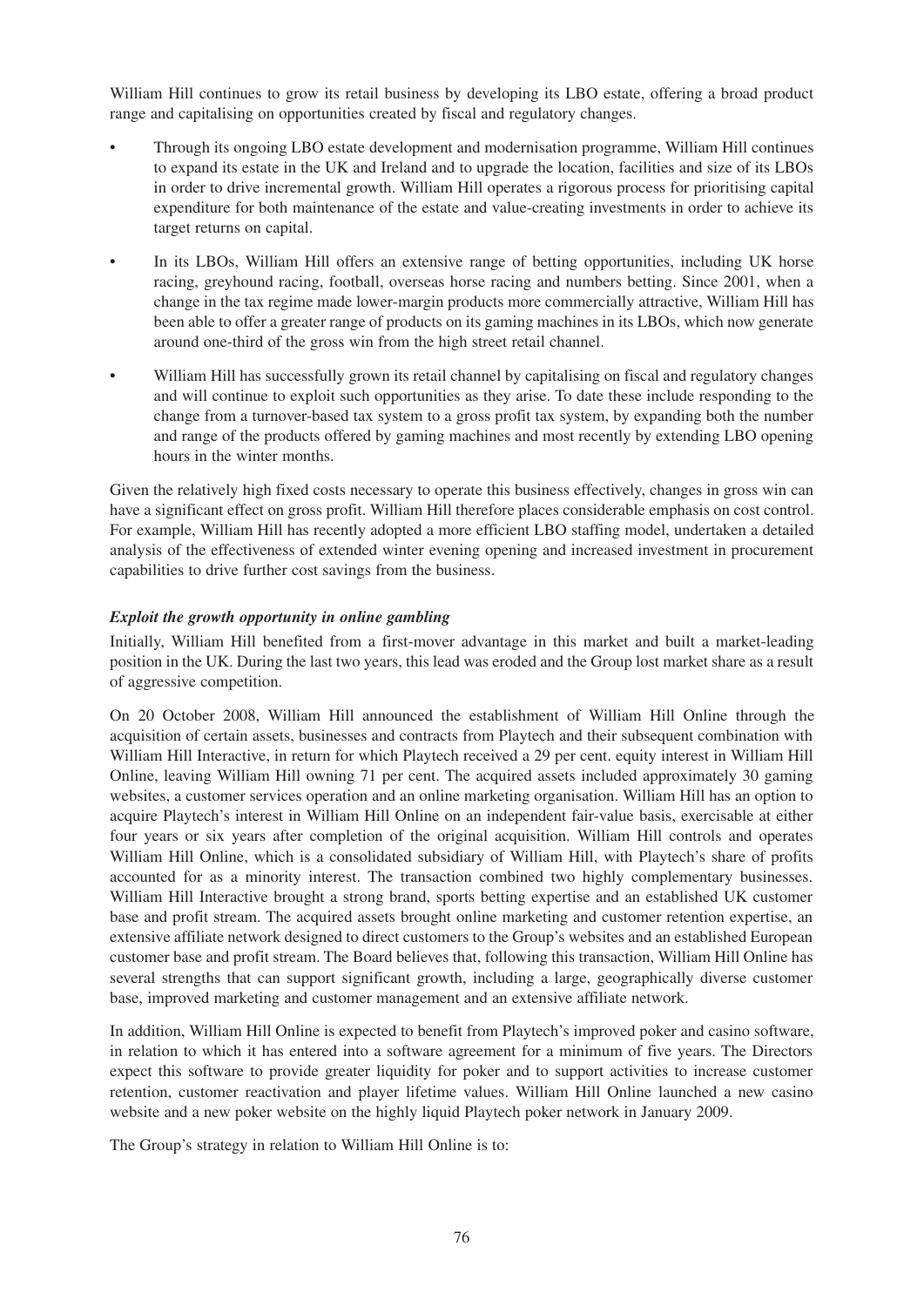- integrate William Hill Interactive and the acquired assets, businesses and contracts within six to nine months of completion of the acquisition;
- seek to retain customers for a longer period by applying specialised online marketing and customer management skills and by cross-selling the full-range of sports betting and gaming products;
- exploit the improved Sportsbook, poker and casino offerings, which were launched in December 2008 and January 2009; and
- acquire new customers in the UK and Europe and, over time, expand its customer base in other key countries.

### *Selectively pursue value-enhancing acquisitions*

William Hill aims to deliver further Shareholder value from selective acquisitions. It has a proven track record in this area, including the acquisition of Stanley Leisure plc's LBOs in 2005, which established William Hill as the leading UK betting company by number of LBOs, numerous, smaller, bolt-on LBO acquisitions, and the Playtech transaction announced in October 2008, which established William Hill Online as one of the leading European online betting and gaming businesses by profitability. Although the scale of its existing UK retail channel is likely to preclude further substantial acquisitions in this area, the Group intends to consider smaller LBO acquisitions and transactions that complement its existing online business.

# **6. PRINCIPAL CHANNELS OF PRODUCT DELIVERY**

William Hill delivers its products to customers through three principal channels:

- retail, comprising a network of approximately 2,300 outlets throughout the UK and Ireland, making William Hill one of the largest operators of LBOs in the UK;
- William Hill Online, which offers internet-based sports betting, casino games, poker, bingo, numbers betting and skill games; and
- telephone betting, where the Directors believe that William Hill is a UK market leader in terms of customer numbers.

### *Retail*

Operating in a long-established and well-defined market, the retail channel generates a stable stream of earnings, contributing 81.9 per cent. of the Group's gross win in 2008.

The Board believes that William Hill is one of the most successful operators in terms of profitability per LBO and it aims to maintain and build on this position by maximising opportunities for growth while ensuring careful cost management.

Customers in LBOs have access to real-time sports information, a multi-screen television and audio system that provides live race or match coverage and commentary, prices, runners, riders and results through satellite links. They can also take advantage of longer opening hours, which were first introduced in 2007.

Through its LBOs, William Hill offers an extensive range of betting opportunities, including sports such as football, snooker and cricket as well as the more traditional horse racing and greyhound racing. Sports betting is supplemented by a range of numbers betting opportunities, including gaming machines and virtual horse and greyhound racing.

The Group's LBOs in the UK are each licensed to have up to four category B gaming machines, and William Hill has continued to increase the average number of gaming machines in its LBO estate. As at 30 December 2008, William Hill had 8,620 machines, producing an average net contribution per machine per week of £529. Machines are provided on a revenue share basis by two suppliers. The Board believes that this supply arrangement is competitively beneficial, particularly as it encourages product innovation.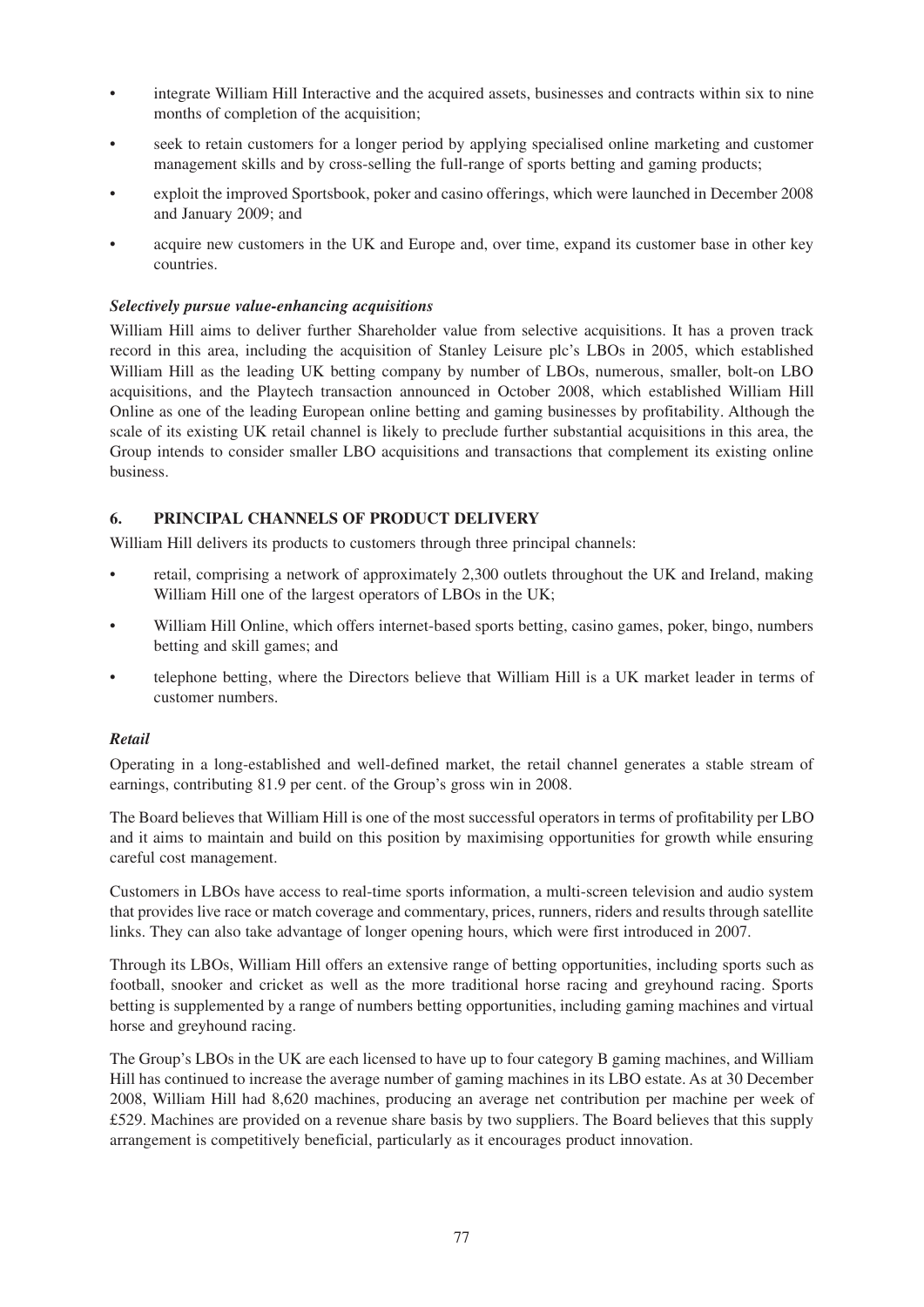The Group has also established a joint venture with Codere S.A. in Spain which has opened operational units in 32 locations in Madrid and 42 in the Basque Country. In light of concerns about the Spanish economy, the pace of deregulation in the autonomous regions of Spain and other uncertainties in Spain, the Group is currently reviewing the future of this joint venture with Codere S.A.

In the 2008 financial year, the retail division generated £790.7 million of revenue (82.0 per cent. of Group revenue), £837.9 million of gross win (81.9 per cent. of Group gross win) and £240.1 million of operating profit (87.9 per cent. of Group operating profit).

## *Online*

William Hill accepted its first bet via the internet in 1998 and has achieved strong growth in the UK. William Hill's online betting and gaming business now comprises websites providing sports betting, casino games, poker, bingo, numbers betting and skill games.

On 20 October 2008, William Hill announced the establishment of William Hill Online through the acquisition of certain assets, businesses and contracts from Playtech and their subsequent combination with William Hill Interactive, in return for which Playtech received a 29 per cent. equity interest in William Hill Online, leaving William Hill owning 71 per cent. The acquired assets included approximately 30 gaming websites, a customer services operation and an online marketing organisation. William Hill has an option to acquire Playtech's interest in William Hill Online on an independent fair-value basis, exercisable at either four years or six years after completion of the original acquisition. William Hill controls and operates William Hill Online, which is a consolidated subsidiary of William Hill, with Playtech's share of profits accounted for as a minority interest.

In addition, William Hill Online is expected to benefit from Playtech's improved poker and casino software, in relation to which it has entered into a software agreement for a minimum of five years. The Directors expect this software to provide greater liquidity for poker and to support activities to increase customer retention, customer reactivation and player lifetime values. William Hill Online launched a new casino website and a new poker website on the highly liquid Playtech poker network in January 2009.

The transaction combined two highly complementary businesses. William Hill Interactive brought a strong brand, sports betting expertise and an established UK customer base and profit stream. The assets, businesses and contracts acquired from Playtech brought online marketing and customer retention expertise, an extensive affiliate network and an established European customer base and profit stream from online gaming. As a result of the transaction, approximately 160 marketing services employees based in Israel and approximately 110 customer support services employees based in Bulgaria have joined William Hill Online. Historically, in comparison with William Hill Interactive, the Playtech customer support and marketing services teams have achieved a lower acquisition cost per customer, higher customer lifetime values and a higher cross-selling performance. The affiliate network acquired from Playtech, which is designed to direct customers to William Hill Online's websites, has a total of more than 70,000 affiliates, compared with William Hill Interactive's affiliate network numbering approximately 5,000.

Prior to launching William Hill Online, William Hill Interactive had approximately 510,000 customers who were active in the 2008 financial year, the majority of whom were based in the UK. The assets acquired from Playtech had approximately 65,000 customers who were active in the month of October 2008, when the transaction was announced. By combining the William Hill Interactive business with the operations acquired from Playtech, William Hill significantly broadened its European online customer base.

As a result of this transaction, William Hill Online became one of the leading European online betting and gaming businesses by profitability.

William Hill has continued to invest in developing its product offering to customers. During 2008, the Group took steps to improve its Sportsbook and in December 2008, William Hill launched a new Sportsbook on the Orbis technology platform, which now offers customers significant improvements including:

• richer site content, such as streaming of live television pictures and radio commentary of sporting events;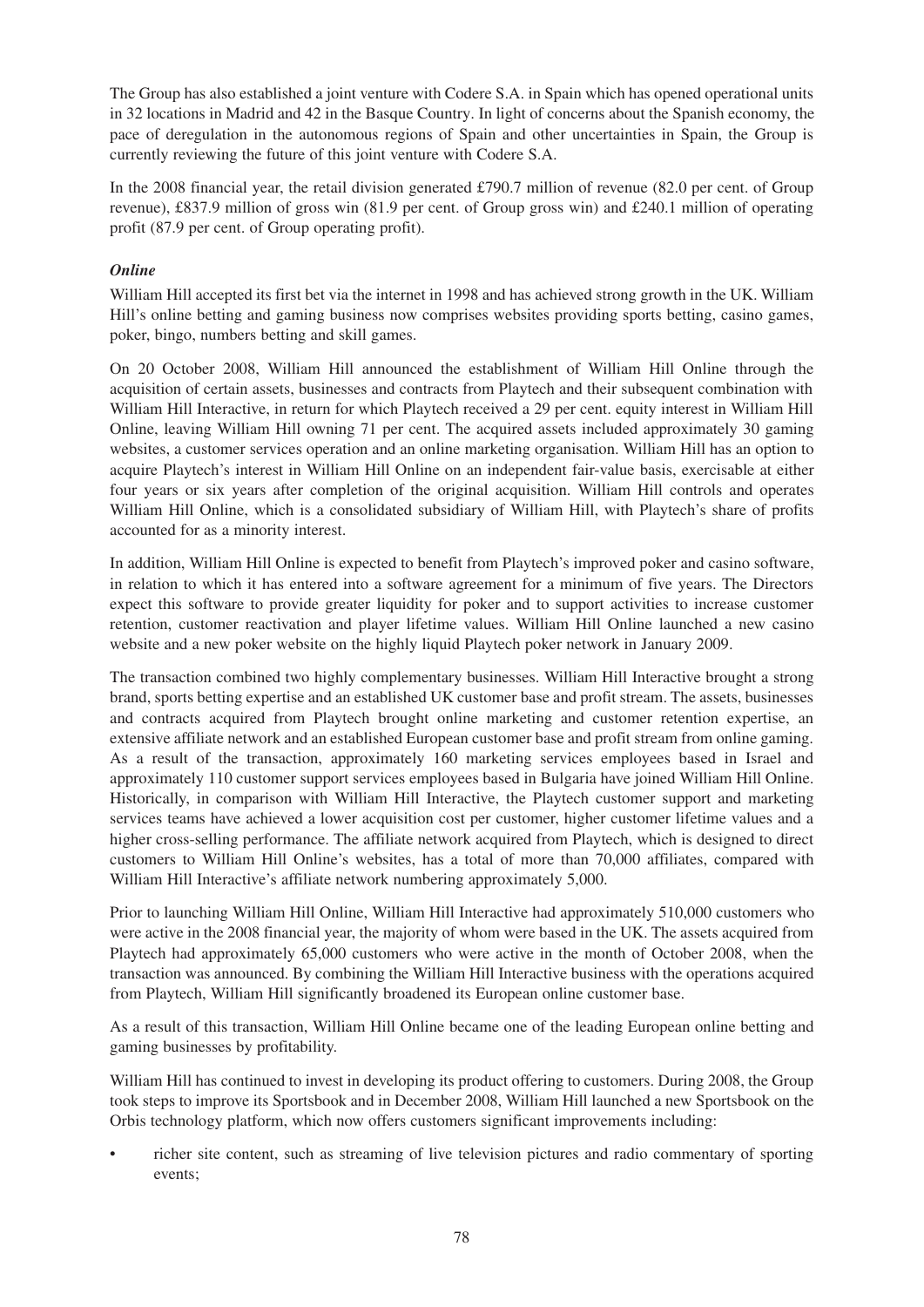- a full range of in-running betting opportunities, whereby customers can place bets on multiple potential occurrences during a live sporting event such as a football match;
- six language options; and
- more local currency betting.

Sportsbook's net revenue margin for the 2008 financial year was 7.1 per cent., compared with 5.7 per cent. for the 2007 financial year.

The Group has also improved and extended William Hill Online's gaming offering, launching 60 new games in 2008 and increasing its marketing efforts. In January 2009 William Hill launched new casino and poker sites using Playtech's software including access to the iPoker network.

The Board intends to reorganise parts of the online operations in the coming months to improve William Hill's ability to compete with overseas online betting and gaming companies. This is likely to involve relocating approximately 90 employees, primarily relating to the online management of the Sportsbook and games, from the UK to other countries where William Hill Online's operations are already based.

In the 2008 financial year, online betting and gaming generated £125.1 million of revenue (13.0 per cent. of Group revenue), £136.7 million of gross win (13.4 per cent. of Group gross win) and £49.2 million of operating profit (18.0 per cent. of Group operating profit).

# *Telephone*

William Hill has one of the largest telephone-based betting businesses in the UK, with approximately 132,000 active customers as at 30 December 2008. Although some migration to the internet has occurred, telephone betting still appeals to a core group of customers who prefer to speak to an individual when placing their bet.

In the 2008 financial year, telephone betting generated £39.8 million of revenue (4.2 per cent. of Group revenue), £39.8 million of gross win (3.9 per cent. of Group gross win) and £5.9 million of operating profit (2.2 per cent. of Group operating profit).

### **7. PRODUCTS**

The Group's business consists of offering betting and gaming products to retail and online customers and betting products to telephone customers. These products can be categorised under two main headings, namely betting and gaming.

### *Betting*

Betting products are products where the Group offers odds on an event occurring, which give rise to either a liability to make a certain payment to a customer, or the retention by the Group of the stake placed by such customer. The odds offered by the Group in such cases vary depending on the nature of the event. The Group makes money where the amounts staked by customers and retained are more than the Group's liability to make payments to customers.

In fixed-odds betting, the liability to make payment is in principle unlimited, but the Group is not obliged to accept any bets, or may accept bets on certain conditions only (for example, to limit maximum exposure), in order to manage its overall liabilities. See section 9 in this Part IV below. In pool betting products there is no liability to make payment greater than the total percentage of the amount of money staked by customers that the operator has promised to offer in prizes.

### *Sports betting*

Sports betting is provided through all of the Group's business channels. The most popular sport on which the Group offers odds is horse racing, followed by greyhound racing and football. The Group also offers odds on many other sports including rugby, cricket, tennis, golf, motor racing, darts, snooker, American football, baseball, basketball and ice hockey.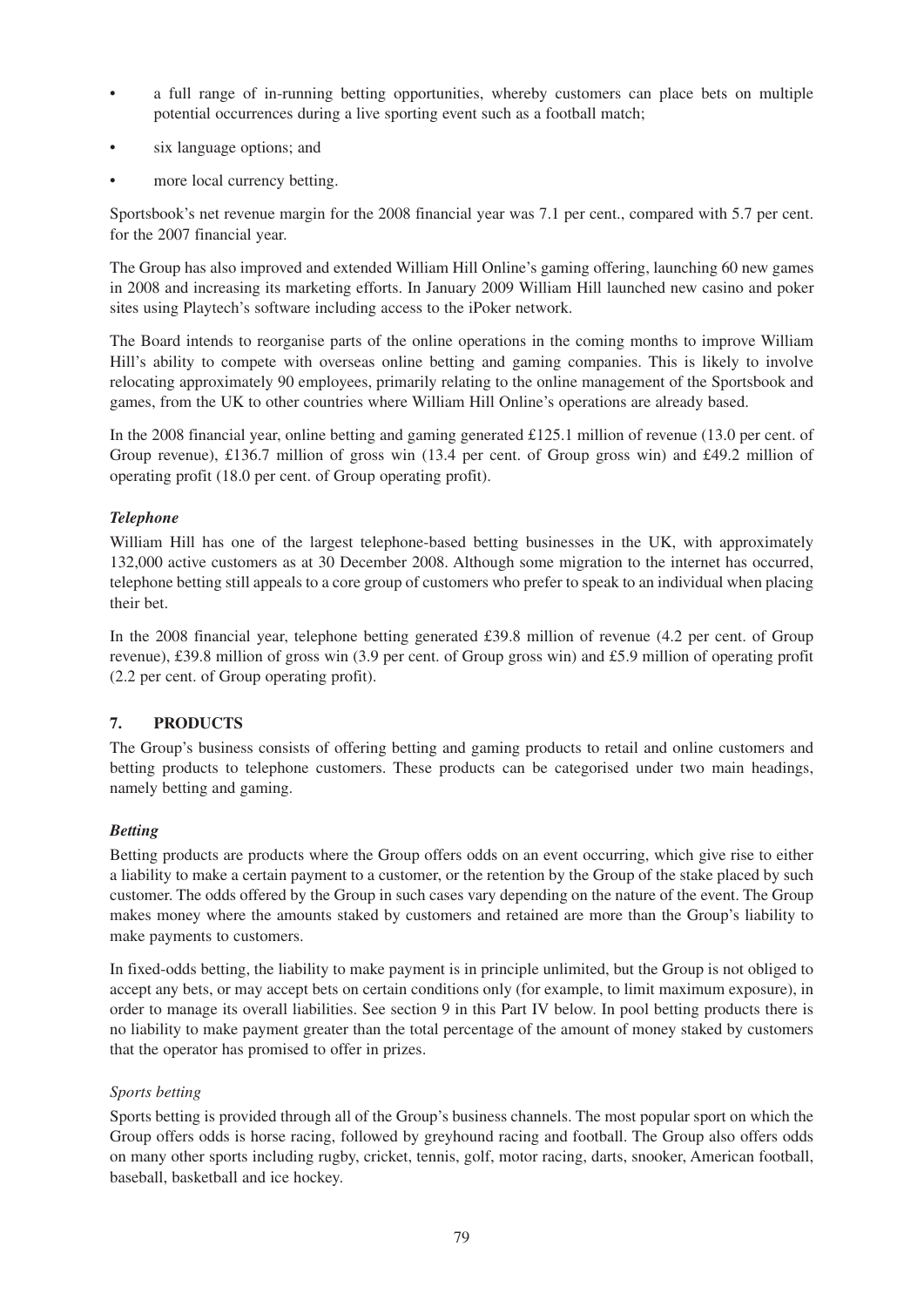William Hill accepts a range of different types of bets from simple bets on the outcome of a single event to more complex bets, such as accumulator bets on the outcome of a number of different races or sporting events.

## *Betting on other events*

The Group also accepts bets on non-sporting events through all of the Group's business channels, such as the outcome of political elections, television competitions, popular music chart results and high profile novelty bets.

The Group also takes bets on events the outcome of which is based on chance. For example, numbers betting is a type of fixed-odds bet in which customers place bets on the odds of one or more numbers being drawn from a pool of numbers. It is presented in a variety of formats such as the Irish Lottery and is also the basis of computer generated virtual horse or greyhound racing.

# *Gaming*

The Group also offers a number of gaming products such as slots, casino games, bingo, poker and other skill games.

Gaming products are games the outcome of which is dependent on chance, such as roulette, pontoon, blackjack and other table games, or slot machine games. Skill games are games where, though partly based on chance, it is argued that the odds can be changed over the long run based on the application of skill. This applies in games between customers such as poker.

Gaming products are offered on gaming machines. Gaming and skill games, together with bingo, are offered online.

With gaming products, the customer bets against the house and the Group makes its profit based on probabilities in the long run of different events occurring and uses "house" rules and procedures to apply risk limits. In skill games, William Hill acts as the host or facilitator for customers who play against one another rather than against William Hill. Accordingly, William Hill takes no principal gaming risk. In return for facilitating these games, William Hill charges its customers a type of commission, in poker known as a 'rake', except in tournaments where a one-off entry fee is charged. Customers for skill games can compete online against each other either on individual tables, or in tournaments.

### **8. COMPETITION**

The Group faces competition primarily from other bookmakers, online betting exchanges and other online operators. The Directors do not believe that the Group currently faces significant competition from casinos and bingo halls. However, competition in the online marketplace has and is expected to continue to intensify as new operators enter the market and existing operators improve and expand their product offerings. The competitive environment remains subject to change depending on regulatory and technological developments.

The Group's principal competitors in the UK retail market are Ladbrokes and Coral. Ladbrokes, Coral and the Tote are the Group's chief competitors in the UK telephone betting market. In addition, a number of international telephone operators compete with the Group from outside the UK.

The Group faces competition in its online operations from a large number of UK based bookmakers (including Ladbrokes and Coral) and Betfair, as well as other operators based in the UK and overseas (including PartyGaming, Paddy Power, 888.com and bwin) that have entered, and continue to enter, the online market specifically targeting the UK and Europe. The Group also competes with companies that may have more brand recognition than William Hill in certain markets outside the UK. There are relatively low barriers for a new company to enter the online market, but the Board believes that it is difficult for new competitors to achieve significant market share without significant infrastructure, for instance sports betting expertise, marketing and customer relationship management. In addition, the Group faces competition from market participants operating in, and benefiting from, low tax jurisdictions.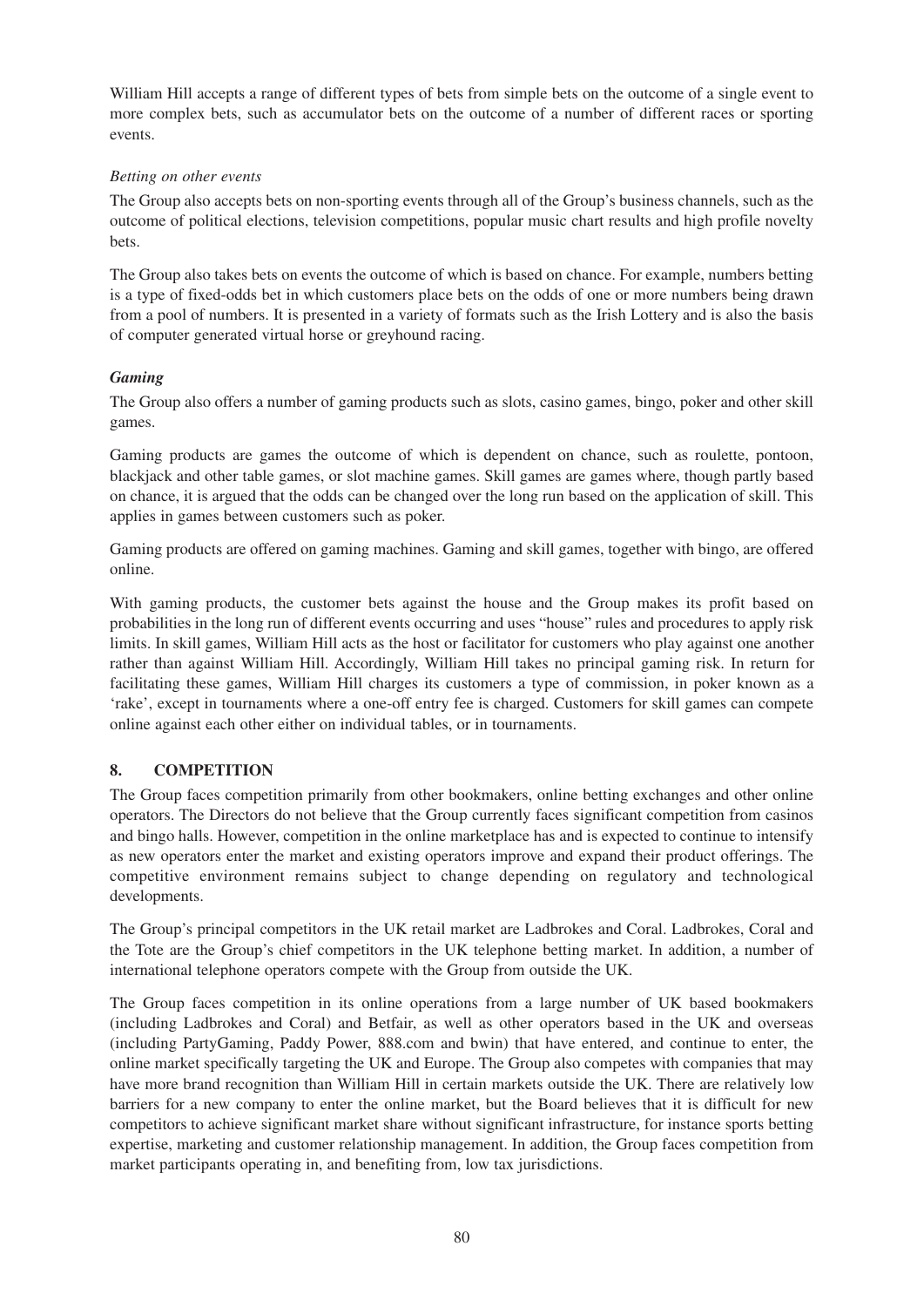### **9. RISK MANAGEMENT**

Historically, the dominant portion of the Group's earnings has been derived from bookmaking activities. Gaming products have more predictable margins and are increasingly generating a greater proportion of revenues.

### *Betting products*

Bookmakers' odds are determined so as to provide an average return to the bookmaker over a large number of events. There is an inherently high level of variation in actual gross win generated race by race, match by match and day by day. Over an extended period however, the gross win percentage has remained fairly constant, but in the short term there is less certainty of profitability. In spite of this, significant daily losses at gross win level are infrequent.

The risk of incurring daily losses on a gross win basis is significantly reduced by the averaging effect of taking a very large number of individual bets over a considerable number of events and is also tightly controlled through a four-stage risk management process. The effectiveness of the risk management process relies on expert odds compilation, access to up-to-date information, tightly controlled bet acceptance limits and effective hedging.

### *Expert odds compilation*

The Group employs a team of approximately 60 odds compilers and risk managers. Initial odds are compiled from first principles, adjusted for any market information and then cross-checked against competitor prices. For sports events a minimum of two opinions are sought on each event, however, in practice more opinions are usually given. For horse racing events when the Group advertises its prices in the printed news media, a minimum of three opinions is sought. The Group also employs outside consultants to assist its odds compilation and news gathering on certain events (for example overseas horse racing, overseas football and US sports). Once odds are compiled and published, real-time risk management processes are applied to monitor and adjust the total level of risk on each event. Management considers the Group's team of compilers and risk managers to be of high quality, with the appropriate knowledge and expertise to operate successfully in the current market.

### *Up-to-date information*

Access to market information is needed both before odds are compiled and after odds are published. The Group relies on information compiled from its knowledge of the betting and gaming industry, including the sports concerned and its participants, both to the extent available in the media generally and from information at events. The Group also relies on information about its potential liabilities from overall betting patterns and total amount bet on particular outcomes drawn from its telephone and online channels and from a sample of its LBOs, as well as certain individual bets that are referred before acceptance or notified subsequently, because of the source or size.

The above information enables management to assess the probability of each possible outcome based on a wide range of up-to-date information, to assess potential exposure on each possible outcome and to determine whether bet acceptance should be limited on certain possible outcome. Management may also change the odds on a particular event or consider whether to hedge to reduce risk.

### *Bet acceptance limits*

The Group is under no obligation to accept any bet. Where a bet is considered undesirable by management, it will be refused or accepted in part, with or without adjusted odds. For different types of bets the Group sets limits for LBOs on stake value and potential liability at which bets must be notified (that is, reported after acceptance) or referred. Referred bets are accepted only after management approval, based on latest information about the event, potential liability and the customer's historic betting pattern with the Group (if any). The telephone betting channel operates separately, but in a similar way. The online sports betting system contains an automatic procedure whereby liability limits are pre-set by management on individual events, for customers generally and, if appropriate, for specific customers. In practice, the proportion of bets refused is extremely small.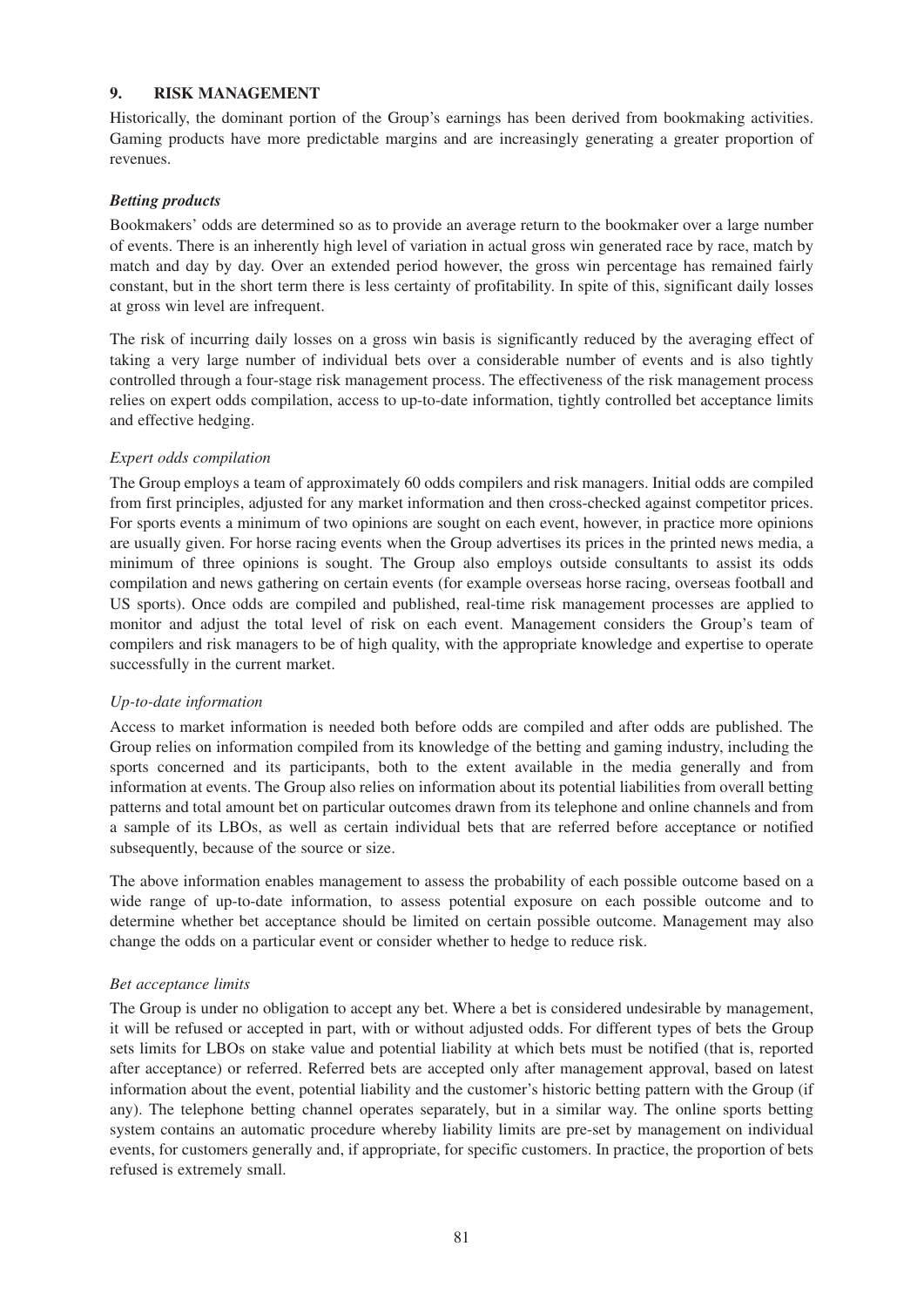### *Hedging in the horse race betting markets*

The majority of horse racing bets are placed at starting prices which are not established by the Group but are derived from the on-track betting markets. The purpose of hedging is to reduce potential liabilities by affecting the starting price of a potential outcome. Hedging bets placed on-track may shorten the odds of a selection and hence reduce the Group's potential liabilities. William Hill also undertakes hedging by laying off bets it has accepted with or through other betting and gaming operators. The decision to hedge is dependent on the size of potential liabilities, the number of potential outcomes that might cause a loss and whether placing bets in the market would influence the odds at a commercially acceptable cost.

Most bookmakers offering horse race bets engage in hedging. The bookmakers may have similar risk profiles and accordingly, benefit from the hedging policies of other bookmakers in these markets. The Directors estimate that the Group annually stakes between £3 million and £4 million on hedging on horse race betting.

### *Gaming products*

Unlike William Hill's bookmaking products, all of the products offered through the gaming machines and online casino have a theoretical likelihood of success for the customer which is transparent. Hedging is not required.

There is no trading risk on the Group's poker product as the Group's income comprises a percentage of the total pot in each game known as a 'rake', except in tournaments where a one-off entry fee is charged.

### *Regulatory Risk*

William Hill has systems and controls in place which seek to ensure that the Group does not offer betting and gaming products via the internet into jurisdictions from which it has determined that it does not wish to accept bets or wagers, whether because it has determined it is unlawful to do so; or it is unclear as to whether it is unlawful and has decided not to take any risk in relation to this uncertainty; or otherwise decided that it does not wish to accept any business for any other reason. The systems and controls include monitoring and analysing information provided by potential customers' registered addresses and of customers' payment methods. For the avoidance of doubt, the Group does not currently accept bets or wagers from customers that it determines are located in the US. A risk exists, however, that a court or other governmental authority in any jurisdiction could take the position that the Group's systems and controls are inadequate, either currently or as the result of technological developments affecting the internet, or that the Group's current or past business practices in relation to such jurisdiction violated applicable law. Any such determination could expose the Group and its directors to the risk of civil or criminal sanction, as well as reputational damage.

### **10. INFORMATION SYSTEMS**

The Group operates a number of information and communication systems in order to support its business. Information technology at William Hill is managed in-house by a team of IT professionals and the department is structured in a manner which the Directors believe is suited to meet the needs of the business. The live information systems are supported by 50 in-house staff backed up by external support from manufacturers and suppliers, often under support agreements tailored to the needs of William Hill. The principal systems operated by the Group are set out below.

### *LBO text and audio systems*

The Group operates LBO text and audio systems which provide real-time information by satellite links to each LBO. The Group's latest odds, prices from the race tracks and results as they occur are constantly displayed on the multi-screen information display systems and broadcast over audio by the Group's own commentators. Due to the importance of these systems to the Group's business, they are backed up by a network infrastructure that allows any LBO to obtain text, audio or both in the event of a fault occurring in the Group's satellite receiving equipment. In the event of a satellite failure, the back-up system capacity is sufficient to support all the Group's LBOs.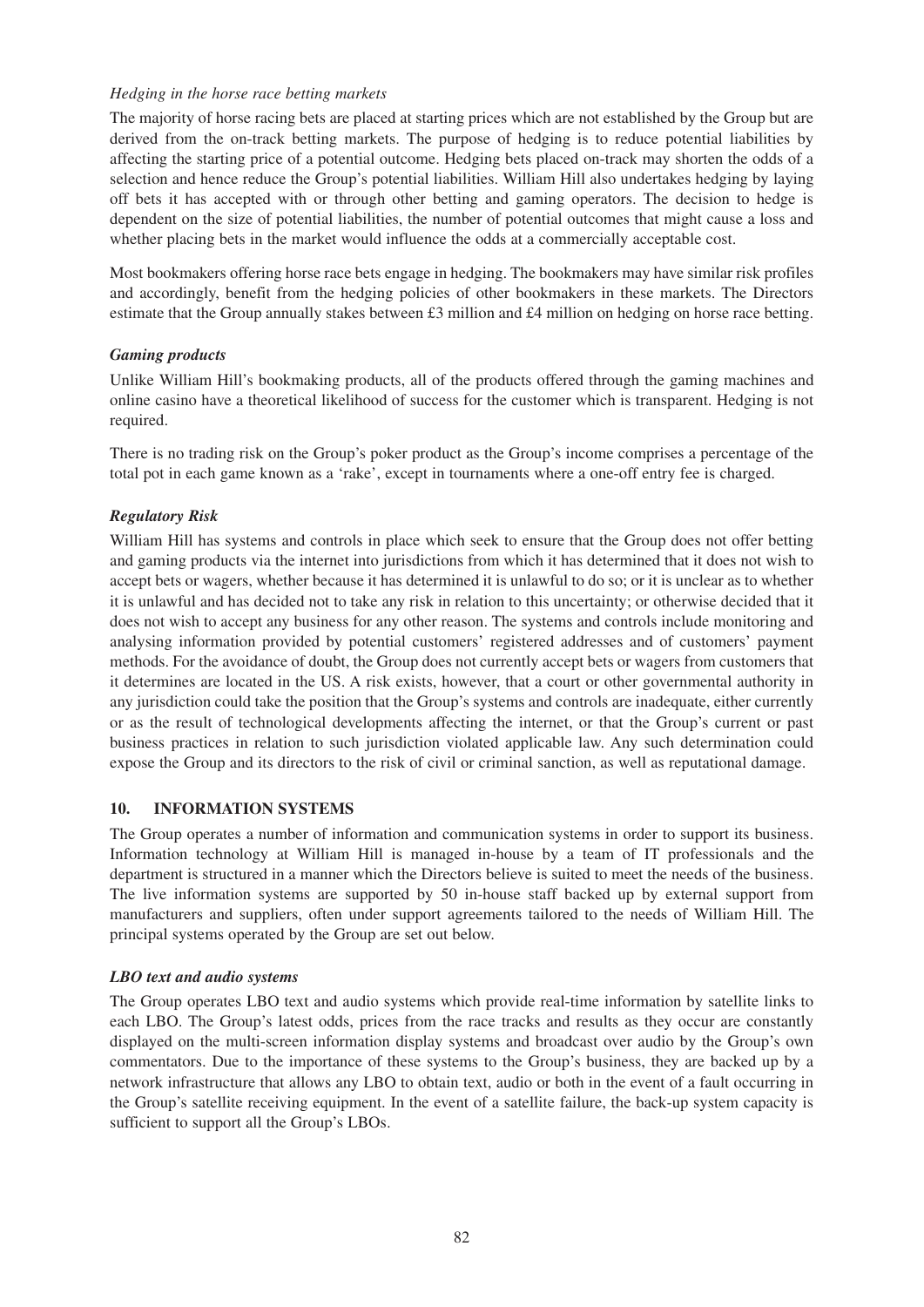### *LBO video system*

The Group operates a video system, which transmits live television pictures and audio commentaries of and data relating to horse and greyhound races and certain numbers draws by satellite to each LBO. The service is currently provided by (i) Satellite Information Services Limited, a wholly-owned subsidiary of SIS, an entity co-founded and currently owned jointly by the Group and other entities, including Ladbrokes and the Tote and (ii) Amalgamated Racing Limited, trading as Turf TV, a joint venture between Alphameric plc and Racing UK, itself a joint venture between 31 of the 59 UK horse racing tracks. The current legal position regarding the distribution of television pictures, audio and data is explained in Section 14 of this Part IV.

### *Sportsbook systems*

The front-end web servers serve the sites' web pages to customers' browsers, and back-end application servers carry out bet settling, client accounting and event management functions. The complete system configuration is replicated over two sites providing robust business continuity arrangements. The Group recently launched a new Sportsbook system supplied by Orbis.

## *Telephone betting systems*

The Group operates a telephone betting system, which comprises call handling, bet capture and bet settling systems. Call handling allows calls to be routed and prioritised according to client profile. The systems have direct links to payment providers for the authorisation of debit card transactions and the payment of winnings.

## *Online casino and poker system*

William Hill Online's casino and poker businesses are based offshore in Gibraltar and Malta and use software provided under licence from a variety of providers. Customers connect over the internet to each relevant supplier's servers in the relevant jurisdiction.

## *Betting risk management system*

The Group's betting risk management system provides real-time information on the Group's estimated liabilities on an event-by-event basis. All bets taken over the telephone and online, together with the majority of bets from 100 representative LBOs and referrals and notifications from all LBOs, are entered into a consolidated field book that provides a real-time overview of Group-wide estimated liabilities.

### *Text information system*

The Group supplies text information by landline links to commercial broadcasters for promotional purposes. The information provided comprises the Group's own odds on future events, live odds on horse and greyhound races as well as recent results and other sports betting information.

### *Payment processing systems*

The Group outsources payment processing functions in respect of its online and telephone channels to Commidea Ltd and DataCash Ltd. Debit card payments made by customers in the Group's LBOs are processed by Royal Bank of Scotland.

### *Customer support systems*

The Group uses third party customer services software provided by RightNow Technologies, Inc. to record customer contacts in the Group's retail, online and telephone channels. The Group's customer support systems comprise customer services and customer relations telephone helplines based at the Group's registered office, together with an online help centre which allows customers to raise queries and/or register complaints via the internet.

### *Business continuity*

The Group's material systems are fully duplicated. A back-up data centre is located near Leeds, where the main data centre is located. Fibre optic links connecting large disc arrays are used to replicate the business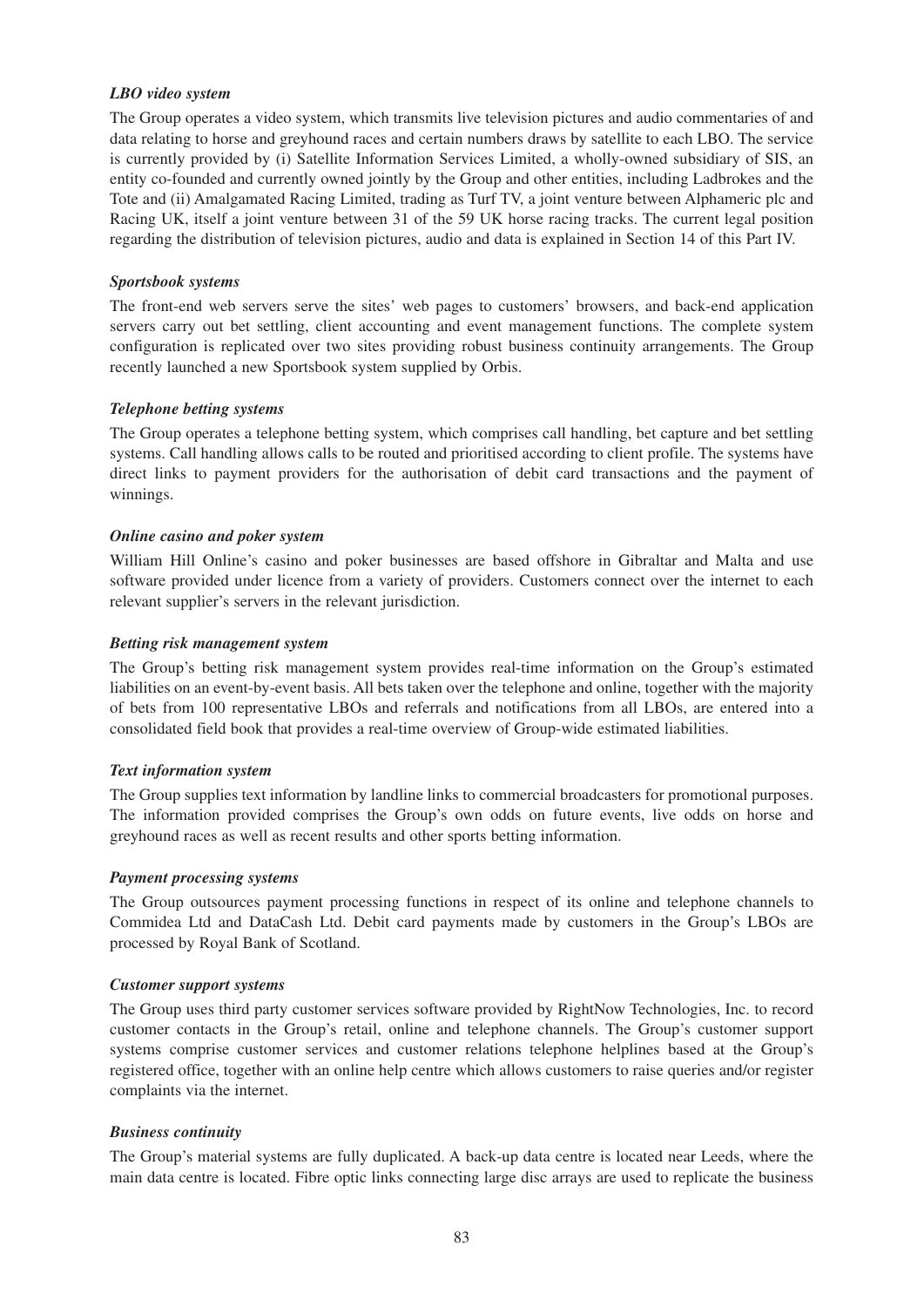data of the Sportsbook and telephone betting in real time between the sites. The back-up data centre also acts as a benchtesting environment and proposed changes to systems are thoroughly tested to ensure no interruptions to service. Fully documented and tested disaster recovery plans are in place with business continuity strongly emphasised. All of the above arrangements are inspected and audited regularly. In relation to assets recently acquired from Playtech, the Group is in the process of examining the disaster recovery systems in place in relation to such assets and will take steps to improve and update these systems as appropriate.

## **11. SUPPLIER RELATIONSHIPS**

William Hill has a number of key suppliers who provide products and services to the Group. In the online channel, Playtech and Cryptologic Inc. support William Hill's poker offering and Playtech also supplies William Hill with casino software. Orbis' technology platform has been used to launch a new Sportsbook. In the retail channel, the most significant relationships are with Leisure Link (the UK operating division of Inspired Gaming Group plc) and Global Draw Limited, who both supply gaming machines to the Group's LBOs in Great Britain. SIS, in which William Hill has a shareholding, and Turf TV are the main providers of television pictures, audio and data into the Group's LBOs.

# **12. INTELLECTUAL PROPERTY**

William Hill's copyright, trademarks, domain names, trade secrets, customer databases and other intellectual property are important to its success. William Hill owns or has a licence to use the intellectual property rights in the key software used in its operations.

The Group's registered UK and European Community trade marks include both William Hill and WillHill. These names are also either registered or pending in appropriate worldwide jurisdictions. The Group has registered a portfolio of domain names and takes active measures to protect its trade marks.

The Group uses a mixture of software under licence and internally developed software for which it owns the copyright and retains rights of ownership. William Hill relies on the protection of trademark and copyright law, trade secret protection, contractual protection and licence agreements with its employees, customers and others to protect its proprietary rights.

# **13. EMPLOYEES**

For the year ended 30 December 2008, the Group's average number of employees was 16,176 (2007 – 14,629, 2006 – 13,952) all of whom are engaged in the administration and provision of betting and gaming services and the operation of greyhound stadia. Seasonal staff are principally recruited to work during the summer months (April to August) when the LBOs remain open later in the evening. Pay reviews are held annually. See Section 5 in Part VII for more information.

### **14. INDUSTRY ISSUES**

### *Cost of content*

### *Horse racing levy*

The British betting industry supports the British horse racing industry via the horse racing levy, a subsidy now based on the gross win earned from British horse race betting. This levy arrangement has been established on a statutory basis since off-course betting was legalised in 1961. The horse racing levy is an annual scheme with representatives of all bookmakers (comprising the Bookmakers Committee) responsible to the Horserace Betting Levy Board for recommending the basis of each year's scheme. When the Horserace Betting Levy Board and the Bookmakers Committee cannot agree a basis the Secretary of State for Culture, Media and Sport determines the outcome. This last occurred in 2008 for the 2008/09 scheme, but agreement has been reached for the 2009/10 scheme whereby the horse racing levy will remain at 10 per cent. of gross win earned on bets placed on British horse racing.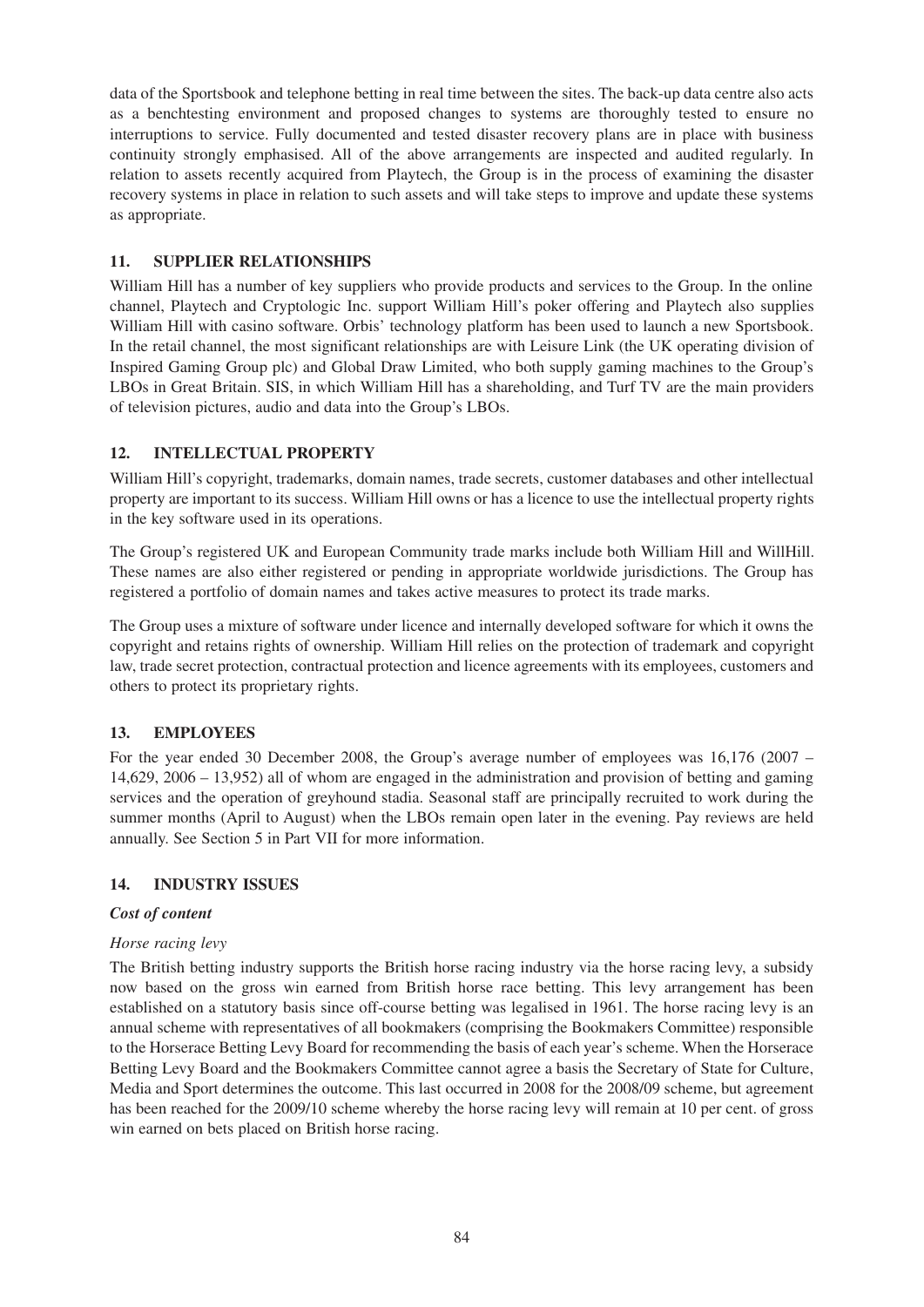### *Greyhound levy*

The Group also pays the greyhound racing levy, a voluntary levy currently at 0.4 per cent. of the Group's off-course UK turnover relating to greyhound racing, for the purpose of supporting greyhound racing in the UK.

### *Other sports*

The Group does not make material payments for the rights to bet on other sports. The DCMS has in the past raised the issue of bookmakers making contributions to support sport in the UK. To date there have been no concrete developments affecting the Group from this suggestion.

### *Distribution of television pictures, audio and data*

Television pictures from the 59 UK horse racing tracks is broadcast into the Group's LBOs. Previously the right to broadcast pictures from all tracks was held directly or indirectly through SIS and all bookmakers receiving pictures, including William Hill, paid for this service. From the beginning of 2008, a joint venture trading as Turf TV between certain racecourses and Alphameric plc acquired the television coverage rights from 31 of the 59 tracks. In January 2008 the Group entered into a five-year contract with Turf TV for the provision of live pictures of races at those courses for which Turf TV holds the television picture, audio and data rights.

William Hill, along with a number of other large bookmakers, instituted proceedings against Turf TV alleging that it acquired its television coverage rights in an uncompetitive manner as a result of the collective sale of exclusive picture rights in a closed auction, i.e. other parties were not allowed to bid for the rights. In turn William Hill and certain other bookmakers have been counter-sued by Turf TV, which alleges that the former have acted in an uncompetitive manner and in collusion. At first instance, William Hill and the other claimants lost their claim, but this is the subject of an appeal due to be heard in May 2009. In addition, Turf TV lost its counterclaim and this part of the case is not subject to appeal.

### *Problem gambling*

The issue of problem gambling is an important one for the industry and the Government expects the gambling industry to act in a socially responsible way and to contribute to funding for support for those with gambling problems. The Group encourages a socially responsible attitude within the gambling industry and within the organisation and has been a contributor to the Responsibility in Gambling Trust, a charity set up by the industry to look at these issues. William Hill has always paid the contribution which it undertook to fund. However, the Responsibility in Gambling Trust has struggled to raise the money expected. In addition, William Hill has constituted a Corporate Responsibility and Regulated Issues Committee to assist the Board in its approach to, *inter alia*, problem gambling issues. William Hill works closely with its regulators in the UK and overseas to ensure that high industry standards are adhered to by the Group. William Hill also maintains a regular dialogue with Gamcare, a centre for information, advice and practical help for anyone with gambling problems. Further, the Group recognises the role of both the DCMS and the Gambling Commission in seeking ways of minimising the impact of gambling on young and/or vulnerable people and will continue to work with them.

The Gambling Prevalence Study was published in 2007 by the Gambling Commission. It showed no increase in overall levels of problem gambling since the last study was undertaken in 1999. A further survey has been commissioned for 2010 and thereafter at three year intervals. In February 2008, the DCMS tasked the Gambling Commission with exploring the relationship between high stake, high prize gaming machines and problem gambling. The Gambling Commission will report back to the DCMS in June 2009 on this issue. The Gambling Commission has reported to the DCMS in a preliminary report with its view that there is no evidence of a causal link between these machines and problem gambling. These machines have been in LBOs for approximately seven years and have proved popular with customers. The Directors believe that the vast majority of the Group's customers enjoy and play these gaming machines responsibly and that LBOs remain the most secure location for these gaming machines. The Group does not believe there is evidence that supports the proposition that any single product is responsible for an increase in problem gambling.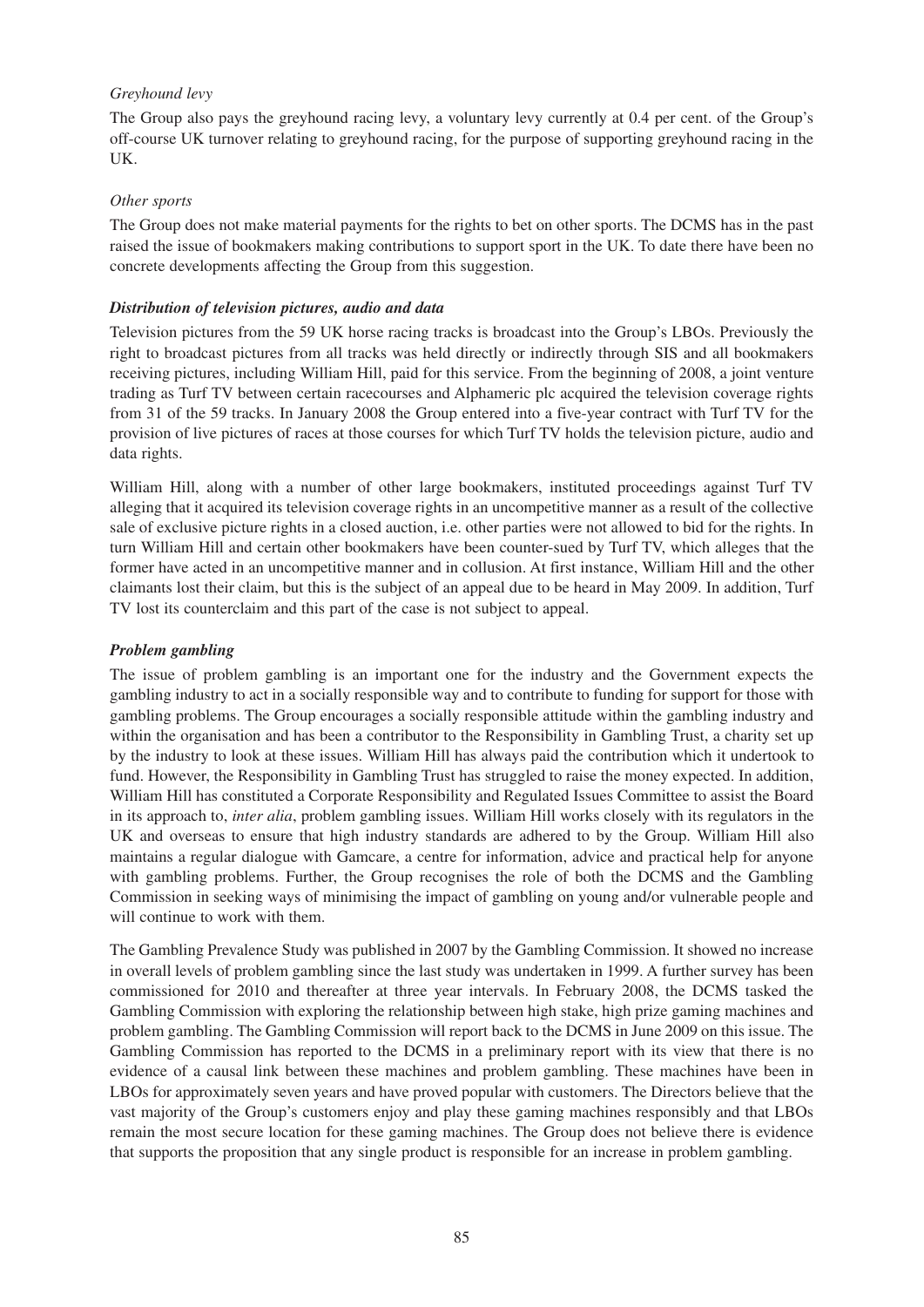On 6 January 2009 the DCMS published a consultation paper proposing the introduction of a compulsory donations to the Responsibility in Gambling Trust. The 12 week consultation period ends in March 2009.

### *Taxation*

In addition to the usual business taxes, the gambling industry is also subject to specific taxes. In relation to gambling operators in the UK these are gross profit tax calculated at 15 per cent. of gross win and Amusement Machine Licence Duty levied at £2,030 per machine per annum. The Group's retail, telephone and online sports betting operations based in the UK are subject to these taxes. The majority of the Group's online gaming operations are located offshore and are subject to the lower taxes in the jurisdictions in which they are established, namely, Malta and Gibraltar.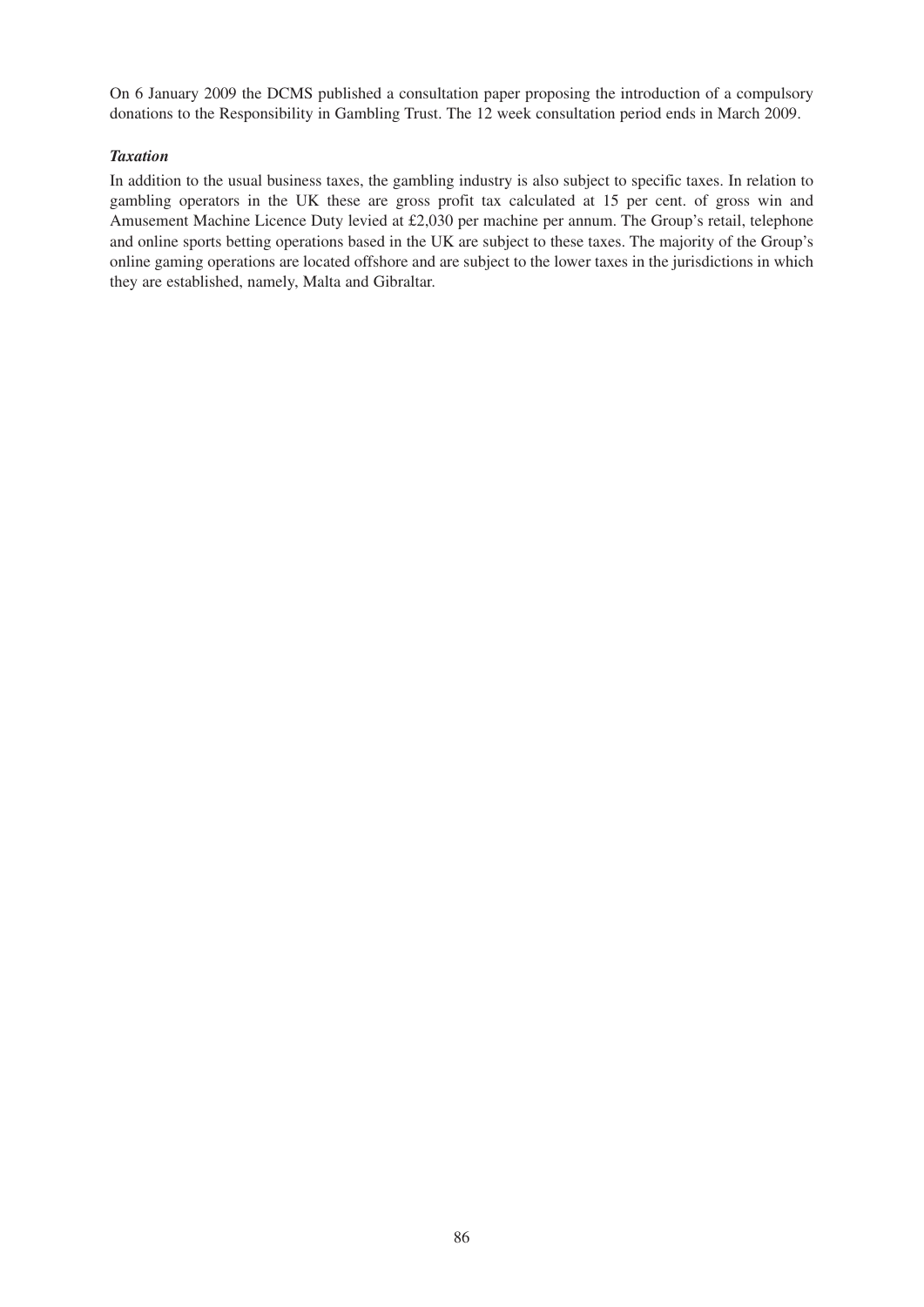# **PART V**

# **REGULATORY**

## **1. INTRODUCTION**

William Hill's business is subject to regulation and/or the grant of licences by various regulatory authorities in a number of jurisdictions.

The gambling industry in Great Britain is regulated under the provisions of the Gambling Act which, amongst other things, authorises the Gambling Commission to act as the central regulatory body for gambling. The Gambling Commission has a duty to permit gambling where it is reasonably consistent with the pursuit of the three licensing objectives set out in the Gambling Act: preventing gambling from being a source of crime or disorder, being associated with crime or disorder or being used to support crime; ensuring that gambling is conducted in a fair and open way; and protecting minors and other vulnerable persons from being harmed or exploited by gambling. William Hill's LBO, telephone, Sportsbook and some gaming operations are regulated by the Gambling Commission.

In jurisdictions outside the UK, William Hill's retail business operates under local licences. William Hill Online is principally regulated in both Gibraltar and Malta, as described below. William Hill is also regulated by the relevant authorities in Ireland, the Isle of Man, Jersey, Alderney, Kahnawake and, via its joint venture with Codere S.A., in Madrid and the Basque territory in Spain.

The Directors believe that the Company has good relations with the relevant regulators in the jurisdictions in which it holds licences. However, no assurance can be given that the Group's operating and gaming licence will not be revoked or that any new, renewed or subsequent licences or approvals that may be required of the Group in the future will be granted.

## **2. LBO AND TELEPHONE BETTING**

There are three licence types that have been issued to members of the Group and their directors and employees to enable them to operate in Great Britain. The first is an operating licence issued to the relevant trading company by the Gambling Commission. Four William Hill subsidiary companies hold operating licences. The second licence type is a personal management licence. The Gambling Commission specifies certain senior roles within the organisation that must be undertaken by a personal licence holder. William Hill currently has 40 personal management licence holders. The third licence type is a premises licence which is issued by the relevant local authority. William Hill holds a separate premises licence for each of its LBOs. The Gambling Commission has issued licence conditions and codes of practice with which operators must comply.

The Group's LBO estate in the Republic of Ireland is regulated under the Irish district courts system. The LBO estate in Jersey is regulated by the Jersey Gambling Control Committee. The LBO estate in the Isle of Man is regulated by the Isle of Man Gambling Supervision Commission. The LBO estate in Northern Ireland is licensed by local magistrate's courts.

The Group has a retail presence in Spain both in Madrid and the Basque Territory via its joint venture operations, which are appropriately licensed under the applicable regulatory regime in the different autonomous regions.

### *Gaming machines*

Each LBO in Great Britain is licensed to hold up to four category B2 or B3 gaming machines. The operation of gaming machines is subject to both The Gaming Machine (Circumstance of Use) Regulations 2007 and the Gambling Commission's Machine Standards requirements, all of which William Hill complies with in each LBO where gaming machines are installed.

William Hill has policies and procedures in place which seek to ensure that the Group complies with the terms and conditions of its licences both in the UK and overseas.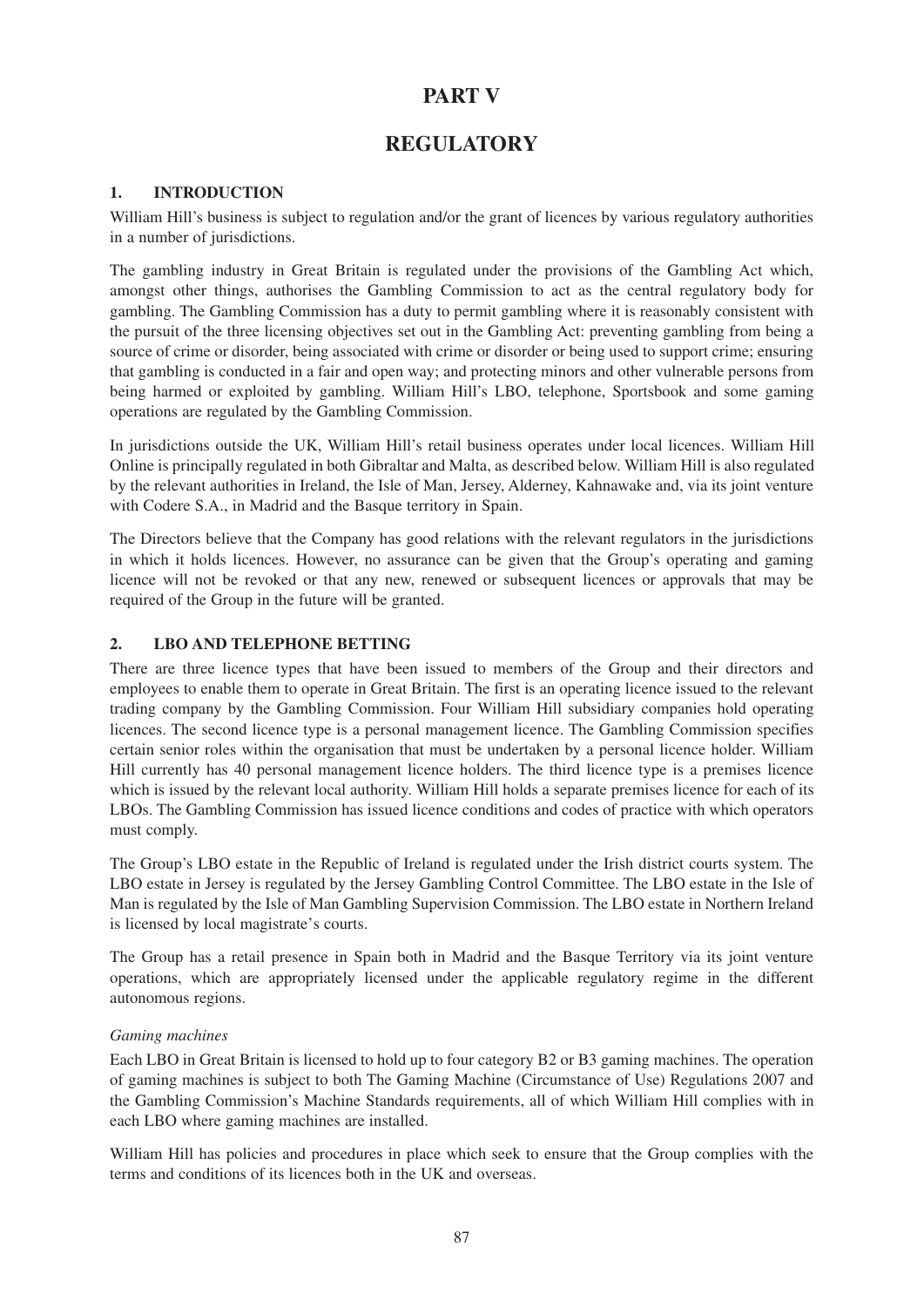### **3. WILLIAM HILL ONLINE**

William Hill's Sportsbook (offered online) and some gaming products are regulated by the Gambling Commission. William Hill Online's poker and casino operations offered using software from Playtech, as well as non-downloadable casino games offered under its 'Vegas' tab and online bingo and skill games, are regulated in Gibraltar by the Gibraltar Regulatory Authority, whilst the other poker and casino products which are offered using software supplied by Cryptologic are regulated in Malta by the Lotteries and Gaming Authority, the regulatory authority responsible for the governance of all forms of gambling in Malta.

The Group has relationships with an extensive affiliate network designed to direct customers to the Group's websites. The Group has contractual arrangements in place with such affliliates which, *inter alia*, seek to ensure that applicable regulatory requirements are complied with.

### *European jurisdictions*

As all William Hill's remote operations are regulated in EU or EEA jurisdictions, the Group is able to advertise in the UK and to benefit from the principles that apply in the EU to the free movement of goods and services.

The Group accepts transactions from customers for certain products from certain European jurisdictions. There are instances of European betting and gaming operators being (i) prosecuted by a relevant authority or (ii) sued by a monopoly right holder or other significant market participant for offering their products and services in a particular European state in which they are not licensed or otherwise regulated. Member States are required to abide by principles of freedom of establishment and free movement of services under EU law. The Directors believe that the Group's activities in Member States where the Group is not licensed or otherwise regulated are permitted by such principles. However, the extent to which national courts in European jurisdictions will implement principles of EU law is uncertain as Member States are afforded a degree of discretion in such implementation. As a result, the Group and the Directors may face criminal or civil claims in these jurisdictions as a consequence of their actions regardless of whether such actions are in accordance with EU law. In addition, the relevant regulatory authority, monopoly right holder or other significant market participant could take action against the Group's service providers in such countries. To the extent that the domestic laws or any prosecutions, suits or other determinations of a national court of a Member State do not respect EU law, such actions may fall within the jurisdiction of the ECJ to which reference may be made. On such a reference, the ECJ may, broadly or narrowly, scrutinise such domestic laws, prosecutions, suits or other determinations and determine the legality of such operator's activities pursuant to EU law. The ECJ may determine that the actions of the relevant Member States are proportionate and objectively protect a matter of public policy within the competence of such Member State, such as social responsibility matters, in which case such restrictions may be justified. If the ECJ finds that such an authority, monopoly right holder or other significant market participant's actions result from laws which are discriminatory, disproportionate or not objectively justifiable, such restrictions on the operator's activities may be found to be in contravention of EU law.

### *Remote gambling*

Although the regulatory regime for land-based gambling operations is well established in many countries, the gambling laws in such countries will not necessarily have been amended to take account of the internet and the ability to offer gambling products online. There is uncertainty as to the legality of online gambling in a number of countries and consequently in some jurisdictions online gambling may be illegal. In several countries local regulators are willing to license and regulate local and often state-owned operators, but prohibit foreign operators.

The Group analyses jurisdictional risk and where considered necessary, the Directors obtain independent legal advice concerning the state of gambling laws in particular jurisdictions. This advice is used to modify the basic approach on a case by case basis and, based on the relevant jurisdiction, the Group undertakes procedures in order to mitigate such risk. William Hill has systems and controls in place which seek to ensure that the Group does not offer gambling products via the internet into jurisdictions from which it has determined that it does not wish to accept transactions. The systems and controls include monitoring and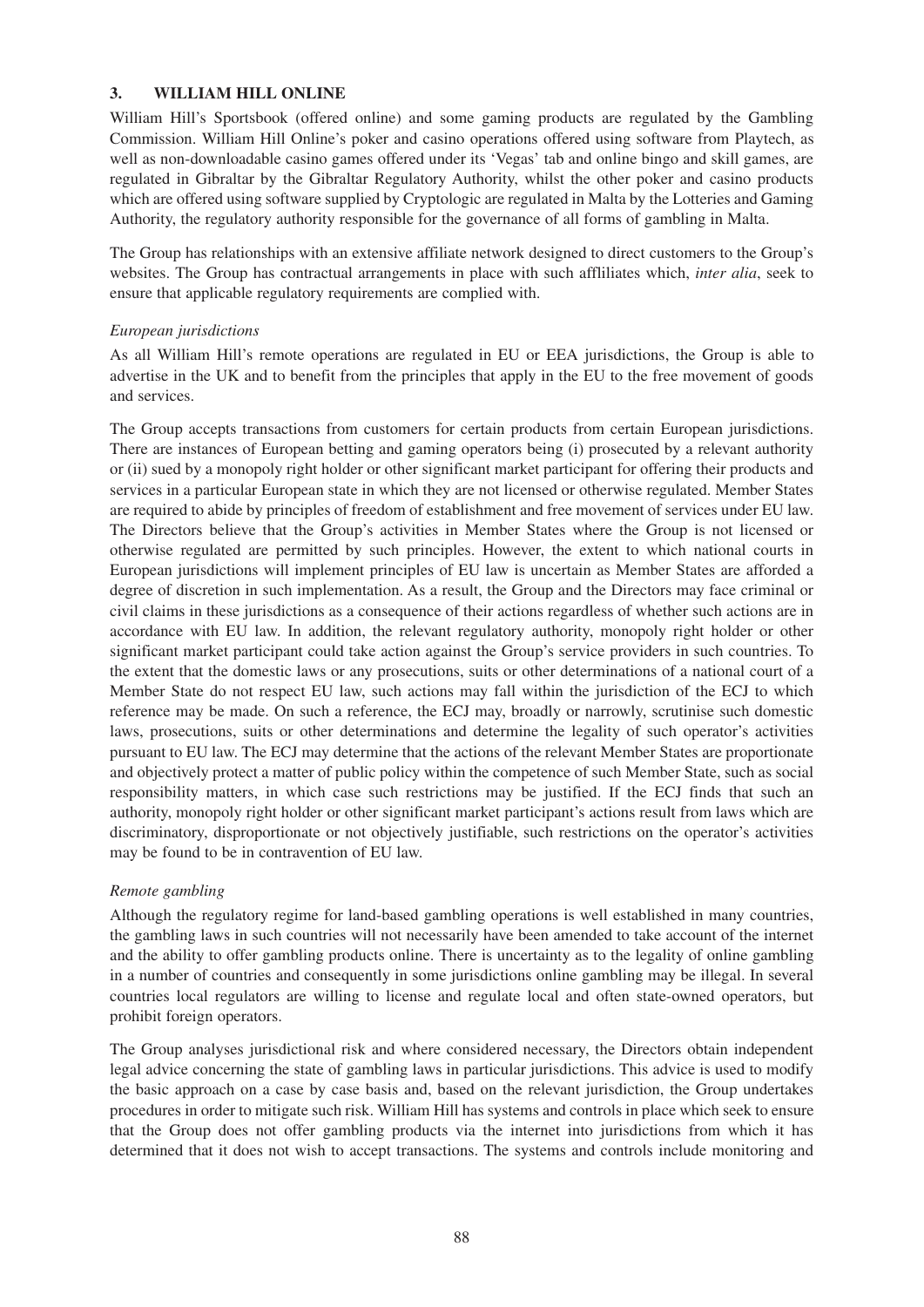analysing information provided by potential customers' registered addresses and of customers' payment methods. In particular, the Group does not accept any transactions from customers in the US.

In the UK the Group currently complies with obligations placed on it in respect of casino products (the Group's online games) following the introduction of the third EU Money Laundering Directive. The Group awaits details of the interpretation of the directive by its regulators in Gibraltar and Malta and expects to implement any required changes at some point in 2009.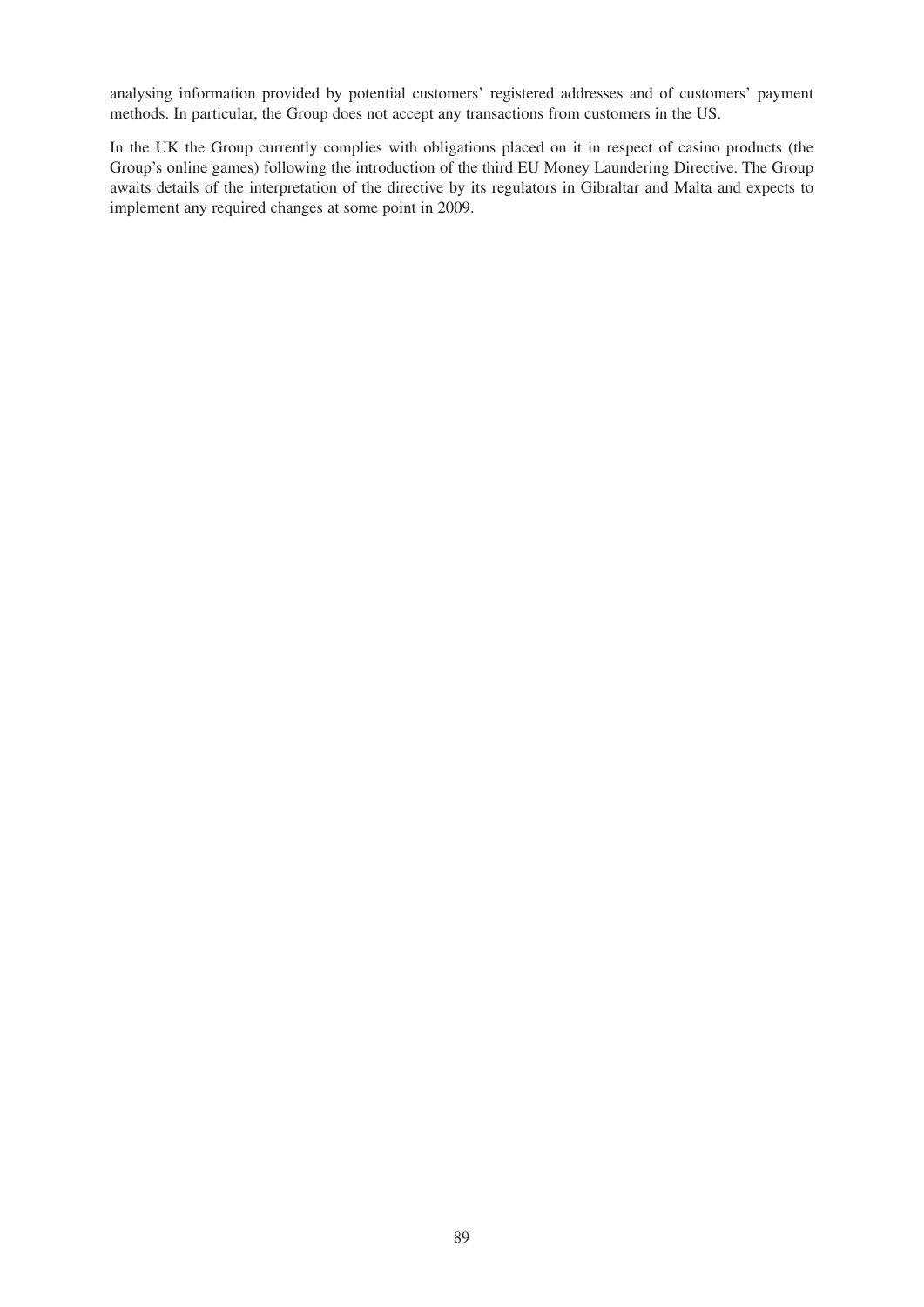# **PART VI**

# **OPERATING AND FINANCIAL REVIEW**

*The following discussion of the financial condition and results of operations of the Group should be read in conjunction with the audited consolidated financial statements of the Group and the accompanying notes for the 52 weeks ended 26 December 2006, the 53 weeks ended 1 January 2008 and the 52 weeks ended 30 December 2008 (the "2006 financial year", the "2007 financial year" and the "2008 financial year", respectively) incorporated by reference into this document and with the information relating to the business of the Group included elsewhere in this document. The discussion includes forward-looking statements that reflect the current view of the Group's management and involve risks and uncertainties. The actual results of the Group could differ materially from those contained in any forward-looking statements as a result of factors discussed below and elsewhere in this document, particularly in "Risk Factors" and in "General Information – Information regarding forward-looking statements". Prospective investors should read the whole of this document, including the documents incorporated by reference, and not just rely upon summarised information set out in this Part VI "Operating and Financial Review".*

*The following discussion focuses on the Group's audited consolidated financial statements for the 2006, 2007 and 2008 financial years, respectively, prepared in accordance with IFRS.*

*Financial information has been restated for the 2006 and 2007 financial years, respectively, in certain instances in this document and in the comparative information for the 2007 financial year in the audited consolidated financial statements for the 2008 financial year. The Group's profit before tax and profit for the period for the 2006 and 2007 financial years, respectively, have not been impacted by this restatement. Further details of such restatement are set out below in "Key Components of the Group's Income Statement – Revenue."*

*This document contains a discussion of gross win, a non-IFRS measure that the Directors use as a key performance indicator of the Group's business. Gross win is presented to enhance the understanding of the Group's results of operations. For an explanation of this measure, see below "Gross Win and Gross Win Percentage."*

### **Overview**

William Hill is one of the UK's leading betting and gaming companies. It is one of the UK's largest bookmakers and also operates in Ireland, with a total of approximately 2,300 LBOs that provide betting opportunities on a wide range of sporting and non-sporting events and, in the UK only, offer gaming machines. In addition, William Hill Online, the Group's online business, is one of the leading European online betting and gaming businesses by profitability. William Hill was admitted to the Official List and to trading on the London Stock Exchange in June 2002.

The Group delivers its betting and gaming products to customers through three principal channels: (i) retail, (ii) William Hill Online (the online channel) and (iii) telephone betting. The Group reports its primary segment information in its consolidated financial statements on the basis of these channels. The Group also reports segment information on its other businesses, comprising its on-course activities at horse racing and greyhound racing venues, its promotions business and its two greyhound stadia in the north-east of England.

In the 2008 financial year, the Group generated £963.7 million of revenue, £1,022.5 million of gross win and £267.8 million of operating profit.

# *Retail Channel*

William Hill has a network of approximately 2,300 LBOs in the UK and Ireland and is one of the leading operators of LBOs in the UK. The Directors believe William Hill is one of the most successful operators in terms of profitability per LBO in the UK and it aims to maintain and build on this position by maximising opportunities for growth while ensuring careful cost management.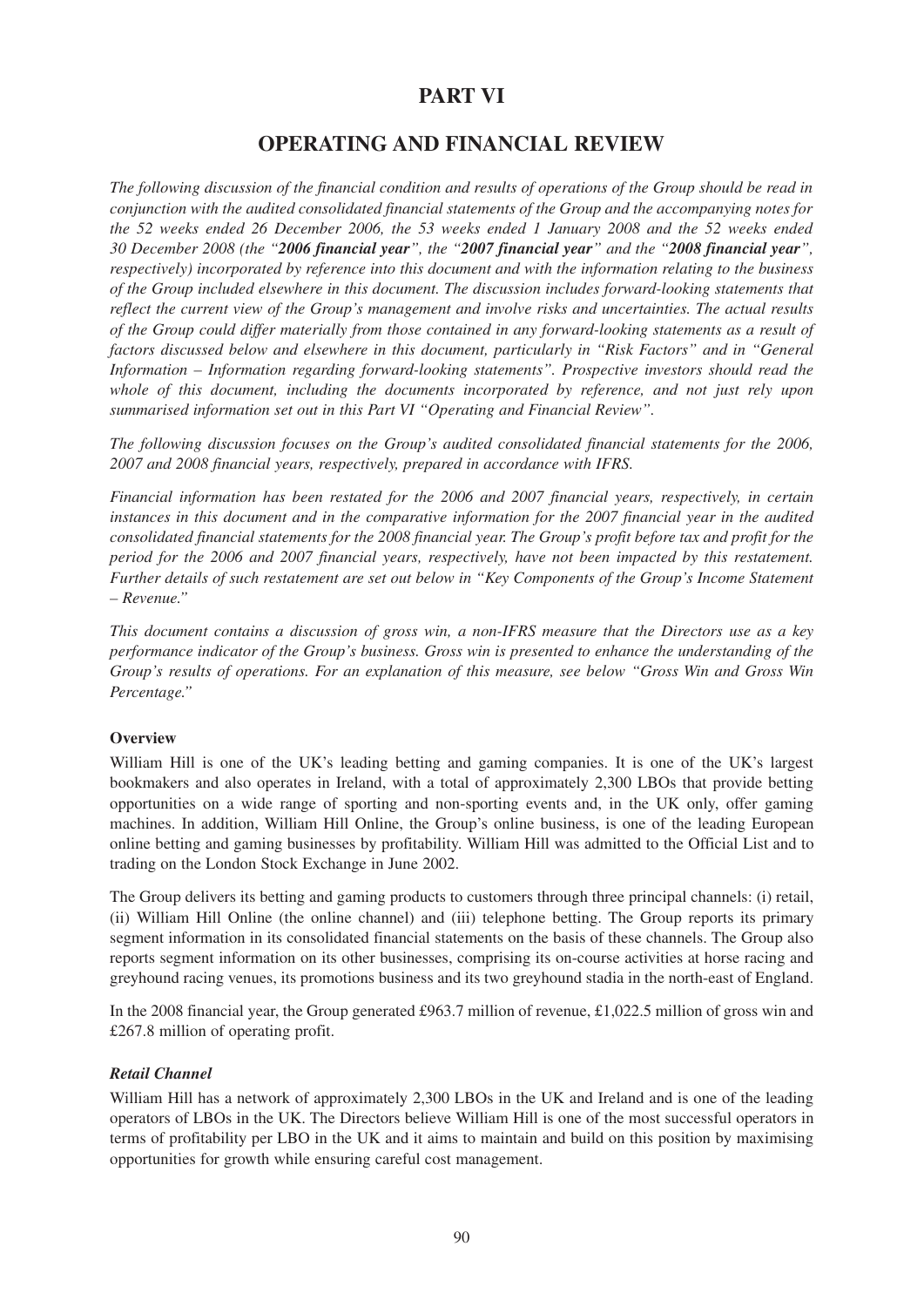Through its LBOs, William Hill offers an extensive range of betting opportunities, including sports such as football, snooker and cricket as well as the more traditional horse racing and greyhound racing. Sports betting is supplemented by a range of numbers betting opportunities, including gaming machines and virtual horse and greyhound racing.

In the 2008 financial year, the retail channel generated £790.7 million of revenue (82.0 per cent. of Group revenue), £837.9 million of gross win (81.9 per cent. of Group gross win) and £240.1 million of operating profit (89.7 per cent. of Group operating profit).

### *Online Channel*

William Hill accepted its first bet via the internet in 1998 and has achieved strong growth in the UK. As discussed in detail below in "Current Trading and Recent Developments", on 30 December 2008, William Hill established William Hill Online through the acquisition of certain assets, businesses and contracts from Playtech and their subsequent combination with William Hill Interactive. As a result of the transaction William Hill Online became one of the leading European online betting and gaming businesses by profitability. William Hill's online betting and gaming business now comprises websites providing sports betting, casino games, poker, bingo, numbers betting and skill games.

In the 2008 financial year, the online channel generated £125.1 million of revenue (13.0 per cent. of Group revenue), £136.7 million of gross win (13.4 per cent. of Group gross win) and £49.2 million of operating profit (18.4 per cent. of Group operating profit).

## *Telephone Betting Channel*

William Hill has one of the largest telephone-based betting businesses in the UK, with approximately 132,000 active customers as at 30 December 2008. Although some migration of customers to the internet has occurred, telephone betting still appeals to a core group of customers who prefer to speak to an individual when placing their bet.

In the 2008 financial year, the telephone betting channel generated £39.8 million of revenue (4.1 per cent. of Group revenue), £39.8 million of gross win (3.9 per cent. of Group gross win) and £5.9 million of operating profit (2.2 per cent. of Group operating profit).

### **Current Trading and Recent Developments**

Group net revenue in the first eight weeks to 24 February 2009 increased by 9 per cent., including the contribution from the expanded online business, compared to the same period in 2008. This increase was achieved against a strong comparator period in 2008 and in spite of poor weather, with 57 UK race meetings cancelled to date in 2009, compared with 26 in the same period in 2008. As a result of these factors, retail gross win increased by 2 per cent. compared to the same period in 2008. Within the retail channel, gaming machines continued to perform strongly, with gross win increasing by 13 per cent. compared to the same period in 2008. On 30 December 2008, William Hill completed the transaction with Playtech which established William Hill Online. Since then, the online business has performed strongly, particularly in Sportsbook, bingo and skill games and has increased net revenue by 54 per cent., compared with the same period in 2008 taking into account the acquired businesses. The Directors expect William Hill Online to benefit going forward from offering its casino and poker gaming products via Playtech software.

The Board remains confident about the prospects for the business, both in the UK retail market and in the online market. While it is unclear how the current economic climate might affect the Group's business in the coming months, performance in 2008 as a whole, in the fourth quarter of the year and in 2009 to date has been resilient. The Board believes that this resilience is supported by the broader geographical base of the retail business across the UK, the expanding product range offered across the channels, the widening customer base, and the fact that betting and gaming remain low-ticket, entertainment-led activities.

Given the current economic climate, the Group is focused on maintaining tight cost control and capital management. During 2009, the Board expects to see further benefits accruing to the retail business from the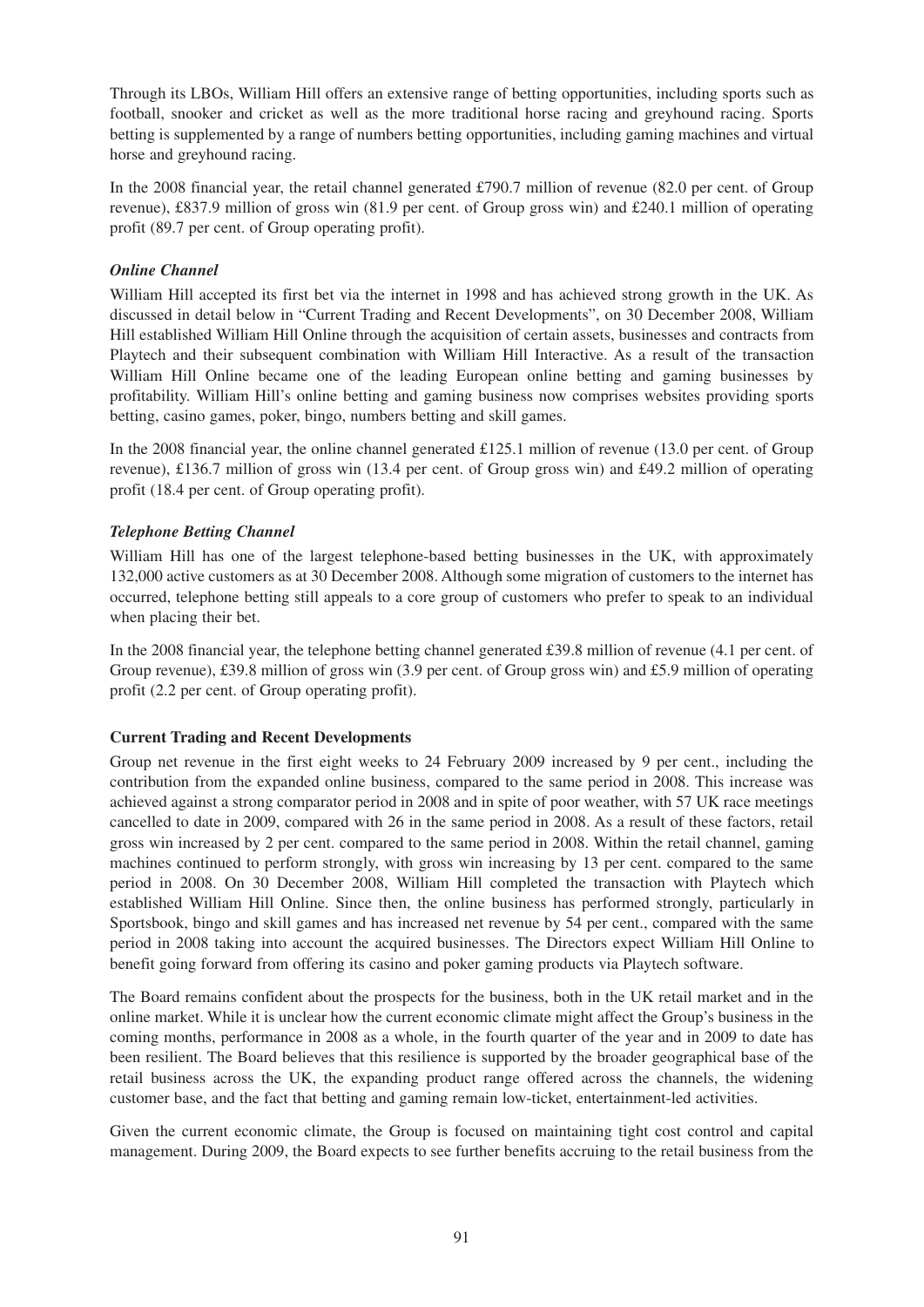cost initiatives implemented in 2008, including the new staffing model. At the same time, the Group will continue to invest in William Hill Online to achieve revenue growth and growth in overall customer numbers.

The Group reduced its capital expenditure significantly during 2008 and intends to maintain this lower level of expenditure during 2009. In addition, the Group's capital expenditure approval process has become more stringent. During the coming year, the Group intends to focus its estate development programme on the new LBO sites and re-sites where it expects to achieve the best rates of return.

### *Establishment of William Hill Online*

William Hill established William Hill Online through the acquisition of certain assets, businesses and contracts from Playtech and their subsequent combination with William Hill Interactive. The acquisition completed on 30 December 2008 and integration of William Hill Interactive and the acquired assets, businesses and contracts is expected to be completed within six to nine months of completion of the acquisition.

In consideration for these assets, Playtech received a 29 per cent. equity interest in William Hill Online, leaving William Hill owning 71 per cent. of the combined business. William Hill has an option to acquire Playtech's interest in William Hill Online on an independent fair-value basis, exercisable at either four years or six years after completion of the original acquisition. William Hill controls and operates William Hill Online, which is a consolidated subsidiary of William Hill, with Playtech's share of profits accounted for as a minority interest.

The transaction combined two highly complementary businesses. William Hill Interactive brought a strong brand, sports betting expertise and an established UK customer base and profit stream. The assets, businesses and contracts acquired from Playtech brought online marketing and customer retention expertise, an extensive affiliate network designed to direct customers to the Group's websites and an established European customer base and profit stream from online gaming.

Prior to launching William Hill Online, William Hill Interactive had approximately 510,000 customers who were active in the 2008 financial year, the majority of whom were based in the UK. The assets acquired from Playtech had approximately 65,000 customers who were active in the month of October 2008, when the transaction was announced. By combining the William Hill Interactive business with the operations acquired from Playtech, William Hill significantly broadened its European online customer base.

### *Refinanced Bank Facilities*

As at 30 December 2008, the Group had Existing Bank Facilities of £1,450 million and total borrowings under these facilities of £1,070 million.

In February 2009, the Group entered into the New Bank Facilities, which together with its £250 million Existing Bank Facility will provide aggregate funding of £838.5 million for the Group from March 2010. Together with the proceeds from the Rights Issue, the Directors believe that the Refinanced Bank Facilities will provide William Hill with a robust capital structure and appropriate financial flexibility in economic and financial conditions which are expected to continue to be challenging.

Before the refinancing, the Existing Bank Facilities comprised £1.2 billion term and revolving facilities and a £250 million term facility. The existing £1.2 billion term and revolving facilities will be reduced to £950 million shortly following the date of this Prospectus. As before, the Existing Bank Facilities will mature in March 2010 and July 2011.

The New Bank Facilities comprise £538.5 million forward-start term and revolving facilities and a £50 million incremental forward-start term facility. The £538.5 million forward-start term and revolving facilities, which are available from January 2010 and expire in March 2012, will be drawn down to repay any amounts outstanding from the existing £950 million facilities. To supplement the £538.5 million facilities, William Hill can also draw down the one-year £50 million incremental forward-start term facility that is available from January 2010 and expires in February 2011.

See "Liquidity and Capital Resources – Finance Facilities."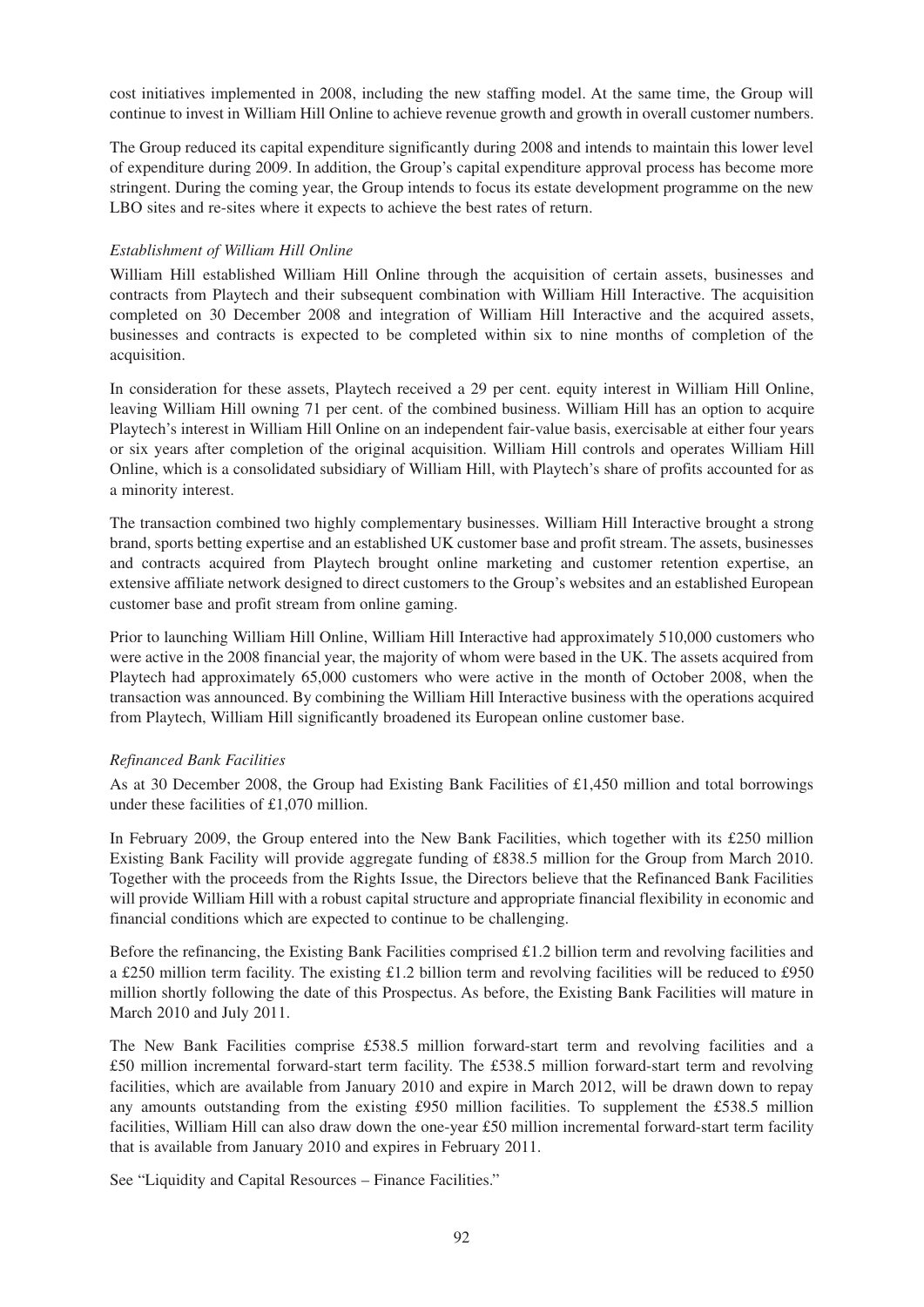### **Key Components of the Group's Income Statement**

The key components of certain line items of the Group's consolidated income statement are described below.

### *Amounts Wagered*

Amounts wagered represents the gross takings receivable from customers in respect of individual bets placed in the relevant period on events for retail, online and telephone sports businesses, net winnings on gaming activity completed in the relevant period for online casinos and net income earned from poker games completed in the relevant period.

### *Revenue*

Revenue is measured at the fair value of the consideration received or receivable from customers and represents amounts receivable for the Group's goods and services net of discounts, VAT and other sales related taxes, as set out below.

Revenue from the Group's retail channel represents gains and losses from betting activity in the period. The Group adjusts its revenue from bets made in a relevant period in respect of events that will occur after such relevant period ("**open bets**"). The revenue attributable to open bets is based on the estimated fair market value of the bet and is recognised within the period that the bet is made. The fair market value of an open bet is established by reference to the anticipated outcome of such bet. Any gains or losses arising on such valuations are recognised in the period in which the relevant event completes.

Revenue from the Group's online channel from sports betting, casino games, bingo, numbers betting and skill games represents gains and losses from betting activity in the period. Revenue from open bets from the online channel is recognised in the same manner as revenue from open bets from the retail channel.

Revenue from the Group's online channel from poker, where William Hill facilitates games between players and charges commission for participation, represents the net income (the "**rake**") earned from poker games completed by the period end. The rake includes any fixed amounts payable by customers for poker tournament entry.

Revenue from the Group's online channel has been restated for the 2006 and 2007 financial years, respectively, to make it comparable with revenue from the Group's online channel for the 2008 financial year. Prior to the 2008 financial year, the Group recognised free bets, bonuses and other goodwill gestures ascribed to its online customers as revenue from the online channel. In the 2007 financial year, the cost of free bets was recognised in cost of sales for the online channel and the cost of bonuses and other goodwill gestures was recognised in either cost of sales for the online channel or as marketing expenses in operating expenses. In the 2006 financial year, the cost of free bets, bonuses and other goodwill gestures was recognised in cost of sales for the online channel. Following the establishment of William Hill Online and to bring the Group in line with industry practice, with effect from the 2008 financial year onwards revenue from the online channel is recognised net of such free bets, bonuses and other goodwill gestures. For the purposes of this discussion of the financial condition and results of operations of the Group and in this document, revenue from the online channel for the 2006 and 2007 financial years, respectively, has been restated net of free bets, bonuses and other goodwill gestures. The Group's profit before tax and profit for the period for the 2006 and 2007 financial years, respectively, have not been impacted by this restatement.

Revenue with regard to earnings from online gaming (including revenue from casino games, poker and bingo and skill games) and the Group's Sportsbook for the 2006 financial year has not, however, been restated. The Directors do not believe the restatement of online revenue from gaming and the Group's Sportsbook for the 2006 financial year to be material for purposes of this discussion.

Revenue from the Group's telephone betting channel represents gains and losses from betting activity in the period. Revenue from open bets from the telephone betting channel is recognised in the same manner as revenue from open bets from the retail channel.

Revenue from the Group's greyhound stadia represents income arising from the operation of the stadia, including sales of refreshments and Tote income.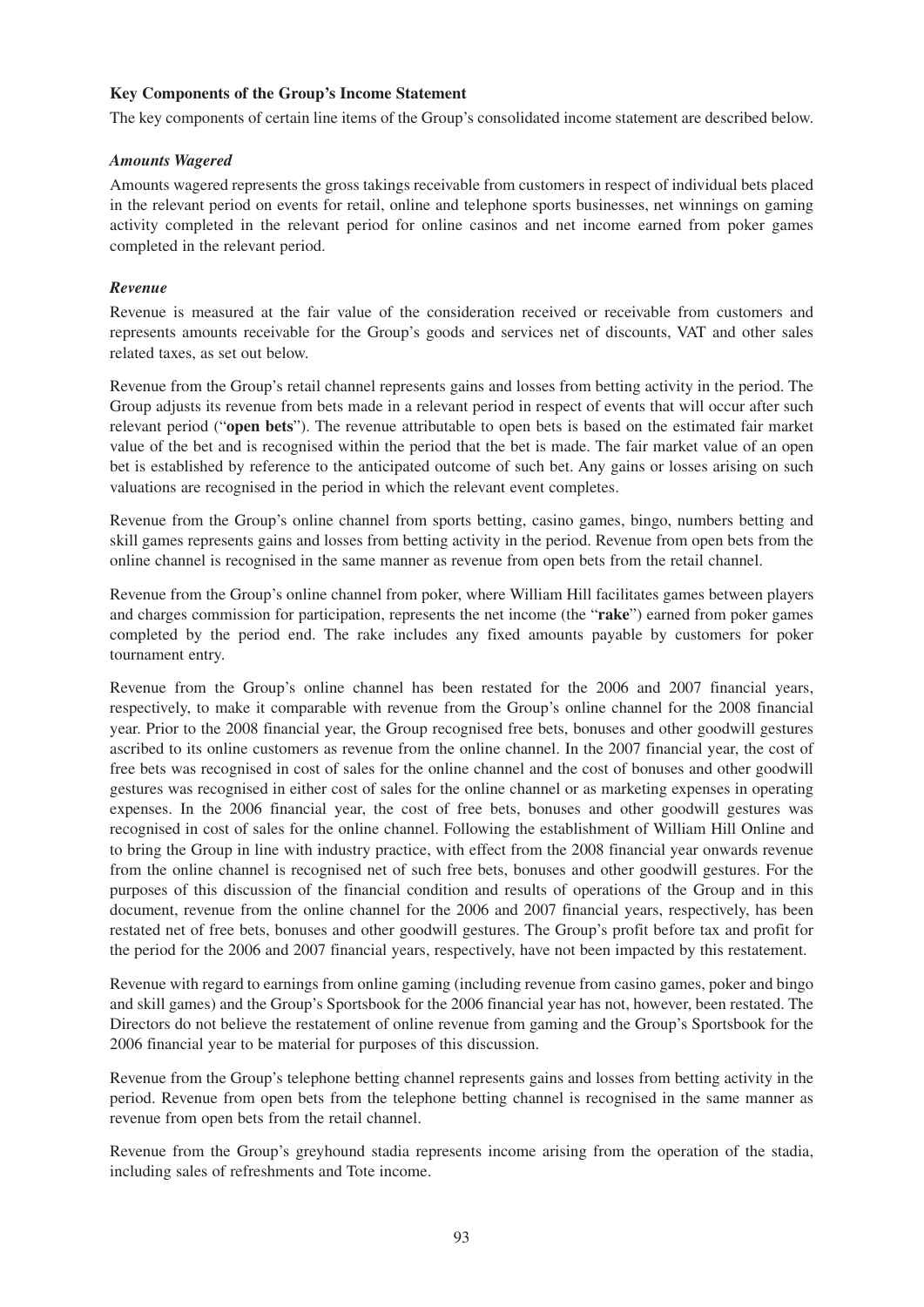## *Cost of Sales*

Cost of sales primarily relates to taxes and levies paid by the Group (excluding certain tax charges on the Group's ordinary activities, for example, UK corporation tax and VAT payable on income from gaming machines). These taxes and levies include the horse racing levy, gross profit tax applicable to the Group's gross win, the Amusement Machine Licence Duty and the greyhound racing levy. Cost of sales also includes software royalties paid. Further information regarding the levels of taxation and levies paid by the Group is set out below at "Key Factors Affecting the Group's Results of Operations – Taxation and Levies."

As described above in "Revenue", with effect from the 2008 financial year onwards, cost of sales from the online channel is recognised net of free bets, bonuses and other goodwill gestures. In addition, for the purposes of this discussion of the financial condition and results of operations of the Group and in this document, cost of sales from the online channel for the 2006 and 2007 financial years, respectively, has been restated net of free bets, bonuses and other goodwill gestures.

## *Net Operating Expenses*

Net operating expenses primarily relate to staff costs, which include wages, salaries, social security costs and pension costs in connection with schemes operated by the Group. Net operating expenses also relate to: property costs, including utilities costs, rent and rates; depreciation costs with regard to investment by the Group in its LBO estate and technology and IT systems; costs associated with providing television coverage, audio and other data to LBOs; and marketing expenses, including advertising and sponsorship costs (for example, the Group's FIFA Football World Cup marketing campaign).

As described above in "Revenue", with effect from the 2008 financial year onwards, operating expenses is recognised net of bonuses and other goodwill gestures. In addition, for the purposes of this discussion of the financial condition and results of operations of the Group and in this document, operating expenses for the 2007 financial year have been restated net of bonuses and other goodwill gestures.

The Group's net operating expenses also include income not directly attributable to betting and gaming activities, including rental from non-trading properties, gains and losses on non-trading asset sales and income derived from the sale of refreshments to customers in LBOs.

### *Share of Results of Associates and Joint Ventures*

Share of results of associates and joint ventures represents the Group's share of the operating profit and loss of its associates and joint ventures.

An associate is an entity over which the Group is in a position to exercise significant influence but that it does not control or jointly control, through participation in the financial and operating policy decisions of the entity.

A joint venture is an entity in which the Group holds an interest on a long-term basis and which is jointly controlled by the Group and one or more other parties under a contractual agreement.

### *Net Finance Costs*

Net finance costs comprise the interest paid by the Group on its bank debt together with interest payable or receivable under its interest rate hedging arrangements, fair value gains and losses on its interest rate swaps, the amortisation of capitalised finance fees and the interest on its pension scheme liabilities, net of investment income and return on pension scheme assets.

### *Exceptional Items*

Exceptional items are non-recurring items that the Group's management considers to be material to an understanding of the Group's financial performance for the period.

Progress has been made in the establishment of the joint venture business in Spain with Codere S.A. over the course of the 2008 financial year with 127 locations secured across Madrid and the Basque region, with 44 locations trading as at 30 December 2008. Rollout has continued in 2009 and trading is now being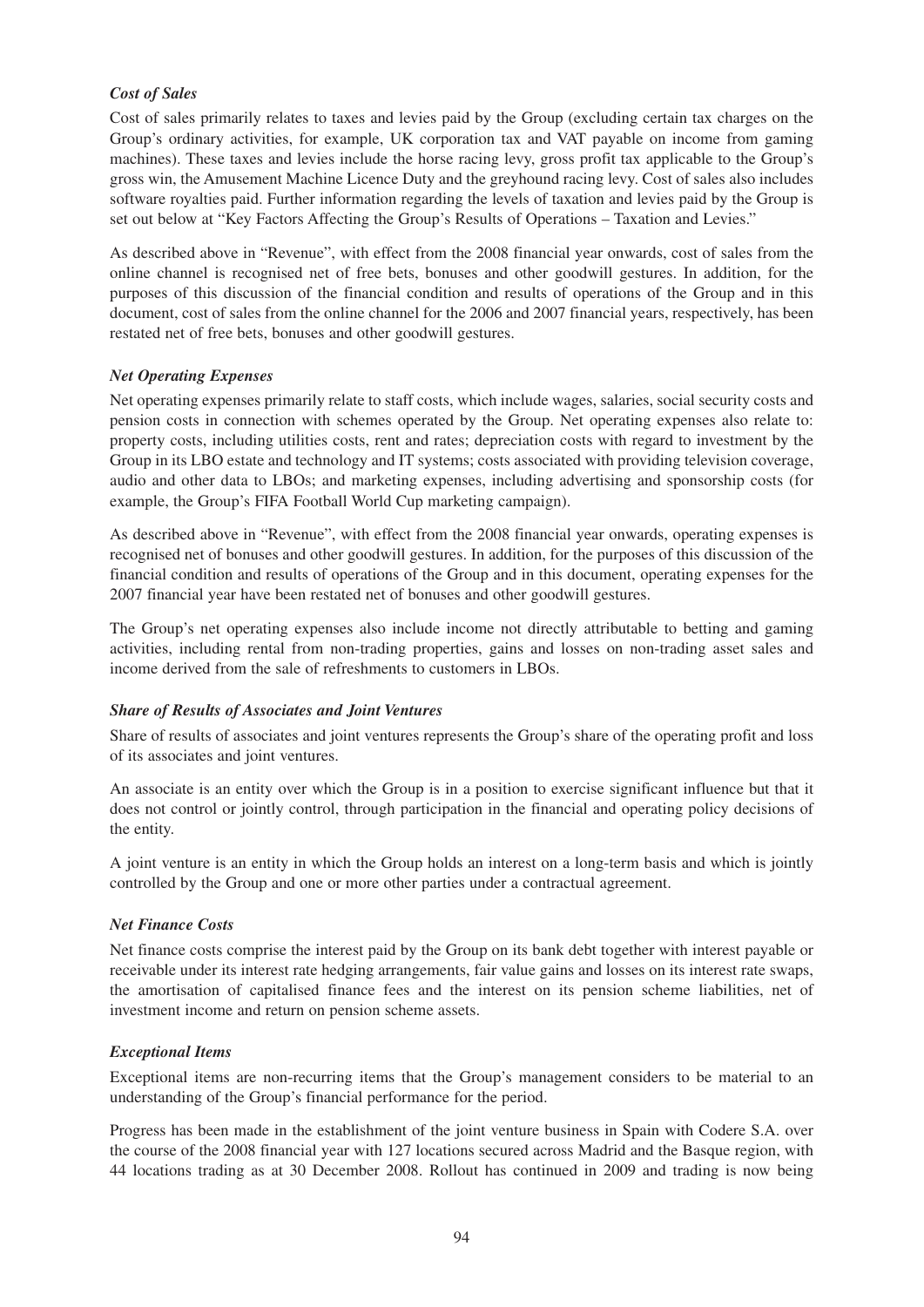conducted in 74 locations. Following the substantive investment of amounts originally committed by each party, the Group is currently in discussions with Codere S.A. as to the future strategic direction of the joint venture and the levels of future investment expected to be required to develop the business in Spain. In light of this and as a result of the deteriorating economic conditions in Spain, the Group has reviewed the carrying value of its Spanish joint ventures as required by IAS 31 'Impairment of assets'. Based on a value in use calculation to establish recoverable amount and taking into account the current circumstances described above, the Directors consider that an impairment charge of £5.4 million, which the Group recorded in the 2008 financial year, is required for the Group's interest in its Spanish joint venture. Further details of the Group's joint ventures are given in note 15 to the audited financial statements of the Group for the 52 weeks ended 30 December 2008 incorporated by reference into this document.

The Group's exceptional items in the 2008 financial year also included a £86.4 million gain on disposal of a 29 per cent. share in its online business to Playtech and exceptional integration costs of £1.4 million relating to the transaction.

Other exceptional items in the 2008 financial year comprised the Group's £1.2 million loss on disposal of its interest in its Italian joint venture company, William Hill Codere Italia, which the Group sold to INTRALOT Italia spa during the period, further reorganisation costs of £4.0 million in connection with its termination of the NextGen programme (as discussed below) and a £2.8 million profit on the sale-and-leaseback of certain LBO properties.

The Group's exceptional items in the 2007 financial year included a £20.9 million operating expense related to costs incurred in the termination of its NextGen programme, which was terminated following a review by the Directors in the 2007 financial year. These costs consisted of an impairment charge of £20.5 million on software developed internally under the NextGen programme and £0.4 million on computer hardware equipment. The Group's exceptional items in the 2007 financial year also included £6.7 million profit on the sale-and-leaseback of certain LBO properties.

There were no exceptional items in the 2006 financial year.

### *Tax*

Tax represents the corporation tax charge on the Group's ordinary activities and any deferred tax credit or charge accounted for in the period.

#### **Gross Win and Gross Win Percentage**

#### *Gross Win*

The Directors use gross win as a key performance indicator of the Group's business and believe that the presentation of gross win enhances an investor's understanding of the Group's results of operations. However, gross win is not an item recognised under IFRS. In accordance with the requirements of IFRS, the Group's earnings are expressed in its financial statements as revenue. Gross win, as used in this document, is calculated as the total amount that the Group retains from customers after paying out any winnings but before deducting VAT payable on income from gaming machines, whereas the Group's revenue is disclosed net of VAT and fair value adjustments for free bets, promotions and bonuses. Gross win should not be considered in isolation or as an alternative to revenue or other data presented in the Group's financial statements as indicators of financial performance. Moreover, gross win, as used in this document, is not necessarily comparable to other similarly titled indicators of other companies owing to potential differences in the method of calculation.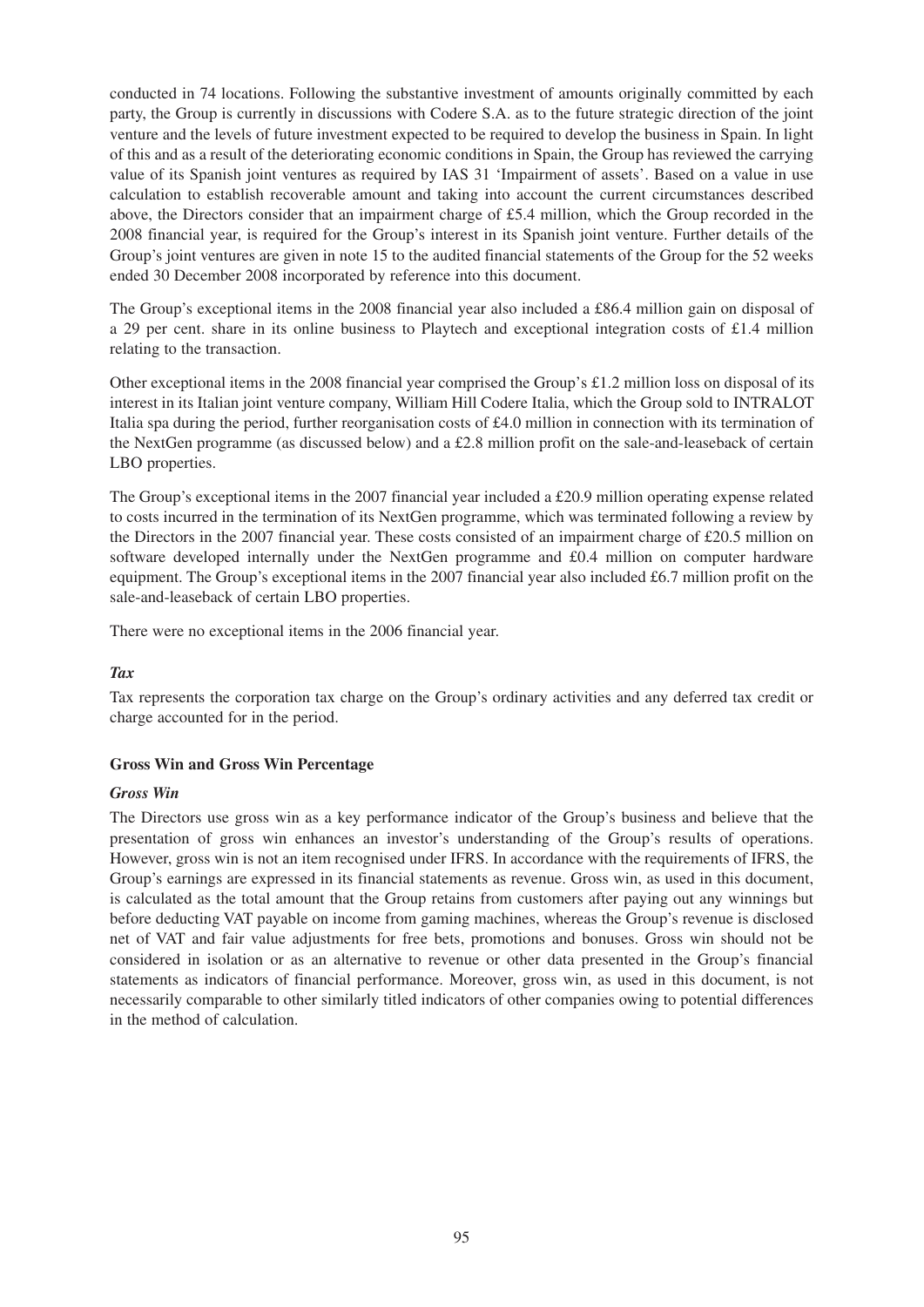The following table sets out the reconciliation between revenue and gross win for the 2006, 2007 and 2008 financial years, respectively:

| <b>Financial Year</b> |            |         |
|-----------------------|------------|---------|
| 2006                  | 2007<br>£т | 2008    |
| 891.9                 | 933.6      | 963.7   |
| 37.1                  | 43.2       | 47.2    |
| 6.4                   | 11.6       | 11.6    |
| 935.4                 | 988.4      | 1,022.5 |
|                       |            |         |

### *Gross Win Percentage*

Gross win percentage is gross win expressed as a percentage of amounts wagered.

The following table sets out gross win and gross win percentage for the 2006, 2007 and 2008 financial years, respectively:

|                 |          |                          | Financial Year |      |          |                          |
|-----------------|----------|--------------------------|----------------|------|----------|--------------------------|
|                 | 2006     |                          | 2007           |      | 2008     |                          |
|                 | £т       | $\%$                     | £т             | $\%$ | £т       | $\%$                     |
| Amounts wagered | 13,240.4 | $\overline{\phantom{m}}$ | 14,797.1       |      | 15,553.9 | $\overline{\phantom{m}}$ |
| Gross win       | 935.4    | 7.1                      | 988.4          | 6.7  | 1.022.5  | 6.6                      |
|                 |          |                          |                |      |          |                          |

### **Factors Affecting the Group's Results of Operations**

The results of the Group's operations have been, and will continue to be, affected by many factors, some of which are beyond the Group's control. This section sets out certain key factors that the Directors believe have affected the Group's results of operations in the periods under review or could affect its results of operations in the future. For a discussion of certain factors that may adversely affect the Group's results of operations and financial condition, also see "Risk Factors".

### *Relationship between Amounts Wagered, Gross Win and Gross Win Percentage*

The interpretation of the Group's results of operations is affected by the relationship between amounts wagered, gross win and gross win percentage. Amounts wagered and gross win are significantly influenced by customer behaviour, including the "recycling" of winnings, by betting results and by the margins applicable to each betting and gaming product.

In general, a customer of the Group will earmark an amount of money that he is prepared to lose on a given day or in a certain period of time. If the customer loses that amount rapidly he is unlikely to place further bets over and above the amount of money he earmarked to spend. This results in lower amounts wagered but a higher gross win percentage. If the typical customer wins and reinvests his winnings until he has lost the sum that he originally earmarked as the amount he was prepared to lose, amounts wagered will be increased but gross win percentage reduced. Accordingly, recycling of winnings results in an inverse relationship between amounts wagered and gross win percentage. Such behaviour is typical of retail, online and telephone customers. However, online customers typically wager the amount of money they are prepared to lose over an extended period of time whereas retail customers tend to wager the amount they are prepared to lose on a single visit to a LBO.

Since the introduction of the Gambling Act in 2007, the Group has increased both the number of gaming machines in its LBOs and the opening hours of some of its LBOs in the UK. Gaming machines operate at a lower gross win percentage and customers are more likely to reinvest their winnings, leading to higher amounts wagered but a decrease in gross win percentage. The Group's development of its online channel together with the trend towards such gaming machines may impact the Group's gross win percentage in the future by increasing amounts wagered and overall profitability but decreasing gross win percentage.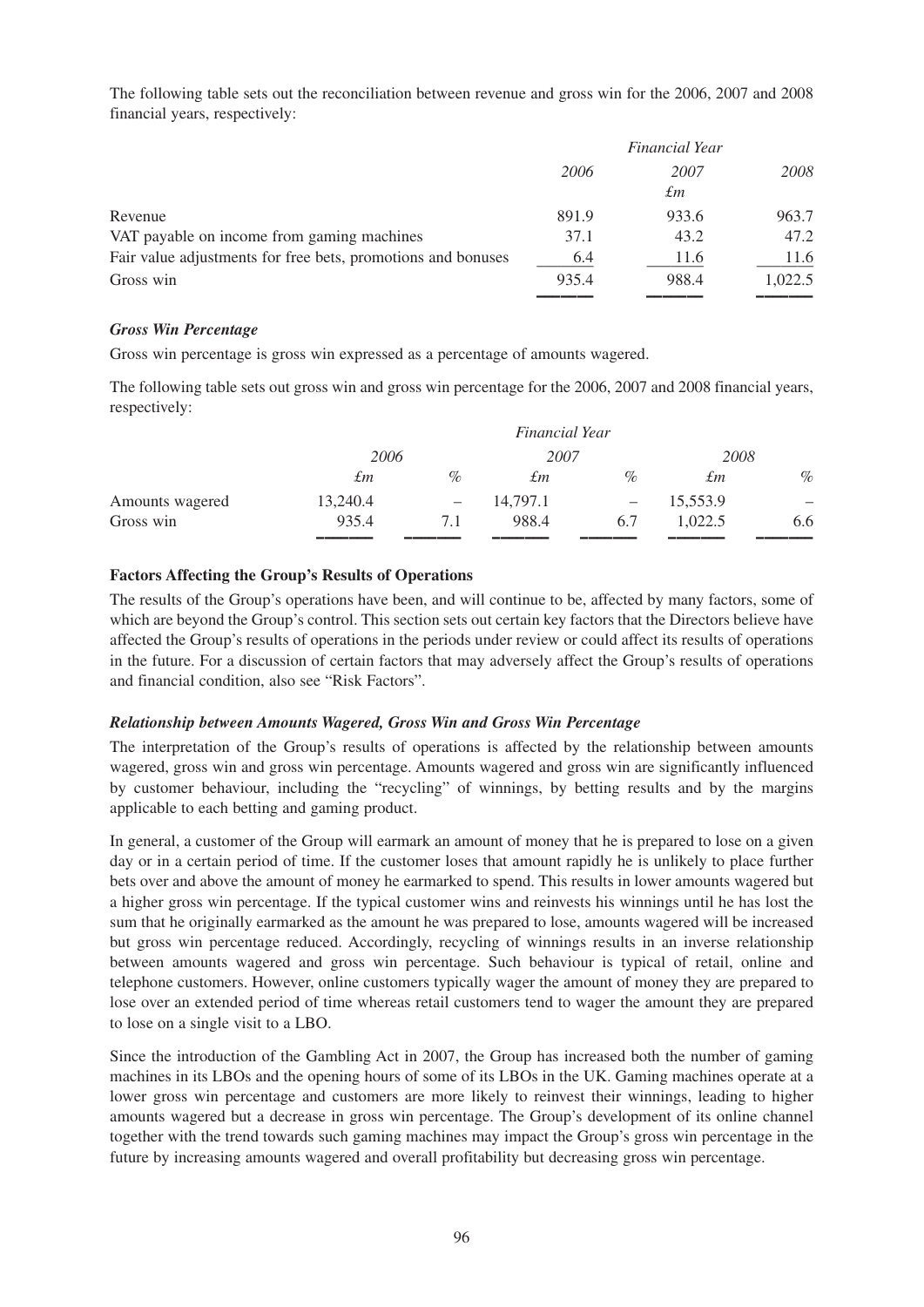### *Fixed-Odds versus Variable-Odds Products*

The manner in which the Group's customers choose to bet (i.e. whether they are betting over-the-counter, via gaming machines or online) impacts the Group's amounts wagered, gross win and gross win percentage.

Fixed-odds products, including gaming machines, poker and numbers betting, provide the Group with fixed gross win percentages.

Variable-odds products, such as most sports betting, provide gross win percentages that are more variable in the short term. There can be a high level of variation in gross win percentage race by race, match by match and day by day. On occasion, this can create significant impact on the Group's results of operations. However, in the long term, the gross win percentage for these products has, historically, remained fairly constant despite short-term volatility. The Group monitors its variable-odds products such that in the event that a number of variable-odds products were linked, the Group may, in certain circumstances, attempt to cover potential losses by selling on the wagers separately across the market. In the event that the odds differed or the wagers could not be sold on, this could result in a loss for a particular event for William Hill.

### *Taxation and Levies*

Like many of its competitors, the Group is subject to significant taxation and levies in the UK. Changes in levels of taxation or levies or changes in tax or levy policy could have a material impact on the Group.

The Group is subject to UK corporation tax with a headline rate of 28 per cent. This was reduced in the 2008 financial year from 30 per cent., effective from 1 April 2008. As a result of the change in the UK corporation tax rate, the Group benefited from the inclusion of a non-recurring reduction in the tax charge for the Group of £11.3 million, owing to the restatement of non-cash deferred tax liabilities, which was reflected in the Group's tax for the 2007 financial year, when the tax rate change was enacted.

The Group is also subject to taxation and levies in relation to betting and gaming activities, including VAT of 15 per cent. payable on income from gaming machines (temporarily reduced from 17.5 per cent., effective from 1 December 2008 until 31 December 2009), the horse racing levy, gross profit tax of 15 per cent. applicable to the Group's gross win in the UK, the Amusement Machine Licence Duty and the greyhound racing levy. These taxes and levies, excluding UK corporation tax and VAT payable on income from gaming machines, are the principal components of the Group's cost of sales.

The horse racing levy, administered by the Horserace Betting Levy Board, is a statutory levy on British horse racing. This is set annually and is effective from 1 April until 31 March the following calendar year. Currently, the 47th levy scheme is effective until 31 March 2009. During the historical period under review, the levy schemes to which the Group has been subject have been set at 10 per cent. of gross win on such horse racing activities. The 48th levy scheme, which has already been agreed and will be effective from 1 April 2009 until 31 March 2010, also sets a levy of 10 per cent. of gross win on horse racing activities for bets settled in the UK.

Amusement Machine Licence Duty is a fixed tax currently set at £2,030 payable per gaming machine per annum. As it was implemented from August 2006, a part-year impact of the tax is reflected in the Group's costs of sales in the 2006 financial year and the full-year impact is reflected in the Group's cost of sales in the 2007 and 2008 financial years.

The Group voluntarily pays a greyhound racing levy, which is agreed with the British Greyhound Racing Board, in order to support the greyhound racing industry. The levy is calculated at 0.6 per cent. of amounts wagered on greyhound racing.

Going forward, the Directors believe the taxation and levy scheme applicable to betting and gaming operators could be subject to change.

### *Cost of Content*

The Group is subject to subsidies and taxes intended to support industries from which the Group profits and pays third parties for the distribution of television coverage, audio, and other data that are broadcast into the Group's LBOs.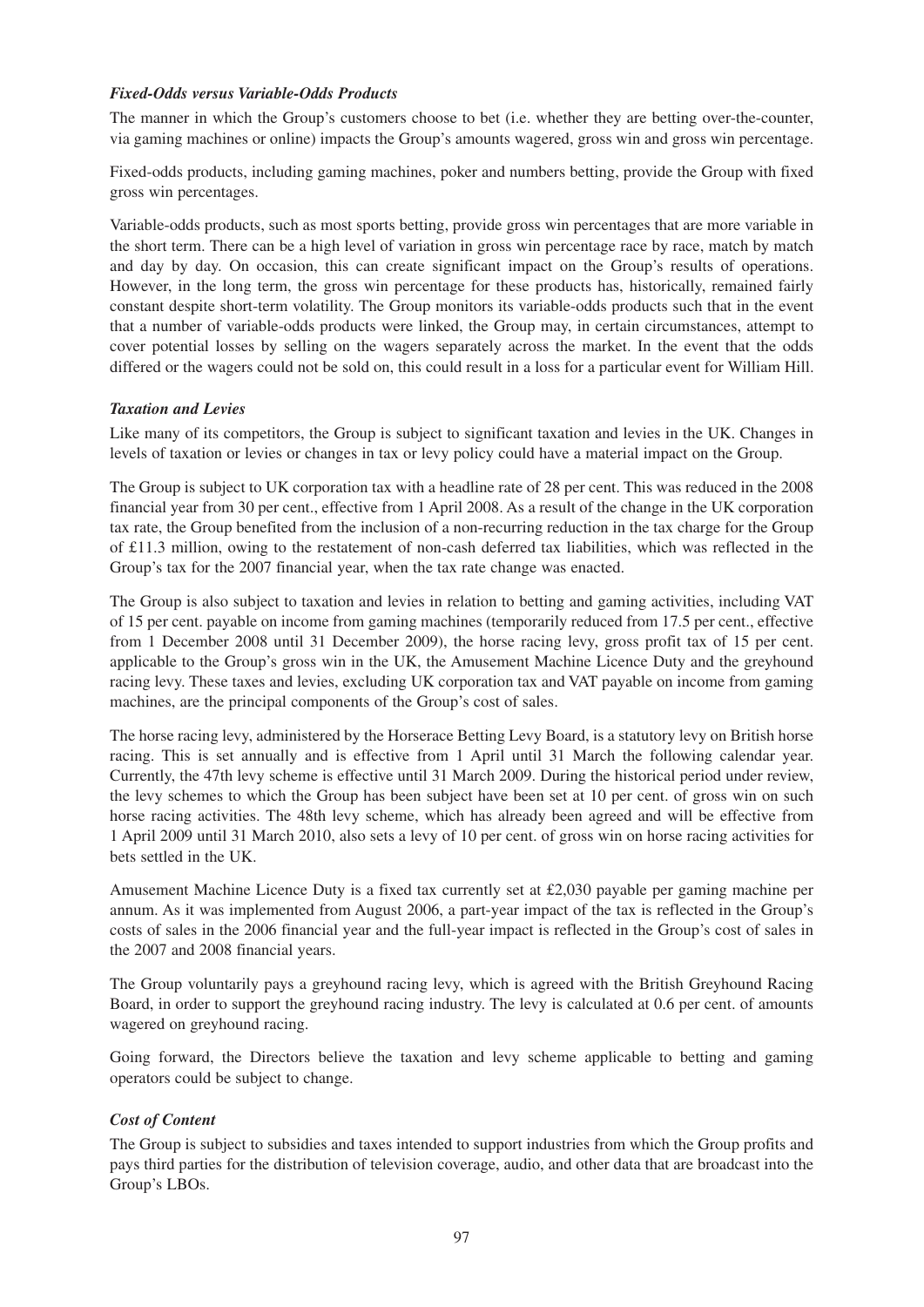The Group's subsidies and taxes relating to payments related to sports are reflected in the Group's cost of sales and its contracts relating to payments related to sports are reflected in the Group's operating expenses.

The Group's subsidies and taxes relating to payments related to sports comprise the statutory horse racing levy and a voluntary greyhound racing levy as discussed above in "Taxation and Levies".

The Group's contracts relating to payments related to sports include the contracts with SIS and Turf TV for the provision of live coverage of horse races.

The Group is currently engaged with the UK government and the horse racing industry in developing a commercial arrangement for supporting the industry that could replace the horse racing levy. Going forward, the Group expects to continue to be involved in negotiations and lobbying in relation to payments related to sports that impact the Group's results of operations.

### *Development of Online Channel*

Revenue from the online channel has not historically represented a major portion of the Group's total revenue. Revenue from the online channel represented 14.4 per cent., 12.1 per cent. and 13.0 per cent. of the Group's total revenue for the 2006, 2007 and 2008 financial years, respectively. The Group has, however, recently made strategic changes to its online channel, including in the 2008 financial year the acquisition that led to the establishment of William Hill Online and implementation of a new Sportsbook on Orbis' proprietary online betting platform, which the Directors decided to implement instead of completing the Group's NextGen programme. The Directors expect that, over time, revenue from the online channel will represent an increased portion of the Group's total revenue.

If revenue from the online channel grows as a proportion of the Group's total revenue, the Group's results of operations will be increasingly exposed to the uncertainties of online businesses, including in particular the volatility of online customer usage, behaviour and expectations, as well as rapid technological changes and technology disruptions or failures. Such events could adversely impact the Group's profitability.

### *Regulatory Issues*

The Group is subject to various laws and regulations in a number of jurisdictions. The laws and regulations applicable to gambling activities vary considerably amongst these jurisdictions, and gambling operators and their products and services attract varying regulatory status and levels of oversight within these regimes. The Group incurs costs to ensure compliance with these laws. Changes to the laws and regulations relevant to the gambling industry in the jurisdictions in which the Group operates could have a material impact on the Group's results of operations. In the UK, the Group is regulated by the Gambling Commission under the provisions of the Gambling Act, which modernised the UK legal framework with regard to gambling activities and became effective in the 2007 financial year. In anticipation of the Gambling Act's implementation, the Group incurred costs to train its UK staff and to identify that all relevant systems, including the appropriate licences for its companies, personnel, LBOs and online operations, were in place in order to comply with the regulatory framework. Other jurisdictions in which the Group's activities are regulated include Gibraltar, where William Hill Online's poker and casino operations using software supplied by Playtech, non-downloadable casino games offered under its 'Vegas' tab and online bingo and skill games are regulated by the Gibraltar Regulatory Authority, and Malta, where William Hill Online's poker and casino products using software supplied by Cryptologic are regulated by the Lotteries and Gaming Authority.

Although the regulatory regime for land-based gambling operations is well established in many jurisdictions, the gambling laws in such jurisdictions have not necessarily been amended to take account of the internet and the ability to offer gambling products and services online. Consequently, there is uncertainty as to the legality of online gambling in certain jurisdictions, including within certain member states of the European Union, and in certain others it is illegal. The Group analyses its jurisdictional risk and, where necessary, undertakes procedures in order to mitigate such risk. William Hill has systems and controls in place which seek to ensure that the Group does not offer betting and gaming products via the internet into jurisdictions from which it has determined that it does not wish to accept bets or wagers, whether because it has determined it is unlawful to do so; or it is unclear as to whether it is unlawful and has decided not to take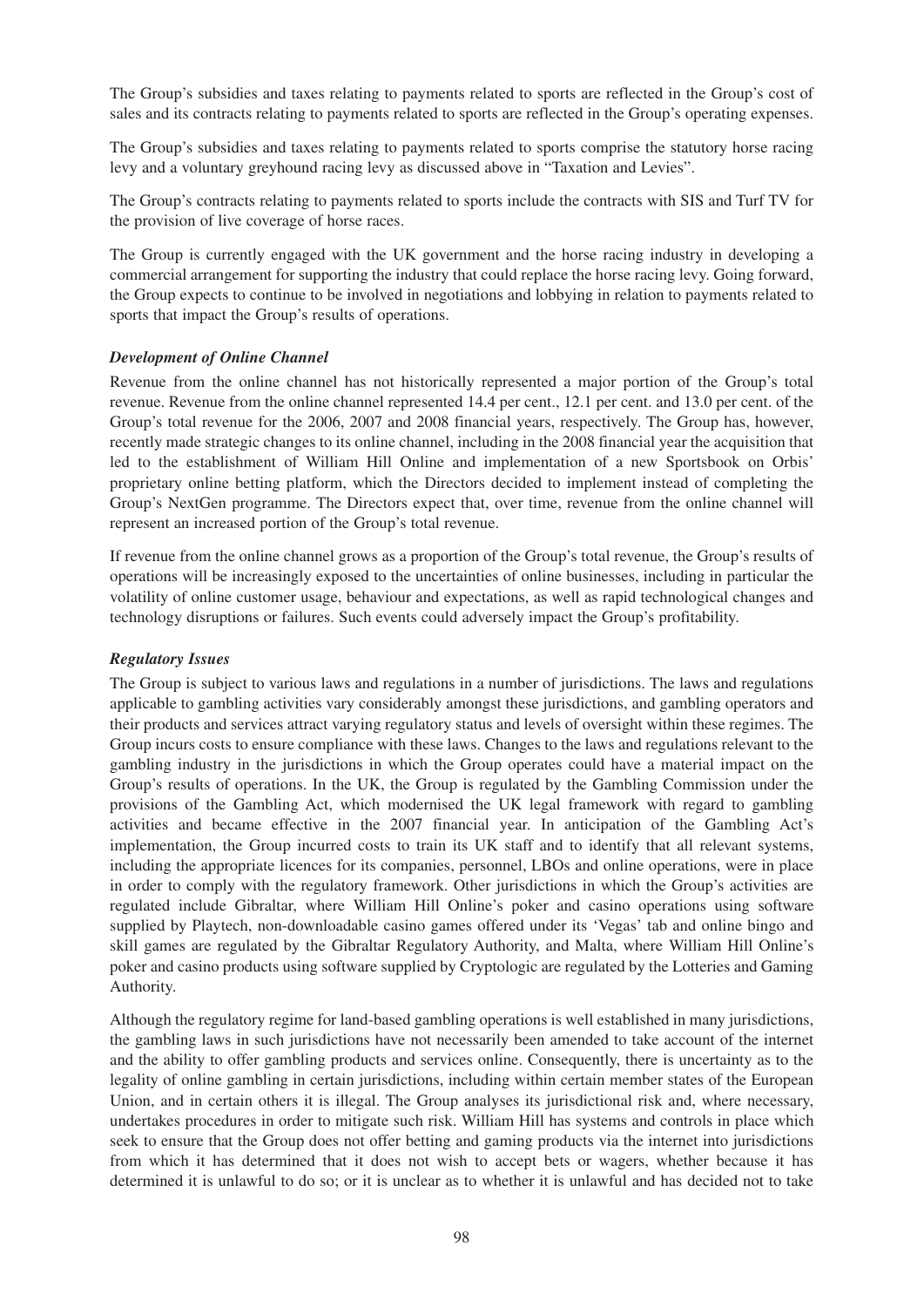any risk in relation to this uncertainty; or otherwise decided that it does not wish to accept any business for any other reason. The systems and controls include monitoring and analysing information provided by potential customers' registered addresses and of customers' payment methods. For the avoidance of doubt, the Group does not currently accept bets or wagers from customers that it determines are located in the US. A risk exists, however, that a court or other governmental authority in such a jurisdiction could take the position that the Group's systems and controls are inadequate, either currently or as the result of technological developments affecting the internet, or that the Group's current or past business practices in relation to such jurisdiction violated applicable law. Any such determination could expose the Group and its directors to the risk of civil or criminal sanction, as well as reputational damage. Going forward, changes to the Group's regulatory risk in any jurisdiction in which it operates could adversely impact its results of operations.

### *Sports Schedules*

The Group's results of operations are affected by the schedule of sporting events on which the Group accepts bets. The horse racing schedule in the UK, from which a significant proportion of the Group's revenue and gross win is derived, is weighted towards the spring and summer months when certain high-profile races occur that attract significant betting activity, such as the Grand National and the Derby. As a result, the Group has historically recorded higher amounts wagered in the first half of its financial year. In addition, outdoor sporting events, particularly horse races, are subject to cancellations as a result of adverse weather conditions. In recent years, this seasonality has been offset by the growth in betting on football. Going forward, the Directors believe that the continued diversification of the Group's product portfolio, both in sports betting and also in gaming, may mitigate the extent to which the Group's results of operations are affected by the schedules of particular sports.

The Group's results of operations are also affected by the schedules of significant sporting events that may occur at regular intervals, such as the UEFA European Football Championship and the FIFA Football World Cup. The absence in the 2007 financial year of a major football tournament negatively impacted the results of operations of the Group for the period in comparison to the 2006 financial year, when the FIFA Football World Cup was held, and the 2008 financial year, when the UEFA European Football Championship took place. The Group's results of operations may also be affected by the failure of certain teams to qualify for major sporting tournaments. For example, the Group's results of operations in the 2008 financial year were negatively affected by the failure of the England football team to qualify for the UEFA European Football Championship. The absence for any reason, including cancellation, of significant sporting events could cause fluctuations in revenue and gross win over the short term, which could have a material adverse impact on the Group's results of operations for such given period.

#### *Finance Costs and Refinancing of Debt*

The Group's finance costs reflect the levels of the Group's indebtedness and terms of its bank facilities, including the applicable interest rate and the effect of the Group's interest rate hedging arrangements. As at the end of the 2006 financial year, the Group had total borrowings of £1,145 million under its Existing Bank Facilities, including loans totalling £850 million and £295 million drawn down on its revolving credit facility. As at the end of the 2007 financial year, the Group had total borrowings of £1,155 million under its Existing Bank Facilities, including loans totalling £850 million and £305 million drawn down on its revolving facility. As at the end of the 2008 financial year, the Group had total borrowings of £1,070 million, including loans totalling £850 million and £220 million drawn down on its revolving facility. See "Liquidity and Capital Resources – Finance Facilities." Net finance costs have increased from £56.8 million in the 2006 financial year to £62.5 million in the 2008 financial year, principally owing to higher interest rates on the floating rate portion of the Group's debt. In February 2009, the Group secured a commitment for the New Bank Facilities. See "Current Trading and Recent Developments – Refinanced Bank Facilities."

#### *General Economic Trends*

The Group's results of operations, like those of other participants in the gambling industry, are directly impacted by customer demand for the Group's products and services. Customer demand is influenced in part by general economic trends. It is difficult for the Group to predict the impact that changes in economic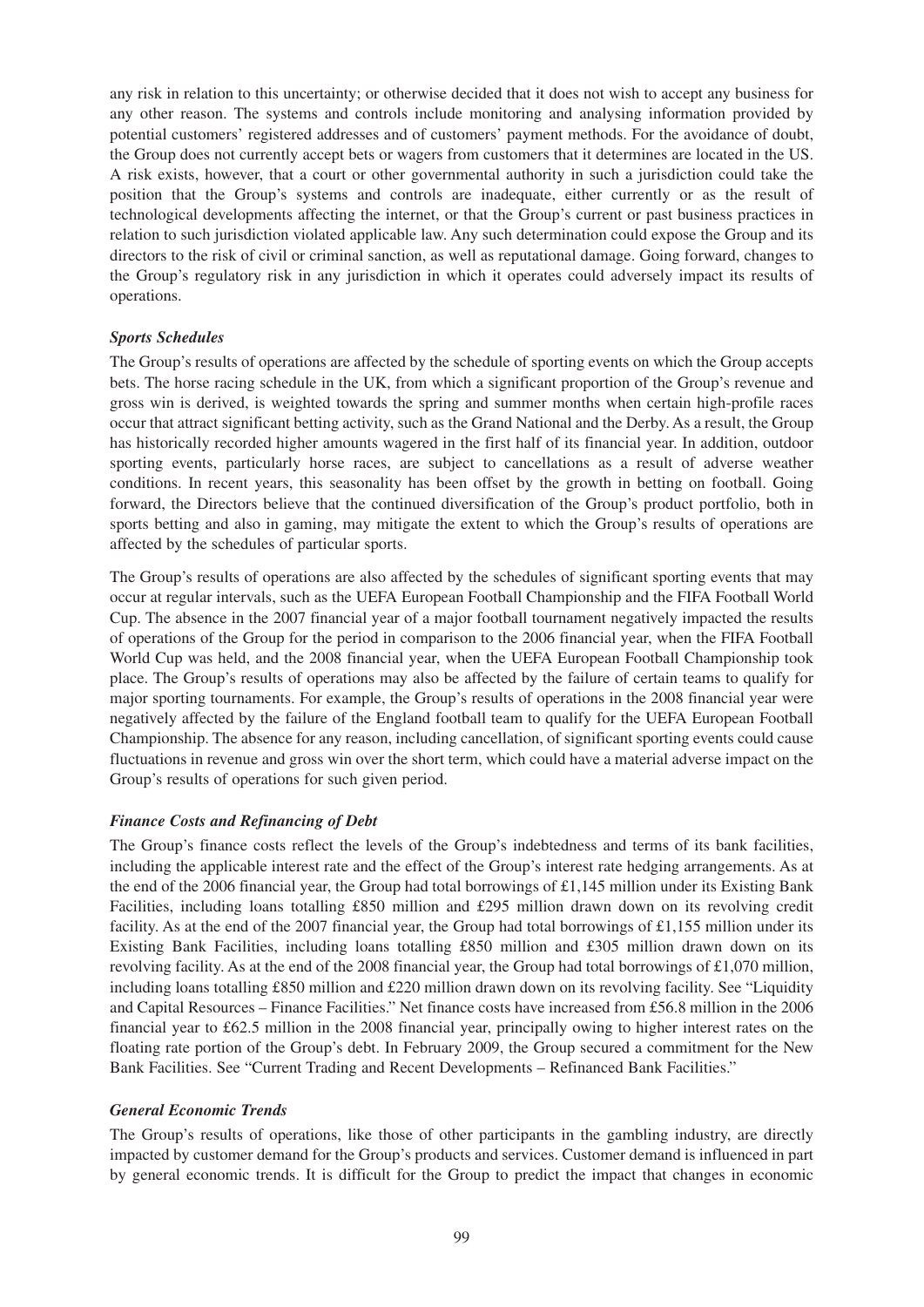conditions, including current levels of market disruption and volatility, will have on the Group's results of operations over an extended period. The Directors believe that the continued diversification of the Group's products, including the growth of betting on sporting events other than horse racing and greyhound racing, and the increase in available products on its gaming machines and through its websites, in addition to the continued diversification of the Group's geographic markets, could give the Group a greater resilience than in previous recessions.

# *High Fixed Cost Base*

The Group has a relatively high fixed cost base as a proportion of its total costs, consisting primarily of staff and rent costs associated with its extensive LBO estate. The Group's staff costs in particular represented 49.9 per cent., 49.0 per cent. and 49.4 per cent. of the Group's operating expenses for the 2006, 2007 and 2008 financial years, respectively. The profitability of the Group is therefore disproportionately exposed to any decrease in the Group's revenue as the Group is unable, in the short to medium term, to reduce its costs substantially to mitigate the effect of any significant falls in revenue on profit.

## **Factors Affecting Comparability of the Group's Results of Operations**

Key factors affecting comparability of the Group's results of operations include:

## *Extended Opening Hours*

The Group has historically operated extended trading hours at its LBOs in the spring and summer months, as permitted under regulations, in order to accommodate the horse racing schedule in the UK. Following a change in regulations, the Group extended its opening hours year-round with effect from 1 September 2007. The full-year impact of this change is reflected in the Group's financial information for the 2008 financial year. Consequently, comparability of the Group's results for the 2008 financial year with the 2007 financial year, in which the Group did not operate extended trading hours for the full year, and comparison of the Group's results for the 2007 financial year with the 2006 financial year, when the Group only operated extended trading hours for the spring and summer months, is affected.

### *Extra Week of Results in 2007*

The Group prepares its financial statements on the basis of a 52 or 53 week financial period, generally ending on the Tuesday closest to the 31 December in each year. The 2006 and 2008 financial years were 52-week periods, and the 2007 financial year was a 53-week period. Consequently, the Group's results for the 2007 financial year included an additional week of trading, the week ended 1 January 2008, which affects comparability with the 2006 and 2008 financial years.

The overall impact of the 53rd week in the 2007 financial year was an increase of £20.1 million in revenue, £20.9 million in gross win and £6.4 million in operating profit.

The impact of the 53rd week on the retail channel was an increase of £15.8 million in revenue from the channel, comprising an increase of £11.5 million in over-the-counter revenue and £4.3 million in gaming machines revenue, and an increase of £16.5 million in gross win from the channel, comprising an increase of £11.5 million in over-the-counter gross win and £5.0 million in gaming machines gross win. The impact of the 53rd week on net operating expenses from the retail channel was an increase of £8.1 million.

The impact of the 53rd week on the online channel was an increase of £2.8 million in revenue from the channel, comprising an increase of £0.9 million from online Sportsbook revenue and £1.9 million from online gaming.

The impact of the 53rd week on the telephone channel was an increase of £1.3 million in revenue from the channel.

### *Acquisitions*

Over the course of the three years ended 30 December 2008, the Group grew through a number of acquisitions and joint venture arrangements.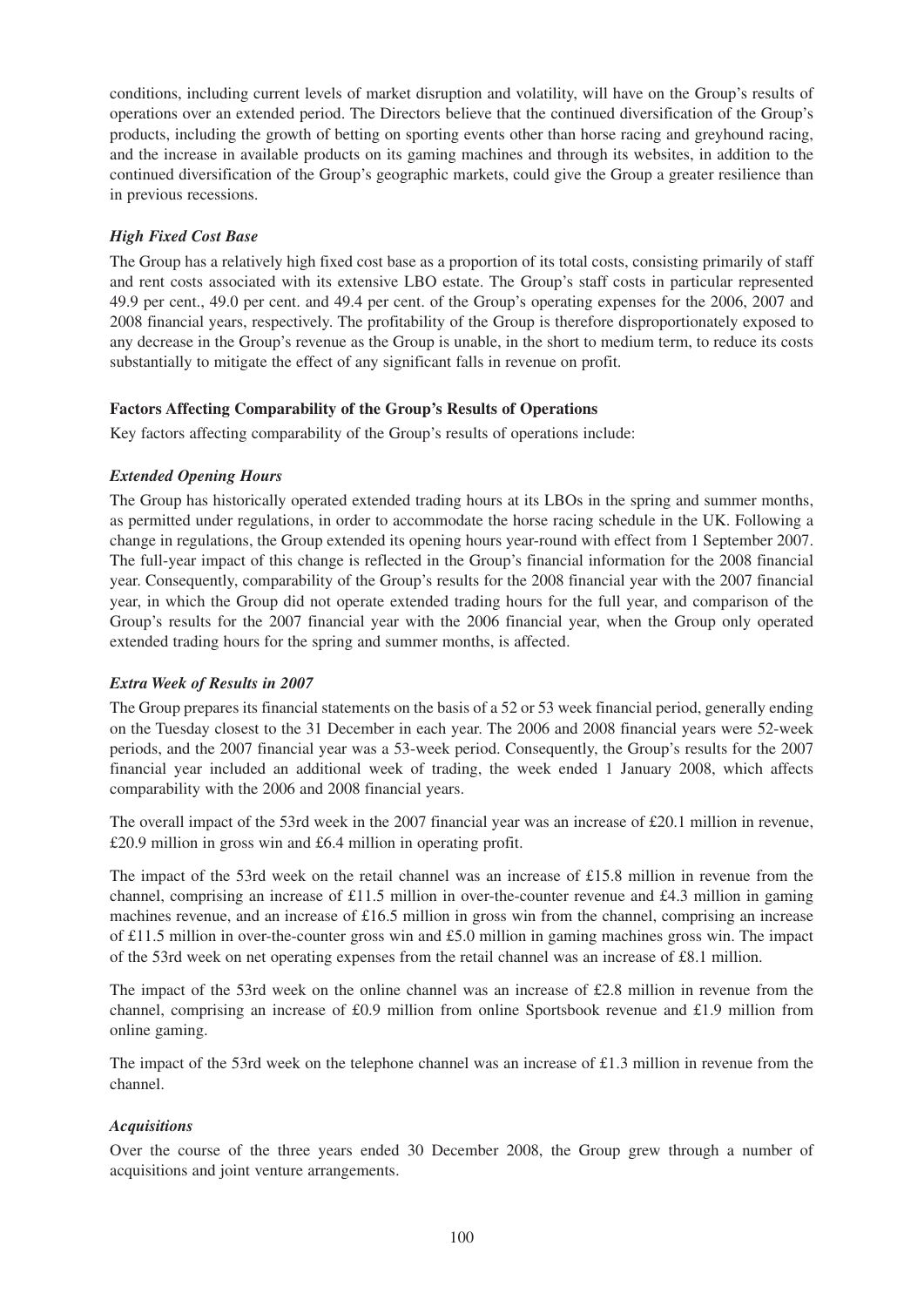### *Acquisitions of T.H. Jennings and Eclipse Bookmakers*

In January 2007, the Group acquired two small chains of bookmakers in the UK: T.H. Jennings, comprising 22 LBOs, for a total consideration of £21.5 million; and Eclipse Bookmakers, comprising seven LBOs, for a total consideration of £3.2 million.

### *Establishment of Joint Ventures with Codere*

In the 2007 financial year, the Group entered into joint ventures with Codere S.A. in Spain and Italy. The Group has subsequently withdrawn from its joint venture with Codere S.A. in Italy resulting in a loss on disposal of £1.2 million.

### *Establishment of William Hill Online*

William Hill established William Hill Online through the acquisition of certain assets, businesses and contracts from Playtech and their subsequent combination with William Hill Interactive. The acquisition completed on 30 December 2008 and integration of William Hill Interactive and the acquired assets, businesses and contracts is expected to be completed within six to nine months of completion of the acquisition. Upon completion of integration, the capital expenditure, transaction costs and integration costs of the transaction are expected to total approximately £24 million.

### **Results of Operations**

### *Overview*

The following table sets out certain income statement items and those items as a percentage of total revenue for the Group for the 2006, 2007 and 2008 financial years, respectively:

|                                  |             |        | <b>Financial Year</b> |        |             |        |
|----------------------------------|-------------|--------|-----------------------|--------|-------------|--------|
|                                  | 2006        |        | 2007                  |        | 2008        |        |
|                                  | $\pounds$ m | $\%$   | $\pounds$ m           | $\%$   | $\pounds$ m | $\%$   |
| Amounts wagered                  | 13,240.4    |        | 14,797.1              |        | 15,553.9    |        |
| <b>REVENUE</b>                   | 891.9       | 100.0  | 933.6                 | 100.0  | 963.7       | 100.0  |
| Cost of sales                    | (158.0)     | (17.7) | (170.4)               | (18.3) | (166.2)     | (17.2) |
| <b>GROSS PROFIT</b>              | 736.3       | 82.3   | 763.2                 | 81.7   | 797.5       | 82.8   |
| Net operating expenses           | (445.3)     | (49.9) | (477.2)               | (51.1) | (516.0)     | (53.5) |
| Exceptional operating expense    |             |        | (20.9)                | (2.2)  | (5.4)       | (0.6)  |
| Share of results of associates   |             |        |                       |        |             |        |
| and joint ventures               | 3.6         | 0.4    | 0.7                   | 0.1    | (2.9)       | (0.3)  |
| Exceptional joint venture        |             |        |                       |        |             |        |
| impairment                       |             |        |                       |        | (5.4)       | (0.6)  |
| <b>OPERATING PROFIT</b>          | 292.2       | 32.7   | 265.8                 | 28.5   | 267.8       | 27.8   |
| Exceptional items:               |             |        |                       |        |             |        |
| Profit on sale-and-leaseback     |             |        |                       |        |             |        |
| of LBO properties                |             |        | 6.7                   | 0.7    | 2.8         | 0.3    |
| Joint venture loss on disposal   |             |        |                       |        | (1.2)       | (0.1)  |
| Gain on disposal of William Hill |             |        |                       |        |             |        |
| Online                           |             |        |                       |        | 86.4        | 9.0    |
| Net finance costs                | (56.8)      | (6.4)  | (63.3)                | (6.8)  | (62.5)      | (6.5)  |
| PROFIT BEFORE TAX                | 235.4       | 26.3   | 209.2                 | 22.4   | 293.3       | 30.4   |
| <b>Tax</b>                       | (68.6)      | (7.7)  | (51.8)                | (5.5)  | (59.3)      | (6.2)  |
| <b>PROFIT FOR THE PERIOD</b>     | 166.8       | 18.7   | 157.4                 | 16.9   | 234.0       | 24.3   |
|                                  |             |        |                       |        |             |        |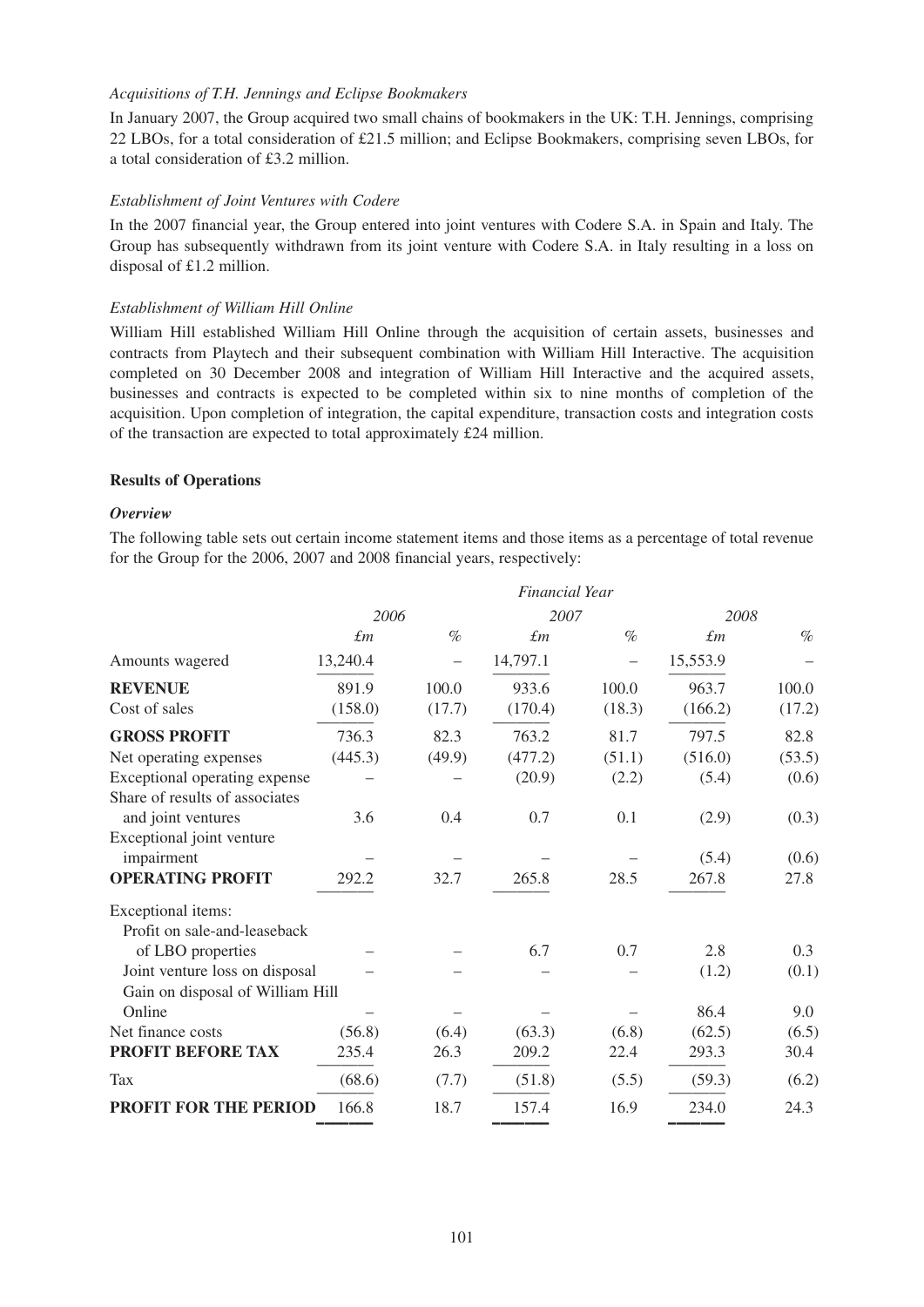### *2008 Financial Year Compared to 2007 Financial Year*

#### *Revenue and Gross Win*

Revenue in the 2008 financial year was £963.7 million, an increase of £30.1 million, or 3.2 per cent., from £933.6 million in the 2007 financial year. Gross win in the 2008 financial year was £1,022.5 million, an increase of £34.1 million, or 3.5 per cent., from £988.4 million in the 2007 financial year. This increase in revenue and gross win was attributable to the growth in revenue and gross win from the retail and online channels, which was partially offset by a reduction in revenue and gross win from the telephone betting channel.

The following table sets out gross win and revenue by channel, gross win by channel as a percentage of total gross win and revenue by channel as a percentage of total revenue for the Group for the 2007 and 2008 financial years, respectively:

|                   |             |       |         | Financial Year |         |           |       |         |
|-------------------|-------------|-------|---------|----------------|---------|-----------|-------|---------|
|                   |             |       | 2007    |                | 2008    |           |       |         |
|                   | Gross Win   |       | Revenue |                |         | Gross Win |       | Revenue |
|                   | $\pounds$ m | $\%$  | £т      | $\%$           | £т      | $\%$      | £т    | $\%$    |
| Retail            | 802.6       | 81.2  | 759.3   | 81.3           | 837.9   | 81.9      | 790.7 | 82.0    |
| Online            | 124.5       | 12.6  | 113.0   | 12.1           | 136.7   | 13.4      | 125.1 | 13.0    |
| Telephone betting | 53.0        | 5.4   | 53.0    | 5.7            | 39.8    | 3.9       | 39.8  | 4.2     |
| Other             | 8.3         | 0.8   | 8.3     | 0.9            | 8.1     | 0.8       | 8.1   | 0.8     |
| <b>TOTAL</b>      | 988.4       | 100.0 | 933.6   | 100.0          | 1,022.5 | 100.0     | 963.7 | 100.0   |
|                   |             |       |         |                |         |           |       |         |

Revenue from the retail channel in the 2008 financial year was £790.7 million, an increase of £31.4 million, or 4.1 per cent., from £759.3 million in the 2007 financial year. Gross win from the retail channel in the 2008 financial year was £837.9 million, an increase of £35.3 million, or 4.4 per cent., from £802.6 million in the 2007 financial year. This increase in revenue and gross win from the retail channel was primarily attributable to an increase in the average number of LBOs trading, the continued development of the estate, an increase in the number of gaming machines, the full-year impact of extended opening hours, certain favourable football results and the occurrence of the UEFA European Football Championship during the period, in spite of unfavourable results from horse racing events. Average profitability per LBO in the Group's estate increased to approximately £104,000 in the 2008 financial year from approximately £101,000 in the 2007 financial year.

The following table sets out the composition of the Group's gross win and revenue from the retail channel for the 2007 and 2008 financial years, respectively:

|                  | <b>Financial Year</b> |         |           |             |  |
|------------------|-----------------------|---------|-----------|-------------|--|
|                  |                       | 2007    |           | 2008        |  |
|                  | Gross Win             | Revenue | Gross Win | Revenue     |  |
|                  | $\pounds$ m           | £т      | £т        | $\pounds$ m |  |
| Over-the-counter | 514.3                 | 514.3   | 519.6     | 519.6       |  |
| Gaming machines  | 288.3                 | 245.0   | 318.3     | 271.1       |  |
| Retail           | 802.6                 | 759.3   | 837.9     | 790.7       |  |
|                  |                       |         |           |             |  |

Over-the-counter revenue and gross win from the retail channel in the 2008 financial year was £519.6 million, an increase of £5.3 million, or 1.0 per cent., from £514.3 million in the 2007 financial year. This increase in over-the-counter revenue and gross win from the retail channel was as a result of the factors discussed above. Gaming machines revenue from the retail channel in the 2008 financial year was £271.1 million, an increase of £26.1 million, or 10.7 per cent., from £245.0 million in the 2007 financial year. Gaming machines gross win from the retail channel in the 2008 financial year was £318.3 million, an increase of £30.0 million, or 10.4 per cent., from £288.3 million in the 2007 financial year. This increase in gaming machines revenue and gross win from the retail channel reflected the increase in the average number of gaming machines in the Group's estate to 8,620 gaming machines in the 2008 financial year from 8,382 gaming machines in the 2007 financial year and the increase in average net contribution per machine per week to £529 in the 2008 financial year from £466 in the 2007 financial year.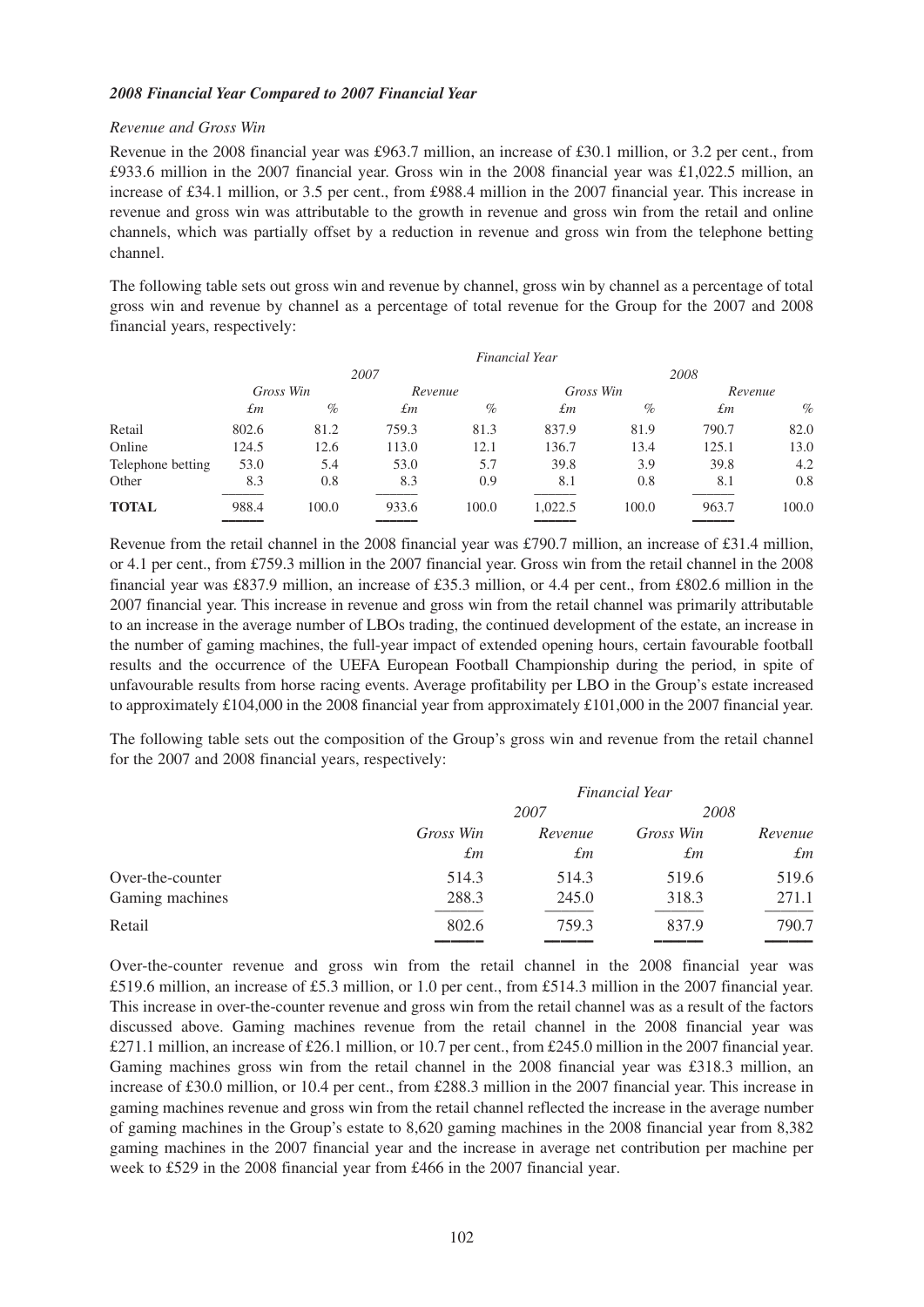The following table sets out the composition of the Group's gross win and revenue from the online channel for the 2007 and 2008 financial years, respectively:

|            | <b>Financial Year</b> |             |           |             |  |
|------------|-----------------------|-------------|-----------|-------------|--|
|            |                       | 2007        |           | 2008        |  |
|            | Gross Win             | Revenue     | Gross Win | Revenue     |  |
|            | $\pounds$ m           | $\pounds m$ | £т        | $\pounds$ m |  |
| Gaming     | 84.4                  | 73.5        | 92.7      | 83.1        |  |
| Sportsbook | 40.1                  | 39.5        | 44.0      | 42.0        |  |
| Online     | 124.5                 | 113.0       | 136.7     | 125.1       |  |
|            |                       |             |           |             |  |

Revenue from the online channel in the 2008 financial year was £125.1 million, an increase of £12.1 million, or 10.7 per cent., from £113.0 million in the 2007 financial year. Gross win from the online channel in the 2008 financial year was £136.7 million, an increase of £12.2 million, or 9.8 per cent., from £124.5 million in the 2007 financial year. This increase in revenue and gross win from the online channel was attributable to increased earnings from the Group's online gaming products and Sportsbook.

The following table sets out the composition of the Group's gaming gross win revenue from the online channel for the 2007 and 2008 financial years, respectively:

|                       | <b>Financial Year</b> |             |           |             |
|-----------------------|-----------------------|-------------|-----------|-------------|
|                       |                       | 2007        |           | 2008        |
|                       | Gross Win             | Revenue     | Gross Win | Revenue     |
|                       | $\pounds$ m           | $\pounds$ m | £т        | $\pounds m$ |
| Casino games          | 57.2                  | 50.1        | 61.9      | 57.7        |
| Poker                 | 23.2                  | 19.8        | 20.5      | 15.7        |
| Bingo and skill games | 4.0                   | 3.6         | 10.3      | 9.7         |
| Gaming                | 84.4                  | 73.5        | 92.7      | 83.1        |
|                       |                       |             |           |             |

Gaming revenue from the online channel in the 2008 financial year was £83.1 million, an increase of £9.6 million, or 13.1 per cent., from £73.5 million in the 2007 financial year. Gaming gross win from the online channel in the 2008 financial year was £92.7 million, an increase of £8.3 million, or 9.8 per cent., from £84.4 million in the 2007 financial year. The increase in revenue and gross win from the Group's gaming products was due in part to new game launches, increased cross-selling across products and improved marketing campaigns.

Gaming revenue from casino games in the 2008 financial year was £57.7 million, an increase of £7.6 million, or 15.2 per cent., from £50.1 million in the 2007 financial year. Gaming gross win from casino games in the 2008 financial year was £61.9 million, an increase of £4.7 million, or 8.2 per cent., from £57.2 million in the 2007 financial year. This increase in gaming revenue and gross win from casino games was as a result of the factors discussed above.

Gaming revenue from poker in the 2008 financial year was £15.7 million, a decrease of £4.1 million, or 20.7 per cent., from £19.8 million in the 2007 financial year. Gaming gross win from poker in the 2008 financial year was £20.5 million, a decrease of £2.7 million, or 11.6 per cent., from £23.2 million in the 2007 financial year. This decrease in gaming revenue and gross win from poker primarily reflected erosion of the Group's market share, but has since been addressed by the Group through the launch of a new website on the Playtech software and iPoker network.

Gaming revenue from bingo and skill games in the 2008 financial year was £9.7 million, an increase of £6.1 million, or 169.4 per cent., from £3.6 million in the 2007 financial year. Gaming gross win from bingo and skill games in the 2008 financial year was £10.3 million, an increase of £6.3 million, or 157.5 per cent., from £4.0 million in the 2007 financial year. This increase in gaming revenue and gross win from bingo and skill games was as a result of the factors discussed above.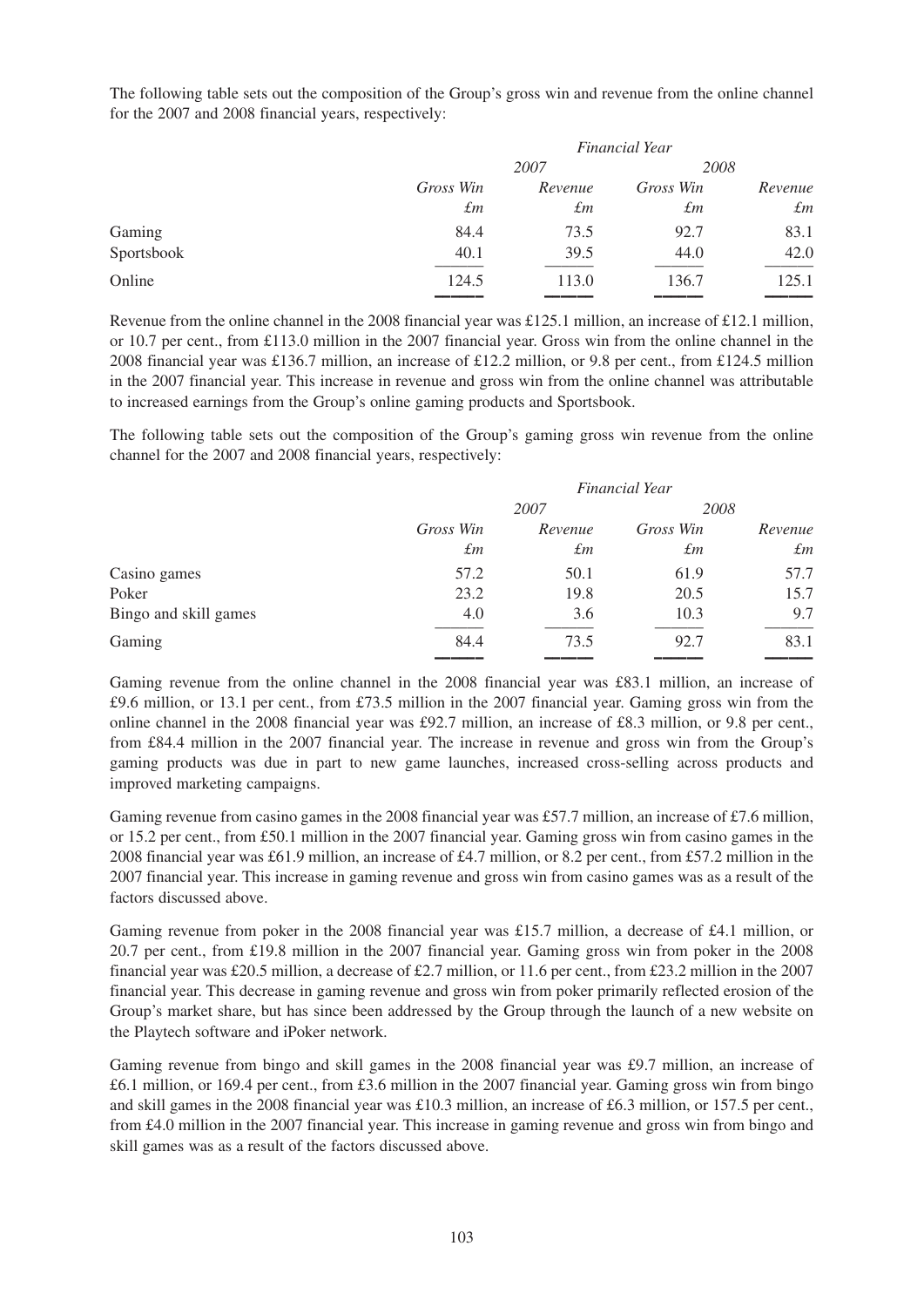Sportsbook revenue from the online channel in the 2008 financial year was £42.0 million, an increase of £2.5 million, or 6.3 per cent., from £39.5 million in the 2007 financial year. Sportsbook gross win from the online channel in the 2008 financial year was £44.0 million, an increase of £3.9 million, or 9.7 per cent., from £40.1 million in the 2007 financial year. The increase in revenue and gross win from the Group's Sportsbook principally reflected enhanced client management, an increase in marketing and improved website content and certain favourable results from sports betting.

Revenue and gross win from the telephone betting channel in the 2008 financial year was £39.8 million, a decrease of £13.2 million, or 24.9 per cent., from £53.0 million in the 2007 financial year. This decrease in revenue and gross win from the telephone betting channel was primarily attributable to a decline in the channel's active customers, a reduction in the amounts wagered per transaction, including a reduction in high-staking customer activity, and unfavourable sporting results. The Group ended the 2008 financial year with approximately 132,000 active telephone customers and the 2007 financial year with approximately 146,000 active telephone customers.

### *Cost of Sales*

Cost of sales in the 2008 financial year was £166.2 million, a decrease of £4.2 million, or 2.5 per cent., from £170.4 million in the 2007 financial year. This decrease in cost of sales was primarily attributable to the reduction in cost of sales from the retail channel and the telephone betting channel, which was partially offset by an increase in cost of sales from the online channel. Cost of sales represented 17.2 per cent. of the Group's revenue in the 2008 financial year, a decrease of 1.1 percentage point from 18.3 per cent. in the 2007 financial year.

The following table sets out cost of sales by channel for the 2007 and 2008 financial years, respectively:

|                      |             | Financial Year |
|----------------------|-------------|----------------|
|                      | 2007        | 2008           |
|                      | $\pounds m$ | $\pounds$ m    |
| Retail               | (137.6)     | (135.6)        |
| Online               | (19.4)      | (20.4)         |
| Telephone betting    | (12.3)      | (9.2)          |
| Other                | (1.1)       | (1.0)          |
| <b>COST OF SALES</b> | (170.4)     | (166.2)        |
|                      |             |                |

Cost of sales from the retail channel in the 2008 financial year was £135.6 million, a decrease of £2.0 million, or 1.5 per cent., from £137.6 million in the 2007 financial year. Cost of sales from the retail channel represented 14.1 per cent. of the Group's revenue in the 2008 financial year, a decrease of 0.6 percentage points from 14.7 per cent. in the 2007 financial year. This decrease was primarily attributable to a reduction in the Group's horse racing levy payments due to the lower percentage of revenue attributable to horse racing activities, a decrease in gaming machine royalties paid to suppliers and a contribution from the Group's gaming machine suppliers for the Amusement Machine Licence Duty, which did not occur in the 2007 financial year.

Cost of sales from the online channel in the 2008 financial year was £20.4 million, an increase of £1.0 million, or 5.2 per cent., from £19.4 million in the 2007 financial year. This increase in cost of sales from the online channel principally reflected the growth in revenue from the online channel. Cost of sales from the online channel represented 2.1 per cent. of the Group's revenue in the 2008 financial year, the same percentage as in the 2007 financial year. This stability in cost of sales from the online channel as a percentage of the Group's revenue, despite the growth in revenue from the channel, reflected the growth of the channel's non-UK operations, which are subject to relatively lower taxes.

Cost of sales from the telephone betting channel in the 2008 financial year was £9.2 million, a decrease of £3.1 million, or 25.2 per cent., from £12.3 million in the 2007 financial year. Cost of sales from the telephone betting channel represented 1.0 per cent. of the Group's revenue in the 2008 financial year, a decrease of 0.3 percentage points from 1.3 per cent. in the 2007 financial year. This decrease principally reflected the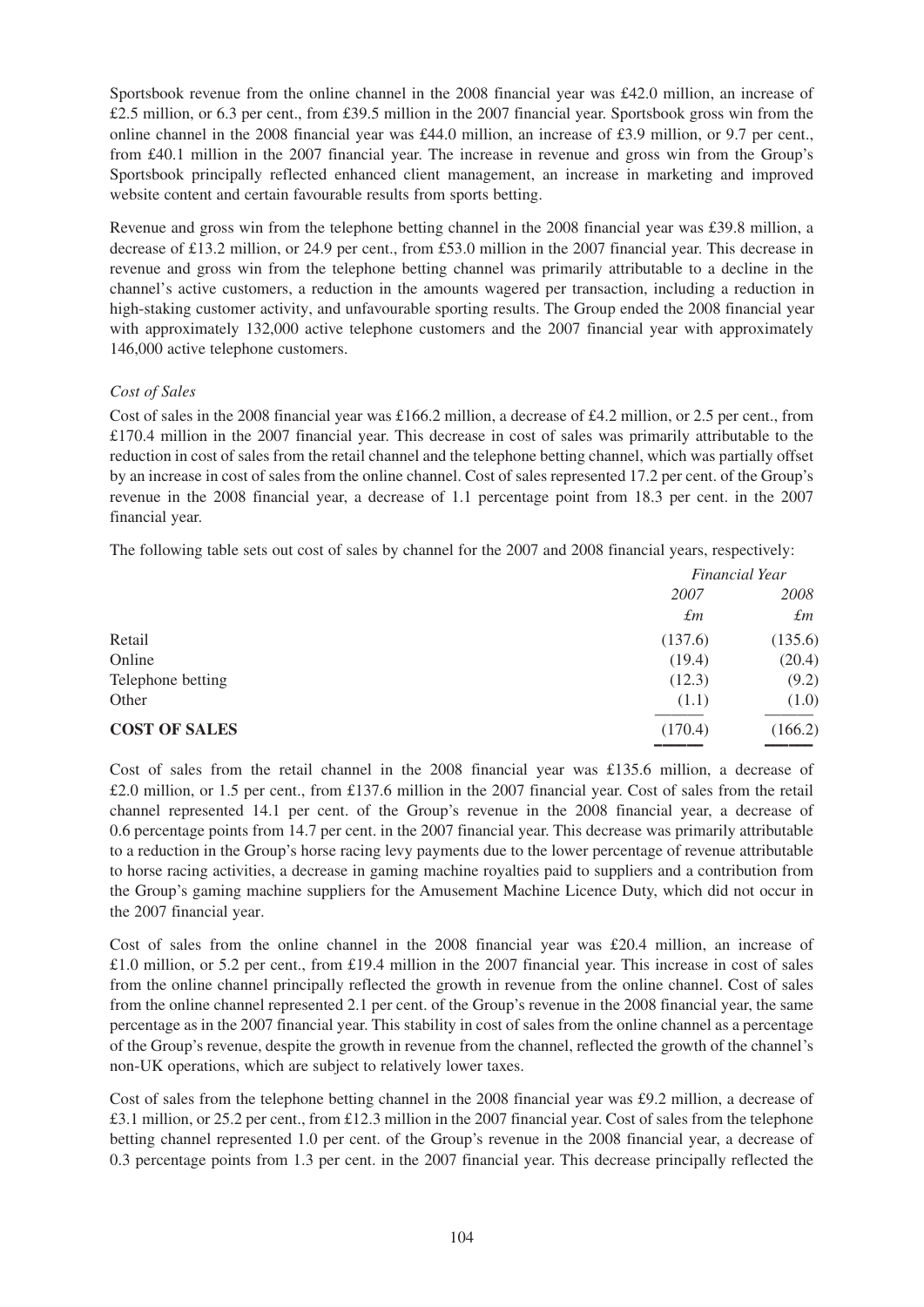decline in revenue from the telephone betting channel, which resulted in a reduction in taxes and levies paid by the Group.

### *Net Operating Expenses*

The following table sets out the Group's net operating expenses (before exceptional operating expense) for the 2007 and 2008 financial years, respectively:

|                                                               |         | <b>Financial Year</b> |
|---------------------------------------------------------------|---------|-----------------------|
|                                                               | 2007    | 2008                  |
|                                                               | £т      | $\pounds$ m           |
| Other operating income                                        | 10.4    | 6.9                   |
| Operating expenses                                            | (487.6) | (522.9)               |
| Net operating expenses (before exceptional operating expense) | (477.2) | (516.0)               |
|                                                               |         |                       |

Net operating expenses (before exceptional operating expense) in the 2008 financial year were £516.0 million, an increase of £38.8 million, or 8.1 per cent., from £477.2 million in the 2007 financial year.

The following table sets out a detailed composition of the Group's operating expenses (before exceptional operating expense) for the 2007 and 2008 financial years, respectively:

|                                                               | Financial Year |             |  |
|---------------------------------------------------------------|----------------|-------------|--|
|                                                               | 2007           | 2008        |  |
|                                                               | $\pounds m$    | $\pounds$ m |  |
| Staff Costs <sup>1</sup>                                      | (239.1)        | (258.2)     |  |
| <b>Property Costs</b>                                         | (83.3)         | (88.2)      |  |
| Depreciation                                                  | (35.9)         | (35.8)      |  |
| Pictures and data                                             | (33.1)         | (46.3)      |  |
| Advertising and marketing                                     | (20.1)         | (23.7)      |  |
| Finance charges                                               | (7.3)          | (7.0)       |  |
| Communications                                                | (7.8)          | (8.3)       |  |
| Other <sup>2</sup>                                            | (50.6)         | (48.5)      |  |
| Net operating expenses (before exceptional operating expense) | (477.2)        | (516.0)     |  |

––––––– –––––––

In addition to the increase in staff costs, the increase in net operating expenses (before exceptional operating expense) reflected the Group's entry into its Turf TV contract for the provision of live pictures of certain horse races, higher energy costs and increases in rent and rates, in part driven by an increase in average LBO size and an increase in the average number of LBOs trading, an increase in depreciation costs due to increased investment in the LBO estate and IT systems and an increase in advertising and marketing costs in the retail and online channels.

Net operating expenses (before exceptional operating expense) represented 53.5 per cent. of the Group's revenue in the 2008 financial year, an increase of 2.4 percentage points from 51.1 per cent. in the 2007 financial year. This increase in net operating expenses (before exceptional operating expense) as a percentage of the Group's revenue primarily reflected the transitional period of extended opening hours in the LBO

<sup>1.</sup> Includes certain net gains with regard to pension schemes.

<sup>2.</sup> Includes printing and stationery, legal, consultancy, cleaning, property profits and other miscellaneous costs.

The principal component of net operating expenses is staff costs. Staff costs in the 2008 financial year were £258.2 million, an increase of £19.1 million, or 8.0 per cent., from £239.1 million in the 2007 financial year. This increase in staff costs was primarily due to an inflation-based pay award to staff, the full-year impact of extended opening hours, an increase in the average number of LBOs trading and the rebasing of the LBO staff bonus scheme to reflect anticipated higher levels of future payouts. Staff costs represented 32.7 per cent. of the Group's revenue in the 2008 financial year, an increase of 1.2 percentage points from 31.5 per cent. of the Group's revenue in the 2007 financial year. This minimal increase in staff costs (excluding pension scheme gains) as a percentage of the Group's revenue reflected strong control of the expense.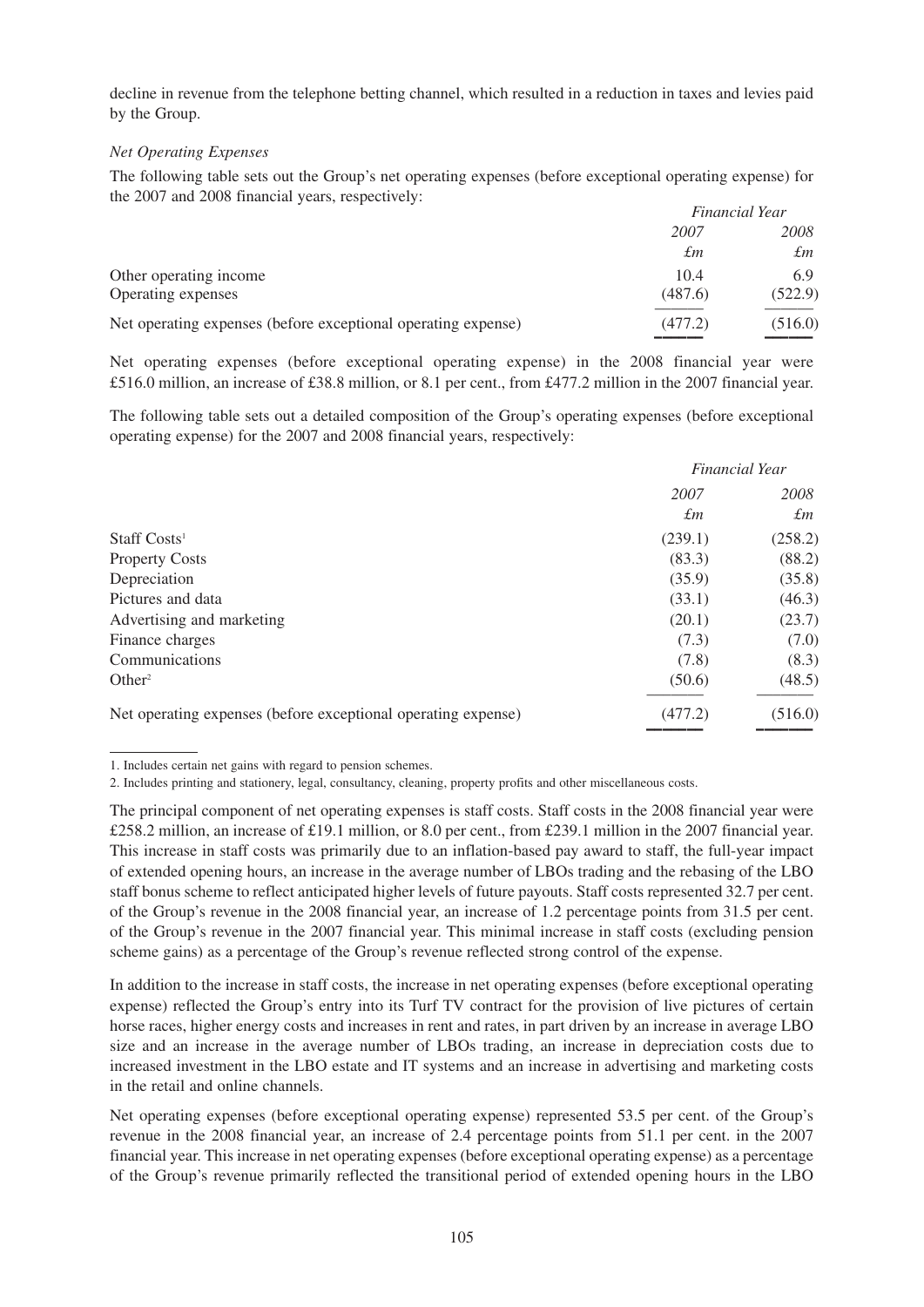estate during which the Group incurred increased costs whilst its customers continued to familiarise themselves with the new trading hours.

Other operating income in the 2008 financial year was £6.9 million, a decrease of £3.5 million, or 33.7 per cent., from £10.4 million in the 2007 financial year. This decrease in other operating income was primarily attributable to the Group's partial sale of its interest in SIS in the 2007 financial year and the absence of comparable income in the 2008 financial year.

## *Exceptional Operating Expense*

Exceptional operating expense in the 2008 financial year was £5.4 million, representing 0.6 per cent. of the Group's revenue for the period. This exceptional operating expense reflected £4.0 million reorganisation costs in connection with the impairment charge incurred by the Group as a result of the Directors' decision to terminate the NextGen programme in the 2007 financial year and £1.4 million costs incurred by the Group with regard to the implementation of William Hill Online. Exceptional operating expense in the 2007 financial year in connection with this impairment charge was attributable to the £20.5 million write-off of internally developed software and £0.4 million write-off of hardware.

### *Share of Results of Associate and Joint Ventures*

Share of results of associate and joint ventures in the 2008 financial year was a share of loss of £2.9 million, a decrease of £3.6 million from a share of profit of £0.7 million in the 2007 financial year. This decrease in share of results of associate and joint ventures was primarily attributable to the Group's share of losses from its joint ventures with Codere S.A.

### *Operating Profit*

Operating profit in the 2008 financial year was £267.8 million, an increase of £2.0 million, or 0.8 per cent., from £265.8 million in the 2007 financial year. The Group's operating margin was 27.8 per cent. in the 2008 financial year compared to 28.5 per cent. in the 2007 financial year. Operating profit before exceptional items in the 2008 financial year was £278.6 million, a decrease of £8.1 million, or 2.8 per cent., from £286.7 million in the 2007 financial year. The Group's operating margin before exceptional items was 28.9 per cent. in the 2008 financial year compared to 30.7 per cent. in the 2007 financial year.

The following table sets out operating profit by channel for the 2007 and 2008 financial years, respectively:

|                         | <b>Financial Year</b> |             |
|-------------------------|-----------------------|-------------|
|                         | 2007                  | 2008        |
|                         | $\pounds$ m           | $\pounds$ m |
| Retail                  | 229.8                 | 240.1       |
| Online                  | 30.0                  | 49.2        |
| Telephone betting       | 16.1                  | 5.9         |
| Other                   | 1.1                   | 1.2         |
| Corporate <sup>1</sup>  | (11.2)                | (28.6)      |
| <b>OPERATING PROFIT</b> | 265.8                 | 267.8       |
|                         |                       |             |

1. Corporate operating profit includes the Group's share of results of associate and joint ventures.

Operating profit from the online channel in the 2008 financial year was  $\text{\pounds}49.2$  million, an increase of £19.2 million, or 64.0 per cent., from £30.0 million in the 2007 financial year. Operating profit from the online channel represented 5.1 per cent. of the Group's revenue from the channel in the 2008 financial year,

Operating profit from the retail channel in the 2008 financial year was £240.1 million, an increase of £10.3 million, or 4.5 per cent., from £229.8 million in the 2007 financial year. This increase in operating profit from the retail channel reflected the growth in revenue from the channel. Operating profit from the retail channel represented 30.4 per cent. of the Group's revenue from the channel in the 2008 financial year, an increase of 0.1 percentage points from 30.3 per cent. of the Group's revenue from the channel in the 2007 financial year. The increase in operating profit as a percentage of revenue from the retail channel primarily reflected the growth in revenue from gaming machines during the period.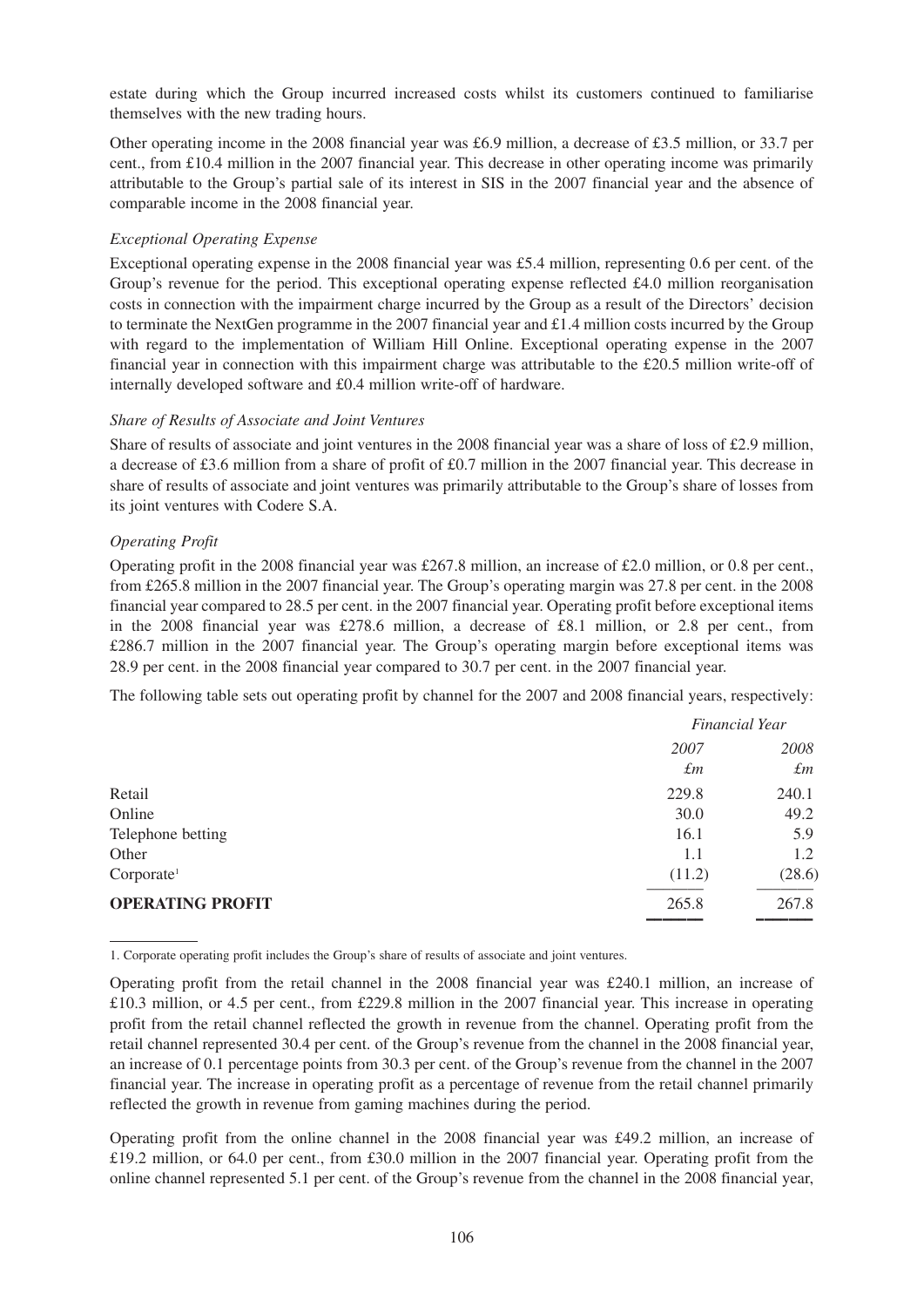an increase of 1.9 percentage points from 3.2 per cent. of the Group's revenue from the channel in the 2007 financial year. Operating profit before the exceptional operating expense from the online channel in the 2008 financial year was £54.6 million, an increase of £3.7 million, or 7.3 per cent., from £50.9 million in the 2007 financial year. This increase in operating profit before the exceptional operating expense from the online channel reflected the growth in revenue from the channel. Operating profit before the exceptional operating expense represented 43.6 per cent. of the Group's revenue from the channel in the 2008 financial year, a decrease of 1.4 percentage points from 45.0 per cent. of the Group's revenue from the channel in the 2007 financial year. This decrease in operating profit before the exceptional operating expense as a percentage of revenue from the channel reflected technological difficulties experienced by the channel during the period.

Operating profit from the telephone betting channel in the 2008 financial year was £5.9 million, a decrease of £10.2 million, or 63.4 per cent., from £16.1 million in the 2007 financial year. This decrease in operating profit reflected the decline in revenue from the channel. Operating profit from the telephone betting channel represented 14.8 per cent. of the Group's revenue from the telephone betting channel in the 2008 financial year, a decrease of 15.6 percentage points from 30.4 per cent. of the Group's revenue from the telephone betting channel in the 2007 financial year. This decrease in operating profit from the telephone betting channel as a percentage of revenue from the telephone betting channel primarily reflected the decline in revenue from the channel and the channel's relatively high fixed expenses.

### *Exceptional Items*

Exceptional items in the 2008 financial year, in addition to the exceptional operating expense discussed above, and the exceptional joint venture impairment discussed above in "Key Components of the Group's Income Statement – Exceptional Items" consisted of the Group's £86.4 million profit on the sale of 29 per cent. of its online business and £2.8 million profit on the sale-and-leaseback of 14 LBO properties. Exceptional items in the 2008 financial year also consisted of the £1.2 million impairment recognised by the Group on disposal of its interest in William Hill Codere Italia, which the Group sold during the period. Exceptional items in the 2007 financial year consisted of the Group's £6.7 million profit on the sale-andleaseback of 24 LBO properties.

### *Net Finance Costs*

Net finance costs in the 2008 financial year were £62.5 million, a decrease of £0.8 million, or 1.3 per cent., from £63.3 million in the 2007 financial year. This decrease in net finance costs was due to lower effective interest rates.

### *Tax*

Tax in the 2008 financial year was £59.3 million, an increase of £7.5 million, or 14.5 per cent., from £51.8 million in the 2007 financial year. This increase in tax primarily reflected the increase in operating profit offset by the reduction in the headline rate of UK corporation tax from 30 per cent. to 28 per cent. The 2007 tax was impacted by the change in tax rate and the impact of the tax rate change on the Group's deferred tax liabilities with regard to its acquired betting licences. The reduction in the tax rate resulted in a non-recurring reduction in the tax charge for the Group of £11.3 million owing to the restatement of these liabilities at the reduced tax rate. There was no restatement of the Group's deferred tax liabilities during the 2008 financial year.

### *Profit for the Period*

Profit for the 2008 financial year was £234.0 million, an increase of £76.6 million, or 48.7 per cent., from £157.4 million in the 2007 financial year, as a result of the factors discussed above. Profit for the 2008 financial year before exceptional items was £157.8 million, a decrease of £9.3 million, or 5.6 per cent., from £167.1 million profit for the 2007 financial year before exceptional items, as a result of the factors discussed above.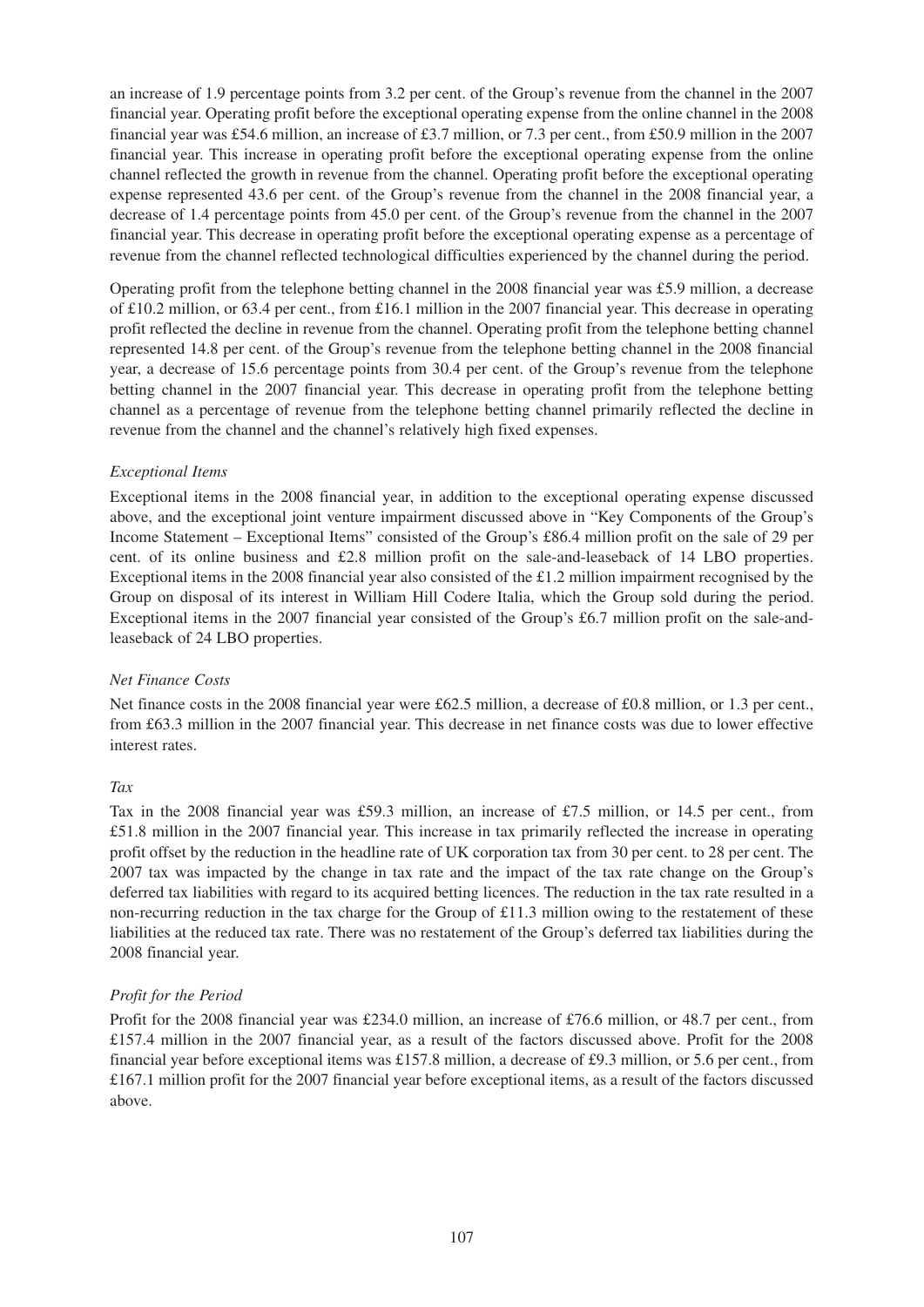### *2007 Financial Year Compared to 2006 Financial Year*

### *Revenue and Gross Win*

Revenue in the 2007 financial year was £933.6 million, an increase of £41.7 million, or 4.7 per cent., from £891.9 million in the 2006 financial year. Gross win in the 2007 financial year was £988.4 million, an increase of £53.0 million, or 5.7 per cent., from £935.4 million in the 2006 financial year. This increase in revenue and gross win was attributable to the growth in revenue and gross win from the retail channel, which was partially offset by a reduction in revenue and gross win from the online channel and the telephone betting channel.

The following table sets out gross win and revenue by channel, gross win by channel as a percentage of total gross win and revenue by channel as a percentage of total revenue for the Group for the 2006 and 2007 financial years, respectively:

|                   |             |       |         | <b>Financial Year</b> |       |           |       |         |
|-------------------|-------------|-------|---------|-----------------------|-------|-----------|-------|---------|
|                   |             |       | 2006    |                       |       |           | 2007  |         |
|                   | Gross Win   |       | Revenue |                       |       | Gross Win |       | Revenue |
|                   | $\pounds$ m | $\%$  | £т      | $\%$                  | £т    | $\%$      | £т    | $\%$    |
| Retail            | 736.0       | 78.7  | 698.9   | 78.4                  | 802.6 | 81.2      | 759.3 | 81.3    |
| Online            | 134.6       | 14.4  | 128.2   | 14.4                  | 124.5 | 12.6      | 113.0 | 12.1    |
| Telephone betting | 57.5        | 6.1   | 57.5    | 6.4                   | 53.0  | 5.4       | 53.0  | 5.7     |
| Other             | 7.3         | 0.8   | 7.3     | 0.8                   | 8.3   | 0.8       | 8.3   | 0.9     |
| <b>TOTAL</b>      | 935.4       | 100.0 | 891.9   | 100.0                 | 988.4 | 100.0     | 933.6 | 100.0   |
|                   |             |       |         |                       |       |           |       |         |

Revenue from the retail channel in the 2007 financial year was £759.3 million, an increase of £60.4 million, or 8.6 per cent., from £698.9 million in the 2006 financial year. Gross win from the retail channel in the 2007 financial year was £802.6 million, an increase of £66.6 million, or 9.0 per cent., from £736.0 million in the 2006 financial year. This increase in revenue and gross win from the retail channel was primarily attributable to an increase in the average number of LBOs trading, the continued development of the property estate, an increase in the number of gaming machines and the extension of opening hours at the Group's LBOs from September 2007. Such increases were achieved in spite of a decrease in average profitability per LBO during the period, due to: the lack of a major football tournament in the 2007 financial year; the effects of the smoking ban in LBOs in the UK which came into force during the 2007 financial year; and the negative effect on horse racing gross win resulting from a high level of fixture cancellations in the 2007 financial year (88 cancellations compared with 46 cancellations in the 2006 financial year). Average profitability per LBO in the Group's estate decreased to approximately £101,000 in the 2007 financial year from approximately £103,000 in the 2006 financial year.

The following table sets out the composition of the Group's gross win and revenue from the retail channel for the 2006 and 2007 financial years, respectively:

|                  | Financial Year |         |           |             |
|------------------|----------------|---------|-----------|-------------|
|                  | 2006           |         | 2007      |             |
|                  | Gross Win      | Revenue | Gross Win | Revenue     |
|                  | $\pounds m$    | £т      | £т        | $\pounds m$ |
| Over-the-counter | 489.2          | 489.2   | 514.3     | 514.3       |
| Gaming machines  | 246.8          | 209.7   | 288.3     | 245.0       |
| Retail           | 736.0          | 698.9   | 802.6     | 759.3       |

Over-the-counter revenue and gross win from the retail channel in the 2007 financial year was £514.3 million, an increase of £25.1 million, or 5.1 per cent., from £489.2 million in the 2006 financial year. This increase in over-the-counter revenue and gross win from the retail channel was as a result of the factors discussed above. Gaming machines revenue from the retail channel in the 2007 financial year was £245.0 million, an increase of £35.3 million, or 16.8 per cent., from £209.7 million in the 2006 financial year. Gaming machines gross win from the retail channel in the 2007 financial year was £288.3 million, an increase of £41.5 million, or 16.8 per cent., from £246.8 million in the 2006 financial year. This increase in

–––––– –––––– –––––– ––––––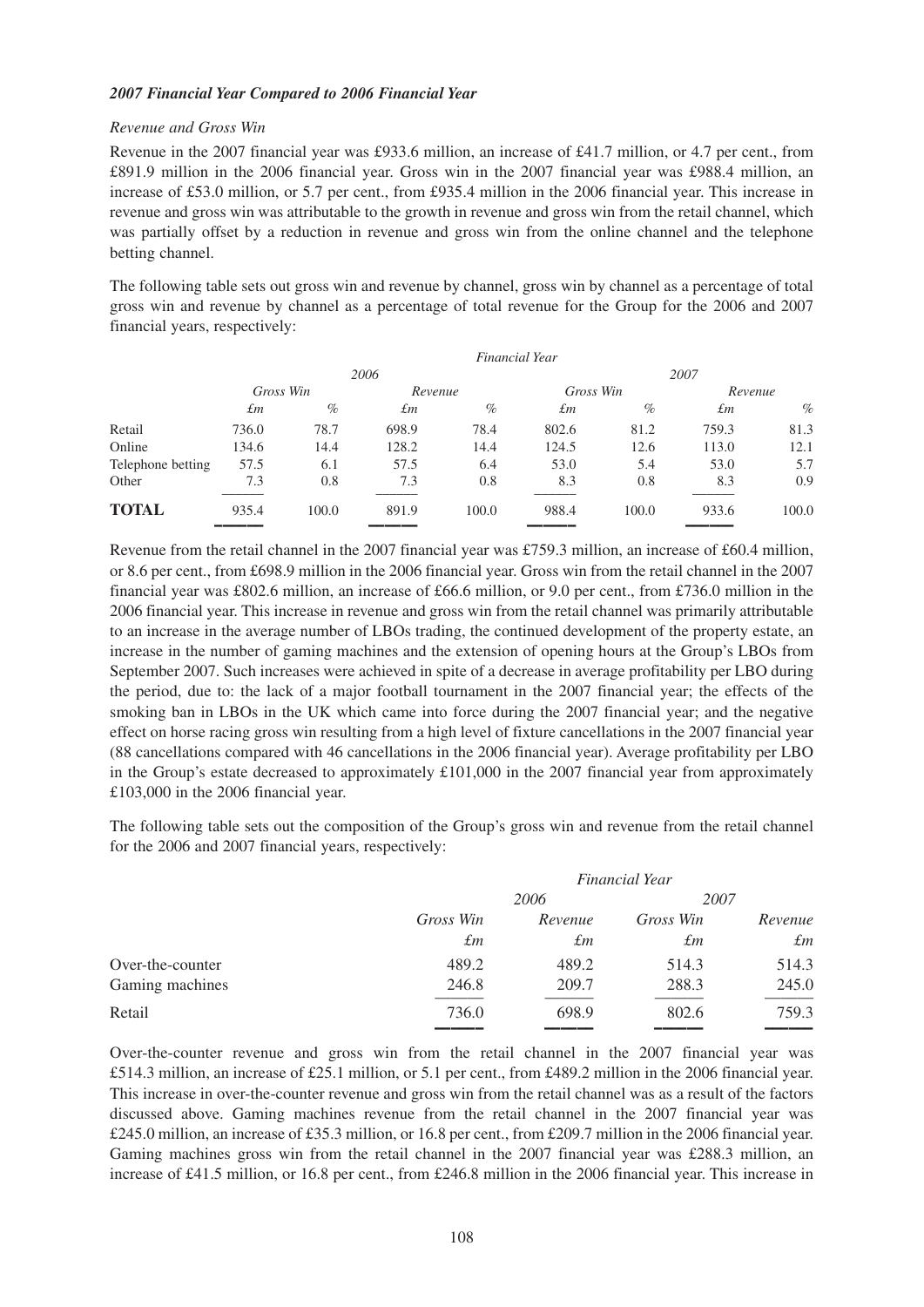gaming machines revenue and gross win from the retail channel reflected the increase in the average number of gaming machines in the Group's estate to 8,382 gaming machines in the 2007 financial year from 8,218 gaming machines in the 2006 financial year, and the increase in average net contribution per machine per week to £466 in the 2007 financial year from £433 in the 2006 financial year .

The following table sets out the composition of the Group's gross win and revenue from the online channel for the 2006 and 2007 financial years, respectively:

|                           |             |         | <b>Financial Year</b> |             |
|---------------------------|-------------|---------|-----------------------|-------------|
|                           |             | 2006    | 2007                  |             |
|                           | Gross Win   | Revenue | Gross Win             | Revenue     |
|                           | $\pounds m$ | £т      | $\pounds m$           | $\pounds m$ |
| Gaming <sup>(1)</sup>     | 81.5        | 81.5    | 84.4                  | 73.5        |
| Sportsbook <sup>(1)</sup> | 49.0        | 49.0    | 40.1                  | 39.5        |
| Fair value adjustment     | 4.1         | (2.3)   |                       |             |
| Online                    | 134.6       | 128.2   | 124.5                 | 113.0       |
|                           |             |         |                       |             |

1. The Group has not allocated fair value adjustment in respect of the restatement for its revenue and gross win from its online gaming products and Sportsbook for the 2006 financial year.

Revenue from the online channel in the 2007 financial year was £113.0 million, a decrease of £15.2 million, or 11.9 per cent., from £128.2 million in the 2006 financial year. Gross win from the online channel in the 2007 financial year was £124.5 million, a decrease of £10.1 million, or 7.5 per cent., from £134.6 million in the 2006 financial year. This decrease in revenue and gross win from the online channel primarily reflected erosion of the Group's market share as a result of its legacy Sportsbook technology, which restricted its ability to compete effectively. Sportsbook revenue from the online channel in the 2007 financial year was £39.5 million, a decrease of £9.5 million, or 19.4 per cent., from £49.0 million in the 2006 financial year. Sportsbook gross win from the online channel in the 2007 financial year was £40.1 million, a decrease of £8.9 million, or 18.2 per cent., from £49.0 million in the 2006 financial year. The Group has since addressed its problems with its previous Sportsbook technology through its substantial investments in its technology systems, including the implementation of the Orbis platform, and the establishment of William Hill Online.

|                       | <b>Financial Year</b> |             |           |             |  |
|-----------------------|-----------------------|-------------|-----------|-------------|--|
|                       |                       | 2006        |           | 2007        |  |
|                       | Gross Win             | Revenue     | Gross Win | Revenue     |  |
|                       | $\pounds$ m           | $\pounds$ m | £т        | $\pounds m$ |  |
| Casino games          | 52.4                  | 52.4        | 57.2      | 50.1        |  |
| Poker                 | 29.1                  | 29.1        | 23.2      | 19.8        |  |
| Bingo and skill games |                       |             | 4.0       | 3.6         |  |
| Gaming                | 81.5                  | 81.5        | 84.4      | 73.5        |  |
|                       |                       |             |           |             |  |

Gaming revenue from the online channel in the 2007 financial year was £73.5 million, a decrease of £8.0 million, or 9.8 per cent., from £81.5 million in the 2006 financial year. This decrease in gaming revenue from the online channel principally reflected the decrease in the Group's gaming revenue from poker. Gaming gross win from the online channel in the 2007 financial year was £84.4 million, an increase of £2.9 million, or 3.6 per cent., from £81.5 million in the 2006 financial year. This increase in gaming gross win from the online channel was primarily attributable to the Group's introduction of bingo and skill games during the 2007 financial year. Gaming revenue from bingo and skill games in the 2007 financial year was £3.6 million, and gaming gross win from bingo and skill games was £4.0 million in the period.

Gaming revenue from casino games in the 2007 financial year was £50.1 million, a decrease of £2.3 million, or 4.4 per cent., from £52.4 million in the 2006 financial year. Gaming gross win from casino games in the 2007 financial year was £57.2 million, an increase of £4.8 million, or 9.2 per cent., from £52.4 million in the 2006 financial year. This increase in gaming gross win from casino games primarily reflected the launch of nine new games during the period.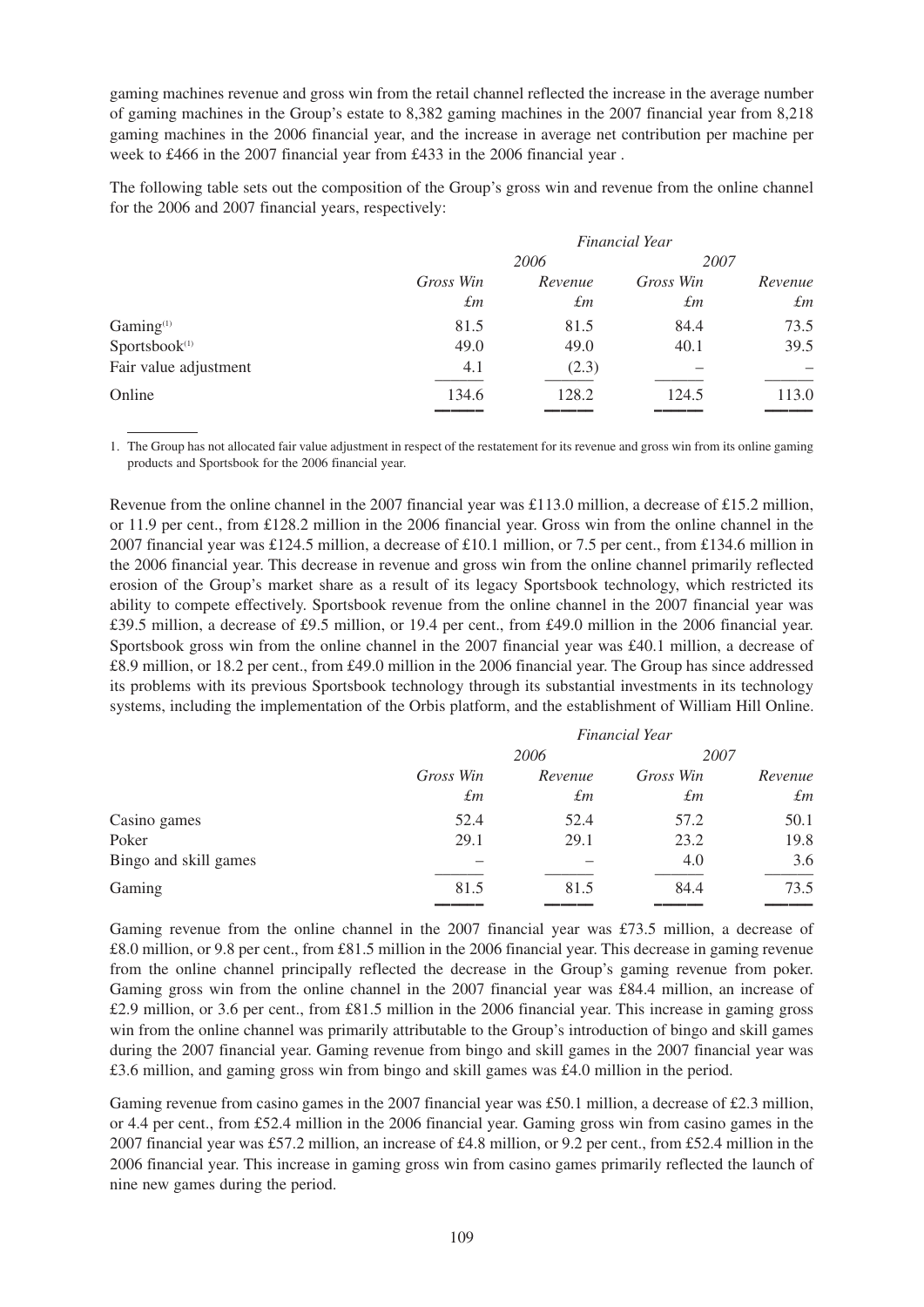Gaming revenue from poker in the 2007 financial year was £19.8 million, a decrease of £9.3 million, or 32.0 per cent., from £29.1 million in the 2006 financial year. Gaming gross win from poker in the 2007 financial year was £23.2 million, a decrease of £5.9 million, or 20.3 per cent., from £29.1 million in the 2006 financial year. This decrease in gaming revenue and gross win from poker primarily reflected erosion of the Group's market share, but has since been addressed by the Group through the launch of a new website on the Playtech software and iPoker network.

Revenue and gross win from the telephone betting channel in the 2007 financial year were £53.0 million, a decrease of £4.5 million, or 7.8 per cent., from £57.5 million in the 2006 financial year. This decrease in revenue and gross win from the telephone betting channel was primarily attributable to the decline in active telephone customers. The Group ended the 2007 financial year with approximately 146,000 active telephone customers and the 2006 financial year with approximately 160,000 active telephone customers. This decrease in revenue and gross win from the telephone betting channel was also due to the absence of a major sports event in the 2007 financial year and the occurrence of the FIFA Football World Cup in the 2006 financial year. Telephone customer activity in the 2006 financial year also benefited from increased marketing associated with the occurrence of the FIFA Football World Cup.

# *Cost of Sales*

Cost of sales in the 2007 financial year was £170.4 million, an increase of £12.4 million, or 7.8 per cent., from £158.0 million in the 2006 financial year. This increase in cost of sales was primarily attributable to the growth in cost of sales from the retail channel, which was partially offset by a reduction in cost of sales from the online channel and the telephone betting channel. Cost of sales represented 18.3 per cent. of the Group's revenue in the 2007 financial year, an increase of 0.6 percentage points from 17.7 per cent. in the 2006 financial year.

The following table sets out cost of sales by channel for the 2006 and 2007 financial years, respectively:

|                      |             | Financial Year |
|----------------------|-------------|----------------|
|                      | 2006        | 2007           |
|                      | $\pounds m$ | $\pounds m$    |
| Retail               | (120.5)     | (137.6)        |
| Online               | (23.7)      | (19.4)         |
| Telephone betting    | (12.9)      | (12.3)         |
| Other                | (0.9)       | (1.1)          |
| <b>COST OF SALES</b> | (158.0)     | (170.4)        |
|                      |             |                |

Cost of sales from the retail channel in the 2007 financial year was £137.6 million, an increase of £17.1 million, or 14.2 per cent., from £120.5 million in the 2006 financial year. Cost of sales from the retail channel represented 14.7 per cent. of the Group's revenue in the 2007 financial year, an increase of 1.2 percentage points from 13.5 per cent. in the 2006 financial year. This increase was primarily attributable to the full-year effect of the imposition of the Amusement Machine Licence Duty from August 2006, as well as increased over-the-counter taxes and levies reflecting the growth in over-the-counter revenue in the period.

Cost of sales from the online channel in the 2007 financial year was £19.4 million, a decrease of £4.3 million, or 18.1 per cent., from £23.7 million in the 2006 financial year. Cost of sales from the online channel represented 2.1 per cent. of the Group's revenue in the 2007 financial year, a decrease of 0.6 percentage points from 2.7 per cent. in the 2006 financial year. This decrease principally reflected the decline in revenue from the online channel, which resulted in a reduction in taxes and levies paid by the Group.

Cost of sales from the telephone betting channel in the 2007 financial year was £12.3 million, a decrease of £0.6 million, or 4.7 per cent., from £12.9 million in the 2006 financial year. Cost of sales from the telephone betting channel represented 1.3 per cent. of the Group's revenue in the 2007 financial year, a decrease of 0.1 percentage points from 1.4 per cent. in the 2006 financial year. This decrease principally reflected the decline in revenue from the telephone betting channel, which resulted in a reduction in taxes and levies paid by the Group.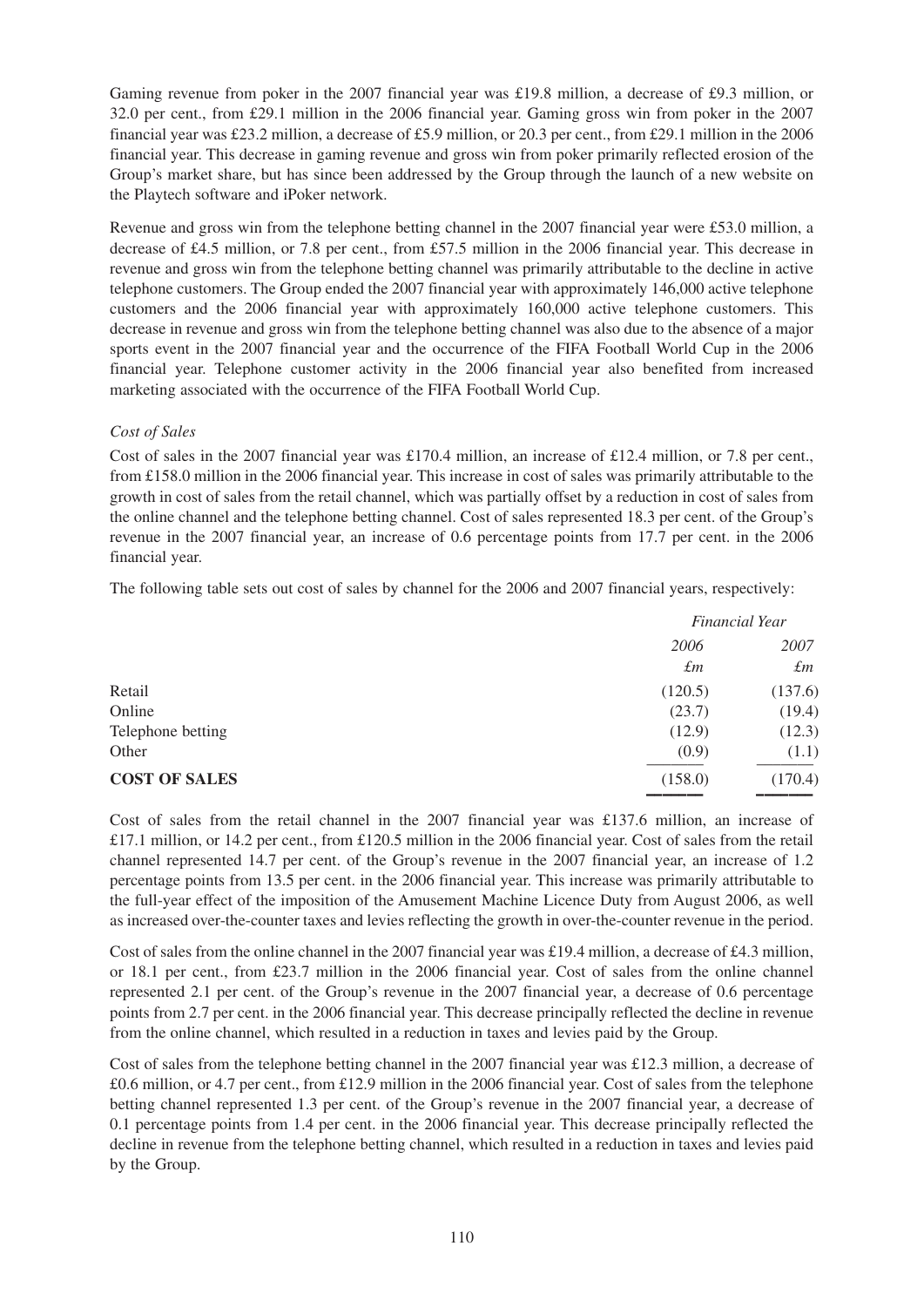## *Net Operating Expenses*

The following table sets out the Group's net operating expenses (before exceptional operating expense) for the 2006 and 2007 financial years, respectively:

|                                                               | Financial Year |             |
|---------------------------------------------------------------|----------------|-------------|
|                                                               | 2006           | 2007        |
|                                                               | $\pounds m$    | $\pounds$ m |
| Other operating income                                        | 6.3            | 10.4        |
| Operating expenses                                            | (451.6)        | (487.6)     |
| Net operating expenses (before exceptional operating expense) | (445.3)        | (477.2)     |
|                                                               |                |             |

Net operating expenses (before exceptional operating expense) in the 2007 financial year were £477.2 million, an increase of £31.9 million, or 7.2 per cent., from £445.3 million in the 2006 financial year.

The following table sets out a detailed composition of the Group's operating expenses (before exceptional operating expense) for the 2006 and 2007 financial years, respectively:

|                                                               |             | Financial Year |
|---------------------------------------------------------------|-------------|----------------|
|                                                               | 2006        | 2007           |
|                                                               | $\pounds$ m | $\pounds$ m    |
| Staff Costs <sup>1</sup>                                      | (225.4)     | (239.1)        |
| <b>Property Costs</b>                                         | (72.7)      | (83.3)         |
| Depreciation                                                  | (29.8)      | (35.9)         |
| Pictures and data                                             | (30.4)      | (33.1)         |
| Advertising and marketing                                     | (25.3)      | (20.1)         |
| Finance charges                                               | (8.4)       | (7.3)          |
| Communications                                                | (9.4)       | (7.8)          |
| Other <sup>2</sup>                                            | (43.9)      | (50.6)         |
| Net operating expenses (before exceptional operating expense) | (445.3)     | (477.2)        |

––––––– –––––––

In addition to the increase in staff costs, the increase in net operating expenses (before exceptional operating expense) reflected higher energy costs and increases in rent and rates, in part driven by an increase in the average number of LBOs trading and an increase in depreciation costs resulting from increased investment in the LBO estate and IT systems. The additional costs were partially offset by a decrease in advertising and marketing costs for the period due to the absence of a major sporting event such as the FIFA Football World Cup in the 2006 financial year.

Net operating expenses (before exceptional operating expense) represented 51.1 per cent. of the Group's revenue in the 2007 financial year, an increase of 1.2 percentage points from 49.9 per cent. in the 2006 financial year. This minimal increase in net operating expenses (before exceptional operating expense) as a percentage of the Group's revenue primarily reflected the transitional period of extended opening hours in

<sup>1.</sup> Includes certain net gains with regard to pension schemes.

<sup>2.</sup> Includes printing and stationery, legal, consultancy, cleaning, property profits and other miscellaneous costs.

The principal component of net operating expenses is staff costs. Staff costs in the 2007 financial year were £239.1 million, an increase of £13.7 million, or 6.1 per cent., from £225.4 million in the 2006 financial year. This increase in staff costs was primarily due to an inflation-based pay award to staff, the extended opening hours of LBOs from September 2007, the inclusion of a 53rd week of the 2007 financial year, an increase in the average number of LBOs trading and the effect of the acquisitions of T.H. Jennings and Eclipse bookmakers. Staff costs (excluding pension scheme gains) represented 25.6 per cent. of the Group's revenue in the 2007 financial year, an increase of 0.3 percentage points from 25.3 per cent. of the Group's revenue in the 2006 financial year.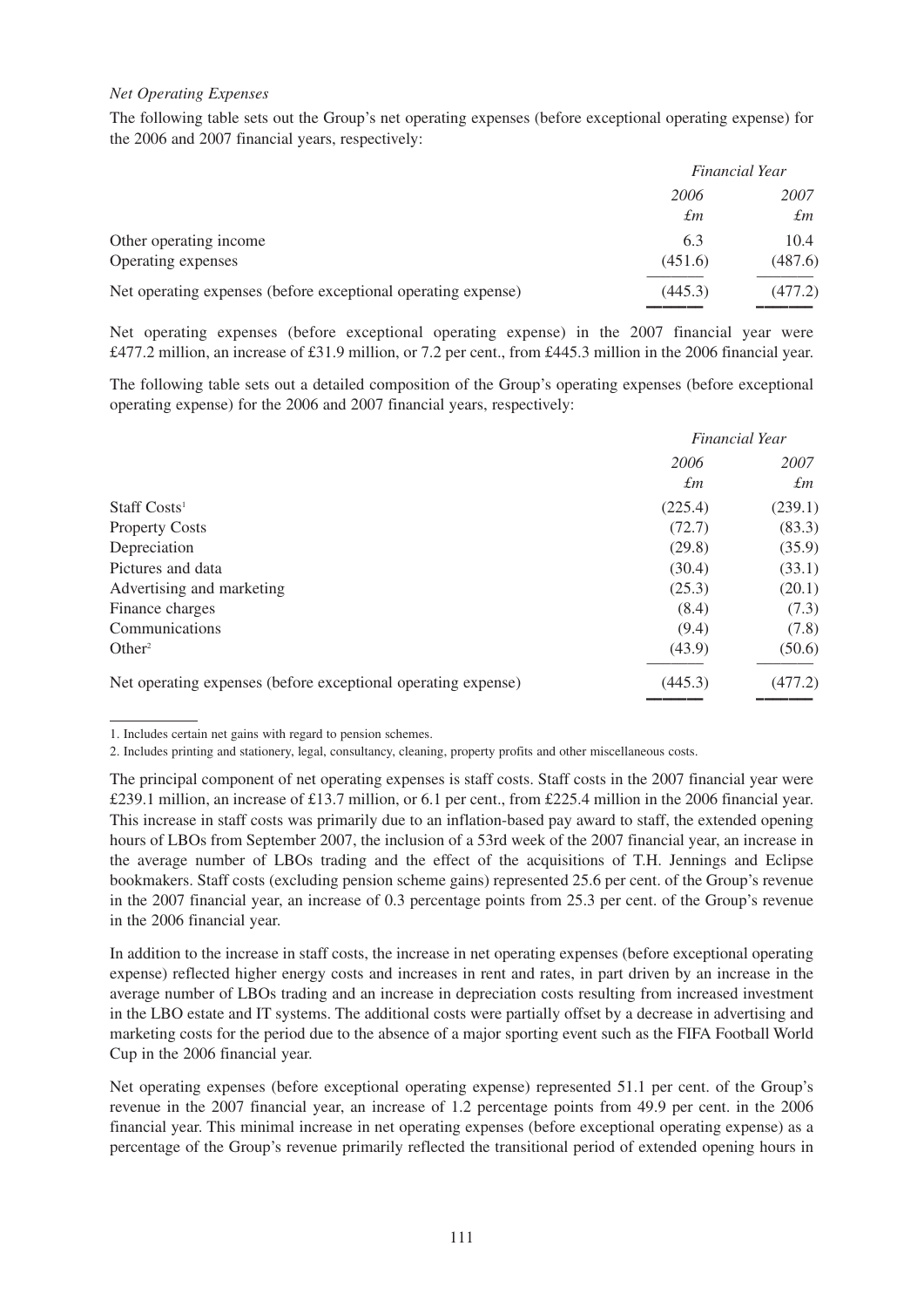the LBO estate during which the Group incurred increased costs for a certain period prior to an associated increase in revenue.

Other operating income in the 2007 financial year was £10.4 million, an increase of £4.1 million, or 65.1 per cent., from £6.3 million in the 2006 financial year. This increase in other operating income was primarily attributable to the Group's partial sale of its interest in SIS and joint venture reimbursement in relation to salaries and other expenses incurred by the Group on behalf of its joint ventures.

# *Exceptional Operating Expense*

Exceptional operating expense in the 2007 financial year was £20.9 million, representing 2.3 per cent. of the Group's revenue for the period. This exceptional operating expense reflected the Directors' decision in December 2007 to terminate the NextGen programme, which resulted in an impairment charge to write off £20.5 million of internally developed software and £0.4 million of hardware. There was no exceptional operating expense in 2006.

## *Share of Results of Associates and Joint Ventures*

Share of results of associates and joint ventures in the 2007 financial year was a share of profit of £0.7 million, a decrease of £2.9 million, or 80.6 per cent., from a share of profit of £3.6 million in the 2006 financial year. This decrease in share of results of associates and joint ventures principally reflected £2.6 million share of loss after taxation in the Group's joint ventures in Spain and Italy with Codere S.A., which the Group entered into during the 2007 financial year.

# *Operating Profit*

Operating profit in the 2007 financial year was £265.8 million, a decrease of £26.4 million, or 9.0 per cent., from £292.2 million in the 2006 financial year. The Group's operating margin was 28.5 per cent. in the 2007 financial year compared to 32.8 per cent. in the 2006 financial year. This decrease in operating profit was primarily due to the impact of the exceptional operating expense for the period. Operating profit before the exceptional operating expense in the 2007 financial year was £286.7 million, a decrease of £5.5 million, or 1.9 per cent., from £292.2 million in the 2006 year (during which period there was no exceptional operating expense). The Group's operating margin before the exceptional operating expense was 30.7 per cent. in the 2007 financial year.

The following table sets out operating profit by channel for the 2006 and 2007 financial years, respectively:

|                         | <b>Financial Year</b> |             |
|-------------------------|-----------------------|-------------|
|                         | 2006                  | 2007        |
|                         | $\pounds$ m           | $\pounds$ m |
| Retail                  | 225.9                 | 229.8       |
| Online                  | 61.5                  | 30.0        |
| Telephone betting       | 16.7                  | 16.1        |
| Other                   | (0.6)                 | 1.1         |
| Corporate <sup>1</sup>  | (11.3)                | (11.2)      |
| <b>OPERATING PROFIT</b> | 292.2                 | 265.8       |
|                         |                       |             |

1. Corporate operating profit includes the Group's share of results of associate and joint ventures.

Operating profit from the retail channel in the 2007 financial year was £229.8 million, an increase of £3.9 million, or 1.7 per cent., from £225.9 million in the 2006 financial year. The increase in operating profit from the retail channel reflected the growth in revenue from the channel. Operating profit from the retail channel represented 30.3 per cent. of the Group's revenue from the channel in the 2007 financial year, a decrease of 2.0 percentage points from 32.3 per cent. of the Group's revenue from the channel in the 2006 financial year. The decrease in operating profit as a percentage of revenue from the retail channel reflected the channel's increased operating expenses including the increased number of LBOs, the increased cost of each LBO and increased staff costs as a result of the extended opening hours.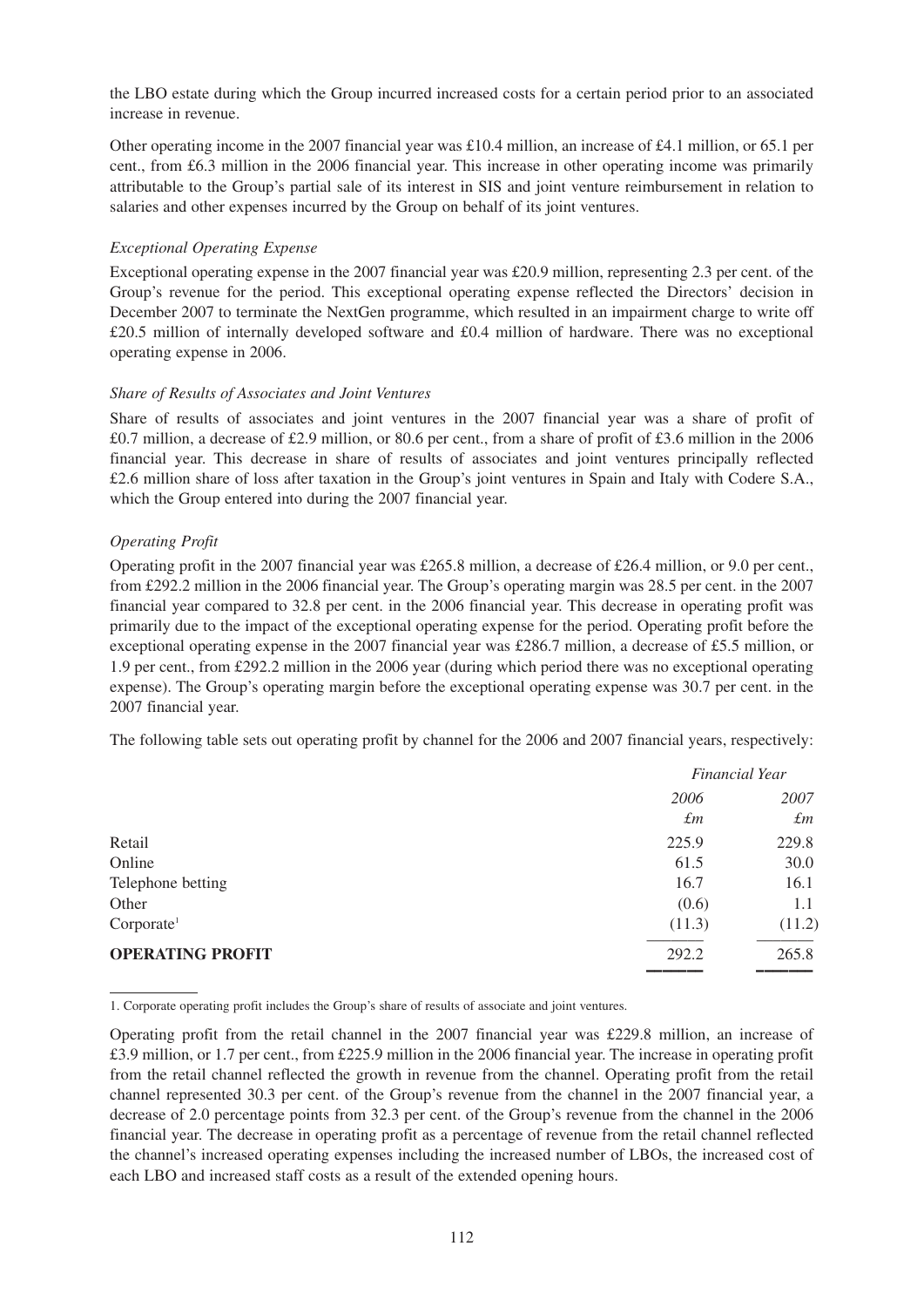Operating profit from the online channel in the 2007 financial year was £30.0 million, a decrease of £31.5 million, or 51.2 per cent., from £61.5 million in the 2006 financial year. Operating profit from the online channel represented 26.5 per cent. of the Group's revenue from the channel in the 2007 financial year, a decrease of 21.5 percentage points from 48.0 per cent. of the Group's revenue from the channel in the 2006 financial year. This decrease in operating profit from the online channel and as a percentage of revenue from the online channel was owing in part to the impact of the exceptional operating expense for the period. Operating profit before the exceptional operating expense from the online channel in the 2007 financial year was £50.9 million, a decrease of £10.6 million, or 17.2 per cent., from £61.5 million in the 2006 financial year. Operating profit before the exceptional expense from the online channel represented 45.0 per cent. of the Group's revenue from the channel in the 2007 financial year, a decrease of 3.0 percentage points from 48.0 per cent. of the Group's revenue from the channel in the 2006 financial year. This decrease in operating profit before the exceptional expense from the online channel and as a percentage of revenue from the channel reflected the technology difficulties experienced by the channel during the period.

Operating profit from the telephone betting channel in the 2007 financial year was £16.1 million, a decrease of £0.6 million, or 3.6 per cent., from £16.7 million in the 2006 financial year. This marginal decrease in operating profit reflected careful cost control in the channel, despite the reduction in revenue from the channel for the period. Operating profit from the telephone betting channel represented 30.4 per cent. of the Group's revenue from the telephone betting channel in the 2007 financial year, an increase of 1.4 percentage points from 29.0 per cent. of the Group's revenue from the telephone betting channel in the 2006 financial year. This increase in operating profit from the telephone betting channel as a percentage of revenue from the telephone betting channel primarily reflected the channel's decreased operating expenses, due to a decrease in headcount in the channel and reduced marketing expenses due to the absence of a major football tournament during the 2007 financial period.

# *Exceptional Items*

Exceptional items in the 2007 financial year, in addition to the exceptional operating expense discussed above, consisted of the Group's £6.7 million profit on the sale-and-leaseback of 24 LBO properties. There were no exceptional items in the 2006 financial year.

#### *Net Finance Costs*

Net finance costs in the 2007 financial year were £63.3 million, an increase of £6.5 million, or 11.4 per cent., from £56.8 million in the 2006 financial year. This increase in net finance costs was primarily due to a combination of higher average borrowings during the year and higher interest rates on the floating rate portion of the Group's bank debt, which resulted in higher interest payments by the Group.

#### *Tax*

Tax in the 2007 financial year was £51.8 million, a decrease of £16.8 million, or 24.5 per cent., from £68.6 million in the 2006 financial year. This decrease in tax was due to a combination of the decrease in the Group's operating profit for the period, which was subject to taxation and the reduction in the headline rate of UK corporation tax from 30 per cent. to 28 per cent. during the period. In addition, as the Group had substantial deferred tax liabilities (with regard to its acquired betting licences) at the time of the rate change, the reduction in the tax rate resulted in a non-recurring reduction in the tax charge for the Group of £11.3 million due to the restatement of these liabilities based on the reduced tax rate.

# *Profit for the Period*

Profit for the 2007 financial year was £157.4 million, a decrease of £9.4 million, or 5.6 per cent., from £166.8 million in the 2006 financial year, as a result of the factors discussed above. Profit for the 2007 financial year before exceptional items was £167.1 million, an increase of £0.3 million, or 0.2 per cent., from £166.8 million in the 2006 financial year (during which period there were no exceptional items), as a result of the factors discussed above.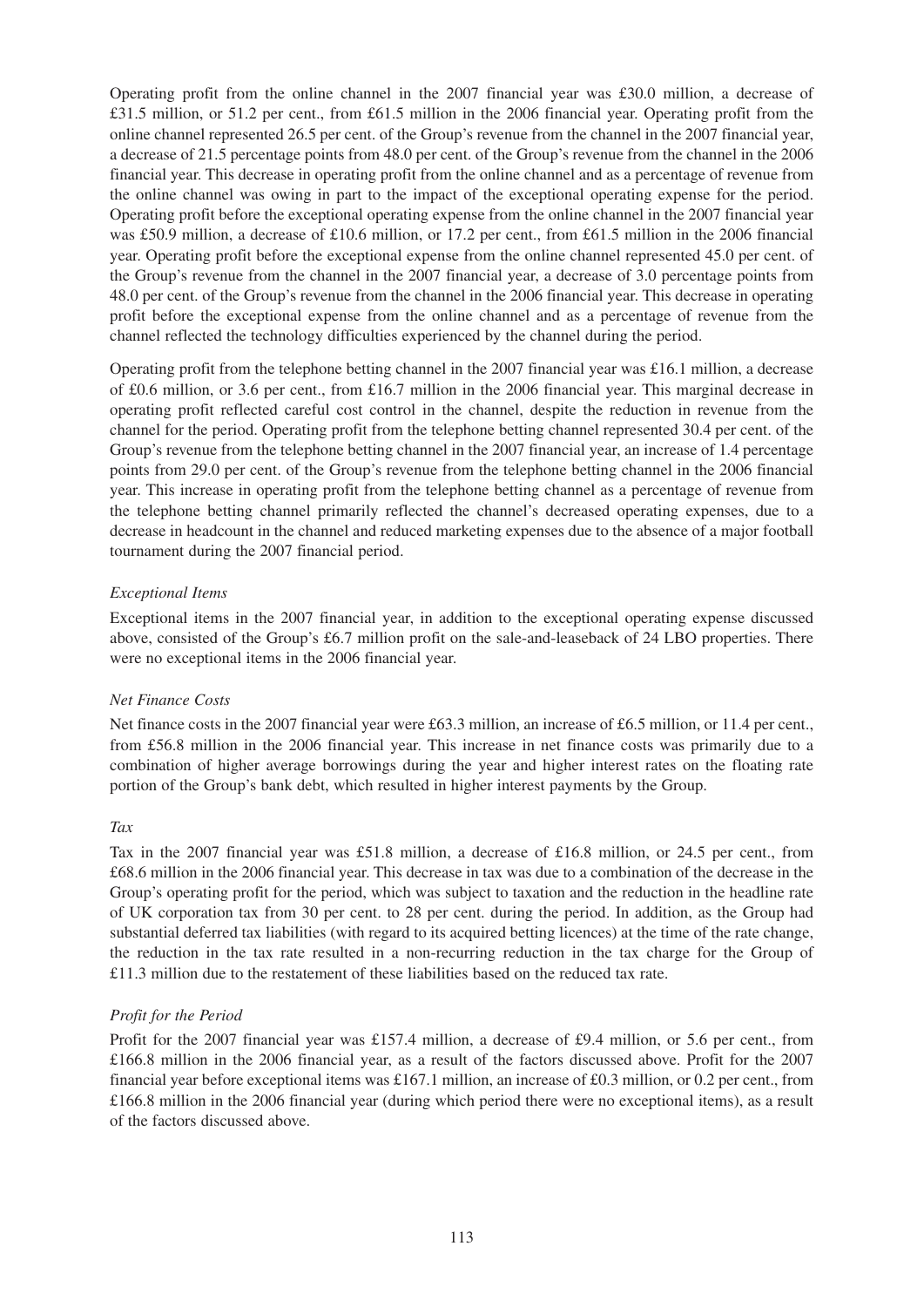# **Liquidity and Capital Resources**

The Group's primary sources of liquidity have been its cash flows from operating activities and the amounts drawn down on its Existing Bank Facilities. The Group's principal use of funds in recent years has been to invest in the operating assets of the business (including via acquisitions), paying dividends, returns to shareholders through on-market share buy-backs, repaying borrowings and paying taxes and financing costs.

# *Finance Facilities*

As at 30 December 2008, the Group had total available debt facilities of £1,450 million financed by a consortium of banks. The Group's Existing Bank Facilities comprised £1.2 billion term and revolving facilities and a £250 million term facility. The term and revolving facilities were structured in two tranches:

- Tranche A comprising a £600 million term loan maturing in March 2010; and
- Tranche B comprising a £600 million revolving credit facility, also maturing in March 2010.

The £250 million term facility matures in July 2011.

In February 2009, the Group secured a commitment for the New Bank Facilities.

As a condition of the New Bank Facilities, the existing £1.2 billion facilities are to be reduced to £950 million. These reduced facilities will mature in March 2010. The £250 million term facility continues until July 2011.

The New Bank Facilities, also financed by a consortium of banks, provide the Group with debt facilities of £752.5 million and comprise £538.5 million forward-start term and revolving facilities and a £50 million incremental forward-start facility. The £538.5 million forward-start term and revolving facilities, which are available from January 2010 and mature in March 2012, will be drawn down to repay amounts outstanding under the existing £950 million facilities. To supplement the £538.5 million facilities, from January 2010 William Hill can also draw down the one-year £50 million incremental forward-start term facility that matures in February 2011.

The entirety of the Group's borrowings is at floating rates of interest. The Group has managed its exposure to interest rates on its forecast net debt by entering into a series of interest rate swaps and collars in accordance with the Company's hedging policy. As at 30 December 2008, approximately 43.5 per cent. of the Group's forecast exposure was fixed via interest rate swaps reducing to 9.3 per cent. by the end of 2012. A further 43.5 per cent. was subject to interest rate collar arrangements as at 30 December 2008, also reducing to 9.3 per cent. by the end of 2012.

The Directors will continue to review the Group's hedging arrangements periodically to ensure that they remain appropriate to the needs of the Group and take account of changes in market conditions and business plans.

As at 27 January 2009, being the most practicable date prior to publication of this document, the Group had total borrowings of £1,096.3 million.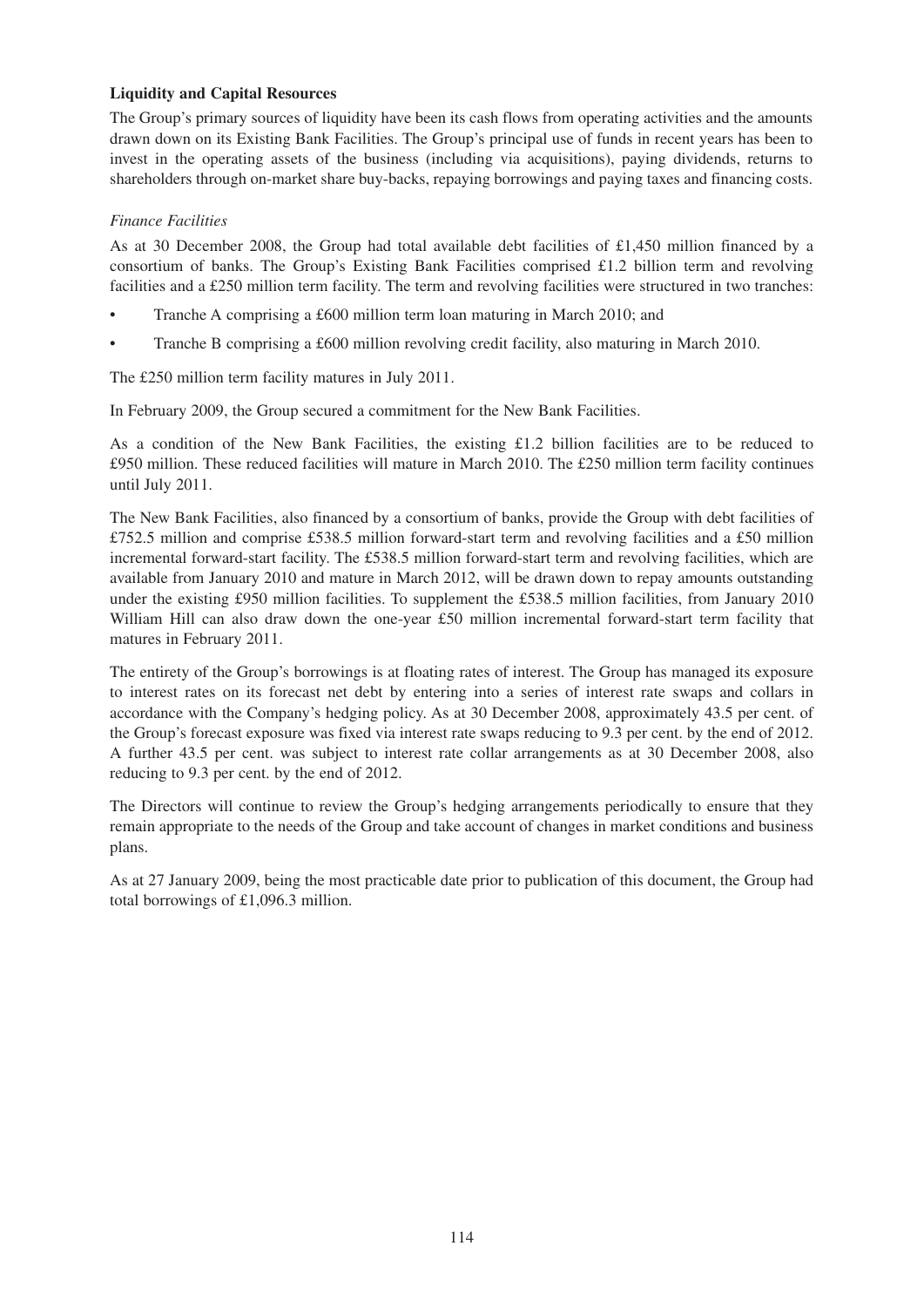# *Cash Flows*

The following table sets outs the Group's cash flows for the 2006, 2007 and 2008 financial years, respectively:

|                                                                       |         | Financial Year |             |
|-----------------------------------------------------------------------|---------|----------------|-------------|
|                                                                       | 2006    | 2007           | 2008        |
|                                                                       | £т      | £т             | $\pounds$ m |
| Cash and cash equivalents at the start of the period                  | 76.6    | 98.7           | 69.4        |
| Net cash from operating activities                                    | 204.6   | 149.6          | 209.9       |
| Net cash used in investing activities                                 | (59.1)  | (66.4)         | (37.1)      |
| Net cash used in financing activities                                 | (123.4) | (112.5)        | (165.7)     |
| Net increase/(decrease) in cash and cash equivalents<br>in the period | 22.1    | (29.3)         | 7.1         |
| Cash and cash equivalents at the end of the period                    | 98.7    | 69.4           | 76.5        |

## *2008 Financial Year Compared to 2007 Financial Year*

#### *Net Cash from Operating Activities*

Net cash from operating activities in the 2008 financial year was £209.9 million, an increase of £60.3 million, or 40.3 per cent., from £149.6 million in the 2007 financial year. This increase was primarily attributable to lower corporation tax and net interest paid by the Group in the 2008 financial year as compared to the 2007 financial year due to the inclusion of a 53rd week in the earlier period, which resulted in the Group recognising both an additional tax payment and interest payment during the 2007 financial year.

Net cash from operating activities in the 2008 financial year before debt service costs and corporation tax paid was £307.4 million, a decrease of £3.3 million, or 1.1 per cent., from £310.7 million in the 2007 financial year. This decrease primarily reflected the Group's decrease in operating profit before exceptional items for the period.

#### *Net Cash Used in Investing Activities*

Net cash used in investing activities in the 2008 financial year was £37.1 million, a decrease of £29.3 million, or 44.1 per cent., from £66.4 million in the 2007 financial year. In the 2008 financial year, net cash used in investing activities included a £28.0 million investment by the Group in property, plant and equipment, which reflected the development of its LBO estate, and £25.0 million spent by the Group on up-grading its online systems and other computer software, including the implementation of the new Sportsbook on the Orbis platform. In the 2007 financial year, net cash used in investing activities included a £42.8 million investment by the Group in property, plant and equipment, which reflected the development of its LBO estate, the £25.2 million acquisition by the Group of bookmakers T.H. Jennings and Eclipse Bookmakers and £15.8 million spent by the Group on up-grading its online systems and other computer software.

#### *Net Cash Used in Financing Activities*

Net cash used in financing activities in the 2008 financial year was £165.7 million, an increase of £53.2 million, or 47.3 per cent., from £112.5 million in the 2007 financial year. In the 2008 financial year, net cash used in financing activities principally reflected dividend payments of £80.8 million and repayments on the Group's borrowings of £85.6 million. In the 2007 financial year, net cash used in financing activities principally reflected £78.5 million paid in dividends and the Company's £47.9 million purchase of its own shares.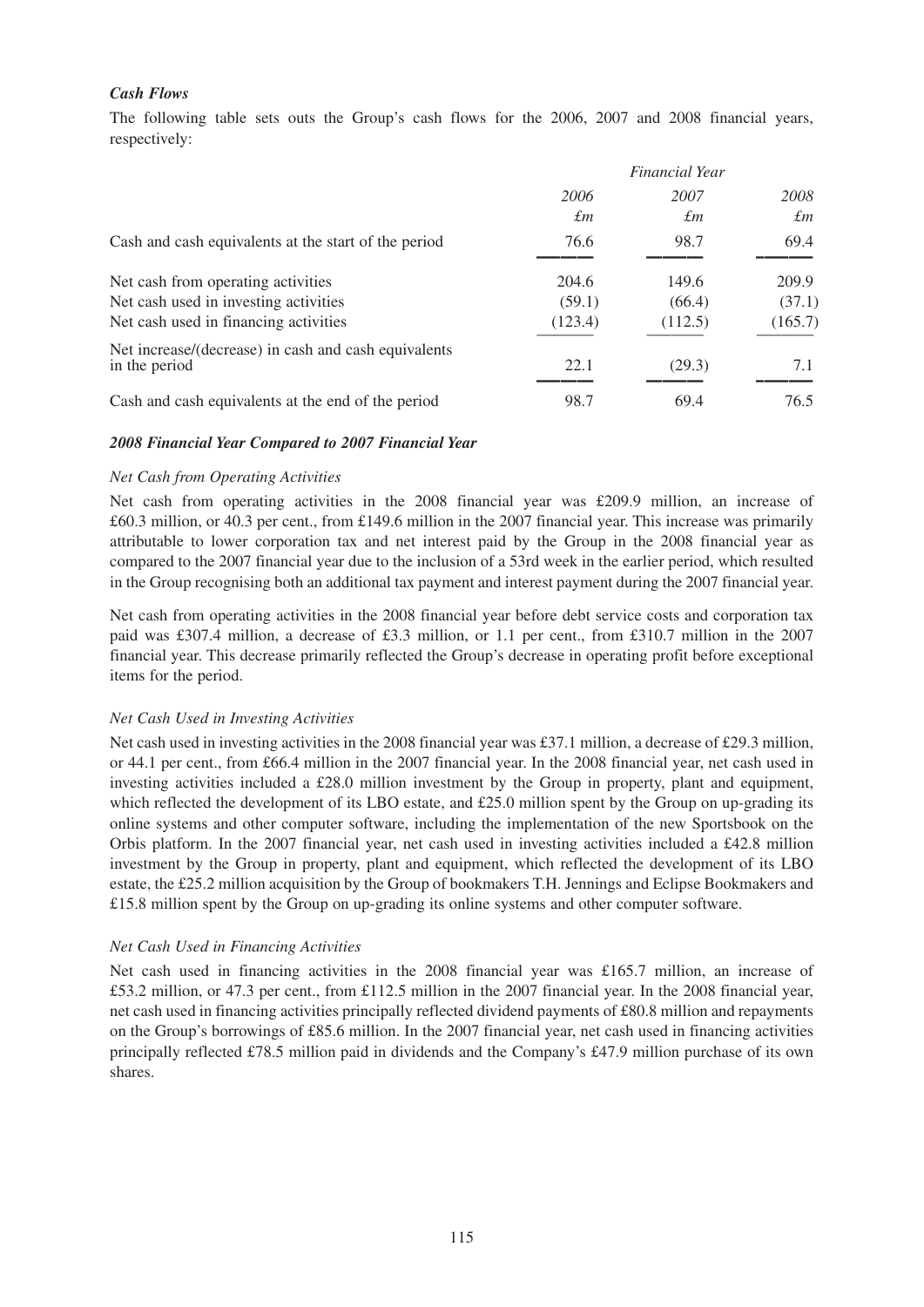# *2007 Financial Year Compared to 2006 Financial Year*

## *Net Cash from Operating Activities*

Net cash from operating activities in the 2007 financial year was £149.6 million, a decrease of £55.0 million, or 26.9 per cent., from £204.6 million in the 2006 financial year. This decrease in net cash from operating activities was primarily attributable to an increase in debt service costs and corporation tax paid by the group. Debt service costs and corporation tax paid by the Group were £161.1 million in the 2007 financial year, an increase of £51.8 million, or 47.4 per cent., from £109.3 million in the 2006 financial year. The increase in debt service costs was principally due to the inclusion of a 53rd week of the 2007 financial year, which resulted in the Group recognising both an additional tax payment and interest payment during the 2007 financial year as compared to the previous period. The increase in corporation tax paid by the Group was principally due to a rationalisation of the Group's corporate structure, which resulted in an acceleration of tax payments.

Net cash from operating activities in the 2007 financial year before debt service costs and corporation tax paid was £310.7 million, a decrease of £3.2 million, or 1.0 per cent., from £313.9 million in the 2006 financial year. This decrease primarily reflected the Group's decrease in operating profit before exceptional items for the period.

## *Net Cash Used in Investing Activities*

Net cash used in investing activities in the 2007 financial year was £66.4 million, an increase of £7.3 million, or 12.4 per cent., from £59.1 million in the 2006 financial year. In the 2007 financial year, net cash used in investing activities included a £42.8 million investment by the Group in property, plant and equipment, which reflected the development of its LBO estate, the £25.2 million acquisition by the Group of bookmakers T.H. Jennings and Eclipse Bookmakers, and  $£15.8$  million spent by the Group on up-grading its online systems and other computer software. In the 2006 financial year, net cash used in investing activities included the Group's £55.2 million purchase of property, plant and equipment, which reflected the Group's development of its LBO estate, and £10.8 million spent by the Group on up-grading its online systems and other computer software.

# *Net Cash Used in Financing Activities*

Net cash used in financing activities in the 2007 financial year was £112.5 million, a decrease of £10.9 million, or 8.8 per cent., from £123.4 million in the 2006 financial year. In the 2007 financial year, net cash used in financing activities principally reflected £78.5 million paid in dividends and the Group's £47.9 million purchase of its own shares. In the 2006 financial year, net cash used in financing activities principally reflected the £70.9 million paid in dividends, the Company's £178.4 million purchase of its own shares and aggregate payments of £125.0 million in respect of the Group's bank debt.

# *Cash and Cash Equivalents*

Cash and cash equivalents comprise the Group's cash deposits at banks and other short-term, highly liquid investments made by the Group with a maturity of three months or less. Cash and cash equivalents of the Group are held in pound sterling. As at the end of the 2008 financial year, the Group had £76.5 million in cash and cash equivalents. Included in this figure are funds held on behalf of online customers of £20.8 million.

The Group had cash and cash equivalents of £98.7 million at the end of the 2006 financial year and of £69.4 million at the end of the 2007 financial year. Included in these figures are funds held on behalf of online customers of £18.7 million and £20.8 million in the 2006 and 2007 financial years, respectively.

#### **Capital Expenditure**

The Group's net capital expenditure was £58.3 million, £97.3 million and £67.9 million for the 2008, 2007 and 2006 financial years, respectively. The Group's capital expenditure in the 2008 financial year related to the Group's £23.6 million retail development, including the opening of 44 new LBOs, 57 LBO extensions and resites and 125 LBO refurbishments, £15.1 million investment in the implementation of its new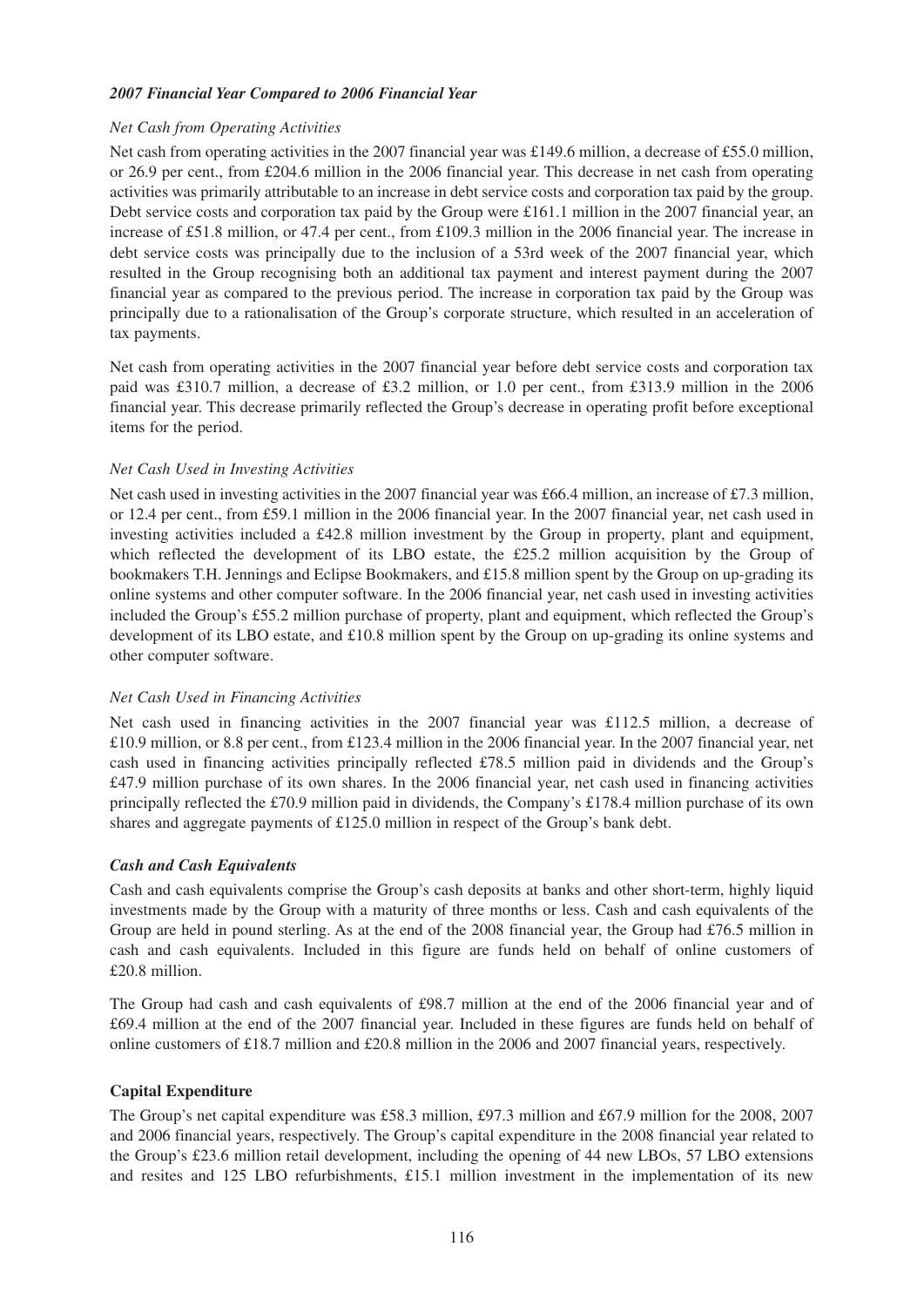Sportsbook on the Orbis platform, £12.0 million investment in IT and other investments, £6.2 million investment in its joint ventures with Codere S.A. and £1.4 million of retail acquisitions. The Group's capital expenditure in the 2007 financial year related to the Group's £46.8 million retail development, including the opening of 39 new LBOs, 65 LBO extensions and resites and 178 LBO refurbishments, £25.2 million investment in the acquisitions of T.H. Jennings and Eclipse bookmakers, £17.1 million investment in IT and other investments and £8.2 million investment in its joint ventures with Codere S.A. The Group's capital expenditure in the 2006 financial year related to the Group's £37.6 million retail development, including the opening of 50 new LBOs, 70 LBO extensions and resites and 113 LBO refurbishments, and £30.3 million investment in IT and other investments.

The Group continuously plans development in its LBO estate, including the opening of new LBOs, LBO extensions and resites and LBO refurbishments. The Group has planned capital expenditure for its 2009 financial year of approximately £58.2 million, including £22.7 million planned for retail development, as well as £25.5 million planned for investment in its information systems, £7.6 million planned for investment in its joint venture operations with Codere S.A. and  $£2.4$  million planned for other investments. Of this £58.2 million, the Directors believe that, as at 30 December 2008, the Group was legally committed to spend less than approximately 10 per cent. of this amount. The Group expects to fund the capital expenditures from its current cash, cash flows from operating activities and funds available under its Refinanced Bank Facilities.

## **Contractual Commitments and Off-Balance Sheet Arrangements**

#### *Contractual Commitments*

The following table sets out the Group's contractual obligations, commercial commitments and principal payments scheduled as at 30 December 2008:

|                                              |                |                     | Payments due by period<br>£т |                  |                      |
|----------------------------------------------|----------------|---------------------|------------------------------|------------------|----------------------|
| <b>Contractual Obligations</b>               | Total          | less than<br>l year | $1 - 3$<br>years             | $3 - 5$<br>years | more than<br>5 years |
| Long-term debt obligations<br>Capital leases | 1,070.0<br>1.2 | 0.8                 | 1,070.0<br>0.4               |                  |                      |
| Operating leases                             | 418.2          | 43.8                | 69.6                         | 78.3             | 226.5                |
| Purchase obligations                         | 18.8           | 14.8                | 4.0                          |                  |                      |
| <b>Total</b>                                 | 1,508.2        | 59.4                | 1,144.0                      | 78.3             | 226.5                |

Long-term debt obligations represent the debt drawn down on the Group's banking facilities.

Capital leases relate to items of plant, equipment, fixtures and fittings that have been acquired through finance lease agreements where substantially all risks of ownership are assumed by the Group.

Operating leases predominantly relate to rental payments on the Group's LBO estate. Rental property in the estate is generally acquired on the basis of a 15-year lease, with a break clause at 10 years.

The Group has no other long-term liabilities reflected on its balance sheet under IFRS.

# *Off-Balance Sheet Arrangements*

The Directors believe that the Group does not have any off-balance sheet arrangements that have or are reasonably likely to have a current or future effect on the Group's financial condition, revenue or expenses, results of operations, liquidity, capital expenditure or capital resources that is material to investors.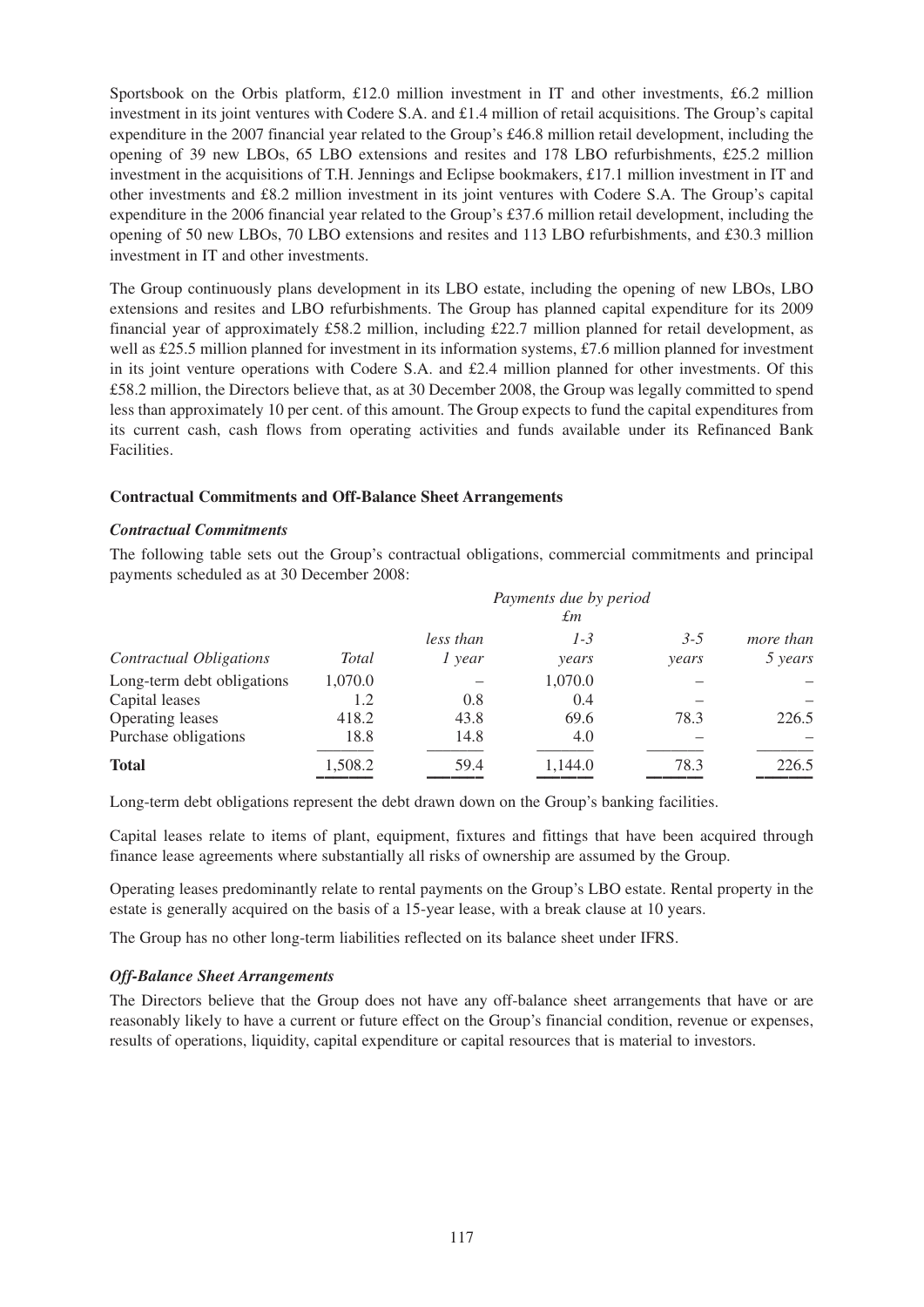# **Capitalisation and Indebtedness of the Group**

The following tables set out the capitalisation and indebtedness of the Group as at 30 December 2008:

|                                                                                                  | $\pounds m$ |
|--------------------------------------------------------------------------------------------------|-------------|
| Total current debt                                                                               |             |
| Guaranteed                                                                                       |             |
| Secured<br>Unguaranteed/unsecured                                                                | (0.8)       |
|                                                                                                  |             |
| <b>Total</b>                                                                                     | (0.8)       |
|                                                                                                  | $\pounds$ m |
| Total non-current debt (excluding current portion of long-term debt)                             |             |
| Guaranteed                                                                                       | (1,070.0)   |
| Secured                                                                                          | (0.4)       |
| Unguaranteed/unsecured                                                                           |             |
| <b>Total</b>                                                                                     | (1,070.4)   |
| Shareholders' equity                                                                             |             |
| Share capital                                                                                    | 35.4        |
| Retained earnings                                                                                | 389.3       |
| Other reserves                                                                                   | (76.6)      |
|                                                                                                  | 348.1       |
| Equity attributable to equity holders of the parent minority interest                            | 9.5         |
| <b>Total</b>                                                                                     | 357.6       |
| The following table sets out the net financial indebtedness of the Group as at 30 December 2008: |             |
|                                                                                                  | $\pounds$ m |
| Cash <sup>(1)</sup>                                                                              | 76.5        |
| Cash equivalents (short-term deposits and restricted cash)                                       |             |
| Trading securities                                                                               |             |
| Liquidity                                                                                        | 76.5        |
| Current bank debt                                                                                |             |
| Current portion of non-current debt                                                              |             |
| Other current financial debt                                                                     | (0.8)       |
| <b>Current financial debt</b>                                                                    | (0.8)       |
| Net current financial indebtedness                                                               | 75.7        |
| Non-current bank loans                                                                           | (1,070.0)   |
| Bonds issued                                                                                     |             |
| Other non-current financial debt                                                                 | (0.4)       |
| <b>Non-current financial indebtedness</b>                                                        | (1,070.4)   |
| Net financial indebtedness                                                                       | (994.7)     |
|                                                                                                  |             |

(1) Cash includes £20.8 million of funds held on behalf of online customers.

# **Disclosures about Market and Credit Risks**

The Group is exposed to market risks, including adverse changes in currency exchange rates, as well as being exposed to certain liquidity, credit and interest rate risks.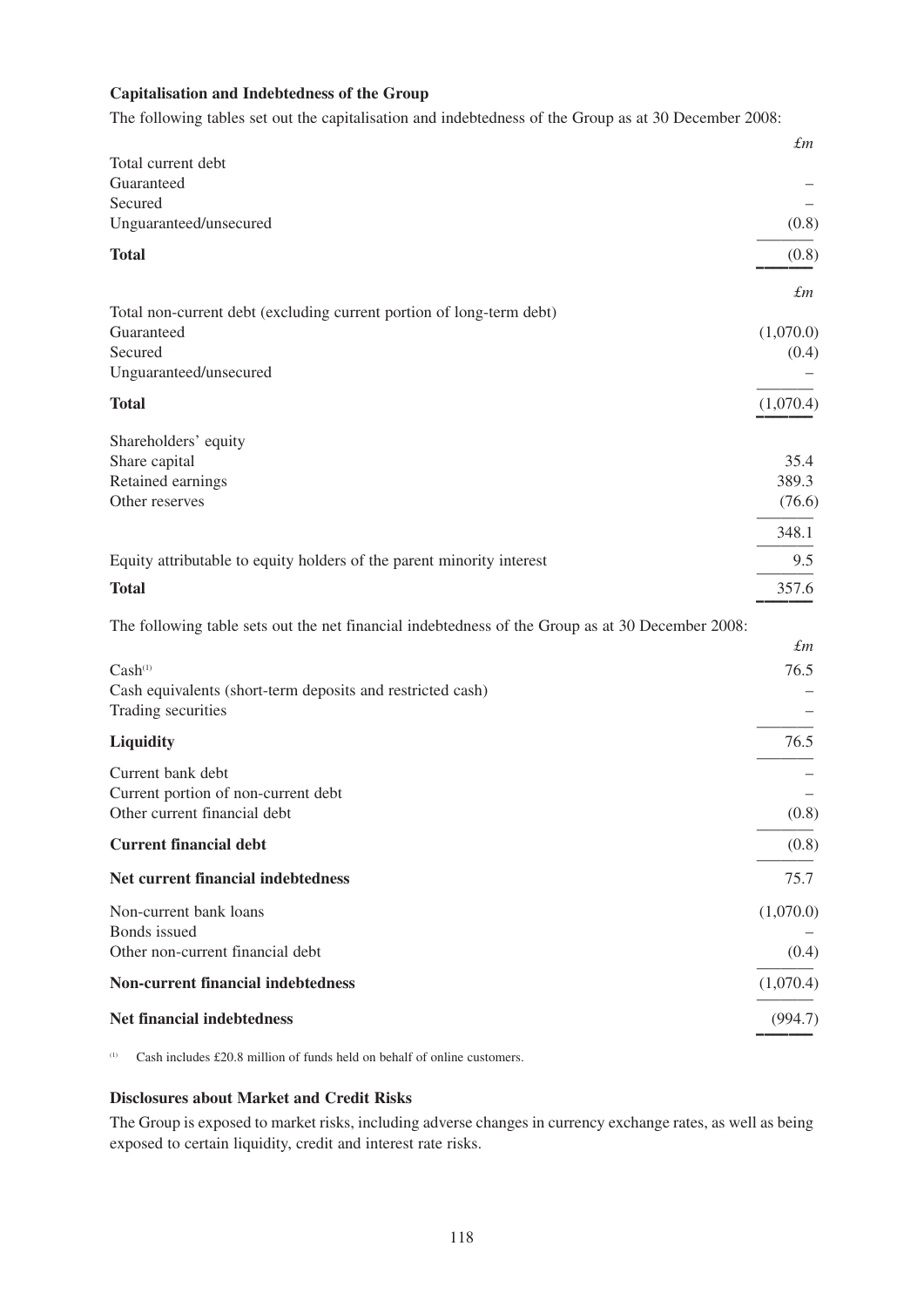# *Currency Risk*

The Group's reporting currency is the Pound Sterling. A number of transactions, however, are conducted in other currencies and, as a result, the Group is exposed to currency risk. The Group is principally impacted by movements in the rate of exchange of Pound Sterling to the Euro. The Group's exposure to currency risk has not however had a material impact on the Group's results of operations or financial condition.

The Group's exposure to currency risk could increase as a result of its acquisition of assets and operations from Playtech, which have a large volume of trade in Euros. The Directors have commissioned a risk assessment in this area and will, on the basis of this assessment, determine whether or not hedging against movements in the rate of exchange of Pound Sterling to the Euro is beneficial to the Group and thus what measures, if any, the Group may implement in order to manage this currency risk.

# *Liquidity Risk*

The Group's policy on liquidity risk is to maintain flexibility in funding by keeping a minimum specific amount of liquid resources available. The Group manages its exposure to liquidity risk through pre-funding of cash flow and maintaining a diversity of funding resources.

# *Credit Risk*

The Group's credit risk is primarily attributable to its trade receivables. In order to mitigate this risk, trade receivables are accounted for net of allowances for doubtful receivables, as estimated by the Group's management based on prior experience and their assessment of the current economic environment. The Group's credit risk with regard to liquid funds and derivative financial instruments is limited because its counterparties are banks with high credit ratings assigned by international credit-rating agencies. The Group does not believe that it has any material concentration of credit risk, as its exposure is spread over a large number of customers and counterparties.

# *Interest Rate Risk*

The Group is exposed to interest rate risk on its long-term borrowings. Management seeks to limit the Group's exposure to interest rate fluctuations on its borrowings through the use of appropriate hedging arrangements, including by entering into interest rate swaps and collars.

As at 30 December 2008, the notional principal hedged by the Group under swap arrangements was £465 million. The fixed interest rate under such arrangements varies from 4.4 to 5.34 per cent.

As at 30 December 2008, the notional principal hedged by the Group under collar arrangements was £465 million. The floating LIBOR rate under such arrangements is capped at rates between 4.75 and 5.5 per cent., with floors of between 3.75 and 4.5 per cent.

The fair value of swaps and collars entered into as at 30 December 2008 is estimated using derivative pricing models as a liability of £36.6 million.

# **Critical Accounting Policies**

The Group's consolidated financial statements are prepared in accordance with IFRS. The preparation of these financial statements requires management to make estimates and assumptions that affect the reported amounts of assets, liabilities, revenues and expenses. Changes in the economic environment, financial markets and any other parameters used in determining such estimates could cause actual results to differ.

The Group's accounting policies are summarised in the introduction to the notes to the audited consolidated financial statements incorporated by reference into this document. The Directors consider the following policies to be the most significant policies that require management to make subjective and complex judgements or to consider matters that are inherently uncertain: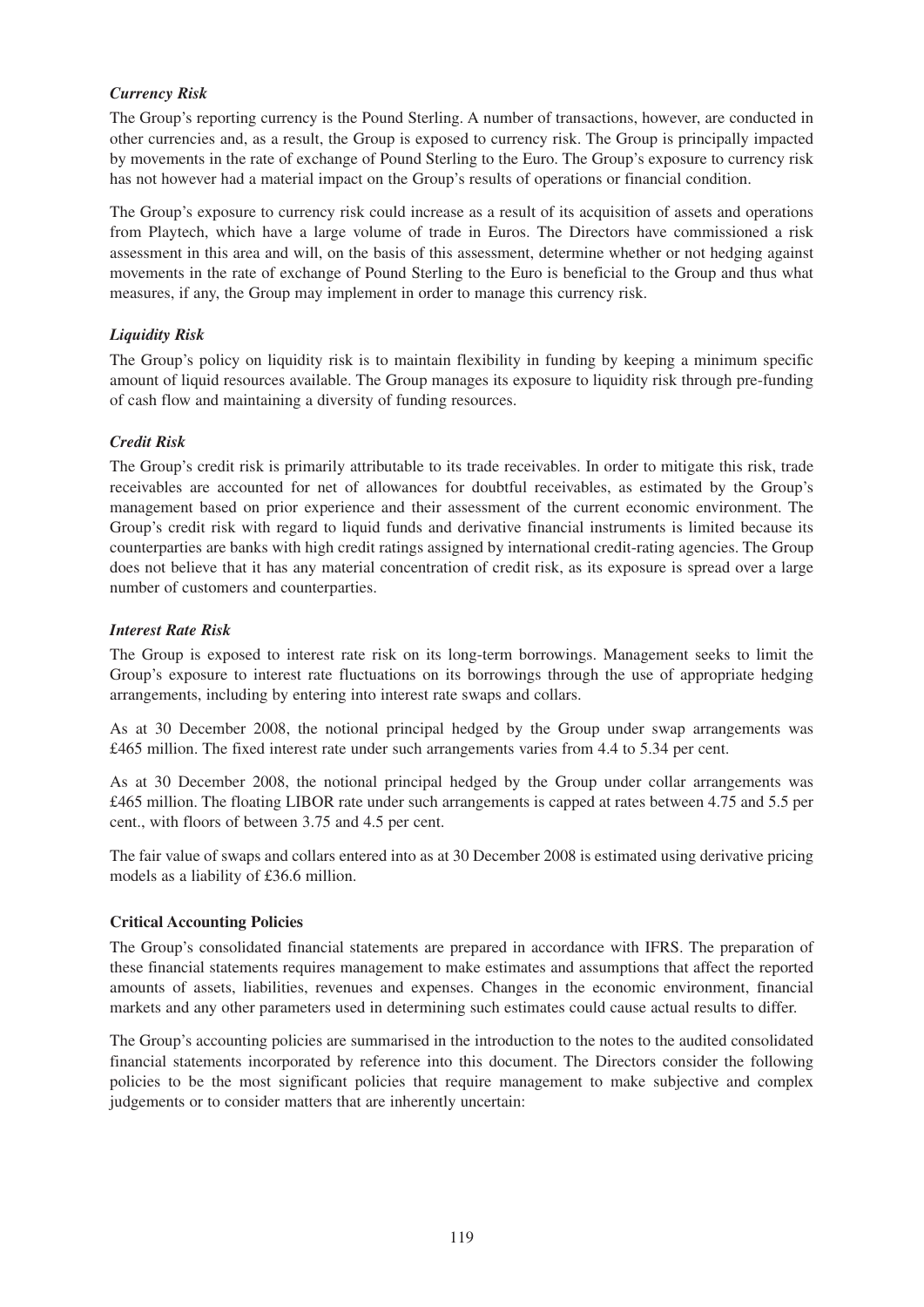# *Impairment of Goodwill and Intangible Assets*

The Group performs an annual impairment review for goodwill and other intangible assets with indefinite lives by comparing the carrying amount of these assets with their recoverable amount. In addition, the Group performs an impairment assessment for such assets whenever there is an indication that the asset may be impaired. The carrying value of the assets is compared to the recoverable amounts to determine if an impairment is necessary. The recoverable amounts are based on the estimated value in use of the assets. Management is required to make estimates of future cash, which are impacted by discount rates and growth rates, in determining the value in use. Management estimates discount rates using pre-tax rates that reflect current market assessments of the time value of money and the risks specific to the operating divisions. The Group prepares cash flow forecasts using the future period's budget and the forecasts are then extrapolated by a growth rate. Any changes in the estimates could result in impairments in future periods.

In the 2007 financial year, the Group recognised an impairment charge for intangible assets of £20.9 million in respect of assets capitalised under its NextGen programme, which was terminated upon review by the Directors during the period. In the 2008 financial year, the Group recognised further impairment costs of £4.0 million in relation to the termination of the NextGen programme.

# *Fair Value of Derivatives*

The Group uses interest rate swaps and collars to manage its exposure to interest rate movements on its bank debt. The Directors rely on the valuations of the counterparty banks for these financial derivatives.

# *Retirement Benefit Costs*

The Group operates an occupational pension scheme called The William Hill Pension Scheme (the "**Scheme**") which is available to eligible employees in the United Kingdom and Gibraltar. The Group also operates a defined contribution pension scheme in the Republic of Ireland and has personal pension arrangements in Jersey and the Isle of Man.

The Scheme has a defined benefit section and a defined contribution section. The defined benefits section of the Scheme was closed to new members in April 2002, other than Directors and other senior management for whom the relevant sections closed in April 2006. The defined contribution section of the Scheme, to which both the employee and employer contribute to fund benefits, is available for all eligible employees.

In the 2008 financial year, the Group recognised a deficit of £25.9 million calculated in accordance with International Financial Reporting Standards in respect of the defined benefits section of the Scheme. The actuarial valuation of the Scheme as at 30 September 2007 (the "**Valuation**") revealed that the Scheme has a funding deficit of (i) £13.2 million, determined on an on-going basis, and (ii) £118 million, determined on a buy-out basis (i.e. the cost of purchasing annuities to cover the Scheme's liabilities), as at the valuation date. The valuation also revealed that the Scheme is 110 per cent. funded on a PPF (Pension Protection Fund) basis.

The determination of the pension cost and defined benefit obligation of the defined benefit section of the Scheme is based upon certain assumptions which include the discount rate, inflation rate, salary growth, mortality and expected return on scheme assets.

The Company paid an enhanced lump sum contribution to the Scheme in the amount of £9.4 million in the 2008 financial year and has agreed to pay an enhanced lump sum contribution to the Scheme in the amount of £9.4 million in the 2009 financial year. The Valuation concluded that if the assumptions on which the future contribution is based are correct, these contributions will eliminate the shortfall of £13.2 million by 30 September 2012. The amount of contributions required from the Company may increase to cover any increase in the cost of funding future pension benefits or to cover funding shortfalls under the defined benefit section of the Scheme.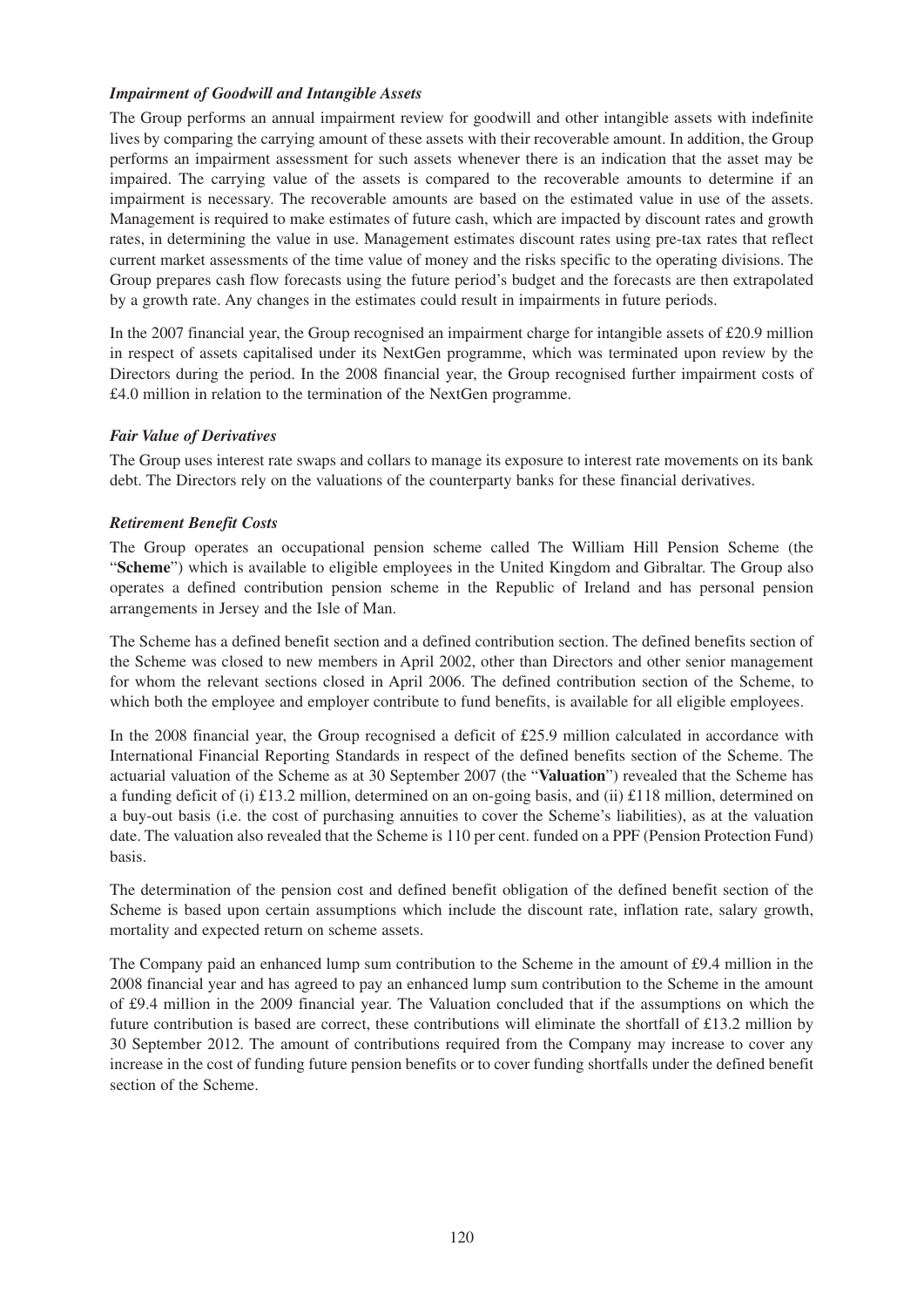# **PART VII**

# **ADDITIONAL INFORMATION**

# **1. RESPONSIBILITY**

William Hill and its Directors (whose names appear in section 8 of this Part VII below) accept responsibility for the information contained in this document. To the best of the knowledge of William Hill and the Directors (who have taken all reasonable care to ensure that such is the case), the information contained in this document is in accordance with the facts and contains no omissions likely to affect the import of such information.

# **2. INCORPORATION**

- 2.1 William Hill was incorporated and registered in England and Wales on 8 May 2001 with registered number 4212563 under the 1985 Act as a private limited company with the name Troniclong Limited.
- 2.2 On 10 May 2002 William Hill changed its name to William Hill Limited.
- 2.3 On 28 May 2002 William Hill re-registered as a public limited company and changed its name to William Hill PLC. William Hill has not changed its name since this date. The principal legislation under which William Hill operates, pursuant to which the New Ordinary Shares will be created and under which its securities have been created, are the Acts and regulations made thereunder.
- 2.4 The registered office and the principal place of business in the UK of William Hill is at Greenside House, 50 Station Road, Wood Green, London, N22 7TP (telephone number 020 8918 3600 or, if dialling from outside the UK, +4420 8918 3600).

# **3. SHARE CAPITAL**

- 3.1 As at 27 December 2005, the first day covered by the historical financial information incorporated by reference into this document, 390,738,991 Ordinary Shares were in issue fully paid or credited as fully paid. Since 28 December 2005, there have been the following changes in the authorised share capital and the issued and fully paid share capital of William Hill:
	- (a) during the period from 28 December 2005 to 26 December 2006, 29,107,738 shares were cancelled, and a total of 361,631,253 shares were in issue;
	- (b) during the period from 27 December 2006 to 1 January 2008, 7,912,494 shares were cancelled, and a total of 353,718,759 shares were in issue, of which 347,333,181 were Ordinary Shares and 6,385,578 were treasury shares; and
	- (c) as at the date of this document, 353,718,759 Ordinary Shares were in issue, of which 347,907,117 were Ordinary Shares and 5,811,642 were treasury shares.
- 3.2 For the purpose of implementing the Rights Issue, a special resolution will be proposed at the Extraordinary General Meeting to:
	- (a) authorise the Directors pursuant to section 80 of the 1985 Act to allot relevant securities in connection with the Rights Issue up to an aggregate nominal amount of  $\text{\pounds}34,790,711.70$ (347,907,117 Ordinary Shares) (representing approximately 50 per cent. of the Enlarged Share Capital and approximately 98 per cent. of the issued ordinary share capital of William Hill at the date of this document); and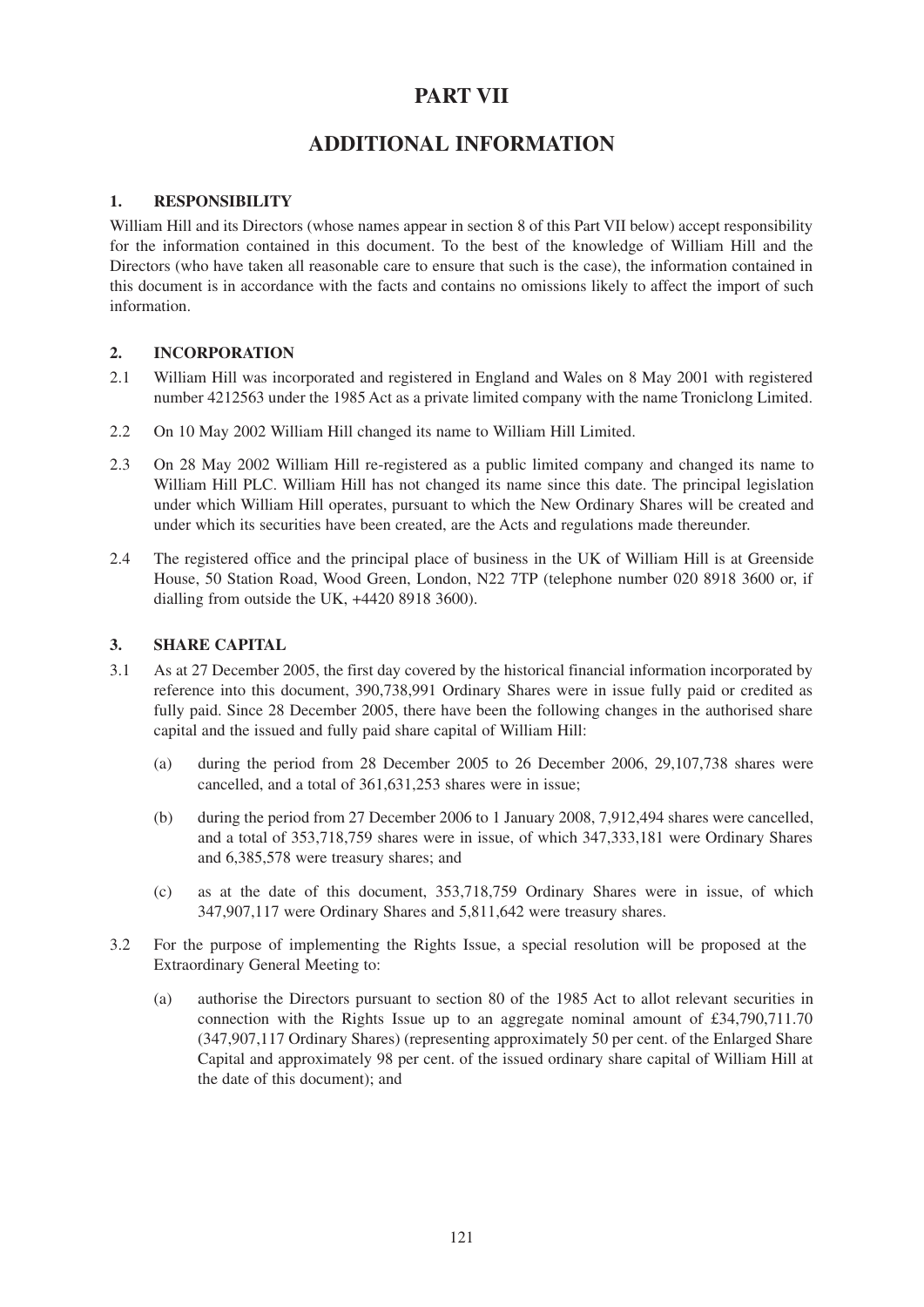(b) empower the Directors to allot equity securities for cash pursuant to the authority referred to at (a) above, as if section 89(1) of the 1985 Act did not apply to such allotment in connection with the Rights Issue.

The authorities described in (a) and (b) above will lapse on 26 February 2010.

3.3 The following tables show the authorised and issued ordinary share capital of William Hill as at 26 February 2009 (being the latest practicable date prior to the publication of this document) and the authorised and issued share capital as it is expected to be immediately following Admission.

# *Existing number of Ordinary Shares*

|                     | Authorised    | Issued and fully paid up   |               |
|---------------------|---------------|----------------------------|---------------|
| Nominal value $(f)$ | <i>Number</i> | <i>Nominal value</i> $(f)$ | <i>Number</i> |
| 80,000,000          | 800,000,000   | 35,371,875.90              | 353,718,759   |

## *Proposed number of Ordinary Shares immediately following Admission*

|                     | <i>Authorised</i> | Issued and fully paid up   |               |
|---------------------|-------------------|----------------------------|---------------|
| Nominal value $(f)$ | <i>Number</i>     | <i>Nominal value</i> $(f)$ | <i>Number</i> |
| 80,000,000          | 800,000,000       | 70,162,587.60              | 701.625.876   |

- 3.4 Pursuant to the Rights Issue, 347,907,117 New Ordinary Shares will, subject to Admission, be issued at the Issue Price of 105 pence per New Ordinary Share.
- 3.5 Following the issue of the New Ordinary Shares pursuant to the Rights Issue, Qualifying Shareholders who take up their entitlement in full will suffer no dilution to their interests in William Hill (other than in relation to fractional entitlements). Qualifying Shareholders who do not take up any of their rights to subscribe for the New Ordinary Shares pursuant to the Rights Issue will suffer an immediate dilution of 50 per cent. in their interests in William Hill.
- 3.6 Following the Rights Issue, the authorised but unissued ordinary share capital will be £9,837,412.4 or 98,374,124 representing 14 per cent. of the Enlarged Share Capital, of which £581,164 is reserved for issue pursuant to the exercise of outstanding options under the Employee Share Schemes.
- 3.7 The provisions of section 89(1) of the 1985 Act confer on Shareholders rights of pre-emption in respect of the allotment of equity securities (as defined in section 94(2) of the 1985 Act) which are, or are to be, paid up in cash and apply to the authorised but unissued share capital of William Hill.
- 3.8 Other than pursuant to the Rights Issue and the exercise of options granted or to be granted under the Employee Share Schemes, the Directors have no present intention to issue any of the authorised but unissued share capital of William Hill.
- 3.9 The New Ordinary Shares are in registered form and, subject to the provisions of the Uncertified Securities Regulations, the Directors may permit the holding of Ordinary Shares in uncertificated form and title to such shares may be transferred by means of a relevant system (as defined in the Uncertified Securities Regulations). Where Ordinary Shares are held in certificated form, share certificates will be sent to the registered members by first class post. Where Ordinary Shares are held in CREST, the relevant CREST stock account of the registered members will be credited.
- 3.10 The Ordinary Shares are admitted to trading on the main market of the London Stock Exchange. The ISIN number for the Ordinary Shares is GB0031698896 and the common code for the Ordinary Shares is GB.

# **4. SUMMARY OF THE MEMORANDUM AND ARTICLES OF ASSOCIATION**

4.1 The memorandum of association of William Hill provides that its principal object is to carry on the business of bookmakers. The objects of William Hill are set out in full in clause 4 of the memorandum of association of William Hill which is available for inspection as provided in section 23 of this Part VII below.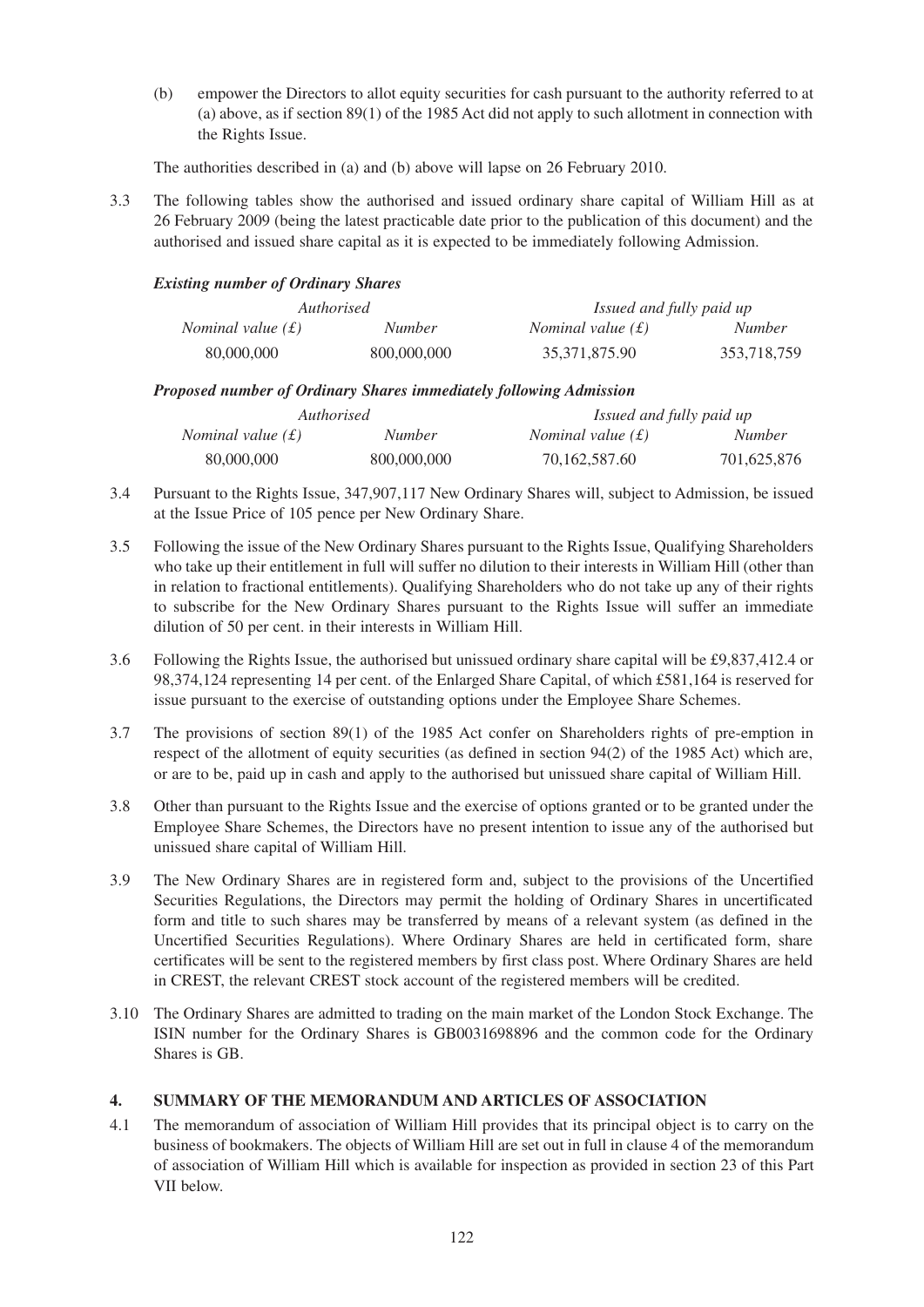- 4.2 The Articles of Association were adopted with effect from admission of the Ordinary Shares to the Official List of the UK Listing Authority pursuant to a special resolution passed on 28 May 2002 and amended pursuant to special resolutions passed on 17 May 2004, 19 May 2005, 18 May 2006 and with effect from 1 October 2008. The Articles contain provisions, *inter alia*, to the following effect:
	- (a) *Voting rights*

Subject to any rights or restrictions attached to any shares and to the provisions of the Acts, on a show of hands every member who is present in person (or for a corporation present by a duly elected representative) shall have one vote and on a poll every member present in person or by proxy shall have one vote for every share of which he is the holder.

A resolution put to the vote of a general meeting shall be decided on a show of hands unless, before or on the declaration of the result of a vote on the show of hands or on the withdrawal of any other demand for a poll, a poll is duly demanded. Subject to the provisions of the Acts, a poll may be demanded by:

- (i) the chairman of the meeting; or
- (ii) at least five members present in person or by proxy having the right to vote at the meeting; or
- (iii) any member or members present in person or by proxy representing not less than onetenth of the total voting rights of all the members having the right to vote at the meeting; or
- (iv) any member or members present in person or by proxy holding shares conferring a right to vote at the meeting being shares on which an aggregate sum has been paid up equal to not less than one-tenth of the total sum paid up on all the shares conferring that right.

A demand by a person as proxy for a member shall be the same as a demand by the member.

In the case of joint holders of a share, the vote of the senior who tenders a vote, whether in person or by proxy, shall be accepted to the exclusion of the votes of the other joint holders. For this purpose seniority shall be determined by the order in which the names of the holders stand in the register.

No member shall be entitled to vote at a general meeting or at a separate meeting of the holders of any class of shares in the capital of William Hill, either in person or by proxy, in respect of any share held by him unless all moneys presently payable by him in respect of that share have been paid.

Unless the Board determines otherwise, a member or any other person appearing to be interested in shares held by such member who has been served with a notice under section 793 of the 2006 Act and is in default for the prescribed period in supplying William Hill the information thereby required or has made a statement which is false or inadequate in a material particular, shall not be entitled to vote in respect of the shares in relation to which the information has not been supplied.

# (b) *Dividends and distribution of assets on liquidation*

Subject to the provisions of the Acts, William Hill may by ordinary resolution declare dividends in accordance with the respective rights of the members, but no dividend shall exceed the amount recommended by the Board. The dividend shall be paid according to the amounts paid on shares in respect of which the dividend is paid, but no amount paid on a share in advance of calls shall be treated for these purposes as paid on the share.

Subject to the provisions of the Acts, the Board may pay interim dividends if it appears to the Board that they are justified by the profits of William Hill available for distribution. The Board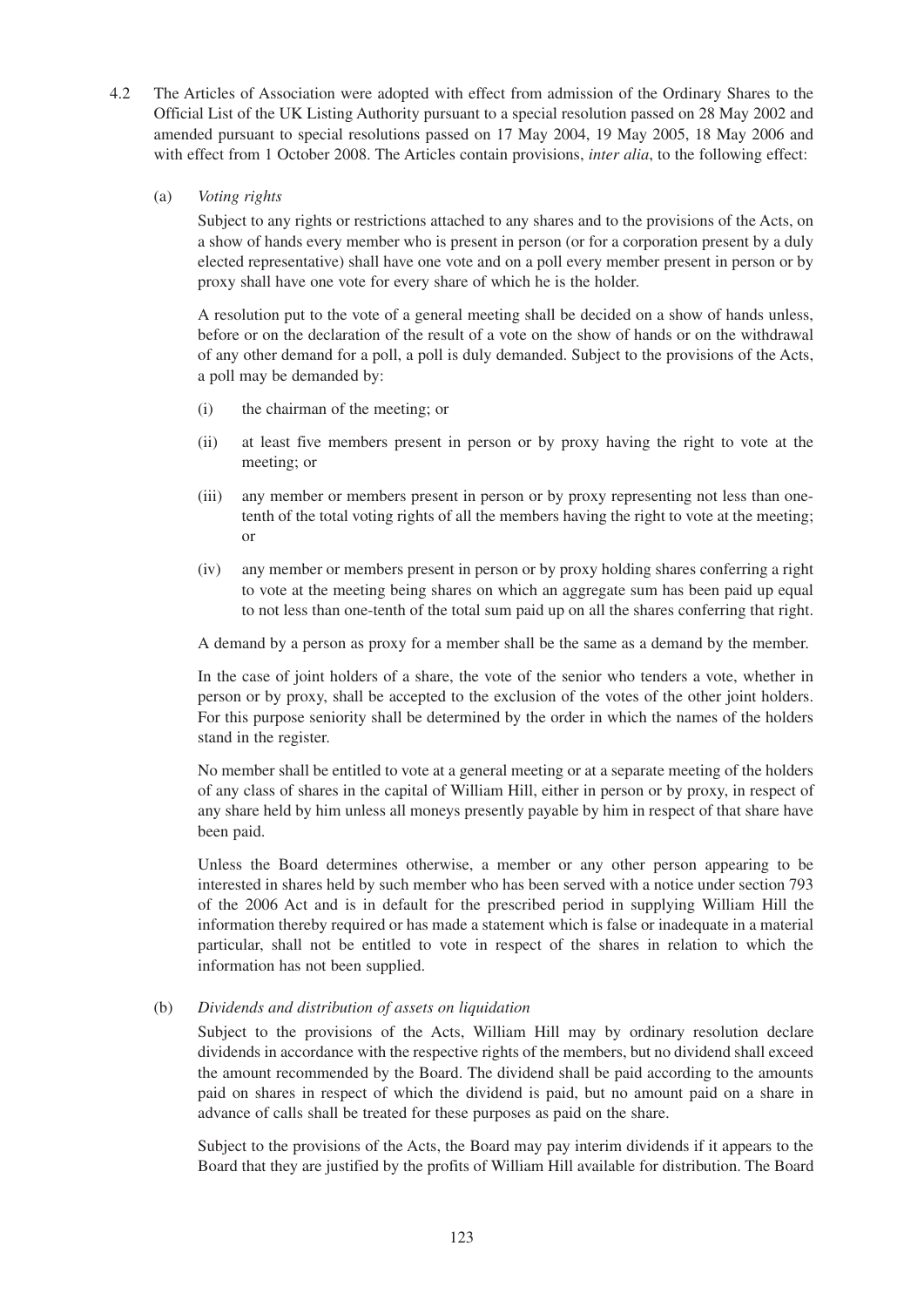may also pay at intervals settled by it any dividend payable at a fixed rate if it appears to the Board that the profits available for distribution justify the payment. If the Board acts in good faith it shall not incur any liability to the holders of shares conferring preferred rights for any loss they may suffer by the lawful payment of an interim dividend on any shares having deferred or non-preferred rights.

The Board may agree with any member that dividends which may at any time or from time to time be declared or became due on his shares in one currency shall be paid or satisfied in another, and may agree the basis of conversion to be applied and how and when the amount to be paid in the other currency shall be calculated and paid and for William Hill or any other person to bear any costs involved.

No dividend or other moneys payable in respect of a share shall bear interest against the Company unless otherwise provided by the rights attached to the shares.

Except as otherwise provided by the rights and restrictions attached to any class of shares including the Acts and the Articles, all dividends will be declared and paid according to the amounts paid-up on the shares during any portion of the period in respect of which the dividend is paid.

The Board may, if authorised by an ordinary resolution of the members of William Hill, offer any holder of shares the right to elect to receive shares credited as fully paid instead of cash in respect of the whole (or some part, to be determined by the Board) of any dividend.

The Company shall be entitled to cease sending dividend warrants and cheques by post or otherwise to a member if these instruments have been returned undelivered to, or left uncashed by, that member on at least two consecutive occasions or, following one such occasion, reasonable enquiries have failed to establish the member's new address. The entitlement conferred on William Hill in respect of any member shall cease if the member claims a dividend or cashes a dividend warrant or cheque.

Any dividend which has remained unclaimed for 12 years from the date when it became due for payment shall, if the Board so resolves, be forfeited and cease to remain owing by William Hill.

In relation to untraced shareholders, the Company shall be entitled to sell, at the best price reasonably obtainable, the shares of a member or the shares to which a person is entitled by transmission if, during the period of 12 years before the date of the publication of the advertisements referred to in the Articles (or, if published on different dates, the first date) at least three dividends in respect of the shares in question have been declared and all dividend warrants and cheques have remained uncashed.

If William Hill is wound-up, a liquidator may, with the sanction of an extraordinary resolution and any other sanction required by law and subject to the Acts, including the Insolvency Act 1986, (i) divide among the members in specie the whole or any part of the assets of William Hill and may, for that purpose, value any assets and determine how the division shall be carried out as between the members or different classes of members, (ii) vest the whole or any part of the assets in trustees for the benefit of the members, and (iii) determine the scope and terms of those trusts, but no member shall be compelled to accept any asset on which there is liability.

(c) *Transfers*

A member may transfer all or any of his certificated shares by an instrument of transfer in any usual form or in any other form which the Board may approve. An instrument of transfer shall be signed by or on behalf of the transferor and, unless the share is fully paid, by or on behalf of the transferee. An instrument of transfer need not be under seal.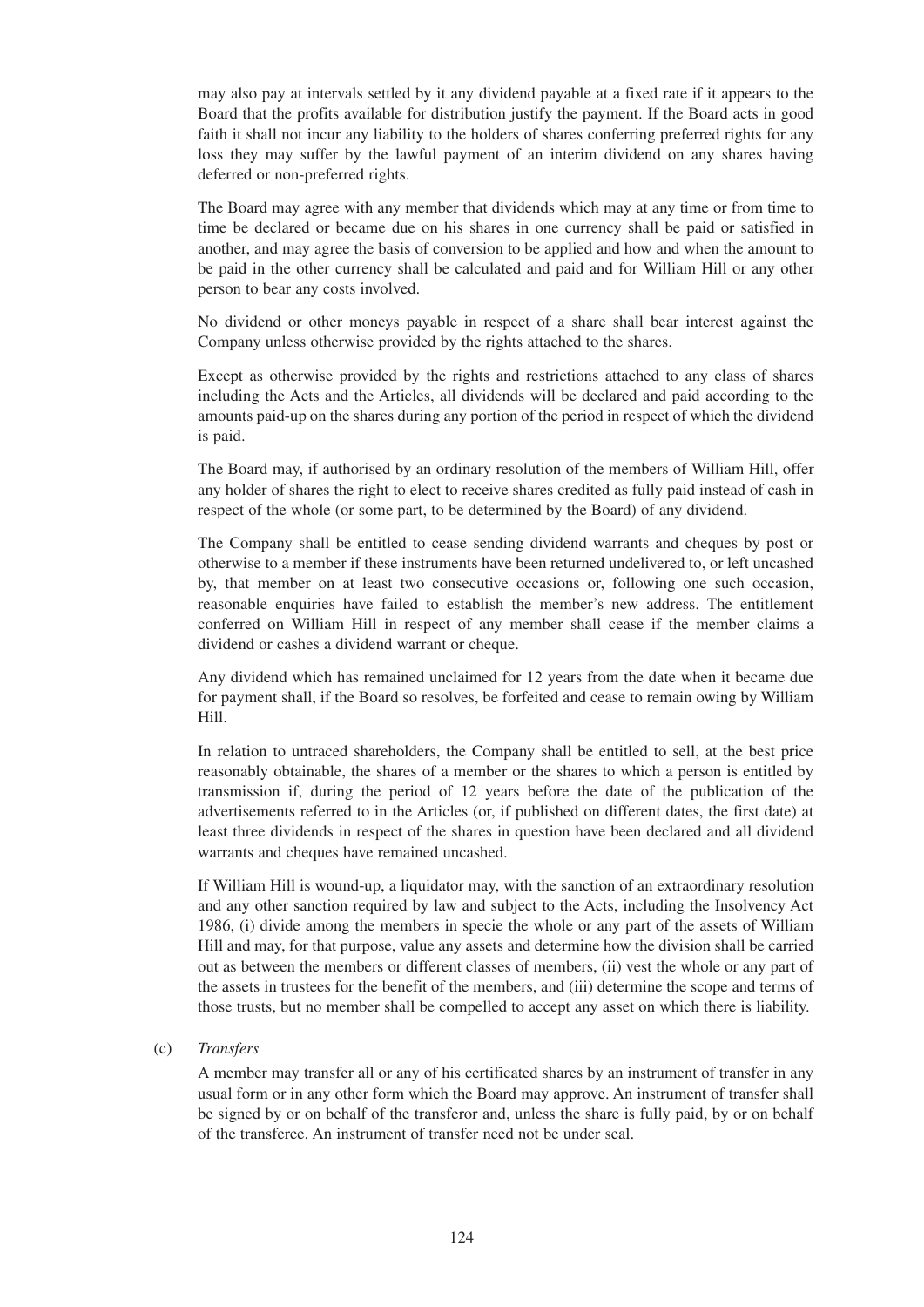Subject to the provisions of the Uncertified Securities Regulations, the Board may permit the holding of shares in any class of shares in uncertificated form and the transfer of title to shares in that class by means of a relevant system and may determine that any class of shares shall cease to be a participating security.

The Board may, in its absolute discretion and without giving any reason, refuse to register the transfer of a certificated share which is not a fully paid share, provided that the refusal does not prevent dealings in shares in William Hill from taking place on an open and proper basis. The Board may also refuse to register the transfer of a certificated share unless the instrument of transfer:

- (i) is lodged, duly stamped (if stampable) and such other evidence of the right to transfer as the Board at the office or at another place appointed by the Board accompanied by the certificate for the share to which it relates may require;
- (ii) is in respect of one class of share only; and
- (iii) is in favour of not more than four transferees.

Notice of refusal to register a transfer must be sent to the transferee within two months after the date on which the instrument of transfer was lodged with William Hill.

The registration of transfers of shares or of transfers of any class of shares may be suspended at such times and for such periods (not exceeding 30 days in any year) as the Board may determine, except that the Board may not suspend the registration of transfers of any participating security without the consent of the London Stock Exchange.

No fee shall be charged for the registration of any instrument of transfer or other document relating to or affecting the title to any share.

## (d) *Variation of class rights and alteration of capital*

Rights attached to any class of shares may be varied or abrogated with the written consent of the holders of not less than three-fourths in nominal value of the issued shares of that class (excluding any shares of that class held as treasury shares), or the sanction of an extraordinary resolution passed at a separate general meeting of the holders of those shares.

William Hill may from time to time by ordinary resolution increase, consolidate or, subject to the Acts, subdivide its share capital or cancel shares which, at the date of passing the resolution, have not been taken by any person and diminish the amount of its share capital by the amount of the shares so cancelled. William Hill may by ordinary resolution also cancel any shares which have not, at the date of the resolution, been taken or agreed to be taken by any person and diminish the amount of its authorised share capital by the amount of the shares so cancelled. Subject to the provisions of the Acts, William Hill may by special resolution reduce its share capital, capital redemption reserve and share premium account in any way.

If at any time the capital of the Company is divided into different classes of shares, unless otherwise expressly provided by the rights attached to any share or class of shares, those rights shall be deemed to be varied by:

- (i) the reduction of the capital paid up on that share or class of shares otherwise than by a purchase or redemption by the Company of its own shares; and
- (ii) the allotment of another share ranking in priority for payment of a dividend or in respect of capital or which confers on its holder voting rights more favourable than those conferred by that share or class of shares,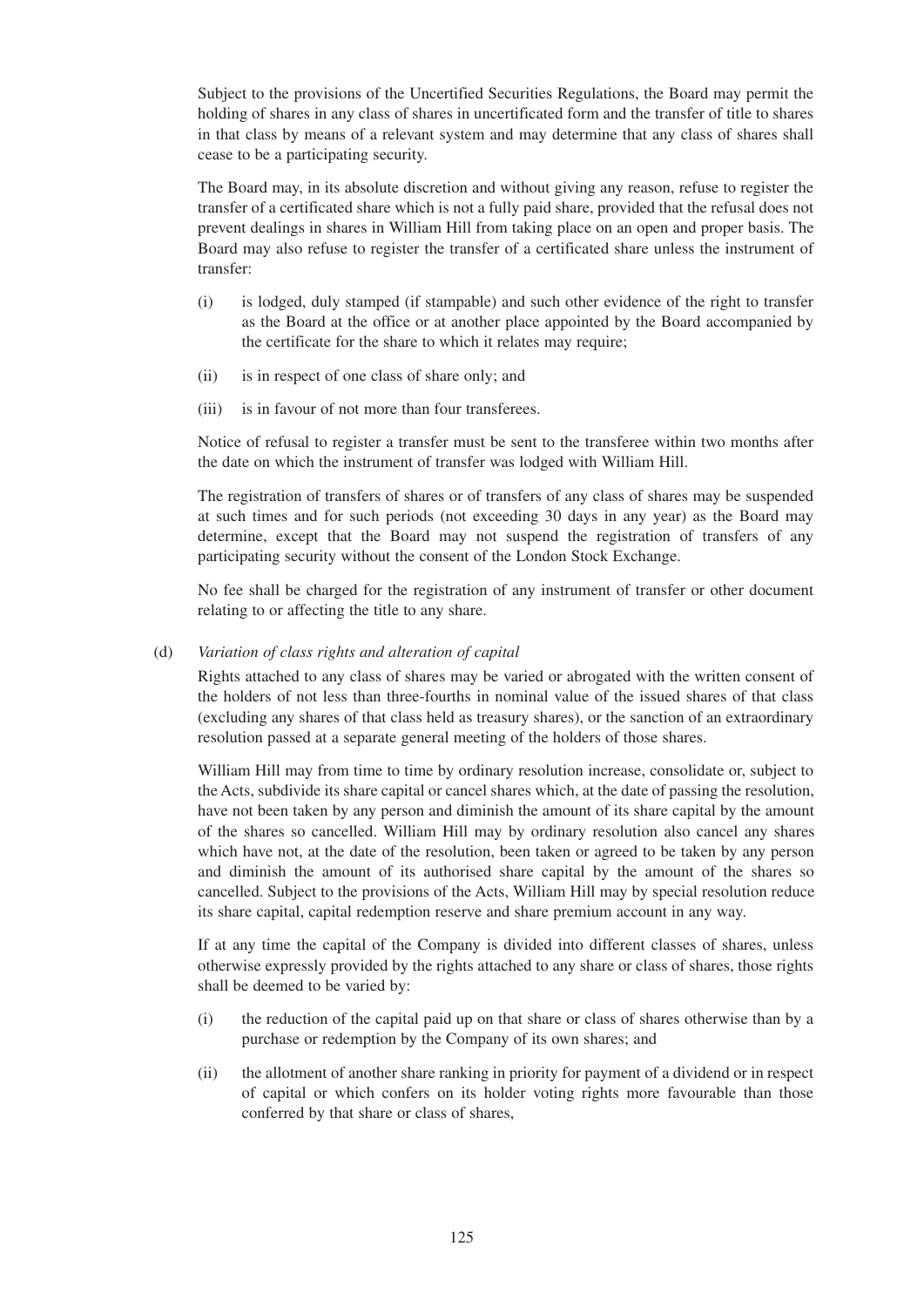but shall not be deemed to be varied by:

- (iii) the creation or issue of another share ranking equally with, or subsequent to, that share or class of shares or by the purchase or redemption by the Company of its own shares; or
- (iv) the Company permitting, in accordance with the Regulations, the holding of and transfer of title to shares of that or any other class in uncertificated form by means of a relevant system.

Subject to the provisions of the Acts, and without prejudice to any rights attached to any existing shares or class of shares, shares may be issued which are to be redeemed or are to be liable to be redeemed at the option of the Company or the holder on such terms and in such manner as may be provided by the Articles.

#### (e) *General meetings*

All general meetings of William Hill other than annual general meetings shall be called extraordinary general meetings. The Board shall convene and William Hill shall hold general meetings as annual general meetings in accordance with the requirements of the Acts.

The quorum for every general meeting of the holders of any class of shares in the capital of William Hill shall be two persons holding or representing by proxy at least one-third in nominal value of the issued shares of the class or, at any adjourned meeting of such holders, one holder present in person or by proxy, whatever the amount of his holding, who shall be deemed to constitute a meeting.

An annual general meeting and an extraordinary general meeting called for the passing of a special resolution shall be called by at least 21 clear days' notice. All other extraordinary general meetings shall be called by at least 14 clear days' notice. The notice shall be sent to all the members, to each of the directors and to the auditors. The notice shall specify the time and place of the meeting and, in the case of special business, the general nature of that business. In the case of an annual general meeting, the notice shall specify the meeting as such. In the case of a meeting to pass a special or extraordinary resolution, the notice shall specify the intention to propose the resolution as a special or extraordinary resolution, as the case may be.

Any corporation which is a member of the Company (the "**grantor**") may, by resolution of its directors or other governing body, authorise such person as it thinks fit to act as its representative at any meeting of the Company or at any separate meeting of the holders of any class of shares. A person so authorised shall be entitled to exercise the same power on behalf of the grantor as the grantor could exercise if it were an individual member of the Company, save that a director, the secretary or other person authorised for the purpose by the secretary may require such person to produce a certified copy of the resolution of authorisation before permitting him to exercise his powers. The grantor shall for the purposes of these Articles be deemed to be present in person at any such meeting if a person so authorised is present at it.

(f) *Directors*

Unless otherwise determined by ordinary resolution, the number of directors shall be not less than two but shall not be subject to any maximum number.

The quorum for the transaction of the business of the Board may be fixed by the Board and unless so fixed at any other number shall be two. A person who holds office only as an alternate director shall, if his appointor is not present, be counted in the quorum.

A director shall, notwithstanding that he is not a member, be entitled to attend and speak at any general meeting and at any separate meeting of the holders of any class of shares in the capital of the Company.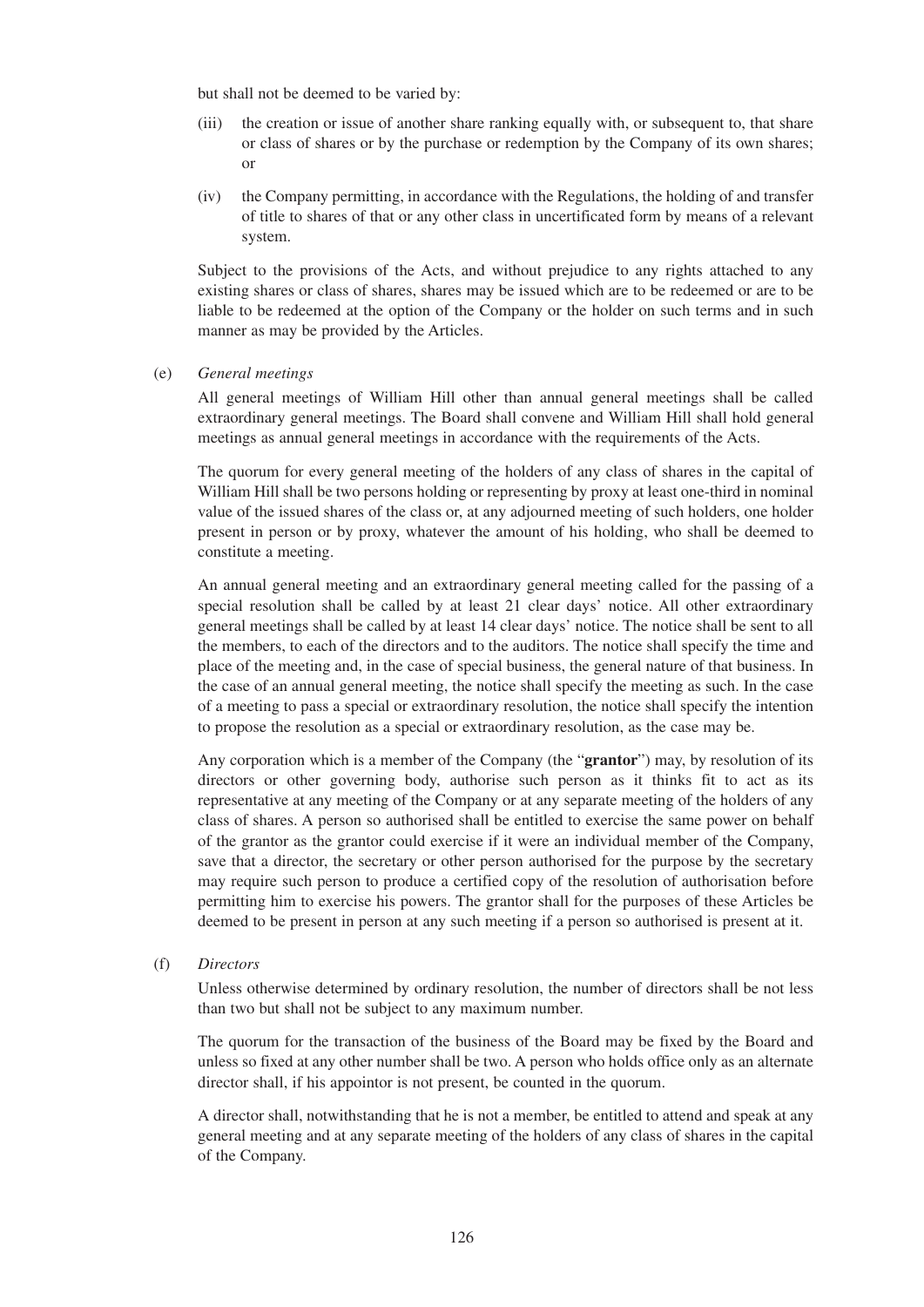At the first annual general meeting after the date of adoption of the Articles one third of the directors shall retire from office, and at every subsequent annual general meeting one-third of the directors or, if their number is not three or a multiple of three, the number nearest to onethird shall retire from office; but:

- (i) if any director has at the start of the annual general meeting been a director for more than three years since his last appointment or re-appointment, he shall retire; and
- (ii) if there is only one director who is subject to retirement by rotation, he shall retire.

No person shall be disqualified from being appointed or re-appointed a director, and no director shall be required to vacate that office, by reason only of the fact that he has attained the age of 70 years or any other age nor shall it be necessary by reason of his age to give special notice under the Acts of any resolution.

Any director (other than an alternate director) may appoint any other director, or any other person approved by resolution of the Board and willing to act, to be an alternate director and may remove from office an alternate director so appointed by him.

The Board may exercise all the powers of the Company to borrow money, and to mortgage or charge its undertaking, property, assets (both present and future) and uncalled capital or any part or parts thereof and to issue debentures and other securities, whether outright or as collateral security for any debt, liability or obligation of the Company or of any third party.

The Board shall restrict the borrowings of the Company and exercise all voting and other rights or powers of control exercisable by the Company in relation to its subsidiary undertakings (if any) so as to secure (so far, as regards subsidiary undertakings, as by such exercise they can secure) that the aggregate principal amount for the time being remaining outstanding of all moneys borrowed by the Group and for the time being owing to persons outside the Group less cash at such time shall not at any time without the previous sanction of an ordinary resolution of the Company exceed an amount equal to the greater of  $£2,000,000,000$  and five times EBITDA of the Group.

The ordinary remuneration of the directors who do not hold executive office for their services (excluding amounts payable under any other provision of the Articles) shall not exceed in aggregate £500,000 per annum or such higher amount as the Company may from time to time by ordinary resolution determine. Subject thereto, each such director shall be paid a fee (which shall be deemed to accrue from day to day) at such rate as may from time to time be determined by the Board. Any director who does not hold executive office and who serves on any committee of the Board, by the request of the Board, goes or resides abroad for any purpose of the Company or otherwise performs special services which in the opinion of the Board are outside the scope of the ordinary duties of a director, may be paid such extra remuneration by way of salary, commission or otherwise as the Board may determine.

The Board may (by establishment of, or maintenance of, schemes or otherwise) provide benefits, whether by the payment of gratuities or pensions or by insurance or otherwise, for any past or present director or employee of the Company or any of its subsidiary undertakings or any body corporate associated with, or any business acquired by, any of them, and for any member of his family (including a spouse and a former spouse) or any person who is or was dependent on him, and may (as well before as after he ceases to hold such office or employment) contribute to any fund and pay premiums for the purchase or provision of any such benefit.

Subject to the provisions of the 2006 Act, and provided that he has disclosed to the Board the nature and extent of any interest of his, a director notwithstanding his office:

(i) may be a party to, or otherwise interested in, any transaction or arrangement with the Company or in which the Company is otherwise interested;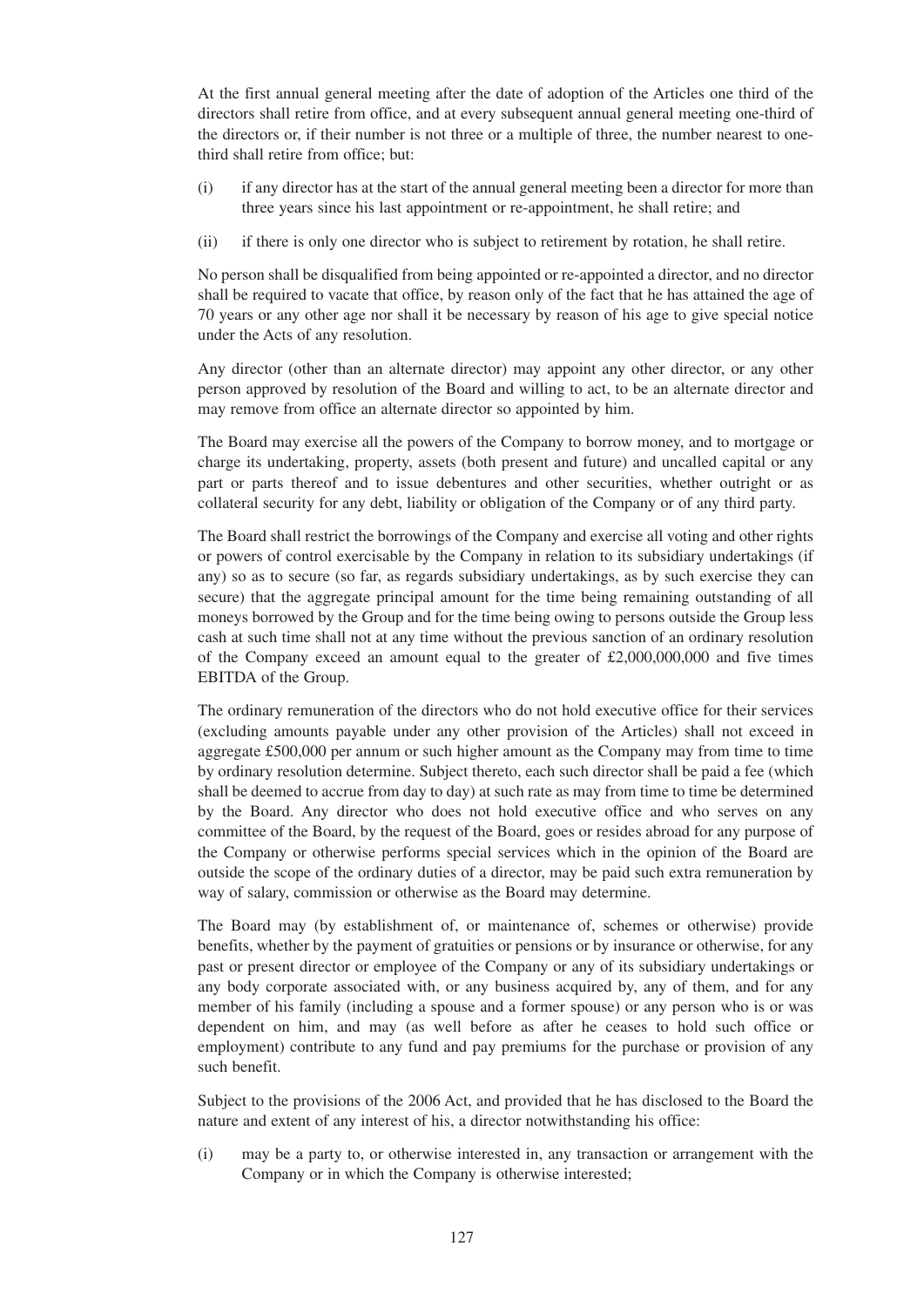- (ii) may be a director or other officer of, or employed by, or a party to any transaction or arrangement with, or otherwise interested in, any body corporate promoted by the Company or in which the Company is otherwise interested; and
- (iii) shall not, by reason of his office, be accountable to the Company for any benefit which he derives from any such office or employment or from any such transaction or arrangement or from any interest in any such body corporate and no such transaction or arrangement shall be liable to be avoided on the ground of any such interest or benefit.

If any of the above interests arise, a director shall not vote or be counted in the quorum at a meeting of the Board or of a committee of the Board on any resolution concerning a matter in which he has, directly or indirectly, a material interest (otherwise than by virtue of his interest in shares, debentures or other securities of, or otherwise in or through, the Company).

However, a director is entitled to vote (and be counted in the quorum) in respect of any one or more of the following matters:

- (i) the resolution relates to the giving to him or a person connected with him of a guarantee, security or indemnity in respect of money lent to, or an obligation incurred by him or such a person at the request of or for the benefit of, the Company or any subsidiary undertaking;
- (ii) the resolution relates to the giving to a third party of a guarantee, security or indemnity in respect of a debt or obligation of the Company or any subsidiary undertaking for which the director or a person connected with him has assumed responsibility in whole or part and whether alone or jointly with others under a guarantee or indemnity or by the giving of security;
- (iii) his interest arises by virtue of him or a person connected with him subscribing or agreeing to subscribe for any shares, debentures or other securities of the Company or any subsidiary undertaking or by virtue of him or a person connected with him being, or intending to become, a participant in the underwriting or sub-underwriting of an offer of any such shares, debentures, or other securities by the Company or any subsidiary undertaking for subscription, purchase or exchange;
- (iv) the resolution relates in any way to any other company in which he is interested, directly or indirectly and whether as an officer or shareholder or otherwise howsoever, provided that he and any persons connected with him do not to his knowledge hold an interest in shares (as that term is used in Part 22 of the 2006 Act) representing one per cent. or more of any class of the equity share capital of such company or of the voting rights available to members of such company;
- (v) the resolution relates in any way to an arrangement in whole or in part for the benefit of the employees of the Company or any subsidiary undertaking which does not award him as such any privilege or advantage not generally awarded to the employees to whom such arrangement relates;
- (vi) the resolution relates in any way to the purchase or maintenance for the directors of insurance against any liability which by virtue of any rule of law would otherwise attach to all or any of them in respect of any negligence, default, breach of duty or breach of trust in relation to the Company.

If a director is in any way, directly or indirectly, interested in a proposed transaction or arrangement with the Company, he must declare the nature and extent of that interest to the other directors.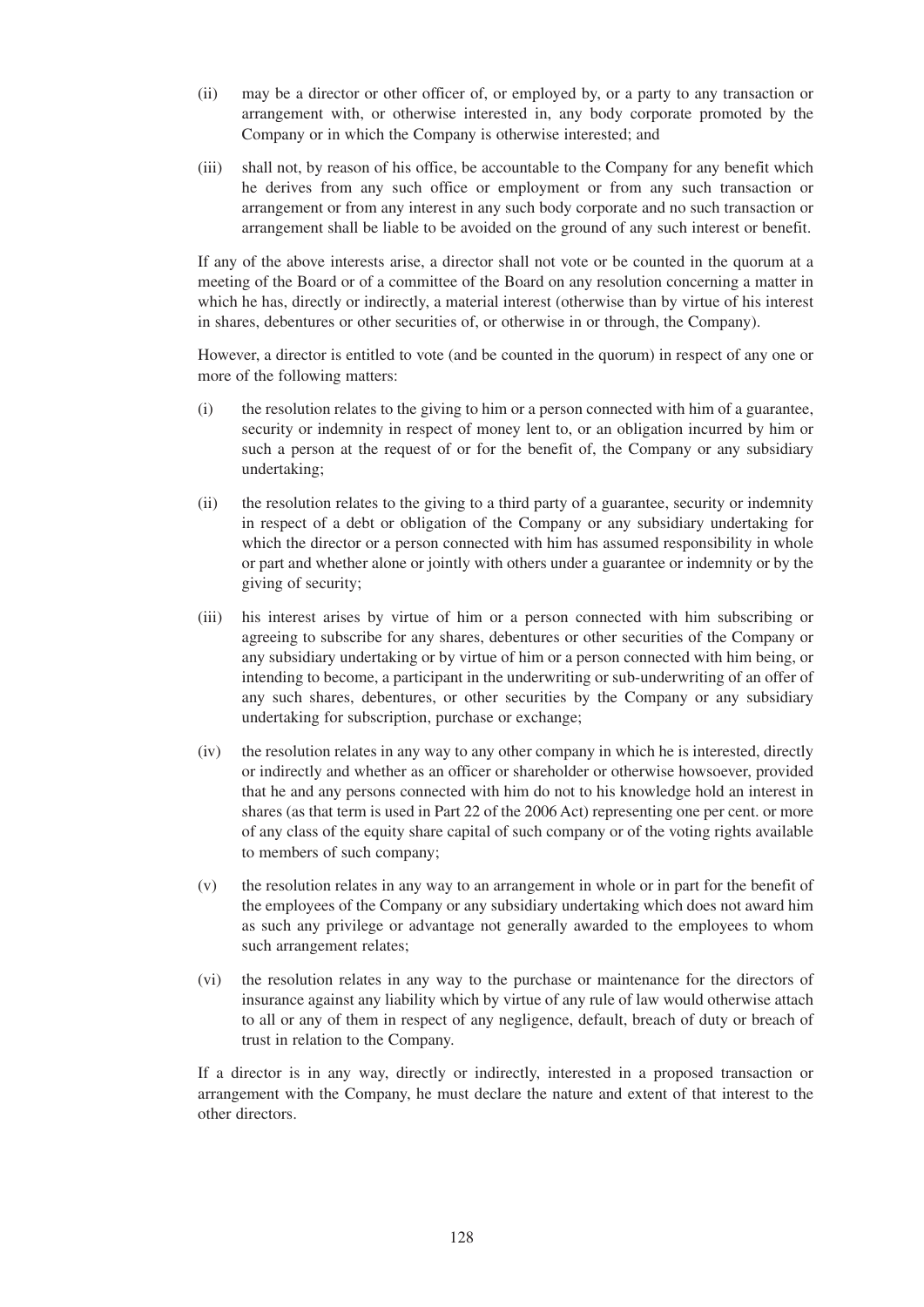## (g) *Non-United Kingdom Shareholders*

There are no limitations in the Articles on the rights of non-United Kingdom shareholders to hold, or to exercise voting rights attached to, the Ordinary Shares. Subject to the provisions of the Acts and the Uncertificated Securities Regulations, William Hill may keep an overseas or local or other register in any place, and the Board may make, amend and revoke any regulations it thinks fit about the keeping of that register.

A member whose registered address is not within the United Kingdom and who sends to William Hill an address within the United Kingdom at which a notice or other document may be sent to him by instrument or an address to which a notice or other document may be sent using electronic communications shall (provided that, in the case of electronic communications, William Hill so agrees) be entitled to have notices or other documents sent to him at that address but otherwise:

- (i) no such member shall be entitled to receive any notice or other document from William Hill; and
- (ii) without prejudice to the generality of the foregoing, any notice of a general meeting of William Hill which is in fact sent or purports to be sent to such member shall be ignored for the purpose of determining the validity of the proceedings at such general meeting.

# **5. EMPLOYEES**

The table below sets out the average number of people employed by the Group per month in each of the last three financial years all of whom are engaged in the administration and provision of betting and gaming services and the operation of stadia:

| Financial year ended |        |                       |  |
|----------------------|--------|-----------------------|--|
| 30 December          |        | 1 January 26 December |  |
| 2008                 | 2008   | 2006                  |  |
| 16,176               | 14.629 | 13.952                |  |

# **6. EMPLOYEE SHARE SCHEMES**

## 6.1 *The William Hill Performance Share Plan 2005 (the "PSP")*

(a) *General*

The PSP was replaced by the Executive Bonus Matching Scheme (as described in paragraph 6.3 below) in 2008. Awards are still outstanding under the PSP. No awards have been granted under the PSP since 2006.

(b) *Eligibility*

Any employee (including an executive director) of any member of the Group whose terms of service require him to devote substantially the whole of his working time to the business of the Group, is eligible to participate in the PSP. The Remuneration Committee may in its absolute discretion grant awards to such eligible employees as it shall select.

(c) *Awards under the PSP*

An award may take one of three forms:

- (i) a "**Contingent Award**" meaning a contingent right to receive Ordinary Shares; or
- (ii) a "**Conditional Allocation**", meaning a conditional allocation of a specified number of Ordinary Shares; or
- (iii) a "**Call Option**", meaning a right to call for a specified number of Ordinary Shares at no cost.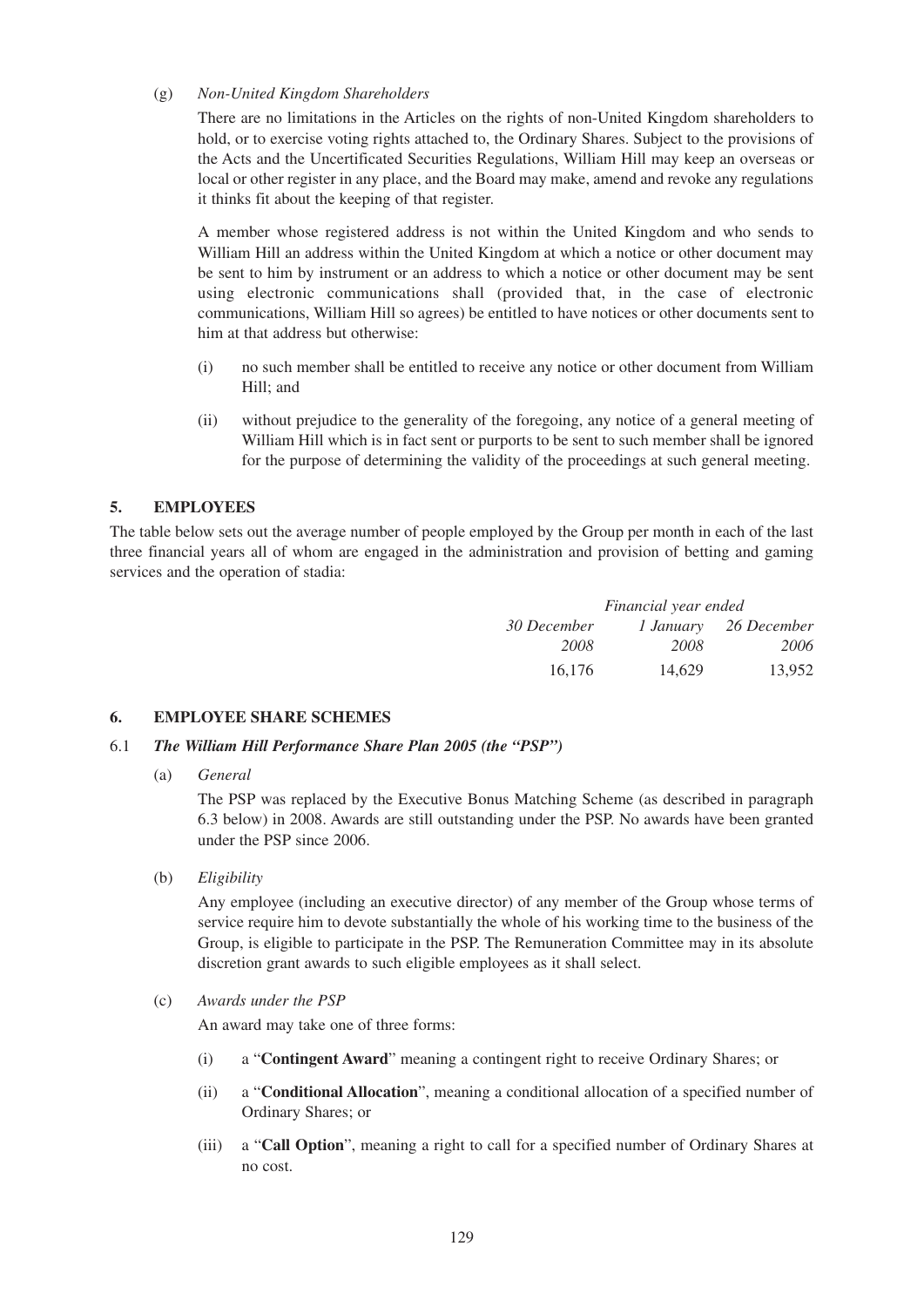Participants may be granted any combination of awards, whether in a single grant or pursuant to a series of grants.

No payment is required for the grant or realisation of an award.

Awards may normally only be granted within the period of eight weeks commencing on: (a) the approval of the PSP by the Company in general meeting; or (b) the day after the announcement of the Company's results for any period. Awards may also be granted at any other time at which the Remuneration Committee determines that there are exceptional circumstances which justify the grant of an award. No award may be granted after 17 June 2015 (ten years after the date on which the PSP was approved by the Company in general meeting) nor at any time at which a dealing would not be permitted under the Model Code.

Subject to the limit set out in paragraph (f) below, awards may be satisfied by the issue of new Ordinary Shares or by the transfer of existing Ordinary Shares, either from treasury or otherwise.

#### (d) *Conditions on vesting or exercise*

An award may be granted subject to such performance condition or conditions as the Remuneration Committee in its discretion sees fit, which must be satisfied before an award may be exercised or vests. Performance is measured over a three year performance period. There will be no provision for re-testing.

PSP awards are subject to a performance condition which states that 50 per cent. of the award vests based on the compound real growth in the Group's underlying earnings per share ("**EPS**") over the performance period (which is calculated excluding exceptional items). For awards made in 2006 only, 25 per cent. (10 per cent. for awards made in other years) of this allocation will vest on an EPS growth of four per cent. per annum and this allocation will vest in full for growth of 12 per cent. per annum, with vesting on a straight-line basis between these two limits.

The remaining 50 per cent. of the award vests based on the total shareholder return ("**TSR**") of the Company relative to those companies ranked 31 to 100 in the FTSE 100 Index at the start of the performance period (the "**Comparator Group**"). 30 per cent. of this allocation will vest if the Company's TSR ranking is above the 50th percentile over the performance period and this allocation will vest in full if the Company is ranked by TSR in the upper quartile of the Comparator Group, with vesting on a straight-line basis between these two limits. In addition, no part of the TSR tranche will vest unless EPS growth of at least three per cent. per annum is achieved over the performance period. For awards made in 2005 and 2006 only, 25 per cent. of this allocation will vest if the Company's TSR ranking is above the 50th percentile over the performance period and this allocation will vest in full if the Company is ranked within the top decile of the Comparator Group.

The Remuneration Committee regularly monitors the continuing suitability of the performance conditions to ensure they are appropriate having regard to prevailing market conditions.

# (e) *Individual limit*

The maximum total market value of Ordinary Shares over which awards may be granted to any employee during any financial year of the Company is 300 per cent. of his salary as at the date of grant (where salary means base salary excluding any benefits in kind).

#### (f) *Overall dilution limit*

No award may be granted under the PSP on any date if, as a result, the aggregate number of Ordinary Shares issued or transferred from treasury, or committed to be issued or transferred from treasury, pursuant to awards made under the PSP and pursuant to grants or appropriations made during the previous ten years under the PSP or any other employees' share scheme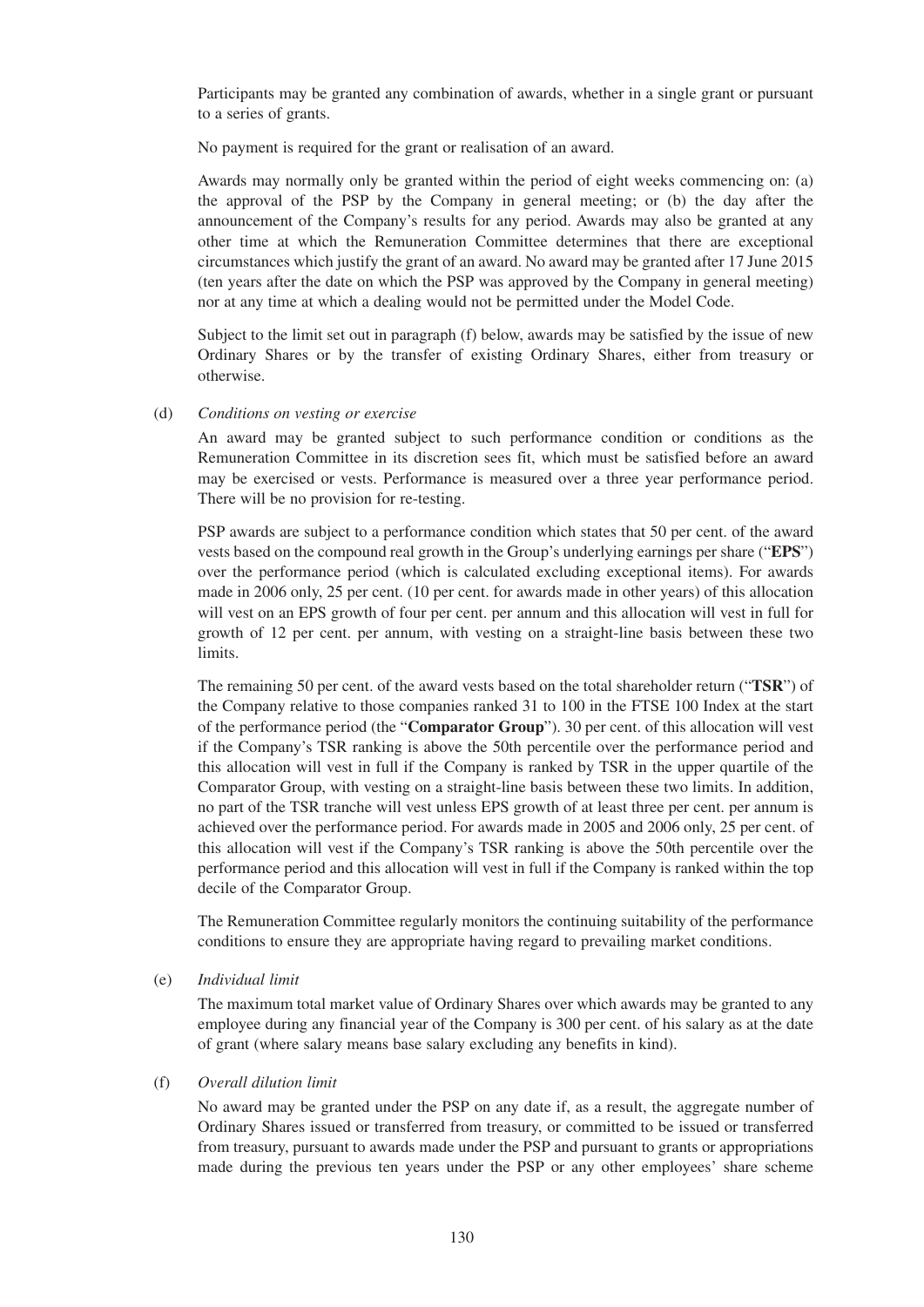established by the Company would exceed ten per cent. of the issued ordinary share capital of the Company on that date.

(g) *Exercise of awards*

In normal circumstances, an award will vest on the third anniversary of the date of grant, subject to the achievement of performance conditions, as determined by the Remuneration Committee. Having vested, a Call Option may be exercised for a period specified by the Remuneration Committee at the time the Call Option is granted (not exceeding seven years following the date on which the Call Option vests).

If a participant ceases to be employed within the Group before the expiry of the performance period by reason of:

- (i) death;
- (ii) injury, disability or ill health (as agreed by the Remuneration Committee); or
- (iii) any other reason where the Remuneration Committee so determines in its absolute discretion,

awards will vest on the third anniversary of the date of grant, subject to the achievement of performance conditions. Having vested, a Call Option may be exercised for a period of six months following the vesting date of that Call Option. The number of Ordinary Shares which vest will, in these circumstances, be determined by reference to the extent to which the performance conditions have been fulfilled over the performance period and will then be prorated according to the length of the reduced performance period when compared to the original performance period.

The Remuneration Committee may at its discretion, in appropriate circumstances decide that the award will vest on the participant ceasing to be employed by a member of the Group. The number of Ordinary Shares which vest will, in these circumstances, be determined by reference to the extent to which the performance conditions have been fulfilled over a reduced performance period selected by the Remuneration Committee at its discretion and will then be pro-rated to reflect this shortened period.

If a participant is summarily dismissed or ceases to be employed by a member of the Group for any other reason than those listed above, an award will lapse immediately on such cessation.

#### (h) *Cash alternative*

Where an award vests and the corresponding Ordinary Shares have not yet been allotted or transferred to the participant, the Remuneration Committee may determine that the participant shall be paid a sum equal to the cash equivalent of that number of Ordinary Shares.

#### (i) *Takeover, scheme of arrangement and liquidation*

In the event of a takeover, scheme of arrangement, the voluntary winding-up of the Company or demerger occurring before the expiry of the performance period, an award may vest early. In the case of a general offer, an award will vest on the date on which the offer becomes or is declared unconditional in all respects. A Call Option would remain exercisable for a period of thirty days from the date of such vesting. In the case of a scheme of arrangement, an award will vest conditionally on the scheme of arrangement being either approved by the shareholders' meeting or sanctioned by the court (as determined by the Remuneration Committee). A Call Option may be conditionally exercised between the date of the court's direction and twelve noon on the day immediately preceding the date for which the shareholders' meeting is convened. In the case of a voluntary winding up of the Company, an award may vest in the absolute discretion of the Remuneration Committee. The Remuneration Committee shall specify the period in which any Call Options must be exercised. In the case of a demerger, dividend in specie, super-dividend or other transaction which would affect the current or future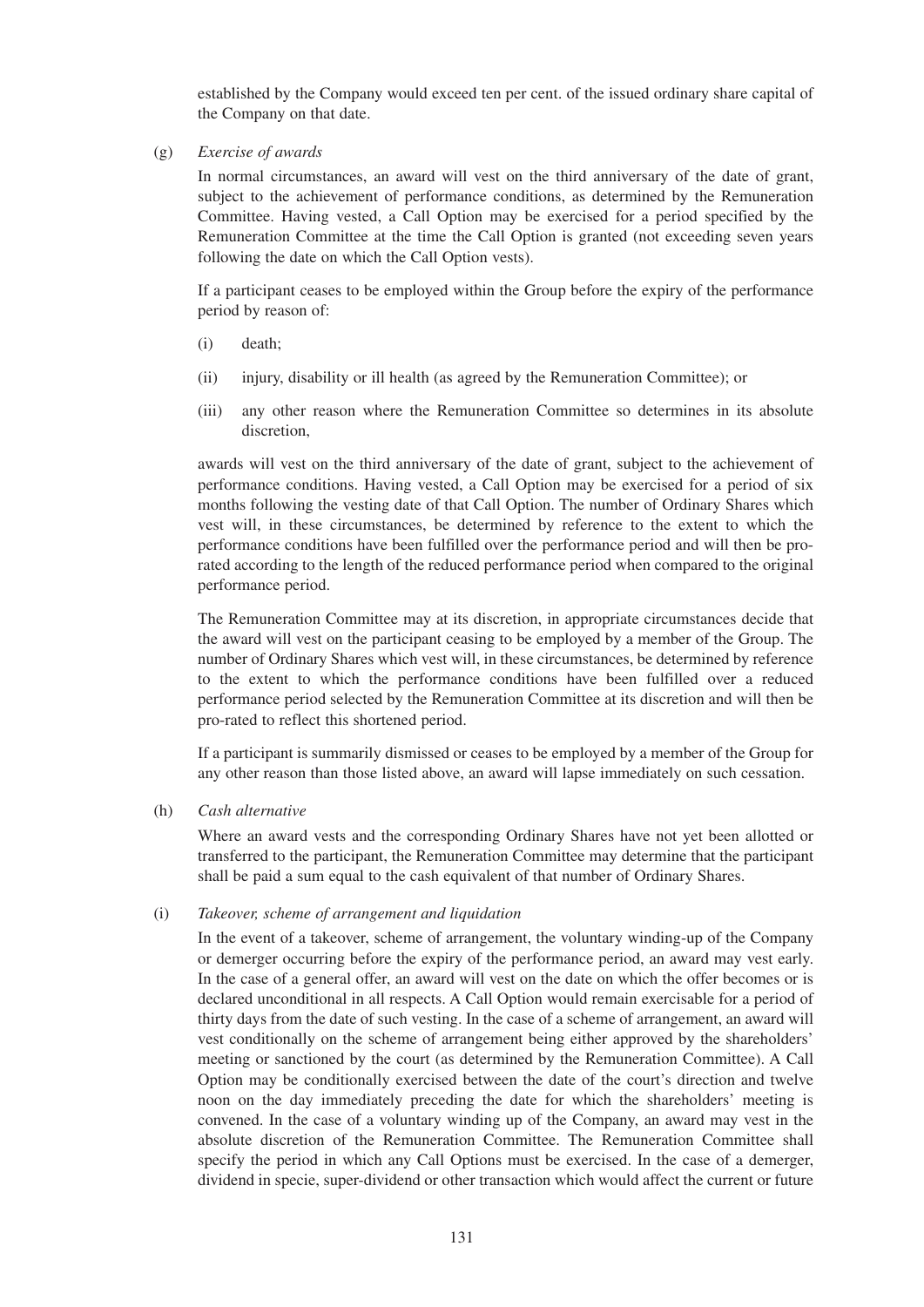value of any awards, the Remuneration Committee may allow some or all awards to vest. The Remuneration Committee shall specify the period in which any Call Options must be exercised.

The number of Ordinary Shares which vest will, in these circumstances, be determined by reference to the extent to which the performance conditions have been fulfilled over the reduced performance period and will then be pro-rated according to the length of the reduced performance period when compared to the original performance period. The Remuneration Committee may, acting fairly and reasonably, decide that such a reduction is inappropriate and increase the number of Ordinary Shares which vest to such number as it decides.

## (j) *Variation of share capital*

In the event of any variation in the ordinary share capital or reserves of the Company, such adjustments to the number of Ordinary Shares subject to awards may be made by the Remuneration Committee as it may determine to be appropriate.

## (k) *Voting, dividend and other rights*

Until awards are exercised or vest, participants have no voting or other rights in respect of the Ordinary Shares subject to those awards.

Ordinary Shares issued or transferred pursuant to the PSP will rank *pari passu* in all respects with Ordinary Shares already in issue except that they will not rank for any rights attaching to the Ordinary Shares by reference to a record date falling prior to the date of exercise or vesting of the relevant award.

Benefits obtained under the PSP shall not be pensionable.

Awards are not assignable or transferable.

## (l) *Administration and amendment*

The Remuneration Committee may amend the PSP by resolution provided that:

- (i) prior approval of the Company in general meeting will be required for any amendment to the advantage of participants to those provisions of the PSP relating to eligibility, the limitations on the number of Ordinary Shares, a participant's maximum entitlement or to the basis for determining a participant's entitlement under the PSP, the terms of the Ordinary Shares to be provided under the PSP and the adjustment thereof in the event of a variation in capital, except in the case of minor amendments to benefit the administration of the PSP and amendments to take account of changes in legislation or to obtain or maintain favourable tax, exchange control or regulatory treatment for participants or for any member of the Group; and
- (ii) no amendment may be made which would alter to the disadvantage of participants any rights already acquired by them under the PSP without the prior approval of such number of participants who, if they realised their awards, would become entitled to no less than 75 per cent. of all Ordinary Shares subject to the PSP.

# 6.2 *The William Hill Savings Related Share Option Plan (the "SAYE Plan")*

(a) *General*

The SAYE Plan has been approved by HM Revenue & Customs ("**HMRC**") under Schedule 3 to the Income Tax (Earnings and Pensions) Act 2003. The operation of the SAYE Plan is supervised by the Remuneration Committee.

(b) *Eligibility*

All employees (including directors working at least 25 hours per week, excluding meal breaks) of the Company or any participating member of the Group who have completed a period of service determined by the Remuneration Committee (such period not to exceed five years),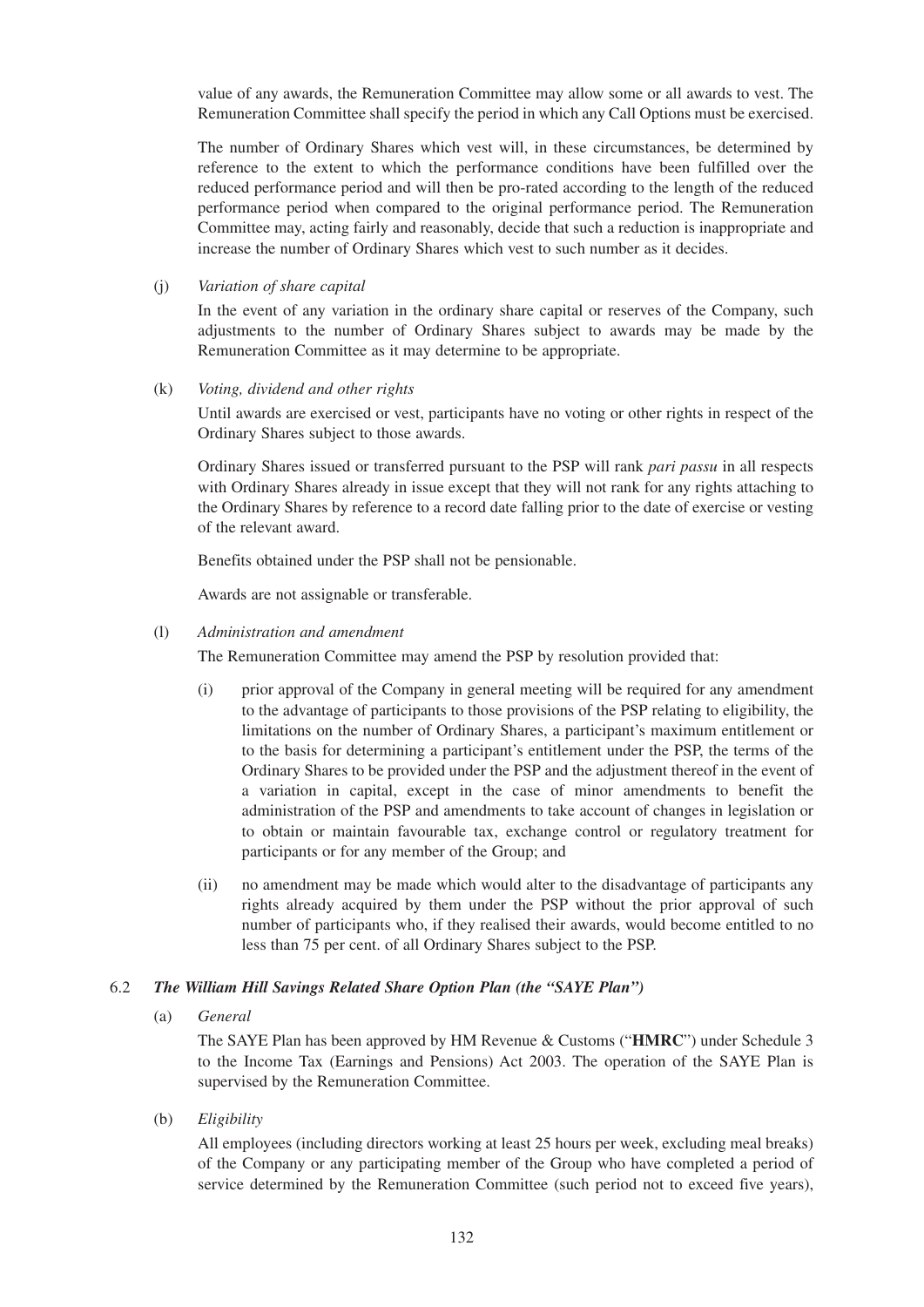who are UK tax resident and who have not at the date of grant of an option, and have not had within the preceding 12 months, a material interest in the Company or a member of the Group, which is a close company are eligible to participate in the SAYE Plan. The Remuneration Committee may in its discretion extend participation to other employees or directors of the Company or any participating members of the Group who do not meet the first two requirements.

## (c) *Savings contract*

Participating employees must enter into a Save-As-You-Earn savings contract with an approved savings carrier under which they agree to make monthly contributions from net salary for a period of either three, five or seven years. On maturity of the savings contract, a tax-free bonus is added to the employee's savings. Monthly savings contributions must be between £5 and £250.

## (d) *Grant of options*

Each employee who joins the SAYE Plan and enters into a savings contract is granted an option to acquire Ordinary Shares in the Company. The number of Ordinary Shares under option is equal to that number of Ordinary Shares which may be acquired at the option price with the proceeds of the savings contract (including the bonus) upon exercise. The Remuneration Committee may impose a limit on the number of Ordinary Shares over which options may be granted in which case applications from employees may be scaled down.

The option price per Ordinary Share shall be determined by the Remuneration Committee, being not less than the market value of an Ordinary Share when invitations to participate in the SAYE Plan are issued, less a discount of up to 20 per cent. (or, in the case of an option to subscribe, the nominal value of an Ordinary Share if lower). Market value is determined as the closing mid-market price of an Ordinary Share, as derived from the daily official list of the London Stock Exchange on the last dealing day before invitations to participate in the SAYE Plan are sent out or, if the Ordinary Shares are not fully listed on the London Stock Exchange, in accordance with Part VIII of the Taxation of Chargeable Gains Act 1992 and agreed in advance with HMRC.

No option may be granted later than ten years after the approval of the SAYE Plan by the Remuneration Committee.

#### (e) *Timing of invitations*

Invitations to participate in the SAYE Plan may only be issued within six weeks after the approval of the SAYE Plan by HMRC or within the period of six weeks after (a) the day after the announcement of the Company's results for any period, (b) the date on which a new savings contract prospectus is announced or takes effect, (c) the date on which the UK Listing Authority first admits Ordinary Shares to listing, (d) the date on which any changes are announced, effected or made to any legislation or regulations affecting HMRC approved share option schemes, or (e) at any other time at which the Board determines that there are exceptional circumstances which justify the grant of options.

#### (f) *Limit on issue of New Ordinary Shares*

On any date, no option may be granted under the SAYE Plan if, as a result, the aggregate number of Ordinary Shares issued or committed to be issued pursuant to grants made under the SAYE Plan and during the previous ten years under all other employee share schemes established by the Company would exceed ten per cent. of the issued ordinary share capital of the Company on that date. Ordinary Shares which have been the subject of options or rights granted under any employee share scheme established by the Company which have lapsed shall not be taken into account for the purposes of this limit.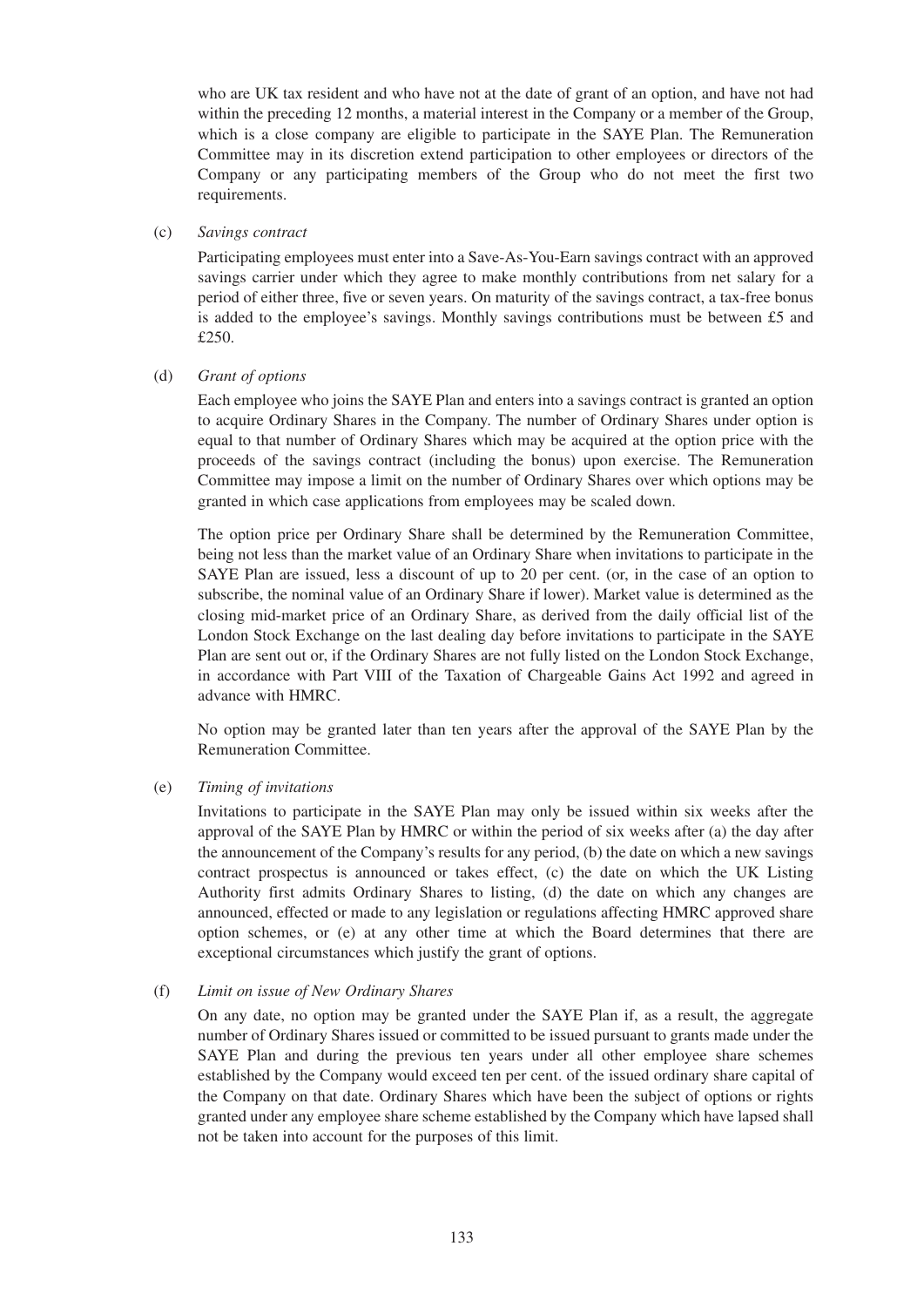#### (g) *Exercise and lapse of options*

In normal circumstances, an option may be exercised within six months following the date on which a bonus is payable under the savings contract (the "**Bonus Date**") and any option not exercised within that period will lapse.

An option may be exercised earlier than the Bonus Date on the death of a participant or on his ceasing to hold office or employment with the Group by reason of injury, disability, redundancy, retirement or the sale or transfer out of the Group of his employing company or business, for a period of six months from the date of such cessation (or 12 months in the case of death).

An option is also exercisable for a period of six months by a participant who reaches age 60 but remains in employment.

Options may be satisfied by the issue of New Ordinary Shares or by the transfer of Existing Ordinary Shares, either from treasury or otherwise.

#### (h) *Takeovers and liquidations*

Rights to exercise options early for a limited period also arise if another company acquires control of the Company as a result of a takeover or a scheme of arrangement. An option may be exercised within the period of six months from (a) the date on which the person making the general offer obtains control of the Company and any condition subject to which the offer is made has been satisfied or waived, or (b) the date on which the court sanctions a scheme of arrangement. An option may be exchanged for an option over shares in the acquiring company if the participant so wishes and the acquiring company agrees.

If the Company passes a resolution for a voluntary winding-up, any subsisting option must be exercised within two months of the passing of that resolution or it lapses.

(i) *Alterations of share capital*

In the event of any variation in the share capital of the Company, adjustments to the number of Ordinary Shares subject to options and the exercise price may be made by the Remuneration Committee in such manner and with effect from such date as the Remuneration Committee may determine to be appropriate. The prior approval of HMRC is required for any such adjustment.

# (j) *Voting, dividend and other rights*

Until options are exercised, option holders have no voting or other rights in respect of the Ordinary Shares subject to their options.

Ordinary Shares issued or transferred pursuant to the SAYE Plan rank *pari passu* in all respects with the Ordinary Shares already in issue except that they do not rank for any dividend or other distribution paid or made by reference to a record date falling prior to the date of exercise of the option.

Options are not assignable or transferable.

#### (k) *Administration and amendment*

The SAYE Plan will be administered by the Remuneration Committee which may amend the SAYE Plan by resolution provided that (a) prior approval of the Company in general meeting will be required for any amendment to the advantage of participants to those provisions of the SAYE Plan relating to eligibility, the limitations on the number of Ordinary Shares subject to the SAYE Plan, a participant's maximum entitlement or the basis for determining a participant's entitlement under the SAYE Plan, the transferability of options and the adjustment thereof in the event of a variation in capital or reserves, except in the case of minor amendments to benefit the administration of the SAYE Plan and amendments to take account of changes in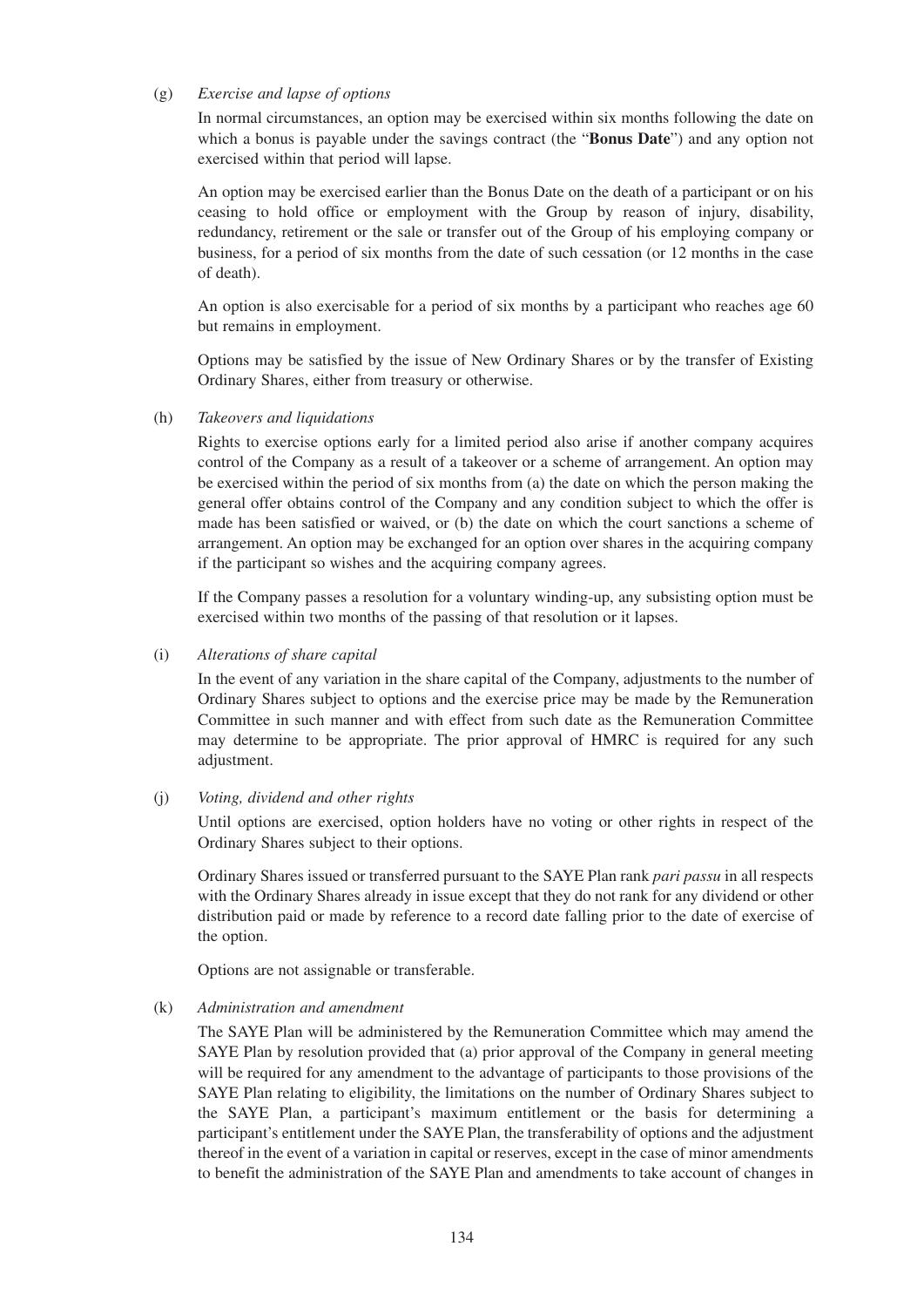legislation or to obtain or maintain favourable tax, exchange control or regulatory treatment for participants or for any member of the Group, (b) no amendment may be made which would alter to the disadvantage of a participant any rights already acquired by him under the SAYE Plan without the prior approval of such number of participants who, if they realised their awards would become entitled to no less than 75 per cent. of all Ordinary Shares subject to the SAYE Plan, and (c) no amendment may be made to any key feature of the SAYE Plan without the prior approval of HMRC.

No cash or other non-share benefits are available under the SAYE Plan.

# 6.3 *The William Hill Executive Bonus Matching Scheme (the "EBMS") Participant Awards*

## (a) *General*

The EBMS replaced the PSP and the William Hill PLC Deferred Bonus Plan (which has been terminated) in 2008. The EBMS is administered by the Remuneration Committee.

## (b) *Eligibility*

Any employee or executive director of any member of the Group is eligible to participate in the EBMS.

## (c) *Deferred Shares*

Under the EBMS, participants will receive a proportion of their annual bonus (on a gross basis) in Ordinary Shares on deferred terms ("**Deferred Shares**"). Unless otherwise determined by the Remuneration Committee, executive directors may receive 70 per cent. of their annual bonus on a pre-tax basis for the relevant financial year in Deferred Shares and all other senior executives and employees may receive 50 per cent. of their annual bonus in Deferred Shares under the EBMS.

An award of Deferred Shares ("**Deferred Award**") may only be granted within the period of eight weeks commencing on: (a) the approval of the EBMS by the Company; (b) the day of the announcement of the Company's results for any period; or (c) any day on which the Board resolves that exceptional circumstances exist which justify the grant of an award.

# (d) *Matching Shares*

At the same time as Deferred Shares are awarded, participants will be granted an award of further Ordinary Shares ("**Matching Shares**"). The number of Matching Shares subject to an award ("**Matching Award**") will be no more than the number of Deferred Shares acquired. No payment is required for the grant of an award of Matching Shares. No Deferred Awards or Matching Awards may be granted after 17 May 2017.

In 2007 only, participants who were not executive directors of the Company were awarded Deferred Shares only and not Matching Shares.

(e) *Conditions on vesting*

An award (the "**Award**") comprising the Deferred Shares and Matching Shares will normally vest at the end of a three year period ("**Retention Period**") provided the participant remains employed by the Group. In addition to the Retention Period requirement, the vesting of a Matching Award is normally subject to two separate performance conditions measured over a three year performance period.

For Matching Awards granted in 2007 and potentially thereafter where the participant is an executive director of the Company only, the vesting of one half of the Matching Award is subject to the Company's earnings per share performance (the "**EPS Tranche**") and the other one half of the Matching Award is subject to the Company's relative total shareholder return (the "**TRS Tranche**").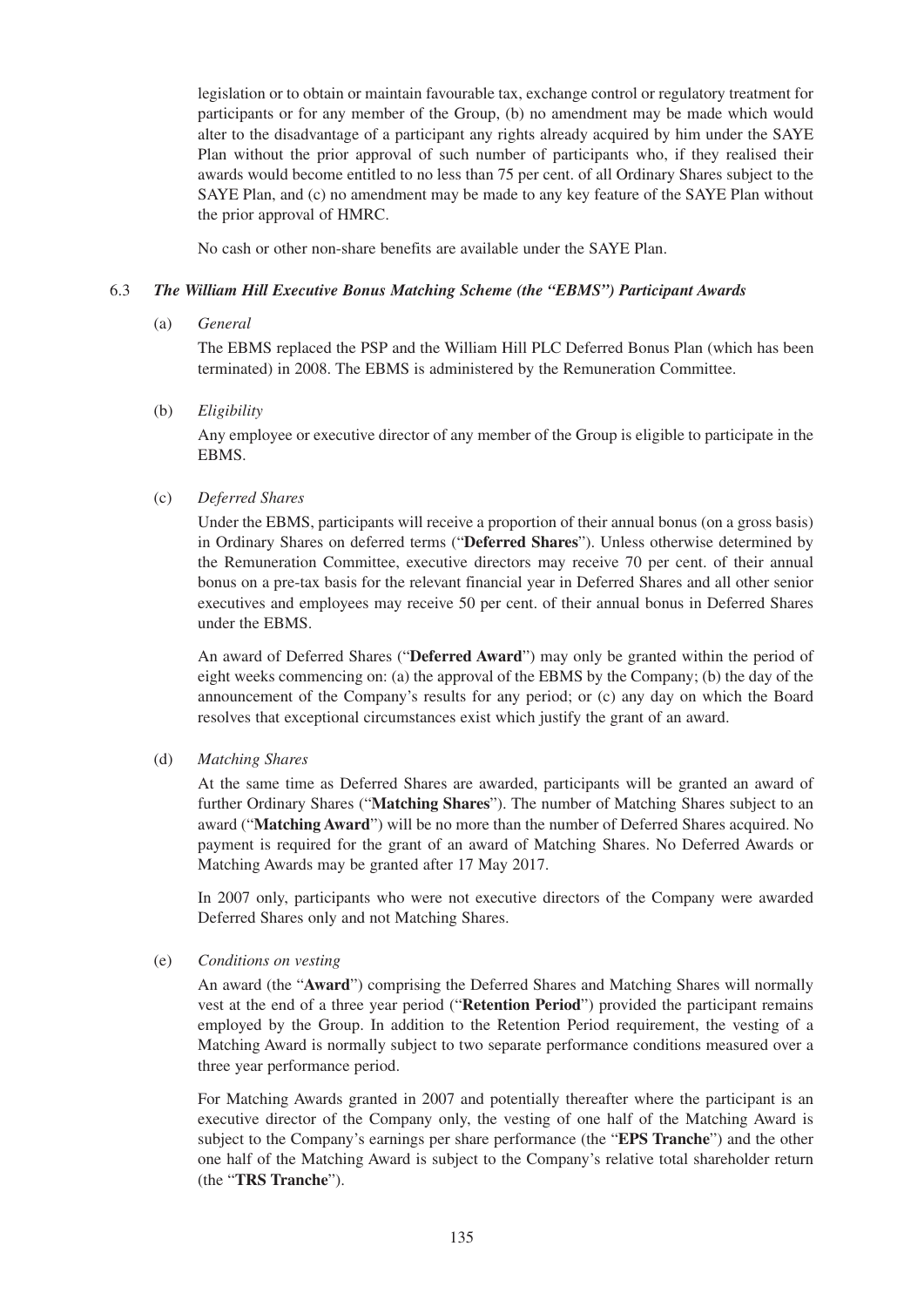Under the EPS Tranche, 50 per cent. of one half of the Matching Shares will vest if the growth in the Company's EPS over the performance period is greater than the Consumer Prices Index ("**CPI**") plus three per cent. per annum. Full vesting will occur if the growth of the Company's EPS over the performance period is greater than nine per cent. No Matching Shares will vest if the Company's EPS growth is less than CPI plus three per cent.

In relation to the TSR Tranche, it is intended that for the 2007 and subsequent awards, the comparator group will comprise 29 companies selected by the Remuneration Committee from the FTSE Leisure and Retail sector. 25 per cent. of one half of the Matching Award will vest if the Company's TSR ranking is at the 50th percentile of the comparator group, and vesting will occur in full if the Company's TSR ranking is at or above the 75th percentile of the comparator group at the end of the three year performance period.

In all other cases, the Matching Award is subject to such performance conditions as are determined by the Remuneration Committee, in its discretion.

## (f) *Dividend accrual payments*

The number of Deferred Shares and Matching Shares which vest will be increased by such number of additional Ordinary Shares as is equal to the number of Ordinary Shares which could have been purchased if each dividend (grossed up where relevant) paid on the vested shares prior to vesting, had been reinvested in additional shares on the payments of each such dividend.

(g) *Overall limits*

No Deferred Award or Matching Award may be granted under the EBMS if, as a result, the aggregate number of Ordinary Shares in the Company issued or committed to be issued under subsisting awards or options granted during the previous ten years under the EBMS or any other employees' share scheme established by the Company, would exceed ten per cent. of the issued ordinary share capital of the Company on that date.

(h) *Exercise and lapse*

In normal circumstances, an Award will vest at the end of the Retention Period (subject to performance conditions being satisfied in the case of a Matching Award).

An Award will lapse automatically on the participant ceasing to be an employee of a member of the Group, unless he ceases to be employed within the Group by reason of:

- (i) death;
- (ii) injury or disability; or
- (iii) any other reason which the Remuneration Committee so decides in its absolute discretion,

in which case the Award will continue to be subject to the provisions of the EBMS as though the participant had remained employed until the end of the Retention Period. In these circumstances, the Deferred Shares will be released to the participant within one month after the end of the Retention Period and the Matching Shares will vest to the extent to which the performance conditions have been fulfilled over the performance period (and will then be prorated according to the length of the reduced performance period when compared to the original performance period), unless the Remuneration Committee determines in its absolute discretion that there are exceptional circumstances which justify the early vesting of the Deferred Shares and Matching Shares.

The Remuneration Committee may also release a greater number of Matching Shares if it considers the participant's contribution to the business of the Group would not otherwise be recognised.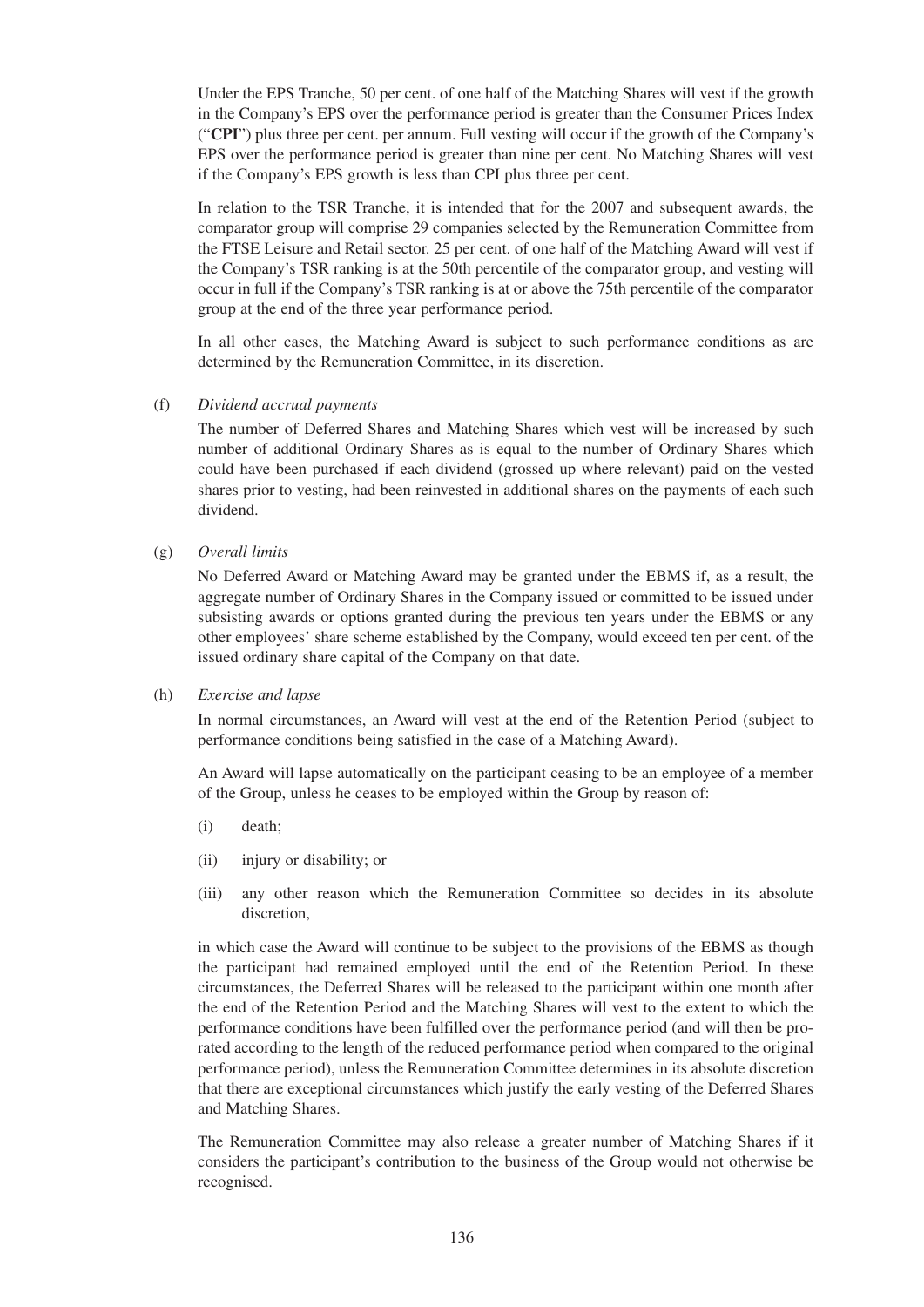## (i) *Variation of share capital*

In the event of any variation in the share capital of the Company, adjustments to the number of Ordinary Shares subject to an Award may be made by the Remuneration Committee in such manner as it, in its absolute discretion, thinks fit.

## (j) *Takeover, scheme of arrangement and liquidation*

In the event of a takeover, scheme of arrangement or the voluntary winding-up of the Company occurring before the expiry of the performance period, the Deferred Award and, subject to the performance conditions being met, the Matching Award will be released to the Participant as soon as practicable after the change of control of the Company.

The vesting of the Matching Shares is subject to the testing of the performance conditions prior to the change of control as the Remuneration Committee concludes that the conditions can appropriately be applied. The number of Matching Shares, in these circumstances, will be determined by reference to the extent to which the performance conditions have been fulfilled over the reduced performance period and will normally then be pro-rated according to the length of the reduced performance period when compared to the original performance period.

The Remuneration Committee has discretion to adjust the vesting level if it considers that the performance condition would have been met to a greater or lesser extent at the end of the full performance period.

## (k) *Voting, dividend and other rights*

Until Awards vest, participants have no voting or dividend rights in respect of the Ordinary Shares subject to their Awards.

Benefits obtained under the EBMS shall not be pensionable.

Awards are not assignable or transferable.

#### (l) *Administration and amendment*

The Remuneration Committee may amend the EBMS by resolution provided that:

- (i) prior approval of the Company in general meeting will be required for any amendment to the advantage of participants to those provisions of the EBMS relating to eligibility, the limits on individual participation and the number of Ordinary Shares subject to the EBMS, the basis for determining a participant's entitlement under the EBMS, the terms of the Ordinary Shares to be provided under the EBMS and the adjustment thereof in the event of a variation in capital; and
- (ii) no amendment may be made which would alter to the disadvantage of a participant any rights already acquired by him under the EBMS without the prior approval of such number of participants who, if they realised their Awards in full will become entitled to no less than 75 per cent. of all Ordinary Shares subject to the EBMS.

Prior shareholder approval is not required in the case of minor amendments to benefit the administration of the EBMS or to take account of changes in legislation or to obtain or maintain favourable tax, exchange control or regulatory treatment for participants or for any member of the Group

# 6.4 *The William Hill Long Term Incentive Plan 2002 (the "LTIP")*

(a) *General*

The LTIP was replaced by the PSP in 2005. Awards are still outstanding under the LTIP. No awards have been granted under the LTIP since March 2004.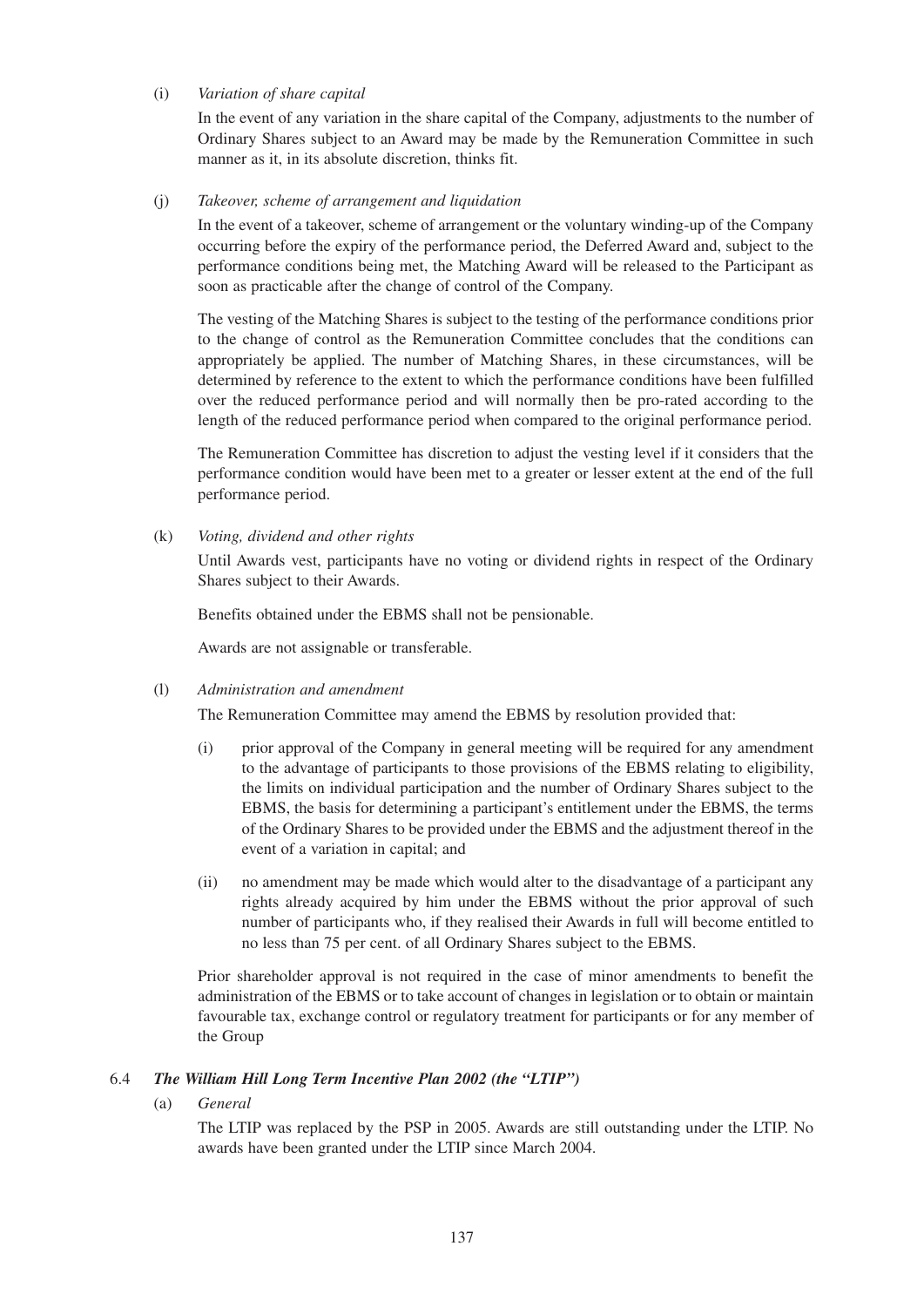## (b) *Eligibility*

Any employee of the Company or any other company which is under the control of the Company or a subsidiary of the Company ("**Participating Company**") will be eligible to participate in the LTIP.

(c) *Awards under the LTIP*

An award takes the form of a conditional award (the "**Basic Award**") over a specified number of Ordinary Shares. The market value of the Ordinary Shares subject to the Basic Award (calculated at the date of grant) cannot exceed 50 per cent. of the eligible employee's salary (including any bonus but excluding any benefits in kind).

An award of matching shares ("**matching award**") may also be granted at a ratio of not more than one to one to the Basic Award. Basic Awards have previously been granted up to 50 per cent. of salary to middle and senior management and up to a further 50 per cent. of matching awards have been granted to senior management.

No payment is required for the grant or exercise of an award.

Awards may normally only be granted within the period of 42 days commencing on: (a) the announcement of the Company's results for any period; or (b) the day on which Ordinary Shares are admitted to the official list of the London Stock Exchange. An award may also be granted at any other time at which the Remuneration Committee resolves that there are exceptional circumstances which justify the grant of an award. No award may be granted later than ten years after the date on which the LTIP was adopted by the Company nor at any time at which a dealing would not be permitted under the Model Code.

## (d) *Conditions on vesting or exercise*

An award may be granted subject to such performance condition or conditions as the Remuneration Committee may determine (the "**Performance Conditions**"). Performance Conditions will be measured over a period of three financial years (the "**Performance Period**").

The exercise of the Basic Award and the matching award is subject to the Company's TSR performance over the Performance Period measured against the performance of companies in the FTSE 250 Index (excluding those companies which are not listed on the London Stock Exchange on the last day of the Performance Period) over the same period. Ordinary Shares subject to the Basic Award will not vest and become exercisable if the Company's TSR ranking is below the median of the comparator group. 20 per cent. of the Ordinary Shares subject to the Basic Award will vest and become exercisable for each decile above the median. In respect of the matching award, 33 per cent. of the Ordinary Shares will vest and become exercisable if the Company's TSR ranking is between the median and upper quartile of the comparator group, 66 per cent. of the Ordinary Shares will vest and become exercisable if the Company's TSR ranking is between the upper quartile and the top decile of the comparator group and 100 per cent. of the Ordinary Shares will vest and become exercisable if the Company's TSR ranking is at the top decile of the comparator group.

(e) *Individual limit*

No award may be granted to any participant under the LTIP in any financial year if the aggregate market value of the Ordinary Shares subject to an award (measured at the date of grant) would exceed 100 per cent. of his salary (including bonuses but excluding benefits in kind).

# (f) *Overall dilution limit*

No award may be granted under the LTIP on any date if, as a result the aggregate number of Ordinary Shares issued, or committed to be issued pursuant to awards made under the LTIP or any other employees' share scheme adopted by the Company or any company under the control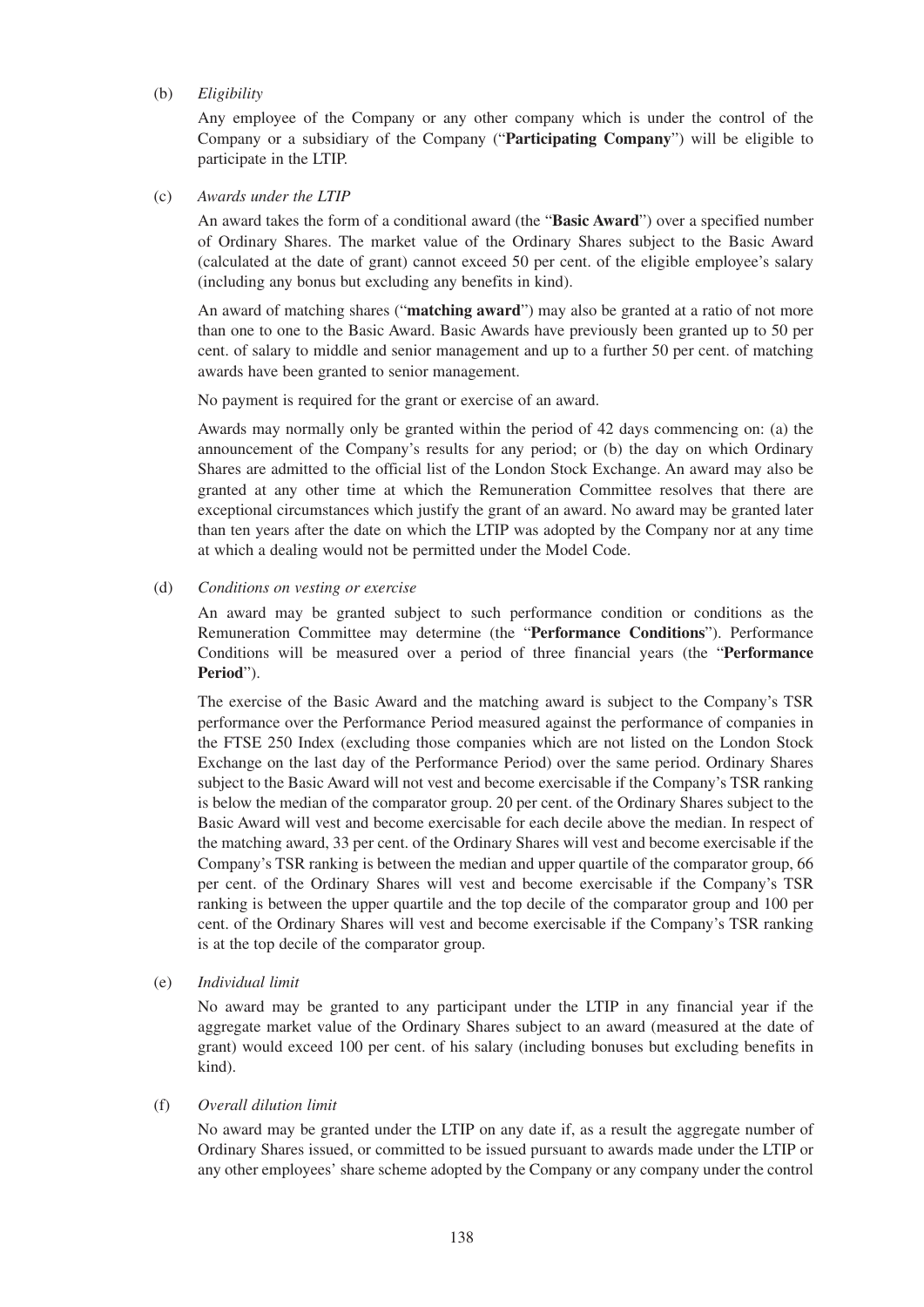of the Company during the previous ten years would exceed ten per cent. of the issued ordinary share capital of the Company on that date.

No award may be granted under the LTIP on any date if, as a result, the aggregate number of Ordinary Shares issued or committed to be issued pursuant to awards made under the LTIP or any other executive share plan during the previous ten years would exceed five per cent. of the issued ordinary share capital of the Company on that date.

## (g) *Exercise or vesting of awards*

An award may normally be exercised between the third and tenth anniversary of the date of grant provided that any performance conditions to which it is subject have been met and the participant remains employed by the Participating Company.

If a participant ceases to be employed within the Group before the expiry of the Performance Period by reason of:

- (i) death;
- (ii) injury or disability;
- (iii) redundancy;
- (iv) pregnancy;
- (v) retirement at normal retirement age, or early retirement by agreement with the participant's employer; or
- (vi) any other reason at the discretion of the Remuneration Committee,

an award may be exercised within six months from the date of termination to the extent to which the Performance Conditions have been satisfied. The number of Ordinary Shares over which awards are exercisable will, in these circumstances, be determined by the Remuneration Committee by reference to the extent to which the Performance Conditions have been fulfilled over the reduced Performance Period and will then be pro-rated according to the length of the reduced Performance Period when compared to the original Performance Period.

An award will lapse on the participant ceasing employment by gross misconduct and, in any event, on the tenth anniversary of its date of grant, if not previously vested or exercised.

#### (h) *Takeover, scheme of arrangement and liquidation*

In the event of a takeover, scheme of arrangement or the voluntary winding-up of the Company occurring, the Board shall within seven days of becoming aware of the relevant event notify the participant and an award may be exercised within six months (or such shorter period as the Board may specify) of the occurrence of the relevant event. The number of Ordinary Shares over which an award is exercisable will, in these circumstances, be determined by reference to the extent to which the Performance Conditions have been fulfilled over the reduced Performance Period and will then be pro-rated according to the length of the reduced Performance Period when compared to the original Performance Period.

# (i) *Variation of share capital*

In the event of any variation in the share capital of the Company, such adjustments to the number of Ordinary Shares subject to awards may be made by the Board in such manner as it may determine.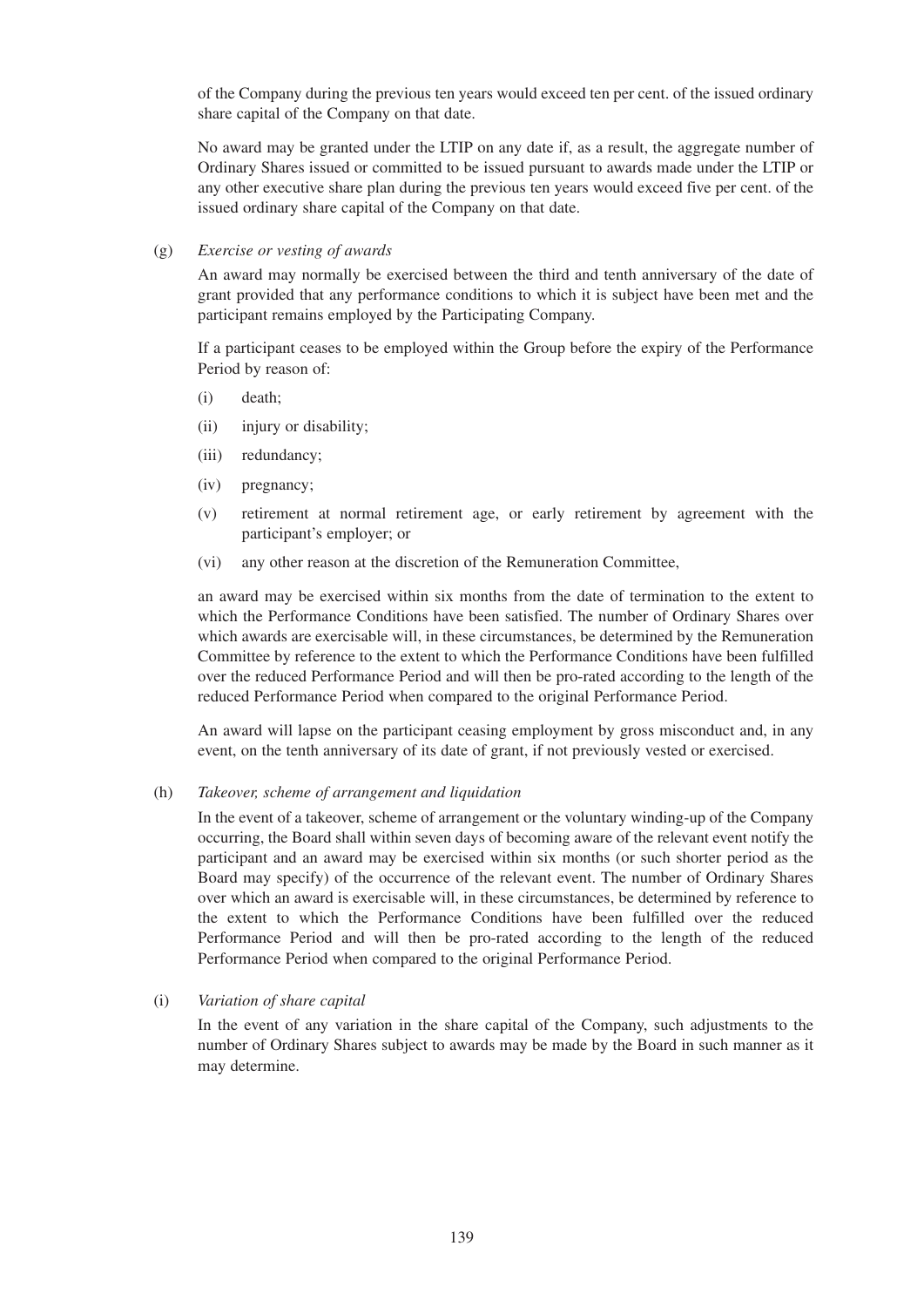# (j) *Voting, dividend and other rights*

Ordinary Shares issued or transferred pursuant to the LTIP will rank *pari passu* in all respects with Ordinary Shares already in issue except that they will not rank for any rights attaching to Ordinary Shares by reference to a record date falling prior to the date of exercise of the relevant award.

Awards are not assignable or transferable.

## (k) *Administration and amendment*

The Remuneration Committee may amend the LTIP provided that:

- (i) prior approval of the Company in general meeting will be required for any amendment to the advantage of participants to those provisions of the LTIP relating to eligibility, the limitations on the number of Ordinary Shares subject to the awards, the determination of the exercise price, the restrictions on the exercise of the award, the rights to be attached to the Ordinary Shares on exercise of the awards, the transferability of the awards, and the adjustment thereof in the event of a variation in capital, except in the case of amendments to benefit the administration of the LTIP or to take account of changes in legislation or to obtain or maintain favourable tax treatment for participants or any member of the Group; and
- (ii) no amendment may be made which would alter to the disadvantage of participants any rights already acquired by them under the LTIP without the prior approval of not less than 75 per cent. of the participants who attend a meeting and vote either in person or by proxy or such number of participants who, if they realised their awards, would become entitled to no less than 75 per cent. of all the Ordinary Shares subject to the awards.
- (l) *Termination*

The LTIP may be terminated at any time by a resolution of the Board or by the Company in general meeting. No awards may be granted on or after the tenth anniversary of the date on which the LTIP is approved by the Company in general meeting. Termination will not affect the outstanding rights of participants.

# 6.5 *The William Hill Online Long Term Incentive Plan 2008 (the "2008 LTIP")*

(a) *General*

The 2008 LTIP was adopted by the Remuneration Committee on 17 December 2008. The operation of the 2008 LTIP will be supervised by the Remuneration Committee or such other committee of the Company or William Hill Online ("**WHO**") granted such responsibility by the directors of the Company (the "**Committee**").

(b) *Eligibility*

Any employee of WHO (including any director of WHO but excluding any director of the Company) will be eligible to participate in the 2008 LTIP subject to the discretion of the **Committee** 

(c) *Awards under the LTIP*

An award takes the form of a nil-cost option, to acquire Ordinary Shares. No payment is required for the grant of an award.

Awards may normally be granted at any time provided that no award may be granted later than ten years after the date on which the 2008 LTIP is approved by the Remuneration Committee, nor at any time at which a dealing would not be permitted under the Model Code.

Subject to the limit set out in paragraph (f) below, awards may only be satisfied by the transfer of existing Ordinary Shares from the trustee of an employee benefit trust established by the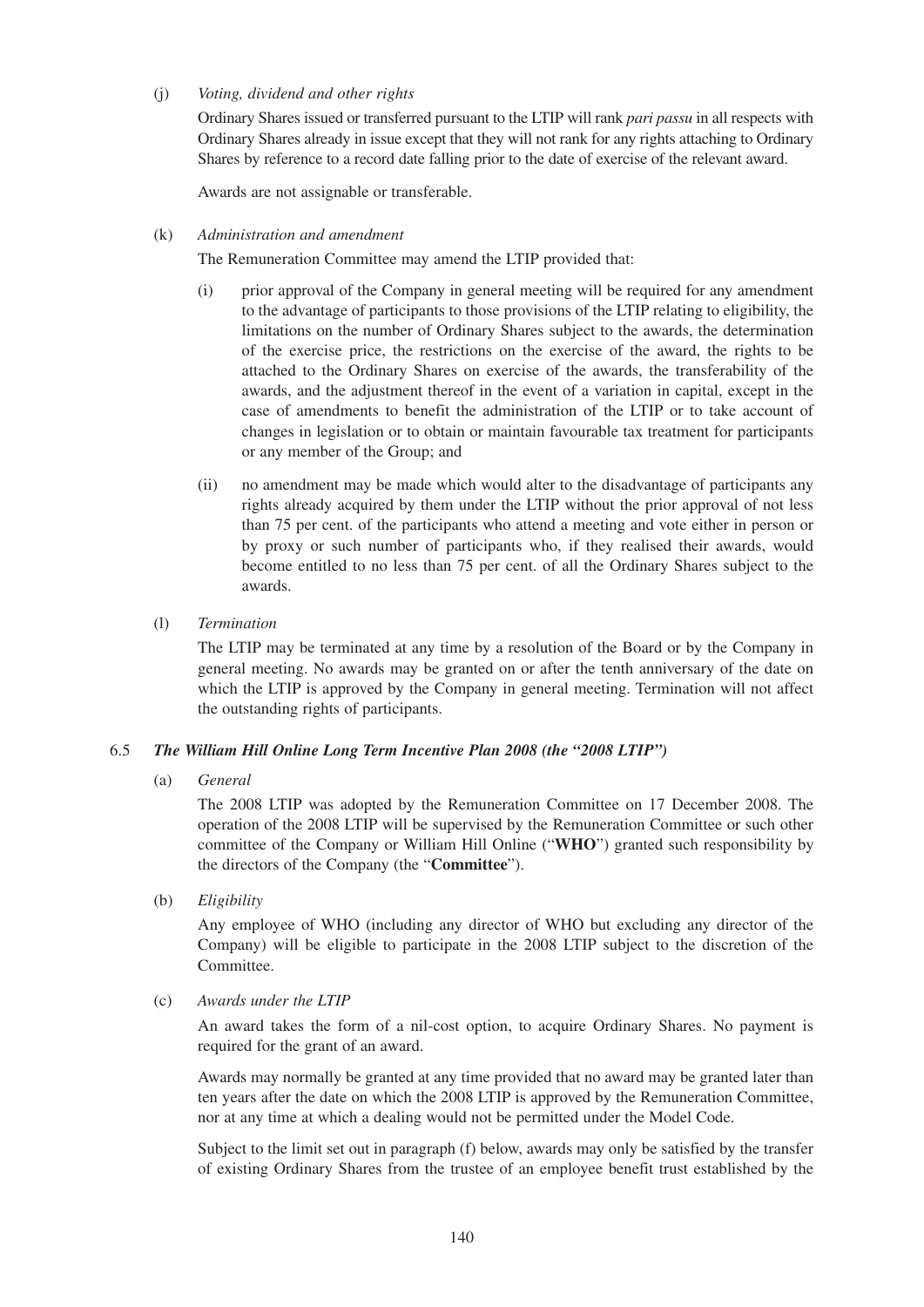Company or other member of the Group. Awards may not be satisfied by the issue of new Ordinary Shares or the transfer of Ordinary Shares from treasury.

(d) *Conditions on vesting or exercise*

An award under the 2008 LTIP shall be granted subject to the following performance condition which must be satisfied before an award may vest or become exercisable.

An award is capable of vesting only after the end of the performance period and is subject to the performance condition that states that the operating profit of WHO (the "**Operating Profits**") for the financial year ending 31 December 2012 must be equal to or exceed £150 million. The performance condition will be measured over the performance period, being the period commencing on 1 January 2009 and ending on 31 December 2012, unless the Committee determines otherwise.

Certain awards granted under the 2008 LTIP are capable of part vesting before the end of the performance period. For those portions of these awards to vest, the Operating Profits for a financial year before the end of the period must equal or exceed £150 million.

If the performance condition is satisfied, the number of Ordinary Shares subject to an award shall be determined by the Committee by dividing the "**Pool**" (being 17 per cent. of the increase in Operating Profits over the performance period) by 21,250, multiplying that amount by the number of units held by the participant and dividing that amount by the market value of an Ordinary Share (taken as an average over the period from 1 December 2012 to 31 December 2012 (the "**Valuation Period**")).

Where the participant is either the Chief Executive Officer of WHO ("**CEO**") or Chief Marketing Officer of WHO ("**CMO**"), their award will comprise both a "**Primary Award**" and a "**Top-Up Award**", subject to the satisfaction of the performance condition. The Primary Award will be an award of a fixed number of Ordinary Shares, calculated as the product of: (a) the "**2012 Target Unit Value**" (being £1,000) and (b) the number of units held by the participant; divided by: (c) the market value of an Ordinary Share (taken as an average over the period from 1 December 2008 to 31 December 2008). The Top-Up Award will be an award of Ordinary Shares capable of vesting at the end of the performance period, calculated as the product of: (a) the value of a participant's unit (determined in accordance with the paragraph above) less the 2012 Target Unit Value and (b) the number of units held by the participant; divided by: (c) the market value of an Ordinary Share taken as an average over the Valuation Period. However, if the unit value at the end of the performance period is less than or equal to the 2012 Target Unit Value, the Top-Up Award will lapse and the Primary Award will be reduced in proportion to this shortfall.

(e) *Individual limit*

The maximum aggregate number of units which may be granted to a participant under the 2008 LTIP is 3,000.

(f) *Overall dilution limit*

No award may be granted under the 2008 LTIP on any date if, as a result, the aggregate number of units granted pursuant to awards made under the 2008 LTIP, would exceed 21,250.

(g) *Exercise and vesting of awards*

In normal circumstances, an award will not vest until the results of the Company have been announced following the end of the performance period and unless: (a) the performance condition has been satisfied at the end of the performance period; and (b) the participant remains employed by the Group and has not given notice of his intention to cease such employment. 50 per cent. of the Ordinary Shares subject to the award will be exercisable immediately after the award has vested and the remaining 50 per cent. of the award will be exercisable following the first anniversary of the date upon which the award vested.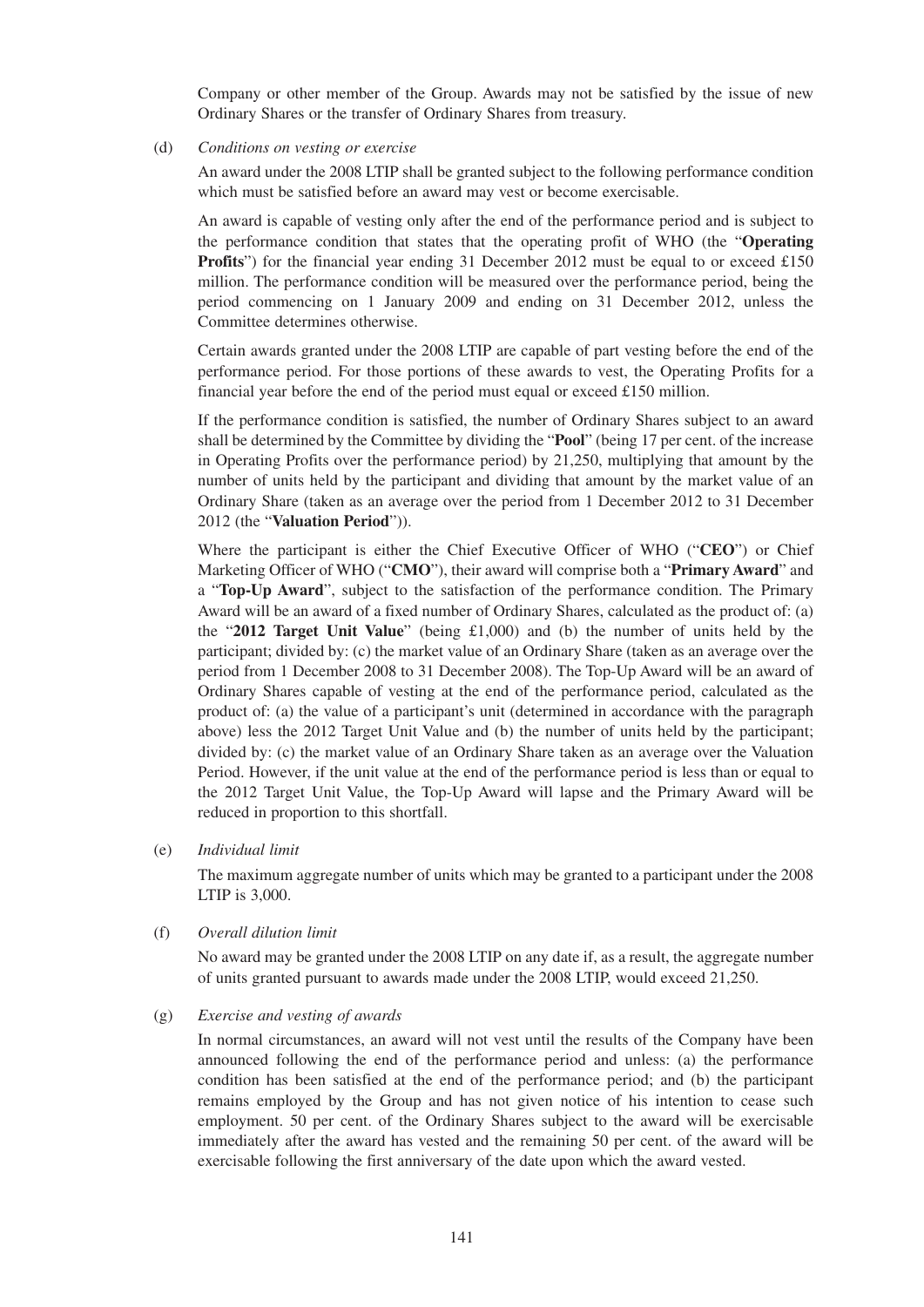If a participant ceases to be employed within the Group before the expiry of the performance period by reason of:

- (i) death;
- (ii) ill-heath; or
- (iii) any other circumstances at the discretion of Committee,

provided the performance condition has been satisfied, an award will vest at the end of the performance period. 50 per cent. of the Ordinary Shares subject to the award will be exercisable immediately after the award has vested and shall remain exercisable for a period of 12 months. The remaining 50 per cent. of the award will be exercisable following the first anniversary of the date upon which the award vested and will remain exercisable for a period of 12 months therefrom. The number of Ordinary Shares which vest will, in these circumstances, be prorated according to the length of the performance period whilst the participant was employed by the Group when compared to the original performance period, unless the Committee determines otherwise.

An award will lapse on the participant ceasing employment for any reason other than those set out above and, in any event, an award will lapse on the tenth anniversary of its date of grant, if not previously exercised.

## (h) *Early vesting for certain awards*

In the event that the performance condition is met in any financial year before the end of the performance period, where the participant is the CMO or a key Israeli employee of WHO only, such participant may exercise a proportion of their overall award within the period of two months commencing on the date on which the results of the Company are announced in the financial year in which the performance condition is first met, in accordance with the following:

- (i) where the participant is the CMO, such number of Ordinary Shares as is equal to: (a) 20 per cent. of the Ordinary Shares subject to his Primary Award; and (b) 20 per cent. of the Ordinary Shares subject to his Top-up Award, calculated in accordance with the formula described in paragraph (d) above, subject to the modification that (b) in the calculation shall be 20 per cent. of the number of units held by a participant and the market value in (c) of the calculation shall be taken as an average over the period from 1 December to 31 December in the financial year in which the performance condition is satisfied. In these circumstances, the remaining portion of the CMO's Primary Award and Top-up Award will vest at the end of the performance period, and each award shall be calculated in accordance with paragraph (d) above, subject to a reduction of 20 per cent.; and
- (ii) where the participant is a key Israeli employee, such number of Ordinary Shares as is calculated by dividing the Pool by 21,250, multiplying that amount by 30 per cent. of the number of units held by the participant and dividing that amount by the market value of an Ordinary Share (taken as an average over the period from 1 December to 31 December in the financial year in which the performance condition is satisfied). In these circumstances, the remaining portion of the key Israeli employee's award shall vest at the end of the performance period and the number of Ordinary Shares subject to the award shall be calculated in accordance with paragraph (d) above, subject to a reduction of 30 per cent. (the "**Remaining Portion**"). The Remaining Portion shall become exercisable in two tranches at a ratio of 3:4, respectively. The first tranche will be exercisable immediately after the award has vested and the second tranche will be exercisable following the first anniversary of the date upon which the award vested.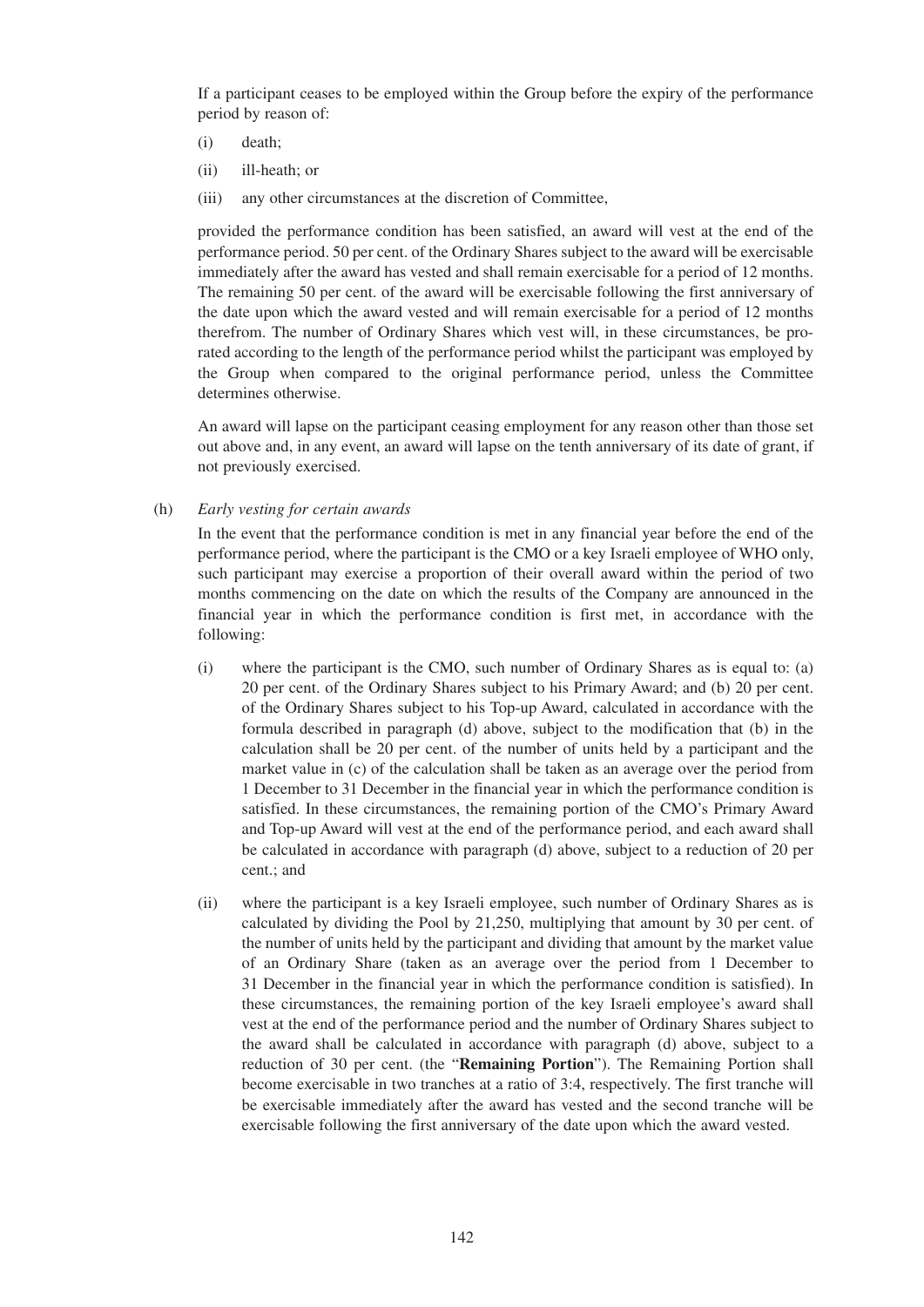## (i) *Cash alternative*

Where a participant exercises an award and the corresponding Ordinary Shares have not yet been transferred to the participant, the Committee may determine that the participant shall be paid a sum equal to the cash value of that number of Ordinary Shares as at the date he serves a valid notice of exercise on the Company.

#### (j) *Takeover, scheme of arrangement and liquidation*

In the event of a takeover, scheme of arrangement or the voluntary winding-up of the Company occurring before the expiry of the performance period, if the Committee so determines an award will become exercisable and remain exercisable for such period as the Committee shall determine. The number of Ordinary Shares over which awards are exercisable will, in these circumstances, be determined by reference to the extent to which the performance condition has been fulfilled over the reduced performance period (except that the performance condition will be measured by reference to the Operating Profit for the financial year preceding the financial year in which such event occurs). Alternatively, the Committee may determine that the 2008 LTIP will continue until the end of the performance period in which case participants will be paid a sum in cash in substitution for (and in full and final settlement of) the right to exercise their awards.

Where any such event occurs as part of an internal reorganisation of the Company, participants will be invited to accept an exchange of their subsisting awards for new awards granted by the acquiring company. Such invitation will remain open for a period of 21 days and at the end of this period all subsisting awards shall lapse and cease to be exercisable.

#### (k) *Variation of share capital*

In the event of any variation in the share capital of the Company, such adjustments to the number of Ordinary Shares subject to awards may be made by the Committee in such manner as it may determine, provided that, except in the case of a sub-division, consolidation or capitalisation issue, any such adjustment is confirmed in writing by such auditor or other independent advisor appointed by the Committee to be in their opinion fair and reasonable.

#### (l) *Voting, dividend and other rights*

Ordinary Shares transferred pursuant to the 2008 LTIP will rank *pari passu* in all respects with Ordinary Shares already in issue except that they will not rank for any dividend or other distribution paid or made by reference to a record date falling prior to the date of exercise of the relevant award.

Benefits obtained under the 2008 LTIP shall not be pensionable.

Awards are not assignable or transferable.

#### (m) *Administration and amendment*

The Committee may amend the 2008 LTIP provided that such amendment is, in the opinion of the Committee, fair and reasonable in order to carry the original intention of the 2008 LTIP into effect. No amendment may be made which would alter to the disadvantage of participants any rights already acquired by them under the 2008 LTIP without the prior approval of the affected participants. The Committee is required to give notice to all affected participants as soon as is reasonably practicable after the making of such amendment.

# 6.6 *The William Hill Holdings 2001 Employee Benefit Trust* **(***the "EBT"***)**

The EBT was established on 1 August 2001 for the benefit of the existing and former employees (provided that such person was an existing employee on or after 1 August 2001) and the connected persons of such existing employees and former employees of the Group. The trustee of the EBT is Ogier Employee Benefit Trustee Limited (the "**Trustee**"), an independent professional trustee incorporated in Jersey. The EBT has power to acquire Ordinary Shares and any Ordinary Shares so acquired will be used for the purpose of the Employee Share Schemes. On 18 February 2009 the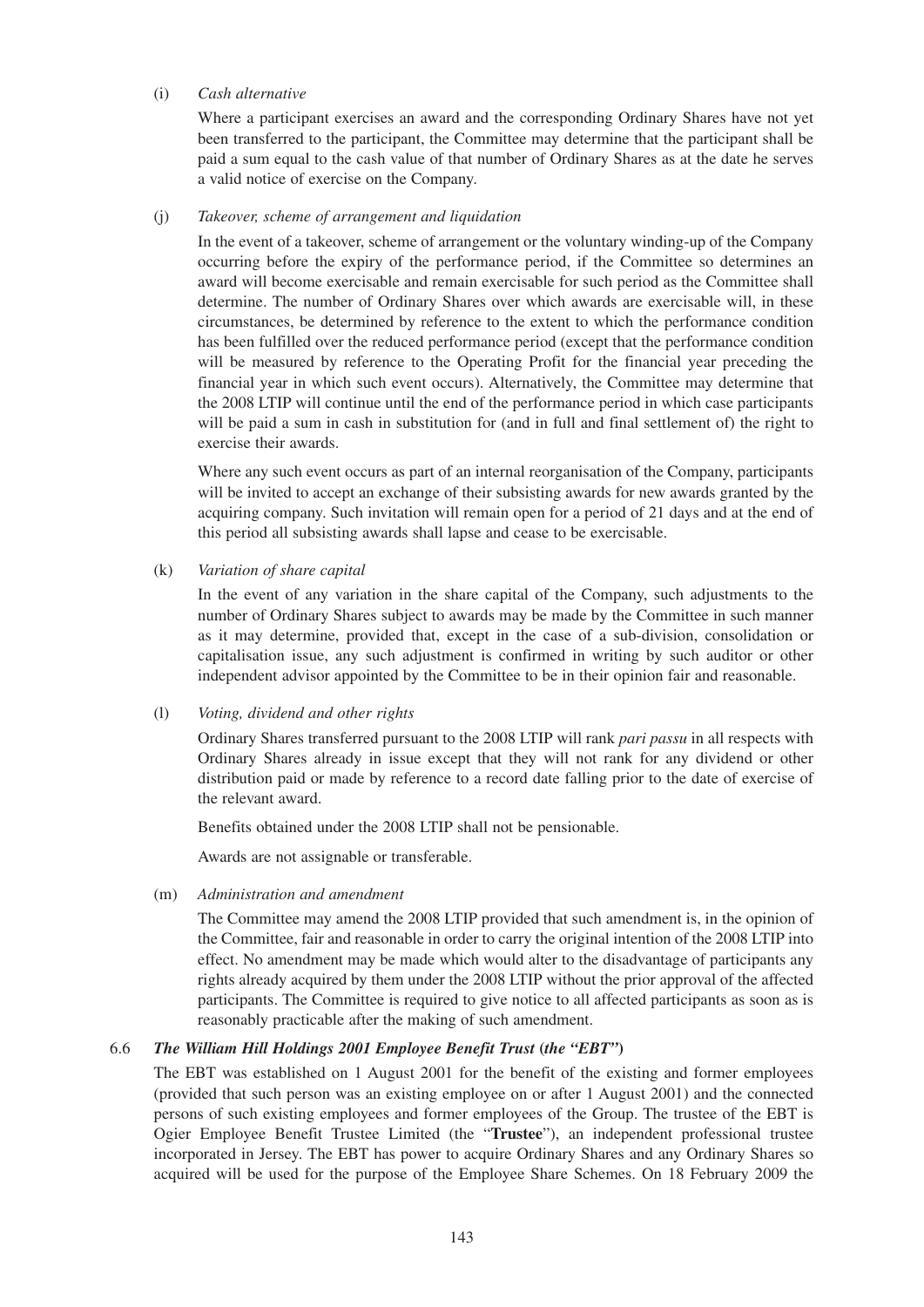number of Ordinary Shares held by the EBT to meet the outstanding awards under the Employee Share Schemes was 1,110.

# **7. CORPORATE GOVERNANCE AND COMMITTEES**

- 7.1 The Directors are committed to high standards of corporate governance as set down in the Combined Code on Corporate Governance (as amended from time to time). As at the date of this document, William Hill has complied with the provisions of the Combined Code with the exception that the roles of Chairman and Chief Executive were combined until 20 February 2008. Mr. Topping was appointed Chief Executive on 21 February 2008.
- 7.2 The Senior Independent Non-executive Director's main role is to satisfy the function outlined in the Combined Code of being available to shareholders if there are concerns which normal contact has failed to resolve, to lead the process for evaluating the Chairman's performance and to chair the Nomination Committee when it is considering succession to the role of chairman. No one individual has unfettered powers of decision-making. Mr. Scott satisfied the independence criteria detailed in provision A.3.1 of the Combined Code on his appointment as Chairman.
- 7.3 The Combined Code recommends that at least half the members of the board (excluding the chairman) of a public limited company incorporated in the UK should be independent in character and judgement and free from relationships or circumstances which are likely to affect, or could appear to affect, their judgement.
- 7.4 The Board has established Nomination, Remuneration, Audit and Risk Management and Corporate Responsibility and Regulated Issues Committees, with formally delegated duties and responsibilities, and written terms of reference. From time to time, separate committees may be set up by the Board to consider specific issues when the need arises.
- 7.5 The terms of reference of the committees, including their objectives and the authority delegated by them by the Board, are available upon request or via the Group's investor relations website and are reviewed at least annually by the relevant committee and the Board. All committees have access to independent expert advice. Appointments to Board committees are for three year terms extendable by no more than two additional three year terms.
- 7.6 The Nomination Committee assists the Board in discharging its responsibilities relating to the composition of the Board. The Nomination Committee is responsible for evaluating the balance of skills, knowledge and experience on the Board, the size, structure and composition of the Board, retirements and appointments of additional and replacement directors and will make appropriate recommendations to the Board on such matters. The majority of members of the committee are independent non-executive directors and the Committee is chaired by the Board Chairman. The chairman of the committee is Charles Scott. Other members comprise Mr. Allvey, Mr. Gibson and Mr. Edmonds. William Hill therefore considers that it complies with the Combined Code recommendations regarding the composition of the Nomination Committee.
- 7.7 The Remuneration Committee assists the Board in determining its responsibilities in relation to remuneration, including making recommendations to the Board on William Hill's policy and framework on executive remuneration and the remuneration of the Chairman, determining the individual remuneration and benefits package of each of the executive directors and recommending and monitoring the remuneration of senior management below Board level. The Combined Code provides that the Remuneration Committee should comprise at least three members, all of whom are independent non-executive directors. The membership of William Hill's Remuneration Committee comprises three members, all of whom are independent Non-executive Directors, namely Mr. Gibson, Mr. Allvey and Mr. Edmonds. The chairman of the Remuneration Committee is Mr. Gibson. In determining the directors' remuneration, the Remuneration Committee appointed Towers Perrin to provide advice on structuring remuneration packages for the executive directors and senior management. Towers Perrin did not provide any other services to the Group. William Hill therefore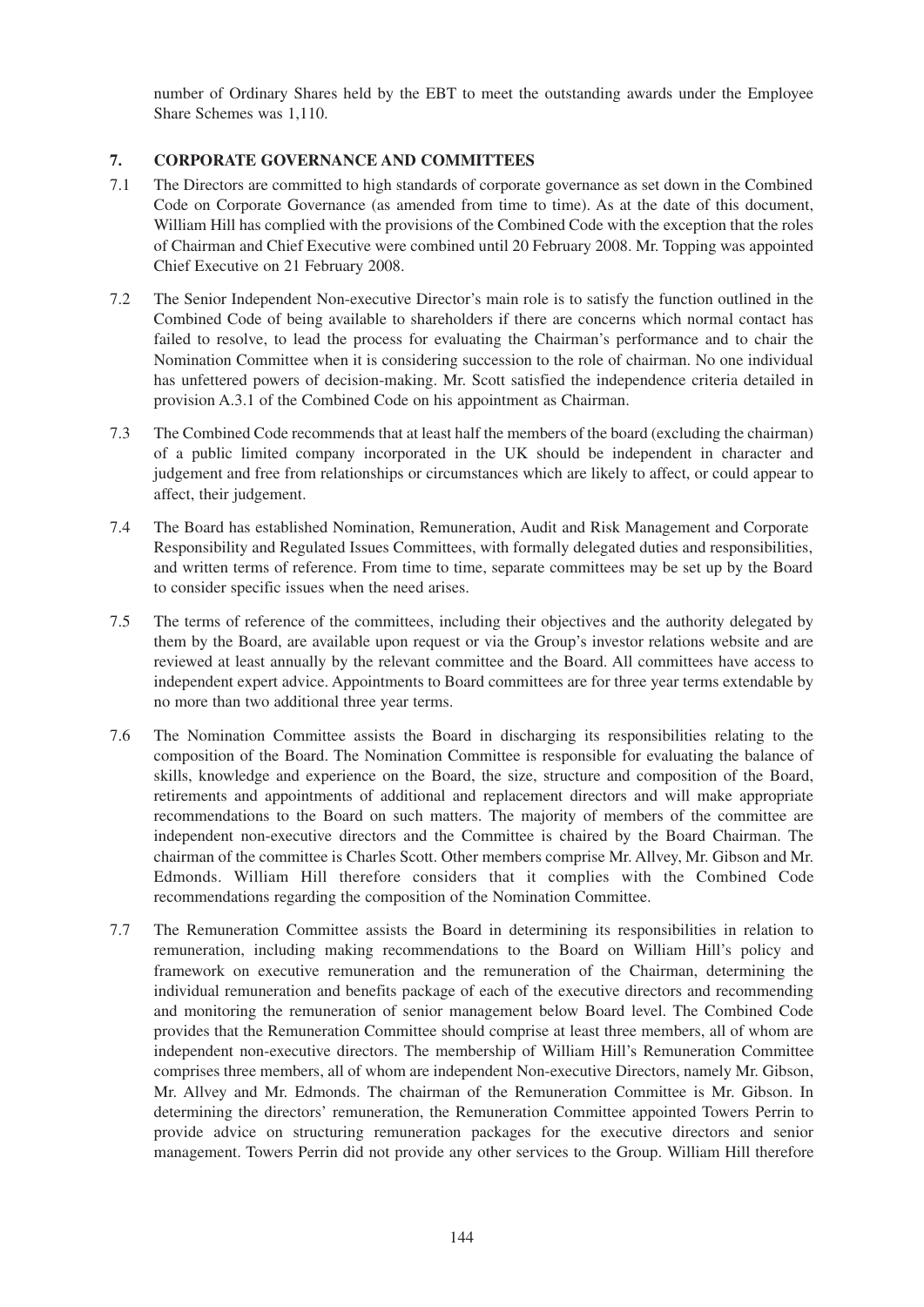considers that it complies with the Combined Code recommendations regarding the composition of the Remuneration Committee.

- 7.8 The Audit and Risk Management Committee assists the Board in discharging its responsibilities with regard to financial reporting, external and internal audits and controls, including reviewing William Hill's annual financial statements, reviewing and monitoring the extent of the non-audit work undertaken by external auditors, advising on the appointment of external auditors and reviewing the effectiveness of William Hill's internal audit activities, internal controls and risk management systems. The ultimate responsibility for reviewing and approving the annual report and accounts and the half yearly reports remains with the Board. The membership of William Hill's Audit and Risk Management Committee comprises three members, all of whom are independent Non-executive Directors, namely Mr. Allvey, Mr. Edmonds and Mr. Gibson. Mr. Allvey is chairman of the Audit and Risk Management Committee. William Hill therefore considers that it complies with the Combined Code recommendation regarding the composition of the Audit and Risk Management Committee.
- 7.9 The Corporate Responsibility and Regulatory Issues Committee (the "**CR Committee**") assists the Board in ensuring compliance with existing laws, regulations and codes of conduct relating to responsible gambling, underage gambling and protection of the vulnerable, prevention of crime and disorder related to gambling, and product integrity issues, the ongoing training, development and motivation of employees to retain the widest possible range of talented staff, provision of a safe and healthy workplace in accordance with relevant legislation and providing a competition beating level of customer service. The CR Committee reports regularly to the Board. The CR Committee is assisted by the Regulatory Issues Working Group and the Health and Safety and Charities Committees. The chairman of the CR Committee is Mr. Edmonds. The membership of William Hill's CR Committee comprises Messrs Scott, Highfield and Topping along with the General Counsel and Company Secretary.

## **8. DIRECTORS' AND OTHER INTERESTS**

#### 8.1 *Directors' Shareholdings*

As at 26 February 2009 (being the latest practicable date prior to the publication of this document), the interests of the Directors in the share capital of William Hill (all of which are beneficial unless otherwise stated), including the interests of persons connected with the Directors for the purposes of section 252 of the 2006 Act, as notified to William Hill pursuant to section 809 of the 2006 Act and entered in the register maintained pursuant to section 809 of the 2006 Act, were and are expected to be immediately following the Rights Issue as follows:

|                      |               | Percentage of     |                | Percentage            |
|----------------------|---------------|-------------------|----------------|-----------------------|
|                      |               | existing issued   | <b>Number</b>  | of ordinary           |
|                      | <b>Number</b> | ordinary          | of Ordinary    | issued                |
|                      | of Existing   | share capital     | <i>Shares</i>  | share capital         |
|                      | Ordinary      | <i>prior to</i>   | following the  | following the         |
| Director             | <b>Shares</b> | $Admission^{(1)}$ | Rights Issue   | Rights Issue $^{(1)}$ |
| David Allvey         | 13,333        | 0.00832           | $26,666^{(2)}$ | $0.00832^{(2)}$       |
| <b>Charles Scott</b> | 125,817       | 0.03616           | 251,634        | 0.03616               |
| Simon Lane           | 1,500         | 0.00043           | 3,000          | 0.00043               |
| Ralph Topping        | 13,556        | 0.00390           | 27,112         | 0.00390               |
| David Edmonds        | 12,000        | 0.00345           | 24,000         | 0.00345               |
| <b>Barry Gibson</b>  | 17,231        | 0.00495           | 34,462         | 0.00495               |
| Ashley Highfield     |               |                   |                |                       |

(1) Not including Ordinary Shares held in treasury by William Hill.

(2) Assumes that the Directors take up their rights to New Ordinary Shares pursuant to the Rights Issue. Also assumes no exercise of options or awards under the Employee Share Schemes between the date of this document and the completion of the Rights Issue.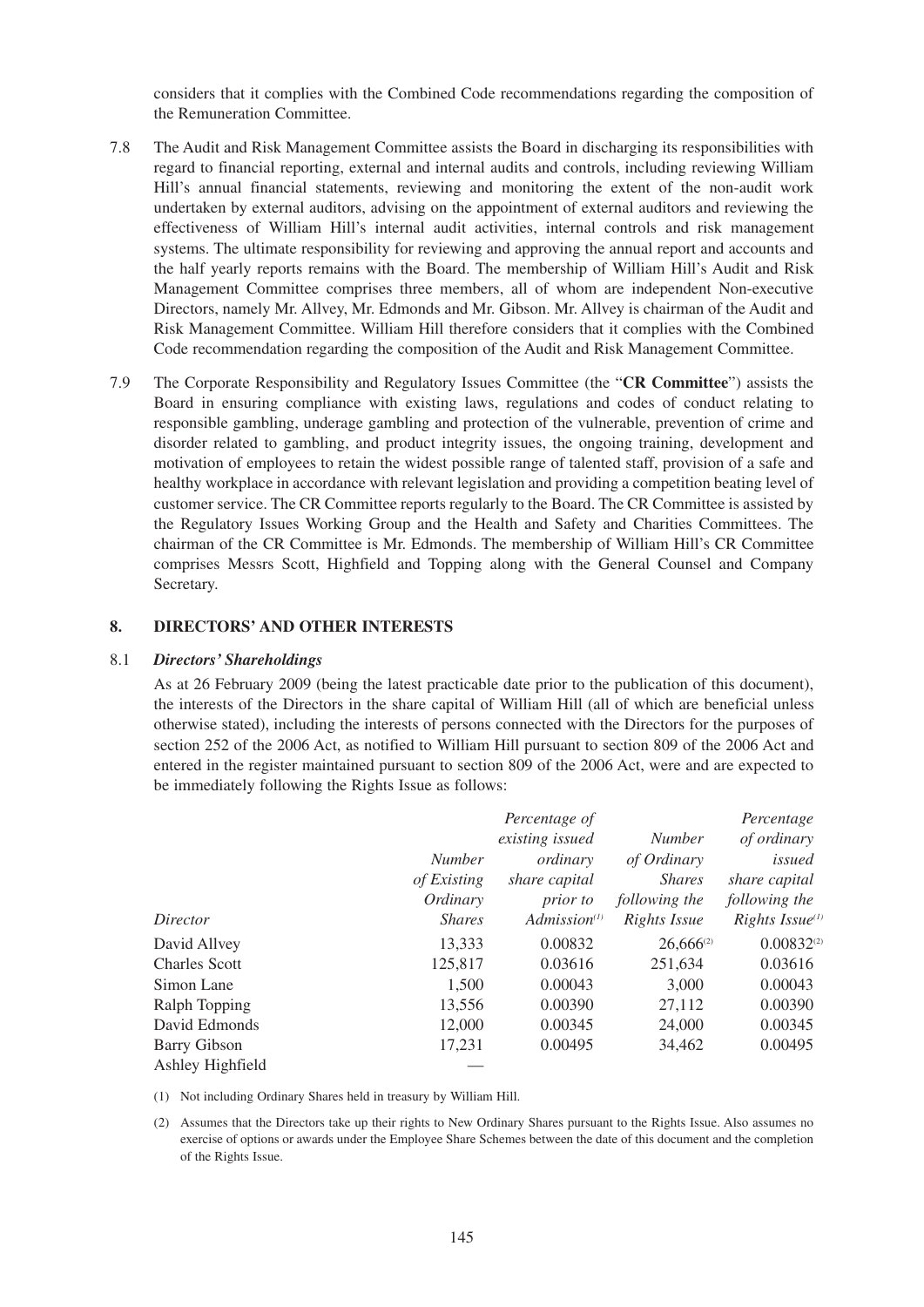Save as disclosed in this section 8.1 and section 8.2 of this Part VII, none of the Directors have any interest in the share capital of William Hill.

### 8.2 *Directors' Employee Share Schemes*

As at 26 February 2009 (being the latest practicable date prior to the publication of this document) the following options and awards over Existing Ordinary Shares have been granted to the Directors under the Employee Share Schemes:

|                      |                     | <b>Number</b>   |               |                             |
|----------------------|---------------------|-----------------|---------------|-----------------------------|
|                      |                     | of Ordinary     | <i>Option</i> |                             |
|                      | Employee            | Shares subject  | exercise      |                             |
| Director             | <b>Share Scheme</b> | to award/option | price         | <i>Exercise period</i>      |
| <b>Charles Scott</b> | N/A                 |                 |               |                             |
| Simon Lane           | <b>PSP</b>          | 14,943          | Nil           | March 2009 to March 2016    |
|                      | <b>EBMS</b>         | 60,500          | Nil           | March 2010 to March 2017    |
|                      | <b>EBMS</b>         | 87,880          | Nil           | March 2011 to March 2018    |
|                      | <b>SAYE Plan</b>    | 3,428           | 280p          | August 2011 to January 2012 |
| Ralph Topping        | <b>PSP</b>          | 9,487           | Nil           | June 2008 to June 2015      |
|                      | <b>PSP</b>          | 4,782           | Nil           | March 2009 to March 2016    |
|                      | <b>EBMS</b>         | 50,948          | Nil           | March 2010 to March 2017    |
|                      | <b>EBMS</b>         | 104,720         | Nil           | March 2011 to March 2018    |
|                      | <b>SAYE Plan</b>    | 3,428           | 280p          | August 2011 to January 2012 |
| David Allvey         | N/A                 |                 |               |                             |
| David Edmonds        | N/A                 |                 |               |                             |
| <b>Barry Gibson</b>  | N/A                 |                 |               |                             |
| Ashley Highfield     | N/A                 |                 |               |                             |

In addition, Ralph Topping has an interest in 3,312 Existing Ordinary Shares under an operating bonus which vested in June 2008 but which has not yet been exercised.

8.3 So far as William Hill is aware, as at 26 February 2009 (being the latest practicable date prior to the publication of this document), the following persons (other than the Directors) had notifiable interests in three per cent. or more of the issued share capital of William Hill:

|                                         | Number of<br>Ordinary | Percentage of<br>existing issued | Number of<br>Ordinary       | Percentage<br>of issued     |
|-----------------------------------------|-----------------------|----------------------------------|-----------------------------|-----------------------------|
|                                         | <i>Shares</i>         | share capital                    | <i>Shares</i>               | share capital               |
|                                         | <i>prior to</i>       | <i>prior to</i>                  | following the               | following the               |
| <i>Shareholder</i>                      | $Admission^{(1)}$     | $Admission$ <sup>(1)</sup>       | Rights Issue <sup>(2)</sup> | Rights Issue <sup>(2)</sup> |
| <b>Massachusetts Financial Services</b> |                       |                                  |                             |                             |
| Company                                 | 33, 397, 765          | 9.46                             | 66,795,530                  | 9.46                        |
| FIL Limited                             | 17,832,591            | 5.12                             | 35,665,182                  | 5.12                        |
| <b>Blackrock</b> Inc                    | 17,628,205            | 5.06                             | 35,256,410                  | 5.06                        |
| <b>FMR LLC</b>                          | 17,499,800            | 5.03                             | 34,999,600                  | 5.03                        |
| Legal and General Group Plc             | 13,836,459            | 3.97                             | 27,672,918                  | 3.97                        |
| Lloyds TSB Group Plc                    | 12.164.454            | 3.50                             | 24,328,908                  | 3.50                        |
| Standard Life Investments Ltd           | 10,716,146            | 3.08                             | 21,432,292                  | 3.08                        |

(1) Not including Ordinary Shares held in treasury by William Hill.

(2) Assumes that the shareholders take up their rights to New Ordinary Shares in full pursuant to the Rights Issue. Also assumes no exercise of options or awards under the Employee Share Schemes between the date of this document and the completion of the Rights Issue.

Save as set out in this section 8, William Hill is not aware of any person who has or will immediately following Admission have a notifiable interest in three per cent. or more of the issued share capital of William Hill.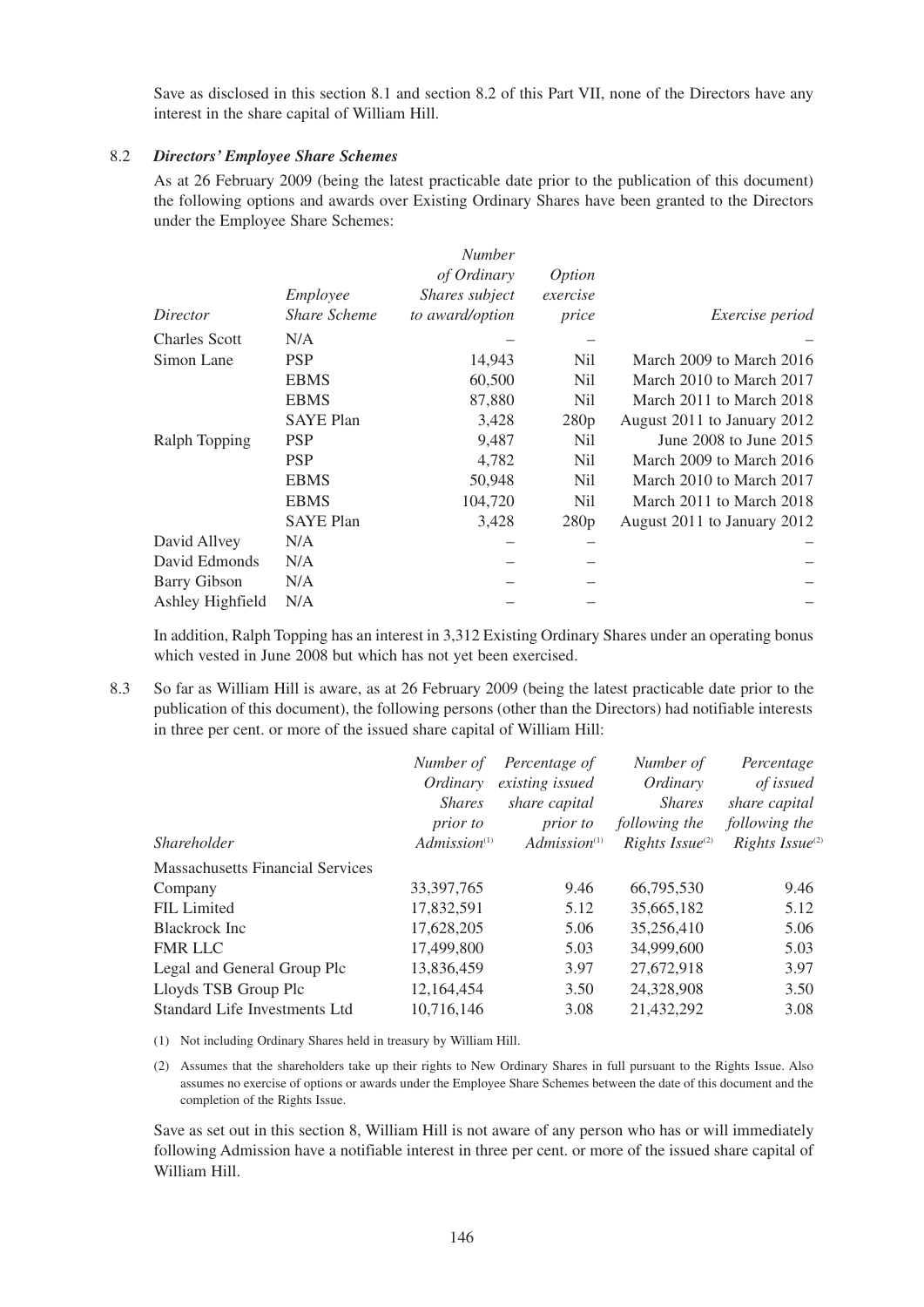- 8.4 William Hill is not aware of any person who either as at the date of this document or immediately following Admission exercises, or could exercise, directly or indirectly, jointly or severally, control over William Hill.
- 8.5 None of the major shareholders of William Hill set out above has different voting rights from any other holder of Ordinary Shares in respect of any Ordinary Share held by them.
- 8.6 The Directors and their functions are set out in section 8.12 of this Part VII below. The following tables set out the key provisions of the Directors' service contracts or letters of appointment (as appropriate) together with a summary of the Executive Directors' pension arrangements.
	- (a) *Executive Directors*

|               |          | <i>Maximum</i>  |                 |               |                    |
|---------------|----------|-----------------|-----------------|---------------|--------------------|
|               | Fees/    | <i>bonus as</i> | <i>Benefits</i> |               | Effective          |
|               | basic    | per cent.       | in kind         | <i>Notice</i> | date of            |
| Name          | salary £ | of salary       |                 |               | period appointment |
| Ralph Topping | 477,500  | 165             | 34.273          | 12 months     | 21.02.08           |
| Simon Lane    | 305,833  | 165             | 24.102          | 12 months     | 20.03.06           |

The Executive Directors' service contracts can be terminated by either party serving notice and will automatically terminate on Mr. Topping's 63rd birthday and Simon Lane's 65th birthday respectively.

The Executive Directors' service contracts have no express provisions for the payment of compensation on termination of contracts other than in the form of notice and payment in lieu of notice provisions. The Company may, in its sole discretion, pay the Executive Directors a sum in lieu of notice equal to the aggregate of 12 months' basic salary, Company pension contributions, other benefits the Executive Director could have been entitled to receive in this notice period (or, in the Company's discretion, a sum equivalent to 10 per cent. of basic salary), and pro-rated annual bonus. The Executive Director must use his best efforts to secure alternative employment and, in the event he does so and the Company has elected to pay the Executive Director in lieu of notice in instalments, any such instalment shall be reduced.

#### (b) *Non-executive Directors*

|                      |                   | Effective   | Expiry                    |
|----------------------|-------------------|-------------|---------------------------|
|                      | Fees              | date of     | date of                   |
| Name                 | £                 | appointment | contract                  |
| <b>Charles Scott</b> | 282,333           | 7.05.02     | 2011 AGM                  |
| David Allvey         | $60,250^{(1)}$    | 01.01.05    | 2011 AGM                  |
| David Edmonds        | $57,750^{(1)}$    | 22.05.02    | 2009 AGM                  |
| <b>Barry Gibson</b>  | $61,250^{(1)(2)}$ |             | 01.01.99 31 December 2009 |
| Ashley Highfield     | 6,083             | 01.11.08    | 1 November 2010           |

(1) Includes the additional fee for chairing a Board committee.

(2) Includes the senior independent director fee.

Non-executive Directors are appointed for an initial term of three years and in normal circumstances, and subject to satisfactory performance and re-election at AGMs, they would be expected to serve for an additional three-year term. Non-executive Directors may be requested to serve for a further three-year term subject to review at the relevant time and agreement with the relevant director. The appointments of the Non-executive Directors can be terminated by giving three months' notice with the exception of Mr. Scott. Mr. Scott can terminate his appointment as Chairman of William Hill by giving the Company six months' notice and the Company can terminate Mr. Scott's appointment by giving him 12 months' notice.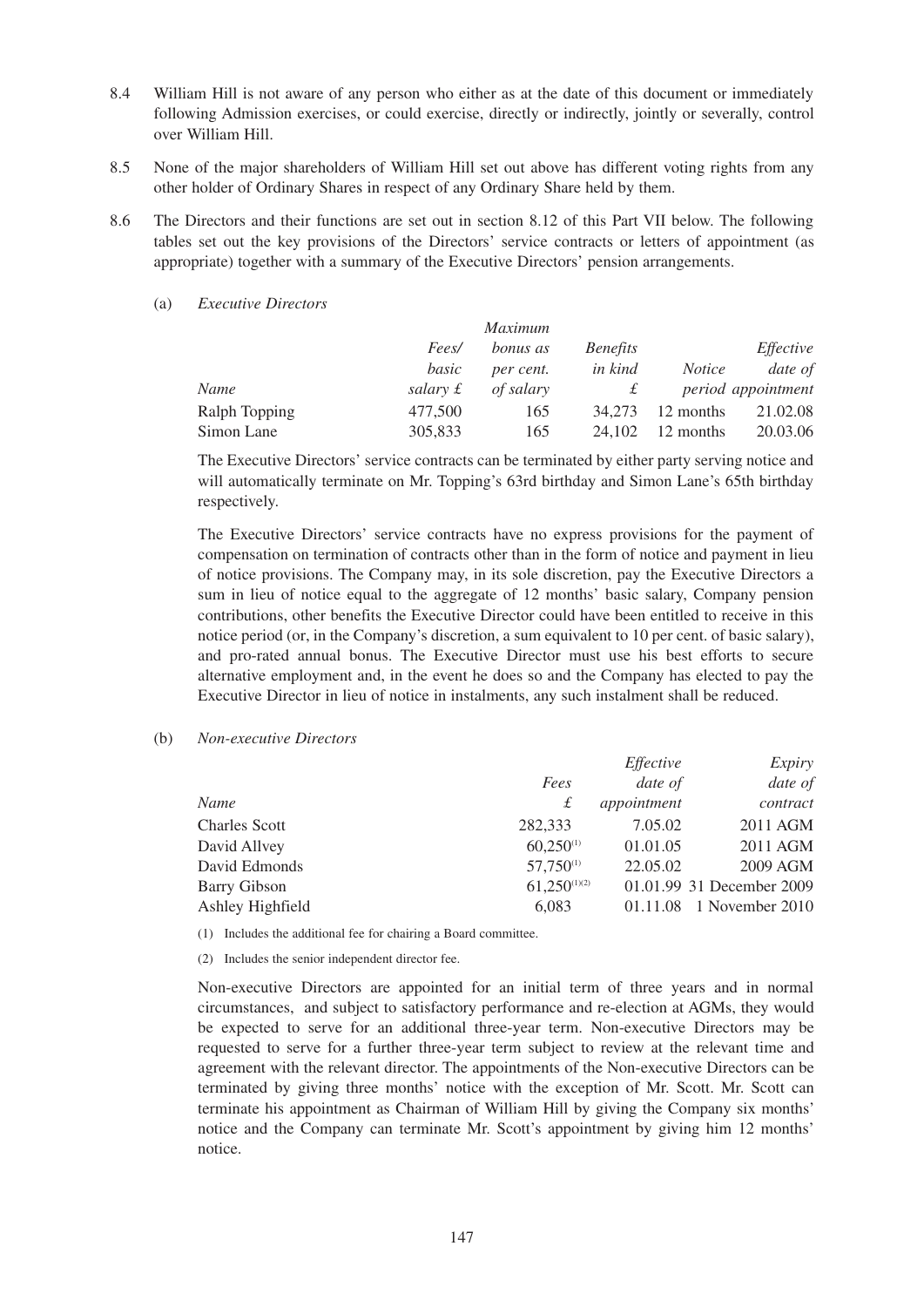## (c) *Pension Arrangements*

## *Ralph Topping*

Mr. Topping is a member of the defined benefit section of the William Hill Pension Scheme (the "**Scheme**"). Mr. Topping elected to draw his pension with effect from 1 April 2008. He is entitled to a lump sum on death in service of four times his salary, subject to a cap equal to the standard lifetime allowance (as within the meaning of section 218 of the Finance Act 2004).

#### *Simon Lane*

Mr. Lane is a member of the money purchase section of the Scheme. His pensionable pay is restricted to the earnings cap of the Scheme. Mr. Lane contributes five per cent. of the lower of his eligible earnings and the earnings cap and the Company contributes twenty per cent. of the lower of Mr. Lane's eligible earnings and the earnings cap. In addition the Company pays 10 per cent. of Mr. Lane's eligible earnings into the Scheme as a discretionary additional contribution.

The Company makes no contributions to any pension arrangements in respect of the Directors other than the William Hill Pension Scheme and Ralph Topping and Simon Lane are the only Directors who are members of the William Hill Pension Scheme.

The total amount set aside or accrued by the Company or its subsidiaries to provide pension, retirement or similar benefits is £33,623 as at 30 December 2008.

- 8.7 As at the date of this document, the Directors:
	- (a) save as set out below, have not held any directorships of any other company or been a partner in any partnership (other than companies in the Group and companies which are subsidiaries of companies of which the Directors are also directors) at any time in the five years prior to the date of this document:

| Name                        | Position | Company                               | Position still held? Y/N |
|-----------------------------|----------|---------------------------------------|--------------------------|
| <b>Charles Thomas Scott</b> | Director | Kircal Ltd                            | Y                        |
|                             | Director | Intechnology PLC                      | Y                        |
|                             | Director | Flybe Group Ltd                       | Y                        |
|                             | Director | <b>Emcore Corporation</b>             | Y                        |
|                             | Director | <b>TNH Clubs Realisations PLC</b>     | N                        |
|                             | Director | Massive Ltd                           | N                        |
|                             | Director | Profile Media Group PLC               | N                        |
|                             | Director | New William Hill                      | N                        |
|                             | Director | Speciality Retail Group Ltd           | N                        |
|                             | Director | adidas-Salomon AG                     | N                        |
|                             | Director | TBI PLC                               | N                        |
| Simon Paul Lane             | Director | Association for Major Levy Payers Ltd | Y                        |
|                             | Director | Betting Industry 2000 Appeal          | Y                        |
|                             | Director | Magic Numbers Ltd                     | Y                        |
|                             | Director | Center Parks (UK) Group Ltd           | ${\bf N}$                |
| John Michael Barry          | Director | <b>Retail Trust</b>                   | Y                        |
| Gibson                      | Director | Retail Trust Events Ltd               | Y                        |
|                             | Director | <b>Retail Trust Services Ltd</b>      | Y                        |
|                             | Director | Homeserve Plc                         | Y                        |
|                             | Director | SSP Group Ltd                         | $\mathbf Y$              |
|                             | Director | Harding Brothers Retail Ltd           | Y                        |
|                             | Director | Harding Brothers Holdings Ltd         | Y                        |
|                             | Director | The British Institute of Retailing    | N                        |
|                             | Director | Harding Brothers Spas Ltd             | N                        |
|                             | Director | Somerfield Ltd                        | N                        |
|                             | Director | Somerfield ESOP Trustee Ltd           | N                        |
|                             | Director | New William Hill                      | N                        |
|                             | Director | National Express Group Plc            | N                        |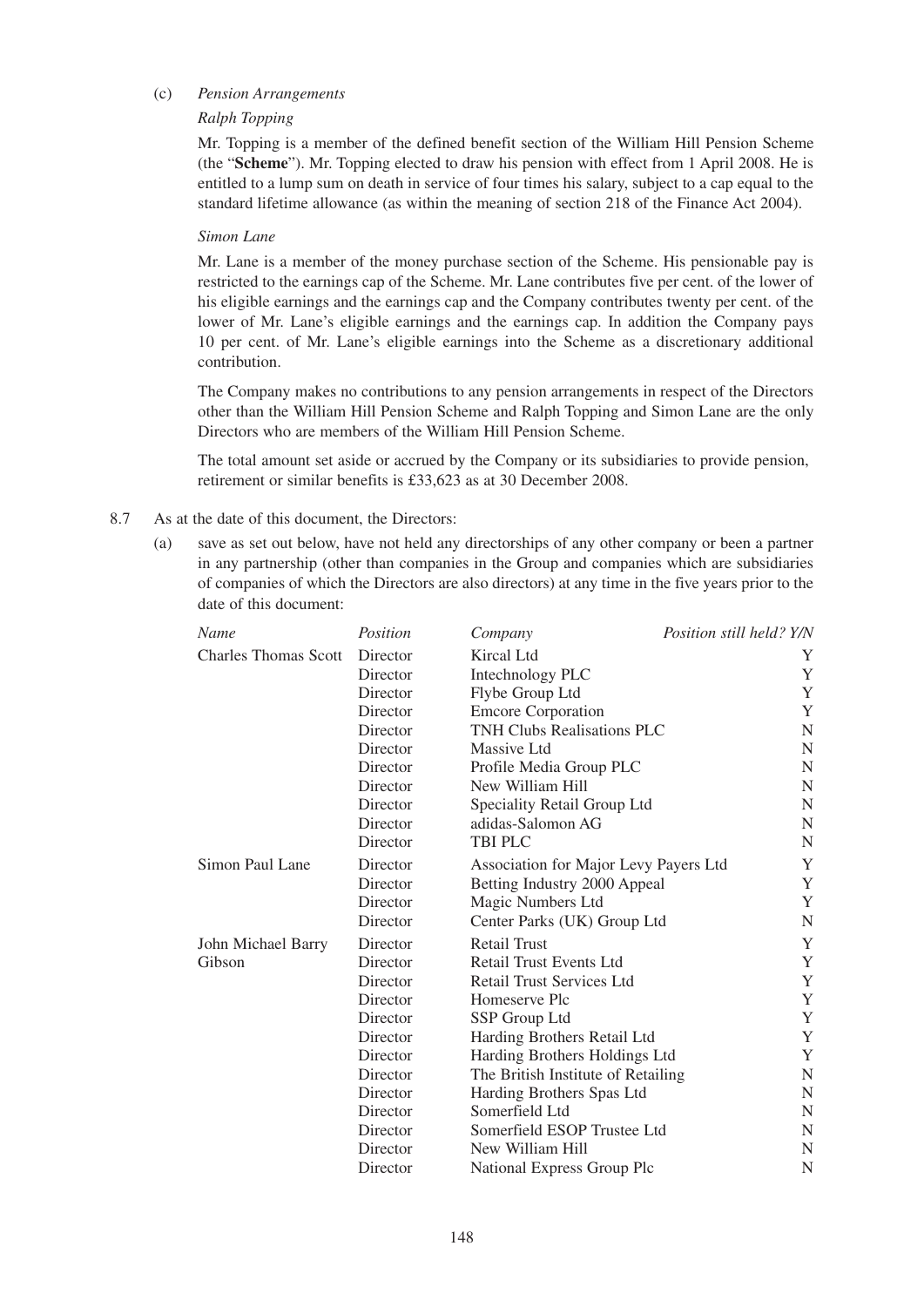| Name                          | Position  | Company                               | Position still held? Y/N |  |  |
|-------------------------------|-----------|---------------------------------------|--------------------------|--|--|
| David Phillip Allvey          | Director  | Costain Group Plc                     | Y                        |  |  |
|                               | Director  | Arena Coventry Ltd                    | Y                        |  |  |
|                               | Director  | <b>Intertek Group PLC</b>             | Y                        |  |  |
|                               | Director  | Thomas Cook Group PLC                 | Y                        |  |  |
|                               |           | (formerly Mytravel Group PLC)         |                          |  |  |
|                               | Director  | BA (GI) Ltd                           | N                        |  |  |
|                               | Director  | <b>Resolution Group Plc</b>           | N                        |  |  |
|                               |           | (formerly Ignis Asset Management Ltd) |                          |  |  |
|                               | Director  | <b>Barclays PLC</b>                   | N                        |  |  |
|                               | Director  | Zurich Insurance Plc                  | N                        |  |  |
|                               | Director  | <b>BAT</b> Industries PLC             |                          |  |  |
|                               | Director  | McKechnie Engineered Plastics Limited | N                        |  |  |
|                               | Director  | Parkway 2005 Plc                      | N                        |  |  |
|                               | Director  | New William Hill                      | $\mathbf N$              |  |  |
| David Albert Edmonds Director |           | Legal Services Board                  | Y                        |  |  |
|                               | Director  | Keele University Science and          |                          |  |  |
|                               |           | <b>Business Park Limited</b>          | Y                        |  |  |
|                               | Director  | 4 Castledown Terrace, Hasting         |                          |  |  |
|                               |           | Management Company Ltd                | N                        |  |  |
|                               | Director  | Wincanton Plc                         | Y                        |  |  |
|                               | Director  | The Social Market Foundation          | Y                        |  |  |
|                               | Director  | Hammerson Plc                         | Y                        |  |  |
|                               | Director  | South & East London Education         |                          |  |  |
|                               |           | <b>Community Trust Ltd</b>            | N                        |  |  |
|                               | Director  | New William Hill                      | N                        |  |  |
|                               | Director  | <b>NHS SBS Ltd</b>                    | N                        |  |  |
| Ashley Highfield              | None held |                                       |                          |  |  |

- (b) have no convictions relating to fraudulent offences within the last five years;
- (c) have not within the previous five years been a director or a member of the administrative management or supervisory bodies or a member of senior management of any company at the time of any bankruptcy, receivership or liquidation; and
- (d) have not within the previous five years received any official public incrimination and/or sanction by any statutory or regulatory authorities (including designated professional bodies) and have not been disqualified by a court from acting as a director or a member of the administrative, management or supervisory bodies of a company or from acting in the management or conduct of the affairs of any company.
- 8.8 None of the Directors has any potential conflicts of interests between their duties to William Hill and their private interests or other duties to third parties.
- 8.9 None of the Directors have agreed to waive future emoluments nor has there been any waiver of emoluments during the 2008 financial year.
- 8.10 The total aggregate of the remuneration paid and benefits in kind granted to Directors (including fees payable to Non-executive Directors) by the Group in the 2008 financial year was £3,114,110.
- 8.11 None of the Directors were appointed either as a member of the administrative, management or supervisory bodies of the Company, or as a member of senior management of the Company, pursuant to an arrangement or understanding with major shareholders, customers, suppliers or others.
- 8.12 Further information regarding the Directors

*Charles Scott (60), Chairman* was appointed a Non-executive Director of the Group in January 1999 and a part-time Non-executive Chairman on 1 January 2004. Mr. Scott is also Chairman of the Nomination Committee. Mr. Scott previously spent nine years with Saatchi & Saatchi in various roles including Chairman, Chief Executive and Finance Director. He is currently a Non-executive Director of InTechnology PLC, Emcore Corporation and Flybe Group Limited. He has worked for over 20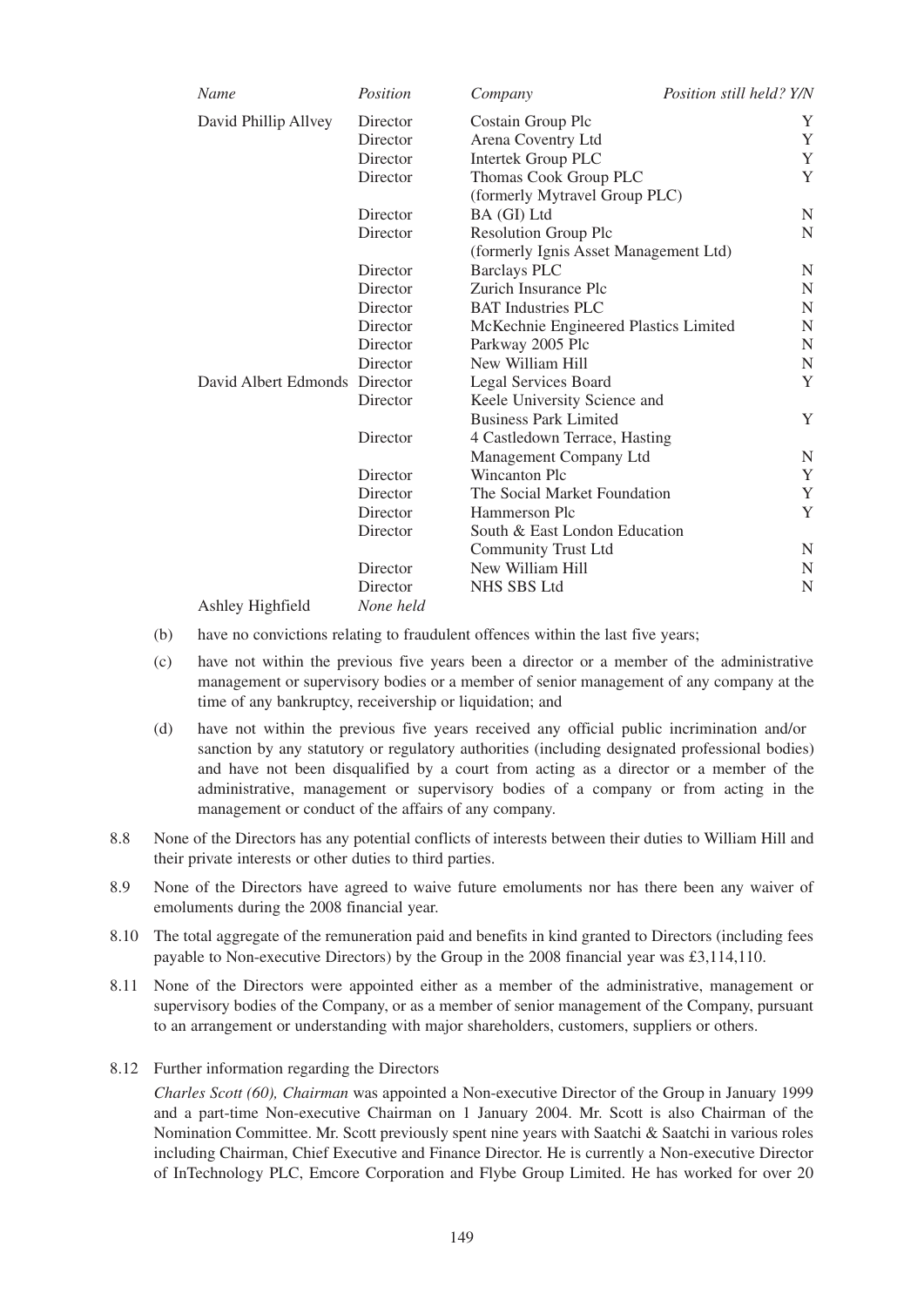years with US corporations, including as Chief Financial Officer of IMS International. Mr. Scott is a Chartered Accountant.

*Ralph Topping (57), Chief Executive* was appointed a director in May 2007 and Chief Executive in February 2008. Mr. Topping has been with William Hill since 1973 and has held various roles within William Hill. Mr. Topping is responsible for the Group's overall strategic direction and the day-to-day management and profitability of the Group's operations.

*Simon Lane (46), Group Finance Director* was appointed in March 2006 as the Group Finance Director responsible for finance, strategic planning, investor relations, security and internal audit. Mr. Lane was the Finance Director for Center Parcs (UK) Group Plc, Group Finance Director for Albert Fisher Group Plc, Director of Corporate Finance of Safeway Plc and Financial Controller of Mars Confectionary. Mr. Lane is a Chartered Accountant.

*David Allvey (63), Independent Non-executive Director* was appointed in May 2002. He is Chairman of the Audit and Risk Management Committee. Mr. Allvey was Group Finance Director of B.A.T. Industries Plc until 1998, Group Chief Operation Officer of Zurich Financial Services Plc from 1998 to 1999 and Group Finance Director of Barclays Bank Plc from 1999 to 2001. He is Chairman of Costain Group Plc and Arena Coventry Ltd, Non-executive Director of Intertek Group Plc and Thomas Cook Group Plc. He was a Non-executive Director of Resolution Group Plc, Chairman of the Fiscal Committee of the 100 Group of UK Finance Directors and is a former member of the UK Accounting Standards Board and the International Accounting Standards Insurance Group, having worked as a Chartered Accountant with Price Waterhouse in London.

*David Edmonds CBE (64), Independent Non-executive Director* was appointed on 1 January 2005. He is the Chairman of the Corporate Responsibility and Regulated Issues Committee. Mr. Edmonds was Director General of Telecommunications at Oftel from 1998 to 2003 and Managing Director, Group Central Services at National Westminster Group Plc from 1991 to 1997. He previously held positions as Chief Executive of The Housing Corporation, Managing Director of Group Central Services at National Westminster Bank Plc and as principal private secretary to the Secretary of State for the Environment. He is a former Board Member of Office of Communications and English Partnerships. Mr. Edmonds is currently a Non-executive Director of Hammerson plc, Chairman of Wincanton plc, Chairman of NHS SBS Ltd, Chairman of the Legal Services Board, a Trustee of the Social Market Foundation, and a Board Member of Keele University Science and Business Park Ltd.

*Barry Gibson (57), Senior Independent Non-executive Director* was appointed as a Non-executive Director of William Hill in May 2002 and is currently Senior Independent Non-executive Director. He is also the Chairman of the Remuneration Committee. Mr. Gibson was Group Retail Director of BAA Plc from 1988 to 1997 and Group Chief Executive of Littlewoods Plc from 1997 to 2001. He was also the Non-executive Director of Limelight Plc and Somerfield Plc. Mr. Gibson is currently Chairman and Trustee of the Retail Trust and a Non-executive Director Homeserve Plc and Senior Independent Director of National Express Group Plc.

*Ashley Highfield (43), Independent Non-executive Director* was appointed in November 2008. He is currently the Managing Director and Vice President of Consumer and Online UK at Microsoft. Previously, he was CEO of Project Kangaroo – the proposed three way joint venture between the BBC, ITV and Channel 4. Prior to this appointment in 2008, he worked at the BBC for 8 years as Director, New Media & Technology and was a member of the executive board and management board. Between 1996 and 2000 he was Managing Director of Flextech Interactive Limited and an executive board member of Flextech plc. He is currently a Member of BAFTA, a Fellow of the Royal Society of Arts and a Director of the British Film Institute.

## **9. WORKING CAPITAL**

William Hill is of the opinion that, taking into account available bank facilities and the net proceeds of the Rights Issue receivable by William Hill, the Group has sufficient working capital for its present requirements, that is, for at least the next 12 months from the date of this document.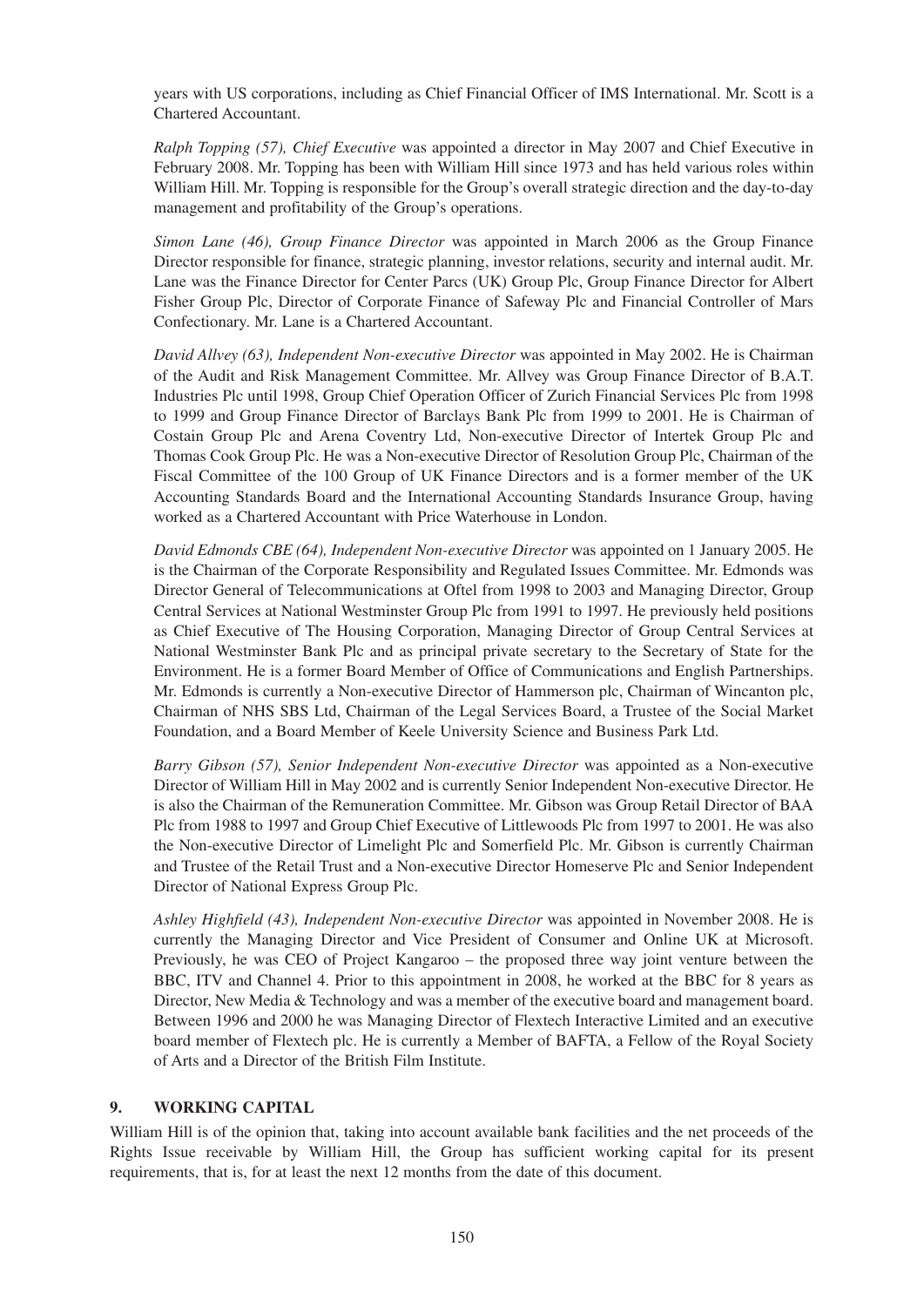## **10. UK TAXATION**

The following statements are intended as a general guide only to current UK tax legislation and published practice of the UK HM Revenue & Customs in each case as at the date of this document and, where stated, to proposals announced by the Chancellor of the Exchequer in his Pre-Budget Report on 24 November 2008. They relate only to Shareholders who are resident, and, in the case of individuals ordinarily resident, in the UK for tax purposes (except where otherwise stated) and who hold their Ordinary Shares beneficially as investments. They may not apply to certain Shareholders, such as dealers in securities, insurance companies and collective investment schemes, and Shareholders who have (or are deemed to have) acquired their Ordinary Shares by virtue of an office or employment.

**Any person who is in any doubt as to his tax position or who is subject to tax in a jurisdiction other than the UK is strongly recommended to consult his professional advisers immediately.**

### 10.1 *Taxation of chargeable gains*

#### (a) *Acquisition of New Ordinary Shares*

For the purposes of UK taxation of chargeable gains, the issue of New Ordinary Shares under the Rights Issue should be regarded as a reorganisation of William Hill's share capital. Accordingly, to the extent that a Qualifying Shareholder takes up all or part of his entitlement under the Rights Issue in respect of his existing holding of Ordinary Shares, he should not be treated as having disposed of any part of that shareholding. Instead, his Existing Ordinary Shares and the New Ordinary Shares issued to him in respect of those Ordinary Shares should be treated as a single asset (the "**New Holding**") acquired at the time he acquired his Existing Ordinary Shares. For the purpose of computing any gain or loss on a subsequent disposal by a Qualifying Shareholder of any shares comprised in his New Holding, the Issue Price paid for the New Ordinary Shares will be added to the base cost of his Existing Ordinary Shares.

If a Qualifying Shareholder disposes of all or some of his rights to subscribe for New Ordinary Shares under the Rights Issue, or if he allows all or part of those rights to lapse and receives a cash payment in respect of this, he may, depending on his circumstances, incur a liability to UK taxation of chargeable gains. If, however, the proceeds resulting from the disposal or lapse are "small" (currently interpreted by the HM Revenue & Customs as not exceeding the greater of £3,000 or five per cent. of the market value (as at the date of the disposal or lapse) of the holding of Existing Ordinary Shares in respect of which the rights arose) the Shareholder will be treated as not making a disposal for the purposes of UK taxation of chargeable gains provided the proceeds received do not exceed the acquisition cost of those Existing Ordinary Shares. No liability to tax on capital gains will then arise as a result of the disposal or lapse of the rights, but the proceeds will be deducted from the acquisition cost of those Ordinary Shares and accordingly will be taken into account when computing any chargeable gain or allowable loss arising on a future disposal of those Existing Ordinary Shares.

An individual Shareholder who has ceased to be resident or ordinarily resident in the UK for tax purposes for a period of less than five years of assessment and who disposes of all or part of his New Holding during that period of temporary non-residence may be liable to on his return to the UK to UK taxation of chargeable gains arising during the period of absence, subject to any available exemption or relief.

#### (b) *Indexation Allowance and Taper Relief*

Indexation allowance is available only for the purposes of corporation tax and is not available to individuals, personal representatives or trustees. The following paragraphs therefore deal separately with Shareholders within the charge to corporation tax and Shareholders within the charge to capital gains tax.

(i) Shareholders within the charge to corporation tax

Shareholders within the charge to UK corporation tax will, for the purposes of computing gains but not losses, be allowed to claim an indexation allowance in respect of the amounts they have paid for their New Ordinary Shares. The indexation allowance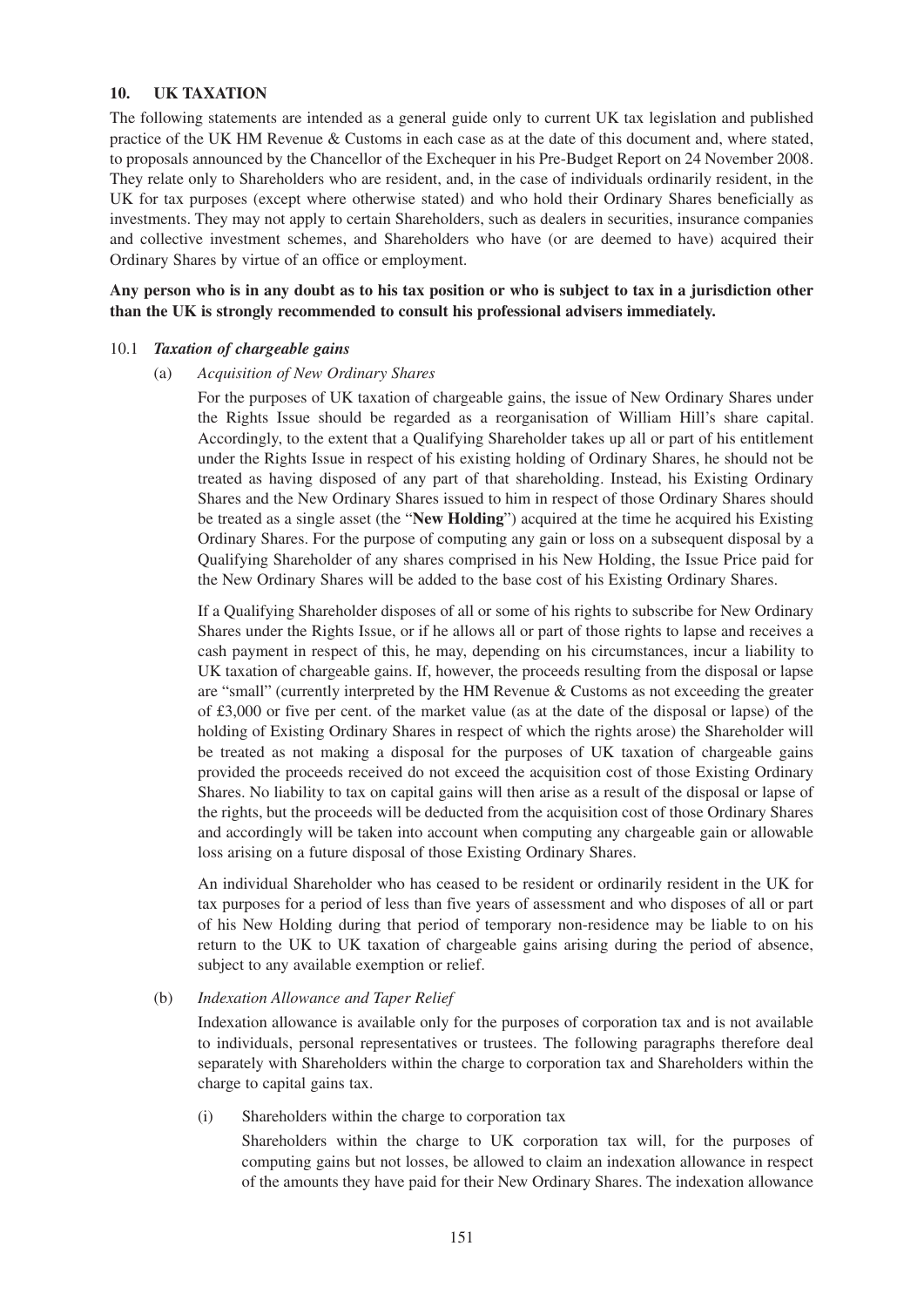will generally only apply from the date the money for the New Ordinary Shares is paid or is liable to be paid, not from the time the original holding was acquired.

(ii) Shareholders within the charge to capital gains tax

For Shareholders within the charge to UK capital gains tax, indexation allowance and taper relief has been abolished and such Qualifying Shareholders will not be able to claim an indexation allowance or taper relief.

Shareholders within the charge to capital gains tax are generally liable to capital gains tax at the rate of 18 per cent. on any chargeable gain in excess of the annual exempt amount (£9,600 for individuals in 2008/2009 tax year).

#### 10.2 *Taxation of dividends*

(a) *Company*

William Hill will not be required to withhold tax at source on any dividends it pays to its Shareholders.

#### (b) *UK Resident Shareholders*

Individuals resident or ordinarily resident in the UK for taxation purposes or who carry on a trade, profession or vocation in the UK through a branch or agency and have used, owned, held or acquired Ordinary Shares in or for the purposes of such trade, professional or vocation, branch or agency are generally liable to income tax on the aggregate amount of any dividend received and a tax credit equal to 10 per cent. of the gross dividend (or one-ninth of the dividend received). For example, on a dividend received of £90, the tax credit would be £10, and an individual would be liable to income tax on £100. No further income tax is payable in respect of the dividend by UK resident individuals who are not liable to income tax at the higher rate (currently 40 per cent.). UK resident individuals who are subject to tax at the higher rate are subject to tax on dividends at the rate applicable to dividends (currently 32.5 per cent.) but are entitled to offset the 10 per cent. tax credit against such liability. For example, on a dividend received of £90 such a taxpayer would have to pay additional tax of £22.50 (representing 32.5 per cent. of the gross dividend less the 10 per cent. credit). For this purpose, dividends are treated as the top slice of an individual's income.

If proposals announced by the Chancellor of Exchequer on 24 November 2008 in his Pre-Budget Report are implemented, a new 45 per cent. rate of income tax will apply to taxable income above £150,000 on and after 6 April 2011 and a new 37.5 per cent. rate of tax will apply to taxable dividend income above £150,000 on and after that date.

A UK resident individual Shareholder who is not liable to income tax in respect of the gross dividend and other UK resident Shareholders who are not liable to UK tax on dividends, including pension funds and charities, are not entitled to claim repayment of the tax credit attaching to dividends paid by William Hill.

Subject to certain exceptions for traders in securities and insurance companies, a corporate Shareholder resident in the UK for tax purposes will generally not be subject to corporation tax on dividends received on Ordinary Shares from William Hill. Such Shareholders will not generally be able to claim repayment of tax credits attaching to dividends. Proposed changes to UK legislation on the taxation of dividends received by corporate shareholders are currently under discussion and may be enacted during 2009. However, on the basis of the latest draft legislation, these changes should not change the current position for UK resident corporate shareholders who receive dividends on those shares from William Hill.

#### (c) *Non-UK Resident Shareholders*

Non-UK resident Shareholders are not generally entitled to claim any part of the tax credit, subject to certain specific exemptions. Non-UK resident Shareholders may also be subject to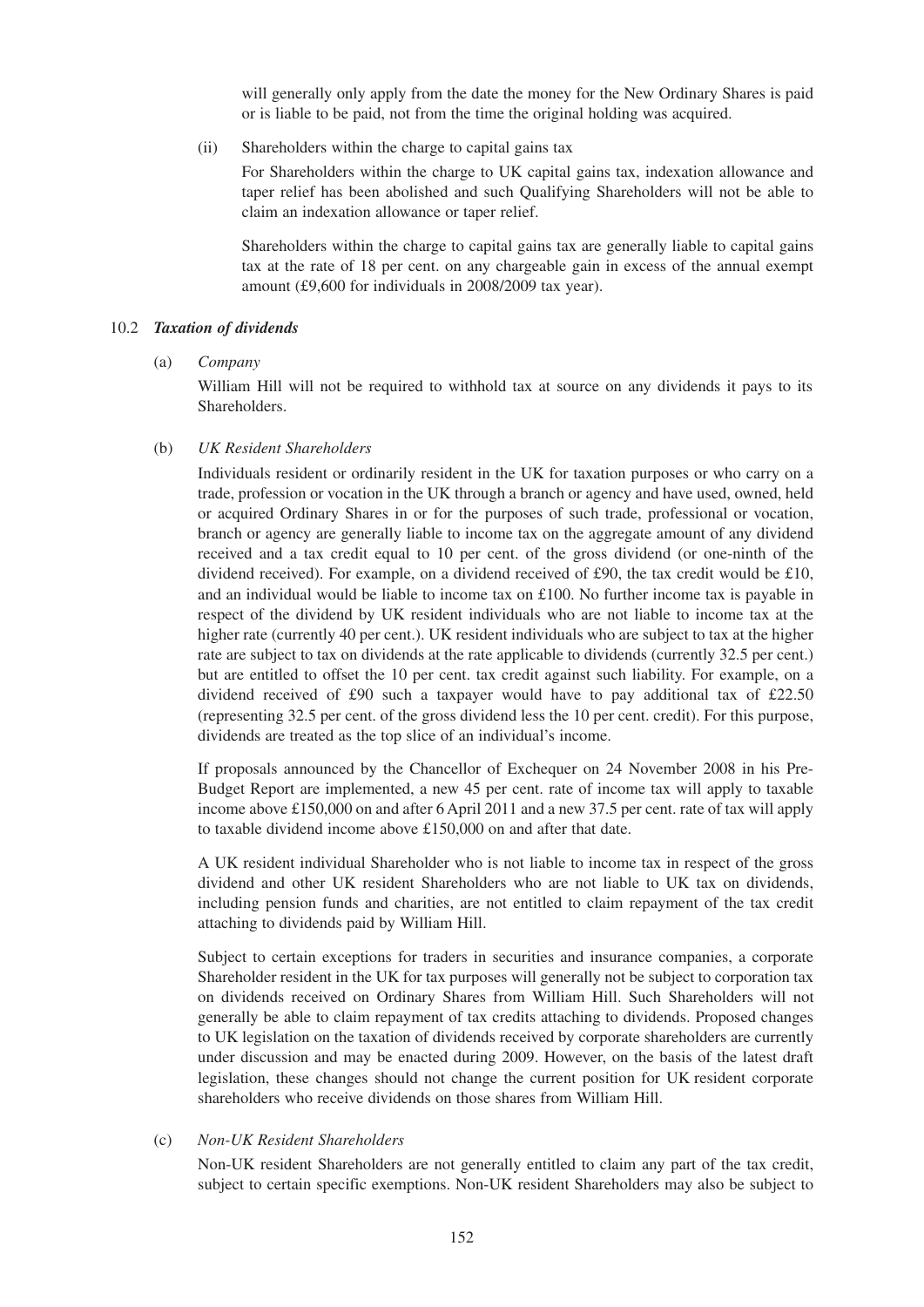tax on dividend income under any law to which they are subject outside the UK. Such Shareholders should consult their own tax advisers concerning their tax liabilities.

## 10.3 *Stamp duty and stamp duty reserve tax ("SDRT")*

The statements below summarise the current position and are intended as a general guide only to stamp duty and SDRT. Special rules apply to agreements made by broker dealers and market makers in the ordinary course of their business and to certain categories of person (such as depositories and clearance services) who may be liable to stamp duty or SDRT at a higher rate.

No stamp duty or SDRT will generally be payable on the issue of Provisional Allotment Letters or split letters of allotment or on the issue of definitive share certificates or crediting of CREST member accounts in respect of such allotment letters. Similarly, no stamp duty or SDRT will be payable on the registration of Provisional Allotment Letters, whether by the original holders or their renouncees.

A transfer of rights to subscribe for New Ordinary Shares represented by a Provisional Allotment Letter (whether nil paid or fully paid) on or before the last time for registration of renunciation will not be liable to stamp duty but will be liable to SDRT, generally at the rate of 0.5 per cent. of the amount or value of the consideration payable.

A transfer for value of Ordinary Shares will generally be subject to stamp duty or SDRT. Stamp duty will arise on the execution of an instrument to transfer Ordinary Shares and SDRT will arise on the entry into an agreement to sell such Ordinary Shares.

Stamp duty and SDRT are normally a liability of the purchaser or transferee (although where such purchase is effected through a stockbroker or other financial intermediary, that person should normally account for the liability to SDRT and should indicate this has been done in any contract note issued to a buyer). In the case of transfers within CREST, any SDRT due will be collected through CREST in accordance with the CREST rules.

The amount of stamp duty or SDRT payable on the transfer is generally calculated at the rate of 0.5 per cent. of the consideration paid (although stamp duty only applies where such consideration is  $£1,000$  or more and is rounded up to the nearest £5). A liability to SDRT will be cancelled and any SDRT already paid will be repaid, generally with interest, where an instrument of transfer is executed and stamp duty is paid on that instrument within six years of the date on which the liability to SDRT arises.

Paperless transfers of Ordinary Shares within the CREST system are generally liable to SDRT, rather than stamp duty, at the rate of 0.5 per cent. of the amount or value of the consideration payable. Paperless transfers of Nil Paid Rights or Fully Paid Rights within the CREST system are generally liable to SDRT at the rate of 0.5 per cent. of the amount of value of the consideration payable. SDRT on relevant transactions is generally settled within the CREST system. Deposits of shares, Nil Paid Rights or Fully Paid Rights into CREST will generally not be subject to SDRT, unless the transfer into CREST is itself for consideration.

## **11. US TAXATION**

The following is a discussion of the material US federal income tax consequences of the acquisition, ownership and disposition of the Rights and New Ordinary Shares that are applicable to a US Holder, as defined below, that acquires Rights and New Ordinary Shares pursuant to this offering. This discussion is not a complete analysis or listing of all the possible tax consequences of such transactions and does not address all aspects of US federal income tax considerations that might be relevant to particular holders in light of their personal circumstances or to persons that are subject to special tax rules. In particular, the information set forth below deals only with US Holders that will hold Rights and New Ordinary Shares as capital assets for US federal income tax purposes (generally, property held for investment) and that do not own, and are not treated as owning, at any time, 10 per cent. or more of the total combined voting power of all classes of our stock entitled to vote. In addition, this description of the material US federal income tax consequences does not address the tax treatment of special classes of US Holders, such as: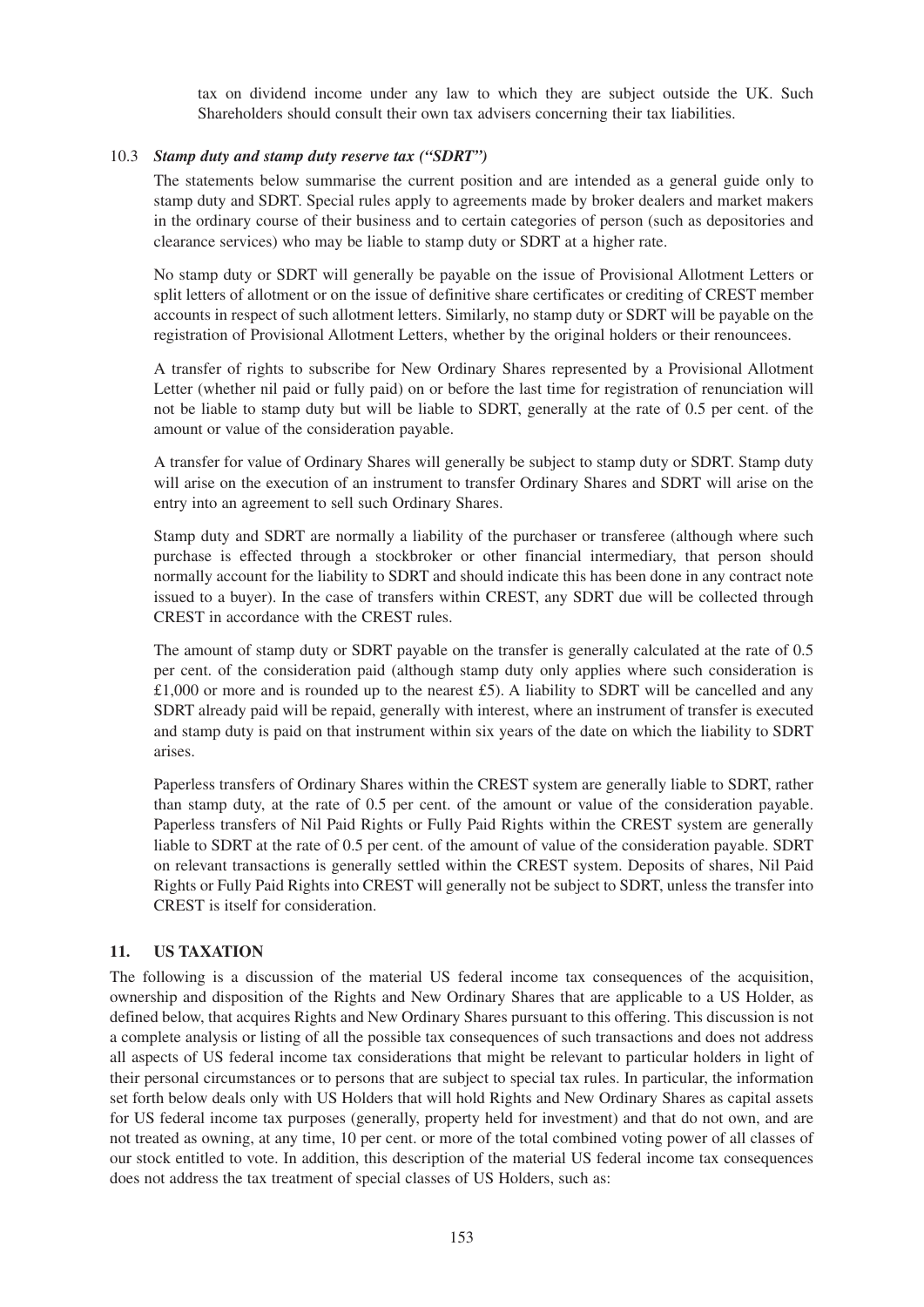- banks and financial institutions;
- regulated investment companies;
- real estate investment trusts;
- individual retirement accounts and other tax-deferred accounts:
- tax-exempt entities;
- insurance companies;
- persons holding the Existing Ordinary Shares, Rights or New Ordinary Shares as part of a hedging, conversion, constructive sale, 'straddle', or other integrated transaction;
- persons who acquired the Existing Ordinary Shares, Rights or New Ordinary Shares through the exercise or cancellation of compensatory stock options or otherwise as compensation;
- US expatriates;
- persons subject to the alternative minimum tax;
- dealers or traders in securities or currencies; and
- holders whose functional currency is not the US dollar.

This summary does not address any other tax consequences under any state, local or foreign laws other than as provided in "UK Taxation" above.

For purposes of this section, a "US Holder" for US federal income tax purposes is: (1) an individual citizen or a resident alien of the United States; (2) a corporation (or other entity treated as a corporation created or organised under the laws of the United States or any state thereof or the District of Columbia; (3) an estate the income of which is subject to US federal income taxation regardless of its source; or (4) a trust (A) if a court within the United States is able to exercise primary supervision over its administration and one or more US persons have authority to control all substantial decisions of the trust or (B) that has a valid election in effect under applicable Treasury regulations to be treated as a US person.

An individual may be treated as a resident alien of the United States, as opposed to a non-resident alien, for US federal income tax purposes if the individual is present in the United States for at least 31 days in a calendar year and for an aggregate of at least 183 days during a three-year period ending in such calendar year. For the purposes of this calculation, an individual would count all of the days that the individual was present in the then-current year, one-third of the days that the individual was present in the immediately preceding year and one-sixth of the days that the individual was present in the second preceding year. Resident aliens are subject to United State federal income tax as if they were US citizens, and thus would constitute "US Holders" for purposes of the discussion below. Other rules may apply to determine whether an individual is a resident alien for US federal income tax purposes if the individual is a citizen or tax resident of a country with which the United States has a tax treaty.

If a partnership or other pass-through entity (including any entity or arrangement treated as a partnership or pass-through entity for US federal income tax purposes) is a beneficial owner of the Rights and New Ordinary Shares, the tax treatment of a partner or other owner in the partnership or pass-through entity will generally depend upon the status of the partner or other owner and the activities of the partnership or passthrough entity. A partner or other owner of a partnership or pass-through entity that acquires the Rights and New Ordinary Shares should consult an independent tax adviser regarding the tax consequences of acquiring, owning and disposing of the Rights and New Ordinary Shares.

The following discussion is based upon the Internal Revenue Code of 1986, as amended (the "**Code**"), US judicial decisions, administrative pronouncements, existing and proposed Treasury regulations and any applicable tax treaty, all as in effect as of the date hereof. All of the preceding authorities are subject to change, possibly with retroactive effect, so as to result in US federal income tax consequences different from those discussed below. The Company has not requested, and will not request, a ruling from the US Internal Revenue Service (the "**IRS**") with respect to any of the US federal income tax consequences described below, and as a result there can be no assurance that the IRS will not disagree with or challenge any of the conclusions the Company has reached and describe herein.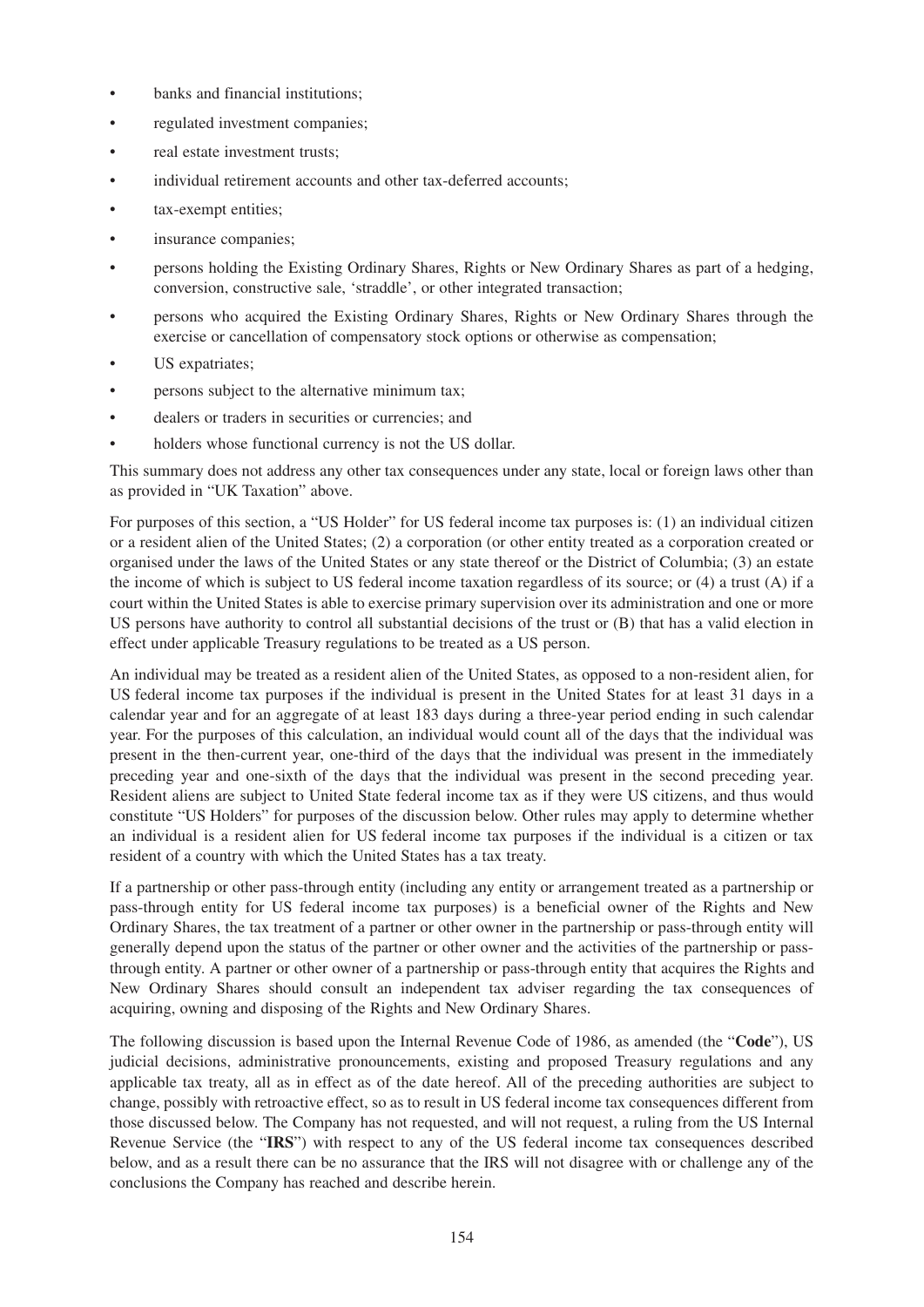This discussion assumes that the Company is not, and will not become, a passive foreign investment company (a "**PFIC**") for US federal income tax purposes, which the Company believes to be the case. The Company's possible status as a PFIC must be determined annually and therefore may be subject to change. If the Company were to be a PFIC in any year, materially adverse consequences could result for US Holders.

The following discussion is for general information only and is not intended to be, nor should it be construed to be, legal or tax advice to any holder or prospective holder of the Rights and New Ordinary Shares and no opinion or representation with respect to the US federal income tax consequences to any such holder or prospective holder is made. Prospective purchasers should consult their tax advisers as to the particular consequences to them under US federal, state and local, and applicable foreign, tax laws of the acquisition, ownership and disposition of the Rights and New Ordinary Shares.

To ensure compliance with Treasury Department Circular 230, each holder and/or purchaser of the Rights or New Ordinary Shares is hereby notified that: (a) any discussion of US federal tax issues herein is not intended or written to be relied upon, and cannot be relied upon, by a holder and/or purchaser for the purpose of avoiding penalties that may be imposed on such holder and/or purchaser under applicable tax law; (b) such discussion is included herein in connection with the promotion or marketing (within the meaning of Circular 230) of the offer to sell the Rights or New Ordinary Shares by the Company; and (c) a holder and/or purchaser of any Rights or New Ordinary Shares should seek advice based on its particular circumstances from an independent tax adviser.

## 11.1 *Taxation in respect of Rights*

## *Receipt of Rights*

The tax consequences of the receipt of Rights by a US Holder are not free from doubt. In particular, it is not clear whether the sale of Rights by Citi, and the remittance of the proceeds from that sale to certain US Holders whose Rights were sold, should be treated as a sale and distribution by the Company, or as a distribution of Rights by the Company and a subsequent sale of those Rights by the relevant holders. If the sale and distribution were considered to be made by the Company, then the receipt of Rights would be taxable to US Holders as a dividend to the extent of the Company's current or accumulated earnings and profits, as described below under "Taxation in Respect of New Ordinary Shares – Dividends". However, based on the particular facts relating to the Rights and the sale of Rights by Citi, the Company believes it is proper to take the position that a US Holder is not required to include any amount in income for US federal income tax purposes as a result of the receipt of the Rights. It is possible that the IRS will take a contrary view and require a US Holder to include in income the fair market value of the Rights on the date of their distribution. The remainder of this discussion assumes that the receipt of the Rights will not be a taxable event for US federal income tax purposes.

If, on the date of receipt, the fair market value of such Rights is 15 per cent. or more of the fair market value of the Existing Ordinary Shares with respect to which the Rights were received, or if the US Holder elects to allocate a portion of the basis of such Existing Ordinary Shares to the Rights, then the basis in the US Holder's Existing Ordinary Shares with respect to which the Rights were received must be allocated among the Existing Ordinary Shares and the Rights in proportion to their fair market values on the date of receipt. This rule will apply only if the Rights are exercised or sold. If, however on the date of receipt, the fair market value of such Rights is less than 15 per cent. of the fair market value of the Existing Ordinary Shares with respect to which the Rights were received, or if the US Holder does not elect to allocate a portion of the basis of such Existing Ordinary Shares to the Rights, then a US Holder's tax basis in the Rights generally will be zero and its tax basis in its Existing Ordinary Shares will remain unchanged as a result of the Rights Issue. If a US Holder allows the Rights to expire without selling or exercising them and does not receive any proceeds, the US Holder will not recognise any loss upon the expiration of the Rights, and the US Holder will not be entitled to allocate any basis to the Rights.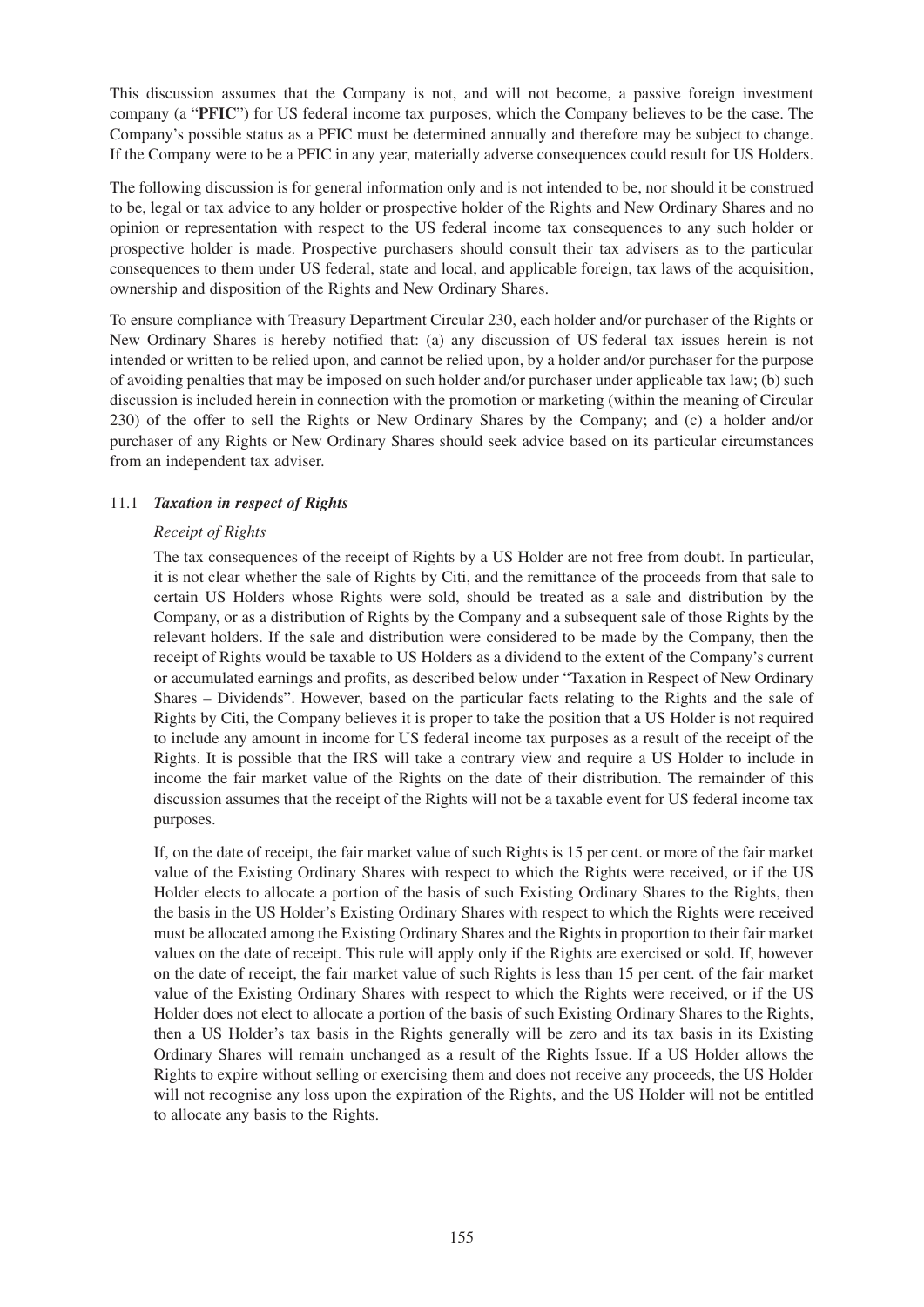### *Sale or other disposition of Rights*

Upon a sale or other disposition of the Rights, a US Holder will generally recognise capital gain or loss equal to the difference, if any, between the US dollar value of the amount realised (as determined on the date of the sale or other disposition) and the US Holder's adjusted tax basis in the Rights. Any gain or loss will be US source, and will be long-term capital gain or loss if the US Holder's holding period in the Rights exceeds one year. A US Holder's holding period in the Rights will include the holding period in the Existing Ordinary Shares with respect to which the Rights were distributed.

The Company believes it is proper to take the position that a US Holder that receives a payment on account of the sale of the Rights or New Ordinary Shares at a premium over the Issue Price will be treated either as having sold the Rights or as having exercised the Rights and sold the New Ordinary Shares (as described below under "Taxation in respect of New Ordinary Shares – Sale or other disposition"). A US Holder that receives such a payment should consult an independent tax adviser about the US federal income tax treatment of those amounts.

The amount realised on a sale or other disposition of the Rights for an amount in a currency that is not the US dollar (for the purpose of this section such currency shall be referred to as "foreign currency") will be the US dollar value of this amount on the date of sale or disposition. On the settlement date, the US Holder will recognise US source foreign currency gain or loss (taxable as ordinary income or loss) equal to the difference if any between the US dollar value of the amount received based on the exchange rates in effect on the date of sale or other disposition and the settlement date. However, in the case of the Rights traded on an established securities market (as defined under the applicable Treasury regulations) that are sold by a cash basis US Holder (or an accrual basis US Holder that so elects), the amount realised will be based on the exchange rate in effect on the settlement date for the sale, and no exchange gain or loss will be recognised at that time. It is unclear if this exception will apply to any sale of the Rights, in part because it is uncertain whether an active trading market on an established securities market will develop for the Rights.

### *Exercise of Rights*

A US Holder will not recognise taxable income upon the receipt of New Ordinary Shares pursuant to the exercise of Rights.

A US Holder's basis in the New Ordinary Shares will equal the sum of the US dollar cost of the New Ordinary Shares (determined at the spot rate on the date of exercise) and the US Holder's basis, if any, in the rights exercised to obtain the New Ordinary Shares. The US dollar cost of a New Ordinary Share purchased with foreign currency will generally be the US dollar value of the New Ordinary Shares on the date of purchase, or the settlement date for the purchase, in the case that the New Ordinary Shares will trade on an established securities market, as defined in the applicable Treasury regulations, that are purchased by a cash basis US Holder (or an accrual basis US Holder that so elects). Such an election by an accrual basis US Holder must be applied consistently from year to year and cannot be revoked without consent of the IRS. A US Holder's holding period in each New Ordinary Share acquired through the exercise of a Right will begin with and include the date of exercise.

#### 11.2 *Taxation in respect of New Ordinary Shares*

#### *Dividends*

#### General

The gross amount of any distribution paid by the Company will generally be subject to United States federal income tax as foreign source dividend income to the extent paid out of the Company's current or accumulated earnings and profits, as determined under US federal income tax principles. Such amount will be includable in gross income by a US Holder as ordinary income on the date that the US Holder actually or constructively receives the distribution in accordance with the US Holder's regular method of accounting for US federal income tax purposes. The amount of any distribution made by the Company in property other than cash will be the fair market value of such property on the date of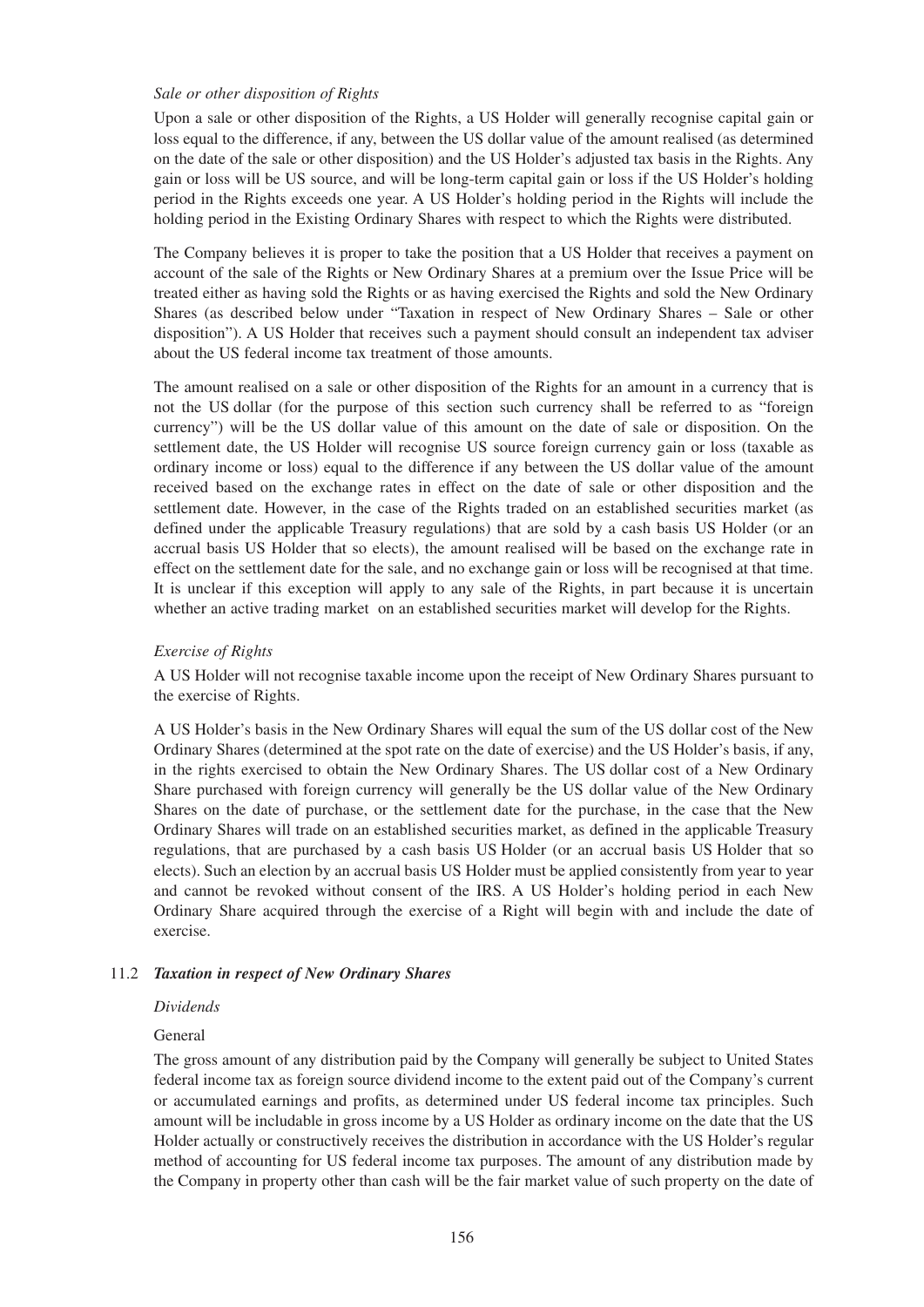the distribution. Dividends paid by the Company will not be eligible for the dividends received deduction allowed to corporations. Distributions in excess of current and accumulated earnings and profits will be treated as a non-taxable return of capital to the extent of the US Holder's basis in the New Ordinary Shares and thereafter as capital gain. However, the Company does not maintain calculations of its earnings and profits in accordance with US federal income tax accounting principles. US Holders should therefore assume that any distribution by the Company with respect to New Ordinary Shares will constitute ordinary dividend income. US Holders should consult their tax advisers with respect to the appropriate US federal income tax treatment of any distribution received from the Company.

Subject to applicable limitations, for taxable years that begin before 2011, dividends paid by the Company will generally be taxable to a non-corporate US Holder at the special reduced rate normally applicable to long-term capital gains, provided the Company qualifies for the benefits of the tax treaty between the United States and the United Kingdom. A US Holder will be eligible for this reduced rate only if it has held the New Ordinary Shares for more than 60 days during the 121-day period beginning 60 days before the ex-dividend date.

Prospective purchasers should consult an independent tax adviser concerning the applicability of the foreign tax credit and source of income rules to dividends paid with respect to the New Ordinary Shares.

## *Foreign currency dividends*

Dividends paid in pounds sterling will be included in income in a US dollar amount calculated by reference to the exchange rate in effect on the day the dividends are received by the US Holder, regardless of whether the pounds sterling are converted into US dollars at that time. If dividends received in pounds sterling are converted into US dollars on the day they are received, the US Holder generally will not be required to recognise foreign currency gain or loss in respect of the dividend income. Any gain or loss recognised on a sale or other disposition of a foreign currency will be USsource ordinary income or loss.

#### *Sale or other disposition*

A US Holder generally will recognise gain or loss upon the sale, exchange or other disposition of the New Ordinary Shares in an amount equal to the difference, if any, between (i) the amount realised upon the sale, exchange or other taxable disposition and (ii) the US Holder's adjusted tax basis in the New Ordinary Shares. Generally, such gain or loss will be capital gain or loss and will be long-term capital gain or loss if, on the date of the sale, exchange or other disposition, the US Holder has held the New Ordinary Shares for more than one year. However, regardless of a US Holder's actual holding period, any loss may be long-term capital loss to the extent the US Holder receives a dividend that qualifies for the reduced rate described above under "Dividends – General", and exceeds 10 per cent. of the US Holder's basis in its New Ordinary Shares. Generally, if the US Holder is an individual taxpayer, long-term capital gains for taxable dispositions prior to January 1, 2011 will be taxed at a maximum rate of 15 per cent. The deductibility of capital losses is subject to limitations under the Code.

Gain or loss, if any, that the US Holder realises upon a sale, exchange or other taxable disposition of New Ordinary Shares will be treated as having a United States source for US foreign tax credit limitation purposes. Consequently, the US Holder may not be able to use any foreign tax credits arising from any UK tax imposed on the sale, exchange or other taxable disposition of the New Ordinary Shares unless such credit can be applied (subject to applicable limitations) against tax due on other income treated as derived from foreign sources or unless an applicable treaty provides otherwise.

The amount realised on a sale or other disposition of New Ordinary Shares for an amount in foreign currency will be the US dollar value of this amount on the date of sale or disposition. On the settlement date, the US Holder will recognise US-source foreign currency gain or loss (taxable as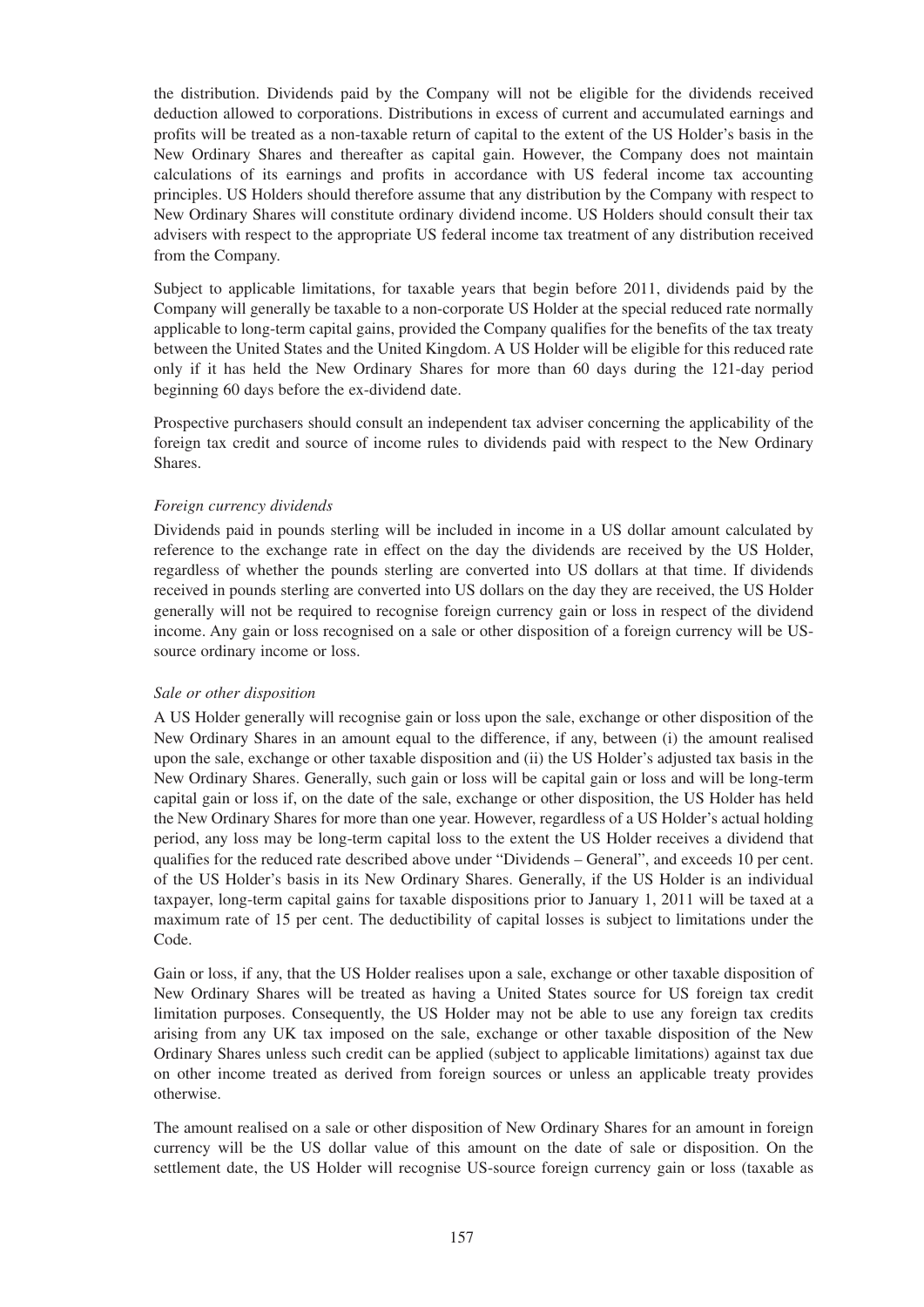ordinary income or loss) equal to the difference (if any) between the US dollar value of the amount received based on the exchange rates in effect on the date of sale or other disposition and the settlement date. However, in the case of New Ordinary Shares traded on an established securities market that are sold by a cash basis US Holder (or an accrual basis US Holder that so elects), the amount realised will be based on the exchange rate in effect on the settlement date for the sale, and no exchange gain or loss will be recognised at that time.

## *Disposition of foreign currency*

Foreign currency received on the sale or other disposition of a New Ordinary Share will have a tax basis equal to its US dollar value on the settlement date. Foreign currency that is purchased will generally have a tax basis equal to the US dollar value of the foreign currency on the date of purchase. Any gain or loss recognised on a sale or other disposition of a foreign currency (including its use to purchase New Ordinary Shares or upon exchange for US dollars) will be US-source ordinary income or loss.

## *Backup withholding and information reporting*

Payments of dividends and other proceeds with respect to the New Ordinary Shares, by a US paying agent or other US intermediary, will be reported to the IRS and to the US Holder as may be required under applicable regulations. Backup withholding may apply to these payments if the US Holder fails to provide an accurate taxpayer identification number or certification of exempt status or fails to report all interest and dividends required to be shown on its US federal income tax returns. Certain US Holders (including, among others, corporations) are not subject to backup withholding. US Holders should consult their tax advisers as to their qualification for exemption from backup withholding and the procedure for obtaining an exemption.

Backup withholding is not an additional tax. Any amounts withheld under the backup withholding rules will be allowed as a refund or credit against the US Holder's US federal income tax liability, provided that the required information is furnished to the IRS.

## **12. UNDERWRITING AGREEMENT**

William Hill, Citi and the Lead Managers have entered into the Underwriting Agreement under which Citi has agreed to use reasonable endeavours to procure subscribers for New Ordinary Shares not taken up under the Rights Issue (other than the 183,437 New Ordinary Shares which the Directors have undertaken to take up), failing which Citi itself, together with the other Underwriters, will subscribe for such New Ordinary Shares.

The obligations of Citi and the Lead Managers under the Underwriting Agreement are conditional upon, *inter alia*, the passing of the Resolution to be proposed at the Extraordinary General Meeting, and Admission becoming effective by not later than 8.00 a.m. on 24 March 2009 (or such later time or date as William Hill, Citi and the other Underwriters may agree).

If any of the conditions in the Underwriting Agreement are not fulfilled (or where permitted waived) in all respects by the specified time and date or by such later date as Citi, William Hill and the other Underwriters may agree (provided that the Acceptance Date is not later than 21 April 2009), the obligations of Citi and the Lead Managers under the Underwriting Agreement shall terminate.

For the services provided under the Underwriting Agreement, William Hill shall pay to Citi as agent for and on behalf of itself and the Underwriters, irrespective of whether or not the Underwriters are called upon to subscribe or procure subscribers for Ordinary Shares, a commission of an amount equal to 3.5 per cent. of the product of the Issue Price multiplied by the total number of New Ordinary Shares less those New Ordinary Shares which the Directors have undertaken to take up.

Under the Underwriting Agreement, William Hill has given certain representations and warranties to Citi and the Lead Managers regarding, *inter alia*, the accuracy of the information contained in this document, and an indemnity in relation to the Rights Issue.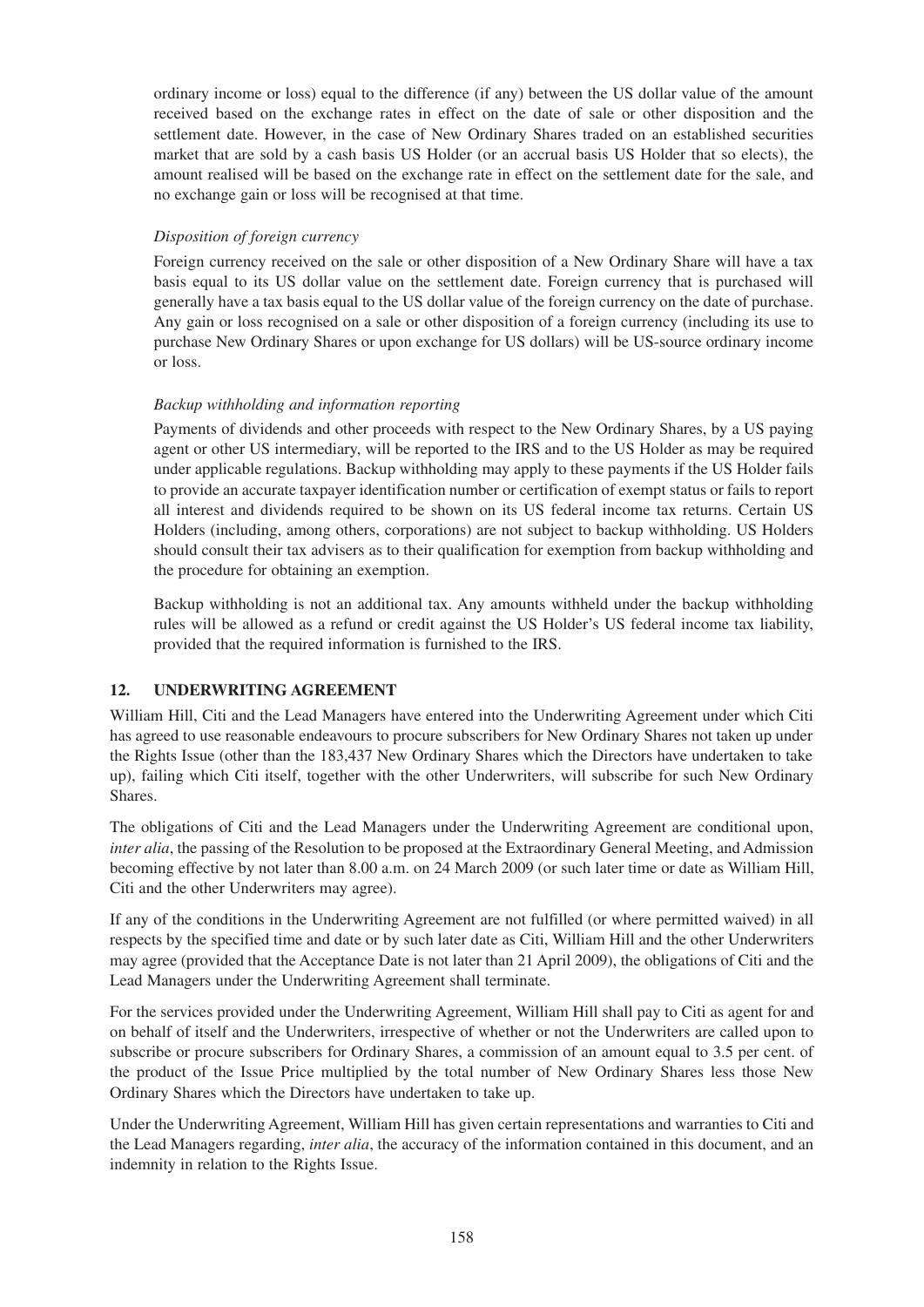Citi and one other Underwriter acting in agreement (for themselves and on behalf of the other Lead Managers at all times) may terminate the obligations under the Underwriting Agreement if, *inter alia*, there is a material breach of any of the provisions of the Underwriting Agreement by William Hill or any of the warranties contained in the Underwriting Agreement ceases to be true and accurate and not misleading in any material respect at any time prior to Admission. Citi and one other Underwriter acting in agreement may also terminate on the occurrence of certain *force majeure* events including a material adverse change in either the condition or business affairs of the Group, or a fundamental change in economic, political or market conditions or any outbreak of hostilities or similar crisis which, in either case, (in the opinion of Citi and one other Underwriter acting in agreement) makes it inadvisable or impracticable to proceed with the Rights Issue. Citi and one other Underwriter acting in agreement may also terminate if trading in securities in general or in the securities of William Hill is suspended or materially limited or if there is a disruption material in the context of the Rights Issue to commercial banking, securities settlement or clearances services in the UK, the US or the EEA. For the avoidance of doubt, under the terms of the Underwriting Agreement, no Underwriter has a right of termination of the Underwriting Agreement after Admission.

If any Underwriter defaults in its obligation to purchase New Ordinary Shares not taken up under the Rights Issue, the Company has the right to require each non-defaulting Underwriter to subscribe for its pro-rata share (based on the percentage of New Ordinary Shares that such Underwriters agreed to subscribe for under the Underwriting Agreement) of New Ordinary Shares of such defaulting Underwriter or Underwriters for which such arrangements have not been made up to a number of New Ordinary Shares that, in the aggregate with respect to all such non-defaulting Underwriters, does not exceed 10 per cent. of the aggregate number of all of the New Ordinary Shares.

## **13. MATERIAL CONTRACTS**

The following contracts (not being contracts entered into in the ordinary course of business) have been entered into by members of the Group (a) in the two years immediately preceding the date of this document and are, or may be, material or (b) contain provisions under which any member of the group has any obligation or entitlement which is material to the Group as at the date of this document:

## (a) *William Hill Online/Playtech Framework Agreement (the "Framework Agreement")*

On 19 October 2008, William Hill Organization Limited ("**WHO**"), William Hill (Gibraltar) 2008 Limited ("**JVCO1**"), William Hill (Gibraltar) Limited ("**JVCO2**") (JVCO1 and JVCO2, together being the "**JVCOs**"), Genuity Services Limited and Playtech Software Limited (together "**Playtech**") entered into the Framework Agreement to govern and regulate the joint venture between William Hill and Playtech in connection with William Hill's remote gambling business.

Pursuant to the Framework Agreement, the share capital of the JVCOs was allotted such that WHO owned 71 per cent. and Playtech owned 29 per cent. of the issued share capital of the JVCOs. In consideration for the allotment of these shareholdings, Playtech agreed to contribute certain assets and affiliates of Playtech and other marketing and gaming assets, contracts and brands providing vertically integrated services to the European online gaming marketplace and WHO contributed (or agreed subsequently following an integration strategy to contribute) assets relating to its remote gaming business and services in connection therewith.

As is customary in an arrangement of this nature and to provide governance rights to reflect the parties shareholdings in the JVCOs, the parties agreed certain operational provisions, including, among other things:

- WHO agreed to conduct its remote gambling business through the medium of the JVCOs and their subsidiaries (the "**JVCO Group**");
- WHO may nominate up to three directors of each company within the JVCO Group and Playtech could nominate two directors to the boards of each such company;
- Playtech were afforded certain information rights to receive financial and commercial information on the trading and progress of the JVCO Group;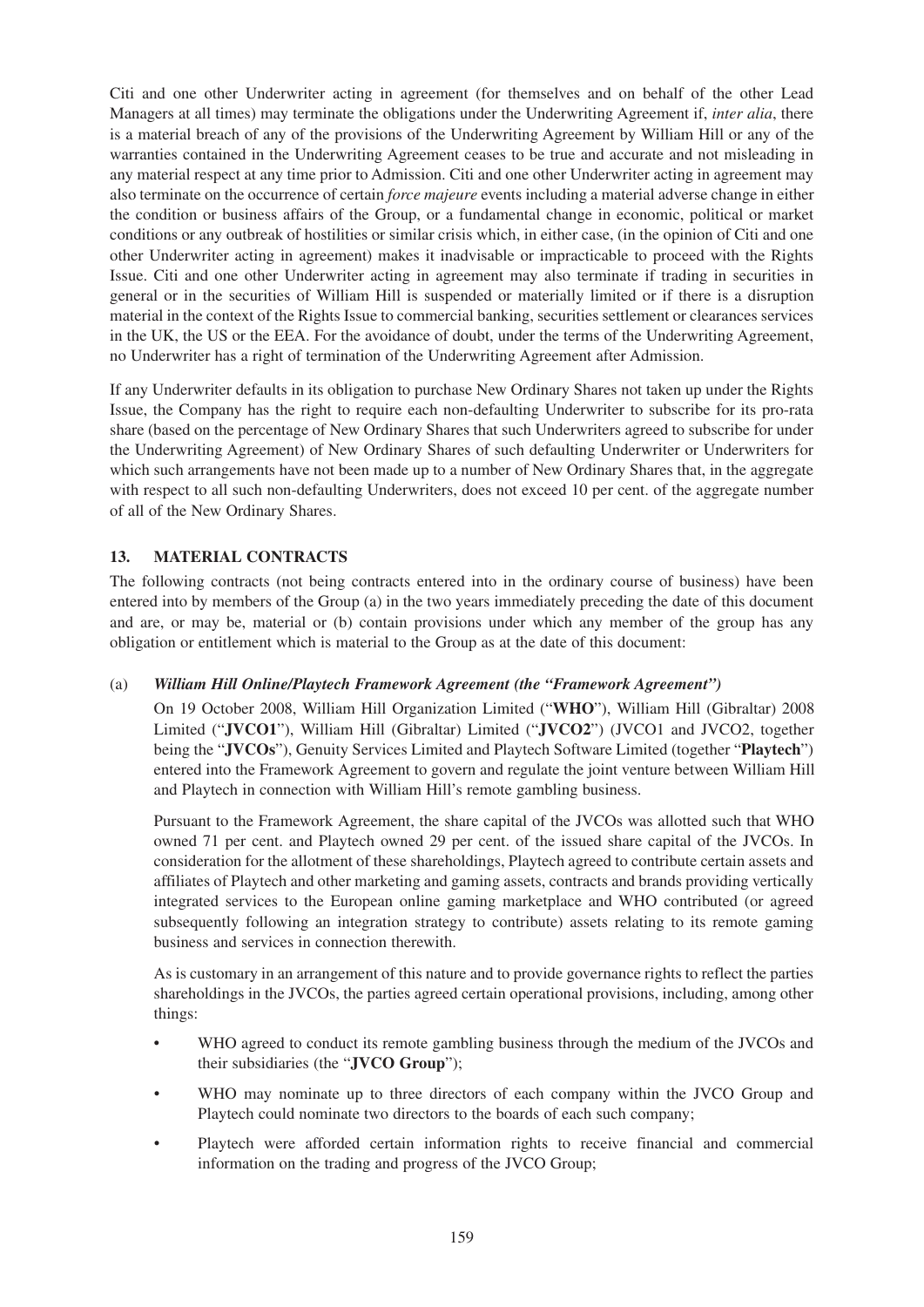WHO and Playtech undertook that the JVCO Group would not undertake certain material actions without the consent of both WHO and Playtech, including: not to create encumbrances over the assets of the JVCO Group or enter into any financial bonds or guarantees (other than pursuant to ordinary course trading); save for certain exceptions, enter into capital commitments in excess of £5 million per annum; enter into any acquisition or disposal or series of acquisitions or disposals in any one year exceeding £10 million; enter into any borrowings or finance obligations; change the constitutional documents of a JVCO Group Company; issue or purchase shares in any JVCO Group Company; declare a dividend in a JVCO Group Company; alter the share rights of any of the shares of the JVCOs; or transfer the shares held in the JVCOs by Playtech or WHO.

WHO and Playtech also agreed that dividends of the JVCO Group would be declared and paid (subject to certain exceptions) on a regular quarterly basis and would be split such that each of WHO and Playtech would receive the profits of the JVCO Group in proportion to their shareholdings in the JVCOs.

Playtech agreed to allow the William Hill Sportsbook business and its online gaming business to remain outside the Group for a specified period following completion. Following this time period, WHO agreed that it would transfer these assets to the Group. If these assets were transferred to the JVCOs then the shareholdings of the WHO and Playtech would remain in the 71 per cent. and 29 per cent. proportions respectively. However if one or both of the businesses was not transferred to the JVCOs, the parties' shareholdings would be amended such that WHO's percentage shareholding in the JVCOs could fall to 68 per cent. and Playtech's shareholding could increase to 32 per cent..

As at the date of this document, the transfer of either business has not been completed, consistent with William Hill's integration plan. If at any time following the transfer of the businesses set out above to the JVCOs, WHO determined that it wished to transfer the businesses to a UK incorporated company of the Group, then the shareholdings will also be amended as set out above from the time of such transfer.

The Framework Agreement grants an irrevocable conversion right to WHO to convert all the shares, Playtech holds in the JVCOs into deferred shares, and an option to WHO such that it may (at its discretion) in either 2013 or 2015 acquire the trademarks and domain names licensed to the JVCOs by Playtech for fair market value. The fair market value is determined following a prescribed procedure involving the appointment of valuers by each of Playtech and WHO and an independent valuer appointed jointly by WHO and Playtech. Playtech may elect to receive a proportion of its consideration in William Hill shares in substitution for cash (subject to certain exceptions) provided that any such shares to be issued to Playtech shall not exceed 9.99 per cent. of William Hill's issued share capital immediately following such issue, and provided further that the receipt of such shares does not result in Playtech owning more than 20 per cent. of the then issued share capital of William Hill. If WHO does not elect to exercise its option to acquire Playtech's shares in the JVCOs in 2013 or 2015, Playtech has been granted an "unwind right" which permits Playtech to transfer its shareholdings to a third party provided that before it does so WHO has a matching right in respect of such sale, which if exercised, compels Playtech to transfer its shares to WHO.

Playtech and WHO also provided to each other and the JVCOs title, trading and financial warranty and indemnity protection customary with an arm's length sale or transfer of shares and assets in connection with the shares and assets that each party contributed to the JVCOs. These warranties were subject to certain limitations including a two year time limit (for warranties other than tax) and certain monetary caps and thresholds.

Playtech and WHO also agreed to provide non-compete protections broadly customary in a transaction of this type to the other to ensure that the interests of either party in the JVCO were not materially prejudiced by the actions of the other shareholder, including in particular certain restrictions on Playtech supplying, directly or indirectly, certain competing businesses prior to 31 December 2009.

Playtech Software Limited undertook to indemnify and guarantee the performance of Playtech under the provisions of the Framework Agreement.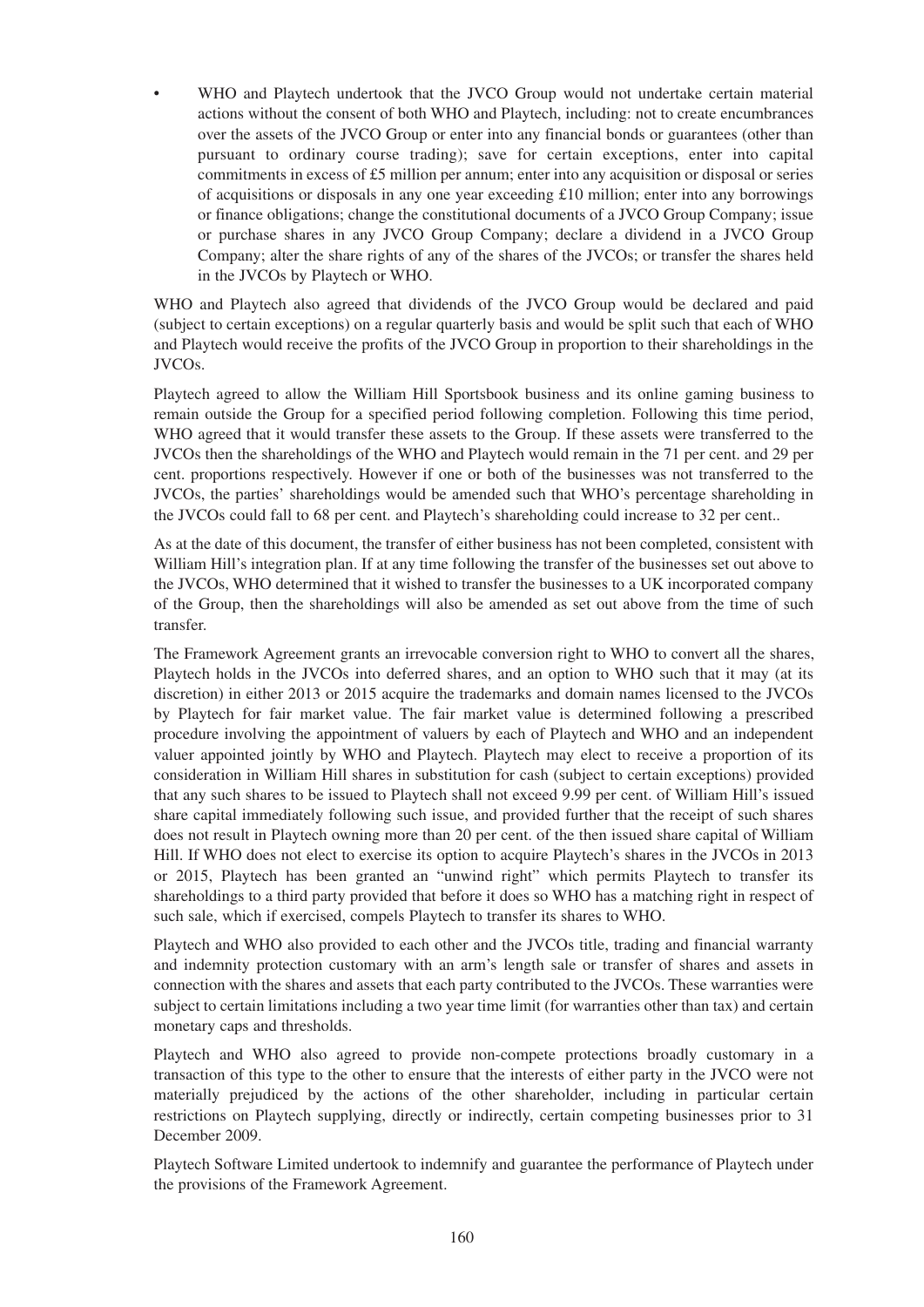(b) the Underwriting Agreement summarised in section 12 of this Part VII above.

## (c) *Software Licence Agreement and Trade Mark and Domain Name Licence Agreement with Playtech Group*

Under an agreement dated 19 October 2008 between Playtech, JVCO1 and JVCO2, Playtech was appointed as the exclusive supplier to the the licensees under the agreement (the "**Licensees**") of certain online casino, bingo and poker games on specified branded websites. The agreement terminates automatically without notice on 16 October 2016, but either party may also terminate in certain circumstances prior to this date.

In consideration of payment of the service fees under the agreement, Playtech agreed to provide or procure the provision of services to the Licensees including poker management services, bingo management services, live games services and integration services. WHO has guaranteed the performance of the obligations of the Licensees to Playtech.

The agreement provides Playtech with the right of first refusal to provide the Licensees with certain new casino, poker and bingo games for use on branded websites.

Playtech's liability is subject to certain caps and exclusions as a result of which William Hill may be unable to recover its losses in the event of a default by Playtech or in the event that William Hill has a claim under any warranties or indemnities provided by Playtech under this agreement.

Under a separate agreement dated 19 October 2008 Genuity Services Limited agreed to grant an exclusive perpetual worldwide licence to the Licensees to use certain trade marks and domain names in its business. Under the Framework Agreement, William Hill may acquire such trade marks and domain names in 2013 or 2015 for fair market value.

## (d) *TurfTV Agreement*

On 11 January 2008, William Hill Organization Limited entered into an agreement with Amalgamated Racing Limited ("**TurfTV**") under which William Hill pays a fee to TurfTV in consideration for the supply of live horse racing coverage for display in William Hill LBOs in the UK, the Isle of Man, the Channel Islands and the Republic of Ireland. The agreement expires on 31 January 2013, but may be terminated by either party in certain circumstances.

Each party's liability is subject to certain caps and the agreement contains a broad exclusion clause in respect of TurfTV's liability. These provisions could result in William Hill being unable to recover losses that it suffered as a result of TurfTV's failure to meet its contractual obligations or in the event that William Hill has a claim under any warranties or indemnities provided by TurfTV under this agreement.

## (e) *Agreements with Orbis Technology Limited ("Orbis")*

In 2008, William Hill Credit Limited entered into certain agreements with Orbis for the development, support and licensing of a software system for William Hill Credit Limited's Sportsbook, call centre and gaming engine. As part of the agreements, Orbis agreed to deliver and install a standard software platform for online betting and playing, and to develop ancillary software, including a user interface, as required for its integration into William Hill Credit Limited's other systems and databases. Orbis is also required to provide support services in relation to the software.

Under these agreements, William Hill Credit Limited is granted a world-wide, non-exclusive and perpetual licence to use the Orbis software, subject to early termination in defined circumstances.

Each party's liability is subject to certain caps and the agreements exclude Orbis' liability in respect of a number of potential events of default which could result in William Hill being unable to recover losses that it suffers as a result of Orbis' failure to meet its contractual obligations or in the event that William Hill has a claim under any warranties or indemnities provided by Orbis under these agreements.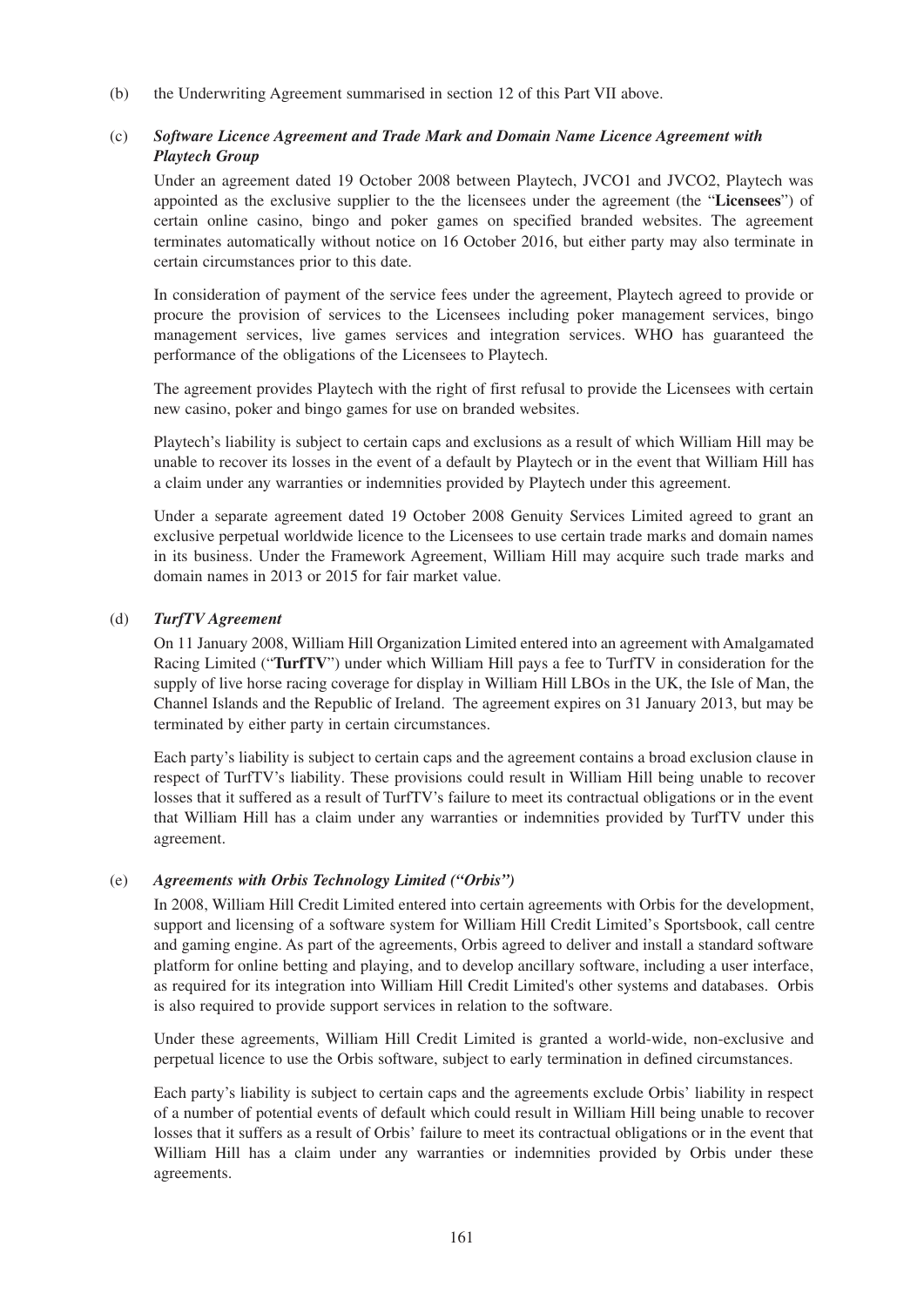## **14. FINANCING AGREEMENTS**

The following financing arrangements have been entered into by members of the Group:

## 14.1 *Existing Bank Facilities*

- (a) £1.2 billion term and revolving facilities pursuant to a facilities agreement dated 2 March 2005 (as amended) between the Company and certain lenders pursuant to which the lenders made available a £600 million term facility (which is currently fully drawn) and a £600 million revolving facility. The facilities were used to finance in part the acquisition of Stanley Leisure plc's LBOs. The facilities are to be cancelled down to £950 million (by a reduction in the revolving facility commitments) in March 2009 as a condition of the New Bank Facilities. Both facilities are repayable in March 2010. The agreement contains representations, information and financial covenants, undertakings and events of default that are customary for debt facilities involving a publicly listed company. The rate of interest on the facilities for each interest period is the aggregate of (i) the applicable margin, (ii) LIBOR and (iii) mandatory costs, if any. The maximum margin is 0.75 per cent. per annum and adjustments are made to the margin depending on the ratio of Consolidated Net Debt to Consolidated EBITDA (as defined in the agreement), however please note paragraph (b) below. The obligations of the Company have been guaranteed by certain material members of the Group.
- (b) As an incentive for the lenders to enter into the New Bank Facilities, the Company has agreed to pay to those lenders under the £1.2 billion Existing Bank Facility that are party to the £538.5 million forward start New Bank Facility a top up margin such that the maximum combined margin payable on the £1.2 billion Existing Bank Facility is 3.00 per cent. per annum (the amount continues to adjust depending on the ratio of Consolidated Net Debt to Consolidated EBITDA) however the maximum top up margin for (approximately) the next 12 months is fixed at 2.475 per cent. per annum in addition to the applicable margin under the £1.2 billion Existing Bank Facility.
- (c) £250 million term facility pursuant to a facility agreement dated 31 July 2006 between the Company and certain lenders pursuant to which the lenders made available a £250 million term facility (which is currently fully drawn). The facility was used for the general corporate purposes of the Group. The facility is repayable in July 2011. The agreement contains representations, information and financial covenants, undertakings and events of default that are customary for debt facilities involving a publicly listed company. The rate of interest on the facility for each interest period is the aggregate of (i) the margin (being 0.90 per cent. per annum), (ii) LIBOR and (iii) mandatory costs, if any, however please note paragraph (d) below. The obligations of the Company have been guaranteed by certain material members of the Group.
- (d) As an incentive for the lenders to enter into the New Bank Facilities, the Company has agreed to pay to those lenders under the £250 million Existing Bank Facility that are party to the £538.5 million forward start New Bank Facility a top up margin such that the maximum combined margin payable on the £250 million Existing Bank Facility is 3.00 per cent. per annum (the amount now adjusts depending on the ratio of consolidated net debt to consolidated EBITDA) however the top up margin for (approximately) the next 12 months is fixed at 2.10 per cent. per annum in addition to the margin under the £250 million Existing Bank Facility.

## 14.2 *New Bank Facilities*

(a) £538.5 million term and revolving forward start facilities pursuant to a facilities agreement dated 27 February 2009 between the Company and certain lenders pursuant to which the lenders made available a £359,000,000 million term facility and a £179,500,000 million revolving facility which are to be made available 45 days prior to the final maturity date of the £1.2 billion Existing Bank Facility. The facilities are to be used firstly to refinance the £1.2 billion Existing Bank Facility and thereafter for the Group's general corporate purposes. Both facilities are repayable in March 2012. The agreement contains representations, information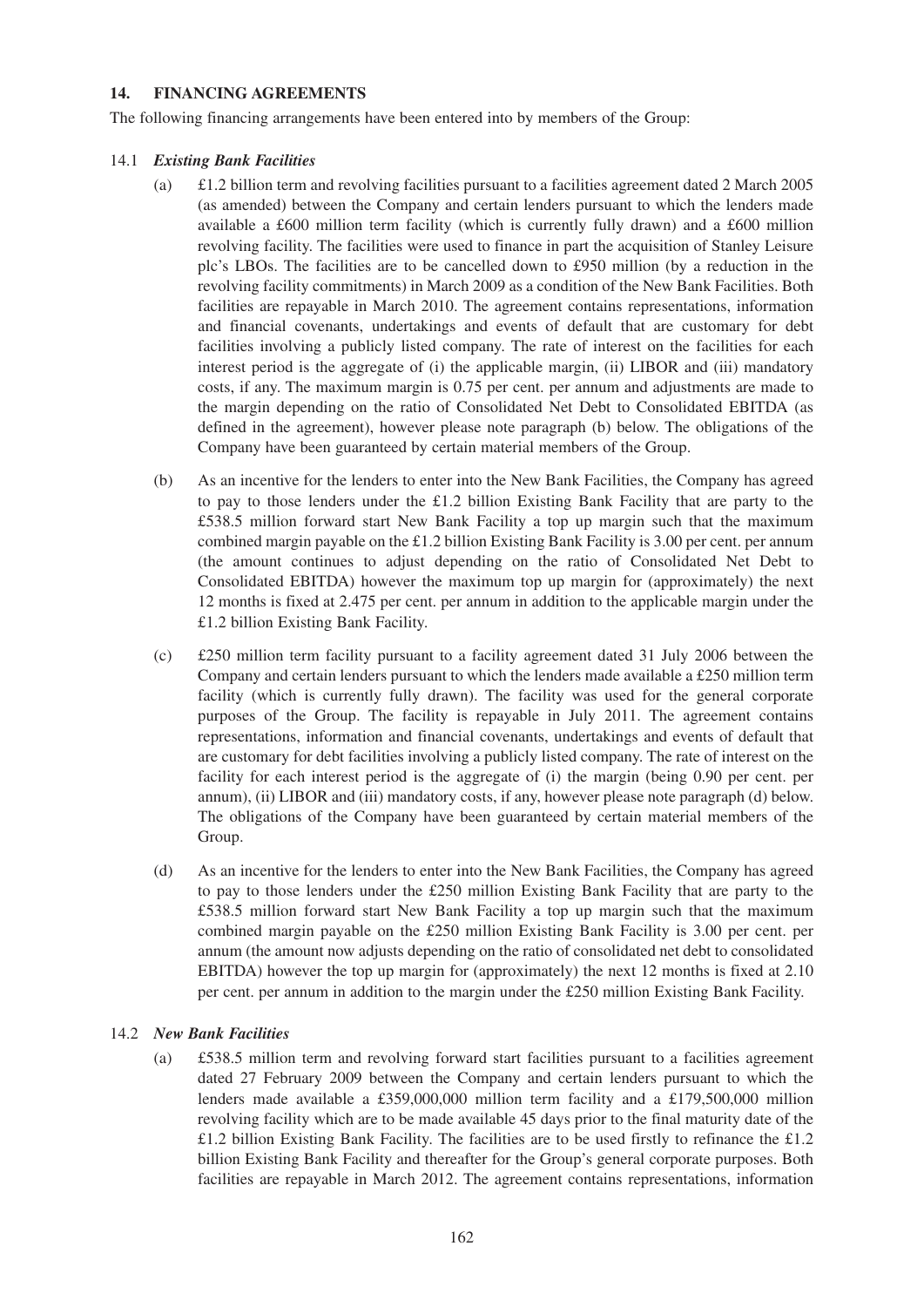and financial covenants, undertakings and events of default that are customary for debt facilities involving a publicly listed company entered into in 2009. The rate of interest on the facilities for each interest period is the aggregate of (i) the applicable margin, (ii) LIBOR and (iii) mandatory costs, if any. The maximum margin is 3.00 per cent. per annum and adjustments are made to the margin depending on the ratio of Consolidated Net Debt to Consolidated EBITDA (as defined in the agreement). From the availability date, commitment fees at a rate per annum equal to 50 per cent. of the applicable margin are payable to the agent for the account of each lender. In addition, an arrangement fee of 1.5 per cent. is payable to the lending banks, structuring and other fees of £10.3 million are payable to the lead arrangers together with professional advisory and other costs. The obligations of the Company have been guaranteed by certain material members of the Group.

- (b) £50 million incremental term facility pursuant to a facility agreement dated 27 February 2009 between the Company and certain lenders pursuant to which the lenders made available a £50 million term facility which is to be made available 45 days prior to the final maturity date of the £1.2 billion Existing Bank Facility. The facility is to be used firstly to refinance the £1.2 billion Existing Bank Facility and thereafter for the Group's general corporate purposes. The facility is repayable in February 2011. The agreement contains representations, information and financial covenants, undertakings and events of default that are customary for debt facilities involving a publicly listed company entered into in 2009. The rate of interest on the facility for each interest period is the aggregate of (i) the applicable margin, (ii) LIBOR and (iii) mandatory costs, if any. The margin is 4.50 per cent. per annum to June 2010 and increases to 5.25 per cent. per annum from July 2010 to September 2010 and increases further to 6.00 per cent. per annum from October 2010 to February 2011. From the availability date, a commitment fee computed at a rate per annum equal to 150 basis points is applicable to undrawn amounts. In addition, a structuring fee of £500,000 and arrangement fees of 0.75 per cent. of the total commitment are payable to the lenders, together with professional advisory and other costs. The obligations of the Company have been guaranteed by certain material members of the Group.
- (c) Under the New Bank Facilities, the Company provides a number of significant covenants, including:
	- (i) a restriction that no final dividend is to be declared for the financial year ended 30 December 2008 and that it shall not declare a dividend if the Consolidated Net Debt to Consolidated EBITDA ratio is greater than 3.25:1 in subsequent financial years;
	- (ii) the net proceeds of any capital markets issuance (excluding the Rights Issue) will reduce the commitments under the £50 million incremental facility in the New Bank Facilities accordingly;
	- (iii) any acquisition that would be a Class 1 Transaction (as defined in the Listing Rules) requires the majority lender's prior written consent; and
	- (iv) if the Consolidated Net Debt to Consolidated EBITDA exceeds 3.25:1, further restrictions on acquisitions apply, namely the consideration payable for acquisitions in any financial year must not exceed £30 million from external financial indebtedness and the acquisition must be EBITDA positive in the latest audited accounts of the target.

## **15. LITIGATION AND OTHER CONTINGENCIES**

Neither William Hill nor any member of the Group is or has been involved in any governmental, legal or arbitration proceedings (including any such proceedings which are pending or threatened of which William Hill is aware) which may have, or have had during the 12 months prior to the date of this document, a significant effect on William Hill's and/or the Group's financial position or profitability.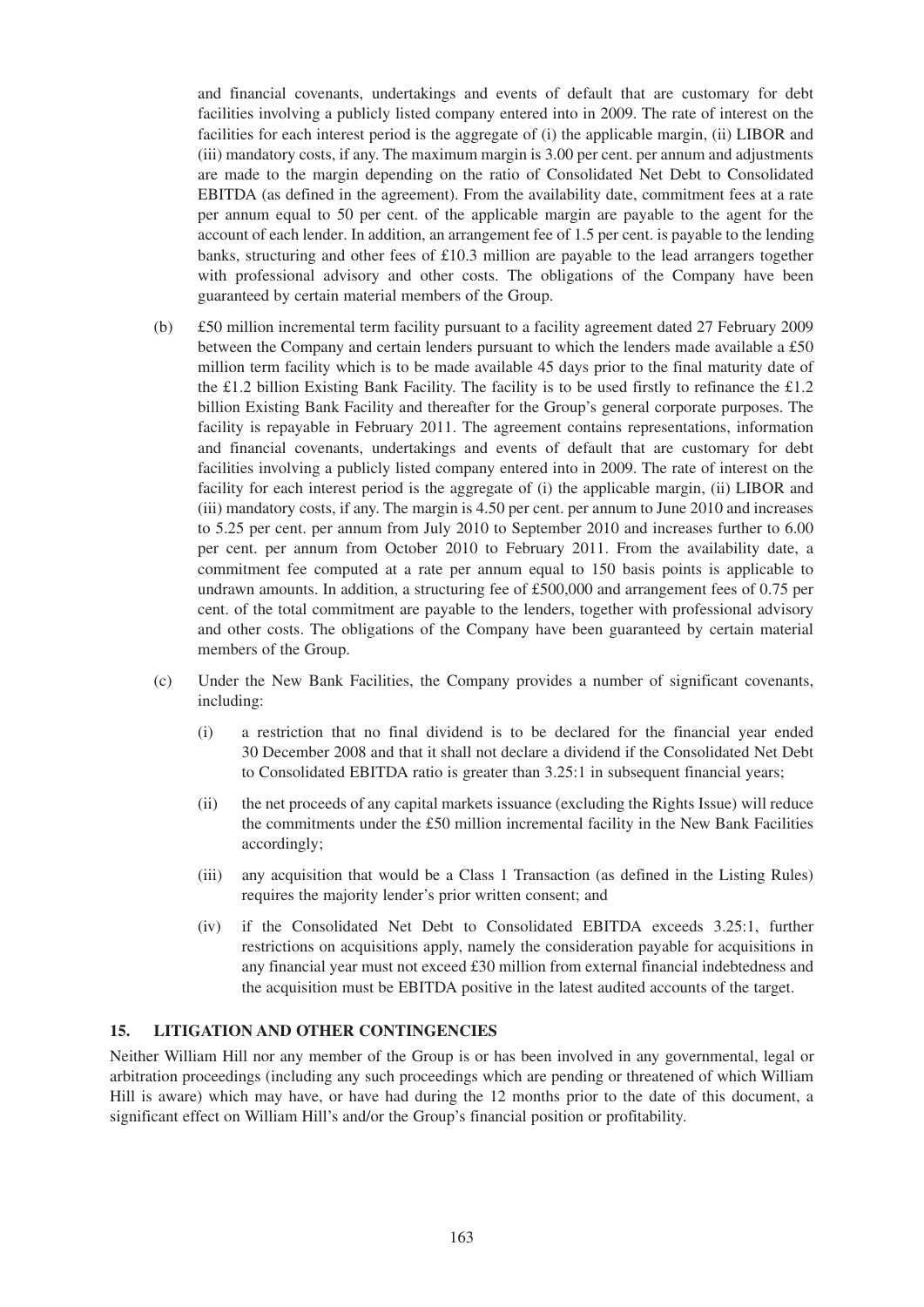## **16. SUBSIDIARIES**

William Hill acts as the holding company of the Group. William Hill has the following significant subsidiary undertakings all of which are private limited companies. None of the subsidiaries holds Ordinary Shares in the Company.

|                                         |                            | Proportion of |                    |
|-----------------------------------------|----------------------------|---------------|--------------------|
|                                         | Country of                 | ownership     |                    |
| Name                                    | Incorporation              | interest      | Principal activity |
| <b>Directly owned:</b>                  |                            |               |                    |
| William Hill Holdings Limited           | <b>Great Britain</b>       | 100%          | Holding company    |
| Held through intermediate companies:    |                            |               |                    |
| William Hill Investments Limited        | <b>Great Britain</b>       | 100%          | Holding company    |
|                                         |                            | Proportion of |                    |
|                                         | Country of                 | ownership     |                    |
| <b>Name</b>                             | Incorporation              | interest      | Principal activity |
| Will Hill Limited                       | <b>Great Britain</b>       | 100%          | Holding company    |
| Windsors (Sporting Investments) Limited | <b>Great Britain</b>       | 100%          | Holding company    |
| William Hill Organization Limited       | <b>Great Britain</b>       | 100%          | Betting services   |
| William Hill (Course) Limited           | <b>Great Britain</b>       | 100%          | Betting services   |
| William Hill Credit Limited             | <b>Great Britain</b>       | 100%          | Betting services   |
| Willstan Racing (Ireland) Limited       | Republic of Ireland        | 100%          | Betting services   |
| Willstan Limited                        | Northern Ireland           | 100%          | Betting services   |
| <b>BJ O'Connor Limited</b>              | Jersey                     | 100%          | Betting services   |
| Willstan (IOM) Limited                  | Isle of Man                | 100%          | Betting services   |
| The Regal Sunderland Stadium Limited    | <b>Great Britain</b>       | 100%          | Stadium operation  |
| Team Greyhounds (Brough Park) Limited   | <b>Great Britain</b>       | 100%          | Stadium operation  |
| William Hill Casino NV                  | <b>Netherland Antilles</b> | 100%          | Online casino      |
| William Hill Online NV                  | <b>Netherland Antilles</b> | 100%          | Online casino      |
| <b>WHG Trading Limited</b>              | Gibraltar                  | 71%           | Online casino      |
| WHG (International) Limited             | Gibraltar                  | 71%           | Online casino      |
| <b>Eurotech Services Limited</b>        | Bulgaria                   | 71%           | Casino services    |
| Cellpoint Investments Limited           | Cyprus                     | 71%           | Casino services    |
| Ad-gency Limited                        | <b>Israel</b>              | 71%           | Casino services    |
| William Hill (Malta) Limited            | Malta                      | 100%          | Online casino      |

#### **17. PROPERTY**

17.1 William Hill's principal administrative offices are located in London and are occupied under a lease expiring in 2111. William Hill's main operational facilities in Leeds are occupied under two leases expiring in 2011 and 2018. Details of the principal properties of the Group are set out below:

| Address                                                               | Description                                                                                             | <i>Size</i><br>(square feet<br><i>approximate</i> ) | <i>Tenure</i>     | Expiry<br>of term    | Current rent<br>per annum | Lessee                                  |
|-----------------------------------------------------------------------|---------------------------------------------------------------------------------------------------------|-----------------------------------------------------|-------------------|----------------------|---------------------------|-----------------------------------------|
| 4th and 5th Floors,<br>St. John's Centre,<br>Leeds                    | Offices related to<br>various operational<br>and administrative<br>functions of the<br>Group's business | 29,100                                              | Leasehold         | 12 June<br>2018      | £225,625                  | William Hill<br>Organization<br>Limited |
| 1st, 2nd and<br>3rd Floors.<br>St John's Centre.<br>Leeds             | Offices related to<br>various operational<br>and administrative<br>functions of the<br>Group's business | 24,150                                              | Leasehold         | 23 June<br>2016      | £387,750                  | William Hill<br>Organization<br>Limited |
| Greenside House.<br>50 Station Road,<br>Wood Green,<br>London N22 7TP | Head Office                                                                                             | 30,000                                              | Long<br>Leasehold | 28 September<br>2111 | Peppercorn                | Camec<br>Limited                        |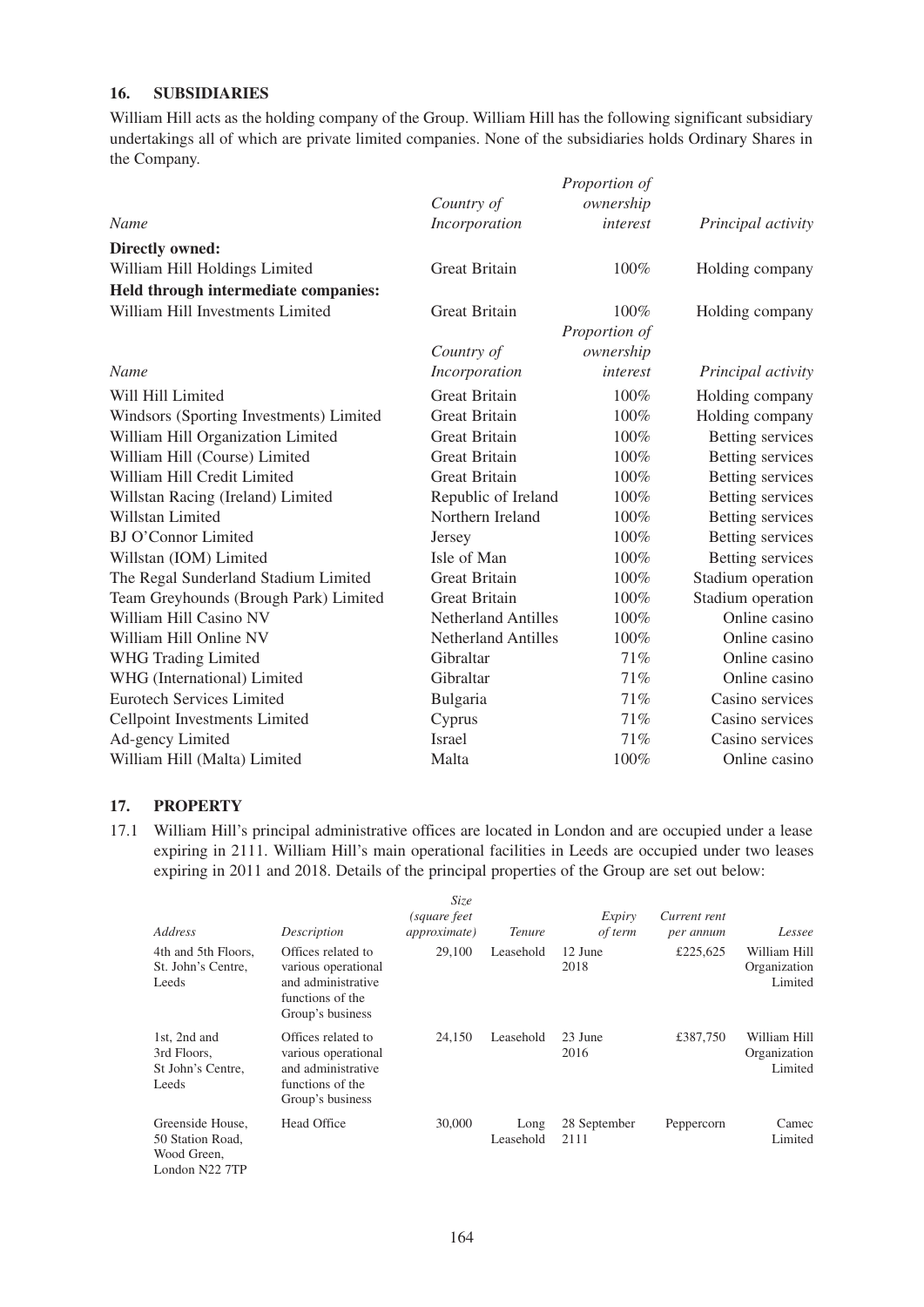| Address                                                                       | Description                                                        | <i>Size</i><br>(square feet<br><i>approximate</i> ) | <i>Tenure</i> | Expiry<br>of term  | Current rent<br>per annum | Lessee                                  |
|-------------------------------------------------------------------------------|--------------------------------------------------------------------|-----------------------------------------------------|---------------|--------------------|---------------------------|-----------------------------------------|
| Unit 4,<br>Milshaw Park Estate,<br>Leeds                                      | Depot, Field services<br>store, work shop and<br>ancillary offices | 5,500                                               | Leasehold     | 16 January<br>2012 | £30,750                   | William Hill<br>Organization<br>Limited |
| 6th, 7th and<br>8th Floors.<br>Milton House,<br>Charter Row.<br>Sheffield     | Call and computer<br>centre and offices                            | 28,750                                              | Leasehold     | 8 November<br>2016 | £430.561                  | William Hill<br>Credit<br>Limited       |
| Suite 1,<br>Ground Floor.<br>Woodhead House,<br>Centre 27,<br>Birstall, Leeds | Offices and<br>computer centre                                     | 2.550                                               | Leasehold     | 14 June 2016       | £46,442                   | William Hill<br>Organization<br>Limited |

17.2 There are currently no environmental, health and safety issues which will materially affect the Group's use of the assets described in section 17.1 of this Part VII above or the Group's use of its LBO estate.

## **18. NO SIGNIFICANT CHANGE**

There has been no significant change in the financial or trading position of the Group since 30 December 2008, being the date of the last audited financial information of the Group.

#### **19. MARKET QUOTATIONS**

19.1 The Ordinary Shares are listed on the Official List. The closing middle market quotations for the Ordinary Shares as derived from the Daily Official List of the London Stock Exchange for the first dealing day in each of the six months before the date of this document and on 26 February 2009 (the last practicable date prior to the publication of this document) are as follows:

| Dates            | Price per Ordinary Share (p) |
|------------------|------------------------------|
| 1 September 2008 | 280                          |
| 1 October 2008   | 233.5                        |
| 3 November 2008  | 191                          |
| 1 December 2008  | 179.75                       |
| 2 January 2009   | 228                          |
| 2 February 2009  | 231                          |
| 26 February 2009 | 247                          |

#### **20. DIVIDENDS**

The following table sets out the dividend per Ordinary Share paid in each of the financial years ended 30 December 2008, 1 January 2008 and 26 December 2006:

|      | Proposed                 | Paid  |
|------|--------------------------|-------|
| 2008 | $\overline{\phantom{m}}$ | 15.5p |
| 2007 | 15.5p                    | 14.5p |
| 2006 | 14.5 <sub>p</sub>        | 12.2p |

## **21. MISCELLANEOUS**

- 21.1 The total costs and expenses of, and incidental to, the Rights Issue payable by William Hill are estimated to amount to £14.2 million (excluding VAT).
- 21.2 The New Ordinary Shares are in registered form and will, on Admission, be capable of being held in uncertificated form. The New Ordinary Shares will be admitted with the ISIN GB0031698896.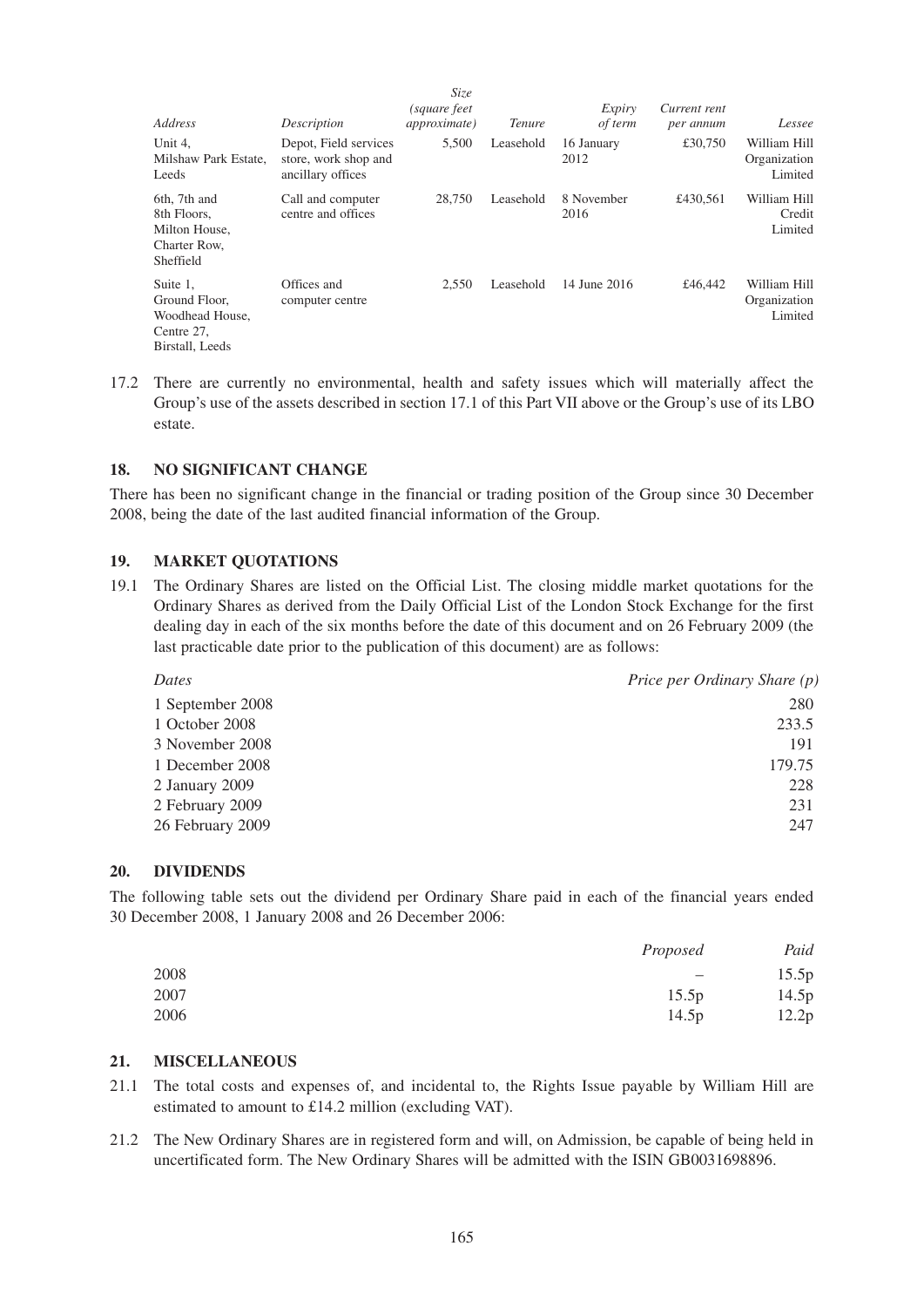- 21.3 Save in respect of the Rights Issue, none of the New Ordinary Shares have been marketed or are available in whole or in part to the public in conjunction with the application for the New Ordinary Shares to be admitted to the Official List.
- 21.4 No commissions, discounts, brokerages or other special terms have been granted by the Company or its subsidiaries in connection with the issue of any share or loan capital in the Company.
- 21.5 William Hill remains subject to the continuing obligations of the Listing Rules with regard to the issue of securities for cash and the provisions of Section 89 of the 1985 Act (which confers on Shareholders rights of pre-emption in respect of the allotment of equity securities which are, or are to be, paid up in cash) apply to the balance of the authorised but unissued share capital of William Hill.
- 21.6 William Hill will make an appropriate announcement(s) to a Regulatory Information Service giving details of the results of the Rights Issue and details of the sale of the New Ordinary Shares not taken up by Qualifying Shareholders on or about 7 April 2009.
- 21.7 Citi has given and has not withdrawn its written consent to the issue of this document with the inclusion herein of references to its name in the form and context in which they appear.
- 21.8 Citi, the Lead Managers and their respective affiliates have engaged in transactions with and performed various investment banking, financial advisory and other services for the Company and its affiliates, for which, in certain cases, they received customary fees and commissions. In particular, Barclays Bank PLC, The Royal Bank of Scotland plc, of which RBS Hoare Govett Limited is a subsidiary undertaking, and Lloyds TSB Bank plc are currently lenders to the Company pursuant to certain debt facilities. Additionally, as lenders and lead arrangers under those debt facilities, Barclays Bank PLC, The Royal Bank of Scotland plc and Lloyds TSB Bank plc receive customary fees related to such services and will receive arrangement fees in connection with the restructuring of such debt facilities. Citi, the Lead Managers and their respective affiliates may provide such services for the Company and its affiliates in the future.
- 21.9 Save as disclosed in note 39 of the Group's annual report and accounts for the 52 weeks ended 30 December 2008, note 36 of the Group's annual report and accounts for the 53 weeks ended 1 January 2008 and note 36 of the Group's annual report and accounts for the 52 weeks ended 26 December 2006 (each of which is incorporated into this document by reference), there are no related party transactions between the Company and members of the Group that were entered into during the 2006, 2007 and 2008 financial years and during the period from 31 December 2008 to 26 February 2009 (the latest practicable date prior to the publication of this document).

## **22. TAKEOVER BIDS**

## 22.1 *Mandatory bids*

The City Code applies to the Company. Under the City Code, if an acquisition of interests in the Company's Ordinary Shares were to increase the aggregate holding of an acquirer and persons acting in concert with it to an interest in the Company's Ordinary Shares carrying 30 per cent. or more of the voting rights in the Company, the acquirer and, depending upon the circumstances, persons acting in concert with it, would be required (except with the consent of the Panel) to make a cash offer for the outstanding Ordinary Shares. A similar obligation to make such a mandatory offer would also arise on the acquisition of an interest in Ordinary Shares by a person holding (together with persons acting in concert with it) an interest in Ordinary Shares carrying between 30 and 50 per cent. of the voting rights in the Company if the effect of such acquisition were to increase that person's percentage of the voting rights.

#### 22.2 *Squeeze-out*

Under the 2006 Act, if a "takeover offer" (as defined in section 974 of the 2006 Act) is made for the Company's Ordinary Shares and the offeror were to acquire, or unconditionally contract to acquire, not less than 90 per cent. in value of the shares to which the offer relates (the "Offer Shares") and not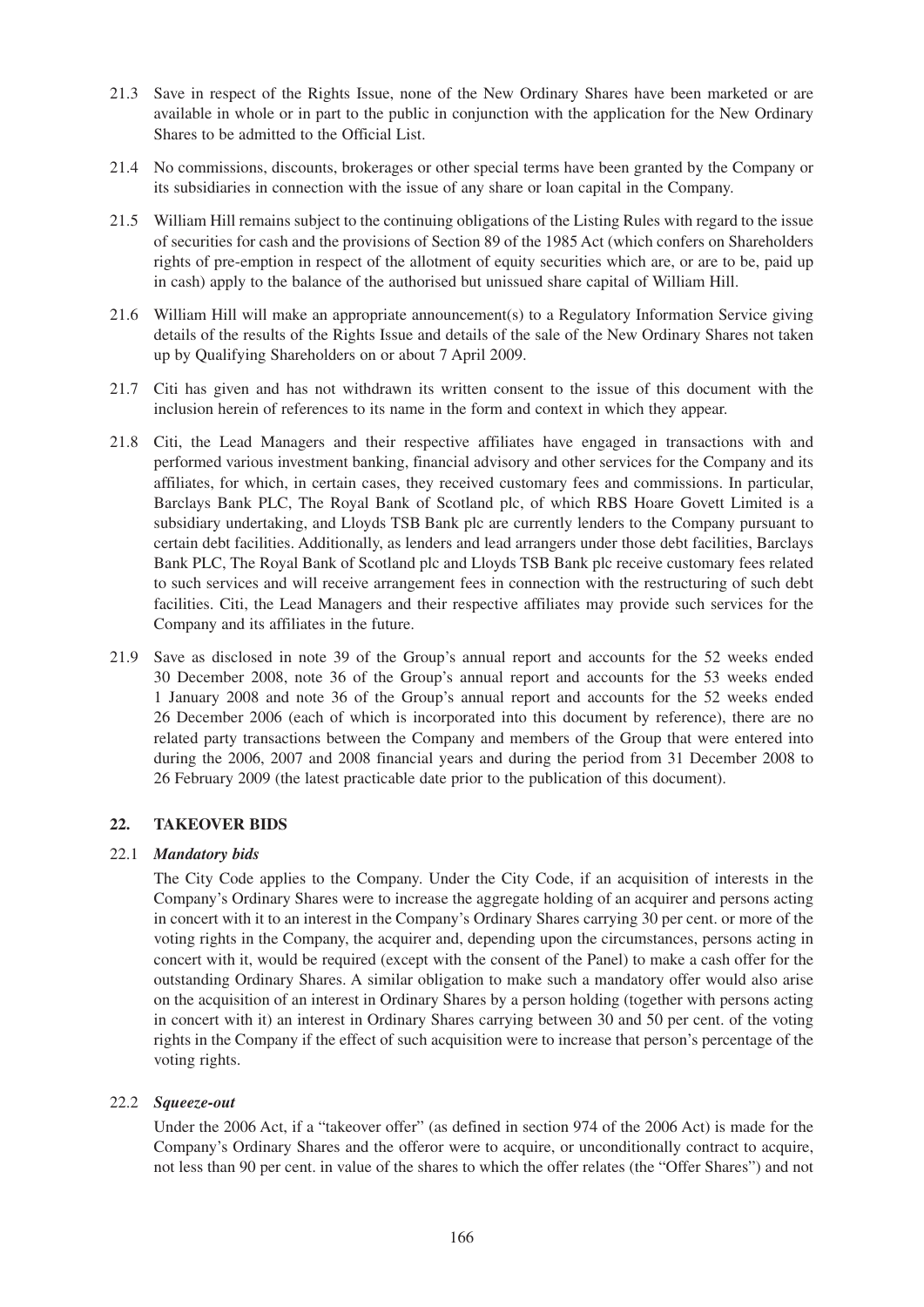less than 90 per cent. of the voting rights attached to the Offer Shares, within three months of the last day on which its offer can be accepted, it could acquire compulsorily the remaining 10 per cent. It would do so by sending a notice to outstanding Shareholders telling them that it will acquire compulsorily their Offer Shares and then, six weeks later, it would execute a transfer of the outstanding Offer Shares in its favour and pay the consideration to the Company, which would hold the consideration on trust for outstanding Shareholders. The consideration offered to the Shareholders whose Offer Shares are acquired compulsorily under the 2006 Act must, in general, be the same as the consideration that was available under the takeover offer.

## 22.3 *Sell-out*

The 2006 Act also gives minority Shareholders a right to be bought out in certain circumstances by an offeror who has made a takeover offer. If a takeover offer related to all the Ordinary Shares and at any time before the end of the period within which the offer could be accepted the offeror held or had agreed to acquire not less than 90 per cent. of the Ordinary Shares to which the offer relates, any holder of Ordinary Shares to which the offer related who had not accepted the offer could by a written communication to the offeror require it to acquire those Ordinary Shares.

The offeror is required to give any Shareholder notice of his right to be bought out within one month of that right arising. The offeror may impose a time limit on the rights of the minority Shareholders to be bought out, but that period cannot end less than three months after the end of the acceptance period. If a Shareholder exercises his or her rights, the offeror is bound to acquire those Ordinary Shares on the terms of the offer or on such other terms as may be agreed.

## 22.4 *Takeover bids*

No public takeover bid has been made in relation to the Company during the last financial year or the current financial year.

## **23. DOCUMENTS AVAILABLE FOR INSPECTION**

Copies of the following documents will be available for inspection during normal business hours on any weekday (Saturday, Sundays and public holidays excepted) at the offices of Ashurst LLP, Broadwalk House, 5 Appold Street, London EC2A 2HA up to and including 24 March 2009:

- (a) the memorandum of association of William Hill and the Articles;
- (b) the consent letter referred to in paragraph 21.7 of this Part VII above;
- (c) the audited consolidated accounts of the Group for the three financial years ended 30 December 2008; and
- (d) this document.

Dated 27 February 2009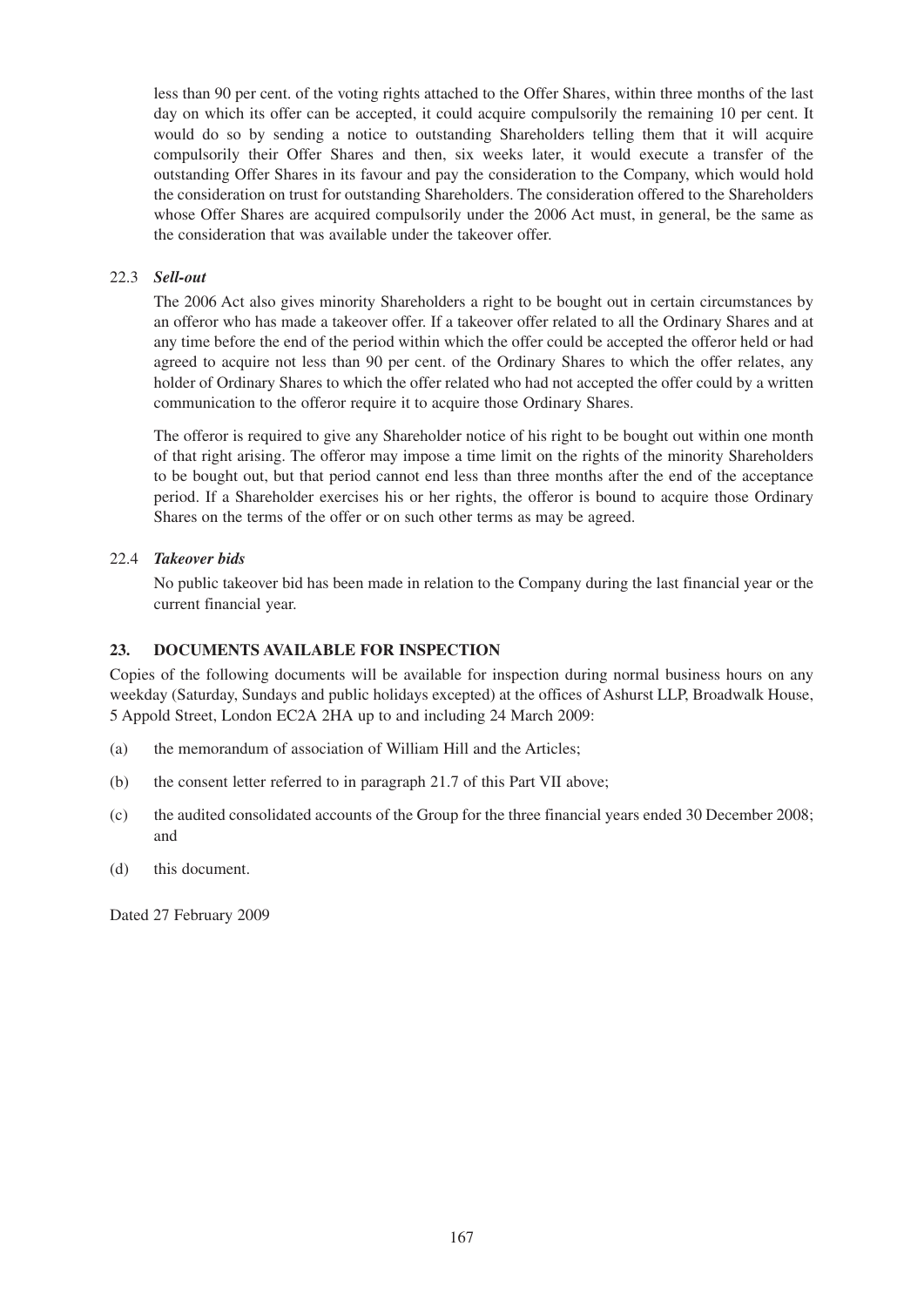# **DEFINITIONS**

The following definitions apply throughout this document, unless the context otherwise requires:

| "1985 Act"                         | the Companies Act 1985, as amended;                                                                                                                                                                                                                                                                               |  |
|------------------------------------|-------------------------------------------------------------------------------------------------------------------------------------------------------------------------------------------------------------------------------------------------------------------------------------------------------------------|--|
| "2006 Act"                         | the Companies Act 2006, as amended;                                                                                                                                                                                                                                                                               |  |
| "2006 financial year"              | 52 weeks ended 26 December 2006;                                                                                                                                                                                                                                                                                  |  |
| "2007 financial year"              | 53 weeks ended 1 January 2008;                                                                                                                                                                                                                                                                                    |  |
| "2008 financial year"              | 52 weeks ended 30 December 2008;                                                                                                                                                                                                                                                                                  |  |
| "2008 LTIP"                        | The William Hill Online Long Term Incentive Plan 2008                                                                                                                                                                                                                                                             |  |
| "Acts"                             | the 1985 Act and the 2006 Act, as appropriate;                                                                                                                                                                                                                                                                    |  |
| "Admission"                        | the admission of the New Ordinary Shares (nil paid) (i) to the<br>Official List and (ii) to trading on the London Stock Exchange's<br>main market for listed securities in accordance, respectively, with<br>the Listing Rules and the Admission and Disclosure Standards;                                        |  |
|                                    | "Admission and Disclosure Standards" the requirements contained in the publication "Admission and<br>Disclosure Standards" containing, inter alia, the admission<br>requirements to be observed by companies seeking admission to<br>trading on the London Stock Exchange's main market for listed<br>securities; |  |
| "Articles"                         | the articles of association of the Company;                                                                                                                                                                                                                                                                       |  |
| "Australia"                        | the Commonwealth of Australia, its territories and possessions;                                                                                                                                                                                                                                                   |  |
| "Australian Person"                | any person in Australia or with an address in Australia (including<br>corporations and other entities organised under the laws of Australia<br>but not including a permanent establishment of any such<br>corporation or entity located outside Australia);                                                       |  |
| "Board"                            | the Board of Directors of the Company;                                                                                                                                                                                                                                                                            |  |
| "business day"                     | any day (excluding Saturdays and Sundays) on which banks are<br>open in London for normal banking business;                                                                                                                                                                                                       |  |
| "Canada"                           | Canada, its provinces and territories and all areas under its<br>jurisdiction and political subdivisions thereof;                                                                                                                                                                                                 |  |
| "Capita" or "Registrars"           | the Company's registrars, Capita Registrars Limited, The Registry,<br>34 Beckenham Road, Beckenham, Kent BR3 4TU;                                                                                                                                                                                                 |  |
| "certified" or "certificated form" | not in uncertificated form;                                                                                                                                                                                                                                                                                       |  |
| "CCSS"                             | the CREST Courier and Sorting Office established by Euroclear UK<br>& Ireland to facilitate, amongst other things, the deposit and<br>withdrawal of securities;                                                                                                                                                   |  |
| "CGUs"                             | Cash Generating Units;                                                                                                                                                                                                                                                                                            |  |
| "Communications Host"              | a network provider's communication host as defined in the glossary<br>to the CREST Manual;                                                                                                                                                                                                                        |  |
| "Company" or "William Hill"        | William Hill PLC;                                                                                                                                                                                                                                                                                                 |  |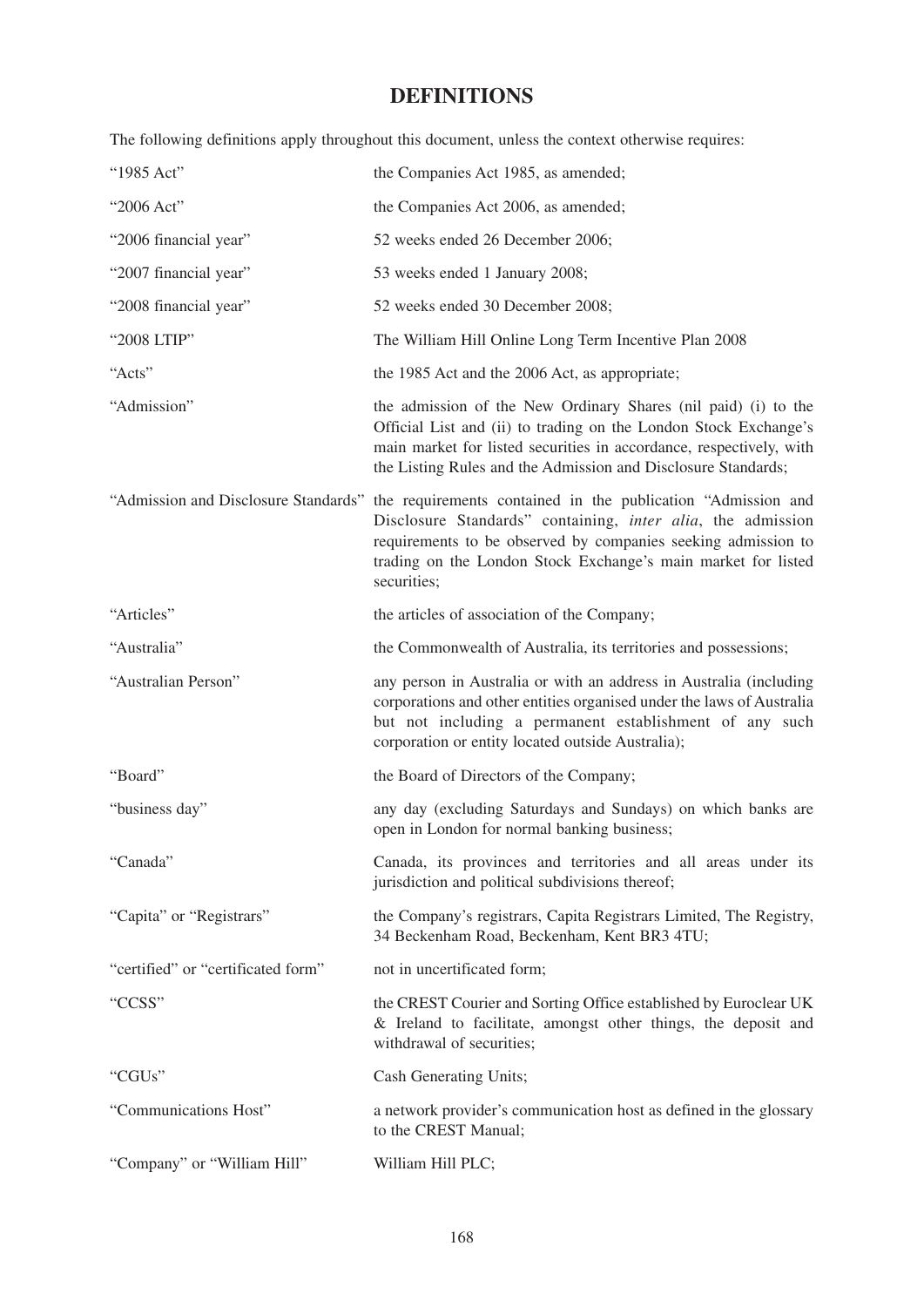| "CREST"                                      | the relevant system (as defined in the Uncertified Securities<br>Regulations) for paperless settlement of share transfers and the<br>holding of shares in uncertificated form in respect of which<br>Euroclear UK & Ireland is the operator (as defined in the<br>Uncertified Securities Regulations);                                                                        |
|----------------------------------------------|-------------------------------------------------------------------------------------------------------------------------------------------------------------------------------------------------------------------------------------------------------------------------------------------------------------------------------------------------------------------------------|
| "CREST Manual"                               | the rules governing the operation of CREST consisting of the<br>CREST Reference Manual, the CREST International Manual, the<br>CREST Central Counterpart Service Manual, the CREST Rules, the<br>CCSS Operations Manual, and the CREST Glossary of Terms (as<br>amended from time to time);                                                                                   |
| "CREST member"                               | a person who has been admitted to CREST as a system-member (as<br>defined in the CREST Manual);                                                                                                                                                                                                                                                                               |
| "CREST sponsor"                              | a CREST participant admitted to CREST as a CREST sponsor;                                                                                                                                                                                                                                                                                                                     |
| "CREST sponsored member"                     | a CREST member admitted to CREST as a sponsored member;                                                                                                                                                                                                                                                                                                                       |
| "DCMS"                                       | Department for Culture, Media and Sport;                                                                                                                                                                                                                                                                                                                                      |
| "dealing day"                                | any day on which the London Stock Exchange is open for business<br>in the trading of securities admitted to the Official List;                                                                                                                                                                                                                                                |
| "Disclosure Rules and Transparency<br>Rules" | the rules made by the FSA under Part VI of FSMA relating to the<br>disclosure of information (as amended from time to time);                                                                                                                                                                                                                                                  |
| "Directors" or the "Board"                   | the current directors of the Company whose names are set out on<br>pages 149 and 150 of this document;                                                                                                                                                                                                                                                                        |
| "EBITDA"                                     | earnings before interest payments, taxes, depreciation, share<br>remuneration charges and amortisation and further adjusted for<br>non-recurring items (such as exceptional items and impairment of<br>goodwill);                                                                                                                                                             |
| "ECJ"                                        | European Court of Justice;                                                                                                                                                                                                                                                                                                                                                    |
| "Employee Share Schemes"                     | the employee share schemes described in paragraph 6 of Part VII of<br>this document;                                                                                                                                                                                                                                                                                          |
| "Enlarged Share Capital"                     | the issued share capital of the Company following the allotment and<br>issue of the New Ordinary Shares;                                                                                                                                                                                                                                                                      |
| "Euroclear UK & Ireland"                     | Euroclear UK & Ireland Limited, the operator of CREST;                                                                                                                                                                                                                                                                                                                        |
| "Existing Bank Facilities"                   | means each of $(i)$ the £1.2 billion term and revolving facilities made<br>available pursuant to a facilities agreement dated 2 March 2005 (as<br>amended) between the Company and a syndicate of lenders and (ii)<br>the £250 million term facility made available pursuant to a facility<br>agreement dated 31 July 2006 between the Company and a<br>syndicate of lenders; |
| "Existing Ordinary Shares"                   | the fully paid Ordinary Shares in issue at the Record Date;                                                                                                                                                                                                                                                                                                                   |
| "Extraordinary General Meeting"<br>or "EGM"  | the extraordinary general meeting of the Company to be held at the<br>offices of Ashurst LLP, Broadwalk House, 5 Appold Street, London<br>EC2A 2HA at 10.30 a.m. on 23 March 2009, notice of which is set<br>out at the end of this document;                                                                                                                                 |
| "Form of Proxy"                              | the enclosed form of proxy for use in connection with the<br><b>Extraordinary General Meeting;</b>                                                                                                                                                                                                                                                                            |
| "FSA"                                        | the Financial Services Authority in its capacity as the competent<br>authority for the purposes of Part VI of FSMA and in the exercise                                                                                                                                                                                                                                        |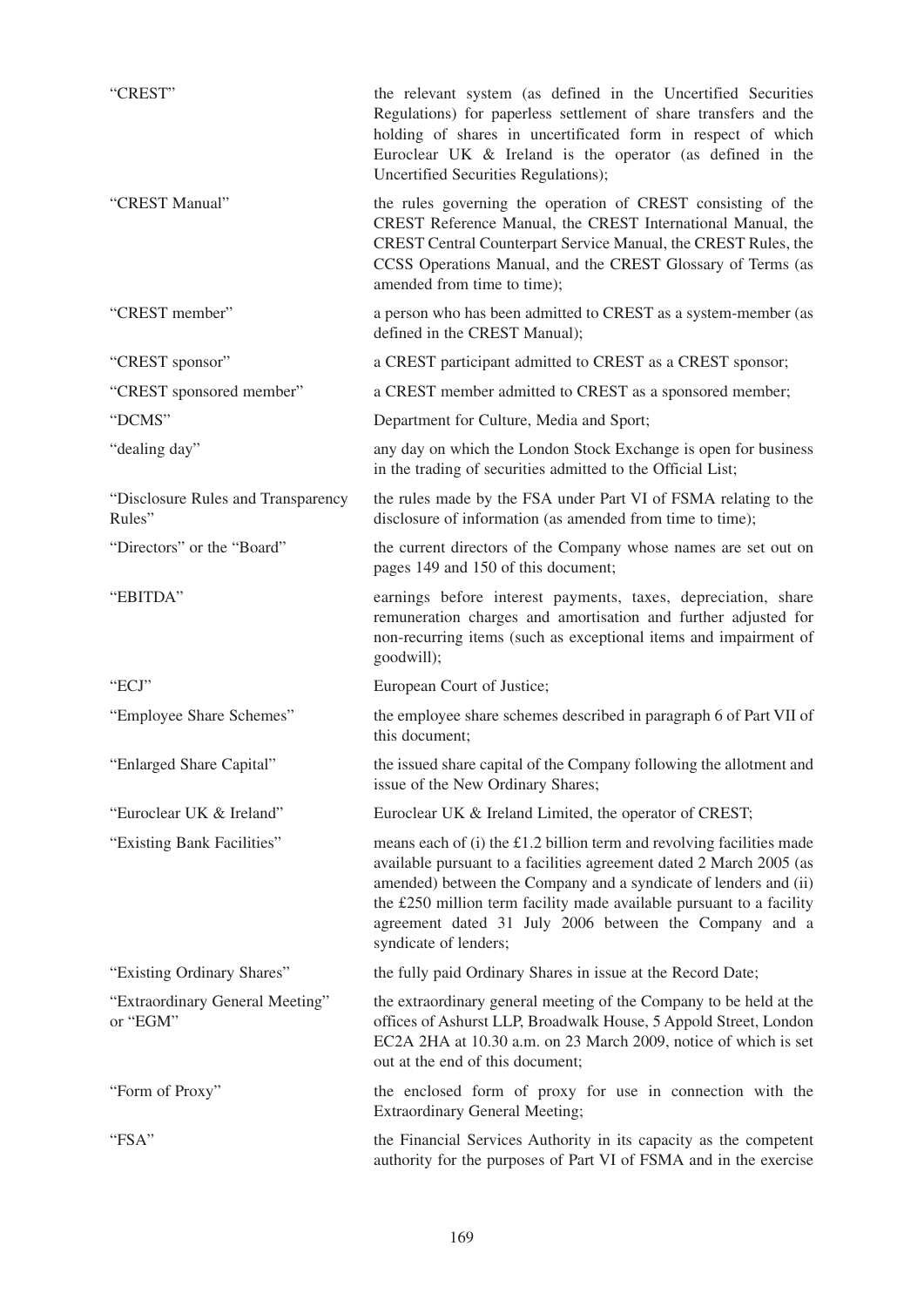|                                | of its functions in respect of admission to the Official List otherwise<br>than in accordance with Part VI of FSMA;                                                                                                                                                                                                                                                                             |
|--------------------------------|-------------------------------------------------------------------------------------------------------------------------------------------------------------------------------------------------------------------------------------------------------------------------------------------------------------------------------------------------------------------------------------------------|
| "FSMA"                         | the Financial Services and Markets Act 2000, as amended from time<br>to time;                                                                                                                                                                                                                                                                                                                   |
| "Fully Paid Rights"            | rights to acquire New Ordinary Shares, fully paid;                                                                                                                                                                                                                                                                                                                                              |
| "Gambling Act"                 | the Gambling Act 2005;                                                                                                                                                                                                                                                                                                                                                                          |
| "Gambling Commission"          | the Gambling Commission set up under the Gambling Act;                                                                                                                                                                                                                                                                                                                                          |
| "Group"                        | the Company and its subsidiaries from time to time;                                                                                                                                                                                                                                                                                                                                             |
| "Group Information Service"    | a regulatory information service that is approved by the FSA and<br>that is on the list of regulatory information service providers<br>maintained by the FSA;                                                                                                                                                                                                                                   |
| "IFRS"                         | International Financial Reporting Standards as adopted for use in<br>the European Union;                                                                                                                                                                                                                                                                                                        |
| "Issue Price"                  | 105 pence per new Ordinary Share;                                                                                                                                                                                                                                                                                                                                                               |
| "Japan"                        | Japan, its territories and possessions and any areas subject to its<br>jurisdiction;                                                                                                                                                                                                                                                                                                            |
| "JVC01"                        | William Hill (Gibraltar) 2008 Limited;                                                                                                                                                                                                                                                                                                                                                          |
| "JVC02"                        | William Hill (Gibraltar) Limited;                                                                                                                                                                                                                                                                                                                                                               |
| "Lead Managers"                | each of Barclays Bank PLC, Lloyds TSB Bank plc and RBS Hoare<br>Govett Limited;                                                                                                                                                                                                                                                                                                                 |
| "LIBOR"                        | the London Interbank Offered Rate, being the British Bankers<br>Association Interest Settlement Rate, at 11.00 a.m. on the first day<br>of an interest period for the offering of deposits in sterling for the<br>period comparable to the interest period for a loan;                                                                                                                          |
| "Listing Rules"                | the listing rules made by the FSA under Part VI of FSMA (as<br>amended from time to time);                                                                                                                                                                                                                                                                                                      |
| "London Stock Exchange"        | London Stock Exchange plc;                                                                                                                                                                                                                                                                                                                                                                      |
| "member account ID"            | the identification code or number attached to any member account<br>in CREST;                                                                                                                                                                                                                                                                                                                   |
| "Member States"                | member states of the European Union;                                                                                                                                                                                                                                                                                                                                                            |
| "Money Laundering Regulations" | the Money Laundering Regulations 2007, as amended from time to<br>time;                                                                                                                                                                                                                                                                                                                         |
| "New Bank Facilities"          | means each of (i) the £538.5 million term and revolving forward<br>start facilities made available pursuant to a facilities agreement<br>dated 27 February 2009 between the Company and a syndicate of<br>lenders and (ii) the up £50 million incremental facility made<br>available pursuant to a facility agreement dated 27 February 2009<br>between the Company and a syndicate of lenders; |
| "New Ordinary Shares"          | 347,907,117 New Ordinary Shares to be issued by the Company<br>pursuant to the Rights Issue;                                                                                                                                                                                                                                                                                                    |
| "Nil Paid Rights"              | New Ordinary Shares in nil paid form provisionally allotted to<br>Qualifying Shareholders pursuant to the Rights Issue;                                                                                                                                                                                                                                                                         |
| "North America"                | the United States and Canada;                                                                                                                                                                                                                                                                                                                                                                   |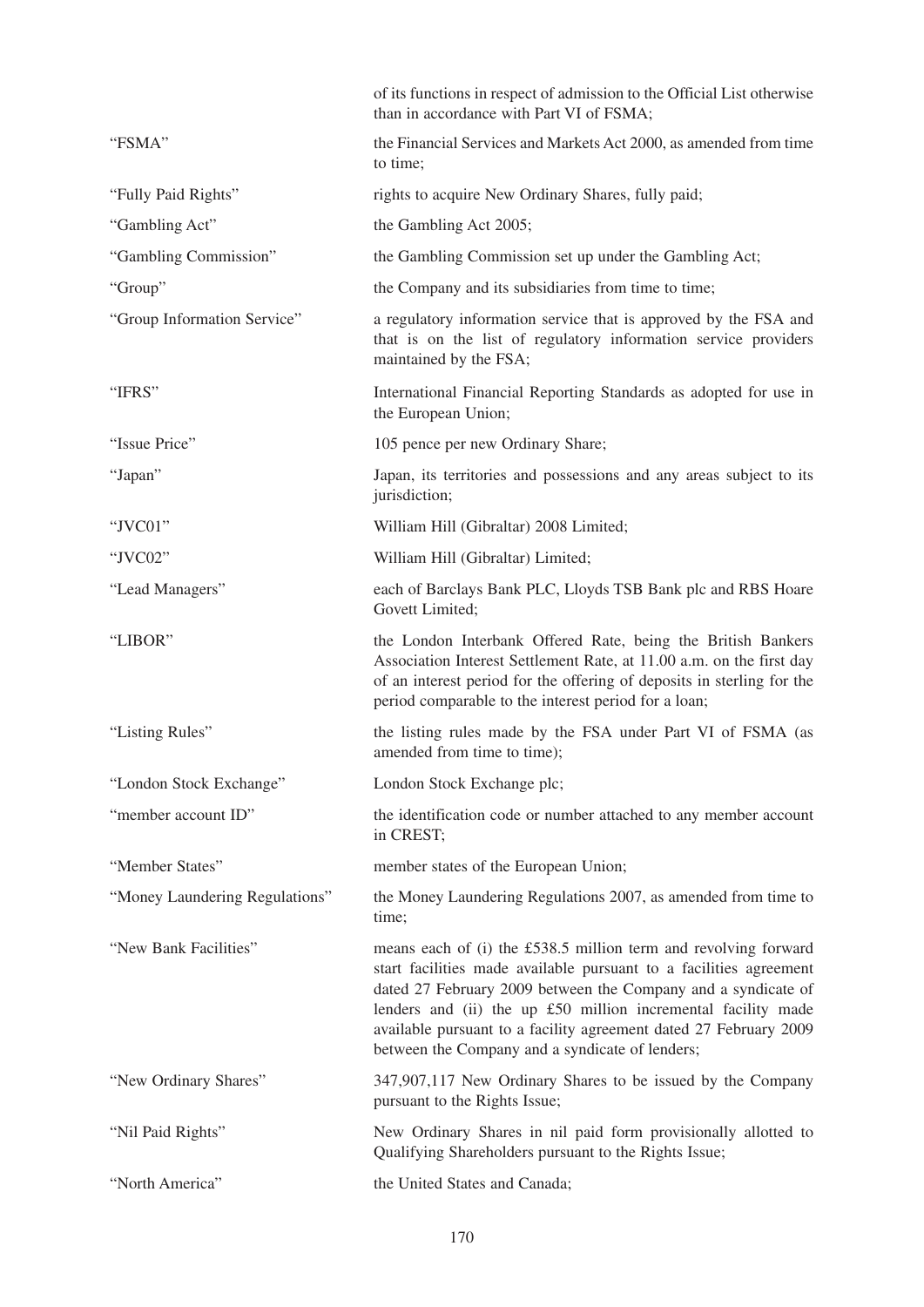| "North American Person"                           | a citizen or resident of North America, including the estate of any<br>such person or any corporation, partnership or other entity created<br>or organised under the laws of North America or any constitutional<br>sub-division thereof;                                            |  |
|---------------------------------------------------|--------------------------------------------------------------------------------------------------------------------------------------------------------------------------------------------------------------------------------------------------------------------------------------|--|
| "Notice of Extraordinary General<br>Meeting"      | the notice of extraordinary general meeting set out at the end of<br>this document;                                                                                                                                                                                                  |  |
| "Official List"                                   | the Official List of the FSA;                                                                                                                                                                                                                                                        |  |
| "Orbis"                                           | Orbis Technology Limited;                                                                                                                                                                                                                                                            |  |
| "Ordinary Shares"                                 | the ordinary shares of 10 pence each in the capital of the Company;                                                                                                                                                                                                                  |  |
| "Overseas Shareholders"                           | Qualifying Shareholders who have registered addresses outside the<br>UK;                                                                                                                                                                                                             |  |
| "participant ID"                                  | the identification code or membership number used in CREST to<br>identify a particular CREST member or other CREST participant;                                                                                                                                                      |  |
| "Playtech"                                        | Playtech Software Limited;                                                                                                                                                                                                                                                           |  |
| "Prospectus Directive"                            | Directive 2003/71/EC;                                                                                                                                                                                                                                                                |  |
| "Prospectus Rules"                                | the rules made by the FSA under Part VI of FSMA in relation to<br>offers of transferable securities to the public and admission of<br>transferable securities to trading on a regulated market;                                                                                      |  |
| "Provisional Allotment Letter"                    | the renounceable provisional allotment letter to be issued to<br>Qualifying non-CREST Shareholders by the Company in respect of<br>the Nil Paid Rights pursuant to the Rights Issue;                                                                                                 |  |
| "Qualifying CREST Shareholders"                   | Qualifying Shareholders whose Ordinary Shares on the register of<br>members of the Company at the close of business on the Record<br>Date are in uncertificated form;                                                                                                                |  |
| "Qualifying US Investor<br>Representation Letter" | the qualifying US investor representation letter in the appropriate<br>form as described in paragraph $8.6(c)$ of Part III of this document;                                                                                                                                         |  |
|                                                   | "Qualifying non-CREST Shareholders" Qualifying Shareholders whose Ordinary Shares on the register of<br>members of the Company at the close of business on the Record<br>Date are in certificated form;                                                                              |  |
| "Qualifying Shareholders"                         | holders of Ordinary Shares on the register of members of the<br>Company at the close of business on the Record Date;                                                                                                                                                                 |  |
| "Qualifying US Investors"                         | Qualifying Shareholders that are "qualified institutional buyers"<br>within the meaning of Rule 144A under the Securities Act;                                                                                                                                                       |  |
| "Record Date"                                     | close of business on 18 March 2009;                                                                                                                                                                                                                                                  |  |
| "Refinanced Bank Facilities"                      | means the Existing Bank Facilities and the New Bank Facilities;                                                                                                                                                                                                                      |  |
| "Regulation S"                                    | Regulation S under the Securities Act;                                                                                                                                                                                                                                               |  |
| "Resolution"                                      | the special resolution set out in the Notice of Extraordinary General<br>Meeting;                                                                                                                                                                                                    |  |
| "Responsible Persons"                             | the Company and the Directors;                                                                                                                                                                                                                                                       |  |
| "Restricted Jurisdictions"                        | the United States, Canada, Japan, the Republic of South Africa and<br>Australia and any other jurisdiction outside the UK in which it<br>would be unlawful or in contravention of certain regulations to offer<br>the Nil Paid Rights or New Ordinary Shares under the Rights Issue; |  |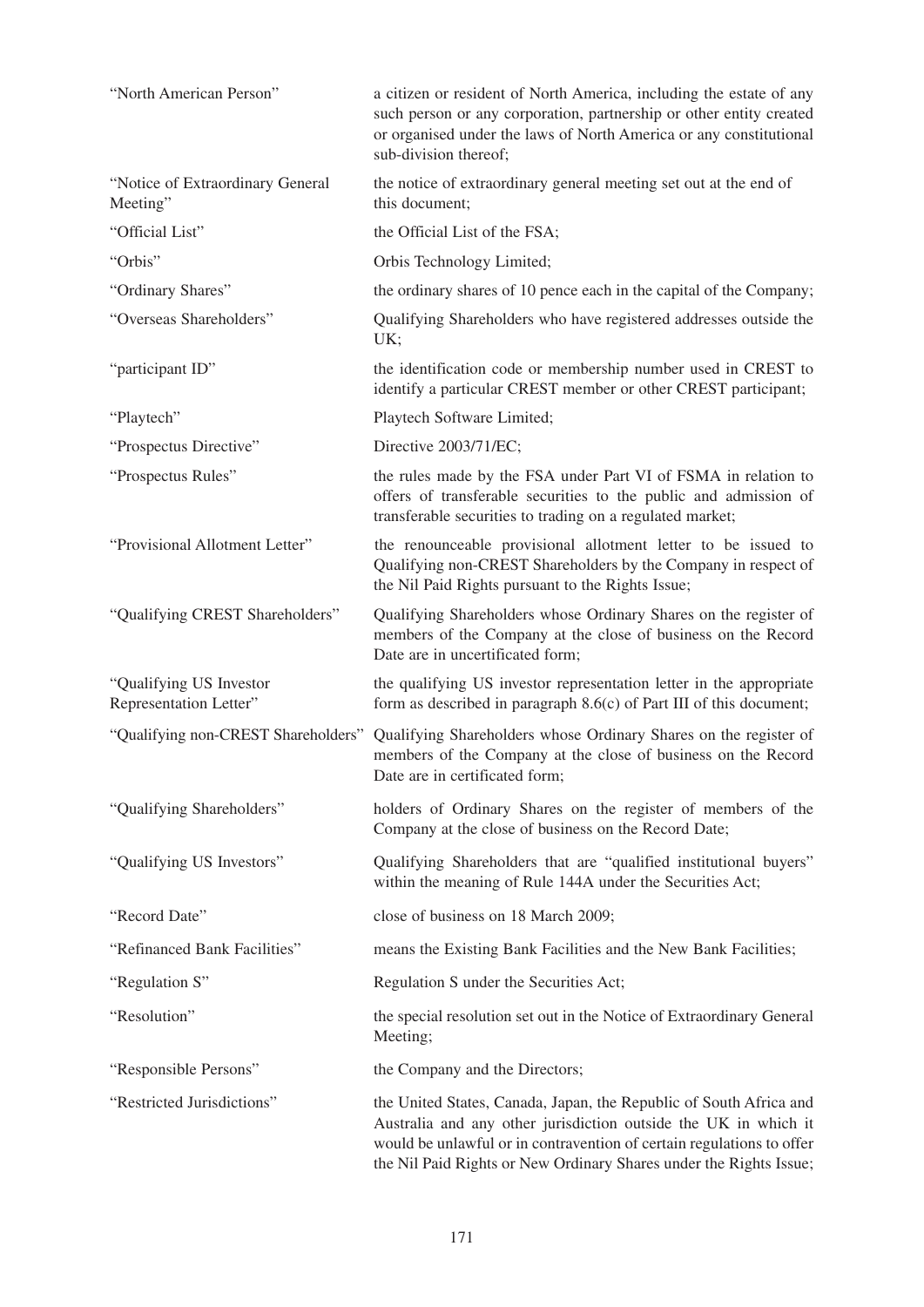| "Rights"                             | the Nil Paid Rights and the Fully Paid Rights;                                                                                                                                                                                                                                             |  |
|--------------------------------------|--------------------------------------------------------------------------------------------------------------------------------------------------------------------------------------------------------------------------------------------------------------------------------------------|--|
| "Rights Issue"                       | the proposed offer by way of rights of the New Ordinary Shares to<br>Qualifying Shareholders at the Issue Price on the terms and subject<br>to the conditions set out in this document and, in the case of<br>Qualifying non-CREST Shareholders only, the Provisional<br>Allotment Letter; |  |
| "Securities Act"                     | the United States Securities Act of 1933, as amended;                                                                                                                                                                                                                                      |  |
| "Shareholders"                       | holders of Ordinary Shares;                                                                                                                                                                                                                                                                |  |
| "SIS"                                | Satellite Information Services Holdings Limited;                                                                                                                                                                                                                                           |  |
| "Uncertified Securities Regulations" | the Uncertificated Securities Regulations 2001 (SI 2001 No 3755),<br>as amended from time to time;                                                                                                                                                                                         |  |
| "Underwriters"                       | each of Citigroup Global Markets U.K. Equity Limited, Barclays<br>Bank PLC and RBS Hoare Govett Limited;                                                                                                                                                                                   |  |
| "Underwriting Agreement"             | the agreement between the Company, Citi and the Lead Managers<br>dated 27 February 2009, the principal terms of which are<br>summarised in paragraph 11 of Part VI;                                                                                                                        |  |
| "United Kingdom" or "UK"             | the United Kingdom of Great Britain and Northern Ireland;                                                                                                                                                                                                                                  |  |
| "United States" or "US"              | the United States of America, its territories and possessions, any<br>state of the United States of America and the District of Columbia;                                                                                                                                                  |  |
| "WHO"                                | William Hill Organization Limited;                                                                                                                                                                                                                                                         |  |
| "£", "pence" or "sterling"           | the lawful currency of the UK.                                                                                                                                                                                                                                                             |  |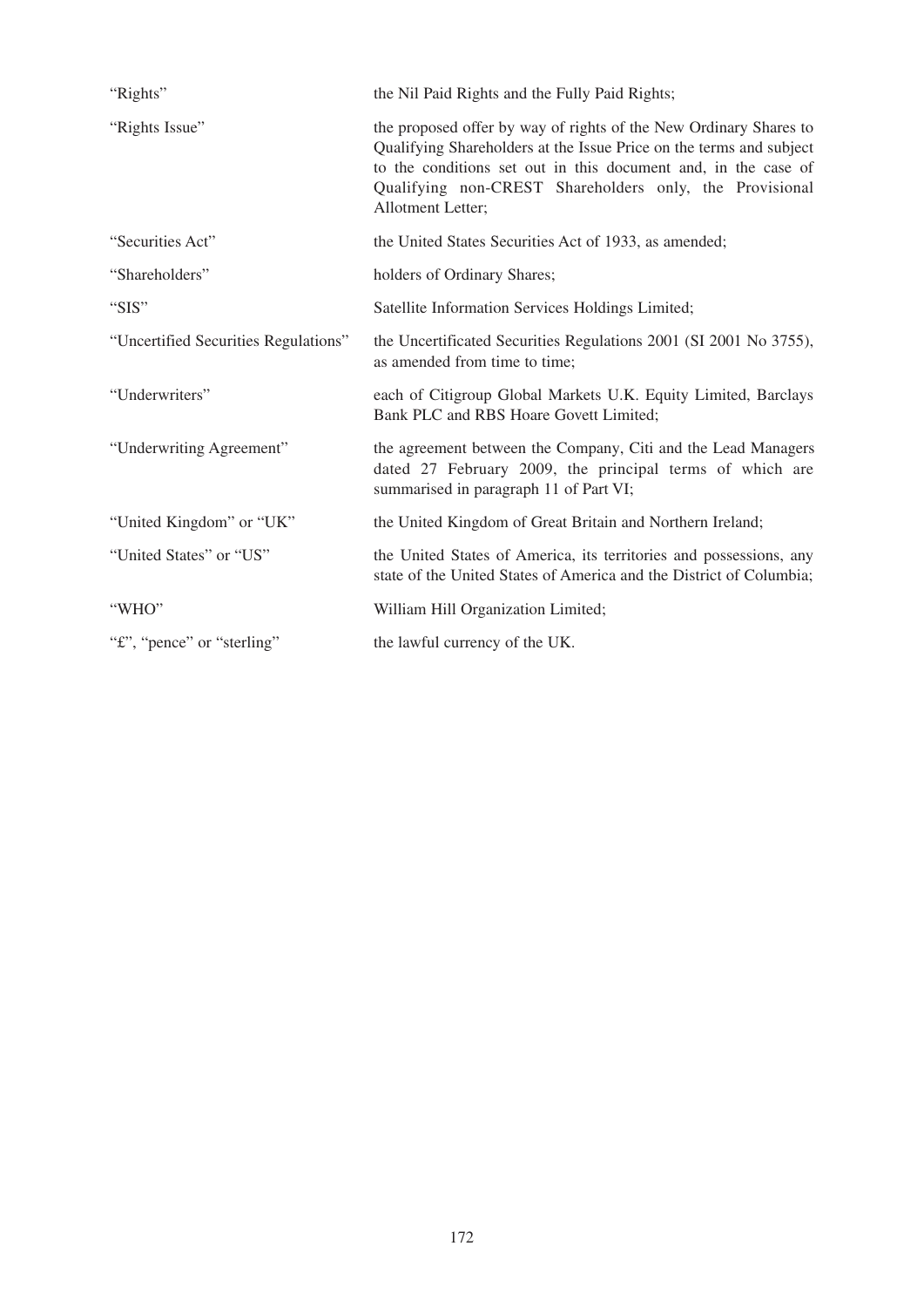## **GLOSSARY**

| accumulator bet                | a single bet that links together two or more outcomes and is<br>dependent on all of those outcomes occurring                                                                                                                                                                                                                                                        |  |
|--------------------------------|---------------------------------------------------------------------------------------------------------------------------------------------------------------------------------------------------------------------------------------------------------------------------------------------------------------------------------------------------------------------|--|
| active customers               | customers who have placed a bet with William Hill within the<br>previous 12 months                                                                                                                                                                                                                                                                                  |  |
| Amusement Machine Licence Duty | a flat tax of £2,030 per gaming machine per annum                                                                                                                                                                                                                                                                                                                   |  |
| betting duty                   | a duty charged by the UK Government based on bookmakers' gross<br>win                                                                                                                                                                                                                                                                                               |  |
| category B gaming machines     | gaming machines with maximum stakes ranging from $£1$ to $£100$<br>and maximum prizes ranging from £250 to £4,000                                                                                                                                                                                                                                                   |  |
| deduction                      | amount either paid by the customer at the time of placing a bet or<br>deducted from customer winnings used by bookmakers to cover<br>payments of duty and levy. This payment or deduction was at a rate<br>of 9 per cent. (6.75 per cent. of which was payable to the UK<br>Government) on bets placed in the UK until the introduction of GPT<br>on 6 October 2001 |  |
| fixed-odds bet                 | a bet in which the odds are fixed either (i) in respect of horse racing,<br>through the starting price mechanism or (ii) with respect to other<br>bets, by the bookmaker and which are not influenced by the number<br>of customers placing bets                                                                                                                    |  |
| gaming machines                | electronic machines on which customers pay to play games of<br>chance; the March 2002 Government Paper differentiated these<br>machines into four categories ranging from Category D with a<br>maximum stake of 10p and maximum prize of £5 to Category A<br>with unlimited stakes and prizes                                                                       |  |
| greyhound racing levy          | a voluntary levy, currently 0.4 per cent. of the Group's off-course<br>UK turnover relating to greyhound racing, for the purpose of<br>supporting greyhound racing in the UK                                                                                                                                                                                        |  |
| gross profit tax or GPT        | a duty charged by the UK Government of 15 per cent. of a<br>bookmaker's gross win, introduced in October 2001                                                                                                                                                                                                                                                       |  |
| gross win                      | total customer stakes less customer winnings                                                                                                                                                                                                                                                                                                                        |  |
| gross win percentage           | gross win as a percentage of turnover                                                                                                                                                                                                                                                                                                                               |  |
| horse racing levy              | a levy attributable to bets taken on horse racing and payable to the<br>Horserace Betting Levy Board, primarily for purposes of<br>augmenting the prize money available for winning horses and<br>providing certain racecourse amenities                                                                                                                            |  |
| IT                             | information technology                                                                                                                                                                                                                                                                                                                                              |  |
| <b>LBO</b>                     | licensed betting office                                                                                                                                                                                                                                                                                                                                             |  |
| March 2002 Government Paper    | the UK Government paper released on 26 March 2002 on its<br>proposals for updating the laws governing gambling in Great<br><b>Britain</b>                                                                                                                                                                                                                           |  |
| numbers betting                | a type of fixed-odds wager in which customers place bets on the<br>odds of one or more numbers being drawn from a pool of numbers                                                                                                                                                                                                                                   |  |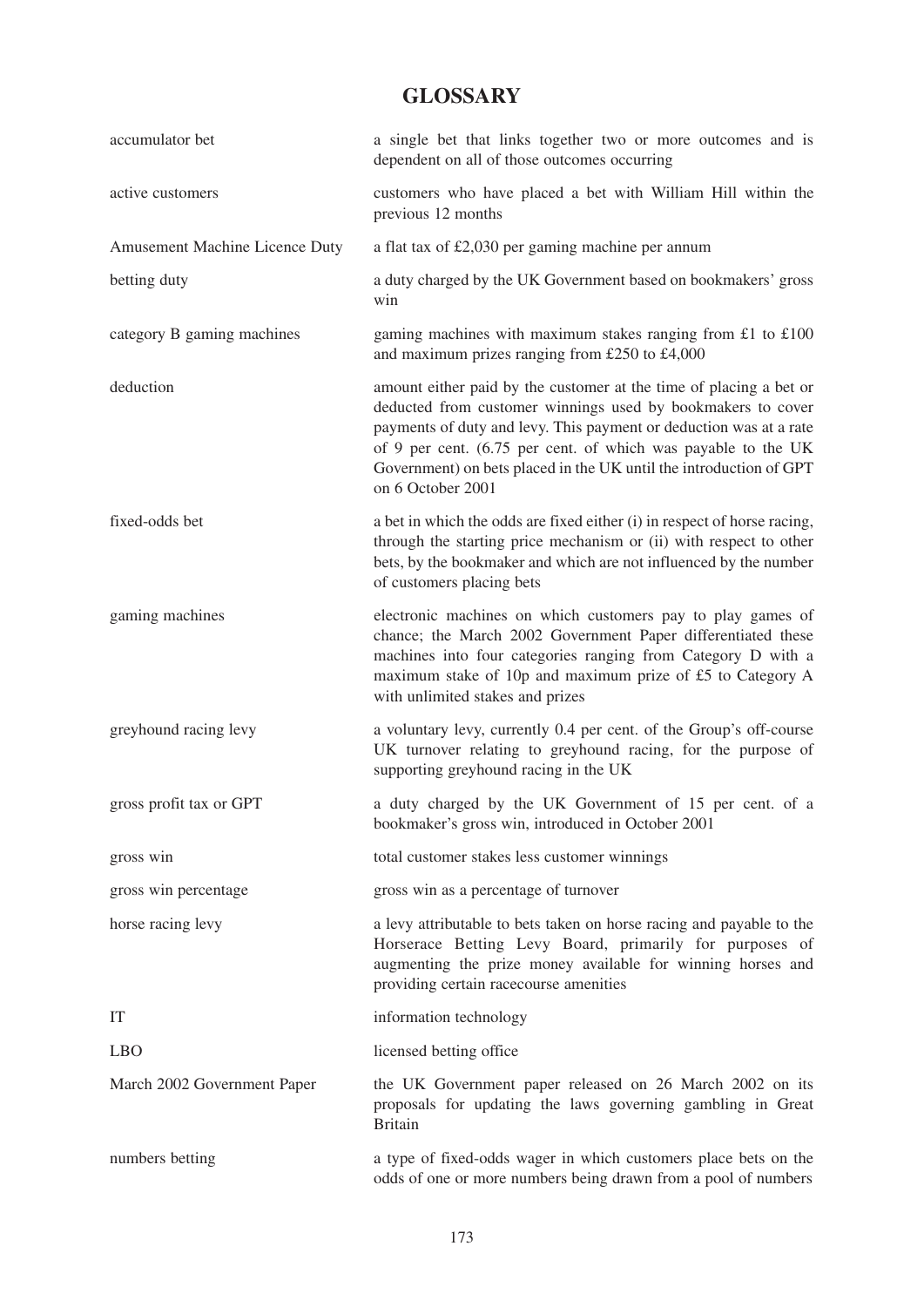| odds                  | the ratio of potential winnings to the stake placed by the customer;<br>for example, if the odds are $2-1$ , the winnings will be £2 for every<br>£1 staked                                                                                                                                                  |
|-----------------------|--------------------------------------------------------------------------------------------------------------------------------------------------------------------------------------------------------------------------------------------------------------------------------------------------------------|
| player lifetime value | the profit made in relation to a customer over the period of time<br>during which such customer maintains his or her relationship with<br>the relevant operator                                                                                                                                              |
| <b>Sportsbook</b>     | bets accepted on sporting and other events                                                                                                                                                                                                                                                                   |
| starting price        | a price based on the odds offered by a selection of on-course<br>bookmakers at the time a horse race begins; these are determined<br>for each runner by the starting price returners of the Press<br>Association on the basis of their observations of the prices available<br>from the on-course bookmakers |
| statutory levy        | the statutory levy payable to the Horserace Betting Levy Board                                                                                                                                                                                                                                               |
| <b>URL</b>            | Uniform Resource Locator; the "address" or location of a web site<br>or other internet service                                                                                                                                                                                                               |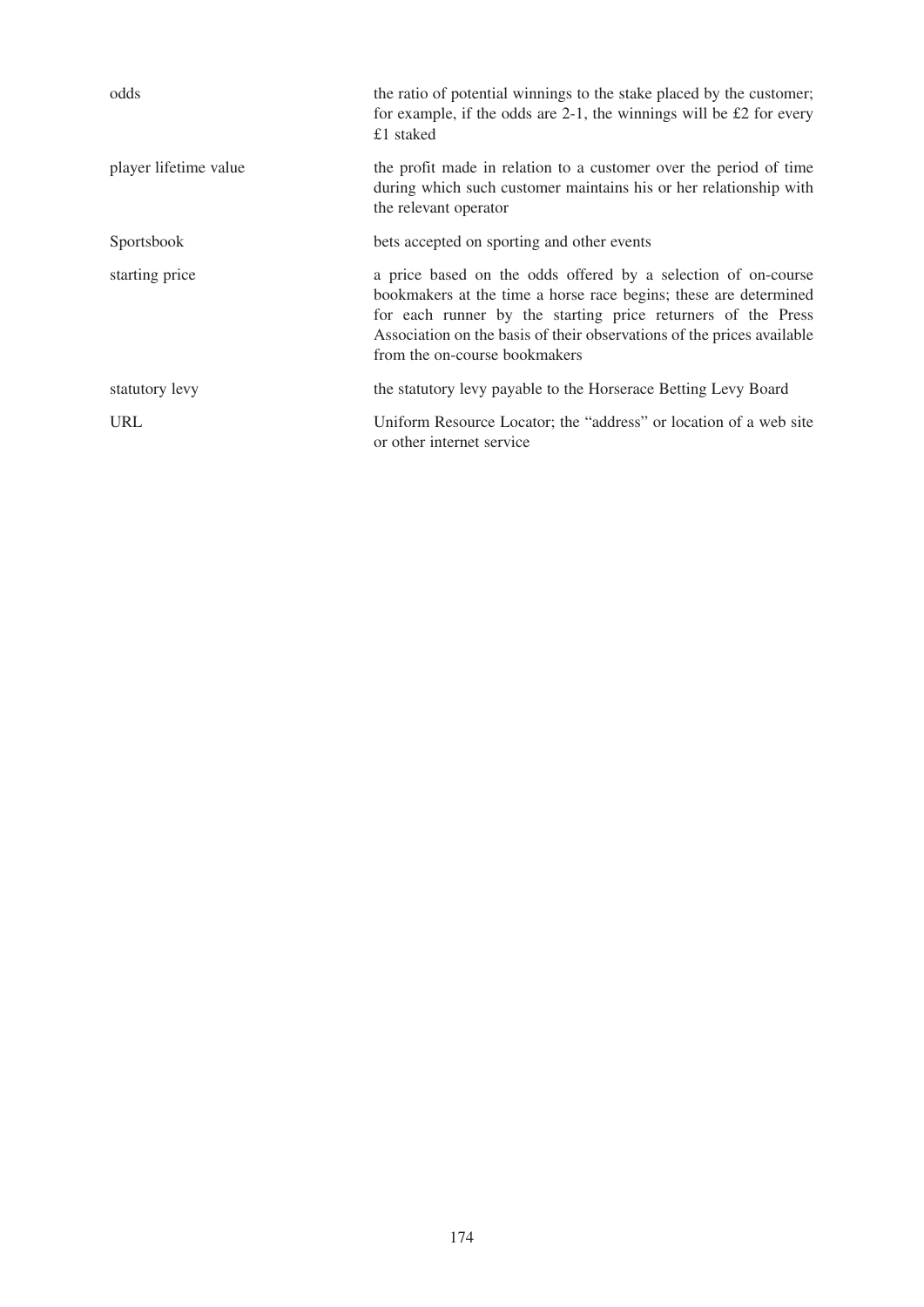## **DOCUMENTS INCORPORATED BY REFERENCE**

The following information, available free of charge in electronic format through William Hill's website at www.williamhill.co.uk or in printed format from William Hill's registered office at Greenside House, 50 Station Road, Wood Green, London N22 7TP, is incorporated by reference in this document.

|                                | Information incorporated                         | Page number in the  |
|--------------------------------|--------------------------------------------------|---------------------|
| Reference document             | by reference                                     | reference documents |
| William Hill PLC Annual Report | <b>Independent Auditors' Report</b>              | 54                  |
| and Accounts for the 52 weeks  | <b>Group Balance Sheet</b>                       | 57                  |
| ended 30 December 2008         | Group Income Statement                           | 56                  |
|                                | Group Statement of Recognised Income and Expense | 56                  |
|                                | Group Cash Flow Statement                        | 58                  |
|                                | Notes to the Consolidated Financial Statements   |                     |
|                                | (including significant accounting policies)      | 68                  |
|                                | Directors' Remuneration Report                   | 28                  |
|                                | Related party transactions                       | 105                 |
| William Hill PLC Annual Report | <b>Independent Auditors' Report</b>              | 38                  |
| and Accounts for the 53 weeks  | Group Balance Sheet                              | 41                  |
| ended 1 January 2008           | Group Income Statement                           | 40                  |
|                                | Group Statement of Recognised Income and Expense | 40                  |
|                                | Group Cash Flow Statement                        | 42                  |
|                                | Notes to the Consolidated Financial Statements   |                     |
|                                | (including significant accounting policies)      | 43, 49              |
|                                | Directors' Remuneration Report                   | 16                  |
|                                | Related party transactions                       | 75                  |
| William Hill PLC Annual Report | <b>Independent Auditors' Report</b>              | 42                  |
| and Accounts for the 52 weeks  | <b>Group Balance Sheet</b>                       | 45                  |
| ended 26 December 2006         | Group Income Statement                           | 44                  |
|                                | Group Statement of Recognised Income and Expense | 44                  |
|                                | Group Cash Flow Statement                        | 46                  |
|                                | Notes to the Consolidated Financial Statements   |                     |
|                                | (including significant accounting policies)      | 47, 53              |
|                                | Directors' Remuneration Report                   | 17                  |
|                                | Related party transactions                       | 79                  |

Where these documents make reference to other documents, such other documents are not incorporated into and do not form part of this document.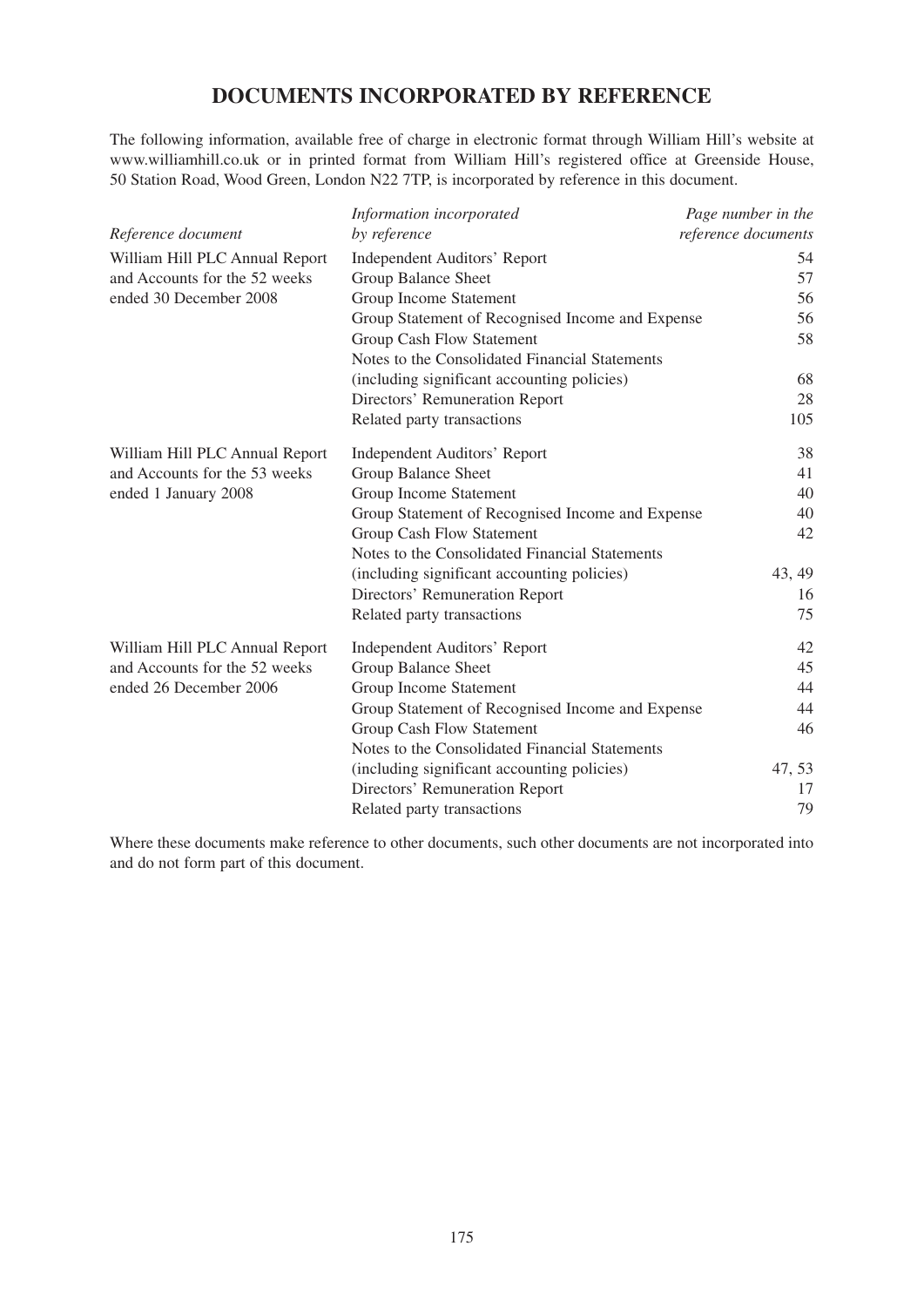# **WILLIAM HILL PLC**

*Registered in England & Wales No 4212563*

## **NOTICE OF EXTRAORDINARY GENERAL MEETING**

NOTICE IS HEREBY GIVEN that an Extraordinary General Meeting of William Hill PLC (the "Company") will be held at 10.30 a.m. on 23 March 2009 at the offices of Ashurst LLP, Broadwalk House, 5 Appold Street, London EC2A 2HA for the purpose of considering and, if thought fit, passing the following resolution which will be proposed as special resolution:

## **SPECIAL RESOLUTION**

## THAT:

- (a) the Directors be and are hereby generally and unconditionally authorised for the purposes of section 80 of the Companies Act 1985 (the "**Act**"), in addition to any existing authority to allot relevant securities to the extent unused, to exercise all the powers of the Company to allot relevant securities in connection with the Rights Issue (as defined in the prospectus of the Company dated 27 February 2009, a copy of which has been produced to the meeting and initialled by the Chairman of the meeting for the purposes of identification only (the "Prospectus")) (within the meaning of that section) up to an aggregate nominal amount of  $£34,790,711.70$ , representing approximately 50 per cent. of the existing issued share capital of the Company, such authority to expire on 26 February 2010 (unless previously renewed, varied or revoked by the Company in general meeting) (save that the Company may before such expiry make any offer or agreement which would or might require relevant securities to be allotted after such expiry and the Directors may allot relevant securities pursuant to any such offer or agreement as if the authority conferred hereby had not expired); and
- (b) the Directors be and are hereby empowered pursuant to section 95 of the Act, in addition to all existing powers pursuant to that section of the Act to the extent unused, to allot equity securities (as defined in section 94(2) of the Act) of the Company for cash pursuant to the authority conferred by part (a) of this resolution for cash as if section 89(1) of the Act did not apply to any such allotment provided that this power shall be limited to the allotment of up to 347,907,117 ordinary shares of 10 pence each in connection with the Rights Issue and provided further that this power shall expire on 26 February 2010, save that the Company may before such expiry make an offer or agreement which would or might require equity securities to be allotted after such expiry and the Directors may allot equity securities in pursuance of such an offer or agreement as if the power hereby conferred had not expired.

*Registered Office:*

Greenside House 50 Station Road Wood Green London N22 7TP

By order of the Board

27 February 2009

## Thomas Murphy General Counsel and Company Secretary

Notes:

- 1. As a member of the Company you are entitled to appoint a proxy to exercise all or any of your rights to attend, speak and vote at a general meeting of the Company.
- 2. In order that the Form of Proxy shall be valid, it must be deposited, completed and signed (together with any power of attorney or other authority under which it is signed or a notarially certified copy of such power or a copy certified in accordance with the Powers of Attorney Act 1971 or in some other manner approved by the Directors), at the Company's registrars, Capita Registrars, Proxy Department, The Registry, 34 Beckenham Road, Beckenham, Kent BR3 4TU by no later than 10.30 a.m. on 21 March 2009. Appointment of a proxy does not preclude you from attending the meeting and voting. If you have appointed a proxy and attend the meeting in person, your proxy appointment will automatically be terminated.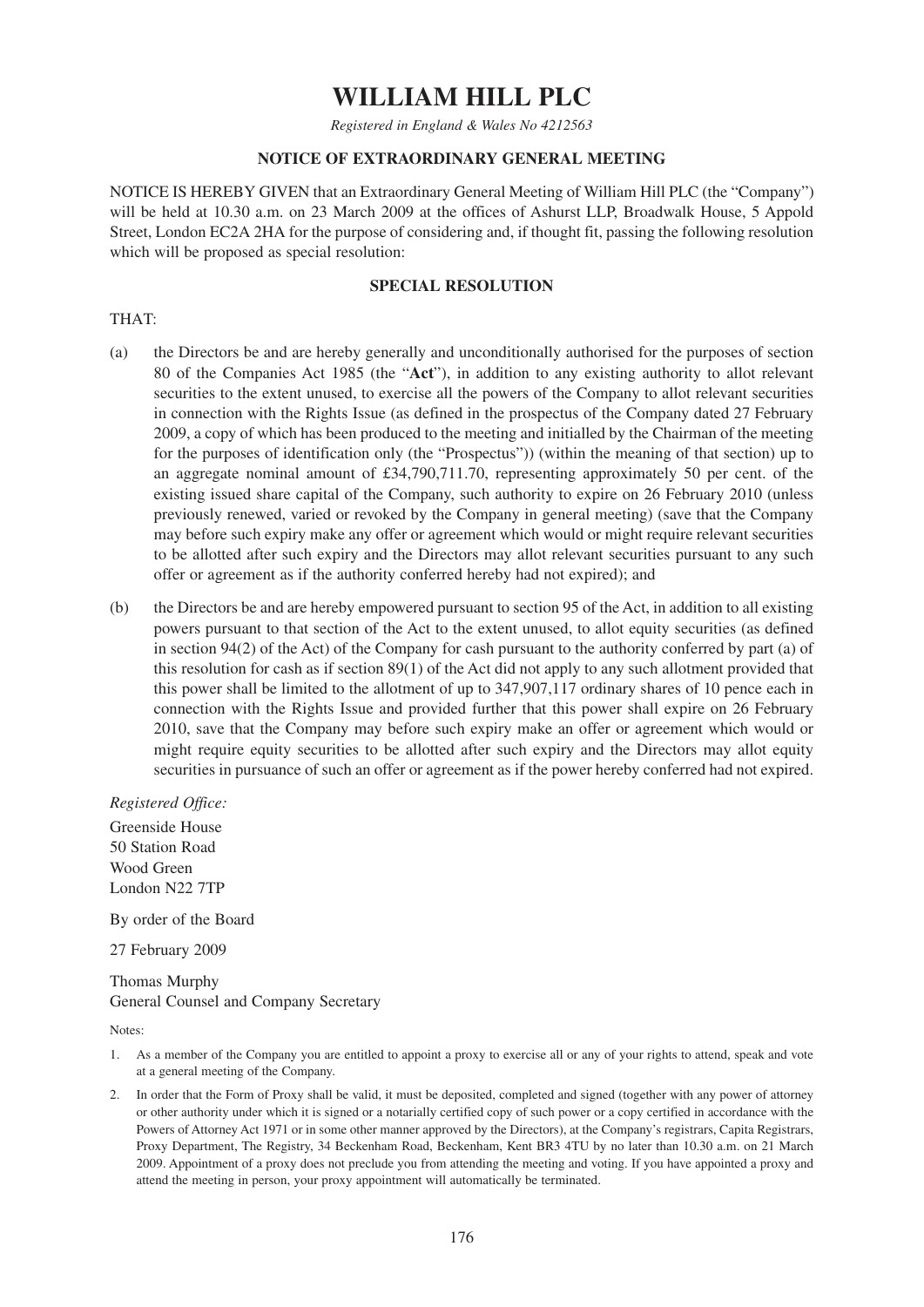- 3. A proxy does not need to be a member of the Company but must attend to represent you. To appoint as your proxy a person other than the Chairman of the meeting, insert their full name in the box on your Form of Proxy. If you sign and return your Form of Proxy with no name inserted in the box, the Chairman of the meeting will be deemed to be your proxy. Where you appoint as your proxy someone other than the Chairman, you are responsible for ensuring that they attend the meeting and are aware of your voting intentions. If you wish your proxy to make any comment on your behalf, you will need to appoint someone other than the Chairman and give them the relevant instructions directly.
- 4. You may appoint more than one proxy provided each proxy is appointed to exercise rights attached to different shares. In the event of a conflict between a blank Form of Proxy and a Form of Proxy which states the number of shares to which it applies, the specific Form of Proxy shall be counted first, regardless of whether it was sent or received before or after the blank Form of Proxy, and any remaining shares in respect of which you are the registered holder will be apportioned to the blank Form of Proxy. You may not appoint more than one proxy to exercise rights attached to any one share. To appoint more than one proxy, you should contact Capita Registrars, Proxy Department, The Registry, 34 Beckenham Road, Beckenham, Kent BR3 4TU.
- 5. To direct your proxy how to vote on the resolution mark the appropriate box on your Form of Proxy with an "X". To abstain from voting on the resolution, select the relevant "Vote withheld" box. A vote withheld is not a vote in law, which means that the vote will not be counted in the calculation of votes for or against the resolution. If no voting indication is given, your proxy will vote or abstain from voting at his or her discretion. Your proxy will vote (or abstain from voting) as he or she thinks fit in relation to any other matter which is put before the meeting.
- 6. To appoint a proxy, your Form of Proxy must be:
	- completed and signed;
	- sent or delivered to Capita Registrars, Proxy Department, The Registry, 34 Beckenham Road, Beckenham, Kent BR3 4TU; and
	- received by Capita no later than 10.30 a.m. on 21 March 2009.
- 7. In the case of a member which is a company, your Form of Proxy must be executed under its common seal or signed on its behalf by a duly authorised officer of the company or an attorney for the company.
- 8. Any power of attorney or any other authority under which your Form of Proxy is signed (or a duly certified copy of such power of authority) must be included with your Form of Proxy.
- 9. CREST members who wish to appoint a proxy or proxies by using the CREST electronic appointment service may do so by using the procedures described in the CREST Manual. To be valid, the appropriate CREST message, regardless of whether it constitutes the appointment of a proxy or an amendment to the instructions given to a previously appointed proxy, must be transmitted so as to be received by our agent Capita, whose CREST participant ID is RA10, by 10.30 a.m. on 21 March 2009.
- 10. Subject to Note 4 above, if you submit more than one valid proxy appointment, the appointment received last before the latest time for the receipt of proxies will take precedence.
- 11. You may not use any electronic address provided in your Form of Proxy to communicate with the Company for any purposes other than those expressly stated.
- 12. Pursuant to Regulation 41 of the Uncertified Securities Regulations 2001, the Company specifies that only those members entered on the register of members of the Company at 6.00 p.m. on 21 March 2009 or, in the event that this meeting is adjourned, in the register of members as at 6.00 p.m. on the day two days before the date of any adjourned meeting shall be entitled to attend and vote at the meeting in respect of the number of ordinary shares registered in their names at that time. Changes to the entries on the register of members after 6.00 p.m. on 21 March 2009, or in the event that this meeting is adjourned, in the register of members after 6.00 p.m. on the day two days before the date of the adjourned meeting shall be disregarded in determining the rights of any person to attend or vote at the meeting.
- 13. In order to facilitate voting by corporate representatives at the meeting, arrangements will be put in place at the meeting so that (i) if a corporate shareholder has appointed the Chairman of the meeting as its corporate representative with instructions to vote on a poll in accordance with the directions of all of the other corporate representatives for that shareholder at the meeting, then on a poll those corporate representatives will give voting directions to the Chairman and the Chairman will vote (or withhold a vote) as corporate representative in accordance with those directions; and (ii) if more than one corporate representative for the same corporate shareholder attends the meeting but the corporate shareholder has not appointed the Chairman of the meeting as its corporate representative, a designated corporate representative will be nominated, from those corporate representatives who attend, who will vote on a poll and the other corporate representatives will give voting directions to that designated corporate representative. Corporate shareholders are referred to the guidance issued by the Institute of Chartered Secretaries and Administrators on proxies and corporate representatives – http://www.icsa.org.uk – for further details of this procedure. The guidance includes a sample form of representation letter if the Chairman is being appointed as described in (i) above.
- 14. Any person to whom this Notice is sent who is a person who is nominated under section 146 of the Companies Act 2006 to enjoy information rights (a "Nominated Person") may, under an agreement between him and the member by whom he was nominated, have a right to be appointed (or to have someone else appointed) as a proxy for this meeting. If a Nominated Person has no such proxy appointment right or does not wish to exercise it, he may under such agreement, have a right to give instructions to the Shareholder as to the exercise of voting rights.
- 15. Any person to whom this notice is sent who is a person nominated under section 146 of the Companies Act 2006 to enjoy information rights (a "**Nominated Person**") may have a right, under an agreement between him/her and the member by whom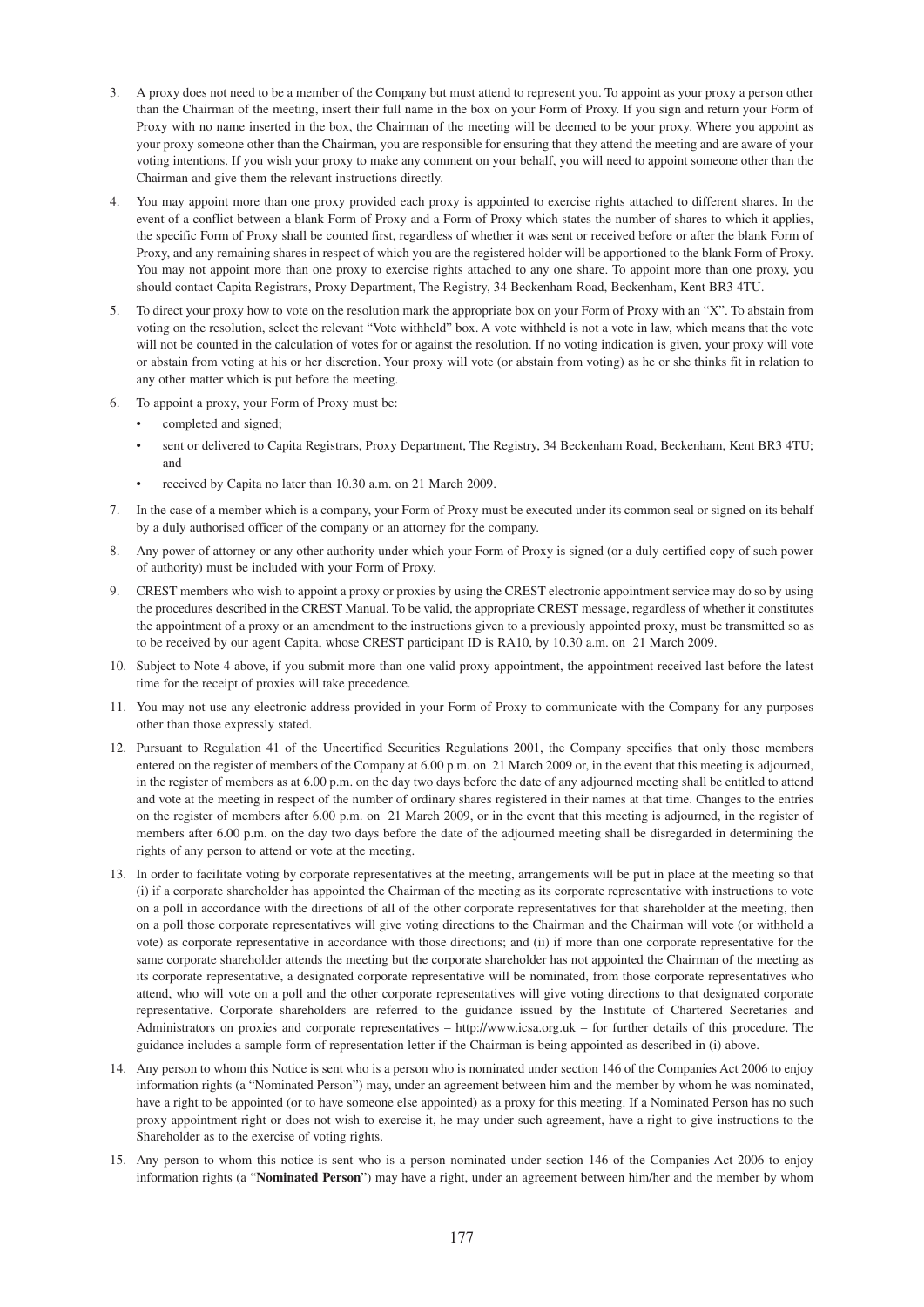he/she was nominated, to be appointed (or to have someone else appointed) as a proxy for the meeting. If a Nominated Person has no such proxy appointment right or does not wish to exercise it, he/she may have a right, under such an agreement, to give instructions to the member as to the exercise of voting rights.

- 16. The statement above of the rights of members in relation to the appointment of proxies does not apply to Nominated Persons. Those rights can only be exercised by shareholders of the Company.
- 17. You may not use any electronic address (within the meaning of section 333(4) of the Companies Act 2006 provided in this Notice of Extraordinary General Meeting (or in any related documents including the Letter from the Chairman and Form of Proxy) to communicate with the Company for any purposes other than those expressly stated.